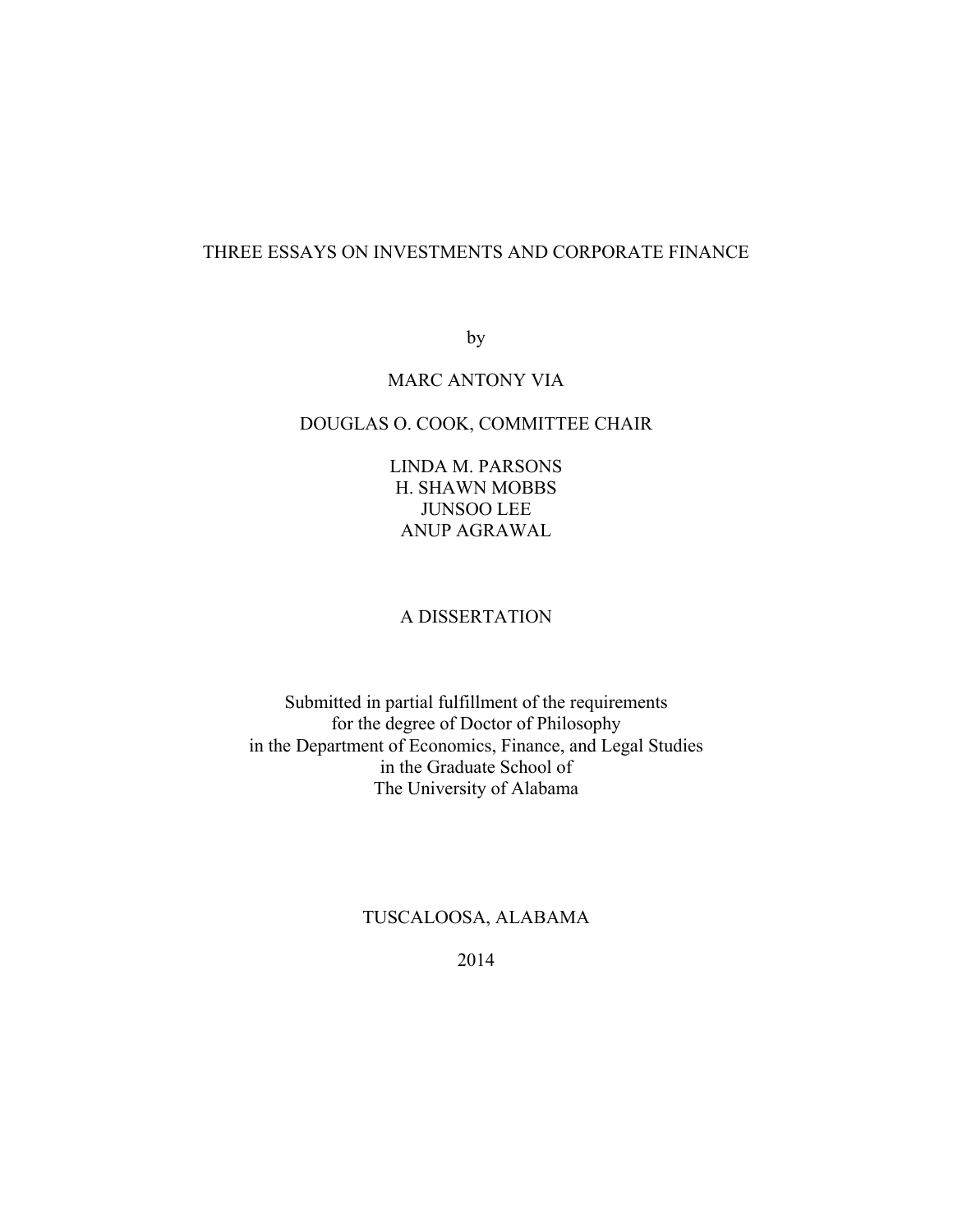Copyright Marc Antony Via 2014 ALL RIGHTS RESERVED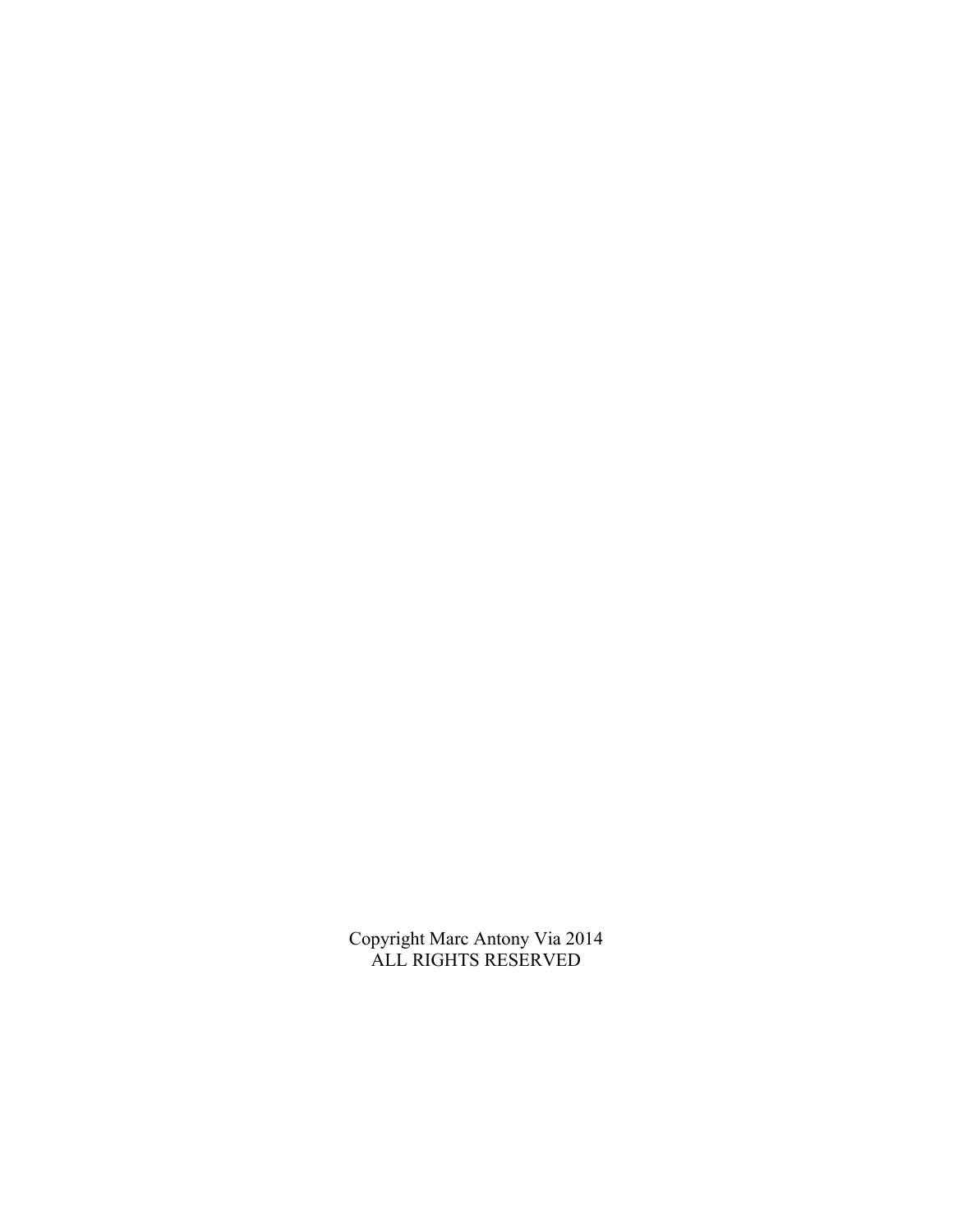### ABSTRACT

This dissertation consists of three essays on investments and corporate finance. The first essay is an investment article focused on factors affecting market makers in the trading of securities, the second essay is a corporate finance article which empirically tests theories of what factors motivate executives to innovate, while the third essay is a corporate finance article which empirically tests theories of why returns are higher in firms with high organization capital investments.

For the first essay, I evaluate the shift in the duration of legal insider trading and asymmetric information after Sarbanes Oxley, and find that market makers can identify asymmetric trading via the PIN measure and abnormal volumes and adjust spreads accordingly. This study is the first to consider the duration and accuracy of asymmetric trading and their effects on bid ask spreads.

The second essay considers executive incentives to innovate based on firm governance and compensation policies. Basically it seeks to empirically test the theoretical predictions of Manso (2011). Manso theorizes that the individual choice of management to innovate is motivated by a firm "tolerance for early failure", as innovations often struggle along their development paths. Ultimately, I find empirical support for many of the predictions of Manso.

The third essay addresses how the threat of talented employee departure from firms affects firm risk. Eisfeldt and Papanikoloau (2013) introduced the idea that the threat of the loss of "key talent" may increase risk for firms with high levels of organization capital (SG&A stock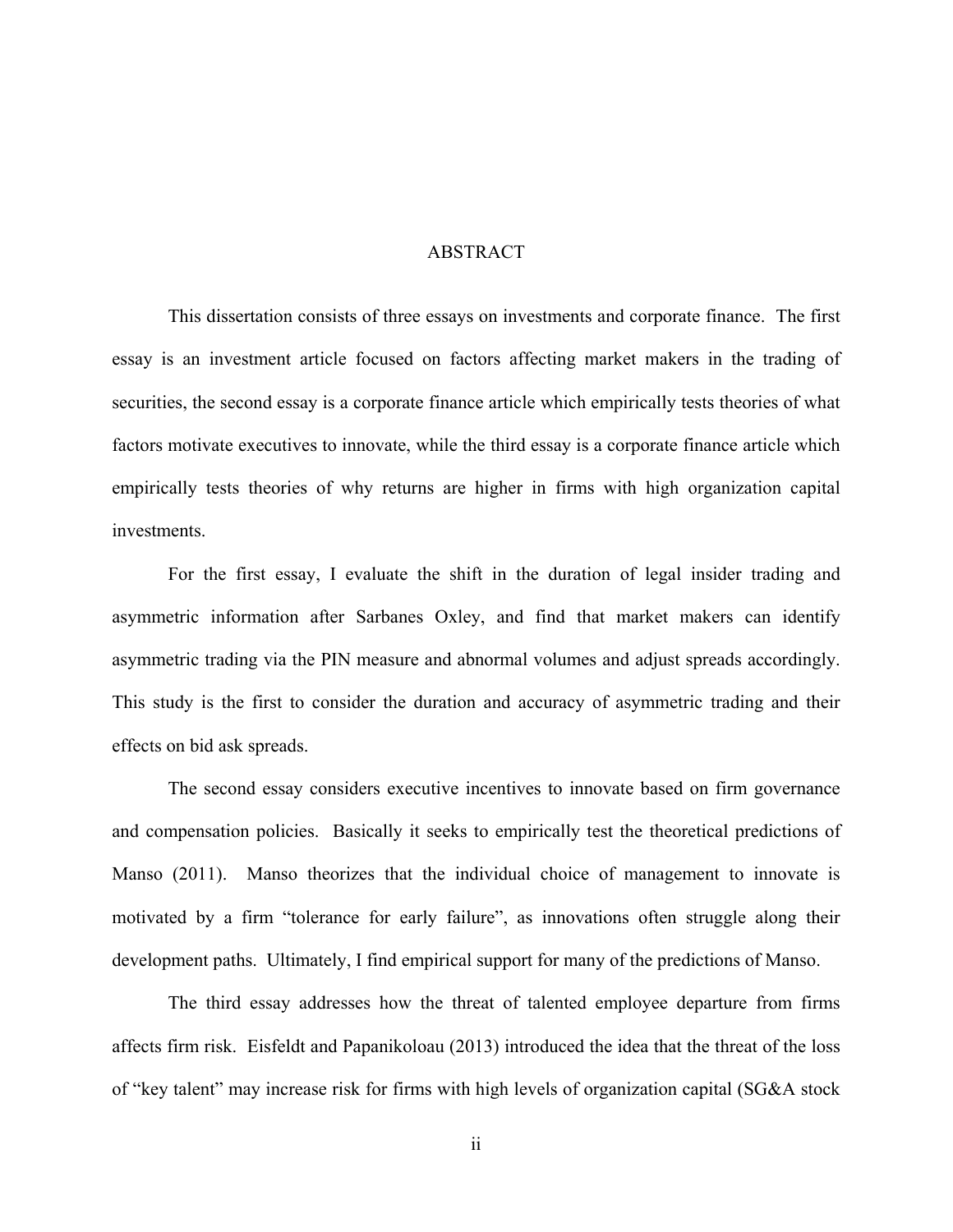/ assets). However, they do not provide direct evidence that this risk increase is due to this employment threat, and other literature has suggested that SG&A risk is from management inability or unwillingness to reduce costs. I add to this debate by testing the movement of inventors between firms, and find strong support for the theories of Eisfeldt and Papanikolaou (2013).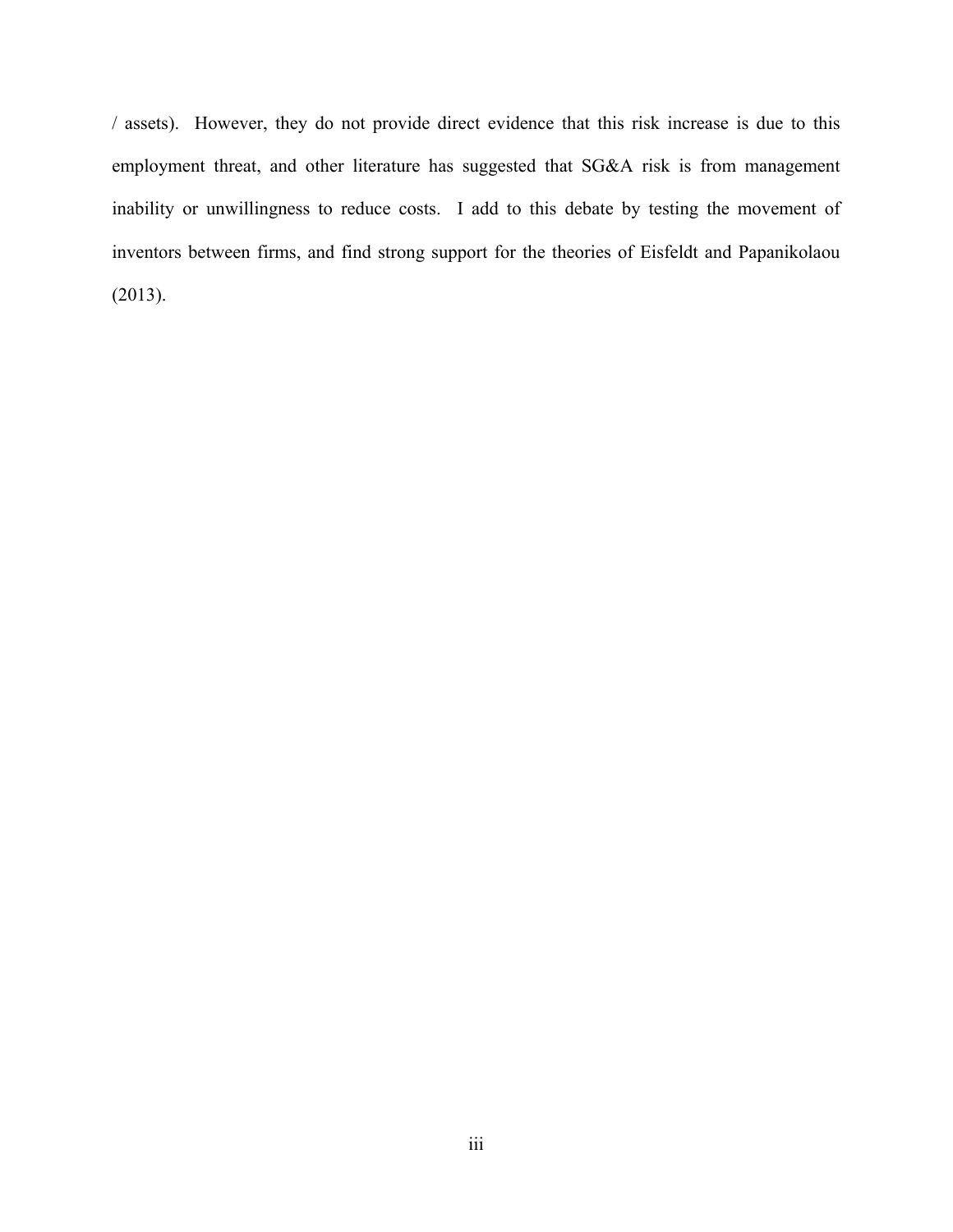## DEDICATION

This dissertation is dedicated to my parents, Ray and Betty Via, and to my fiancée Chimge Budgaa. The loving support my parents have given me has been a constant source of encouragement, inspiration, and motivation in my life. I am forever thankful for all they have done for me and I hope to make them proud. My goal in life is to honor them by striving to be successful in all that I do and to do the right things. In addition, I am so thankful to Chimge Budgaa for being patient with me throughout the trials of the dissertation process, and for supporting me in so many ways to accomplish this dream.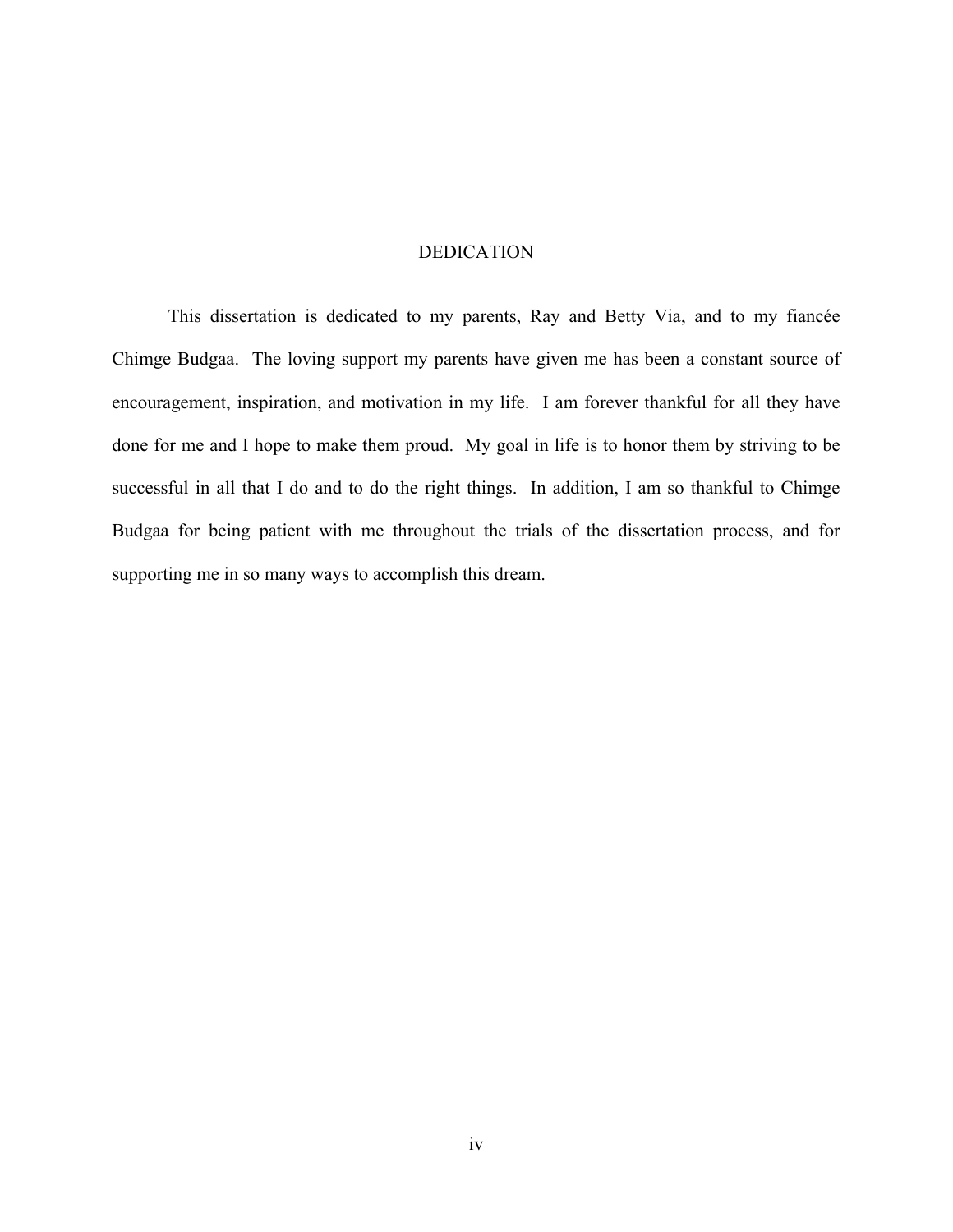### LIST OF ABBREVIATIONS AND SYMBOLS

- AIM Dummy variable equal to 1 if the insider trade passes all four asymmetric information filters; 0 otherwise.
- Cash Total cash of the firm (in  $M$ ). I take  $log(x)$  for the regressions. (Source: Compustat)
- Capratio Capital Expenditure Ratio, which equals (capital expenditure / total assets). I take  $log(1+x)$  for the regressions. (Source: Compustat)
- Cites / R&D Stock Total executive patent citations / R&D stock. The ratio of all adjusted future patent citations by top five executive firm-year patent filings divided by the stock of R&D for the current and prior 4 years (R&D stock straight line depreciated at 15% per year by the perpetual inventory method). Patent citations are adjusted using the adjustment factor of Hall, Jaffe, and Trajtenberg  $(2001)$ ). I take  $log(1+x)$  for the regressions. (Source: Compustat, Hall, Jaffe, and Trajtenberg (2001), Lai, D'Amore, and Fleming (2013) patent dataverse, Sampat (2011) Harvard patent file).
- Compplan Provision of the Protection subindex of the G index that provides a compensation plan to participants to accelerate bonus payments or cash out options in the event of a change in control.
- Delay Subindex constructed by Gompers, Ishii, and Metrick (2003) of 4 provisions of the G Index used as tactics for delaying hostile bidders.
- Delta Sensitivity of an individual's firm option portfolio only to a change in the price of the firm stock. I take  $log(1+x)$  for the regressions. (Source: Core and Guay (2002), Clementi and Cooley (2010))
- Dirind Provision of the Protection subindex of the G index that indicates whether a firm has a clause in their bylaws, charter, or both that indemnifies officers and directors from certain legal expenses/judgments incurred from lawsuits pertaining to their conduct.
- Dirindc Provision of the Protection subindex of the G index that indicates whether a firm has specific contracts indemnifying individual officers and directors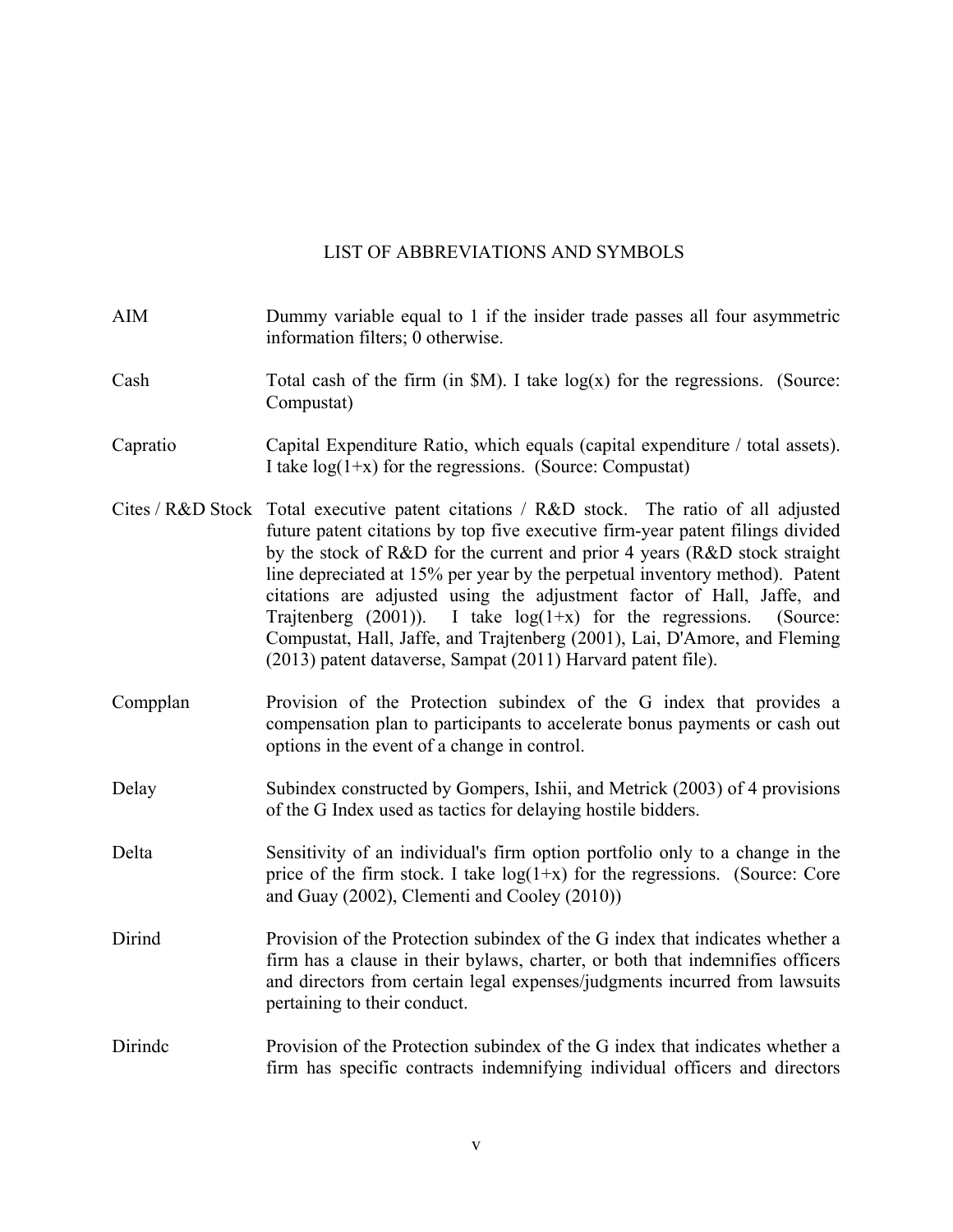from certain legal expenses/judgments incurred from lawsuits pertaining to their conduct.

- Dirliab Provision of the Protection subindex of the G index that indicates whether a firm has charter amendments to limit officer and director personal liability (to the extent provided by state incorporation laws) for breaches of the duty of care.
- E Index "Entrenchment" index of Bebchuk, Cohen, and Ferrell (2009) composed of 6 provisions of the G index that the authors find can lead to entrenchment of management and a reduction in firm value.
- Employees Log of  $(1 +$  number of employees working for the firm). (Source: Compustat)
- Employment Ratio Ratio of the selling, general, and administrative expenses for a firm divided by total assets, divided by the average firm selling, general, and administrative expenses for a firm divided by total assets for the two-digit SIC industry. SGA Ratio =  $[(SGA/total assets) / (SGA average for the 2$ digit SIC industry / Total assets average for the 2-digit SIC industry)]. I exclude the firm's SG&A/total assets ratio when calculating the industry ratio in the denominator.
- Enfstate Indicator variable equal to 0 for the following not enforcing non-compete laws: Michigan, Alaska, California, Connecticut, Minnesota, Montana, North Dakota, Nevada, Oklahoma, Washington; 0 otherwise. (Source: Marx, Strumsky, and Fleming (2009)).
- Exec Pat Binary variable equal to 1 for firms recording at least one patent filed by a top executive (as indicated by Execucomp) during the year, zero otherwise. (Source: Execucomp; NBER Patent Data file of Hall, Jaffe, and Trajtenberg (2001); Sampat (2011) Harvard patent file; Lai, D'Amore, and Fleming (2013) patent dataverse; Kogan, Papanikolaou, Seru, and Stoffman (2012) patent data).
- Exec Pat Ct Count variable of the number of patents filed by the all top executives (as recorded by Execucomp) for a firm during the year, zero otherwise. (Source: Execucomp; NBER Patent Data file of Hall, Jaffe, and Trajtenberg (2001); Sampat (2011) Harvard patent file; Lai, D'Amore, and Fleming (2013) patent dataverse; Kogan, Papanikolaou, Seru, and Stoffman (2012) patent data ).
- Firm Age Number of years since the IPO date of the firm. (Source: SDC Platinum)
- Firmpatct  $\log$  of  $(1 +$  number of patents per firm year). The total number of patents filed by the firm during the calendar year. (Source: Marx Strumsky, and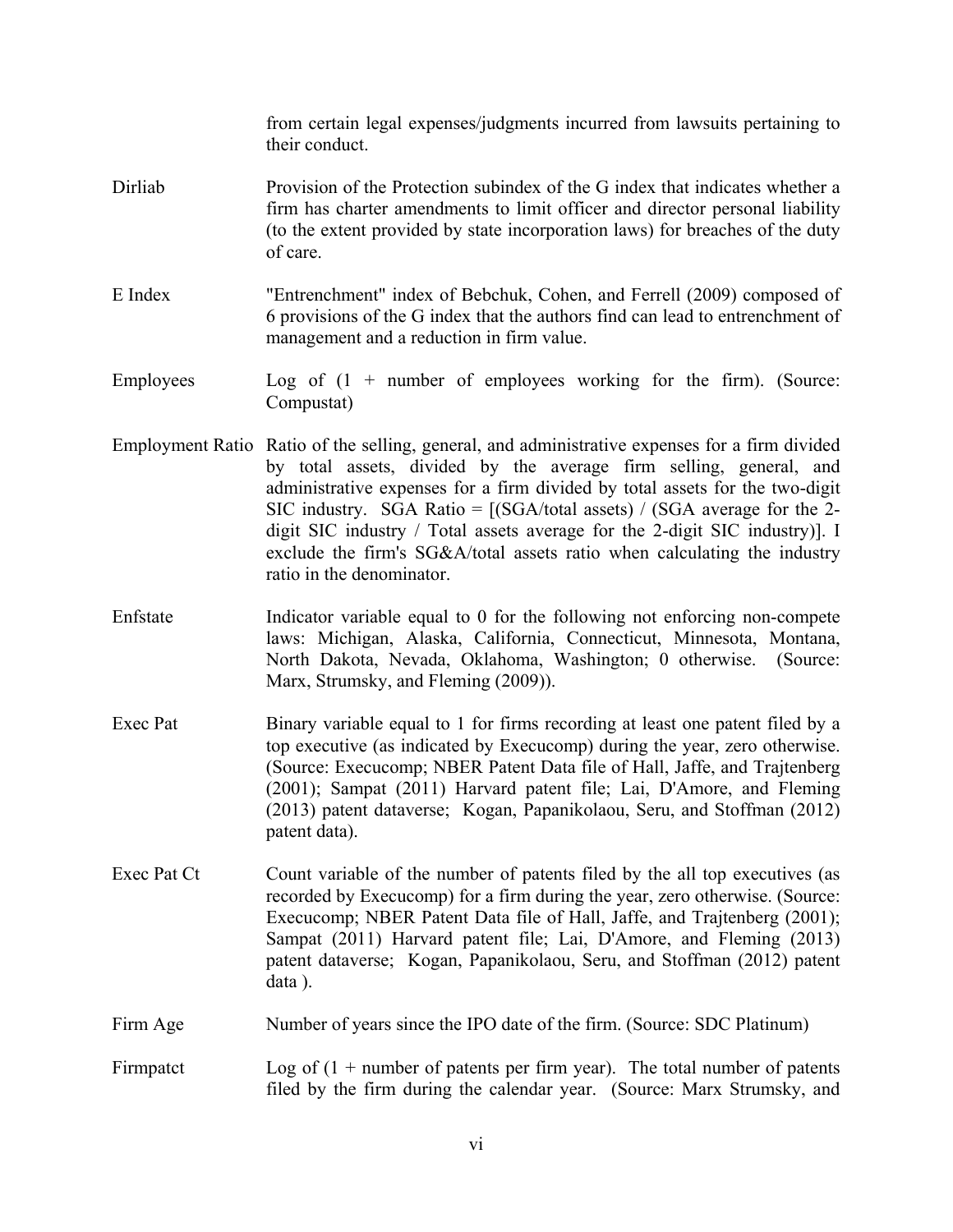Fleming (2009), NBER patent data project of Hall, Jaffe, and Trajtenberg  $(2001)$ ).

- Firmspec Log transformation of firm specificity. The number of internal citations (from future firm patents) divided by the total citations received. (Source: Marx Strumsky, and Fleming (2009), NBER patent data project of Hall, Jaffe, and Trajtenberg (2001)).
- Garm Categorical variable ranging from 0 to 9 based on the state presence of noncompete law provisions, with a higher score indicating tougher noncompete laws. For this paper, I use a modified Garmaise index (which subtracts 9 from the original index) to allow for easier interpretation of interaction terms, so that a higher score indicates weaker non-compete laws, and higher "outside option" risk (Source: Garmaise (2011))
- G Index "Governance" index of Gompers, Ishii, and Metrick (2003) composed of the incidences of 24 governance rules. A higher score indicates a reduction in shareholder strength.
- Gindexadj "Governance" index of Gompers, Ishii, and Metrick (2003) composed of the incidences of 24 governance rules, minus the three protection subindex provisions of Dirind, Dirindc, and Dirliab.
- Goldpar **Provision of the Protection subindex of the G index that provides** compensation to top executives when a termination occurs not due to a change in control following a takeover.
- Herf Herfindahl index measure of the size of the firm in relation to its industry using the Hoberg and Phillips (2010) fixed industry Herfindahl index measure, calculated from 1996-2008 data. I use the 400 industry series. I take  $log(x)$  for the regressions. (Source: Hoberg and Phillips Data Library).
- IAROA Industry Adjusted Return on Assets=annual firm market return / total assets. (Source: Wintocki, Linck, and Netter (2012), CRSP, Compustat)

Innovind Dummy variable equal to 1 for firms above the 50th percentile for the rank of innovativeness, zero otherwise. (Source: Hirshliefer, Low, and Teoh (2012))

- Insider Dollar value of the insider trade (in 1000s).
- Inst Own C Total number of institutional owners of a stock. I take  $log(x)$  for the regressions. (Source: Thomson Reuters)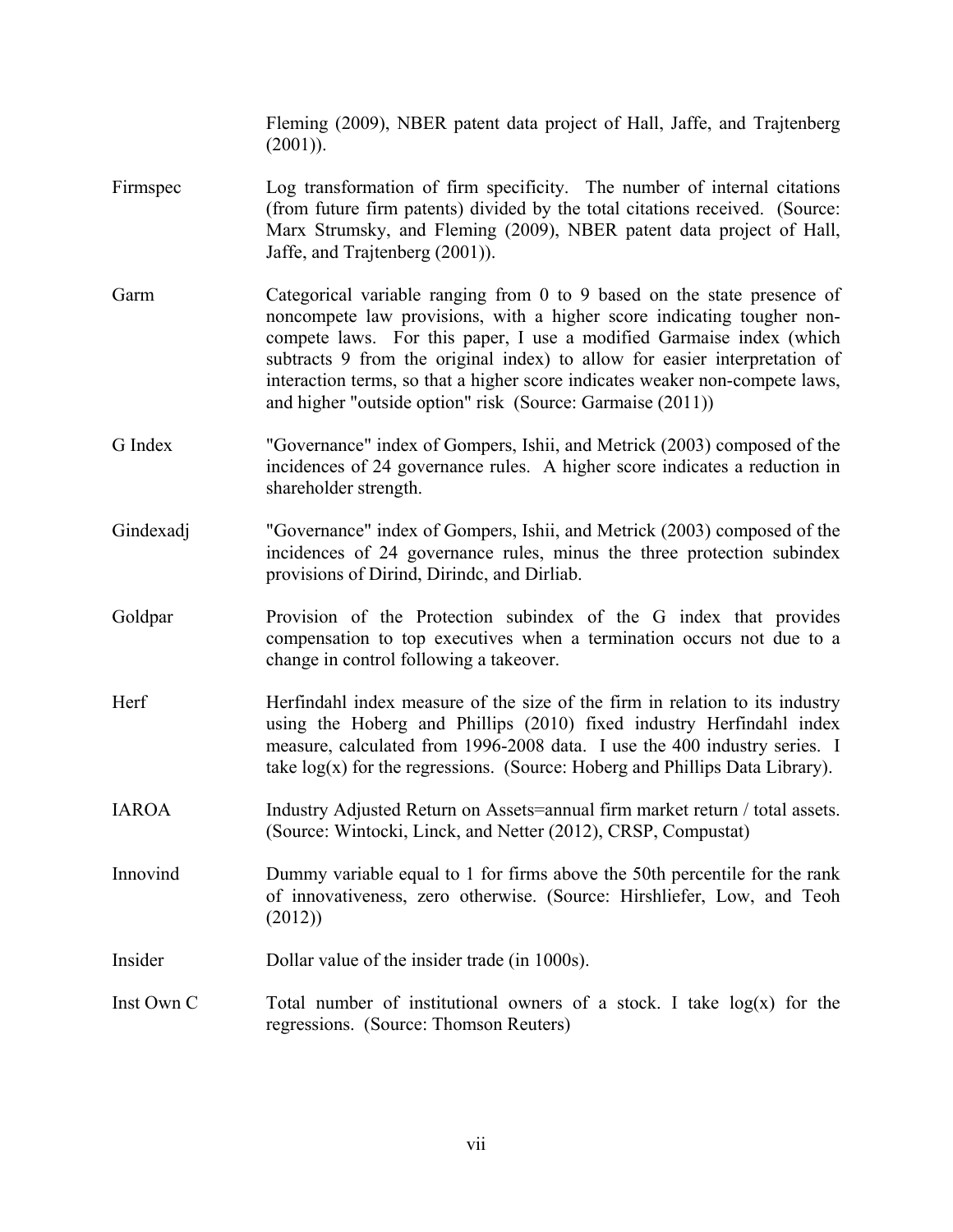| Inst Own F   | Fraction of institutional owners / total owners of a firm's stock, as per<br>Aghion, Van Reenen, and Zingales (2009), Becker-Blease (2011), and<br>Hirshleifer, Low, and Teoh (2012). (Source: Thomson Reuters)                                                                                                                                                                                                   |
|--------------|-------------------------------------------------------------------------------------------------------------------------------------------------------------------------------------------------------------------------------------------------------------------------------------------------------------------------------------------------------------------------------------------------------------------|
| Invidindconc | Inventor industry concentration of patents across technology classes.<br>Herfindahl type measure of the degree of specialization of an inventor.<br>(Source: Marx Strumsky, and Fleming (2009), Hirshleifer, Hsu, and Li<br>(2013), NBER patent data project of Hall, Jaffe, and Trajtenberg (2001)).                                                                                                             |
| Ipt          | Log of $(1 +$ inventor patent total). Total number of prior patents for the<br>inventor. (Source: Marx Strumsky, and Fleming (2009), NBER patent data<br>project of Hall, Jaffe, and Trajtenberg (2001)).                                                                                                                                                                                                         |
| Liab Index   | Index of the three Gompers, Ishii, and Metrick (2003) governance protection<br>subindex provisions of Dirind, Dirinde, and Dirliab.                                                                                                                                                                                                                                                                               |
| LT Comp      | Long Term Compensation Ratio. [(Black-Scholes value of option awards) +<br>(Restricted stock) + (Long term incentive compensation)] / (salary + bonus<br>$+$ other annual $+$ restricted stock grants $+$ LTIP payouts $+$ all other $+$ value<br>of option grants). I take the log transformation $(log(x/1-x))$ for the<br>regressions. (Source: Execucomp).                                                    |
| M/B Ratio    | Market value / Book value of a firm. I take $log(x)$ for the regressions.<br>(Source: Compustat)                                                                                                                                                                                                                                                                                                                  |
| Mktcap       | Market capitalization of the firm. I take $log(x)$ for the regressions. (Source:<br>CRSP)                                                                                                                                                                                                                                                                                                                         |
| Momentum     | Prior 12-month return for a firm. (Source: Jegadeesh and Titman (1993),<br>CRSP)                                                                                                                                                                                                                                                                                                                                  |
| Momlyr       | Rank of the prior 12-month return of a firm against the prior 12-month<br>return of NYSE, Nasdaq, and AMEX firms. (Source: Jegadeesh and Titman<br>$(1993)$ , CRSP)                                                                                                                                                                                                                                               |
| NoBind Ratio | Log transformation of the ratio of total compensation divided by forms of<br>compensation that tend to "bind" employees to a firm, defined as follows:<br>(salary+bonus+other annual+restricted stock grants+LTIP payouts+all<br>other+Black Scholes value of option grants+value of options exercised) /<br>(Black Scholes value of option grants+restricted stock grants+LTIP<br>payouts). (Source: Execucomp). |
| Nonauto      | Indicator variable equal to 0 for firms located in between 4-digit SIC code<br>3700 and 3799, 1 otherwise.                                                                                                                                                                                                                                                                                                        |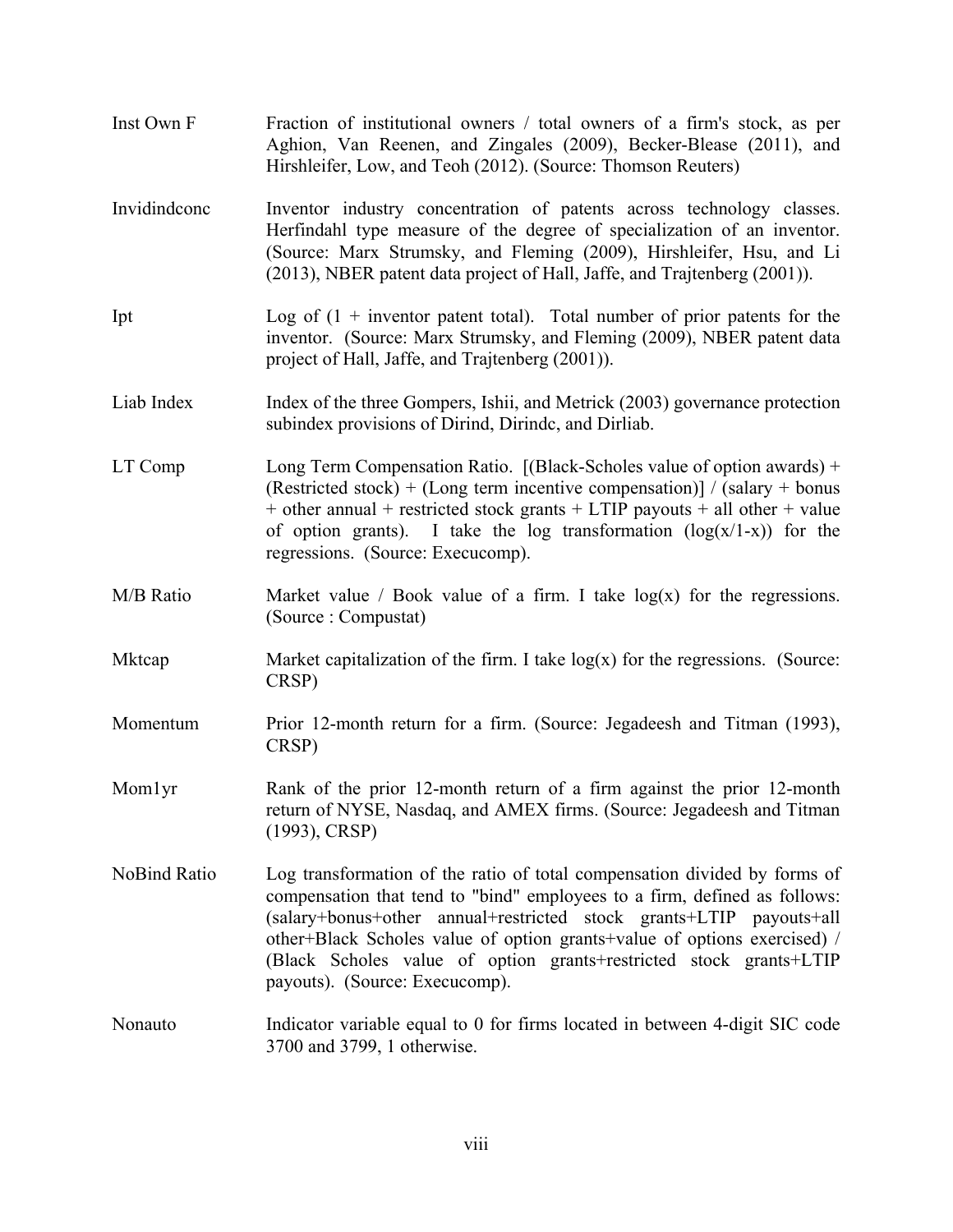- NYSE Dummy variable equal to 1 for firm trading on the New York Stock Exchange; 0 otherwise.
- O Index "Other" index of Bebchuk, Cohen, and Ferrell (2009) composed of the remaining 18 provisions of the G index that the authors find do not have a significant impact on firm value.
- O/K Log of organization capital. Selling, general, and administrative (SG&A) stock / total assets, adjusted to 2012 dollars using the CPI index, discounted using the perpetual inventory method with a 15% discount rate, as follows:  $SG&A$  stock =  $SG&At + (.85)(SG&At-1) + (.7)(SG&At-2) + (.55)(SG&At-2)$  $3) + (.4)(SGAt-4)$ . (Source: Compustat)
- Other Subindex constructed by Gompers, Ishii, and Metrick (2003) of 6 provisions of the G Index composed of other miscellaneous takeover defenses.
- Outflow Net number of inventors leaving a firm in the prior 5 years. (Source: NBER patent data project of Hall, Jaffe, and Trajtenberg (2001), the patent dataverse of Lai, D'Amore, and Fleming (2011), and the Kogan, Papanikolaou, Seru, and Stoffman (2012) patent data).
- Postevent Ch.3: Indicator variable equal to 1 in the year after an executive files a patent, 0 in the year before an executive files a patent (Note: This excludes the patent filing event year).
- Postevent Ch. 4 Michigan Experiment: Indicator variable equal to 1 in the year 1990, 0 in the year 1984.
- Postevent Ch. 4 Headquarter Moves: Dummy variable equal to 1 for the 3rd year after a headquarter move, 0 for the 3rd year before a headquarter move. (Source: 10-K searches)
- PPS Pay performance sensitivity. Sensitivity of an individual's firm stock and option portfolio to a change in the price of the firm stock. I take  $log(1+x)$ for the regressions. (Source: Core and Guay (2002), Clementi and Cooley  $(2010)$ ).
- Price Stock price level of the firm.
- Protection Subindex constructed by Gompers, Ishii, and Metrick (2003) of 6 provisions of the G Index used to provide officers and directors compensation after a termination, or to protect them against job related liability.
- Reprice Event Annual binary variable equal to 1 for each year a firm records at least one option repricing event between 1992 and 2012, zero otherwise. (Source: Execucomp)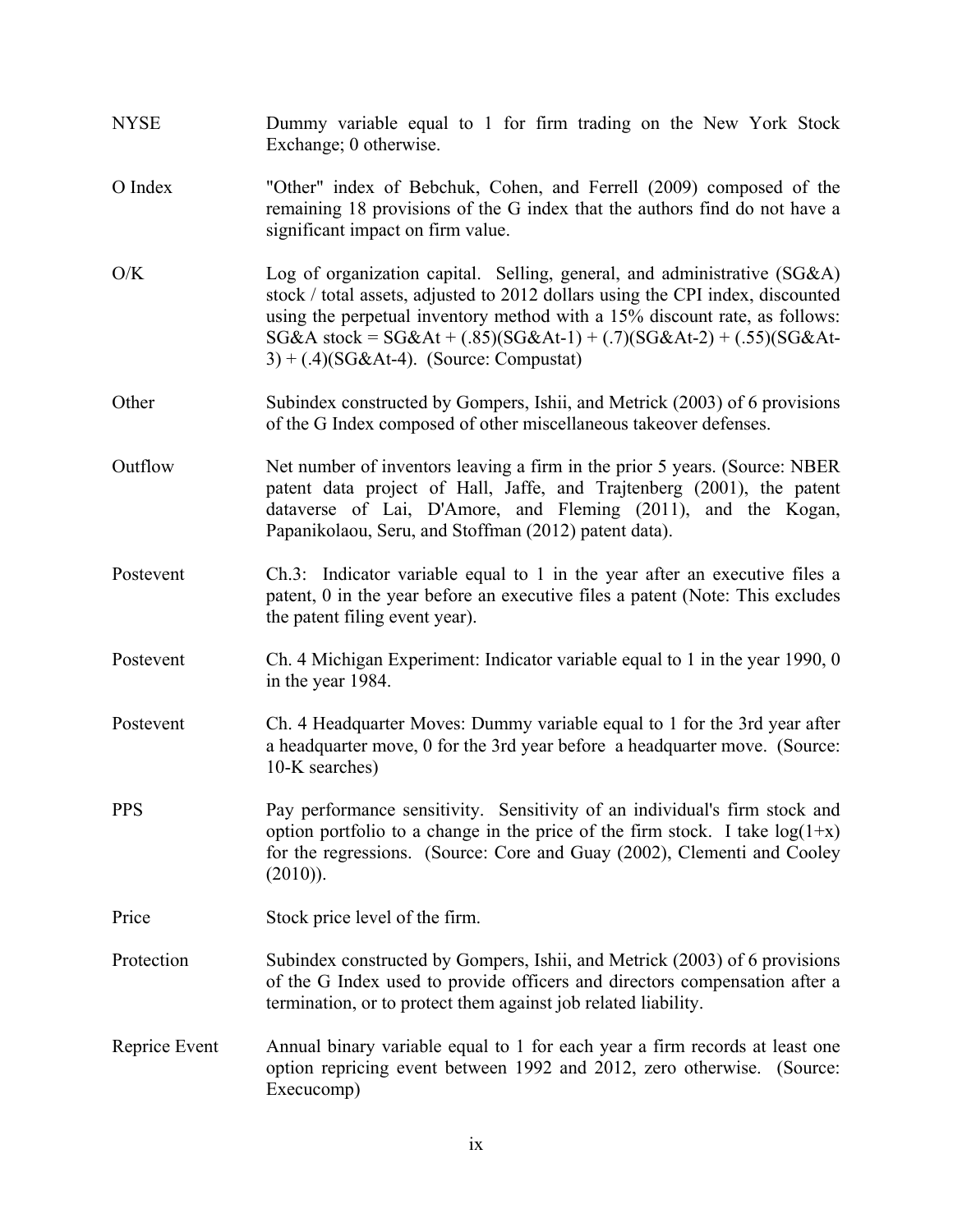- Reprice Firm Binary variable equal to 1 for firms recording at least one option repricing event anytime between 1992 and 2012, zero otherwise. (Source: Execucomp)
- R&D / Assets R&D / Assets. The ratio of annual research and development expenses to assets. Similar to Hirshleifer, Low, and Teoh (2012), if R&D is missing for a year, I record the value of R&D spending as zero. However, I add the additional filter that a firm must have recorded at least one R&D expense between 1996-2006, or R&D is left as missing. I take  $log(1+x)$  for the regressions. (Source: Compustat)
- Ret Percent return for the stock (including dividends).
- Ret1yrE One-year firm returns net of equal-weighted market returns. (Source: CRSP)
- Ret1yrV One-year firm returns net of value-weighted market returns. (Source: CRSP)
- Revenue Sales revenue of the firm  $(in $M)$ . I take  $log(x)$  for the regressions. (Source: Compustat)
- ROA Return on Assets=annual firm market return / total assets. (Source: CRSP, Compustat)
- SG&A Ratio Ratio of the selling, general, and administrative expenses for a firm divided by total assets, divided by the average firm selling, general, and administrative expenses for a firm divided by total assets for the two-digit SIC industry. SGA Ratio =  $[(SGA/total assets) / (SGA average for the 2$ digit SIC industry / Total assets average for the 2-digit SIC industry)]. I exclude the firm's SG&A/total assets ratio when calculating the industry ratio in the denominator.
- Spread Size of the bid-ask spread.
- Staff Exp Ratio Ratio of the selling, general, and administrative expenses for a firm divided by total assets, divided by the average firm selling, general, and administrative expenses for a firm divided by total assets for the two-digit SIC industry. SGA Ratio =  $[(SGA/total assets) / (SGA average for the 2$ digit SIC industry / Total assets average for the 2-digit SIC industry)]. I exclude the firm's SG&A/total assets ratio when calculating the industry ratio in the denominator.
- State Subindex constructed by Gompers, Ishii, and Metrick (2003) of 6 provisions of the G Index regarding state laws.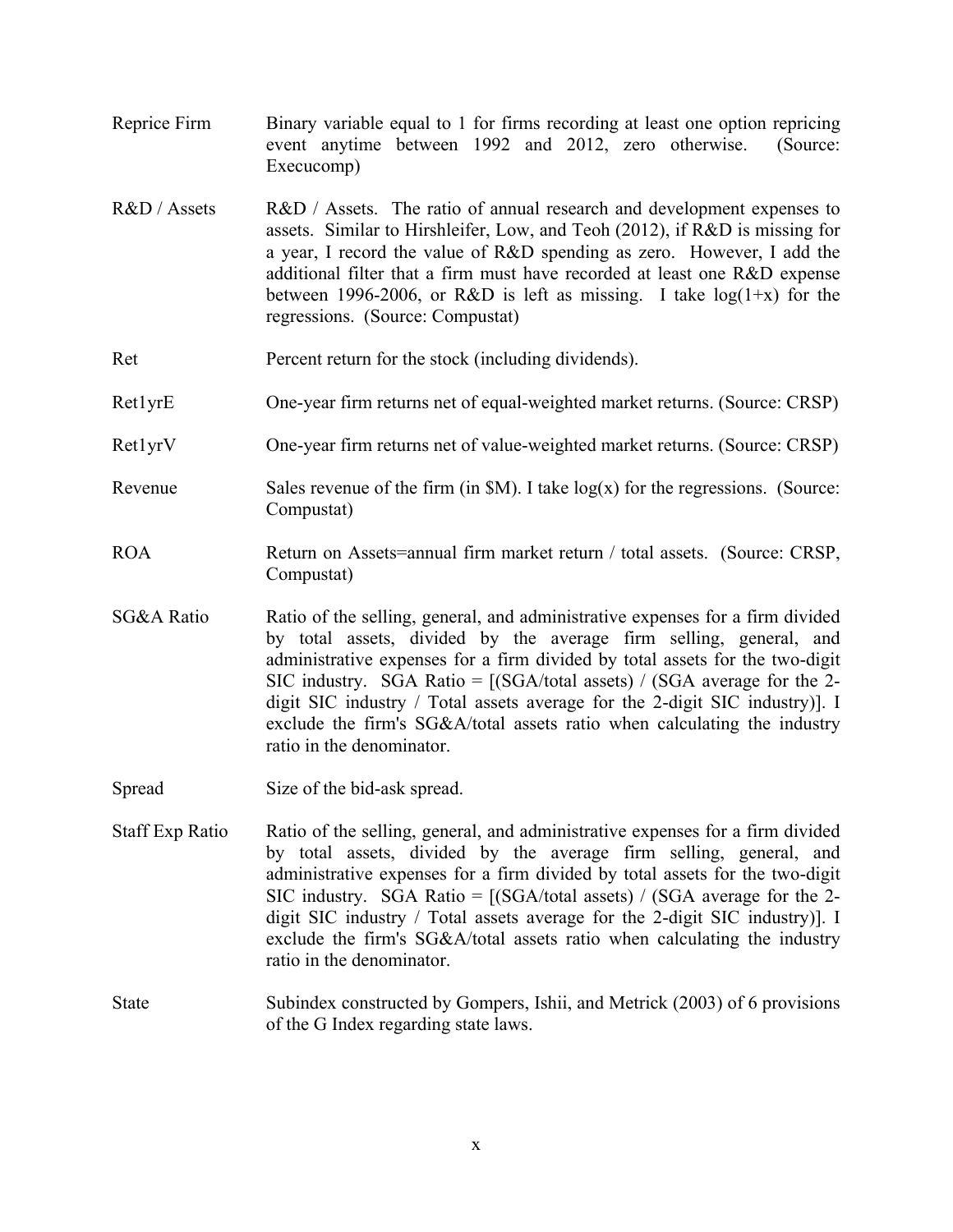| Severance         | Provision of the Protection subindex of the G index that provides cash and<br>non-cash compensation to top executives when a termination occurs due to<br>the event of a change in control following a takeover.                                                                                                                              |
|-------------------|-----------------------------------------------------------------------------------------------------------------------------------------------------------------------------------------------------------------------------------------------------------------------------------------------------------------------------------------------|
| Size              | Log of $(1 +$ market capitalization of the firm). (Source: CRSP)                                                                                                                                                                                                                                                                              |
| <b>Total Comp</b> | Log of total compensation, defined as follows:<br>(salary+bonus+other)<br>annual+restricted stock grants+LTIP payouts+all other+Black Scholes value<br>of option grants+value of options exercised). (Source: Execucomp).                                                                                                                     |
| Treatment         | Ch.3: Indicator variable equal to 1 for firms experiencing an executive<br>patent filing event, 0 for firms not experiencing an executive patent filing<br>event (Source: Execucomp and Lai, D'Amore, and Fleming (2013) patent<br>dataverse).                                                                                                |
| Treatment         | Ch. 4 Michigan Experiment: Indicator variable equal to 1 for firms<br>headquartered in Michigan, 0 for firms headquartered outside of Michigan.<br>(Source: Compustat)                                                                                                                                                                        |
| Treatment         | Ch. 4 Headquarter Moves: Dummy variable equal to 1 for firms moving to a<br>state with non-compete laws 2 points stricter on the Garmaise index, 0 for<br>firms moving to a state with non-compete laws 2 points less strict on the<br>Garmaise index. (Source: Garmaise (2011), 10-K searches)                                               |
| Tslp              | Time since last patent. Total number of years since the last patent filing for<br>the inventor. (Source: Marx, Strumsky, and Fleming (2009), NBER patent<br>data project of Hall, Jaffe, and Trajtenberg (2001)).                                                                                                                             |
| Vega              | Sensitivity of an individual's firm option portfolio only to a change in the<br>volatility of the firm stock. I take $log(1+x)$ for the regressions. (Source:<br>Core and Guay (2002), Clementi and Cooley (2010))                                                                                                                            |
| Velocity          | (Number of inventors leaving a firm in the prior 5 years) $+$ (Number of<br>inventors joining a firm in the prior 5 years). (Source: NBER patent data<br>project of Hall, Jaffe, and Trajtenberg (2001), the patent dataverse of Lai,<br>D'Amore, and Fleming (2011), and the Kogan, Papanikolaou, Seru, and<br>Stoffman (2012) patent data). |
| Vol               | Volume of shares traded (in 1000s).                                                                                                                                                                                                                                                                                                           |
| Voting            | Subindex constructed by Gompers, Ishii, and Metrick (2003) of 6 provisions<br>of the G Index used to establish shareholder voting rights in elections or<br>charter/bylaw amendments. Two provisions (secret ballot and cumulative<br>vote) are negative if they occur.                                                                       |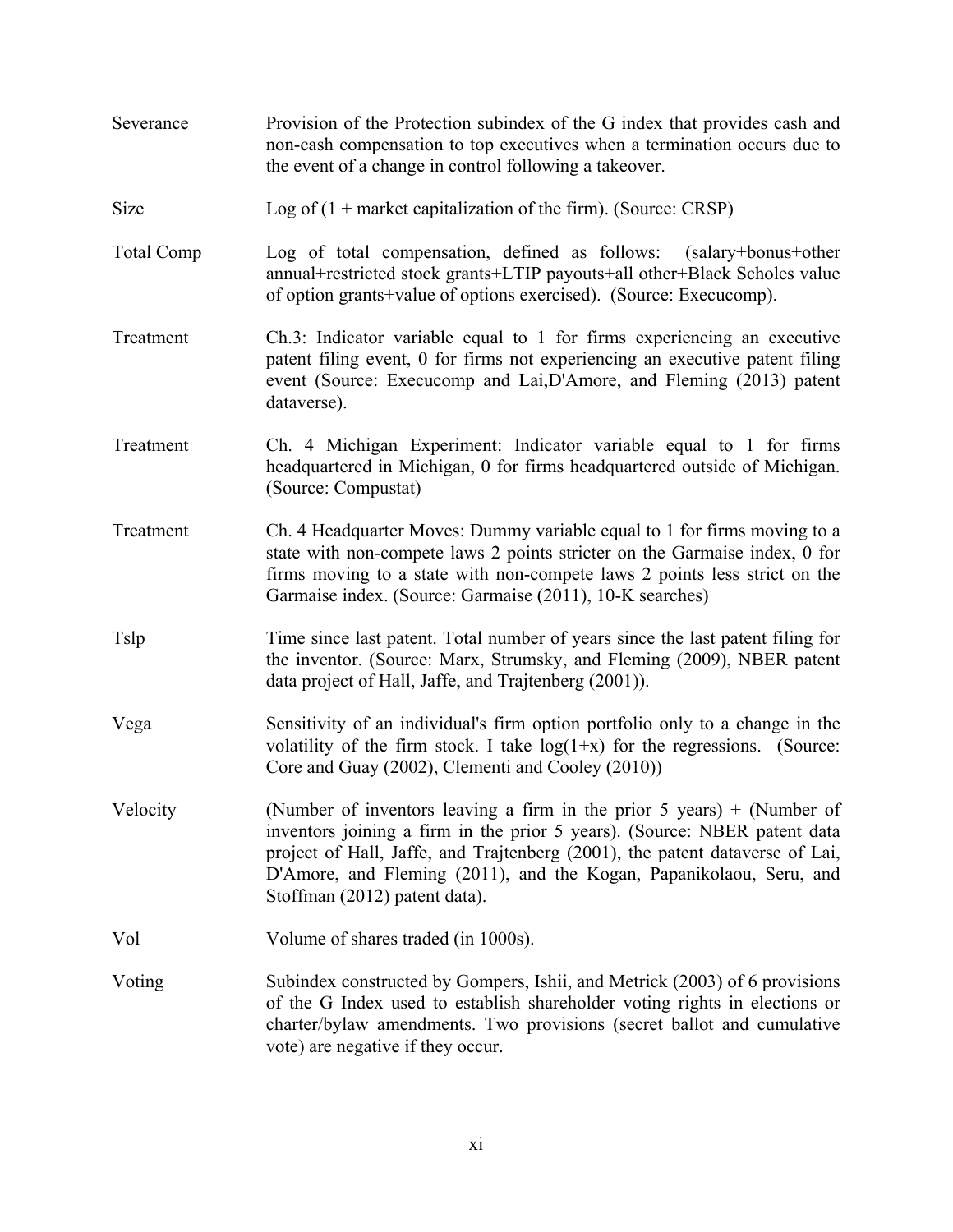| 1-Year CAPM | 1-year value weighted market return net of 1-year risk free rate (from U.S.<br>Treasuries). (Source: Ken French's website).                                                 |
|-------------|-----------------------------------------------------------------------------------------------------------------------------------------------------------------------------|
| 3-Year CAPM | 3-year value weighted market return net of 3-year risk free rate (from U.S.<br>Treasuries). (Source: Ken French's website).                                                 |
| 1-Year Rets | 1-year firm returns including dividends, net of the risk-free rate (1-year)<br>Treasury bills). (Source: CRSP)                                                              |
| 3-Year Rets | 3-year firm returns including dividends, net of the risk-free rate (geometric<br>return of the past three (1-year returns minus 1- year Treasury bills)).<br>(Source: CRSP) |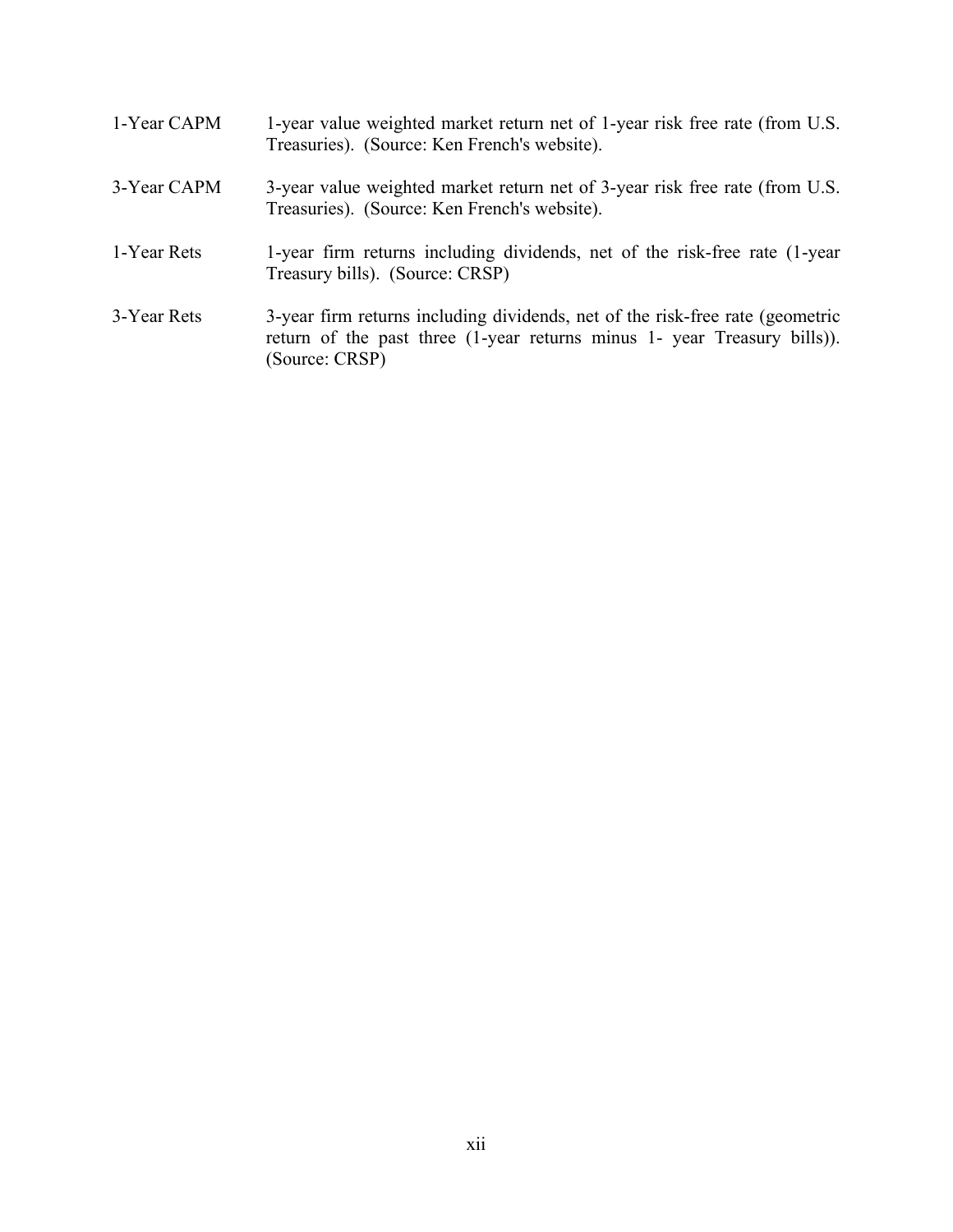### ACKNOWLEDGMENTS

I would like to thank my friends, colleagues, and the faculty members who have supported me throughout the process of completing my dissertation. I am most grateful to Douglas O. Cook, my dissertation chair, for sharing his research expertise and guidance throughout the dissertation process. I appreciate his time, effort, and most importantly the patience he has shown to me throughout this dissertation process. The challenges he has given me along the way have helped me immensely and have made me a better researcher, and definitely show in this document. I would also like to thank all of my committee members: Anup Agrawal, Junsoo Lee, Shawn Mobbs, and Linda Parsons for their invaluable comments and suggestions. I have incorporated countless ideas and suggestions from them, vastly improving this dissertation. I would also like to thank all the other faculty members who have given me beneficial suggestions along the way – I have been very happy about all the help I have received from all the faculty during my time at the University of Alabama.

I also gratefully acknowledge my graduate student colleagues who have assisted and encouraged me throughout my graduate school career and provided valuable insights and direction. Specifically, I would like to thank the following individuals for their suggestions and recommendations in improving my dissertation: Binay Adhikari, Brad Daughdrill, James Malm, Eli Sherrill, Kate Upton, and Ben Woodruff. I also extend my gratitude to the staff of the Department of Economics, Finance, and Legal Studies at The University of Alabama for their always cheerful assistance and kindness during my time in graduate school.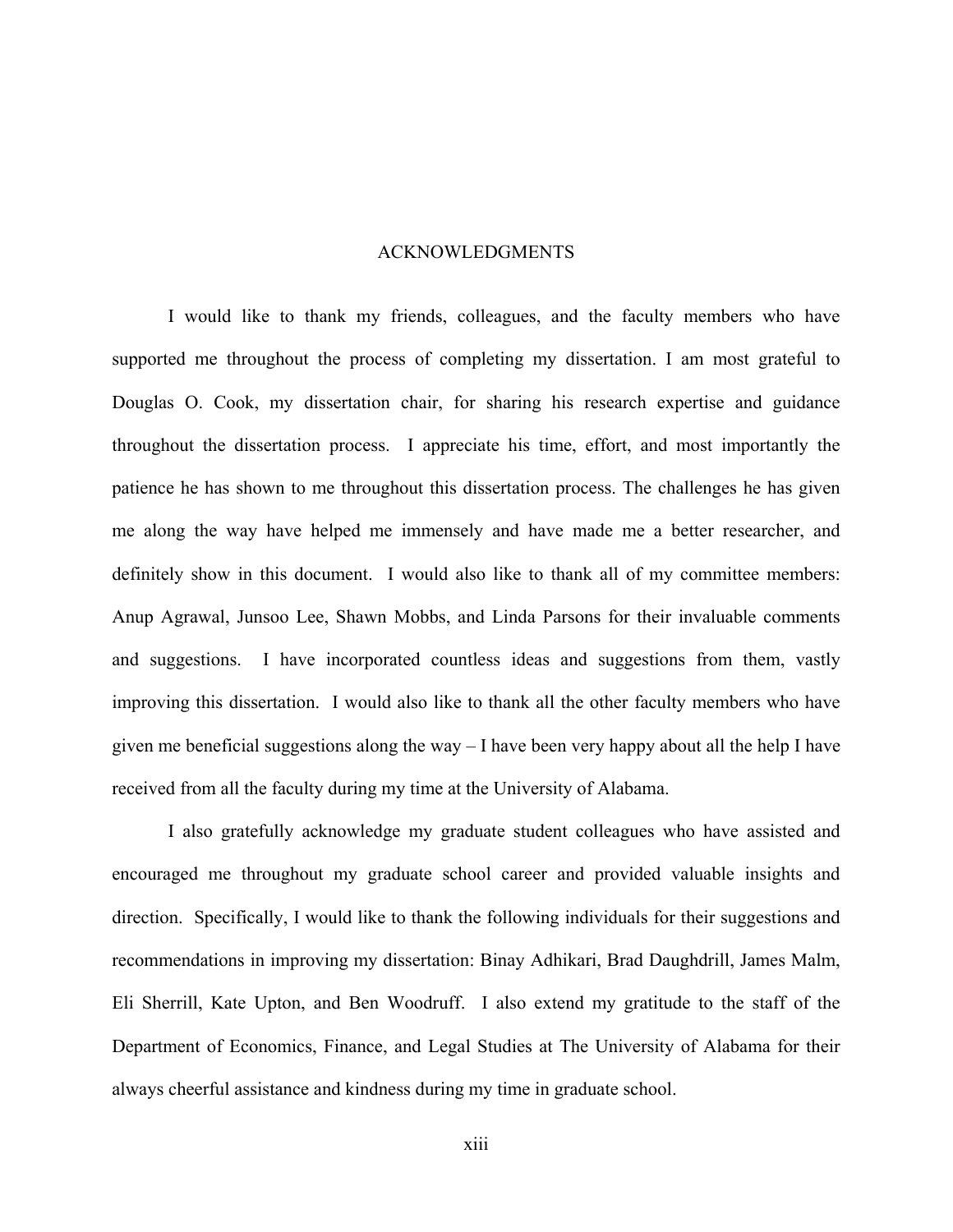Finally, my heartfelt thanks goes to all my family and friends who have supported me during this endeavor and encouraged me to pursue my dreams. My parents, Ray and Betty Via, have made a tremendous impact in my life and have always believed in me even during difficult times in the dissertation process. Words cannot express just how thankful I am for them and how important they are to me. I also know that I could not have completed this dissertation without the help of my fiancée Chimge Budgaa, who was willing to assist me in every other need in my life in the past year so that I could focus on my dissertation. I could not have completed this dissertation on time without her help. And for this dissertation and for all aspects of my life, all glory, honor, and praise goes to the most high God for always watching over me and giving me just what I need at just the right time.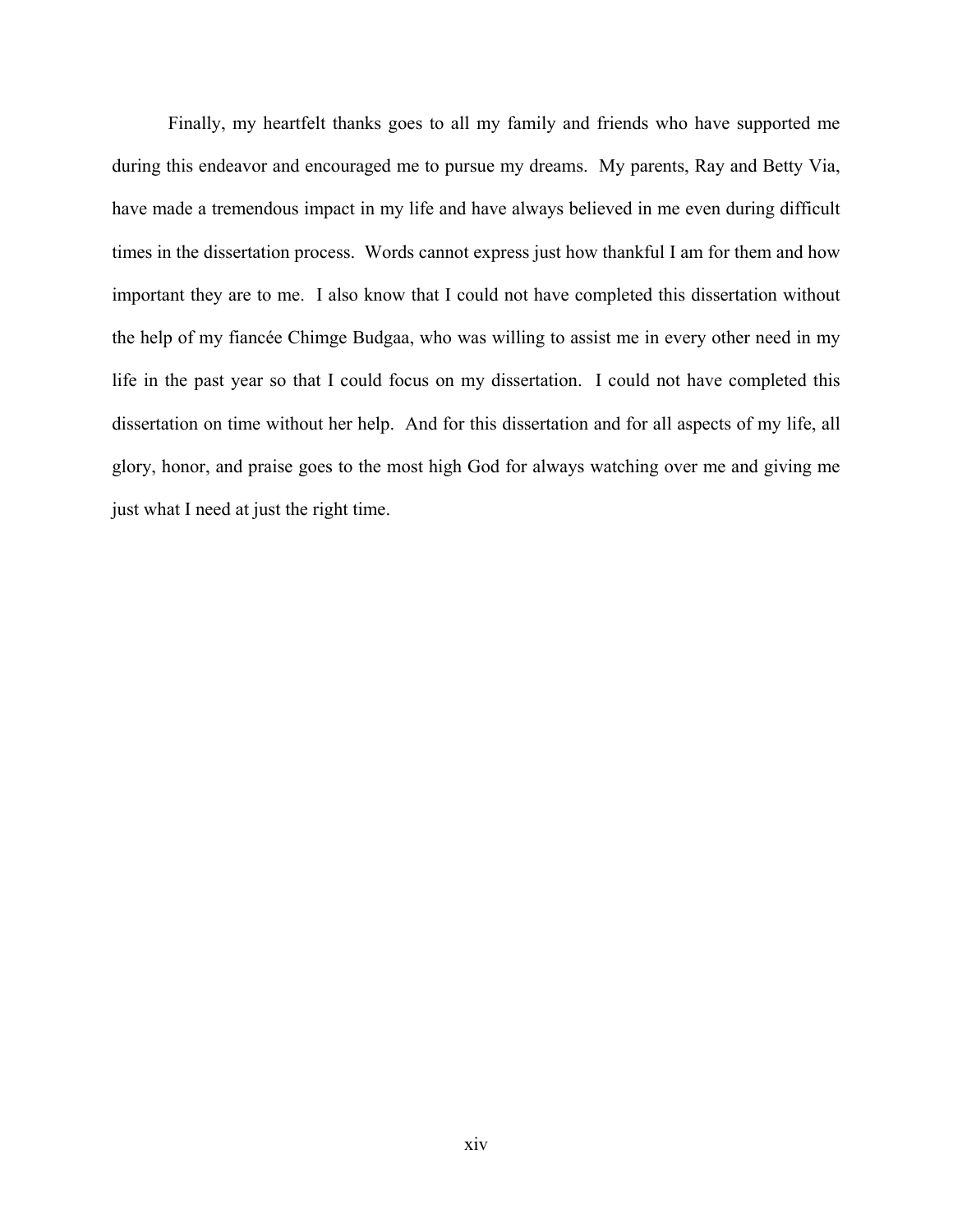# **CONTENTS**

| 2. DOES THE DURATION AND ACCURACY OF ASYMMETRIC |  |
|-------------------------------------------------|--|
| 3. EXECUTIVE INCENTIVES TO INNOVATE AND         |  |
| 4. ORGANIZATION CAPITAL AND FIRM RISK - TESTING |  |
|                                                 |  |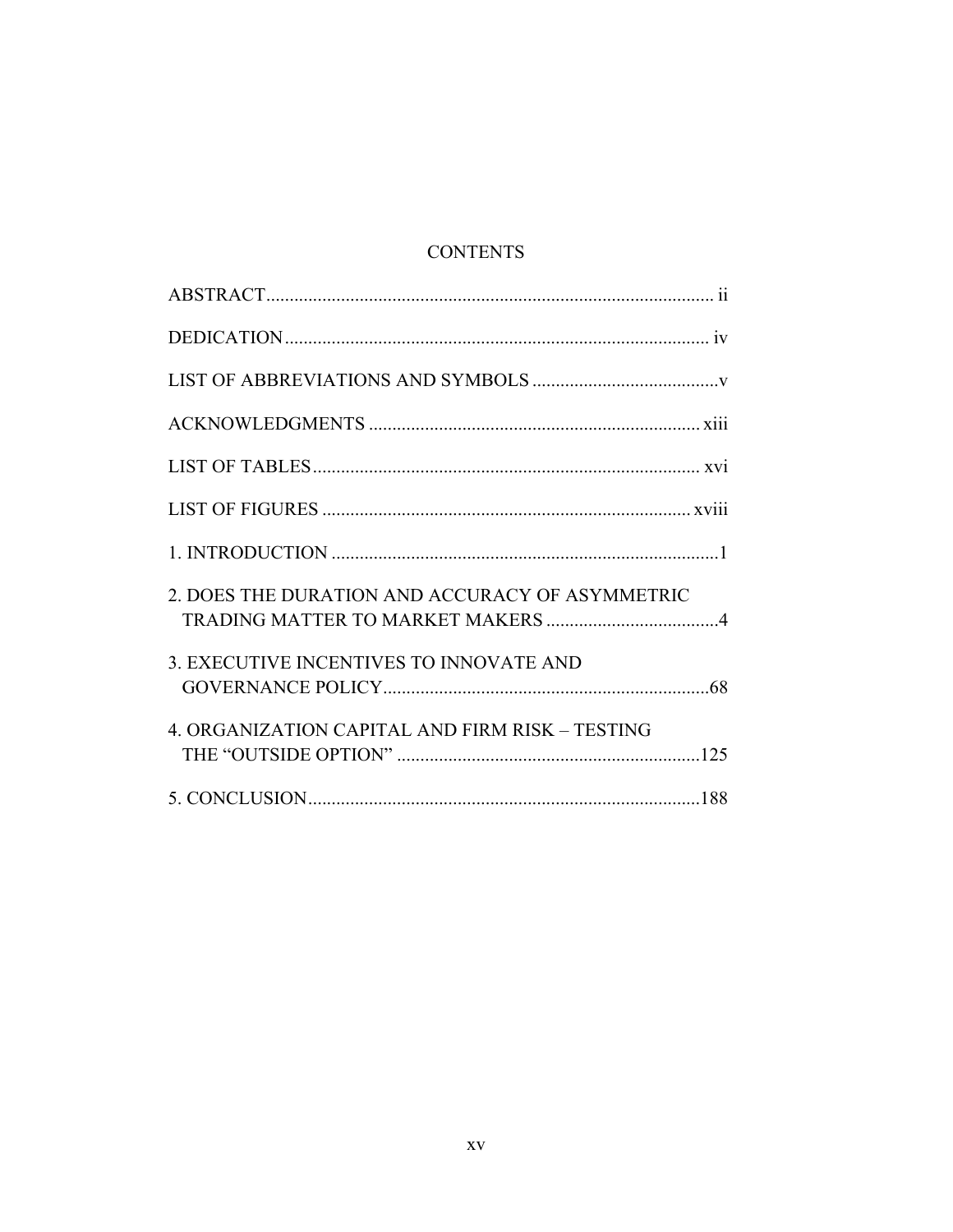# LIST OF TABLES

| 2.2 Event Study Returns Before and After Sarbanes Oxley53          |  |
|--------------------------------------------------------------------|--|
| 2.3 Event Study Bid-Ask Spread Before and After Sarbanes Oxley55   |  |
|                                                                    |  |
|                                                                    |  |
|                                                                    |  |
| 3.1 Descriptive Statistics - Executive Patent Filings Dataset110   |  |
|                                                                    |  |
| 3.3 Types of Governance and Effect on Executive Innovation 113     |  |
| 3.4 Liability Protection, Entrenchment, and Executive Patenting116 |  |
|                                                                    |  |
|                                                                    |  |
| 3.7 Option Structure, Pay Performance Sensitivity, and Executive   |  |
|                                                                    |  |
|                                                                    |  |
|                                                                    |  |
|                                                                    |  |
| 4.4 Inventor Firm Switches and Organization Capital177             |  |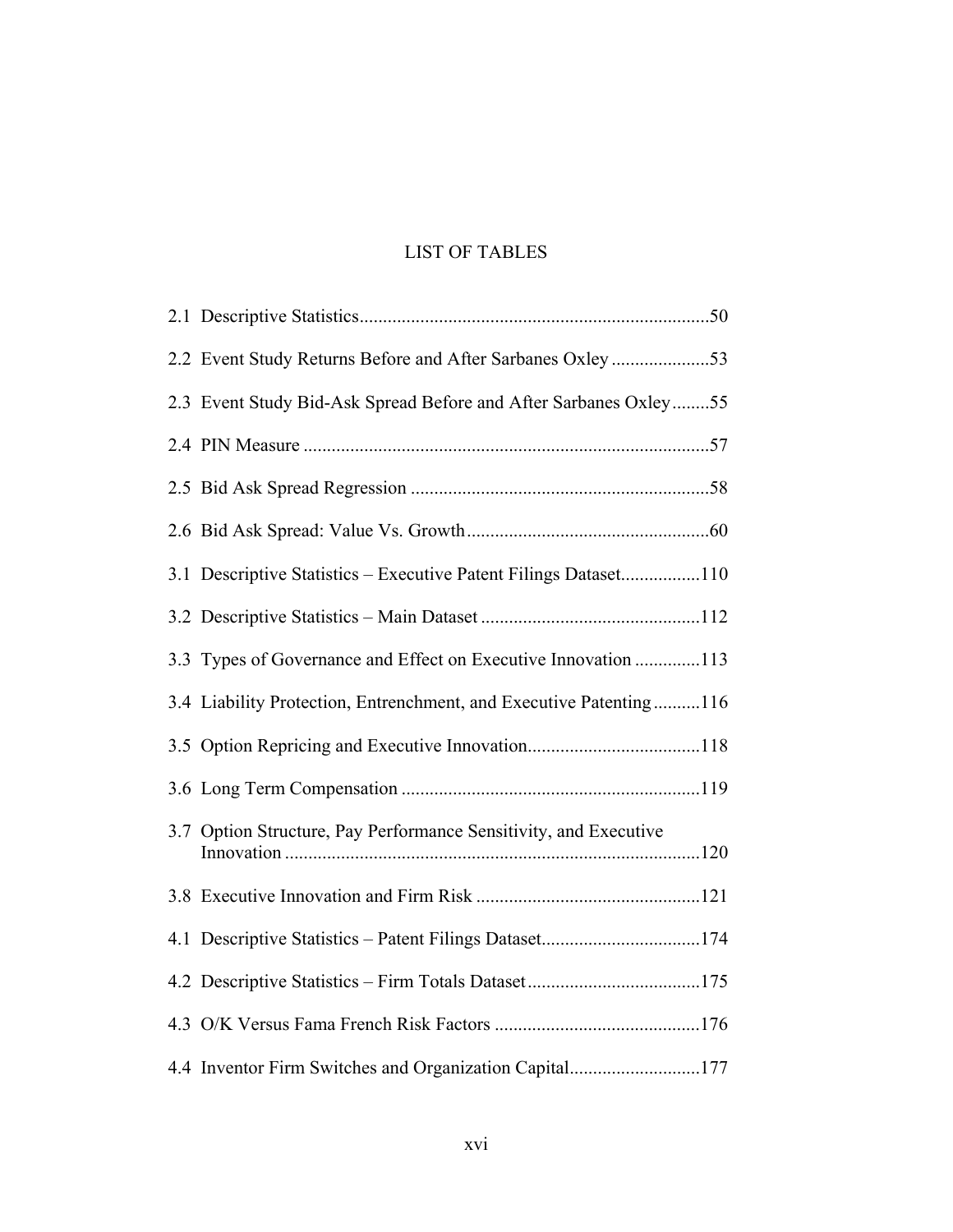| 4.5 Relationship between Labor Outflow and Organization Capital178   |  |
|----------------------------------------------------------------------|--|
| 4.6 Relationship between Labor Velocity and Organization Capital 179 |  |
| 4.7 Effect of O/K, Inventor Outflow, and Inventor Velocity on Firm   |  |
| 4.8 O/K and Risk: The Effect of Legal and Compensatory Factors 181   |  |
| 4.9 Instrumental Variable Regressions of Returns on the "Outside"    |  |
|                                                                      |  |
| 4.11 Headquarter Moves and Non-Compete Laws: The Effect on the       |  |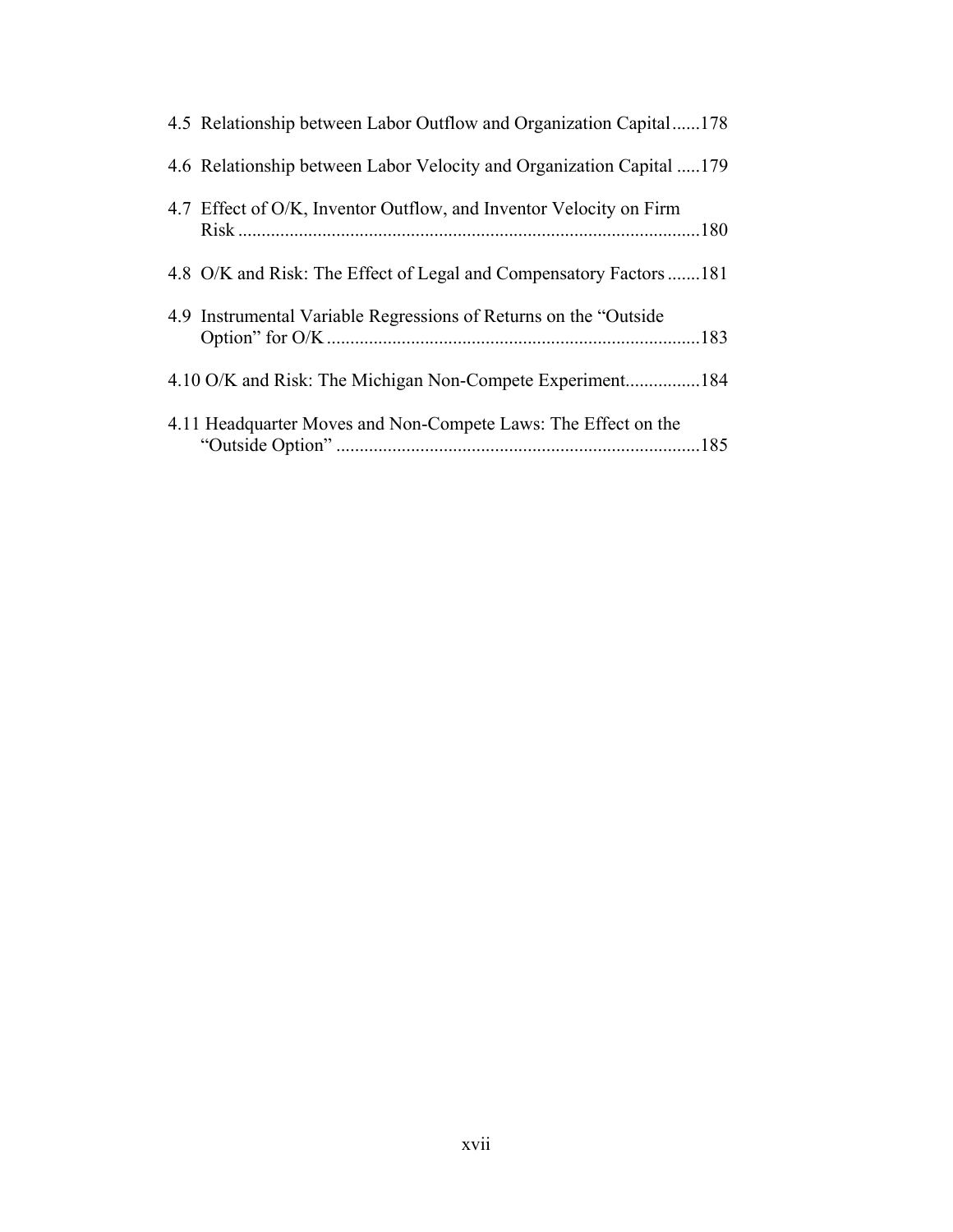# LIST OF FIGURES

| 2.1 Asymmetric Information Around Insider Trades – The           |  |
|------------------------------------------------------------------|--|
|                                                                  |  |
|                                                                  |  |
|                                                                  |  |
|                                                                  |  |
|                                                                  |  |
| 2.7 Standard Market Maker Profits Given No Price Trends 66       |  |
| 2.8 Market Maker Bid/Ask Pricing and Inventory Behavior in Price |  |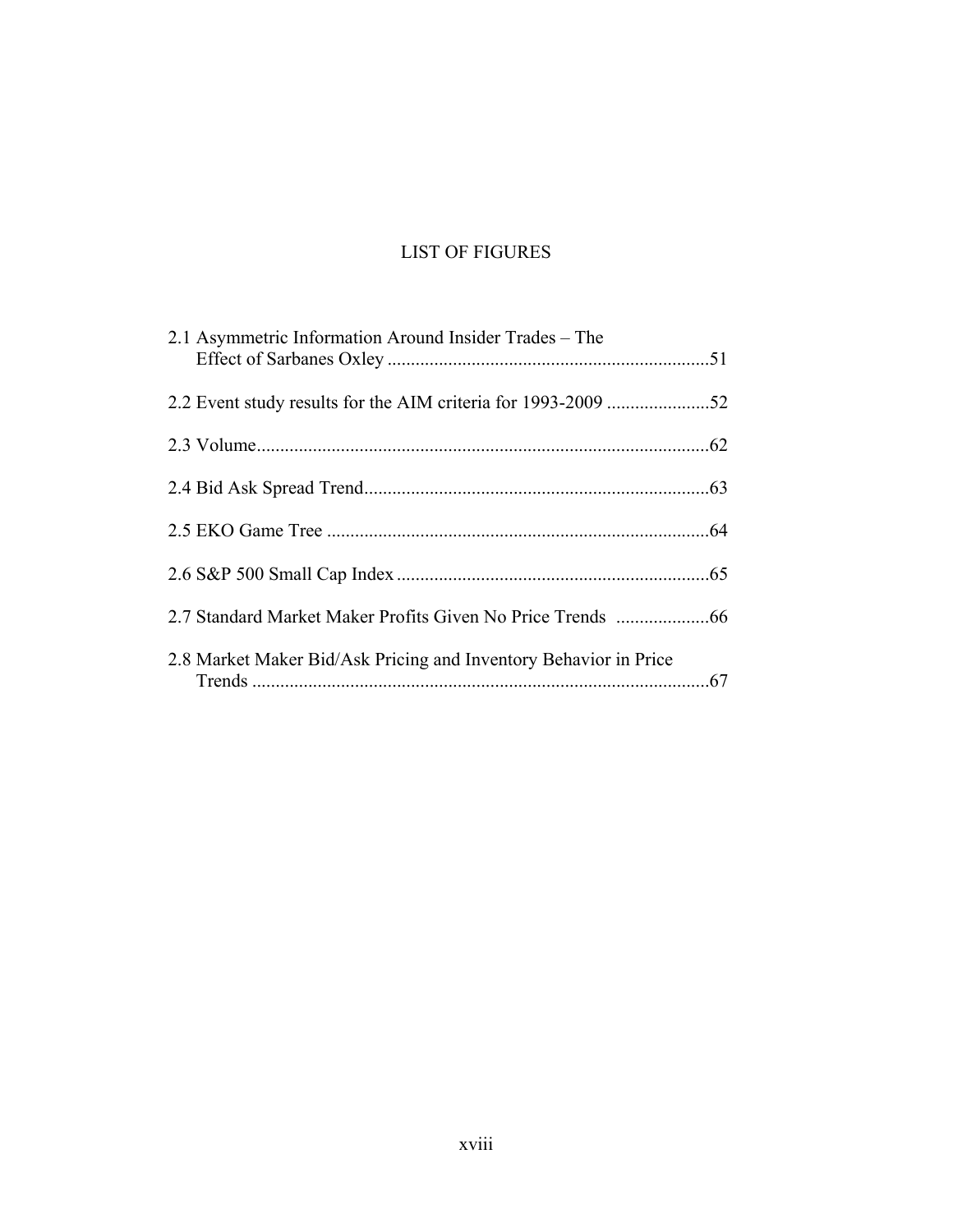### **CHAPTER 1**

## **INTRODUCTION**

This dissertation consists of three essays on investments and corporate finance. For the investment essay, the dissertation research seeks to contribute to a more thorough understanding of the impact of market makers upon the financial markets. For the two essays on corporate finance, the dissertation seeks to find empirical evidence supporting theoretical research on what motivates managers to innovate, and how the threat of talented employee departure from firms affects firm risk.

The first essay investigates the impact of the duration and accuracy of asymmetric trades on market making. Prior studies evaluating the effect of asymmetric information upon bid ask spreads have typically focused on the impact of discrete one-day events. However, a longer sustained duration of asymmetric trading may have a stronger impact on the bid ask spreads of a firm than a specific one-day event. In addition, market makers might notice a statistically significant loss in their deals in a certain stock if the accuracy of the asymmetric information of the informed traders is stronger. This study evaluates the shift in the duration of legal insider trading asymmetric information after Sarbanes Oxley, and finds that market makers can identify asymmetric trading via the PIN measure and abnormal volumes and adjust spreads accordingly. Accuracy also reduces spreads for insider sales, lending support to a hypothesis that certainty of short-term price trends will allow the market maker to adjust their bid/ask prices and inventory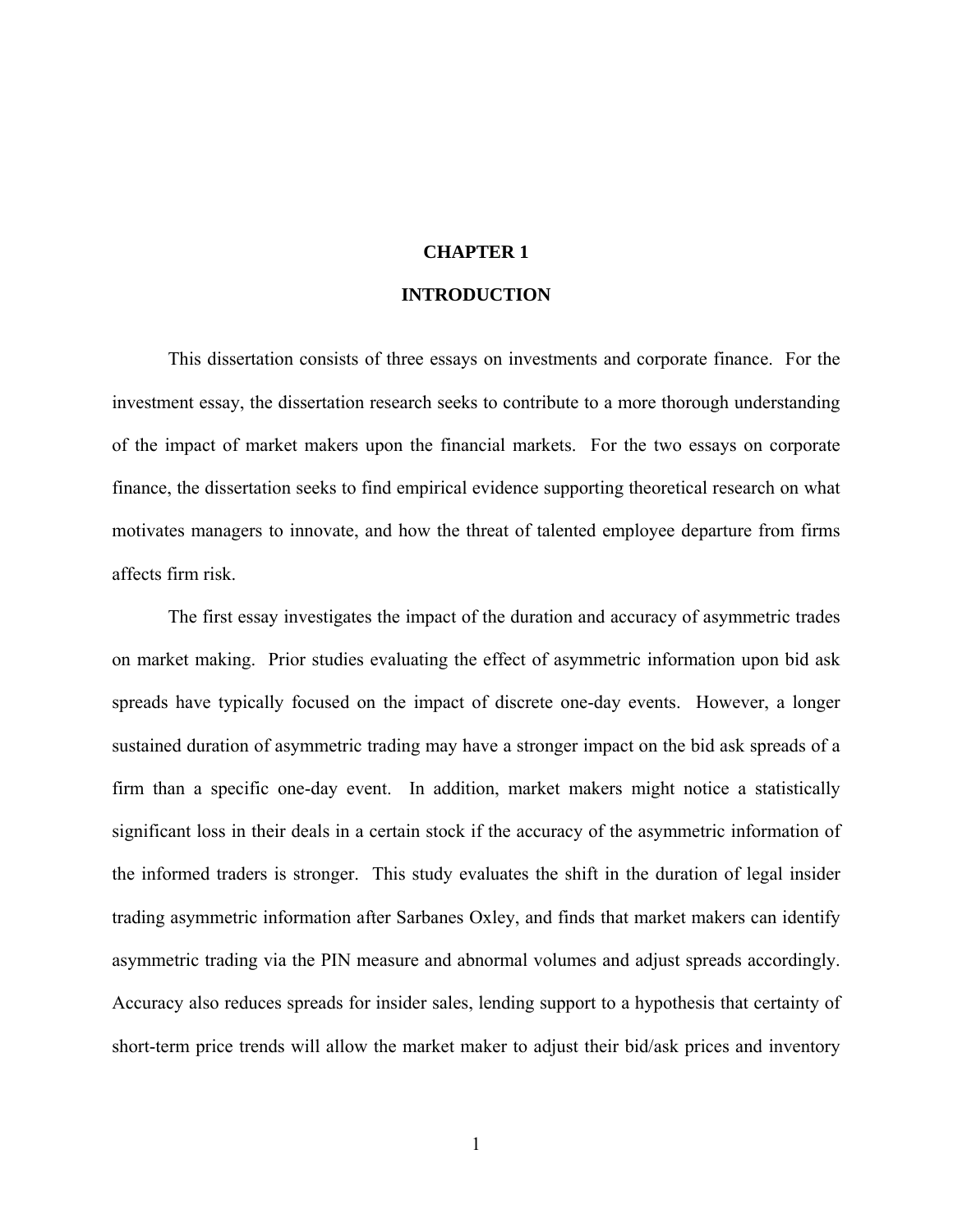levels to maintain profits. This study is the first to consider the duration and accuracy of asymmetric trading and their effects on bid ask spreads.

The second essay considers executive incentives to innovate based on firm governance and compensation policies. Manso (2011) theorizes that the individual choice of management to innovate is motivated by a firm "tolerance for early failure", as innovations often struggle along their development paths; however, empirical proof is difficult to obtain because individual executive contribution toward firm innovation is difficult to measure. In response, I develop a unique dataset of 1,355 firm-year patent filings by members of management between 1996 and 2006 as a proxy for their individual innovative contributions and a firm culture of innovation. Using this data, in contrast to Manso I find modest evidence that personal executive innovation efforts are higher in firms with strong shareholder rights. Because of recent literature suggesting governance research is subject to autocorrelation bias (Wintoki, Linck, and Netter (2012)), I use logit/probit models, a negative binomial model, a dynamic OLS model, and an Arellano Bond (1991) difference GMM dynamic panel model to find that the 3 liability protection measures of the "protection" subindex of Gompers, Ishii, and Metrick (2003) increase executive patenting, which indirectly supports Manso, although I also find evidence opposing Manso for golden parachutes. I also find a relationship between executive patenting and option repricing, long term compensation policies, and option structure. Finally, I find that firms with innovative executives face higher short-term risk, also supporting the Manso (2011) predictions.

The third essay studies the effect of organization capital on firm risk in light of the "outside option" of skilled employees to leave the firm. Eisfeldt and Papanikoloau (2013) introduced the idea that the threat of the loss of "key talent" may increase risk for firms with high levels of organization capital (SG&A stock / assets). However, they do not provide direct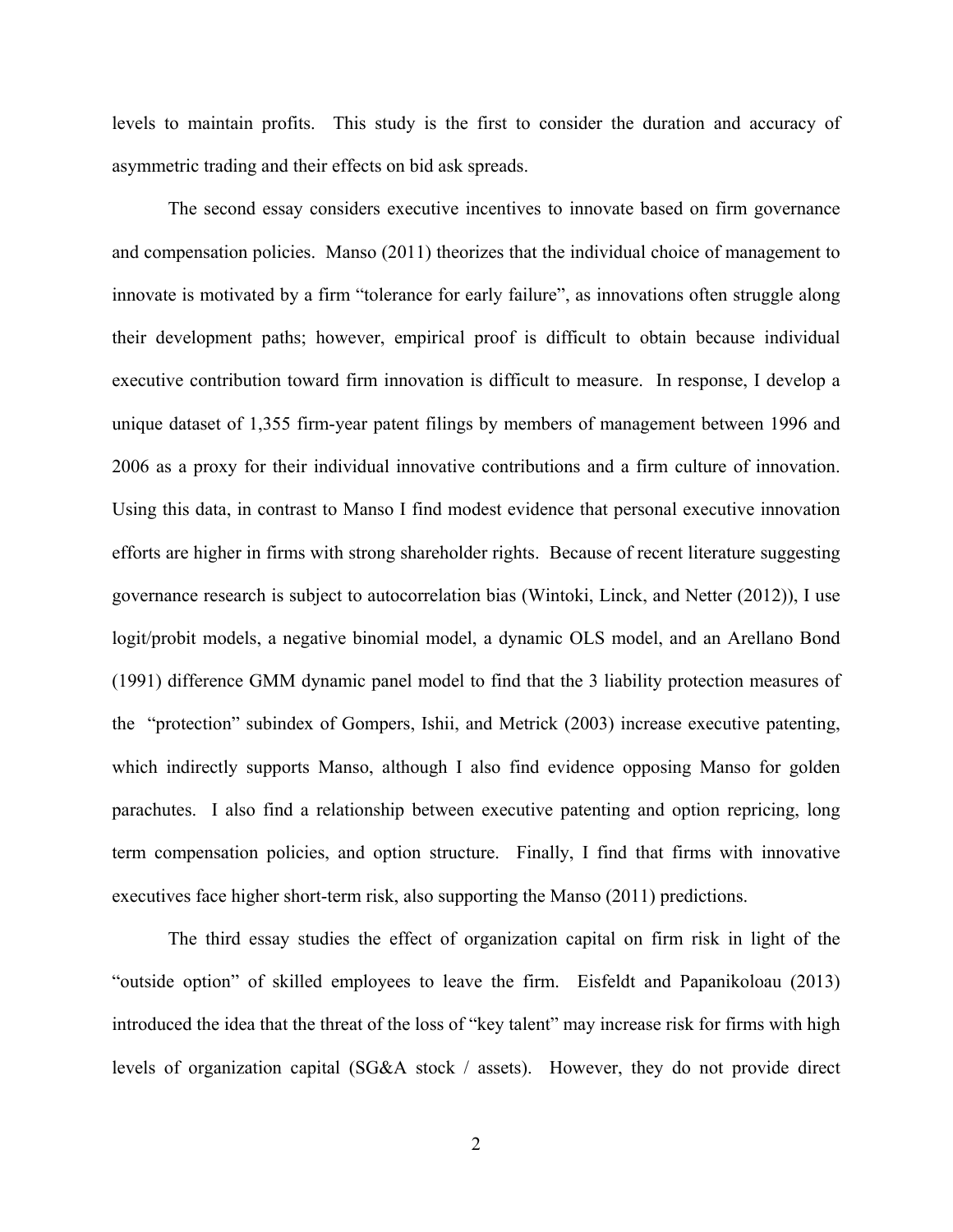evidence that this risk increase is due to this employment threat, and other literature has suggested that SG&A risk is from management inability or unwillingness to reduce costs. In this paper, I follow 22,021 inventor moves between firms from 1976-2006, and find that 1) inventor movement away from a firm and 2) overall increases in inventor moves both increase firm risk for high organization capital firms. I test this against other measures of compensation structure and non-compete laws and find that the results still hold. For robustness, I use three instrumental variables to proxy for the wage differential between the firm and its industry, and find that when organization capital increases due to a rise in industry wages or employment, firm risk goes up. In addition, I test an exogenous repeal of non-compete ban laws in Michigan in 1985, and find that firm risk goes down for Michigan firms after the repeal. Finally, I test the movement of firm headquarters between states with differing non-compete laws as per Garmaise (2011), and find that firms moving to high non-compete strength states face lower risks.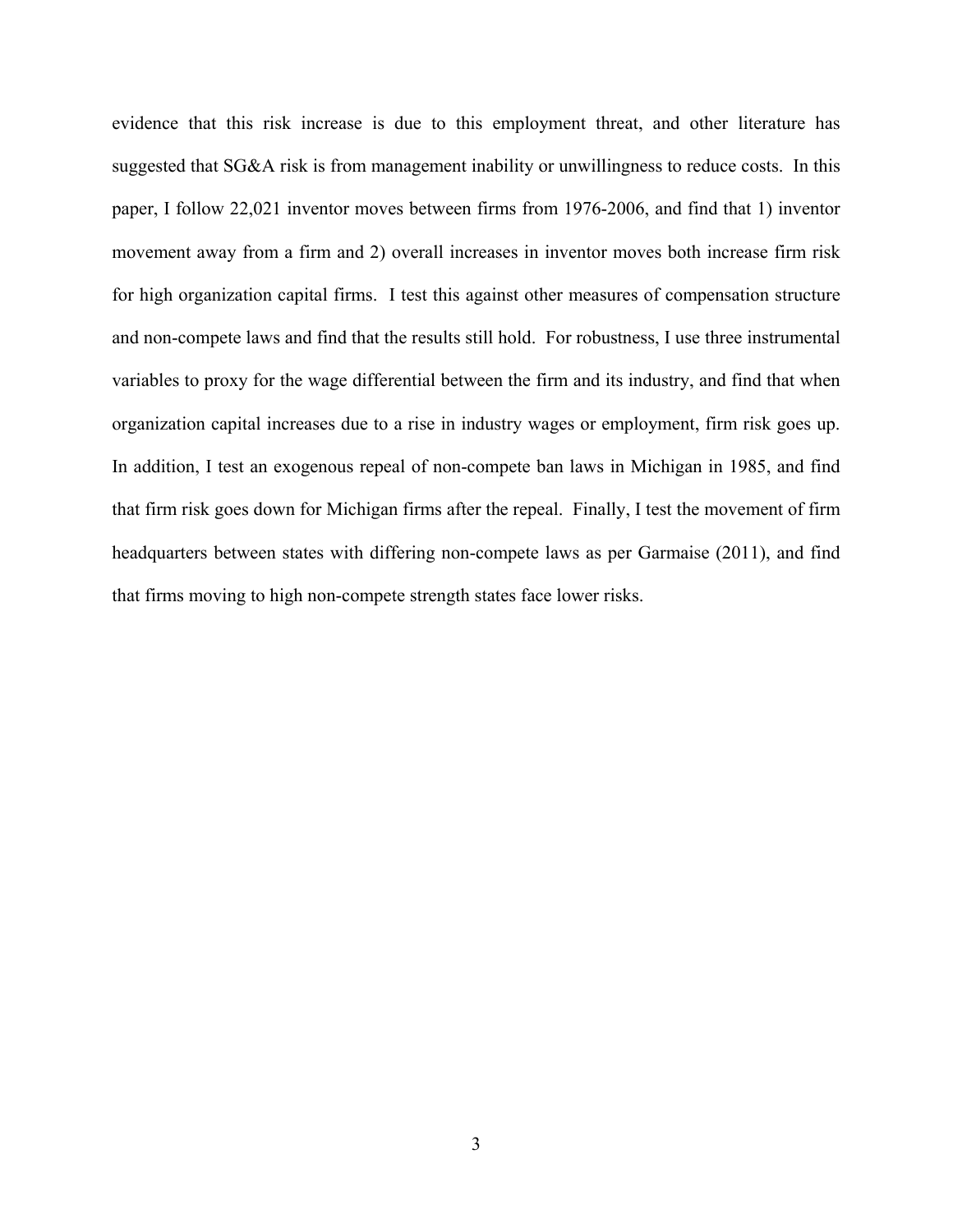# **CHAPTER 21**

# **DOES THE DURATION AND ACCURACY OF ASYMMETRIC TRADING MATTER TO MARKET MAKERS?**

#### **2.1 Introduction**

 $\overline{a}$ 

Do market makers immediately recoup their losses to informed traders by widening the bid ask spread? If not, how do they determine the sources of their losses, and how do they adjust spreads to recoup these longer term losses? Previous studies have focused on discrete events and their effect on the bid ask spread. However, several studies have found that discrete trading events by informed traders can go unnoticed by the market makers, leaving them in a quandary as to how to determine where their losses are arising from, and how properly to adjust their spreads to compensate for the damage. This study suggests that discrete events can be lost amongst the many variables affecting the market makers profits, but that a longer duration of intense informed trading in a stock might allow a market maker to determine a statistically significant occurrence of asymmetric information, and adjust their spreads accordingly in that stock without spreading the blame (and the damage of a larger spread) to a wider class of stocks in which that firm is located.

The change in the reporting delay of legal insider trades after the Sarbanes Oxley Act of  $2002<sup>2</sup>$  provides a perfect laboratory for testing such a shift in the duration of asymmetric

 $<sup>1</sup>$  A working paper version of this chapter exists and is being circulated.</sup>

 $2^2$  Section 403(a) of the Sarbanes Oxley Act of 2002 amended several aspects of the insider reporting requirements of Section 16(a) of the Securities Exchange Act of 1934.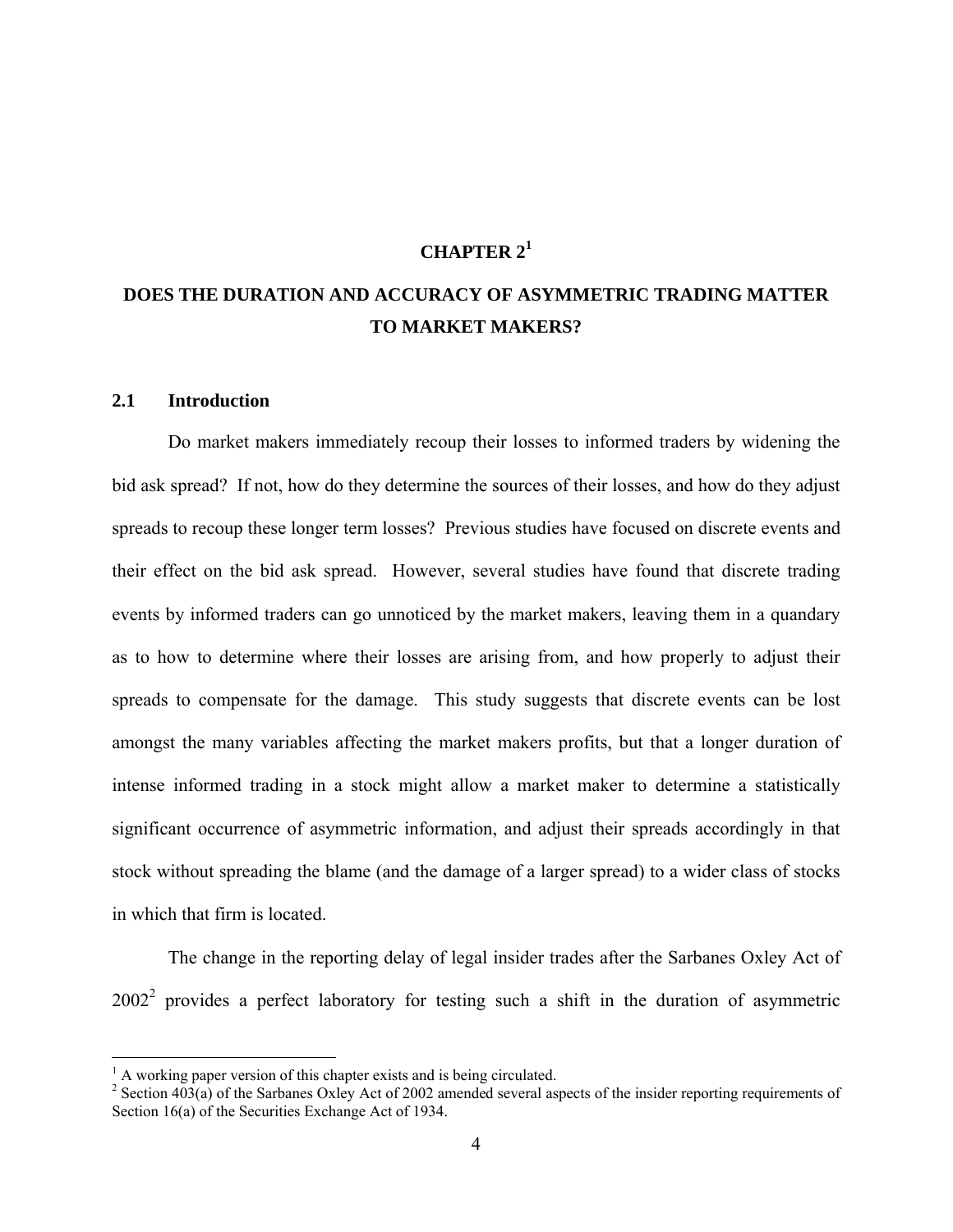information. Due to the long reporting delay (up to 40 days) prior to Sarbanes Oxley (SOX) between the actual insider trade and the report of the trade to the SEC, the potential existed for asymmetric information to trickle out only very slowly in a stock. Sarbanes Oxley reduced the long reporting delay to 2 business day, allowing the insider trade and the informed trades upon public response to the public reporting of the insider trade to be concentrated in a much shorter period, allowing for better detection (and spread compensation from that firm alone) for the market maker. In addition, market makers might notice a statistically significant loss in their deals in a certain stock if the accuracy of the asymmetric information is stronger. In other words, if the informed trader realizes a larger profit off of their signal, they apparently have better information. This study is the first to consider the duration and accuracy of asymmetric trading and its effect on bid ask spreads.

This study becomes especially timely at present because of two legislative acts in recent years: 1) The "Volcker Rule" of the "Dodd-Frank Wall Street Reform and Consumer Protection Act of 2010" and 2) the "Small Cap Liquidity Reform Act of 2013" which is under consideration. The Volcker Rule bans proprietary trading by banks, which some have speculated could potentially affect market making activities. While the SEC current exempts market makers from the requirement<sup>3</sup>, the debate is ongoing and additional research in this area will help future regulators properly initiate policy adjustments.

In addition, the "Small Cap Liquidity Reform Act of 2013" which was introduced on November 12, 2013, is intended to improve liquidity in small stocks. Instead of allowing penny decimalization, it would require a tick size of \$0.05 or \$0.10 in an attempt to encourage market makers to become more active in these types of stocks. Although the change would likely

<sup>&</sup>lt;sup>3</sup> "Remarks on the Volcker Rule's Market Making Exemption". John Ramsay, Acting Director, Division of Trading and Markets, SEC. February 4, 2014. http://www.sec.gov/News/Speech/Detail/Speech/1370541128316#.U5YJ-3JdW4Q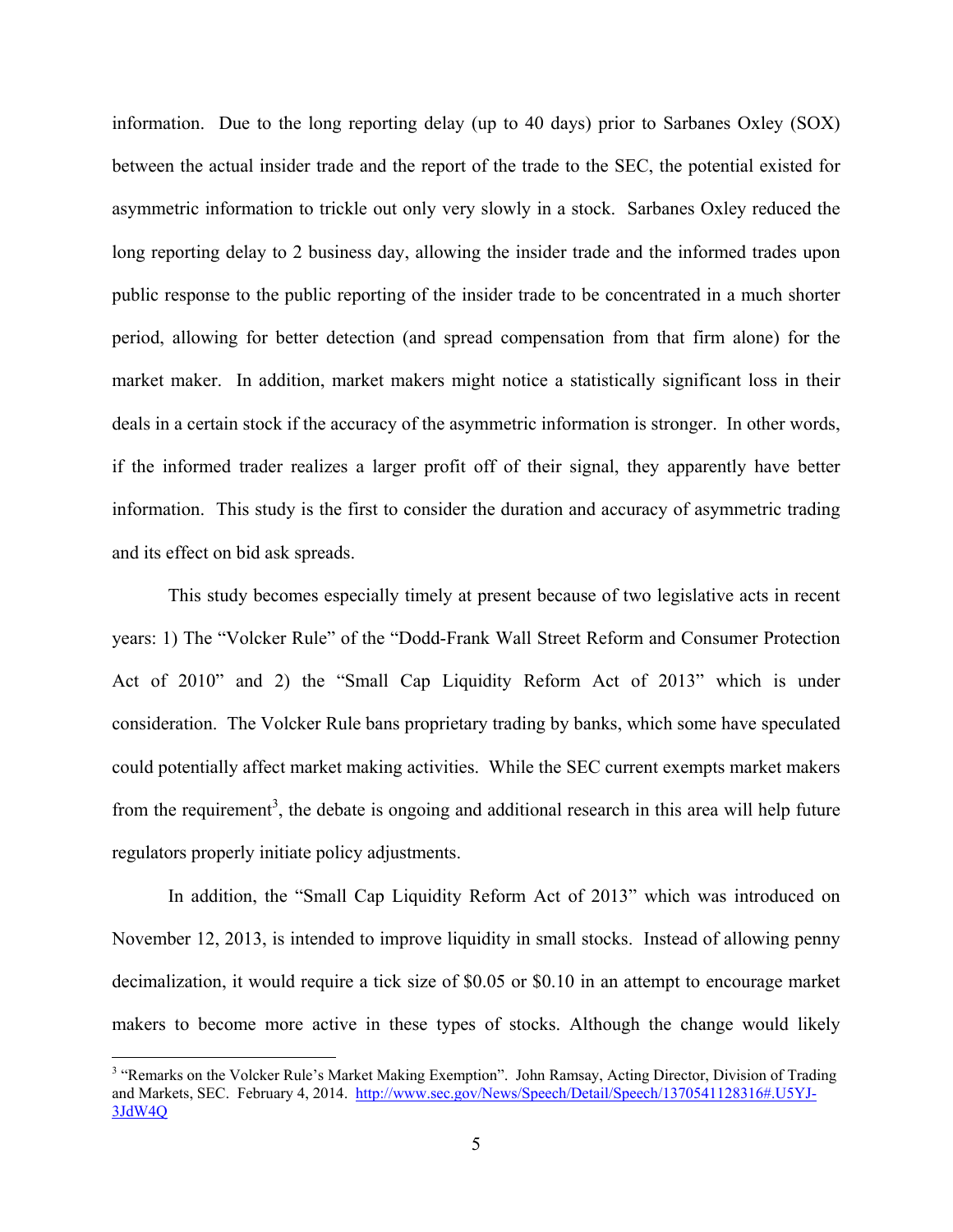initially start as only a pilot program to study its effects, any relevant research before the change is initiated would help regulators to update and adjust its implementation, or even decide whether or not the bill is worthwhile at all in its current form.

### *A. Legislative Motivation for Sarbanes Oxley Section 403*

In the Capital University Law Review in 2004, Stanislav Dolgopolov discusses the legislative motivations of the harm of insider trading on market makers that were in play before Sarbanes Oxley was enacted. He references that in 1984 the SEC gave the following response on insider trading and adverse selection:

 "Insider trading may also inflict significant economic injury on exchange specialists or market makers [that] provide market liquidity by standing ready to buy or sell for their own accounts in conditions of excess buying or selling demand. This liquidity creates … an orderly market which is advantageous to all investors. But exchange specialists and market makers cannot protect themselves from inside traders. Their market making obligations sometimes force them to trade securities with insiders at prices not reflecting the value of the inside information, and, as a result, they may incur losses great enough to cause them to go out of business."<sup>4</sup>

In addition, he notes that a motivation for Regulation Fair Disclosure (Reg FD) in 2000 was the adverse selection literature:

"Economic theory and empirical studies have shown that stock market transaction costs increase when certain traders may be aware of material, undisclosed information. A reduction in these costs should make investors more willing to commit their capital."<sup>5</sup>

These ideas helped lead to the introduction of Section 403(a) of the Sarbanes Oxley Act of 2002.

This section went into effect on August 29, 2002, reducing the reporting delay of insider trades

<sup>&</sup>lt;sup>4</sup> From "Memorandum of the Securities and Exchange Commission in Support of the Insider Trading Sanctions Act of 1984".

 $<sup>5</sup>$  From "Selective Disclosure and Insider Trading, Exchange Act Release (August 15, 2000).</sup>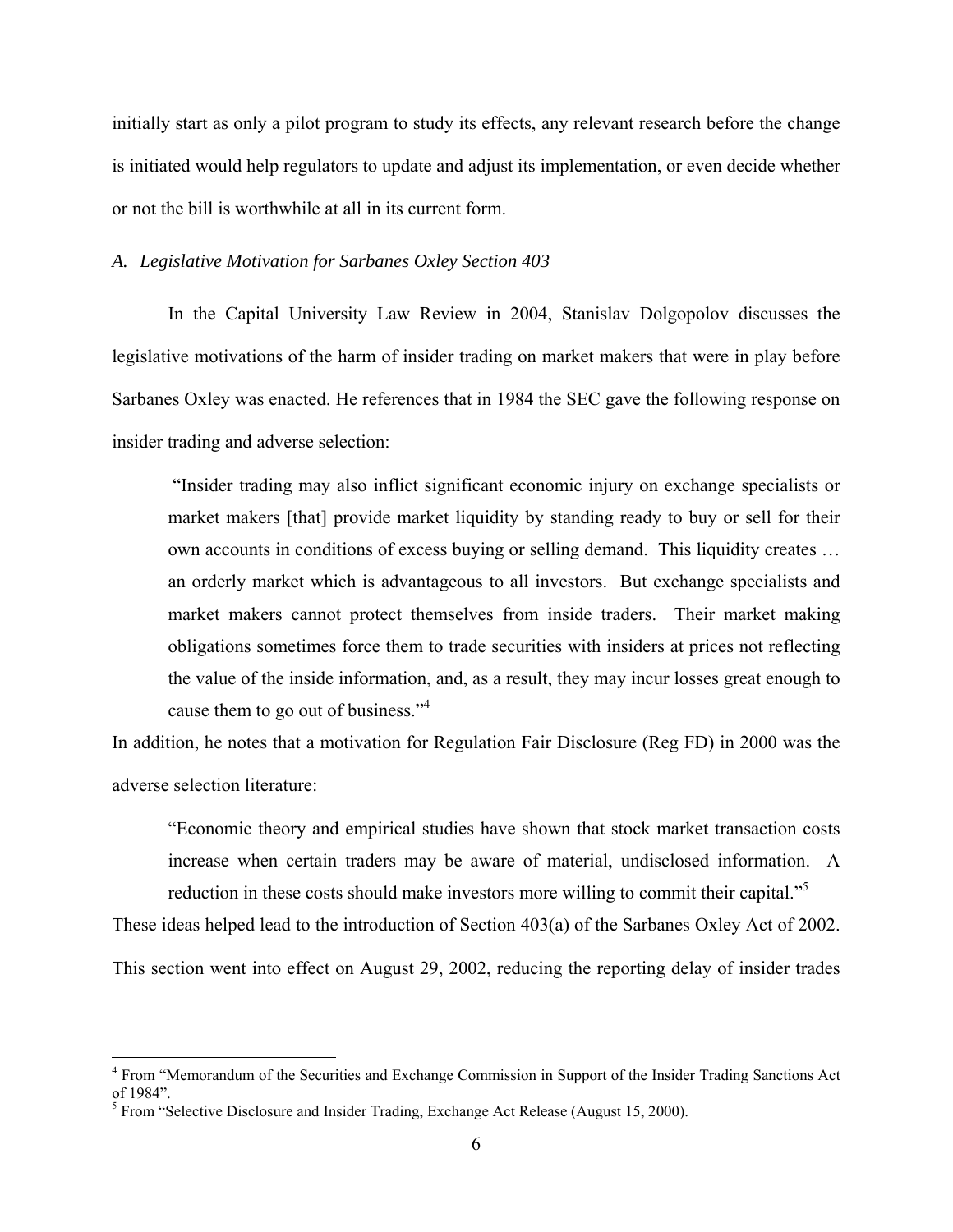from the tenth of the month after the trade (up to 40 days from the time of the trade) to only two business days.

### *B. Insider Trades vs. Informed Trades; Duration vs. Accuracy*

In this paper, asymmetric information refers both to the superior information of company insiders and superior information of outside traders who properly interpret insider trades as informed. Legal insider trading<sup>6</sup> refers to transactions by directors, officers, and large shareholders who own 10% or more of a firm's shares<sup>7</sup>. This insider trading can refer to both informed trades (acting on either private information or superior knowledge) and uninformed trades (insiders transacting shares simply for liquidity purposes, portfolio rebalancing, etc.). On the broader level I define for this paper, informed trading refers not only to the previously mentioned subset of SEC-filed insider transactions by those with superior information, but also to traders reacting to market-wide or "public" information (Dolgopolov (2004)) as proxied by the public disclosure of the insider trades (as required by the SEC) to outside traders who can properly identify informed insider trades.

First, the informed trading by insiders is proxied in this paper by calculating four additional filters of insider trades, to show how highly accurate insider trades can indeed earn higher positive returns for insiders.. These signals are defined here as asymmetric information measures (AIM), and are added conditionally to the requirement of an insider trade. Second, I use the implementation of Sarbanes Oxley 2002 and its reduction in insider trade reporting time from up to 40 days down to only 48 hours to show how a fresh signal of highly accurate insider

<sup>&</sup>lt;sup>6</sup> This can also include illegal insider trading on the basis of leaked private information before the public becomes aware (however, this type is not considered in this study).

 $^7$  As defined by the Securities and Exchange Act of 1934.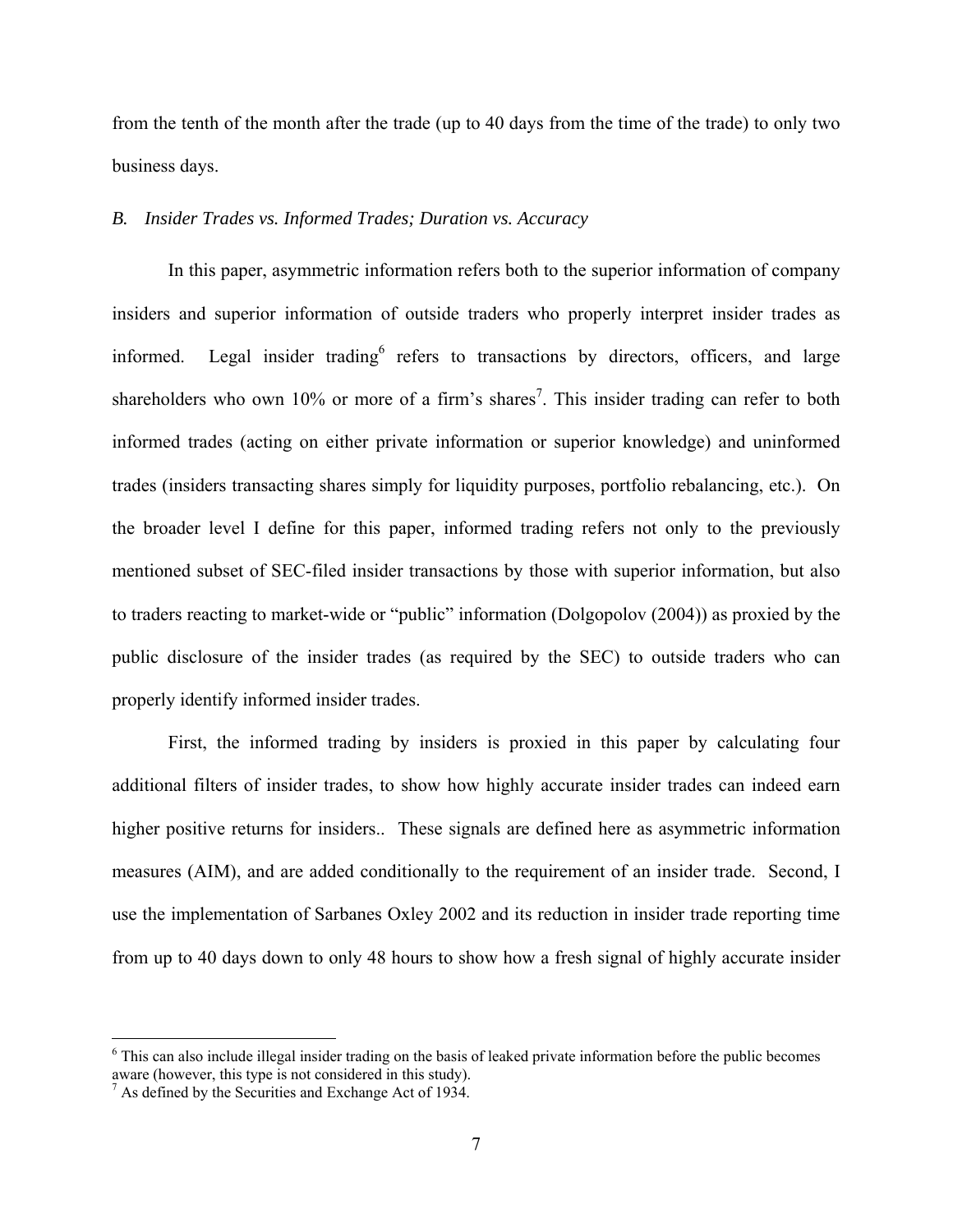trades can be interpreted by knowledgeable traders, thus encouraging them to trade in the direction of the signal.

#### Accuracy

Accuracy in this paper refers to how much information content is contained in an insider trade. In other words, trades that contain all four AIM filters would be highly informed, and thus would be considered highly accurate. Other insider trades that do not pass through any of the AIM filters would be assumed to be uninformed, and thus not very accurate in terms of giving an information signal.

#### Duration

Duration refers to the length of time of intense informed trading a market maker would face. An insider with a large buy or sell order may require a significant amount of time to complete their trade in a stock. For example, if an insider owns a large percentage of firm stock and wants to sell quickly in a stock with low liquidity, it may take several days or weeks to complete the trade. This was not a problem before SOX, as insiders had up to 40 days to report their trades, and thus they could easily complete their trades before attracting the interest of any outside traders. However, after Sarbanes Oxley the insider is required to complete their trade in 2 business days, meaning that large trades will not likely be completed before the trade is reported to the public, attracting potential front-running by outside traders. This would mean that insiders would need to complete their trading very quickly to avoid losses due to frontrunning, which would lead to a steady and sustained duration of the insider trade. Thus, duration of insider trades becomes stronger for insider trades after the passage of SOX. Prior to Sarbanes Oxley, it is possible that the insider and the broker would ease their informed trades into the market, so that the market maker would not see an intense period of informed trading against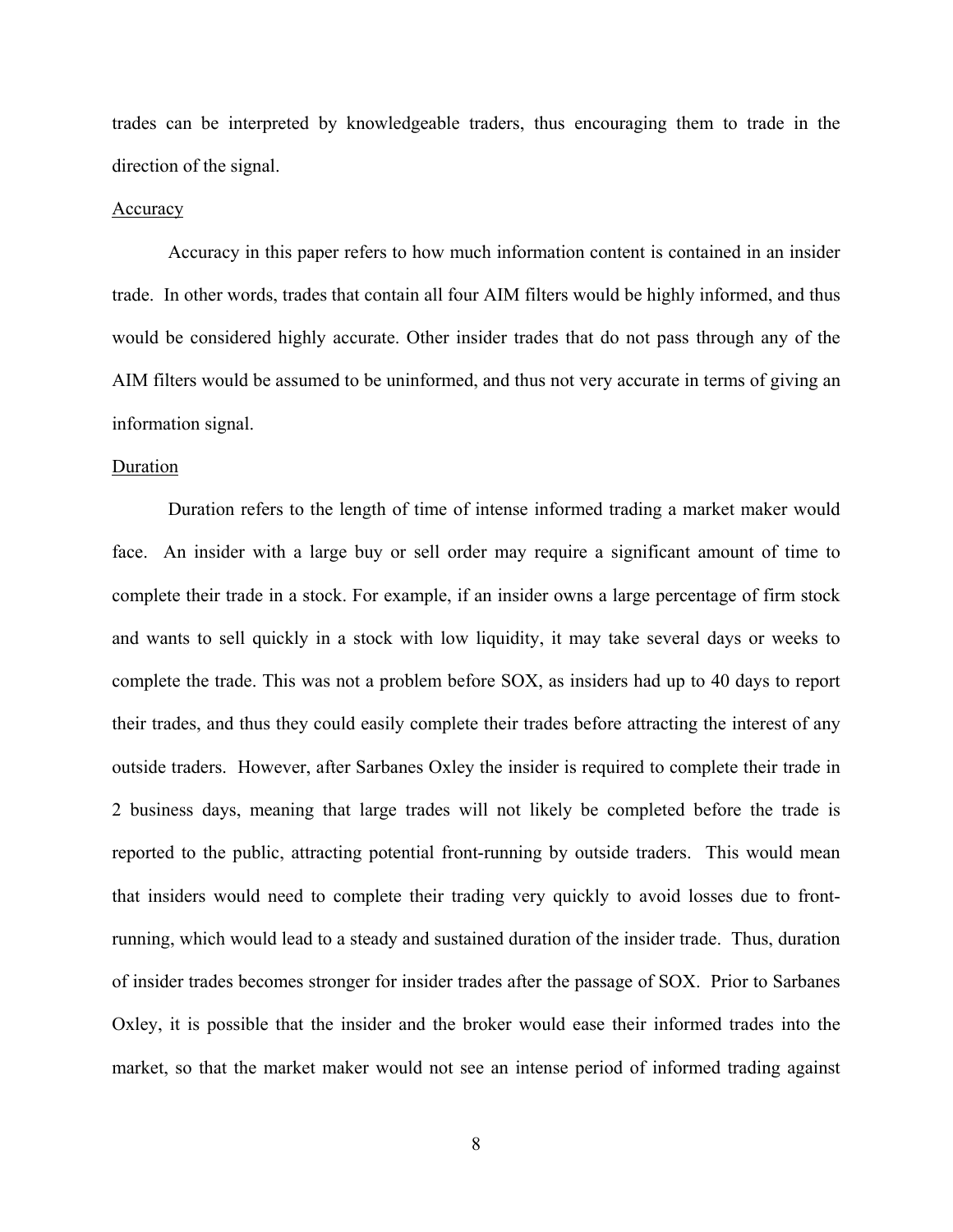them. In addition, the information signal would be so delayed, it is possible that informed outside traders would not react very strongly to seeing that an informed insider had traded, since the signal would likely not be very recent. However, after Sarbanes Oxley, the insider and their broker would need to quickly execute their trades in the market, having a more serious impact on the market makers they deal with. In addition, with this signal less than 48 hours old, informed outside traders would likely react strongly to this information signal, and also put intense pressure against the market makers. Thus, market makers after Sarbanes Oxley would see an intense duration of informed trading affecting their offsetting inventory position, both from insiders quickly seeking to complete their trades, and informed outsiders strongly reacting to this fresh signal from the informed insiders.

### *C. Bid Ask Spreads: Market Maker Loss Hypothesis vs. Certainty Hypothesis*

Market makers assist market performance by providing liquidity and immediacy of trading in exchange for a profit derived from the bid-ask spread. Many exchanges have designated market makers deemed "specialists" who are contracted to perform this function in a specific stock as long as they provide a certain minimal amount of liquidity to traders in the stock. While not necessary for a market to function, they provide stability and consistency in trading by smoothing variation in price and spread levels.

Market makers face potential harm from informed traders simply by the nature of their business: to provide a market for a security, they take the opposite side of a transaction desired by a trader. This creates an inventory of stock for the market maker that they then seek to dispose of at the opposite end of the bid-ask spread. The profit that they earn is the spread itself. For example, if trader A buys 100 shares at an ask price of \$31.00, the market maker assumes a net short position of 100 shares at \$31.00. Assuming the price does not move on the stock, the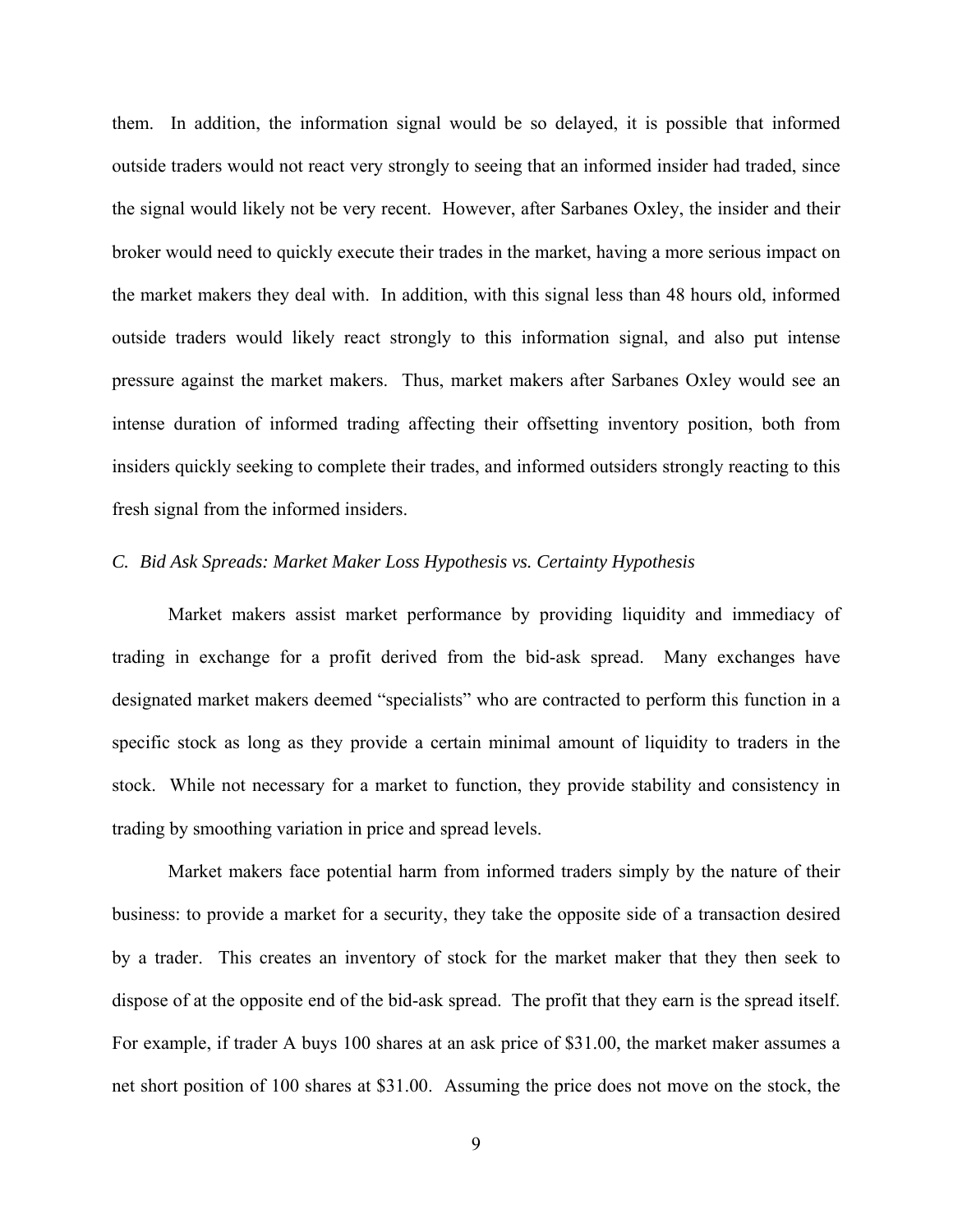market maker then closes this short position by "buying back" 100 shares from trader B, who wishes to sell 100 shares at an ask price of \$30.00. Thus, the market maker earns \$1.00 per share off of this round trip transaction. The \$1.00 per share earned in this example might be more or less depending on the particular transaction, but averages this amount when dealing with uninformed traders.

However, suppose trader A was an informed trader. The market maker would still assume a net short position of 100 shares at \$31.00, but given the information that trader A possessed, it is likely that the stock would move up during the interval between trader A's trade and trader B's trade. So in this case, perhaps the market maker disposes of his/her inventory at \$30.20, thus reducing their profit by 20%. This would of course be harmful to the market maker, and potentially to their very existence as a provider of market liquidity.

In this paper, I propose two hypotheses of how market makers deal with informed traders. The first is the "Market Maker Loss Hypothesis", which is the traditional view among many academics that market makers lose to informed traders, as described in the example above. However, the second hypothesis presents an opposite outcome, which I call the "Certainty Hypothesis". In this case, market makers are able to correctly determine short term trade direction based off of these signals by informed traders, and adjust bid prices, ask prices, and spreads to obtain the profit necessary for their survival. Thus, liquidity can be increased and spreads actually reduced when market makers can correctly infer short term trade direction.

In the following paragraphs, I present a more extensive literature review of prior studies that debate what I deem as the Market Maker Loss Hypothesis. It has been well established in the academic literature that asymmetric information should lead to higher bid ask spreads. Dolgopolov (2004) sums this up by stating "Because providers of liquidity, unable to distinguish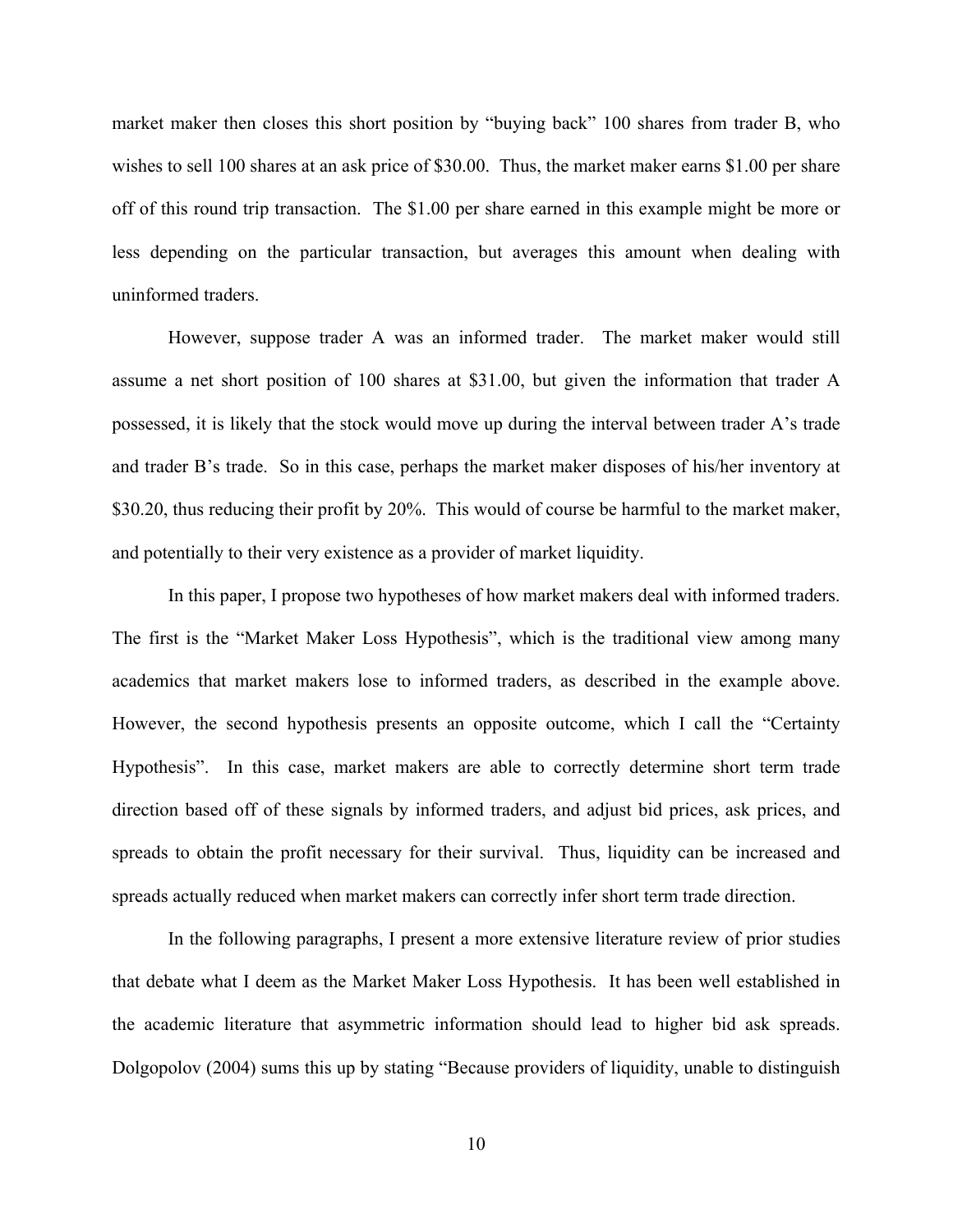among types of traders, are always "losing" on trades with better-informed counterparties, they must charge everyone a higher bid-ask spread to compensate for their losses and still enter into some "adverse" transactions."

However, if market makers cannot effectively determine in which stocks informed trading is occurring, they may simply increase spreads on a permanent basis in that stock, or increase spreads on an entire class of stocks to recoup their losses. Glosten and Milgrom (1985) mention that market makers may increase spreads in small companies because of a larger probability of insider trading. In fact, they state that the adverse selection model might explain "the small firm effect and the ignored firm effect<sup>8</sup>". Their paper helped spawn a stream of literature seeking to decompose the spread and to discover, among other things, what portion of the bid ask spread resulted from asymmetric information. In fact, Easley, Kiefer, O'Hara, and Paperman (1996) wrote their seminal paper on the PIN (probability of informed trading) measure in response to the problem of higher spreads on smaller, less frequently traded stocks. Although a few studies cite only a small degree of asymmetric information in the spread (Weston (2000), De Winne and Platten (2003)), most studies find a significant portion of the spread can be attributed to asymmetric information (Huang and Stoll (1997), Madhavan, Richardson, and Roomans (1997), Coughenor and Deli (2002). The two latter studies find that asymmetric information may even be the single largest component of the spread. In fact, Silva and Chavez (2002) find that the adverse selection component among 29 corporations on the Mexico Stock Exchange (MSE) amounts to 95% of the spread.

<sup>&</sup>lt;sup>8</sup> Firms with little market coverage. Brennan, Jegadeesh, and Swaminathan (1993) argue that stocks with a greater number of financial analysts adjust more quickly to information events than "neglected" stocks.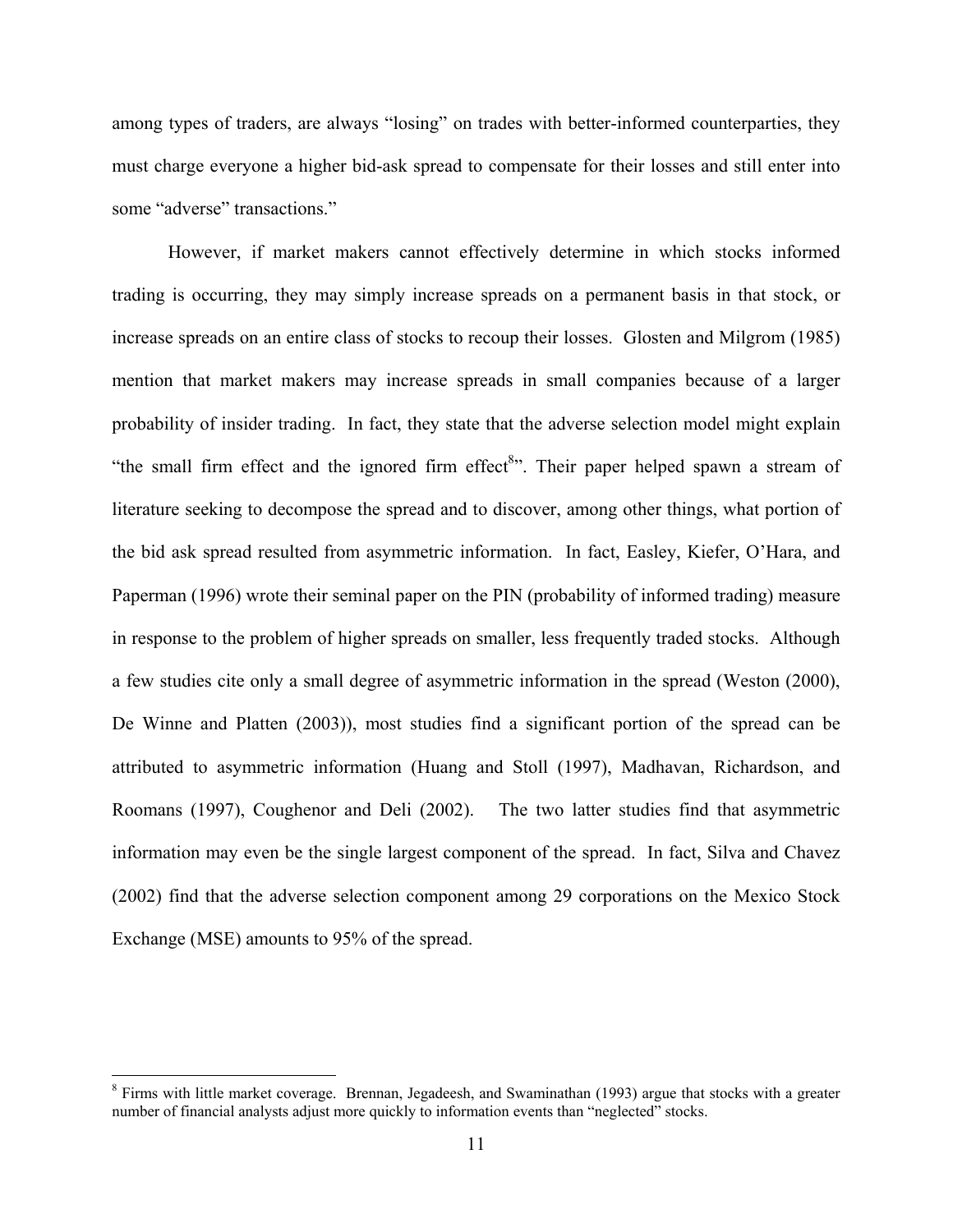Some studies suggest that the asymmetric information risk to market makers extends over only a few minutes. Saar and Yu  $(2002)^9$  state the following:

"Market makers are concerned with order imbalances over very short horizons (often less than an hour), and these need not correspond to the creation of new information about the firm or the trading by investors with special knowledge about the firm."

However, if all losses were recouped that quickly, there would be no need to increase spreads before important firm events. Foster and Viswanathan (1991) and Lee, Mucklow, and Ready (1993) find a significant increase in spreads prior to important company announcements<sup>10</sup>. If a market maker suspects greater uncertainty in a stock's near-term future price movement, they may increase the spread to compensate for a higher inventory risk, even if no asymmetric trading has yet occurred. This could happen on rumors of a takeover, a firm announcing that they have "substantial impending news", or prior to an earnings announcement. If the market makers could quickly recoup any losses by simply increasing their bid ask spreads after the asymmetric trades, there would be no need to increase their spreads prior to the firm-specific event. However, because of the fact that insiders and informed traders will guard their knowledge carefully, revealing only to close associates their relevant trading information, the majority of the time the market maker will not know if asymmetric information is about to occur or currently occurring. Typically they will only know far ex-post, when they review their trades in a particular firm and find a statistically significant level of losses in their trading. For example, Chakravarty and McConnell (1997) examined insider trading in Carnation prior to its acquisition by Nestle in 1984. Ivan Boesky illegally purchased 1.7 million shares in the company in the three-month period prior to the acquisition. Although stock prices rose off the purchases, bid ask spreads hardly changed.

 9 Found in Dolgopolov (2004) pp. 110-111.

<sup>&</sup>lt;sup>10</sup> Chung Charoenwong (1998).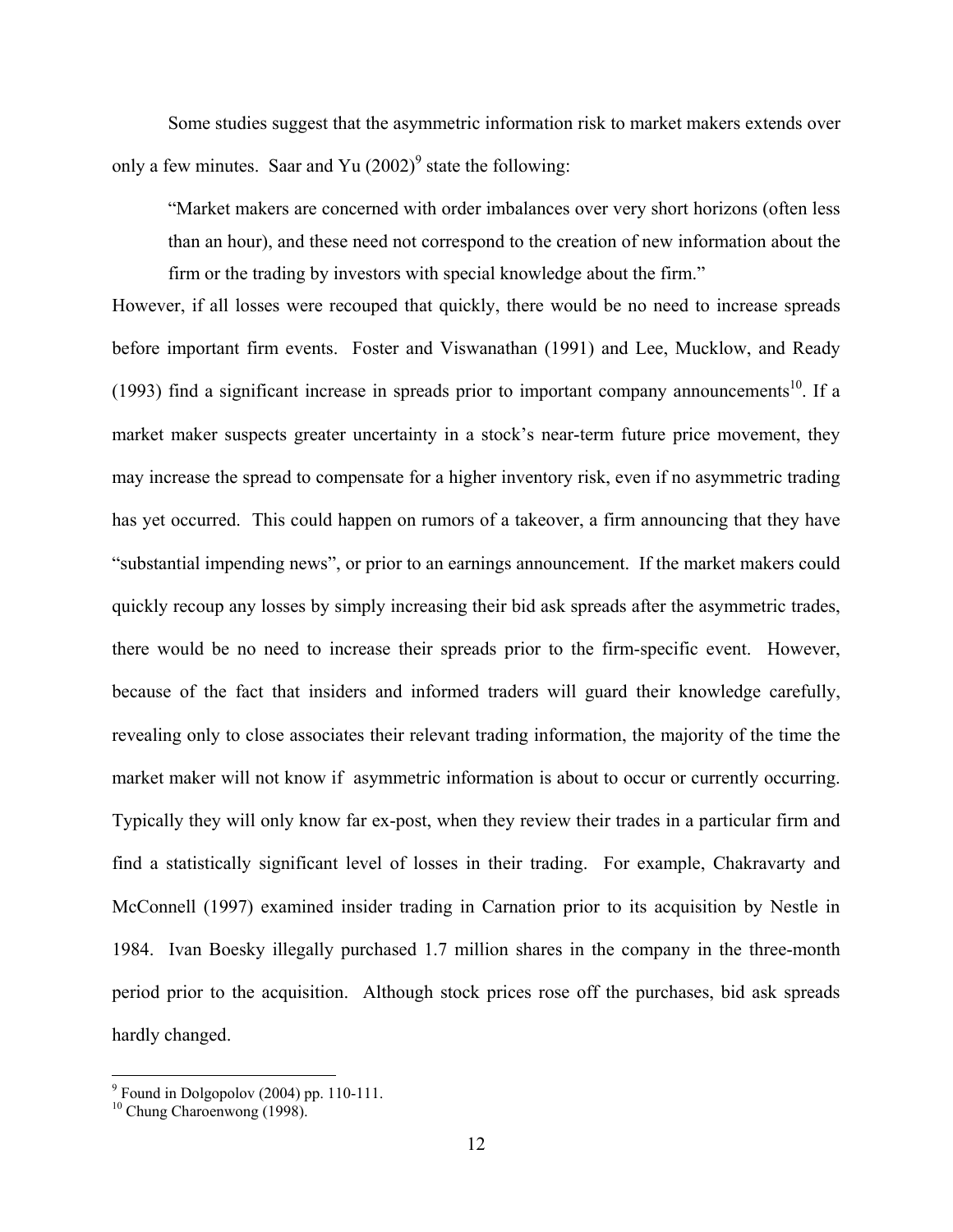Not being able to pinpoint when or to what extent this asymmetric information is taking place, market makers may seek to permanently increase the bid ask spread in that stock. Kini and Mian (1995) hint at this, as they find no statistically significant relationship between spreads and insider trading, and suggest that insiders may increase bid-ask spreads only over time to compensate for their losses. This has the resulting adverse market microstructure effect of reducing overall liquidity and price discovery in the stock. The higher transaction costs from the increased bid ask spread will deter traders, at the margin, from buying or selling the stock, even if they feel the price is overvalued or undervalued. This means that the price will drift above and below its true value within the range of these transaction costs that traders would have to hurdle to realize a profit from their assessment of an improper valuation.

 In addition, if the market maker can't pinpoint losses to particular events in a stock, they may simply try to determine if the asymmetric information (and ensuing losses) are simply attributable to a certain class of stocks, either by size or industry, for example. After all, a market maker dealing in a wide variety of stocks can diversify away the losses in one stock, but if losses are occurring in an entire class of stocks, diversification may be impossible. Thus it is of utmost importance for a market maker to determine trading losses in a non-diversifiable class of stocks, and increase the spread accordingly to compensate for the risk.

 As for the Certainty Hypothesis, I lay out the case for studying this outcome in the Methodology section below.

### *D. Background on Insider Trades and Their Effect on Abnormal Returns*

Insider trading abnormal returns has been the primary focus of most prior papers studying the effect of insider trades. It is important to understand the effect of *abnormal* positive or negative returns by insider trades, because this leads to additional informed trading after the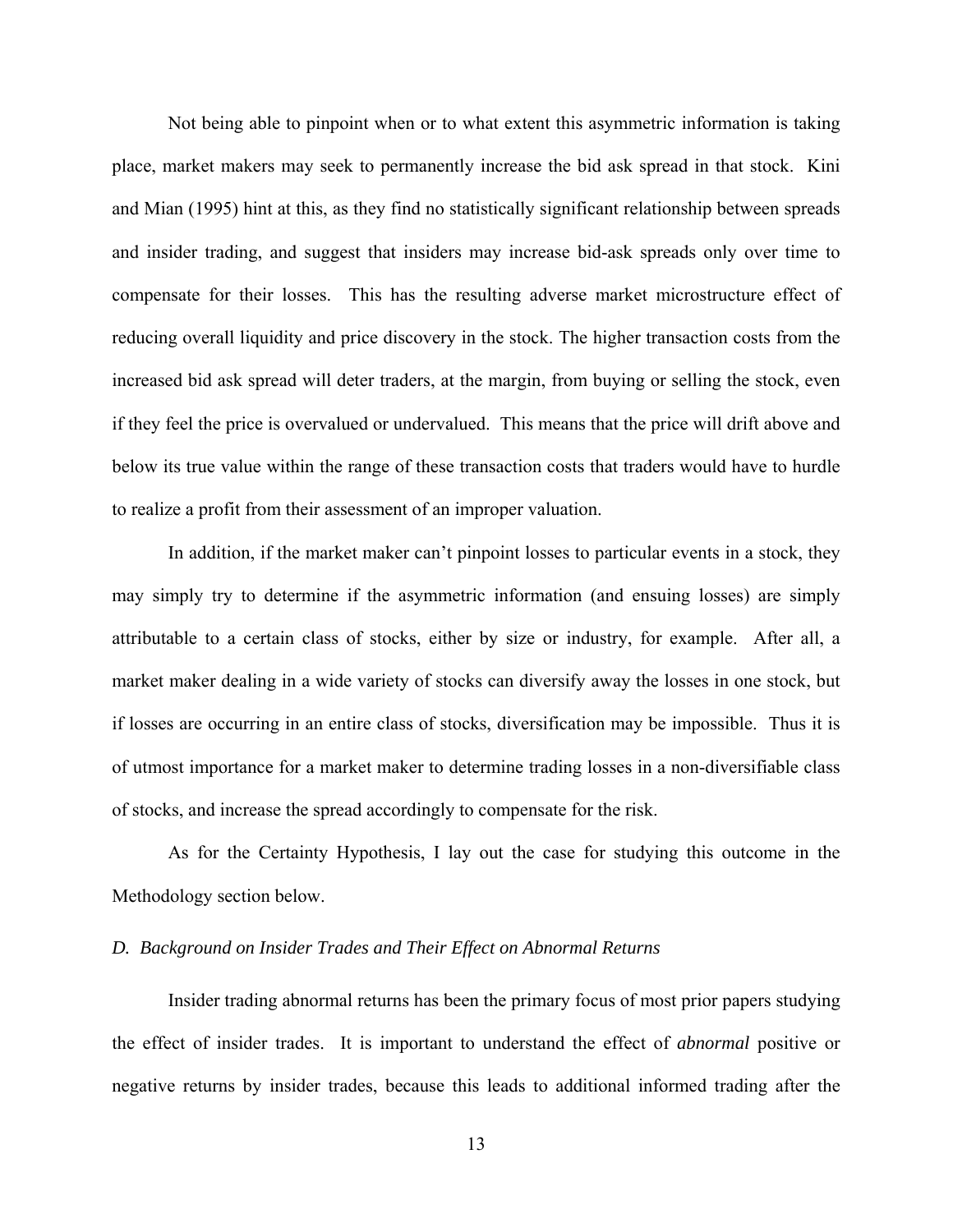insider trade (which contributes to the asymmetric trading affecting the market maker). Previous studies by Lorie and Niederhoffer (1968), Pratt and Devere (1970), Jaffe (1974), Finnerty (1976), and Seyhun (1988,1992,1998), Rozeff and Zaman (1988), Lin and Howe (1990), Jeng, Metrick, and Zeckhauser (1999), and Lakonishok and Lee (2001) have shown that insiders earn profits of 3% - 30% during holding periods between three months and three years.

Lakonishok and Lee (2001) further evaluate the production of abnormal returns by insider trades, focusing on an extreme short term horizon and an intermediate term horizon. They find that there is at least some insider trading in more than 50% of stocks in a given year. Insider sales amount to 1.3% of company market capitalization, while insider purchases amount to 0.6% of company market capitalization. In contrast to previous studies, they do not find any abnormal return close to the time of insider trades, but do find a positive correlation with returns over longer time periods such as 12 months. Firms with extensive insider purchases during the prior six months were found to outperform companies with extensive insider sales by 7.8% over the next 12 months. Even after controlling for size and book-to-market effects (Fama and French 1993), the spread in returns was still 4.8%.

#### *E. Insider Trading and Short-Term Abnormal Returns*

To properly determine if the shift in insider trade reporting time as established by Sarbanes Oxley had an effect on trading profits, it is first necessary to confirm that insider trading indeed affects returns in the short-term. Short-term insider trading is defined in this paper as periods of up to  $1\frac{1}{2}$  months (approximately 32 trading days). Seyhun (1986) also discusses short-term insider trading returns, and looks at not only the next 1-5 days after an insider trade is placed, but also at the next several months. However, to gain an understanding of the effect of short-term insider trading, it is helpful to look at extreme short-term time frames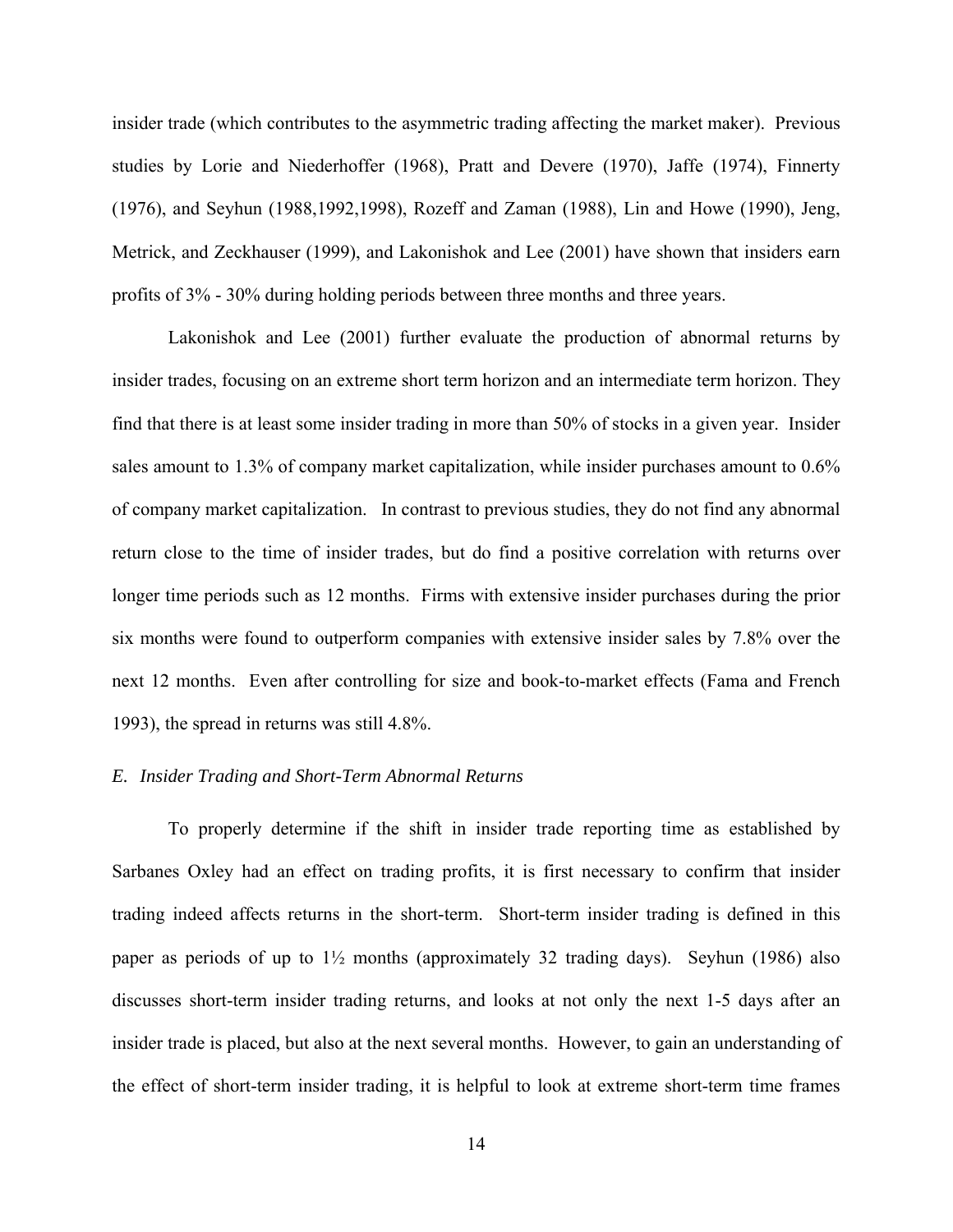like 1-5 days. Lakonishok and Lee (2001) evaluate this extreme short-term holding period and find statistically significant returns, but with magnitudes that are small and relatively meaningless. They find a 5-day return for officer insider transactions of 0.13% for purchases, and -0.23% for sales, giving a difference of only 0.36% (and less of a difference for large shareholders and others). Seyhun (1986) and Pascutti (1996) find similar results when considering these extreme short-term holding periods. Brochet (2012) is the latest to look at extreme short term returns. He examines returns from insider trading post Sarbanes Oxley, and finds short term returns increase post-SOX in the days just after an insider purchase, but little change occurs in the returns post-SOX for insider sales.

However, Seyhun (1986), in contrast to Lakonishok and Lee (2001), finds a statistically significant cumulative abnormal return of significant magnitude when evaluating returns at a slightly longer time frame of 100 days. Purchases exhibit a 3.0% return, while sales exhibit a - 1.7% return, which would equate to a difference of 4.7% between the two portfolios. But it is important to note that these returns are not significant after subtracting trading costs.

### *F. Reasons For Informed Trader (non-Insider) Profit Potential After Insider Trades*

The reason for informed trader  $(non-*inside*)<sup>11</sup>$  profit potential after insider trades is based on how accurate the insider trades are themselves, and how quickly this information reaches the market. So informed traders can earn higher profits by better understanding the reasons why insiders make timely trades, and why they have such an informational advantage. Seyhun (1992) breaks this informational advantage into two competing hypotheses: (i) the cash flow hypothesis, and (ii) the fads hypothesis. First, the cash flow hypothesis states that corporate insiders can predict the future cash flows in their own firms before other market participants. This viewpoint

<sup>&</sup>lt;sup>11</sup> Insiders are also generally considered informed traders, but this section refers to public traders who are responding in an informed way to the insider trading signal.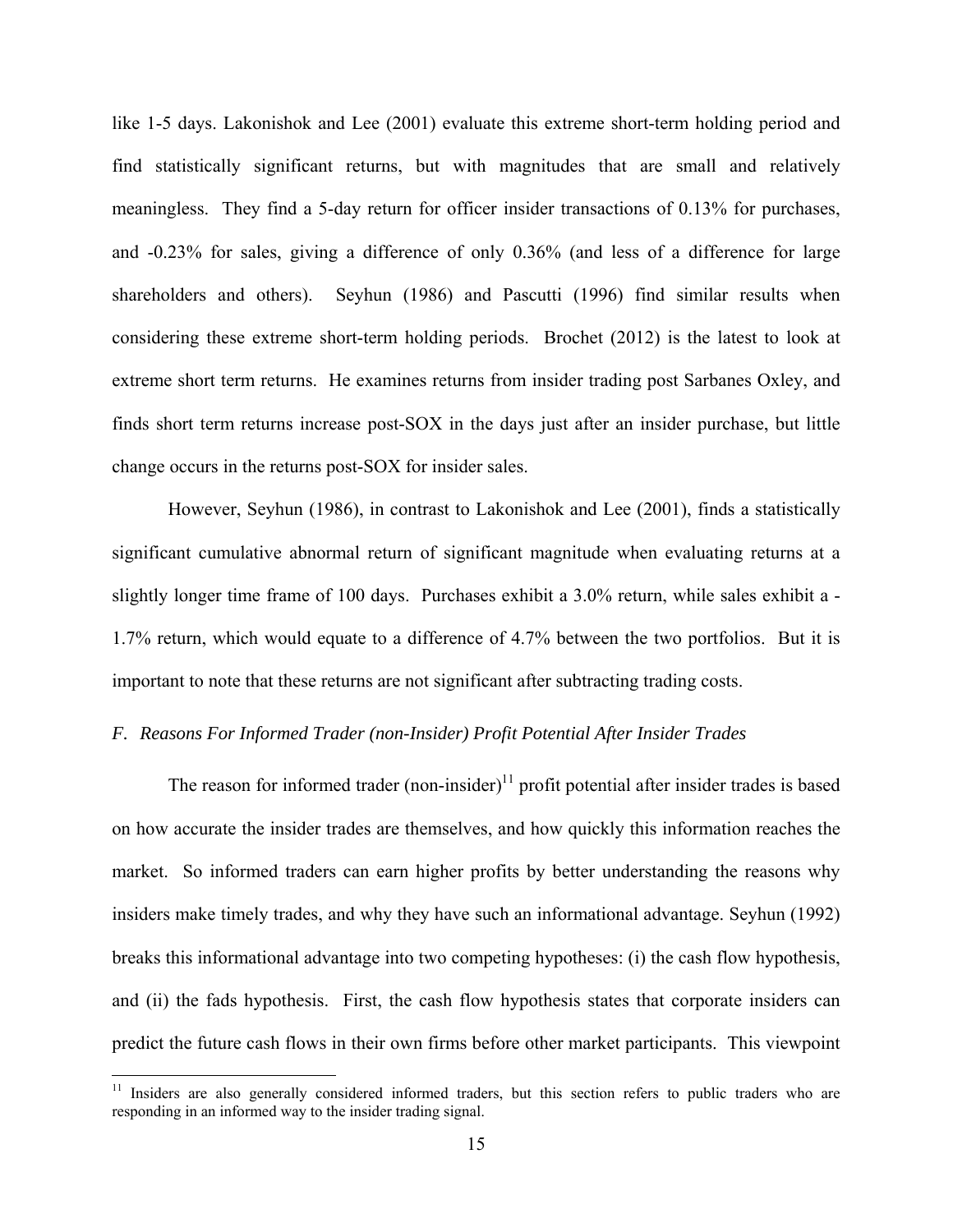is strongly supported by Lakonishok and Lee (2001), who quote an article in Individual Investor (Feb. 1998, p. 54) which states "Company executives and directors know their business more intimately than any Wall Street analyst ever would. They know when a new product is flying out the door, when inventories are piling up, whether profit margins are expanding or whether production costs are rising…You always hear about the smart money. Generally, that is the smart money."

Second, the fads hypothesis states that stock prices can and will deviate away from fundamental values. Insiders, highly knowledgeable of their firm, will realize that their current price is different from fundamentals, and will trade (buy or sell) accordingly. Aggregate insider trading across firms could even indicate if the mispricing is market wide. If a current fad pushes stock prices too high, prices will subsequently decline when the fundamentals eventually become more influential. Thus, informed traders can improve their profit potential after the insider trade (and introduced a higher level of asymmetric trading) by better understanding the reasons behind each trade (leading to the AIM measures).

### *G. Information Content of Purchases Versus Sales*

In studying the asymmetric trading effect of insider trades on market makers, it is also important to understand if there is a difference between the effect of insider purchases and insider sales. Lakonishok and Lee (2001) find that insider sales are not as significant a predictor of a firm's stock price movement as insider purchases, which yield significant positive abnormal returns. For small, low book / market stocks, the abnormal returns for the following 12 months, based on aggregate purchases in the prior six months, amount to 7.2% (while aggregate sales have a negligible effect). Although insider sales are less significant, they find that insider sales for small, high book / market stocks yield an abnormal return of -3.7% for the following six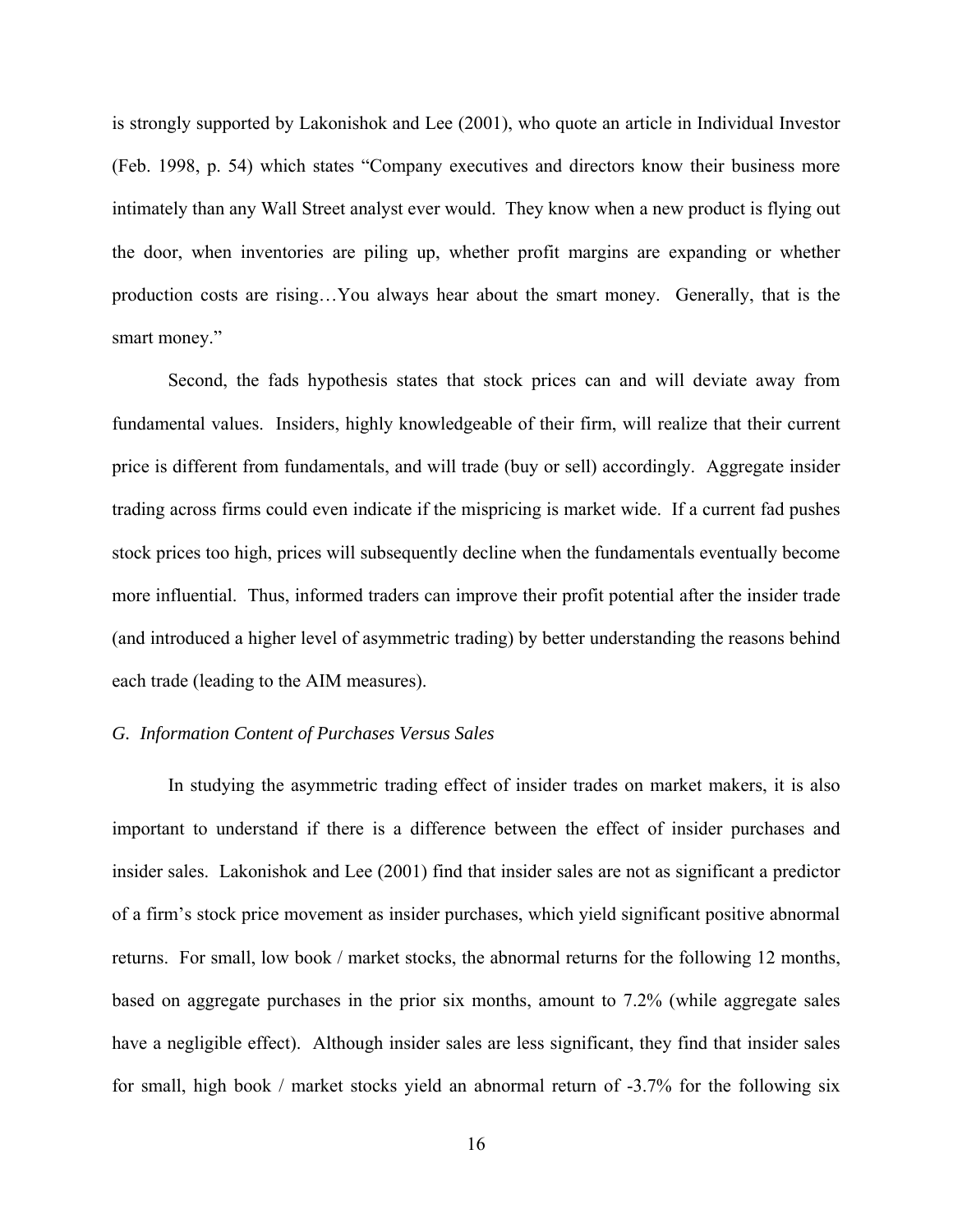months (while aggregate purchases have a negligible effect). This contributes strongly to the idea that insider trading is a contributor to price momentum, although it indicates that insider trades may not be the first contributor to the momentum effect (because for these stocks, price had already moved strongly in the direction of the insiders' transactions prior to their trade). Seyhun (1998) also finds that insider purchases earn a higher profit than insider sales, and that insider purchases for small stocks have a higher information content than insider sales for small stocks.

The rest of the paper is organized as follows. Section 2.2 describes the data sets used in the analysis. Section 2.3 describes the five primary methods used to test for asymmetric information. Section 2.4 provides the results of the event studies, panel regressions, and additional analysis. Section 2.5 performs robustness checks. Section 2.6 concludes. Section 2.7 Appendix A includes relevant tables and figures. Section 2.8 Appendix B contains secondary confirming tables and figures.

### **2.2 Data and Descriptive Statistics**

The data that is used in this paper is derived from three sources. First, insider trades are obtained from Thompson Reuters Table 1 (to obtain Form 4 data) for the period 1993-2009. Insider trade data becomes available in 1986, but is rather scarce before 1993, so no data is used before this period. Variables used include transaction date (trandate), company identifier (cusip  $-1<sup>st</sup>$  six digits), identification number of insider (personid), type of insider filing form (formtype), adjusted transaction price (tprice adj), adjusted shares (shares adj), position title (rolecode1), transaction code (trancode), and cleansing level (cleanse). Thompson Reuters uses a proprietary process to cleanse the data and verify its accuracy from external sources. Only the top 3 cleanse indicators out of the 9 levels listed are kept in this study: R, which identifies records that passed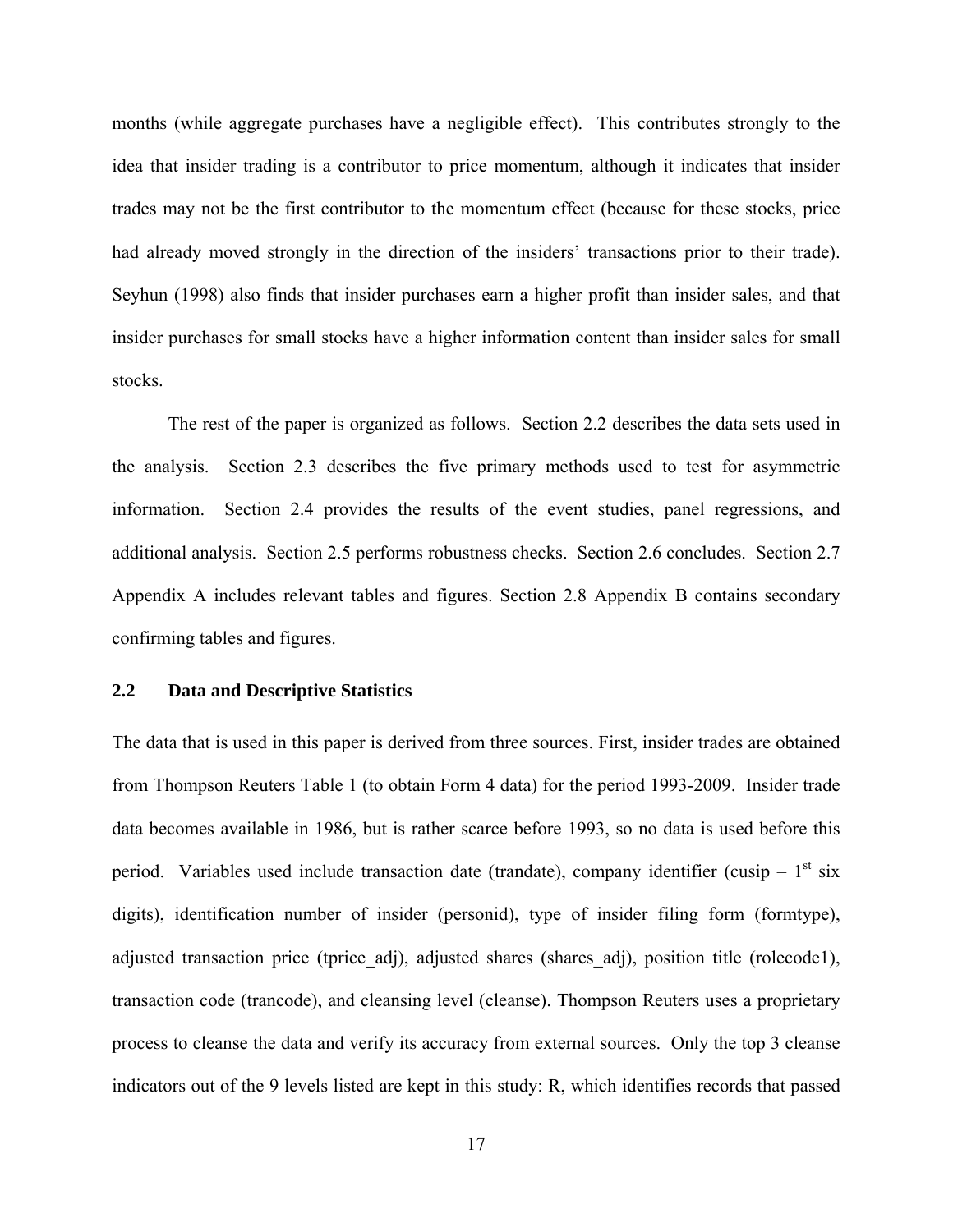all data cleansing checks for reasonableness; H, which makes updates, but with high confidence; and L, in which one or more data cleansing updates were undertaken, but complete verification was unavailable from secondary sources (see Thompson Reuters for more details). In addition, formtype is set to 4 to capture only Form 4 data.

 Second, monthly stock data is provided by the Center for Research in Security Prices (CRSP) for the period 1993-2009. The variables used include three company identifiers (permno, tic(ticker), cusip –  $1<sup>st</sup>$  six digits), date, exchange code (exchcd), share code (shrcd), return (ret), stock price (prc), shares outstanding (shrout), bid price (bid), ask price (ask), and the bid-ask spread (spread). Observations are excluded if they are not in the NYSE, AMEX, and Nasdaq (exchcd=1,2,3), or if the data is not common stock (shrcd=10,11). Data for the spread variable is supplemented by calculating the difference between ask price and bid price if spread is not available. Daily stock data is also obtained from the Center for Research in Security Prices for January 1 – March 31 for both 2002 and 2005<sup>12</sup>. The variables used include a company identifier (permno), date, bid price (bid), ask price (ask), and return (ret).

 Finally, intraday data is obtained the from the Trade and Quote (TAQ) database for the NYSE, AMEX, and Nasdaq exchanges. The data is obtained from January 1 – March 31 for both 2002 and 2005, for a select sample<sup>13</sup> filtered by market capitalization. Firms are kept if they meet the following conditions: market capitalization >\$100 million and <\$200 million on January 1, 2002, and market capitalization >\$100 million on March 31, 2005. Quote variables include the following: symbol, quote date (date), quote time (time), bid price (bid), offer price (ofr), bid size in number of round lots (bidsiz), offer size in number of round lots (ofrsiz), and

1

 $12$  No exclusion is done for exchange code or share code within this data, as it is merged with insider trading events previously filtered for exchange and share code as indicated for monthly CRSP data above. So filtering is done by default.

 $13$  Although a larger sample could have been used, I argue that the large number of intraday observations provides a reasonable analysis of the effects of informed trading on the market maker pre- and post- SOX.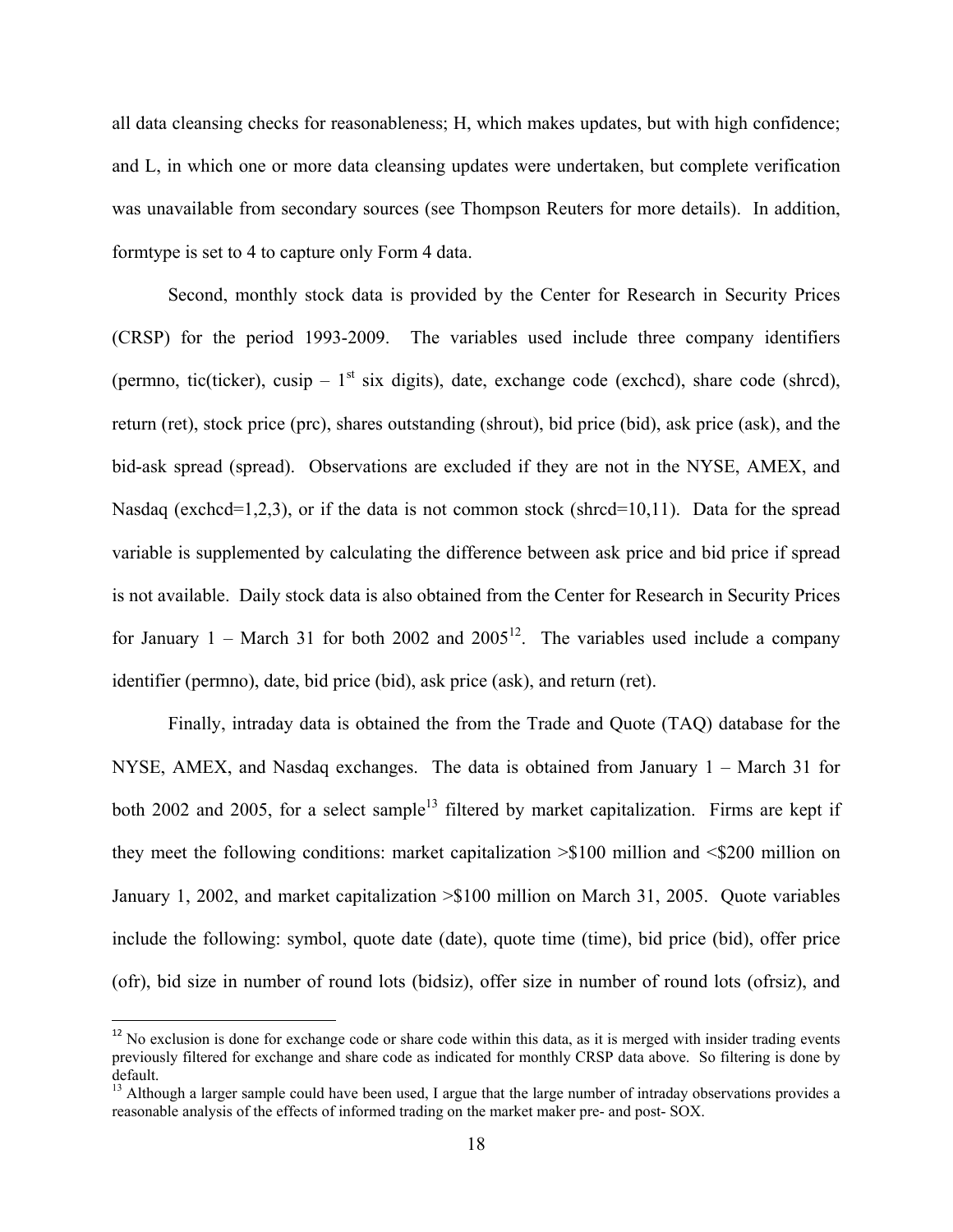quote condition (mode). Trade variables include the following: symbol, transaction date (date), trade time (time), actual trade price per share (price), correction indicator (corr), sale condition (cond), number of shares traded (size).

Data sets are matched by permno, 6-digit cusip, or ticker(symbol), in this order. Ex: If permno is not available for a data set, then matching is done with the first six digits of the cusip. And if neither permno or cusip is available, matching is done with ticker (symbol).

 It is important to note that the SEC required all exchanges to switch from fractional price quotes to decimal quotes by April 9,2001, which could bias studies of bid-ask spreads extending before and after this period. Thus, while the sample period extends from 1993-2009 overall, I only consider the period after April 9, 2001 when evaluating bid-ask spreads, to avoid any biases due to decimalization which could result.

### **2.3 Methodology**

The introduction of the Sarbanes Oxley legislation created a perfect laboratory for studying the effects of changes in the duration of asymmetric information on stock spreads. In order to determine how SOX changed these parameters, five methods are developed in this paper. First, a method to determine the change in asymmetric information duration after Sarbanes Oxley, in terms of the timeframe around the insider trading event, is determined from a paper by Aktas, de Bodt, and Van Oppens (2008). Second, a method is developed for determining high accuracy of asymmetric information versus low accuracy of asymmetric information. Third, event studies are utilized for the analysis of stock returns, volume, and bidask spreads around the insider trade. Fourth, the PIN measure of Easley, Kiefer, O'Hara, and Paperman (1996) is used as a confirming asymmetric information signal to the event studies.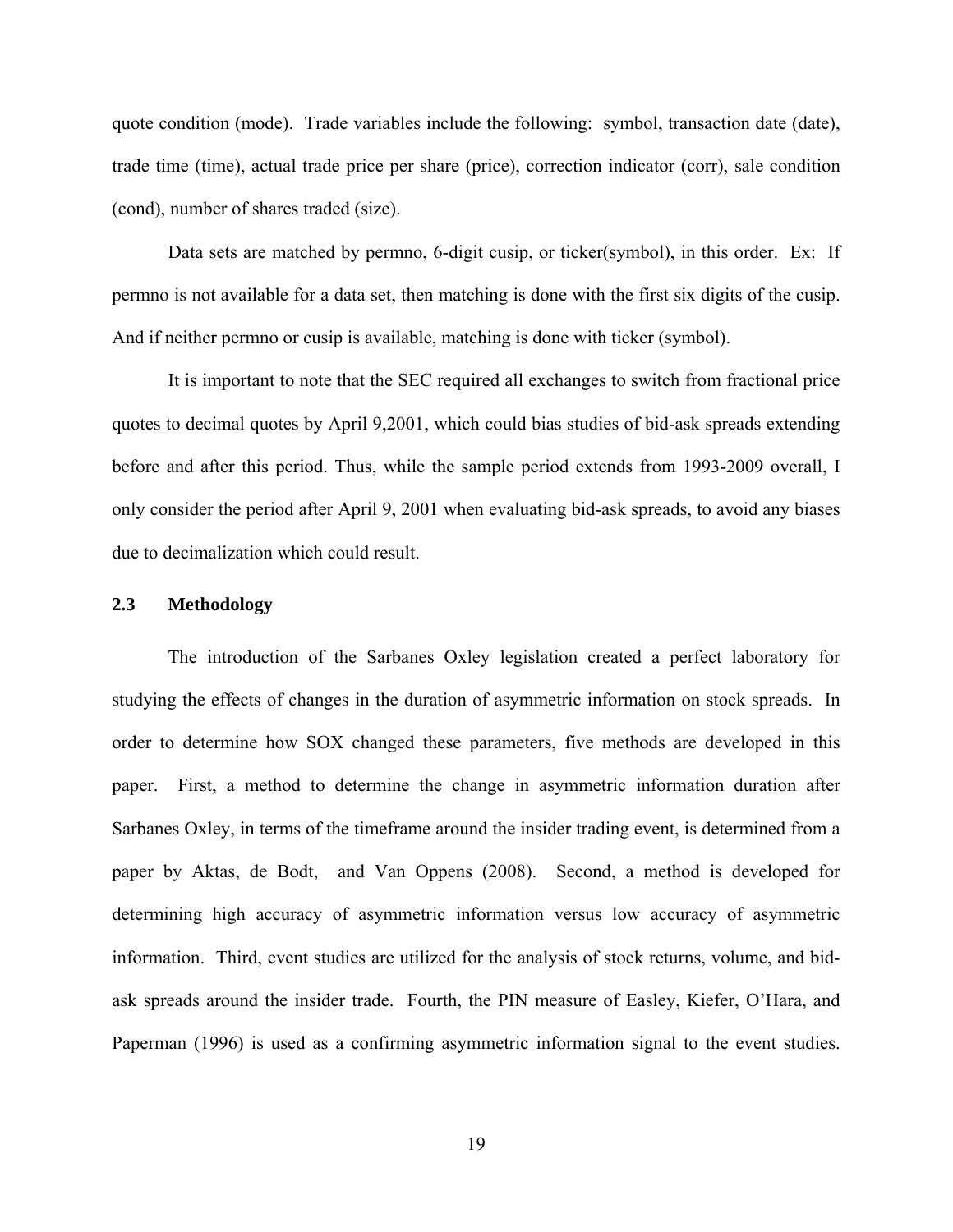Finally, cross sectional panel regressions of the bid ask spread, controlled by well-established spread predictors, are calculated for all four periods listed in Figure 1.

# *A. Asymmetric Information Duration Changes Introduced by Sarbanes Oxley*

The dramatic reduction in the reporting time of insider trades after Sarbanes Oxley went into effect on August 29, 2002, reducing reporting delays for insider trades from up to 40 days down to only two business days. The goal of this change was to reduce the harm to market makers and investors from the preliminary leakage of information pertaining to the insider trade before the public had a chance to act on the information. The challenge is to know which period of time around the insider trading event window to study to evaluate the effects of a possible reduction in asymmetric information. Aktas, de Bodt, and Van Oppens (2008) find that the average reporting delay by insiders of their trades to the SEC is 22 days (15 trading days) for the period 1995-1999, whereas after Sarbanes Oxley in 2002 the insider trade reporting time is well defined since it occurs in such a quick period of time (two business days). Also, to gain a clear picture of all movements around the event, a sufficient event window length must be analyzed. Since it is well known in the literature that acquisition targets experience significant price increases up to 20 trading days (approximately 1 month) before the announcement (Agrawal and Nasser (2012), Keown and Pinkerton (1981)), this study evaluates 32 trading days (1½ months) before and after the event. In addition, the event study abnormal return is divided into 4 periods:

- Period 1:  $-32$ ,  $-2$  days
- Period 2:  $-1$ ,  $+3$  days
- Period 3:  $+4$ ,  $+15$  days
- Period 4:  $+16,+32$  days

20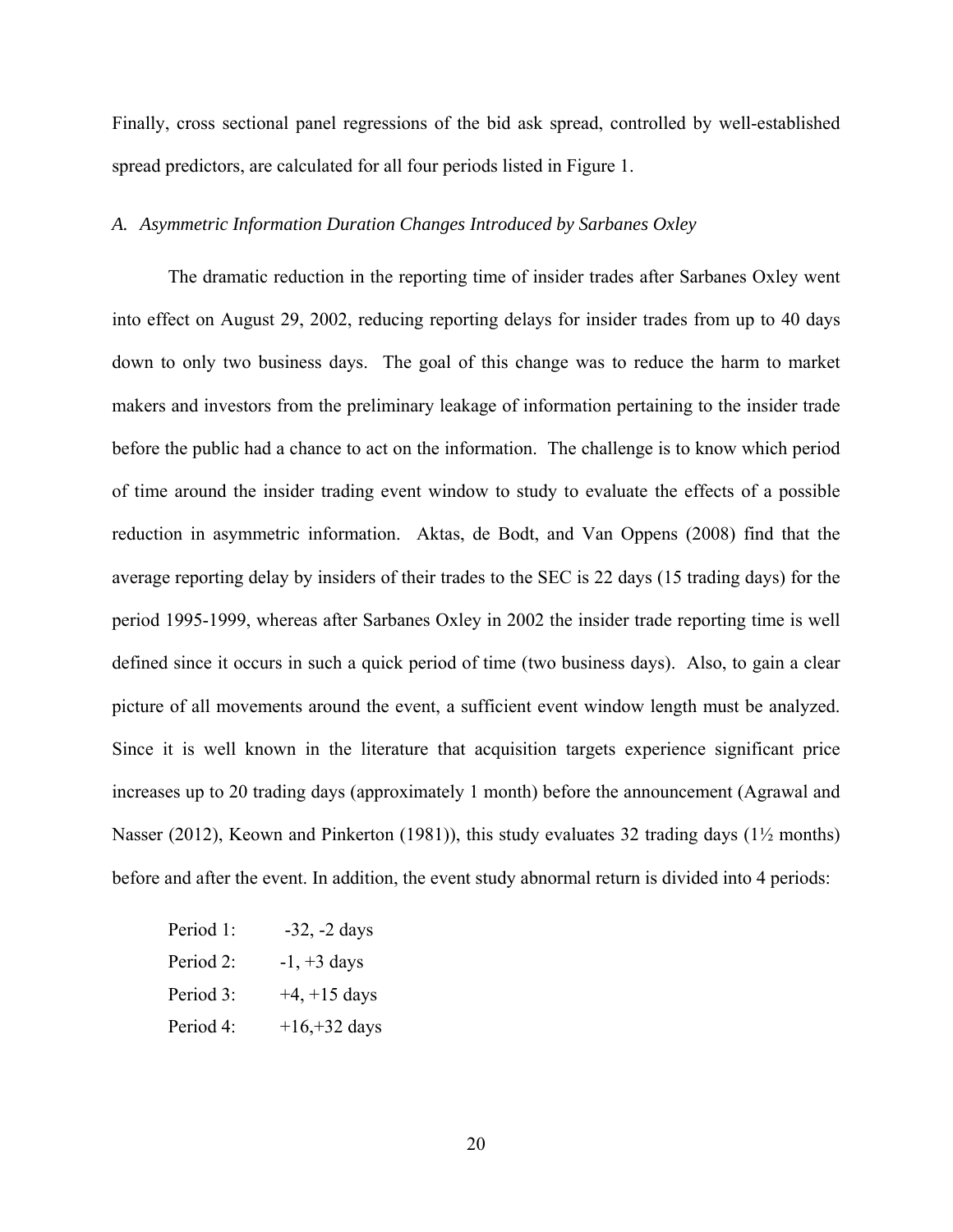Although after SOX insider trades are reported within two business days, period 3 does not begin until day 4 to allow a lag in the effect of the insider trade reporting (if the trade is reported on day +2 after hours, the effect of the trade might not be felt until the market open on day +3). Figure 1 provides a further explanation of the hypotheses surrounding these four windows, and is presented after the following section.

## *B. Screening for Information Content by Accuracy of Asymmetric Information (AIM Measures)*

This paper theorizes that if asymmetric trading occurs more quickly by shortening the reporting time of insider trades, allowing market makers to more easily detect asymmetric trades and increase spreads, then an increase in the accuracy of insider trades should also aid detection and increase spreads. In addition to the signal from the insider trade itself, four additional screening methods are used which more than double the information content of the insider trading signals (as seen by stock returns). This paper defines these screens as Asymmetric Information Measures (AIM). These methods are as follows:

- AIM 1) Only consider insider trades from top officers and directors<sup>14</sup>.
- AIM 2) No conflicts from other insider trades in the last 3 months for that firm.
- AIM 3) Eliminate routine trades in favor of opportunistic trades only.
- AIM 4) Include active trades (which are trades placed in the direction of the trend) over passive trades.

It is also important to note that these screens are applied conditionally in the order above – in other words, after certain trades are eliminated using AIM1, the new smaller dataset is then screened for AIM2, and so on.

In addition to allowing insiders to more easily detect asymmetric trades and increase the bid ask spread accordingly in the short term, a conditional filter including all the AIM measures

 $\overline{a}$ 

 $14$  Top officers and directors, as defined in this paper, contain the following variables in rolecode 1: AV, CEO, CFO, CI, CO, CT, EVP, O, OB, OP, OS, OT, OX, P, S, SVP, VP. This list differs slightly from Seyhun (1998).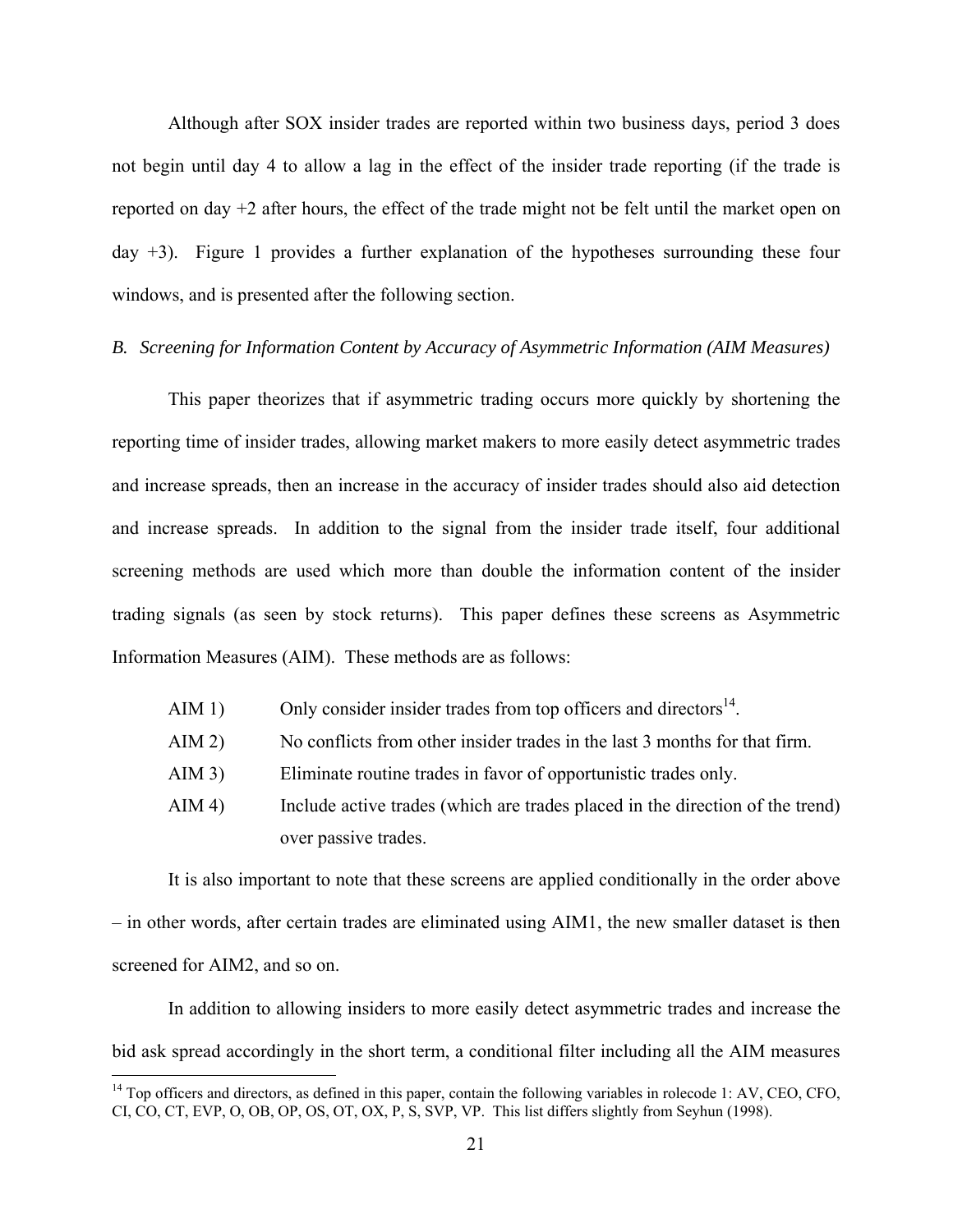(AIM=1 in the tables) might actually increase the certainty of stock price direction in the near term, thus reducing volatility and reducing bid ask spreads. So while bid ask spreads may increase in period 2 based on the high accuracy of the insider trade, they may be lower than normal by period 4 when AIM=1 is applied. This possible support for Certainty Hypothesis is examined later in the results section.

It is important to understand the construction of the AIM measures, to be able to more fully interpret their effect, so following are the details of each of the four AIM measures. First, an improvement in the information content of insider trades can be obtained by following the insider trades of only the most informed insiders. In other words, a top executive with 30 years of experience with the firm, and knowledge of the latest inventory levels, new product sales, etc., from all the divisions of the firm, would likely be able to make a better decision with regards to buying or selling firm stock than a lower level executive with less firm experience and less firm information. Seyhun (1998) finds that top executives do indeed make better insider trading decisions than lower level executives. In addition, trades are filtered to only include transactions by these executives  $> $10,000$  and  $< $5$  million.

Second, the elimination of trades that show conflicts with trades by other insiders in the previous three months also improves the information content of the insider trade signal, as first determined by Seyhun (1998). In other words, if an insider sells a quantity of stock, but another insider bought stock within the last three months, then the latest trade would be considered a conflicting trade, and would be screened out of the analysis if considering only non-conflicting trades. This screen takes on additional significance by the use of conditional filtering: conflicting trades are examined only after the AIM 1 screen takes place, so the conflicting trades in the AIM 2 step would be by highly knowledgeable officers and directors only.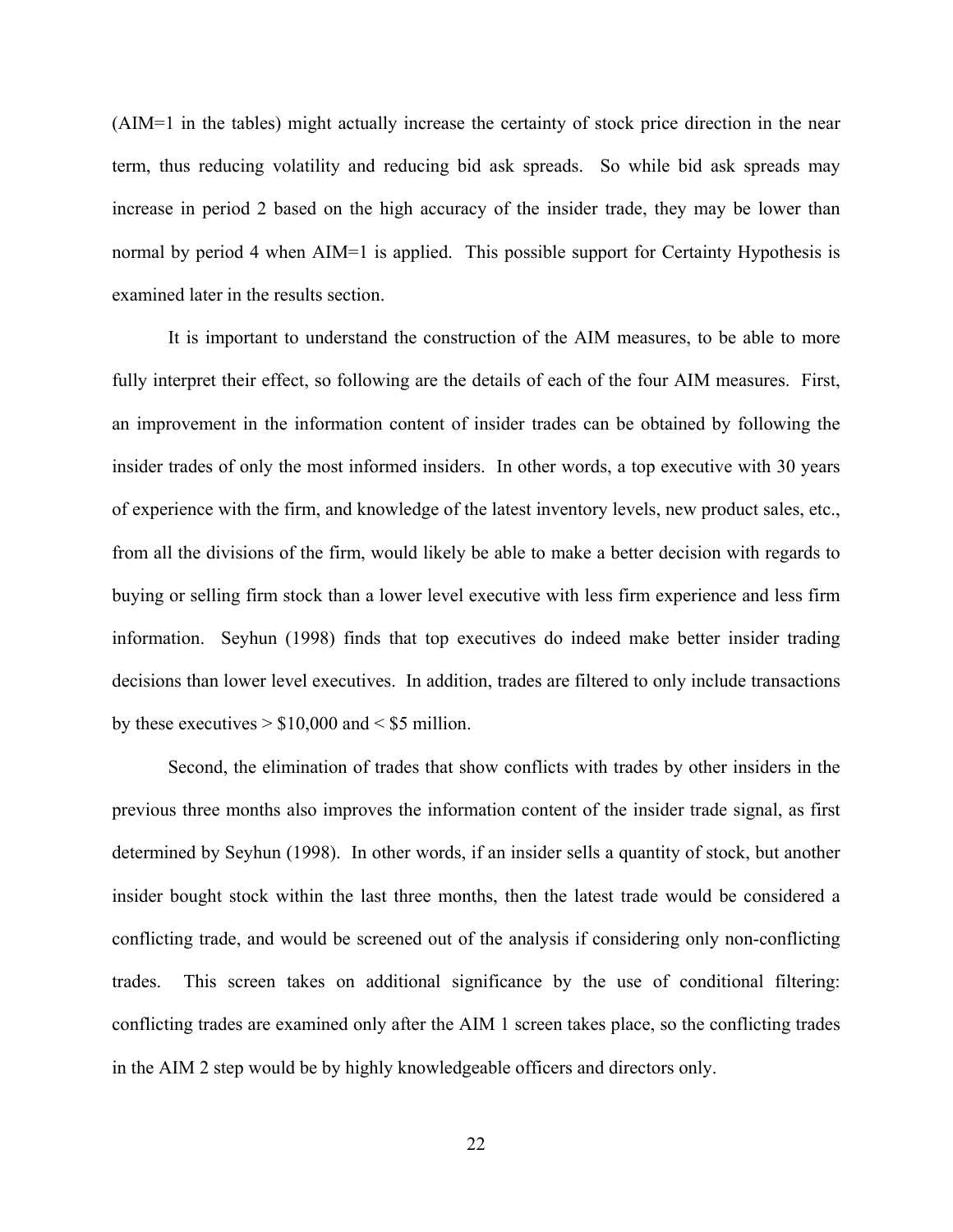Third, keeping only opportunistic trades and eliminating routine trades further improves the information signal. Cohen, Malloy, and Pomorski (2012) find that traders that place an insider trade in the same calendar month for 3+ consecutive years (defined as routine trades) earn a much lower abnormal return than other insider traders (trades defined as opportunistic). They find that opportunistic trades outperform routine trades by 82 basis points per month, with routine trades earning essentially zero abnormal returns.

Finally, Seyhun (1998) introduces a screening process that more accurately parses out the information content of an insider trade by dividing trades into active or passive trades. Seyhun (1998) considers active transactions as forward-looking transactions that open new trades, while passive transactions are backward-looking, and simply close previous positions. To determine which trades are active, Seyhun proxies the decisions of insiders by assuming that a sale after a large stock price increase simply closes a previous position at a profit, while a purchase after a large stock price decline simply opens a previously closed position. Both of these trades are considered passive. Because passive trades are backward-looking, they do not contain much information content as to the future level of the stock price. However, a purchase after a large stock price increase would not represent a value buy for the insider, thus can only be explained by new information that indicates the stock is going to continue to increase. The same applies to a sale after a large stock price decrease. The trade would likely not indicate a profit to the insider, thus would indicate that the insider has new negative information on the stock, and is trying to avoid a larger loss in profit. So screening for only active trades can improve the information content of insider trades. Seyhun (1998) finds stronger and more significant returns for active trades versus considering all insider trades.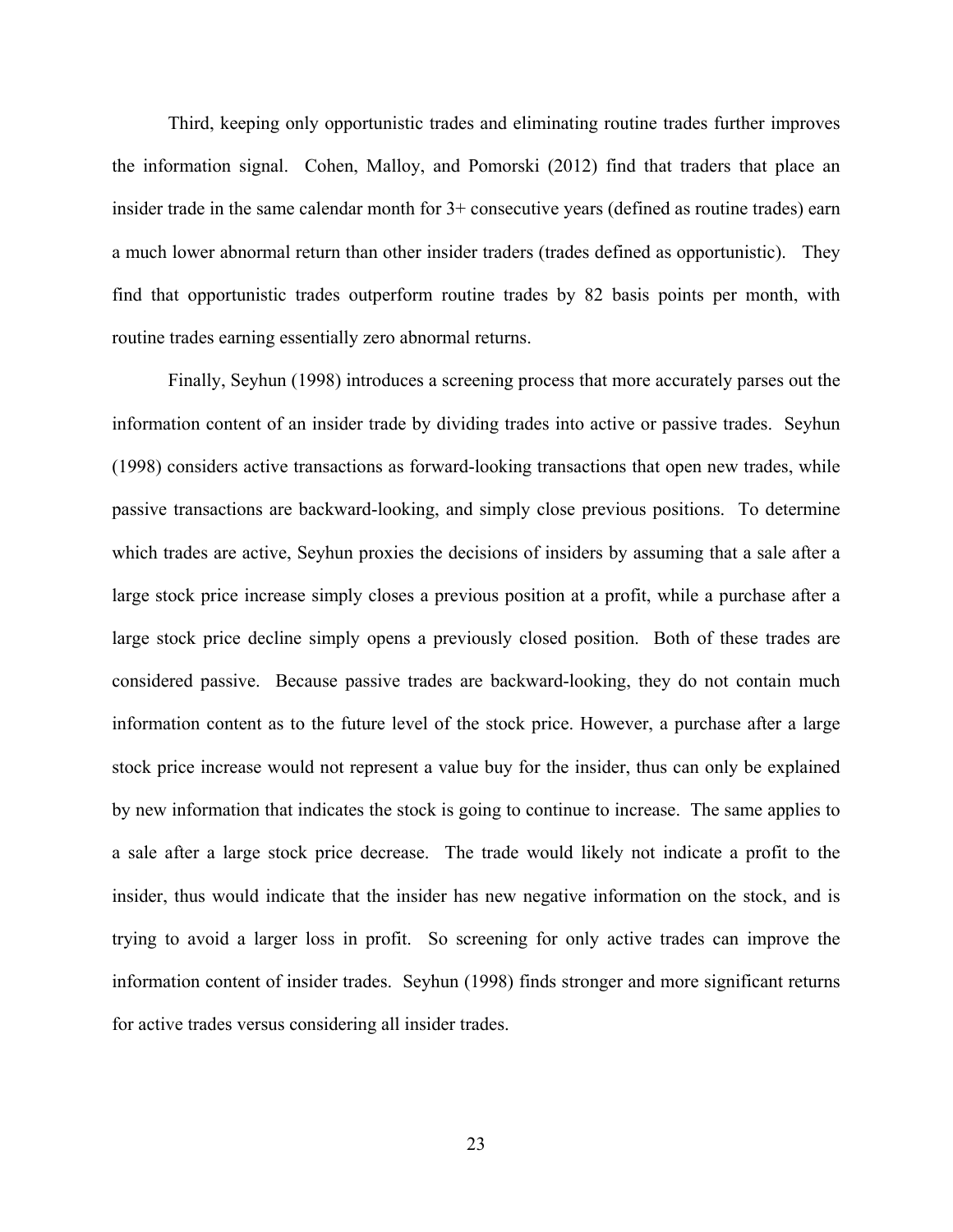One caveat of the active versus passive trade approach is a correlation by construction with stock price momentum. In the momentum study of Jegadeesh and Titman (1993), the authors found positive serial autocorrelation in stock price returns, based on a 3-12 month portfolio formation period, and a 3-12 month portfolio holding period. The results showed that a long minus short investment strategy based on going long a portfolio with positive returns in the recent past, and going short a portfolio with negative returns in the recent past, would produce positive and significant results. A followup study by Jegadeesh and Titman (2001) showed that this phenomenon has not gone away. In fact, over 300 momentum papers have been written in the past 17 years, with over 150 in the past 5 years alone, showing the resilience of this anomaly. Thus a higher return from active trades may simply reflect the momentum effect on the stock price, and not improved information content in the insider trade. For this reason, this paper also controls for momentum effects when analyzing short term returns before and after Sarbanes Oxley.

Figure 1 displays the time frames that affect asymmetric information before and after Sarbanes Oxley as predicted by this study. The impact of SOX and the level of AIM measures are discussed for all four time periods listed in the event window.

# *C. Event Studies for Analysis of Stock Returns, Volume, and Bid-Ask Spreads*

 $\overline{a}$ 

Event studies<sup>15</sup> are designed around the insider trade to capture abnormal levels of stock returns, volume, and bid-ask spreads. These abnormal levels are defined as the prediction error PE<sub>it</sub> for security *i* on day *t*, ranging from 32 days before the insider trade to 32 days after the insider trade. Let

<sup>&</sup>lt;sup>15</sup> Because event studies may not have a normal distribution, Patell Z, Portfolio Time-Series (CDA) t, and Generalized Sign Z test statistics are reported as per Henderson (1990).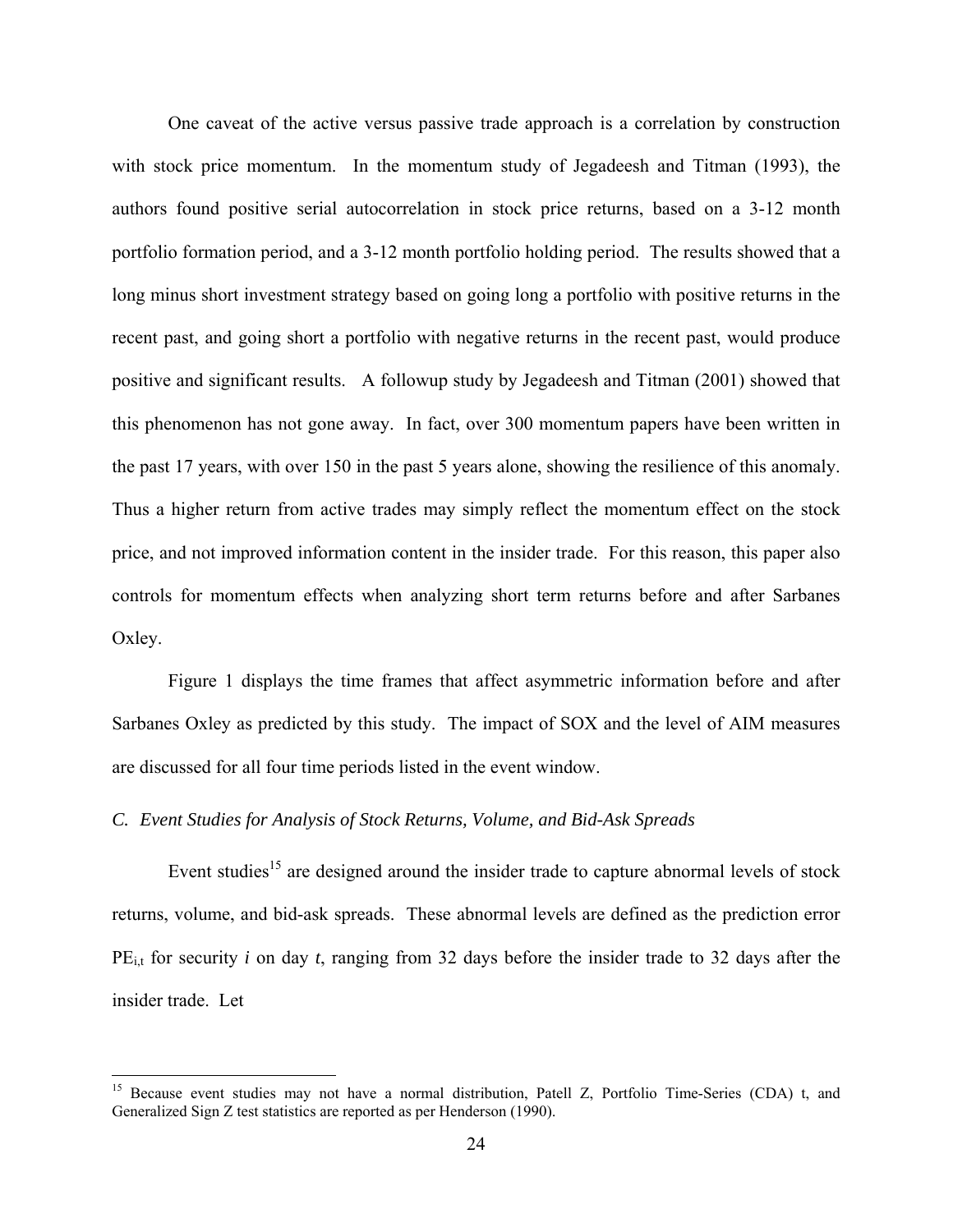$$
PE_{i,t} = (X_{i,t} - E(X_{it}))
$$
 (1)

where X is defined as either return, volume, or bid-ask spread. Market wide levels of X are found in the following market model equation

$$
X_{i,t} = \alpha_i + \beta_i X_{m,t} + \varepsilon_{it} \text{ where } t = -252, -33 \tag{2}
$$

$$
PE_{i,t} = (X_{i,t} - (\alpha_i + \beta_i x_{m,t})) \text{ where } t = -32, +32
$$
 (3)

where  $X_{i,t}$  is the event study variable of concern for security i on day t, and  $X_{m,t}$  is the variable of concern to an equal weighted portfolio of NYSE, NASDAQ, and AMEX stocks on day t. The parameters α and β are estimated using the pre-event daily values ranging from -252 trading days to -33 trading days.

Three separate event studies are performed. First, event studies are conducted for purchases and sales covering the period 1993 – 2009 for stock returns to establish a baseline estimate of the effectiveness of the AIM measures. Second, event studies are also calculated for insider purchase and sale volume in 2001 and 2003 to cover the immediate period before and after Sarbanes Oxley compliance was required, beginning on August 29, 2002. In order to avoid biases resulting from compliance problems around this date, the year 2002 is left out of this event study. Finally, event studies for insider purchases and sales are performed for the period from January 1 – March 31 of 2002 and 2005 for bid ask spreads. These time frames are chosen to compare with PIN measure estimates from available TAQ data.

### *D. PIN Measure Development and Calculation*

 Asymmetric information around the event is also evaluated by calculating the PIN measure of Easley, Kiefer, O'Hara, and Paperman (1996) and Easley, Kiefer, and O'Hara (1997), defined here as the EKO model. The PIN measure is a way to identify trading on the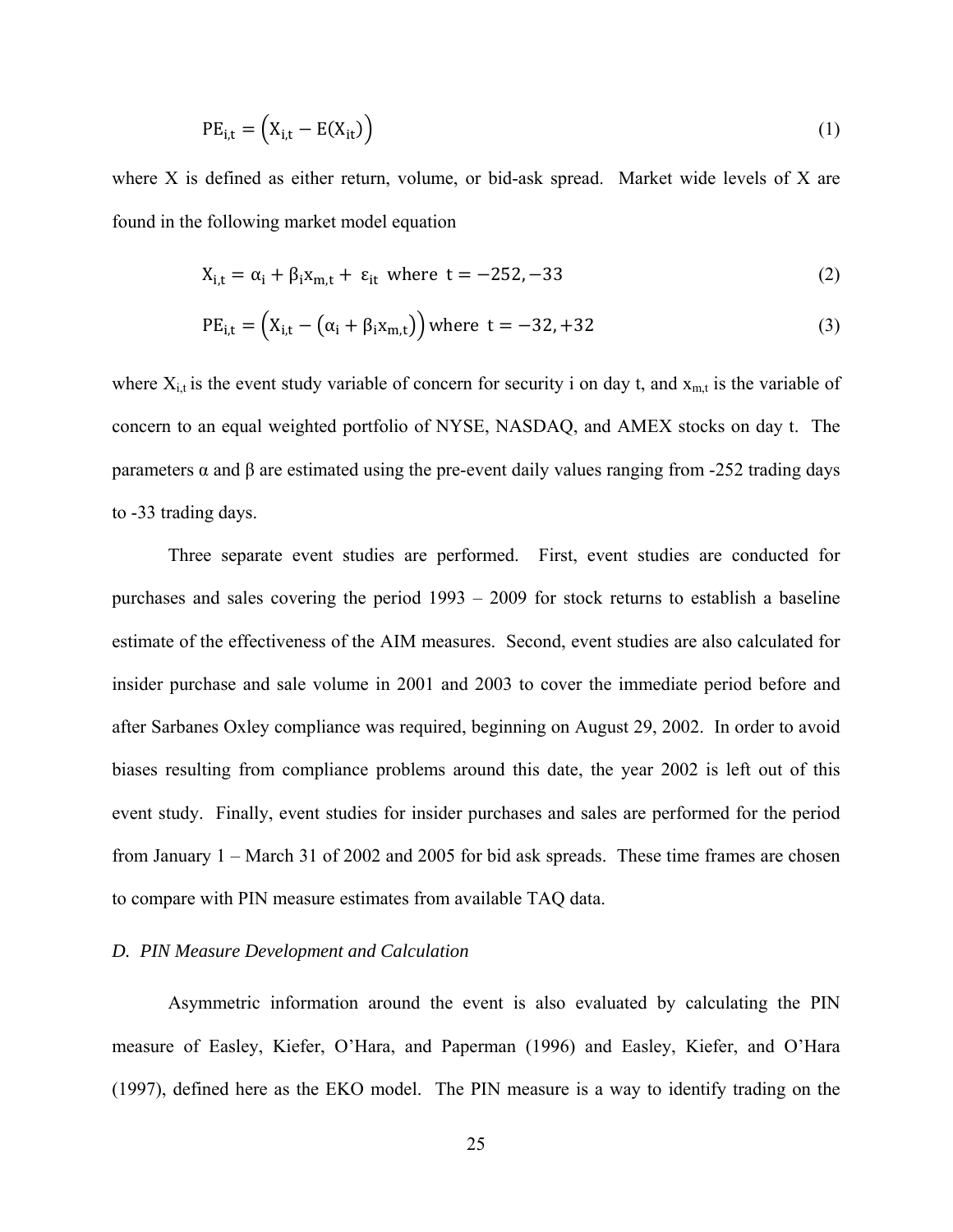basis of private information when that information is not readily available, thus serving as a good proxy of unknown asymmetric trading (and also confirming the results in the event studies). It determines insider trading on the basis of imbalances between the number of buy and sell orders. EKO is a Bayesian learning model in which the market maker draws inferences about the presence and type of informed trading based on the order flow observed. From this information, the market maker can calculate the probability of informed trading (PIN).

The basic structure of the EKO model is a tree diagram<sup>16</sup>. Private information events occur with probability  $\alpha$ , whereas the lack of events occurs with probability (1- $\alpha$ ). Upon occurrence, this private information contains bad news with probability δ, or good news with probability  $(1-\delta)$ . Trade orders arrive sequentially to the market according to Poisson processes. Orders from uninformed traders (buyers-b, sellers-s) arrive randomly at the rate ε every trading day. Orders from informed traders arrive randomly at the arrival rate μ only on good and bad news days. All of the arrival processes are assumed to be independent, and their parameters well known to all trader types and market makers. The market maker sets buy and sell prices at each point in time based on their current information set.

 Three patterns of trade orders result: 1) No news day – model predicts a roughly equal number of buyer or seller initiated trades. 2) Bad news day – a large imbalance exists in order flow, with seller initiated trades dominating. 3) Good news day  $-$  a large imbalance exists in order flow, with buyer initiated trades dominating. Even though the market maker does not know which pattern will develop that day, the market maker knows the probability of each, and the order flow that would result. They thus use the observed number of buys and sells to update

 $\overline{a}$ 

<sup>&</sup>lt;sup>16</sup> See Easley, Kiefer, O'Hara (1997) and Brown, Hillegeist, and Lo (2004) for the actual game tree diagram and a detailed explanation of the PIN measure and EKO models. An example tree diagram from Brown, Hillegeist, and Lo (2004) is in Appendix B.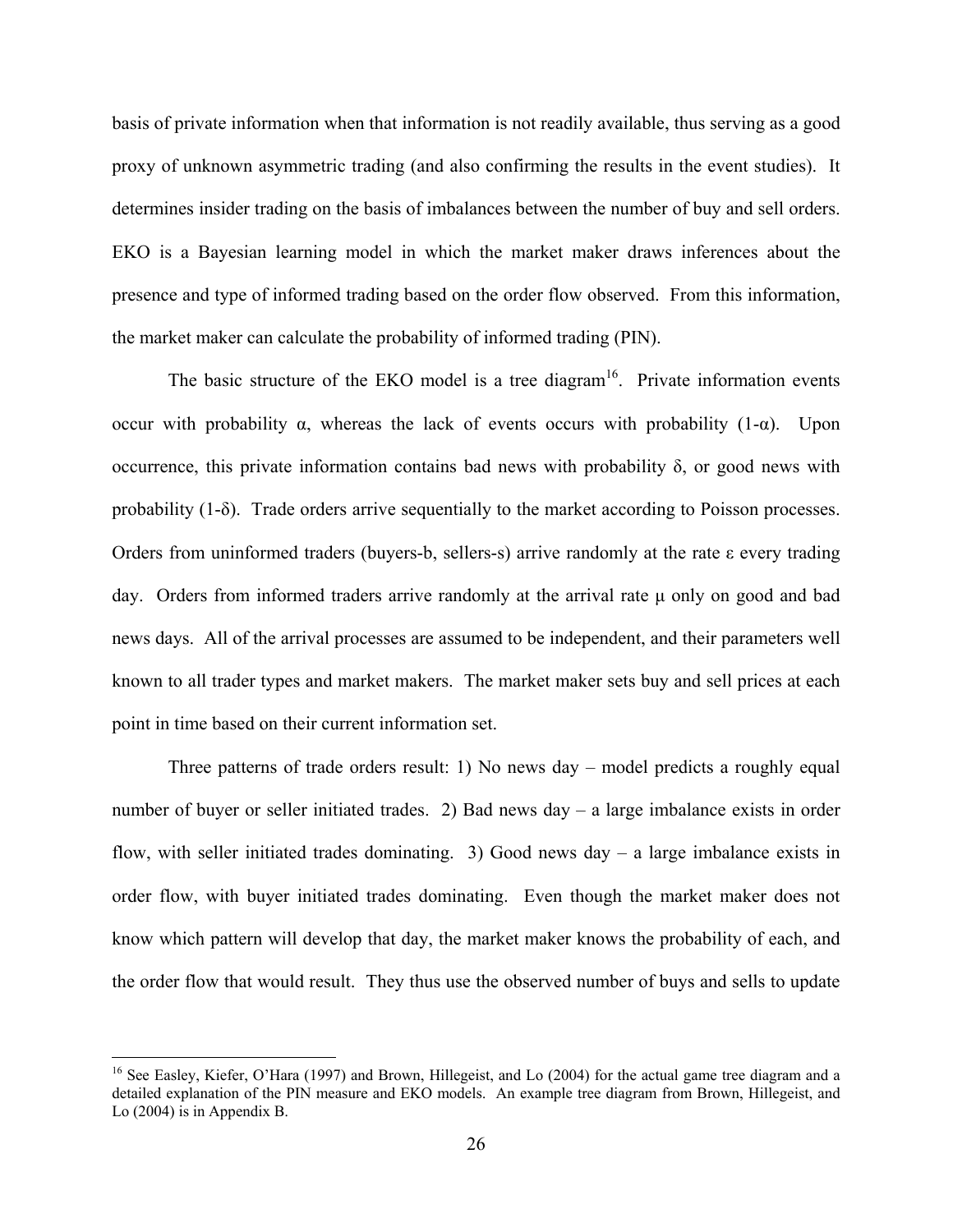their beliefs via Bayes Rule throughout the day. At the beginning of the day, this probability of informed trading is as follows:

$$
PIN = \frac{\alpha \mu}{\alpha \mu + \varepsilon_b + \varepsilon_s} \tag{4}
$$

The numerator is the expected number of orders from privately informed investors, while the denominator is the expected probability that the first trade of the day is based on private information; thus the PIN measure represents the fraction of trades expected that will be information based.

 The likelihood function induced by the EKO model is determined by some combination of the pattern of trade orders (no news, bad news, good news) with weighting reflected by their probability of occurrence. The likelihood for a particular trading day is given by:

$$
L(B, S | \theta) = (1 - \alpha)e^{-\varepsilon_b} \frac{\varepsilon_b^B}{B!} e^{-\varepsilon_s} \frac{\varepsilon_s^S}{S!} + \alpha \delta e^{-\varepsilon_b} \frac{\varepsilon_b^B}{B!} e^{-(\mu + \varepsilon_s)} \frac{(\mu + \varepsilon_s)^S}{S!}
$$

$$
+ \alpha (1 - \delta) e^{-(\mu + \varepsilon_b)} \frac{(\mu + \varepsilon_b)^B}{B!} e^{-\varepsilon_s} \frac{\varepsilon_s^S}{S!}
$$
(5)

The daily numbers of buy and sell orders are sufficient statistics for the calculation above; however, considering the order flow over an increasing number of days increases the precision of the estimate of the parameter vector θ. Abnormal buy or sell volume is considered information based and identifies μ. The number of days of abnormal buy or sell volume identifies  $\alpha$  and  $\delta$ , respectively. The maximum likelihood estimates for each firm's parameter vector θ over a specific time period allows the calculation of firm-specific or period-specific PINs via equation (1).

To estimate the PIN parameter vector  $\theta$ , the daily numbers of buy and sell orders over each estimation period for each firm is necessary. This data is obtained from the Trades and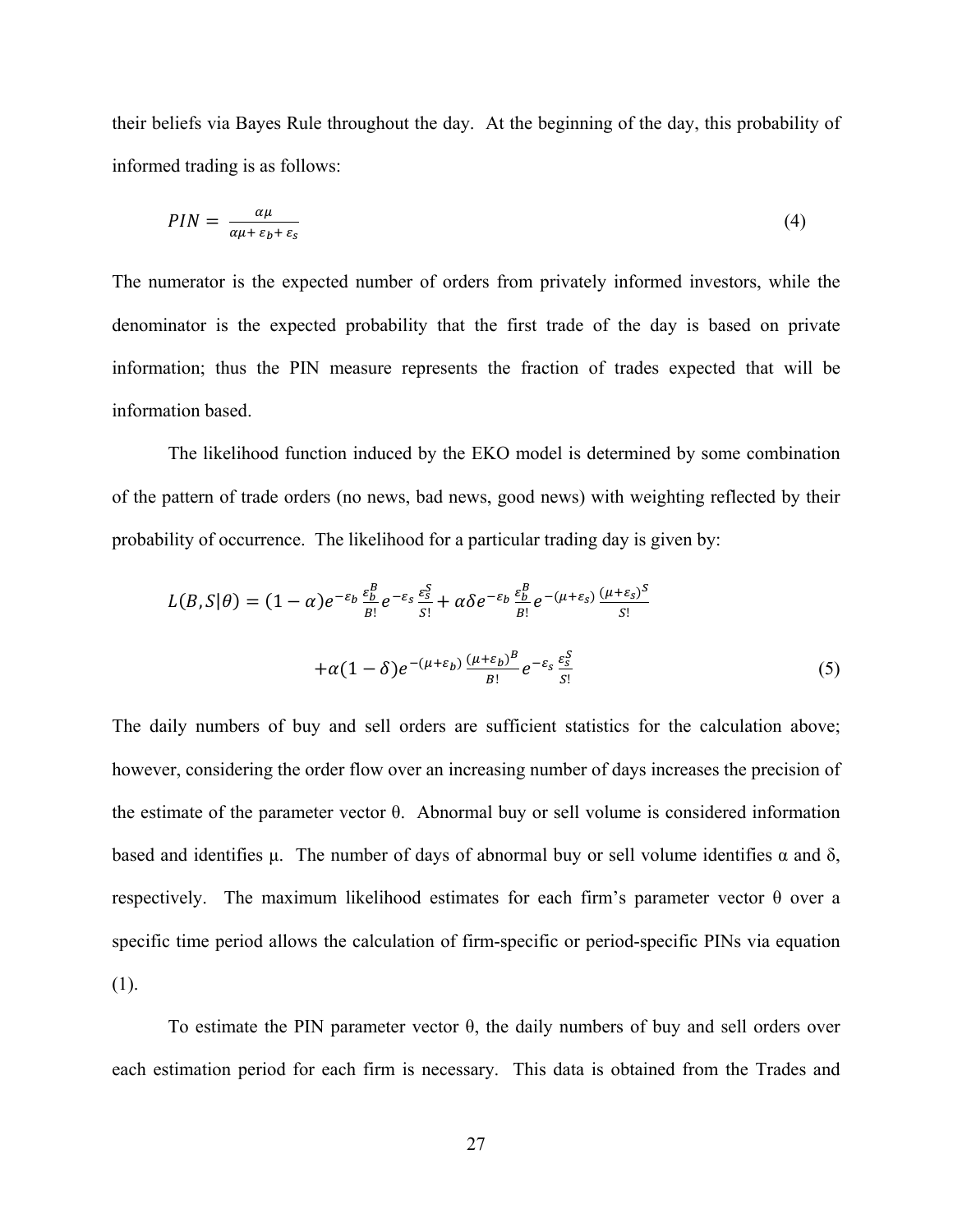Quotes (TAQ) database. Each trade is classified as buyer or seller initiated using the Lee and Ready (1991) algorithm. This algorithm classifies trades that take place above the current midpoint of the bid ask spread as buy orders, while those below the bid ask spread are classified as sell orders. For trades occurring right at the midpoint, a "tick test" is used to classify the trade, based on the most recent transaction price. A five second lag on reported quote times is used to adjust for differences in reporting times between trades and quotes on the NYSE, NASDAQ, and  $AMEX^{17}$ . Following Hasbrouck (1988), all trades occurring within 5 seconds of each other are classified as a single trade.

# *E. Cross Sectional Panel Analysis of Bid Ask Spreads*

Finally, cross sectional panel regressions<sup>18</sup> are calculated using as control variables predictors of the bid ask spread as referenced in Chung Charoenwong (1998). These regressions are done for both purchases and sales, and for each of the four time periods listed in Figure 1. In addition, model fit is improved by including a one-day lag of the daily spread as a control variable. Growth versus value firms (as defined by P/E ratios) are also evaluated.

### **2.4 Results**

1

# *A. Event study results / Tests of AIM effectiveness*

Table 2.1 shows descriptive statistics for all common stock insider trades for the NYSE, Nasdaq, and AMEX between January 1 – March 31 for 2002 and 2005. There are a total of 473 insider purchases for 2002 and 540 insider purchases for 2005, with 1292 insider sales for 2002 and 1580 insider sales for 2005. Insider and volume are both in thousands, while market capitalization is in millions.

<sup>&</sup>lt;sup>17</sup> Ellis et al. (2002) recommends that quote times not be adjusted for the AMEX and Nasdaq. However, that recommendation is not followed in this study, as we adhere to the original classification method.

<sup>&</sup>lt;sup>18</sup> Regression also controls for fixed effects by grouped by firm.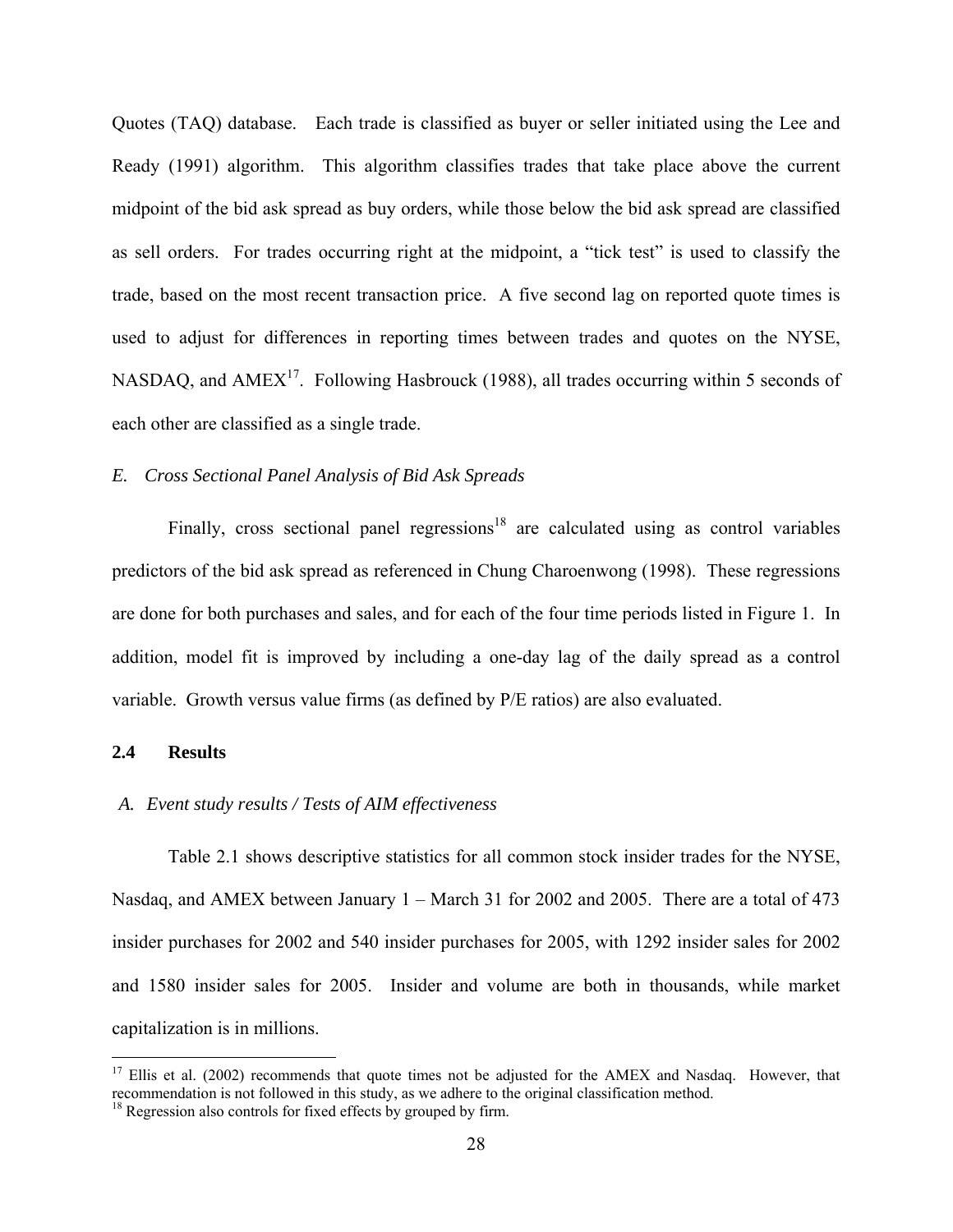Panel A of Figure 2 shows market adjusted cumulative abnormal returns around the event date for insider purchases during the period 1993-2009. The event window extends -1 to +10 trading days before and after the event. "ALL" represents the baseline case, with all insider purchases included, while the AIM filters are included conditionally as defined in the methodology section. Although not shown, ALL – AIM3 exhibit declining cumulative returns (at an increasing rate) approaching the event date, with increasing cumulative returns (at a declining rate) after the event date. This confirms earlier studies indicating the same phenomenon for insider trading cumulative abnormal returns for purchases (Seyhun (1986), Lakonishok and Lee (2001)).

Panel  $A<sup>19</sup>$  shows market adjusted cumulative abnormal returns for insider purchases from the event day to 10 days after the event day (NOTE: Figure starts at  $t = -1$  to show the return from the close of trading on the day before the event date, to the close of trading on the event date) for 1993 to 2009. Because of the large range of data, the concave shape of the functions is remarkably consistent throughout this 10 day period. These figures confirm the hypothesis that including these filters conditionally should improve the asymmetric information signal progressively as each filter is added.

Panel  $B^{20}$  of Figure 2 shows market adjusted cumulative abnormal returns around the event date for insider sales during the period 1993-2009. The event window extends -1 to +10 trading days before and after the event. "ALL" represents the baseline case, with all insider sales included, while the AIM filters are included conditionally as defined in the methodology section.

 $\overline{a}$ 

<sup>&</sup>lt;sup>19</sup> AIM4 is excluded from Figure 2 Panel A, as its results are shown in Table II. As a note, cumulative abnormal returns actually increase before the event date when applying AIM4 as an additional filter; however, this is mostly a function of the momentum component of this filter. Note in Table II that the overall shape of the function is similar to the other AIM filters, except that the function is rotated  $30 - 45$  degrees counterclockwise.

<sup>&</sup>lt;sup>20</sup> AIM4 is excluded from Figure 2 Panel B, as its results are shown in Table II. The momentum component of AIM4 causes the same rotation in the shape of the function as witnessed in the case of purchases. The overall shape of the function is similar to the other AIM filters, except that the function is rotated  $30 - 45$  degrees clockwise.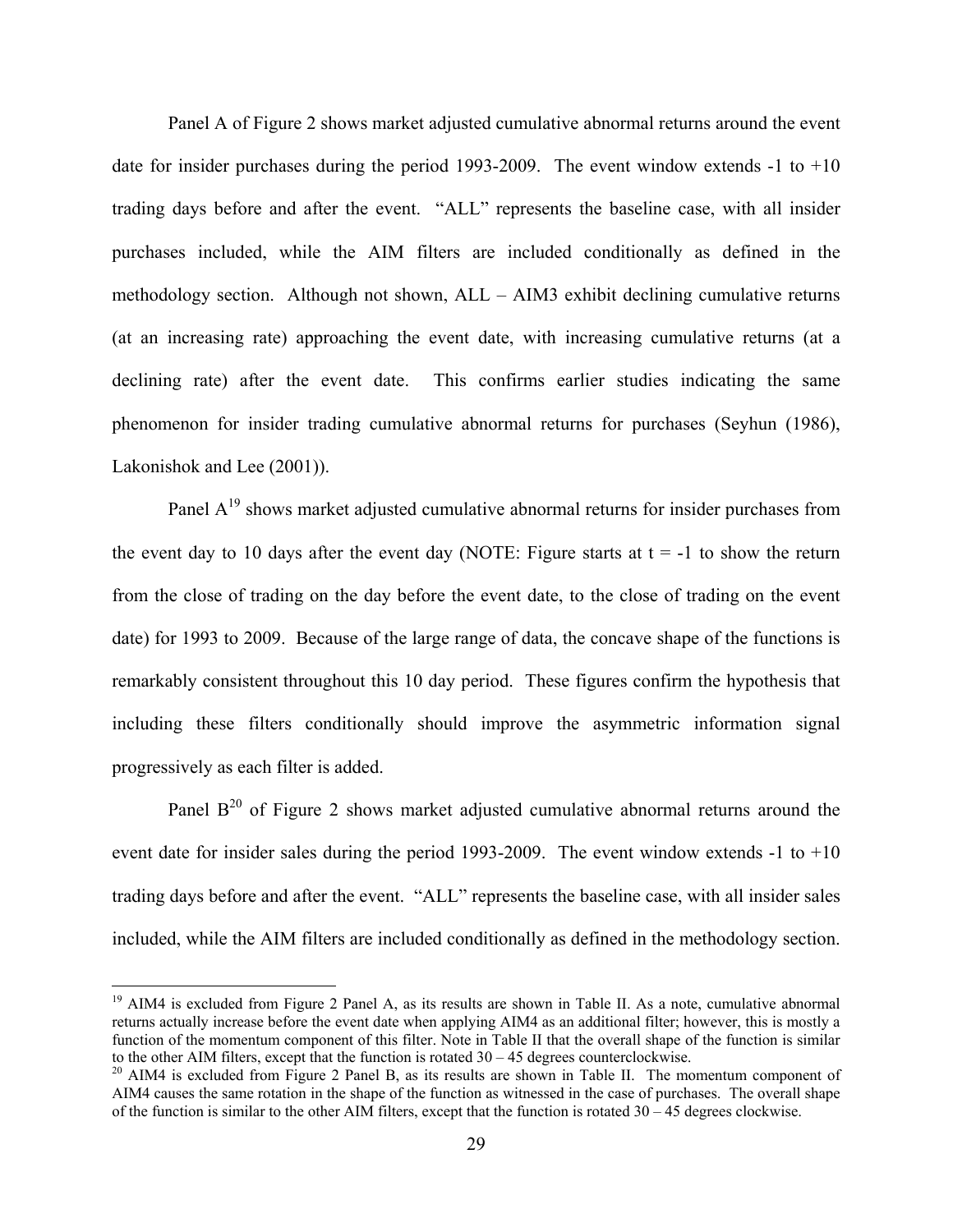Although not shown, ALL – AIM3 experience increasing cumulative returns (at an increasing rate) approaching the event date, with slightly decreasing cumulative returns (at a steady rate) after the event date. This confirms earlier studies indicating a very weak effect for insider sales on future abnormal returns (Seyhun (1986), Lakonishok and Lee (2001)). It is not clearly proven that including these filters conditionally should improve the asymmetric information signal progressively as each filter is added. AIM1, AIM2, and AIM3 all show no improvements to asymmetric information, since they seem to parallel the ALL filter.

 One interesting feature is noted when comparing Panel B with Panel A, and that is the actual returns on the event day. Insider purchases show a feature typical with event study cumulative abnormal returns, with a classic V-shape of abnormal returns declining before the event date, then increasing afterwards. Typically, the event causes a change in the signal on the event day, with returns expanding in the direction suggested by the event after the event day. However, insider sales show a curious lag in this phenomenon. The event day for insider sales shows no obvious change in abnormal returns from the period previous to the event day. Only on the day after the event does the signal seem to change. One would expect abnormal returns to decline on the event day for insider sales, at the very least from the market impact of the insider sale itself. Aktas, De Bodt, and Van Oppens (2008) propose four explanations for this phenomenon, but cannot establish a definitive cause. In addition to these theories, it is also possible that insider sales are executed only after previously arranged block trades (with market makers specializing in block trades) to prevent the adverse market impact effects of a sale<sup>21</sup>. A possible, but much less likely hypothesis is that sales are finalized in the thinly traded after-hours market; thus, they might not show up until the next day (reporting microstructure).

1

<sup>&</sup>lt;sup>21</sup> In contrast, insiders might actually prefer a market impact from their trades for insider purchases, hoping to promote some follow-through price momentum.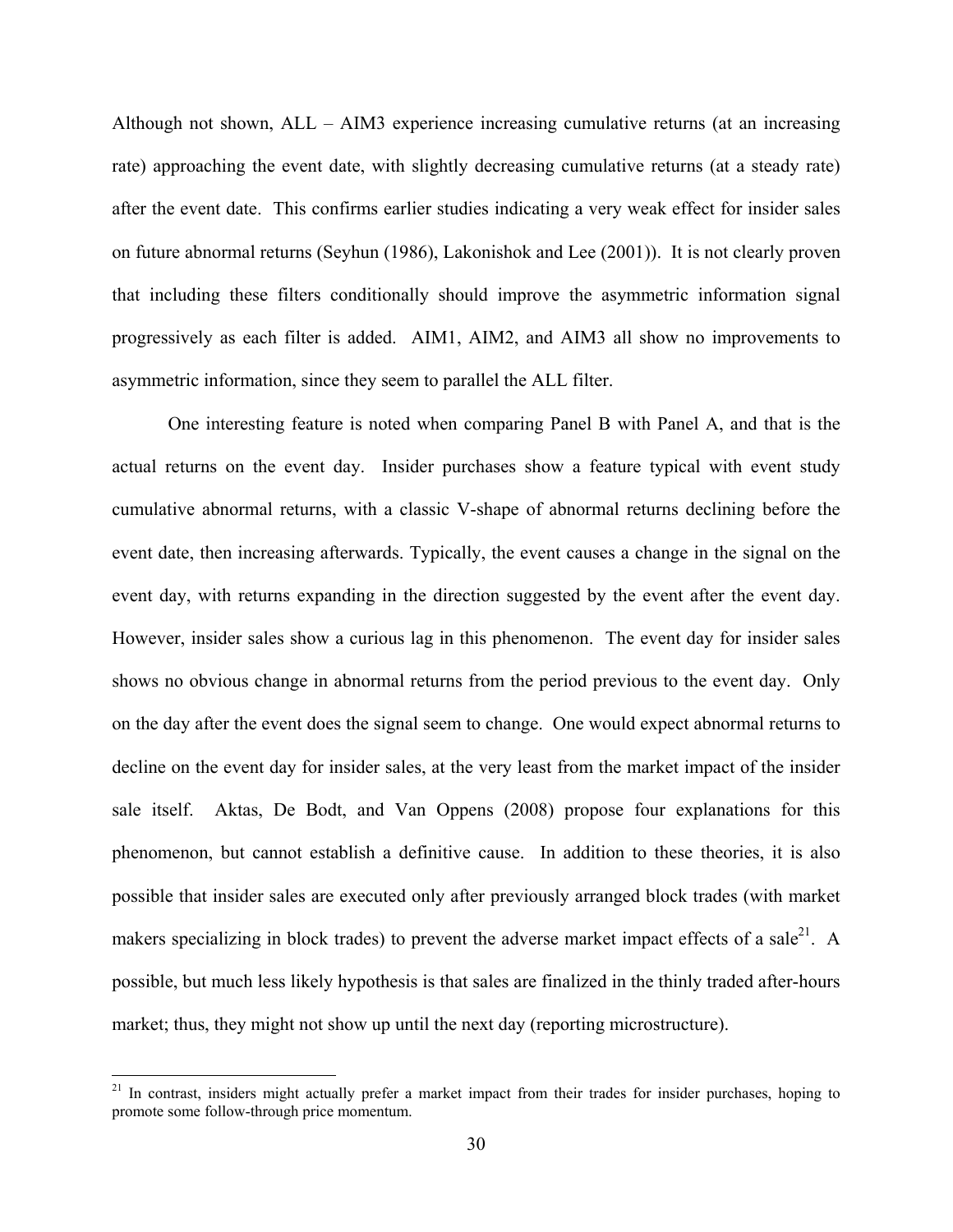Table 2.2 represents event study returns before and after Sarbanes Oxley for periods 1-4, as specified in Figure 1. The period before Sarbanes Oxley represents January 1, 2001 through December 31, 2001, while the period after Sarbanes Oxley represents January 1, 2003 through December 31, 2003; both periods include all insider trading events on the NYSE, NASDAQ, and AMEX. This period is chosen for a reason, to measure market reactions symmetrically around the implementation of Sarbanes Oxley for insider trades on August 29, 2002, assuming that insider trades may have been reported with some degree of inaccuracy in the months before and after the rule was implemented. Market adjusted and Fama French / Momentum adjusted returns are reported for AIM=0 and AIM=1, and for both purchases and sales. Panel A of Table 2.2 shows market adjusted and Fama French / momentum adjusted returns for insider purchases before Sarbanes Oxley for the four periods listed in Figure 1, and trading days -1 through +3 around the event date. Fama French and momentum factors are included for two important reasons. First, the method of Seyhun (1998) for calculating active trades incorporates the price trend, which would by definition improve the results above that expected by the insider trades themselves by incorporating the well established phenomenon of price momentum as defined by Jegadeesh and Titman (1993,2001). Second, since insiders are shown to be contrarian investors, it is important to control for the Fama French (1993) 3-factor model to ensure the insider trade is not merely a function of CAPM, size, and book-to-market. Market adjusted returns are higher in periods 3 and 4 for the high asymmetric information case (AIM=1), with AIM=1 returns totaling 7.71%, while AIM=0 returns are only 5.58%. Returns on the event day are much higher for AIM=1, totaling 0.82%, while AIM=0 event day returns are only 0.32%. AIM=1 outperformance is also persistent in the 31 trading days preceding the event in period 1. Interestingly though, this outperformance is not seen in the days 1-3 immediately after the event,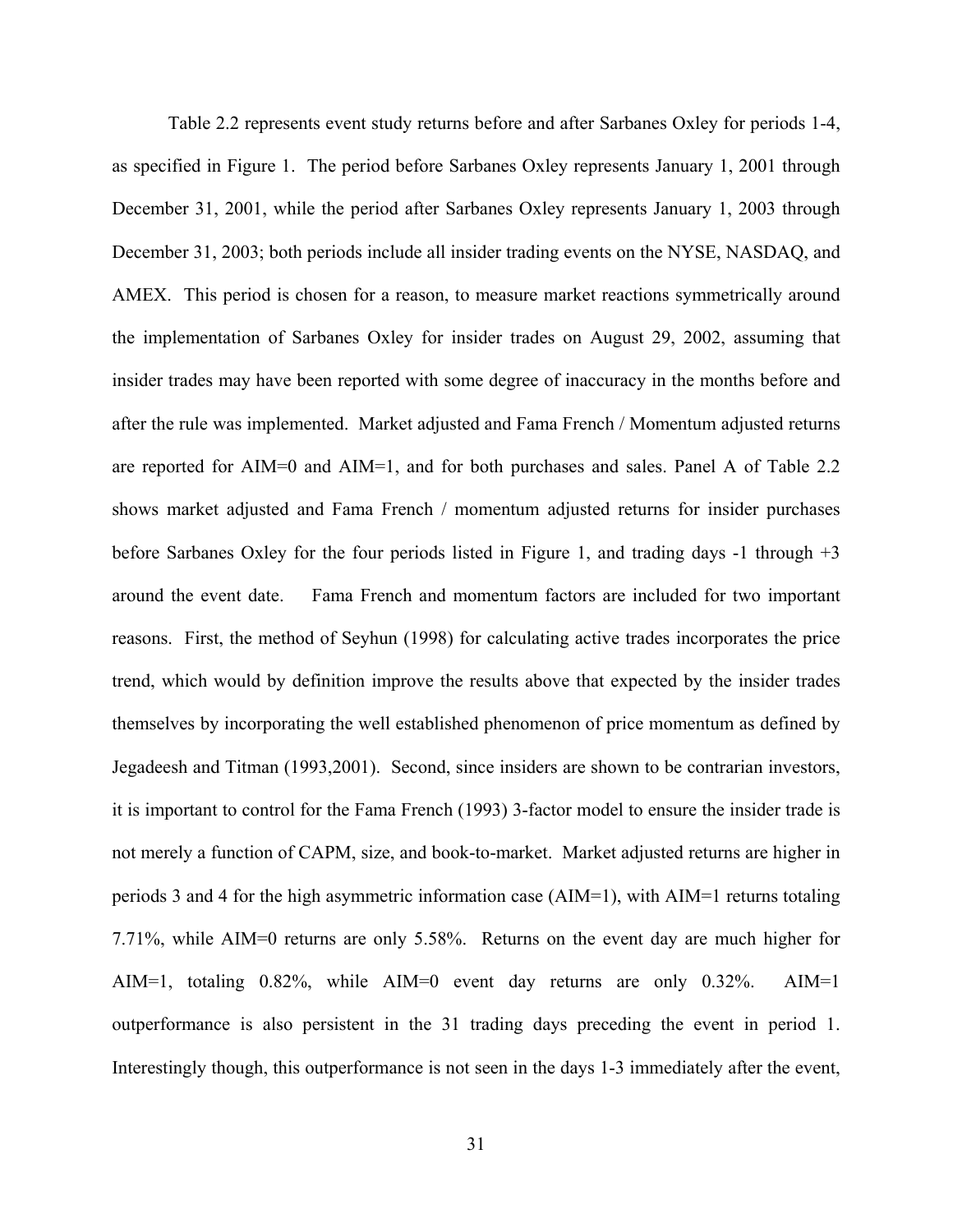in which AIM=0 actually slightly outperforms. Despite this dominance in AIM=1 returns, it is important to note the significant momentum effect when applying AIM measure #4. This is controlled for in the Fama French / momentum adjusted returns in Panel A. While the AIM=1 returns are still greater in period 1, they are roughly the same as AIM=0 in periods 3 and 4, with AIM=1 returning 4.94% while AIM=0 returns 4.96%. Instead of these AIM=1 insiders possessing a high degree of inside information or being better able to interpret firm-specific results, they may simply be taking advantage of the well-documented momentum effect in stock returns (Jegadeesh and Titman 1993). However, note that event day returns are still much higher for AIM=1 even after controlling for Fama French / Momentum factors, with AIM=1 returns of 0.71% on the event day, versus only 0.37% for AIM=0.

 Panel B of Table 2.2 shows returns from insider purchases in 2003 (after Sarbanes Oxley). For AIM=0, market adjusted returns are higher in period 2 than before Sarbanes Oxley, indicating the effect of the expedited reporting time of the insider trades to within two business days of the actual insider trade. Market adjusted returns in the three days after the event total 1.18% after Sarbanes Oxley, versus only 0.95% before SOX. For AIM=1 the same effect occurs but to a much greater extreme, with market adjusted returns in the three days after the event day, and before Sarbanes Oxley, of 0.67%, versus 3.58% in the same period after Sarbanes Oxley.

 It is also important to note the effect on returns in periods 3 and 4 for both AIM=0 and AIM=1. Before Sarbanes Oxley, both AIM levels experienced higher returns in period 4 than period 3. This, of course, is consistent with Aktas, De Bodt, Van Oppens (2008) which show a mean insider trade reporting delay of 22 days (15 trading days) from the time of the actual insider trade in the pre-SOX period of 1995 to 1999. The signal from the insider trade is only slowly incorporated into stock prices before Sarbanes Oxley because the insider trade is reported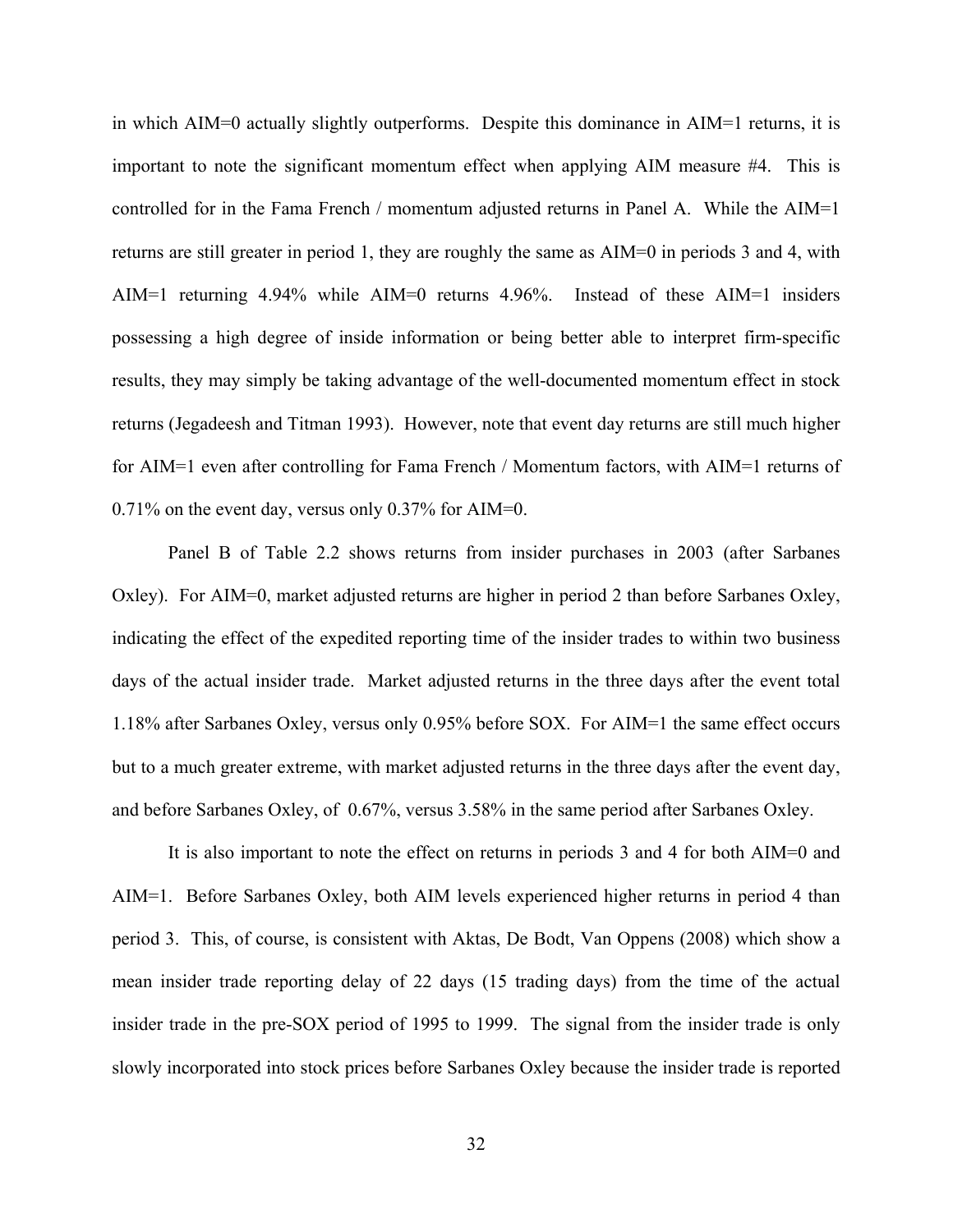to the public after a prolonged delay. However, AIM=0 market adjusted returns in period 4 after SOX are lower, with a -0.97% return; for AIM=1 the difference is much more pronounced, with market adjusted returns over five times higher (5.20% versus 0.98%) in period 3 than period 4 after SOX. This is consistent with the fact that after Sarbanes Oxley, insider trades must be reported to the public within two business days.

 As a robustness confirmation, Fama French / momentum effects yield similar results to the market adjusted returns for periods 3 and 4. AIM=0 returns in period 4 after SOX are much lower, with a -1.15% return after SOX versus a 2.58% return before SOX; for AIM=1 the difference is even larger, with post-SOX returns of 4.16% in period 3 versus -0.55% in period 4. In addition, returns in the three days after the event increase for both AIM levels after SOX. So even after controlling for the effects of the Fama French factors and momentum (important due to the momentum effects of AIM level 4), there is still a major shift of returns from period 4 to period 3 after SOX for purchases.

 For insider sales, the same shift of returns from period 4 to period 3 in the post-SOX era occurs, but to a lesser extent. This may be in part due to the weaker effect of insider sales on future stock performance, as has been well documented (Seyhun (1986), Lakonishok and Lee (2001)). Panel C of Table 2.2 shows market adjusted and Fama French/ momentum adjusted returns for insider sales before Sarbanes Oxley for the four periods listed in Figure 1, and trading days -1 through +3 around the event date. As in the case of insider purchases, market adjusted returns are more pronounced (and lower, since insider sales predict lower future returns) in periods 3 and 4 for the high asymmetric information case (AIM=1), with AIM=1 returns totaling a huge -14.57% decline, while AIM=0 returns decline by only -5.32%.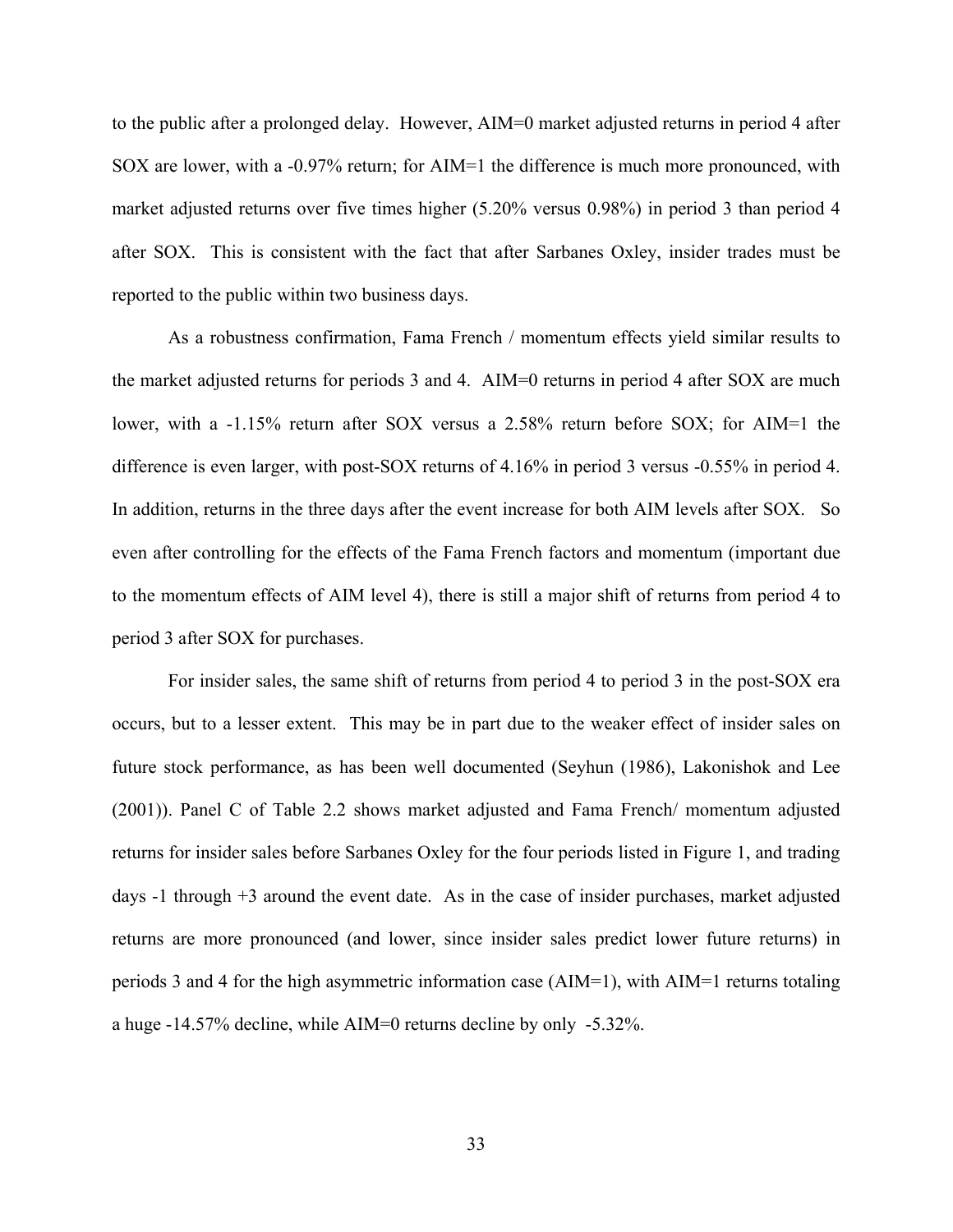As discussed for Figure 2, returns on the event day for insider sales differ from the case of insider purchases. Instead of declining (as would be expected, either from the market impact of the actual insider sale itself, or from informed traders privy to the knowledge of the sale placing their sell orders), market adjusted returns actually increase on the insider sale date, with a magnitude very similar to the magnitude on days preceding the sale. This phenomenon can be seen both before and after Sarbanes Oxley, and for both AIM=0 and AIM=1 levels. It is also robust to controls for the Fama French / momentum factors.

 In addition, in contrast to the insider purchases, insider sales show a rather muted decline in the three days after the event day both before and after SOX, and for both AIM=0 and AIM=1. There seems to be no increase in selling activity in this three day period after Sarbanes Oxley, as compared to the same period before SOX. However, it appears that the quicker reporting time mandated from Sarbanes Oxley has simply shifted insider selling information to be leaked and acted upon before the event date. The highly positive market adjusted returns in period 1 before Sarbanes Oxley are reduced for both the AIM=0 and AIM=1 cases after Sarbanes Oxley. AIM=0 returns drop by 2.29%, while AIM=1 returns drop by 0.66%.

 To confirm these trends, for robustness Fama French / momentum adjusted returns confirm the shift of insider selling from period 4 to period 3 after Sarbanes Oxley, just as in the case of purchases. However, it is more difficult to confirm the idea that insider selling has also shifted to period 1 before the event (as suggested by market adjusted returns), since Fama French / momentum adjust returns are higher for period 1 in the post-SOX era.

Figure 3 shows the risk and market adjusted log transformed average volume for insider purchases and insider sales in 2001 and 2003. This transformation is accomplished in a two-step process. First, volume is transformed to natural log scale and is adjusted to market volume.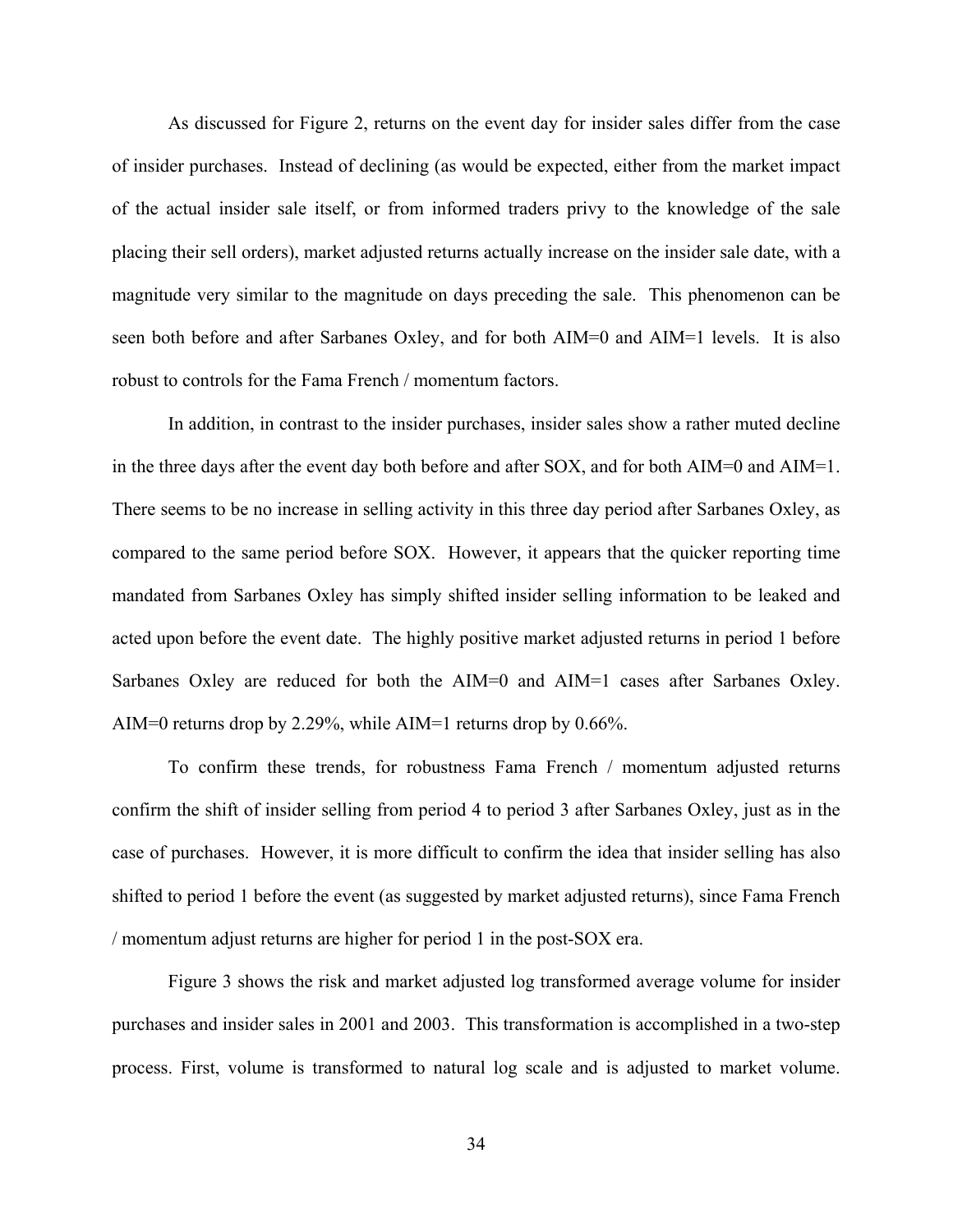Second, log abnormal volume for each trading day is adjusted to risk by subtracting out the average log abnormal volume and dividing by the standard deviation of log abnormal volume in the entire 64 trading day event period<sup>22</sup>, as follows:

$$
MRAV_{it} = \frac{x_{it} - \mu_i}{\sigma_i} \tag{6}
$$

where MRAV is the market and risk adjusted volume, x is the log abnormal volume, μ is the average log abnormal volume, and  $\sigma$  is the standard deviation of log abnormal volume. Firm is represented by i, while t ranges from -32 to +32 trading days.

 Panel A of Figure 3 shows the MRAV for the 32 trading days (1½ months) before and after the event day for insider purchases and insider sales in 2001 and 2003. In general, volume increases exponentially toward the event date starting about 15 trading days before the event day, and declines in a symmetrical pattern for 15 days after the event day. However, one will notice that volume tends to be larger before the event than after the event for sales, with the opposite trend (larger volume after the event than before) for insider purchases.

 To understand this phenomenon more clearly, I examine purchases and sales independently for both 2001 and 2003 in Panels B and C. Consistent with the shift in returns from period 3 to period 4 as shown in Table 2.2, MRAV volume increases in the 15 trading days after an insider purchase in 2003, compared to volume in 2001. This is consistent with the Sarbanes Oxley legislation initiated in 2002 that shifts the reporting period for an insider trade from a mean of 15 trading days (Aktas, De Bodt, and Van Oppens (2008)), to a maximum of 2 business days. The positive information signal of the insider purchase leads informed traders to initiate purchasing volume of their own, which takes about 15 trading days to achieve full advantage of the signal, as shown in both Figure 2 and Figure 3 Panel A.

<u>.</u>

 $22$  This is similar to the Sharpe ratio adjustment for risk.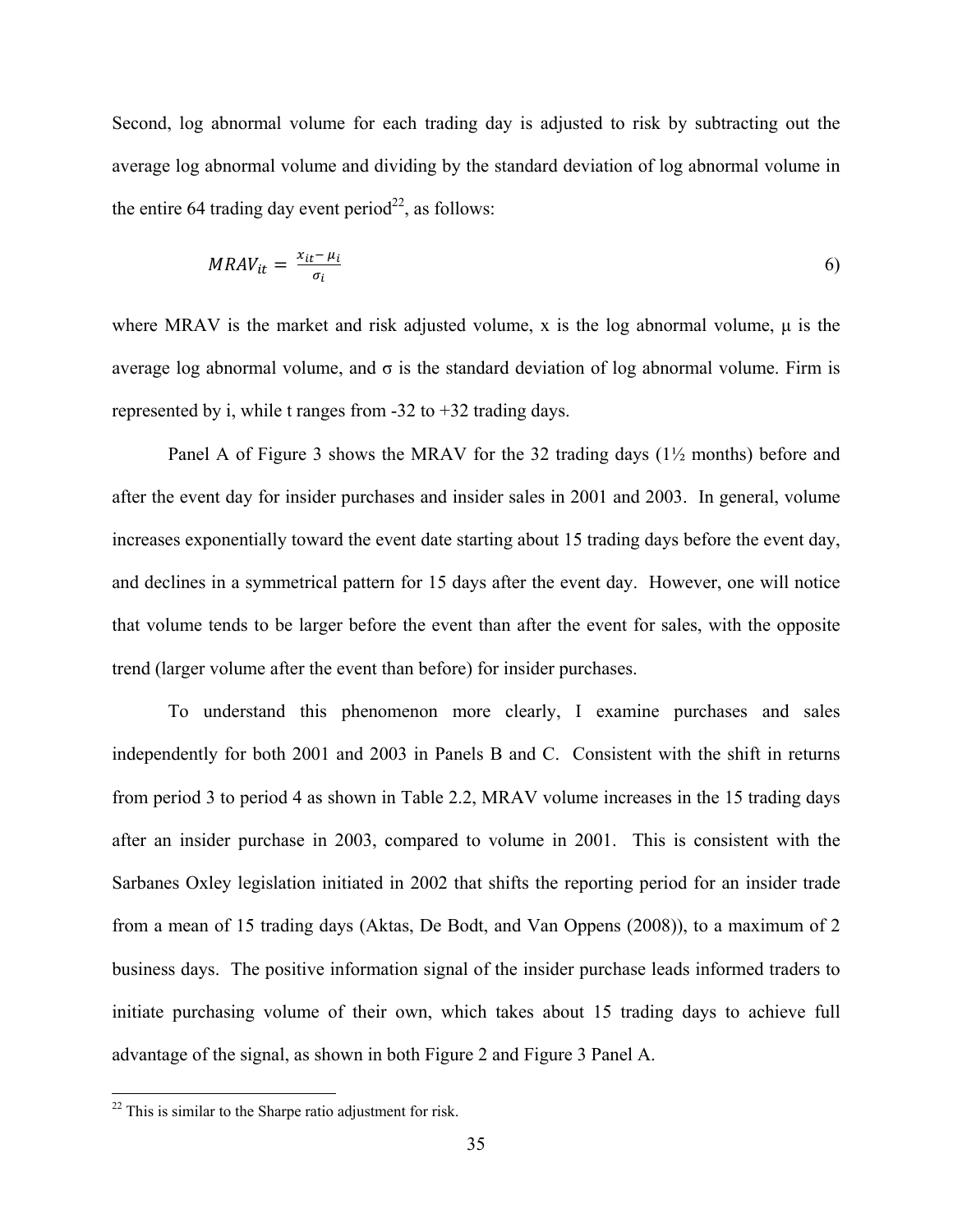However, Panel C of Figure 3 shows a more concerning result for insider sale MRAV volume before and after Sarbanes Oxley. Insider sale MRAV volume in 2001 is already suspiciously high in the period before the event (as compared to a very symmetric volume trend around insider purchases in 2001). However, MRAV volume in 2003 increases in the period before the event in a similar amount to the reduction in MRAV volume after the event. One hypothesis is that insiders with information are motivated to leak the information of the insider sale earlier after Sarbanes Oxley than before Sarbanes Oxley, because they recognize that the sale signal will become public much more quickly, and their associates may not be able to profit from the signal unless they receive the inside information at an earlier date. This hypothesis would suggest that, at least in the case of insider sales, Sarbanes Oxley did not reduce illegal asymmetric information, but simply shifted it to an earlier period of time.

 Table III shows the average bid ask spread and Chung Charoenwong (1998) average standardized abnormal spread for January 1, 2002 – March 31, 2002 and January 1, 2005 – March 31, 2005. The spreads are calculated for all insider purchases and sales on the NYSE, Nasdaq, and AMEX for these time periods, and are equal-weighted by firm. The Chung Charoenwong (1998) abnormal spread (SAS, the standardized abnormal spread) is calculated as follows:

$$
SAS_{i,t} = \frac{spread_{i,t} - \mu_i}{\sigma_i} \tag{7}
$$

where  $\mu_i$  and  $\sigma_i$  represent the sample mean and standard deviation, respectively, of the spread of stock i during the entire estimation period ( -10 to +15 days around the event date). Panel A of Table 2.3 shows that, in general, spreads for insider purchases are higher than spreads for insider sales. Since these spreads are not market adjusted, this could simply be a function of the general state of a firm prior to an insider purchase or sale. If the firm is in a state of increased risk due to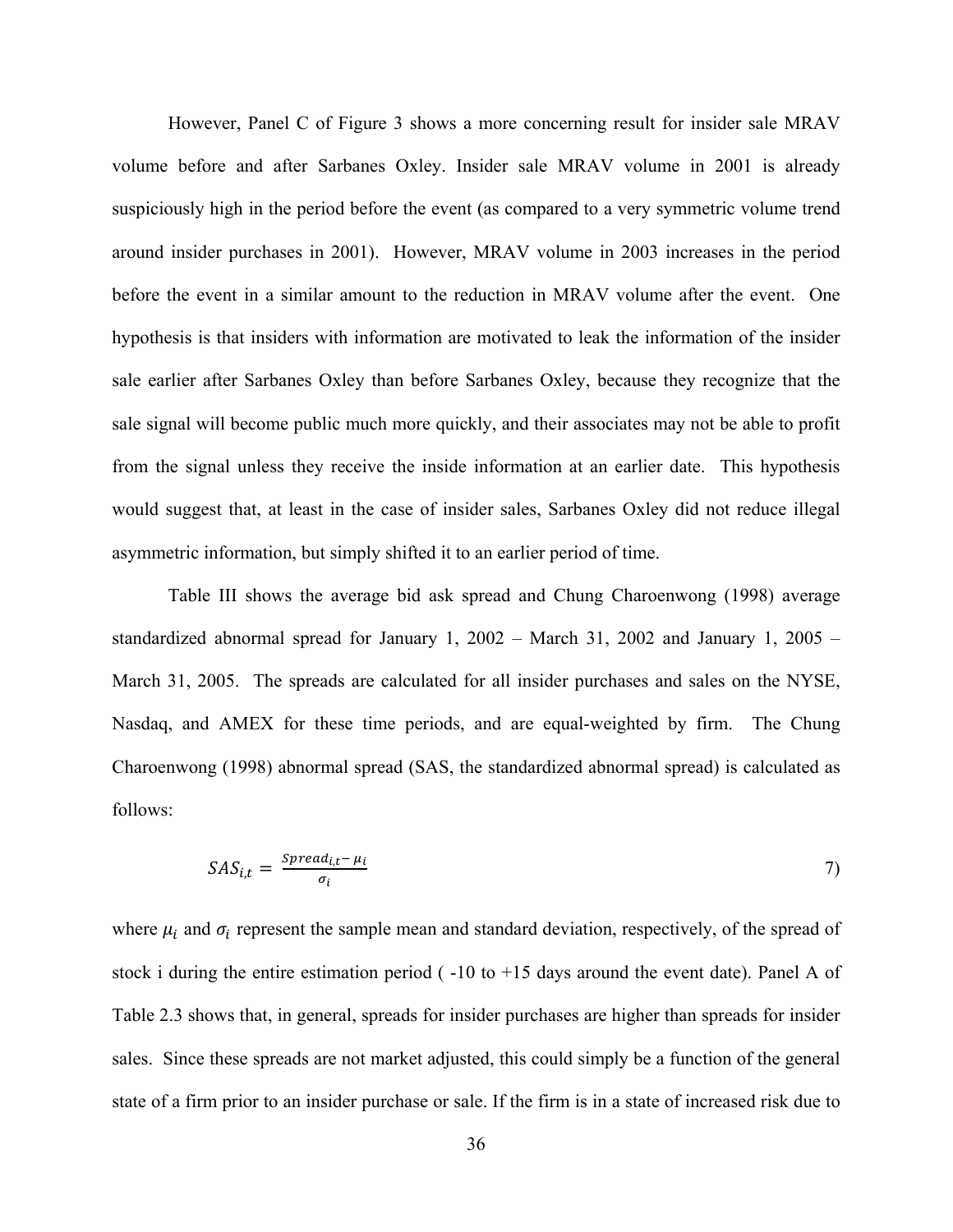bad news (a scenario correlated with insider sales), then stock volatility would be expected to increase, which would increase the likelihood of a larger bid-ask spread (Copeland and Galai (1988), Stoll (1989), Chung Charoenwong (1998)). Also, Panel A shows that average spreads are higher for both purchases and sales, before and after Sarbanes Oxley, for AIM=0 versus AIM=1. At first, intuition would suggest that this is the opposite of what should be expected. Since AIM=1 equates better asymmetric information, it would seem that the market makers would lose to the informed traders more significantly in this case, and the market makers would increase the bid-ask spread to compensate for their heavier losses. However, I present two hypotheses to explain this phenomenon. First, one hypothesis is that AIM=1 increases certainty in future stock direction, and thus less volatility is created in the short term, which as previously explained reduces the bid ask spread. For purchases, the "stars are aligned" more clearly for AIM=1, and the stock moves up with more certainty and less volatility in the short term. For sales, the "stars are aligned" more clearly for AIM=1 again, and the stock moves down with more certainty and less volatility in the short term. Second, an alternate hypothesis is that the AIM4 filter creates a volume-based bias in this case. Trading volume has been shown in previous studies to be inversely related to bid-ask spreads (McInish and Wood (1992), Chung Charoenwong (1998)). Since AIM4 includes a heavy momentum component, and momentum has been shown to increase trading volume in a stock (Jegadeesh and Titman (1993,2001)), it may simply be that volume is higher for the AIM=1 case, causing a resultant lower bid-ask spread.

 However, Table 2.3 Panel A shows that the average bid-ask spread reveals an inconsistent picture of the changes occurring around the event  $day^{23}$ . There are no clear trends

 $\overline{a}$ 

 $^{23}$  For a simple comparison, Appendix B includes Figure 4, which measures the change in raw spreads in event time for both purchases and sales, without any controls.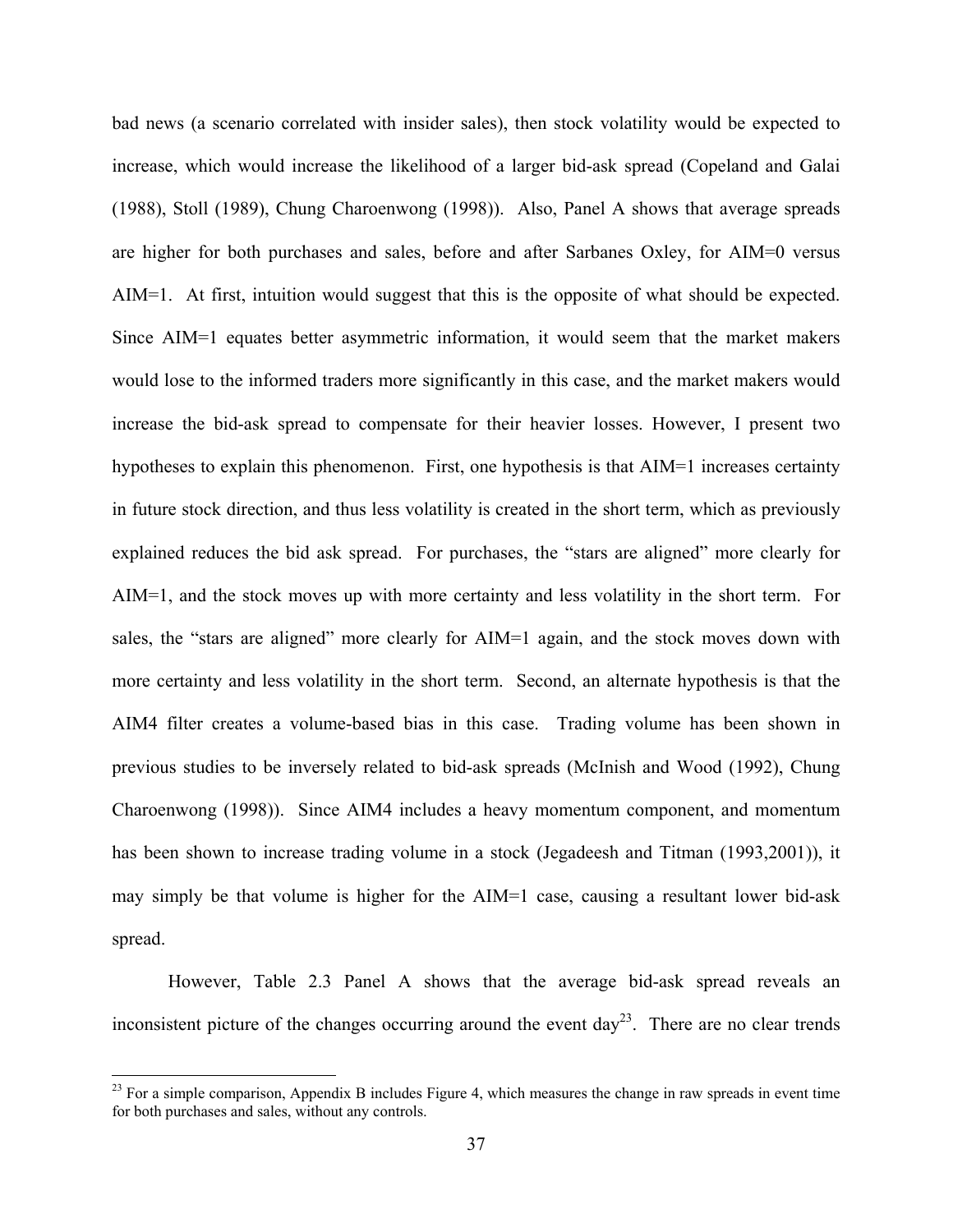when comparing purchases versus sales, AIM=1 versus AIM=0, or pre-SOX versus post-SOX. Many factors could cause this ambiguity, as these spreads are not adjusted for market spreads, volume levels could significantly affect the results, and volatility could play the biggest role in skewing results. In fact, many studies suggest bid-ask spreads do not reveal any information pertaining to asymmetric information. For this reason, I also control for volatility risk and market spread using the Chung Charoenwong (1998) standardized abnormal spread (henceforth called CC spreads). Since the CC spread controls for volatility risk and market spread, CC abnormal returns should mostly reflect volume levels and asymmetric information risk. Indeed, volume clearly reduces the CC spread around the event day, as shown in Panel A of Table 2.3, consistent with findings previously discussed in this paper. The CC spread is lower in the (-1,3) range than in the event periods before and afterwards in all cases except pre-SOX purchases for AIM=1, which might be skewed by the lower number of observations (162-389 observations). One caveat is that Panel B of Table 2.3 has trouble confirming this trend, as the event day shows no noticeable change in CC spreads from the days immediately before and after the event day. However, this supports the idea that market makers need some time to readjust their spreads, so don't necessarily pick up high volume or high asymmetric information days immediately.

 Interestingly, Panel B of Table 2.3 does confirm another previous finding in the paper. Post-SOX sales for AIM=0 in 2005 show a declining trend in bid-ask spreads until the day after the event date, when they experience spreads 20% below the average spreads before and after that date (spread  $= 0.1385$ ), with CC spreads also reaching their lowest level on the day after the event date. This confirms findings in both 2001 and 2003 for insider sale abnormal returns (Table 2.2 Panels C and D) in that there seems to be a one-day delayed reaction to the stock price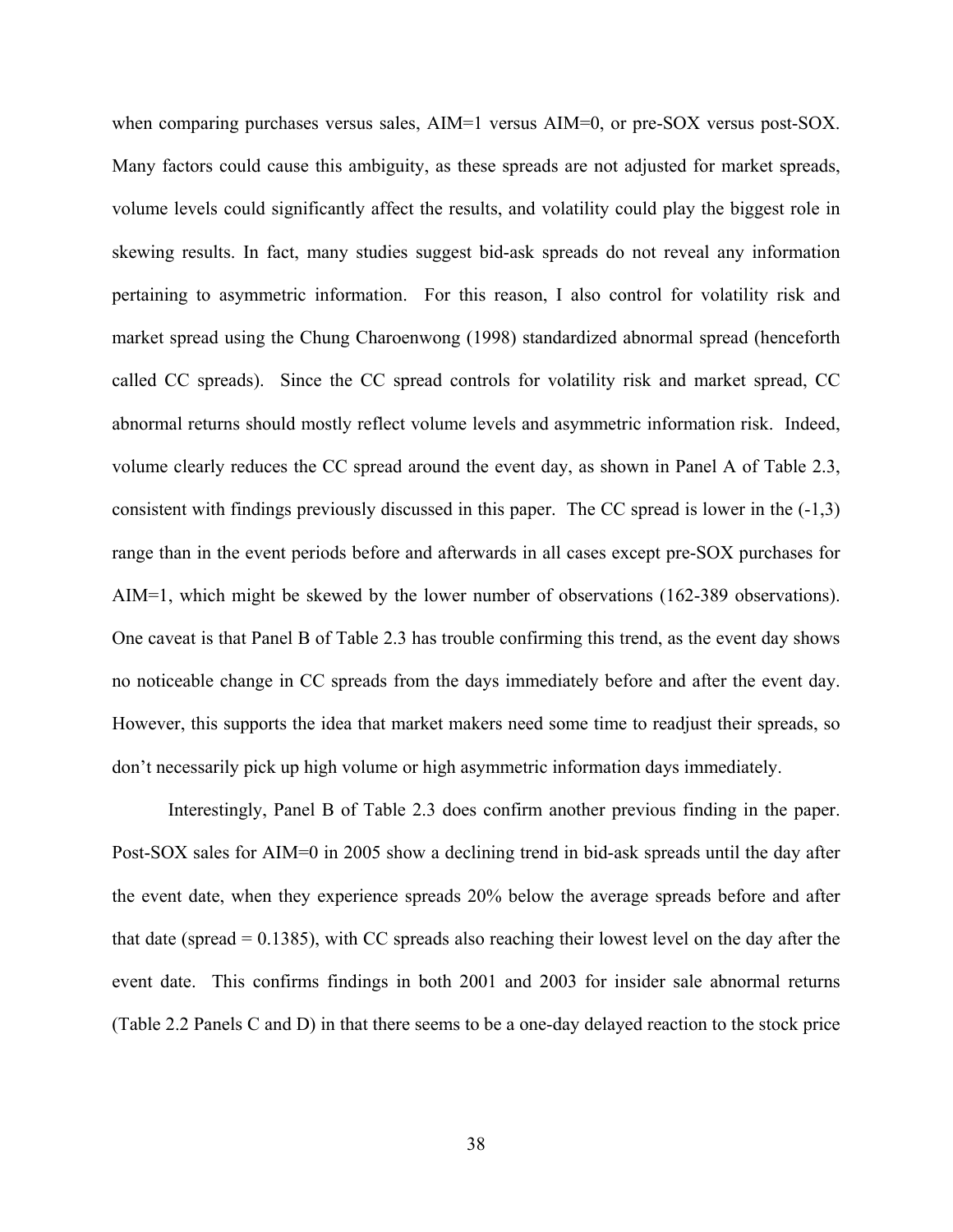after insider sales. Figure  $4^{24}$  is listed in the appendix, providing some possible clarity to these spread trends.

# *B. Pin Measure Parameters around Sarbanes Oxley*

1

 Table 2.4 evaluates asymmetric information around the event by calculating the PIN measure of (Easley, Kiefer, O'Hara, and Paperman (1996), Easley, Kiefer, and O'Hara (1997)), defined here as the EKO model. The table shows the PIN measure and its four components for January 1, 2002 to March 31, 2002, and for January 1, 2005 to March 31, 2005. These time periods are chosen specifically because they represent periods of relative calm in the markets<sup>25</sup> for the small cap sample chosen for this TAQ data. Period 1 represents trading range (-10,-2), period 2 represents trading range (-1,3), and period 3 represents trading range (4,10). All stocks in the NYSE, NASDAQ, and AMEX that have a market capitalization between \$100 million and \$200 million in 2002 are included in the sample. To ensure consistency in the parameters, only firms that still exist in 2005 with a market cap greater than \$100 million are included in the final sample. Although this may appear to skew results by eliminating low performing stocks, especially for insider sales, it is important to note that market-wide stock prices rose significantly between 2002 and 2005, so the bias should be negligible. In addition, because firms trading below a \$100 million market cap are often thinly traded, it is difficult to obtain accurate PIN measure parameters in this range, so prudence favors a lower bound on market capitalization.

<sup>&</sup>lt;sup>24</sup> Figure 4 plots average spread trends for purchases and sales over a trading period starting 10 days before the event and ending 15 days after the event. Panels A and B show that, in both cases, average spreads trend down from before the event to after the event. Volume could be one factor, as it lowers spreads in the immediate vicinity of the event. However, although Figure 4 would tend to confirm this for sales, Figure 4 also shows that purchase volume is actually higher after the event, contradicting this notion. It is most likely that the insider trade, and asymmetric informed trading around the insider trade, reduce uncertainty regarding the future direction of stock price movement, and thus lower volatility risk for the market maker (as posited by the "certainty hypothesis").<br><sup>25</sup> See Appendix B Figure 6 for market performance during the first 3 months of 2002 and 2005 for small cap stocks.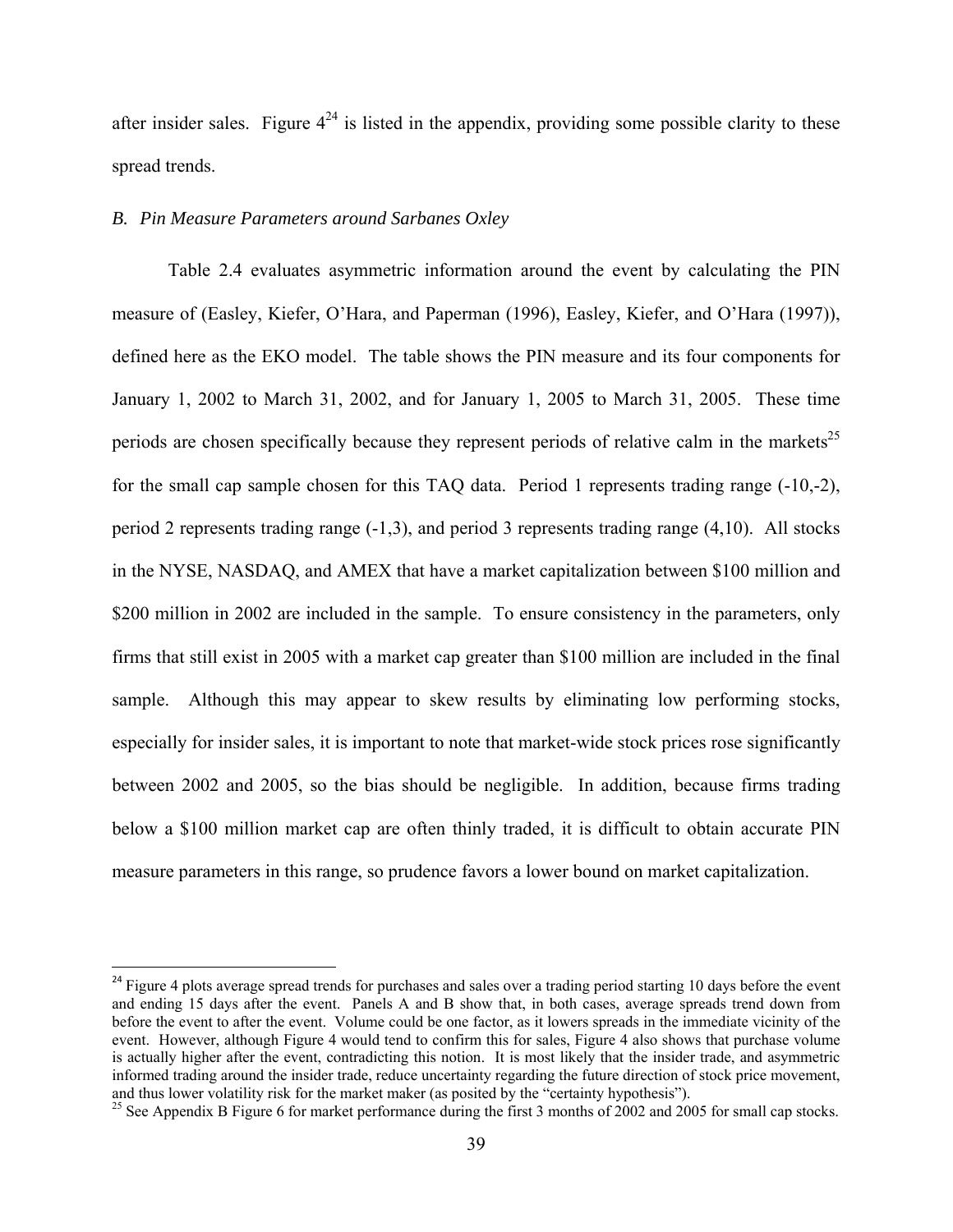The delta measure of Panel A of Table 2.4 shows the probability that the information from trades in that period is bad news. As expected, the delta measure is higher in periods 1, 2, and 3 for the insider sale than they are during the same periods for an insider purchase. Interestingly, for both insider purchases and insider sales, the delta measure becomes more accurate after the insider trade is made, and after it becomes known publicly. The difference between the purchases average  $3<sup>rd</sup>$  column from the end) and the sales average  $(2<sup>nd</sup>$  and last column from the end) is .025 in period 1, but is 0.155 after the event in period 3. This supports the Certainty Hypothesis as suggested in the previous discussion of bid-ask spreads, in which it is posited that because traders and market makers are more certain of the short term direction of a stock, bid ask spreads are reduced as volatility drops in the stock.

The parameters  $\mu$  and  $\epsilon$  represent the arrival rates of informed traders and uninformed traders, respectively. Except for AIM=0 purchases in 2002, parameter  $\mu$  is lower in period 1 than in the period 3, as the informed traders have generally placed all their trades before the period 3. In addition, it is important to note that epsilon increases significantly from 2002 to 2005, for both purchases and sales. This suggests a distinct improvement in liquidity for all stocks in this sample in 2005, as uninformed traders increase the amount of their trades, and provides greater means for informed traders to hide their trades. However, an alternate hypothesis would suggest that informed traders instead got better at hiding their trades as uninformed trades in 2005.

 Panel B of Table 2.4 details the PIN measure around the event date. Because this is a small sample, the measure is rather noisy from day-to-day. However, the purchases average and sales average show in general a higher pin on the event day. Also, note that for insider sales,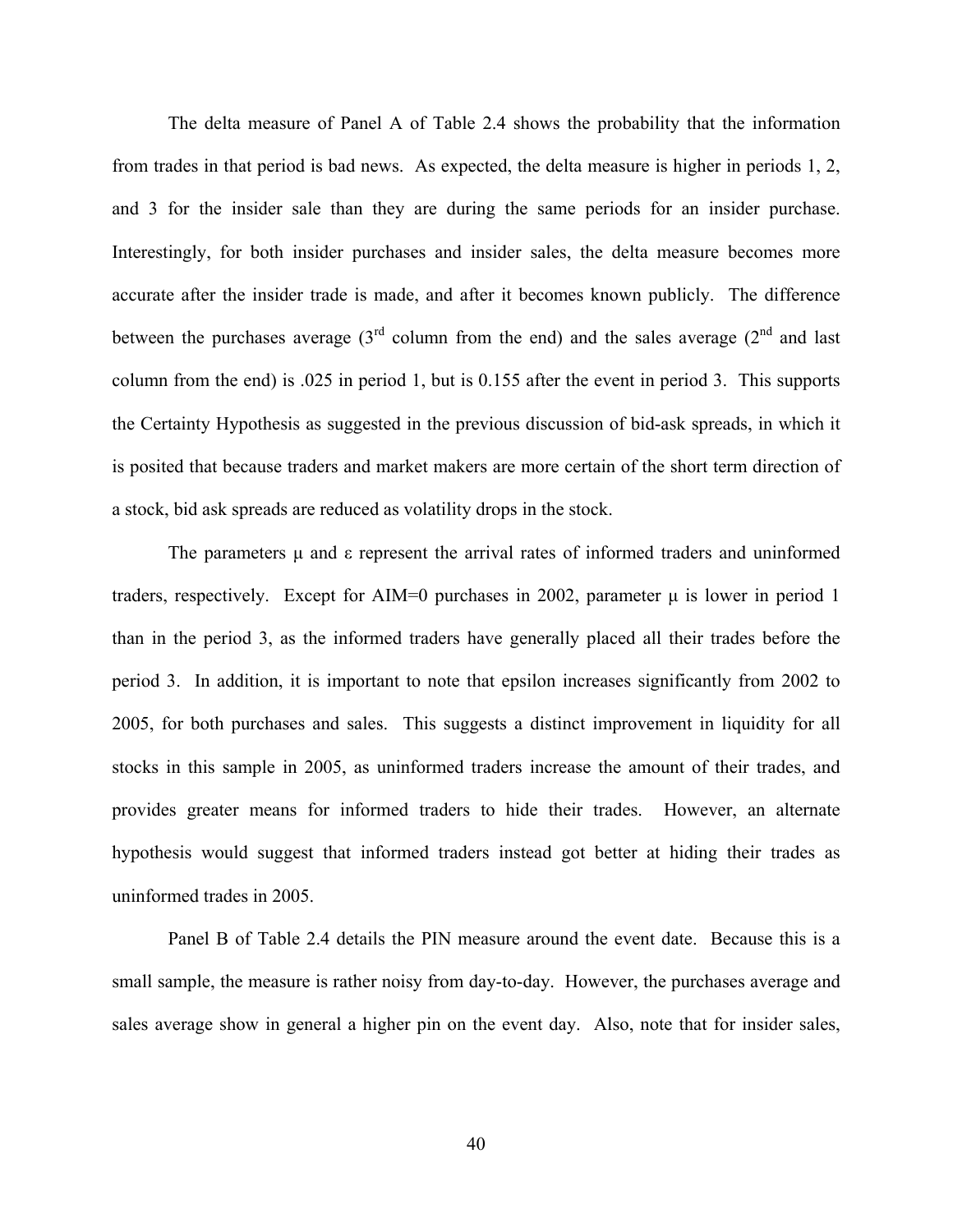trading days -1 and 0 show a higher pin than trading days 1,2, and 3, as informed traders place their trades early to take advantage of the insider trading signal.

# *C. Cross Sectional Panel Regression of Bid Ask Spreads*

Table 2.5 shows a cross sectional panel regression<sup>26</sup> of insider purchases and sales for January 1, 2002 to March 31, 2002, and January 1, 2005 to March 31, 2005, including the NYSE, Nasdaq, and AMEX stocks. These time periods are chosen because they match the PIN measure time periods covered in Table 2.4 and also represent insider trades before and after Sarbanes Oxley. Four periods are evaluated, with period 1 - 4 including trading days (-32,-2), (- 1,3), (4,15), and (16,32), respectively. The dependent variable is the bid ask spread. The independent variables of interest are SOX, AIM, and the interaction variable (SOX x AIM), and control variables are used based on previously documented predictors of the bid ask spread, as discussed in Chung and Charoenwong (1998). The following regression model is estimated:

$$
Spread_i = \alpha_0 + \alpha_1 MktSpread_i + \alpha_2 SOX_i + \alpha_3 AIM_i + \alpha_4 (SOX \times AIM)_i
$$
  
+  $\alpha_5 Ltsize_i + \alpha_6 Lvol_i + \alpha_7 Lprice_i + \alpha_8 NYSE_i + \alpha_9 Lmktcap_i$   
+  $\alpha_{10} Lspread_i + \varepsilon_i$  (6)

where SOX is a dummy variable equal to 1 if after August 29,2002, AIM is a variable equal to 1 if all four AIM filters are included, (SOX x AIM) an interaction term between the two primary variables, LTSIZE is the log of the dollar amount of the insider trade on the event date  $(t=0)$ . The other control variables, as follows, use the value for that date, in the range (-32,32) trading days. MKTSPREAD is the average market spread on that date. LVOL is the log dollar volume on that date. PRICE is the stock price on that date. NYSE is a dummy variable equal to 1 if the

<u>.</u>

<sup>&</sup>lt;sup>26</sup> Regression also controls for fixed effects grouped by firm.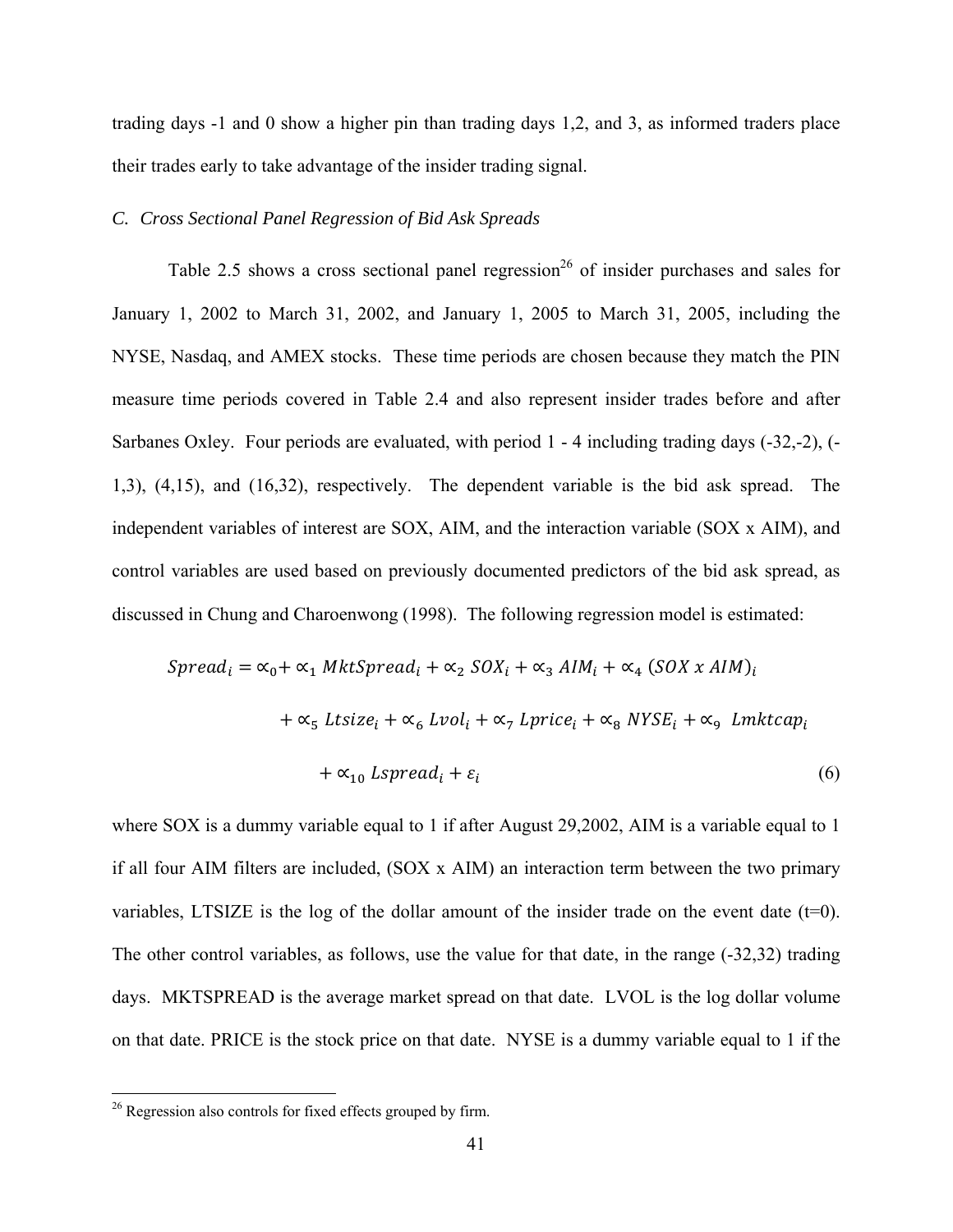stock is traded on the NYSE. LMKTCAP is the log of market capitalization representing the market dollar value of the firm on that date. LAGSPREAD represents the lagged spread on the previous trading day.

Panel A of Table 2.5 shows a fixed effects panel regression of purchases in the first three months of both 2002 and 2005. All the control variables except for trade size are significant in at least one of the four time periods measured around the event, so the controls show at least some relevance in the model<sup>27</sup>. There seems to be a structural change in the markets after Sarbanes Oxley that allows a lower overall spread level to exist that is not controlled by the variables listed in this regression, as shown by the period 1 negative and significant SOX variable. It is highly interesting to note that the SOX coefficient becomes more negative and more highly significant in period 3, indicating the effect of releasing information more quickly to the markets tends to lower spreads during the time these insider trades are first revealed to the public. However, while revealing insider trades in a timely manner to the public appears to lower spreads, AIM is not significant in any time period for purchases. Thus no support is seen from AIM here for Certainty Hypothesis or Market Maker Loss Hypothesis.

Because of the high statistical significance of the lagged spread variable, Model 2 is shown without this variable for clarity. This does not change the results of the key variables appreciably: SOX shifts to become more negative and significant in each time period, but its trend stays the same. AIM remains insignificant in all time periods. The adjusted  $R^2$  is much higher in Model 1, so Model 1 is still preferable to the other models.

Model 3 simply looks at the key variables of SOX and AIM, while considering an interaction dummy variable of (SOX x AIM). LAGSPREAD is used as an additional control because of its high significance. (SOX x AIM) is insignificant in all time periods.

<u>.</u>

 $2^7$  Several variables are not significant for purchases, but are significant for sales.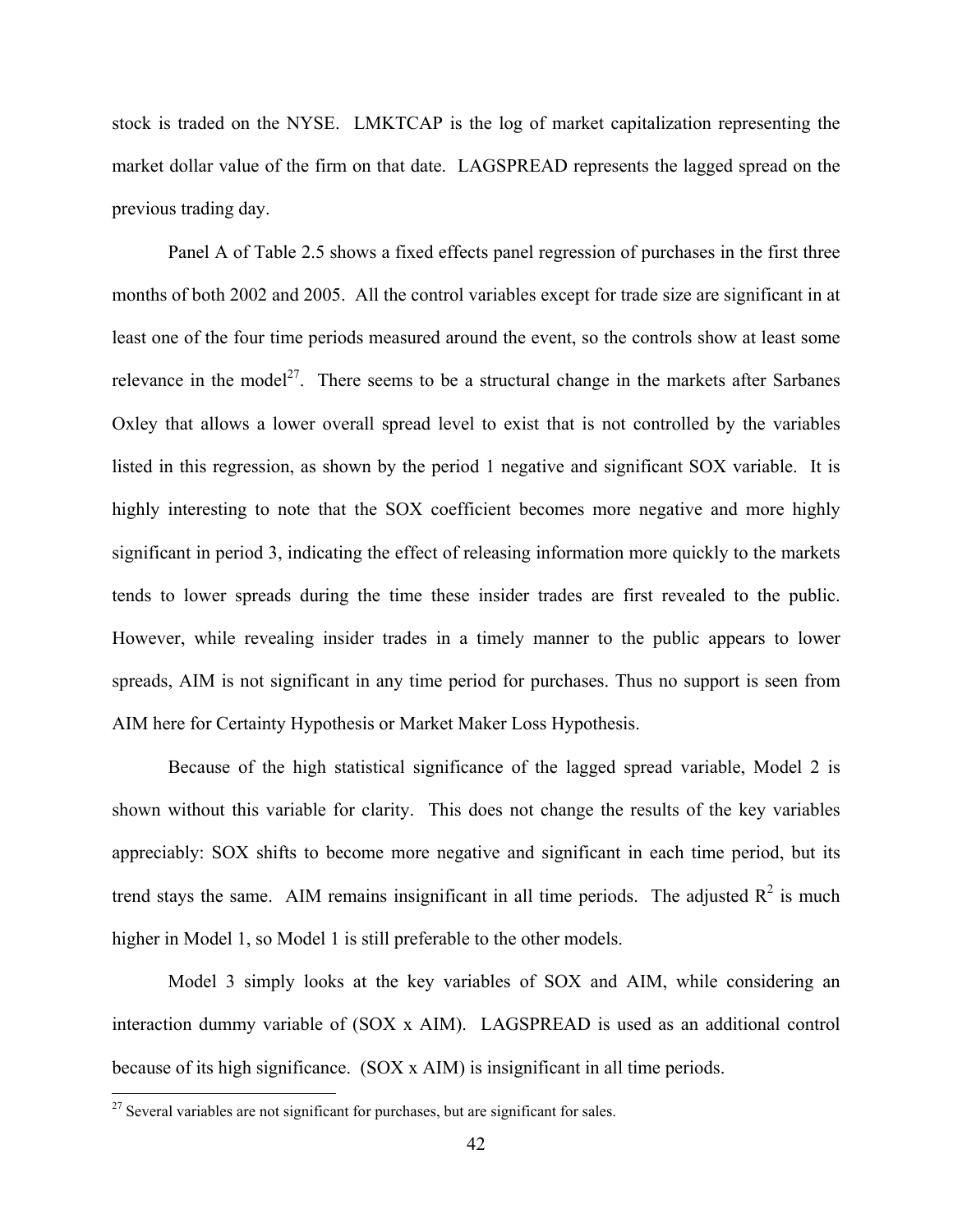Panel B of Table 2.5 shows a fixed effects panel regression of sales in the first three months of both 2002 and 2005. Model 1 of Panel B, similar to Panel A, shows that all control variables are significant in at least one of the four periods, except for trade size. The apparent structural change in the markets after Sarbanes Oxley allowing a lower overall spread level to exist is seen again, as in Panel A. And note that like Panel A the coefficients trend upward from period 1 – period 4, supporting the hypothesis that market makers are better able to detect this asymmetric information after Sarbanes Oxley and adjust their spreads up accordingly. This somewhat contradicts Panel A. Also, AIM is negative and highly significant in periods 3 and 4. This provides support for the Certainty Hypothesis presented earlier in this paper.

Model 2 does not change the results of the key variables appreciably. As in Panel A, SOX is negative and significant in each time period, but its trend stays the same. AIM is negative and highly significant in periods 3 and 4, as in Model 1.

Model 3 simply looks at the key variables of SOX and AIM, while considering an interaction dummy variable of (SOX x AIM). LAGSPREAD is used as an additional control because of its high significance. SOX and AIM both individually retain their significance just like in Models 1 and 2. However, (SOX x AIM) is insignificant in all time periods.

I also evaluate value versus growth stocks, as growth stocks are often considered to possess more idiosyncratic information, and thus may have a stronger effect on both insider trading accuracy and its effect on market makers and spreads. Table 2.6 evaluates a fixed effects panel regression similar to Table 2.5, separating into value firms and growth firms. Value firms are classified as having a P/E ratio below the mean for the time period being evaluated, with growth firms being classified as having a P/E ratio above the mean for that period. Purchases and sales are again analyzed in the first three months of both 2002 and 2005. All the control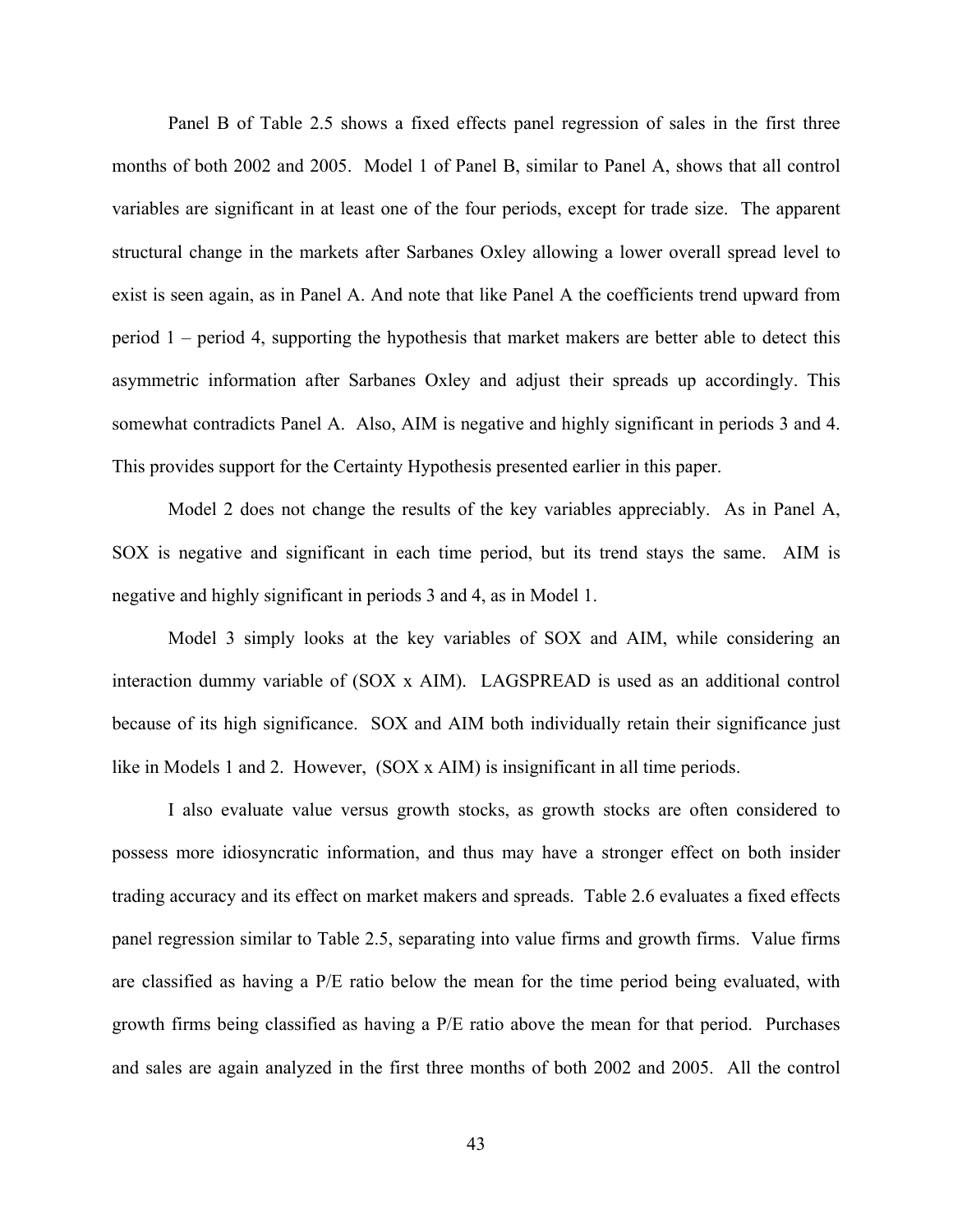variables are significant in at least one of the four time periods measured around the event (including trade size this time, at least in the case of sales), so the controls show at least some relevance. It is important to note, however, that NYSE stocks are very sparse in the value portfolio, so are not included in the regression for value stocks. Only model 1 from Table 2.5 is used in Table 2.6, as it appears most reliable in this analysis<sup>28</sup>.

In both panels A and B, it appears the structural shift lowering spreads after Sarbanes Oxley only occurred for growth stocks. The coefficient of SOX is negative and highly significant for all four time periods for growth stocks in the case of both purchases and sales, thus lending strong support to the Certainty Hypothesis. AIM is reduced in the period after the insider trade for purchases and sales for growth stocks, lending some support to the Certainty Hypothesis. However, the interaction term (SOX x AIM) shows an increase for growth stock purchases, so is somewhat contradictory with the individual results of SOX and AIM. However, no significance occurs at any period for the value stocks for the SOX, AIM, or (SOX x AIM) variables.

# **2.5 Robustness Checks**

1

In order to test interactions between AIM and SOX, the interaction variable (SOX x AIM) was included in Models 1 and 2 of Panels A and B of Table 2.5, and no significance was noted in any of the four time periods, so this interaction was rejected as having an impact on any of the models. However, weak support for the Market Maker Loss Hypothesis resulted from this term in Table 2.6, but was contradicted by the individual results for SOX and AIM. Although the time period of 2002 and 2005 was chosen to match the PIN measure calculations using TAQ

<sup>&</sup>lt;sup>28</sup> Although model 3 shows a higher adjusted  $\mathbb{R}^2$ , model 1 gives a better representation of proven control variables, so it likely to provide a more accurate determination of AIM and SOX significance. However, since Table V shows similar significance between models 1 and 3 for the primary variables, this is not an issue warranting concern.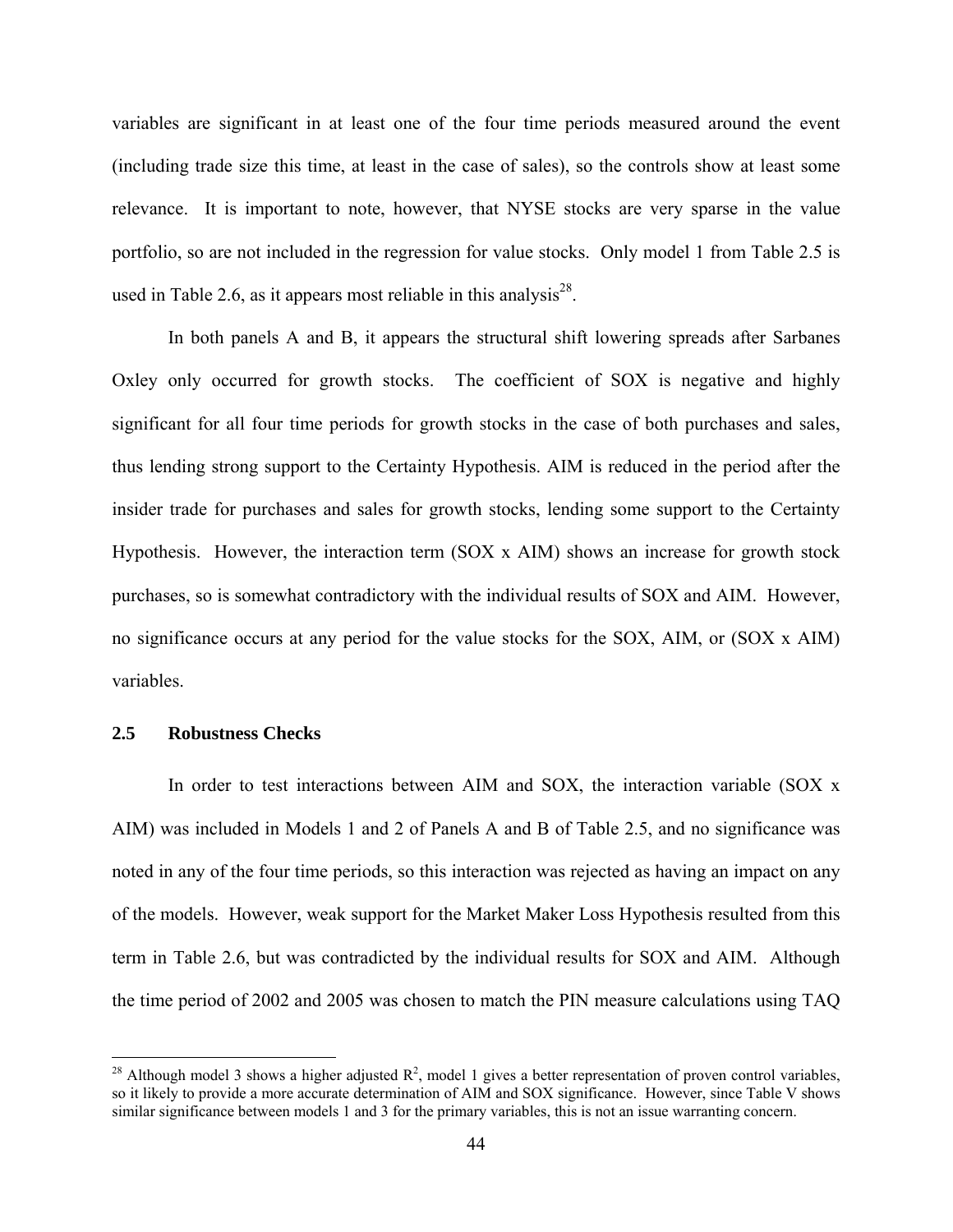data from 2002 and 2005, for robustness these regressions were also run for 2001 and 2003, to more closely capture the effects of changes around the Sarbanes Oxley Section 403 implementation on August 29, 2002. No significant differences were noted for SOX or AIM using this alternate period.

### **2.6 Conclusions**

Overall, I find strong support for the "Certainty Hypothesis" that highly accurate insider trades occurring for an extended period of intense trading actually reduce spreads by allowing market makers to more correctly establish bid and ask prices in order to earn their required profit margins. The 2002 Sarbanes Oxley legislation of Section 403(a) reduced the reporting time delay after insider trades from up to 40 days (the  $10<sup>th</sup>$  day of the following month) down to only 2 business days, which allows for a natural experiment to study the effects of informed trade duration.

Event study market adjusted returns around the insider trading date show a dramatic shift from period 4 (days 16 to 32 after the event) to period 3 (days 4 to 15 after the event) after Sarbanes Oxley. In addition, returns after filtering for the four AIM measures show a higher level than insider returns without any filtering, implying that a higher accuracy of asymmetric information does indeed lead to higher returns. Average market and risk adjusted volumes (MRAV) increase in the 15 post-event days after Sarbanes Oxley for insider purchases, as would be expected given the earlier reporting date for the insider trade post-SOX. However, MRAVs present a shift for insider sales in the period after Sarbanes Oxley to occur at a higher level before the event date, and a lower level after the event date, suggesting higher spreads due to illegal asymmetric information before the event as information leakage on the insider sale shifts to an earlier period.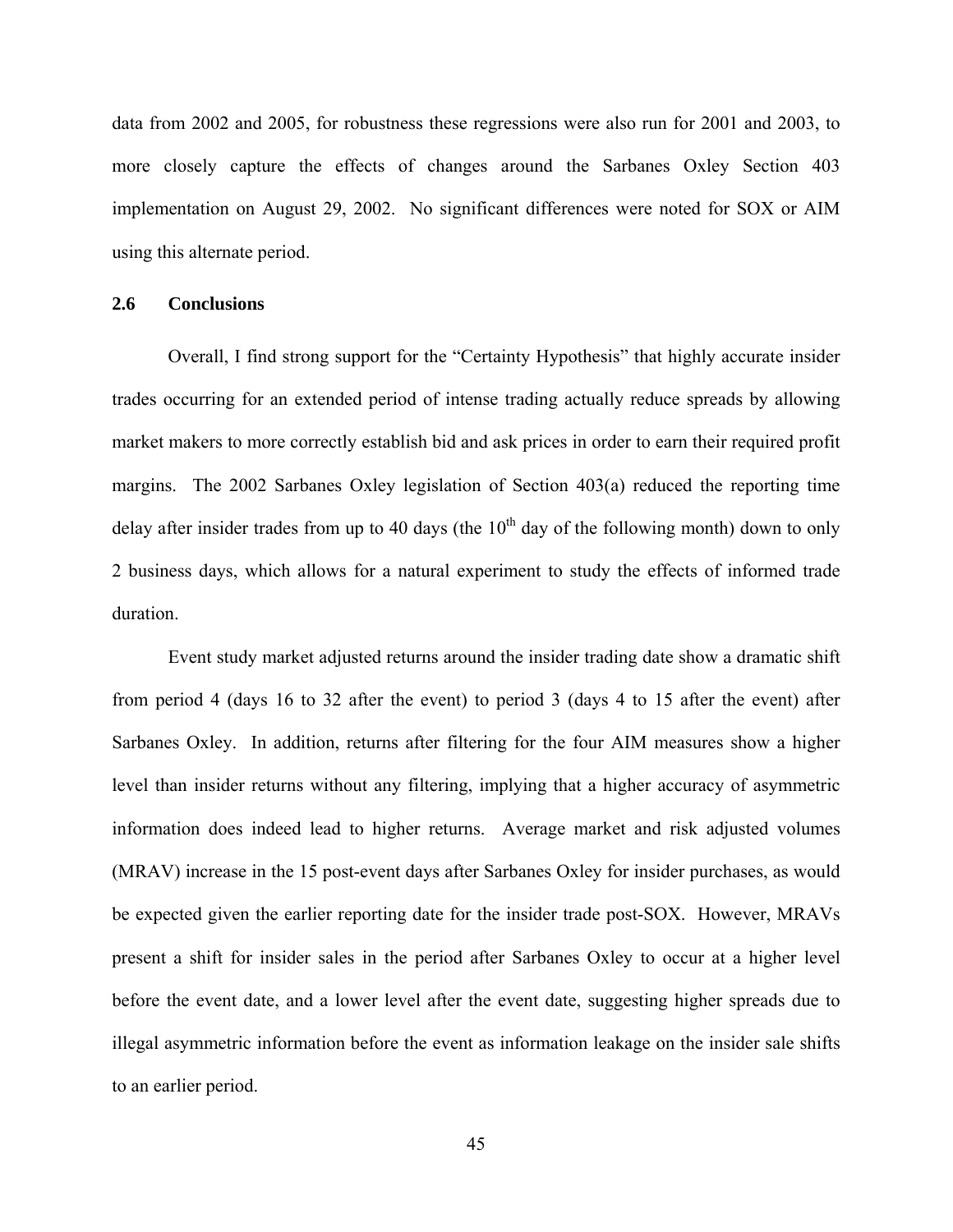Time series event studies show the Chung Charoenwong (1998) abnormal spreads are lower around the event date (period -1 to +3) than they are in earlier or later periods. However, the average spread and the Chung Charoenwong (1998) spreads show little change from the time before SOX to the time after SOX. These time series based event study spreads are only adjusted for market spread levels, so it is likely that better controls might confirm an effect.

The PIN measure is higher around the event date, confirming this measure for insider trades. In addition, the probability of bad news (δ) is higher for the period after the event for sales both before and after Sarbanes Oxley, which could show why AIM is negative and significant in affecting spreads both before and after SOX, supporting the Certainty Hypothesis by suggesting that the detection of a bad event could have been found using the PIN measure even before SOX. However, the other parameters of the PIN measure show little effect, and the PIN measure itself is only weakly confirming. Further analysis might strengthen the signal provided by the TAQ data.

A cross sectional panel regression of the bid ask spread shows that after controlling for predictors of the bid-ask spread, the hypothesized post-SOX reduction in bid ask spreads after the event is confirmed. In addition, this happens in the case of both value and growth firms. The AIM measures appear to play no part in *increasing* spreads in periods 2 or 3 by increasing detection by market makers; however, for insider sales the AIM measures appear to play a significant part in *reducing* spreads in periods 3 and 4, possibly by confirming the Certainty Hypothesis that highly accurate insider information confirms short term trade direction, reducing volatility and bid ask spreads.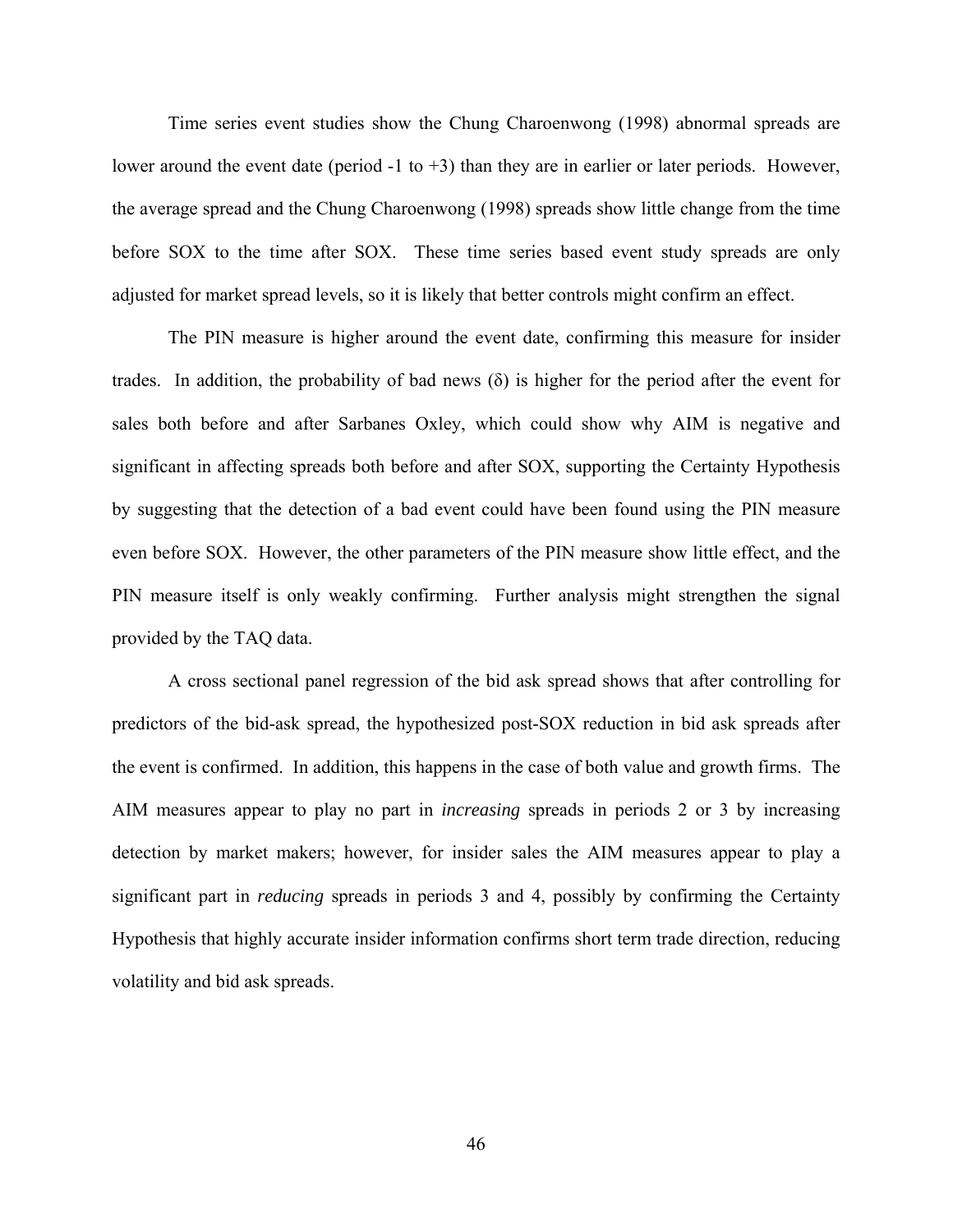# R**EFERENCES**

Agrawal, Anup, and Tareque Nasser, 2012. Insider trading in takeover targets. *Journal of Corporate Finance, Forthcoming*.

Aktas, Nihat, Eric de Bodt, Herve Van Oppens, 2008. Legal insider trading and market efficiency, *Journal of Banking & Finance* 32, 1379-1392

Brennan, M.J., N. Jegadeesh, and B. Swaminathan, 1993. Investment analysis and the adjustment of stock prices to common information. *The Review of Financial Studies 6, 799- 824.* 

Brochet, Francois, 2010. Information content of insider trades before and after the Sarbanes-Oxley Act. *The Accounting Review* 85, 419-446.

Brown, Stephen, Stephen A. Hillegeist, and Kin Lo, 2004. Conference calls and information asymmetry. *Journal of Accounting and Economics* 37, 343-366.

Chakravarty, Sugato, and John J. McConnell, 1997. An analysis of prices, bid/ask spreads, and bid and ask depths surrounding Ivan Boesky's illegal trading in Carnation's Stock. *Financial Management* 26, 18-34.

Chung, Kee H., and Charlie Charoenwong, 1998. Insider trading and the bid ask spead. *The Financial Review* 33, 1-20.

Cohen, Lauren, Christopher Malloy, Lukasz Pomorski, 2012. Decoding inside information. *Journal of Finance* 67, 1009-1043 *.* 

Copeland, Thomas E., and Dan Galai, 1983. Information effects on the bid-ask spread. *The Journal of Finance* 38, 1457-1469.

Coughenour, Jay F., and Daniel N. Deli, 2002. Liquidity provision and the organizational form of NYSE specialist firms. *The Journal of Finance* 57, 841-869.

De Winne, Rudy, and Isabelle Platten, 2003. An analysis of market makers' behavior on Nasdaq Europe. *SSRN Working Paper.* 

Easley, David, Nicholas M. Kiefer, Maureen O'Hara, 1997. One day in the life of a very common stock. *Review of Financial Studies* 10, 805-835.

Easley, David, Nicholas M. Kiefer, Maureen O'Hara, and Joseph B. Paperman, 1996. Liquidity, information, and infrequently traded stocks. *The Journal of Finance* 51, 1405-1436.

Ellis, Katrina, Roni Michaely, and Maureen O'Hara, 2002. The Making of a Dealer Market: From Entry to Equilibrium in the Trading of Nasdaq Stocks. *The Journal of Finance* 57, 2289- 2316.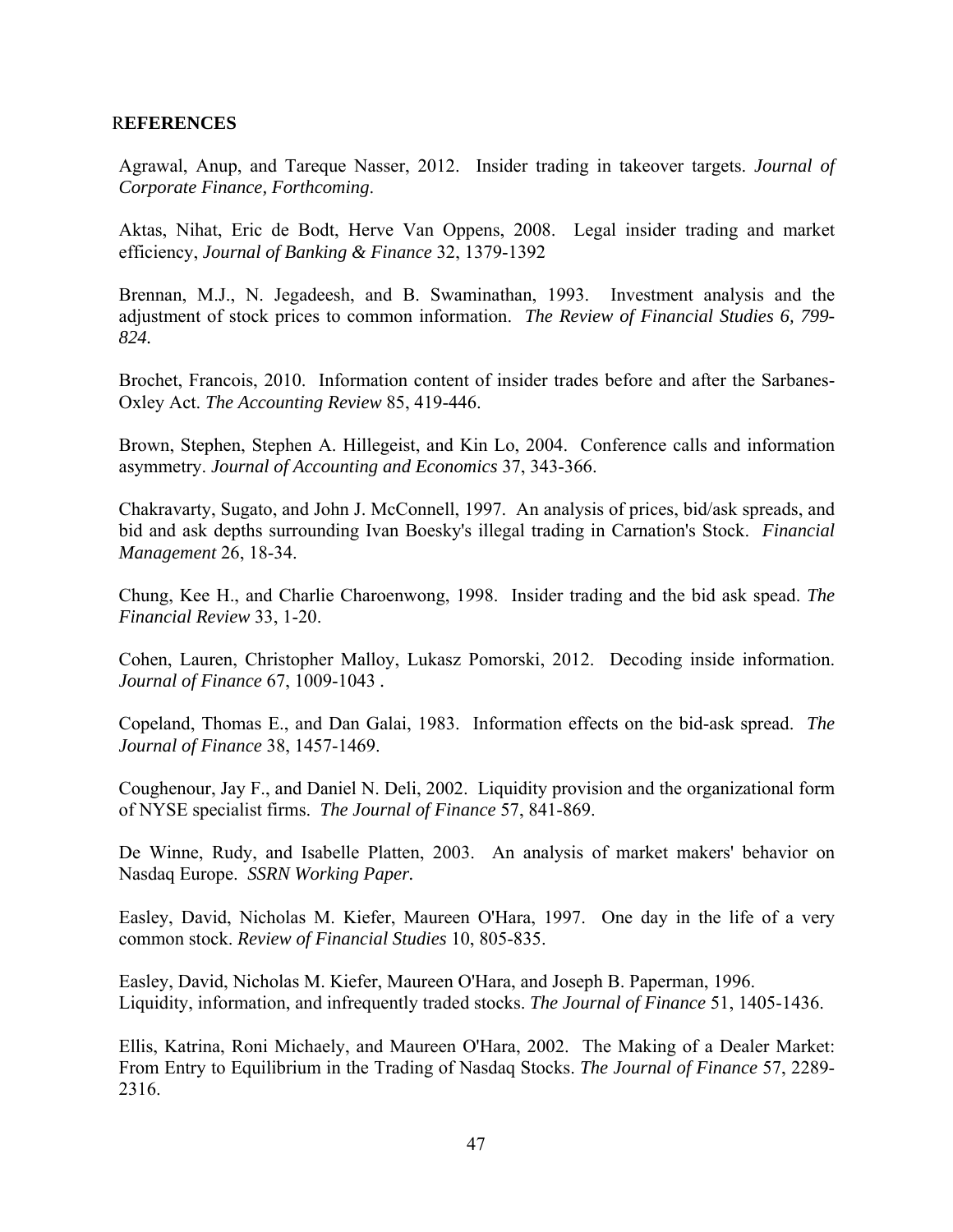Fama, Eugene F. , Kenneth R. French, 1993. Common risk factors in the returns on stocks and bonds, *Journal of Financial Economics* 33, 3-56

Finnerty, Joseph E., 1976. Insiders and market efficiency. *The Journal of Finance* 31, 1141- 1148

Glosten, L.R., and P. Milgrom, 1985. Bid, ask and transaction prices in a market-maker market with heterogeneously informed traders. *Journal of Financial Economics* 14, 71-100.

Henderson, Glenn V., Jr., 1990. Problems and solutions in conducting event studies. *The Journal of Risk And Insurance* 57, 282-306.

Huang, R.D., and H.R. Stoll, 1997. The components of the bid-ask spread: a general approach. *Review of Financial Studies* 10, 995-1034.

Jaffe, Jeffrey F., 1976. Special information and insider trading. *The Journal of Business* 47, 410-428.

Jegadeesh, Narasimhan, and Sheridan Titman, 2001. Profitability of momentum strategies: An evaluation of alternative explanations. *The Journal of Finance* 56:699-720

Jegadeesh, Narasimhan, and Sheridan Titman, 1993. Returns to buying winners and selling losers: Implications for stock market efficiency. *The Journal of Finance* 48:65-91.

Jeng, Leslie A., Richard J. Zeckhauser, and Andrew Metrick, 1999. The profits to insider trading: A performance-evaluation perspective, *NBER Working Paper* No. W6913.

Joel Hasbrouck, 1988. Trades, quotes, inventories, and information. *Journal of Financial Economics* 22, 229-252.

Keown, Arthur J., and John M. Pinkerton, 1981. Merger announcements and insider trading activity: An empirical investigation. *The Journal of Finance* 36, 855-869.

Kini, Omesh, and Shehzad Mian, 1995. Bid-ask spread and ownership structure. *Journal of Financial Research* 18, 401-414.

Lakonishok, J., and I. Lee, 2001. Are insider trades informative? *Review of Financial Studies*  14.

Lee, Charles M. C., and Mark Ready, 1991. Inferring trade direction from intraday data. *The Journal of Finance* 46, 733-746.

Lee, Charles M.C., B. Mucklow, and M.J. Ready, 1993. Spreads, depths, and the impact of earnings information: an intraday analysis. *The Review of Financial Studies*, 345-374.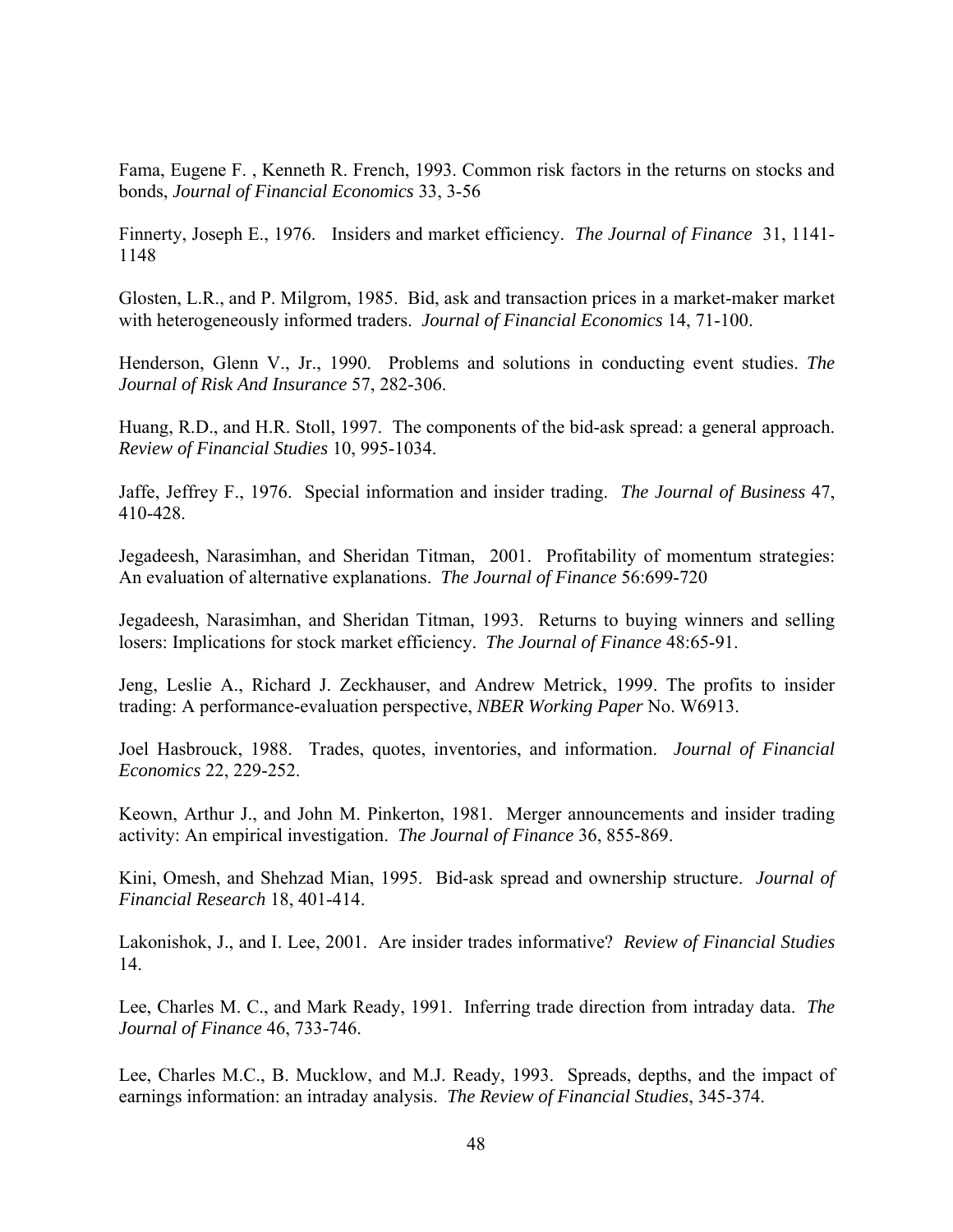Lin, Ji-Chai and John S. Howe, 1990. Insider trading in the OTC market. *The Journal of Finance* 45, 1273-1284

Lorie, James H. and Victor Niederhoffer, 1968. Predictive and statistical properties of insider trading. *Journal of Law and Economics* 11, 35-53

Madhavan, A., M. Richardson, and M. Roomans, 1997. Why do security prices change? A transaction-level analysis of NYSE stocks. *The Review of Financial Studies* 10, 1035-1064.

McInish, Thomas H., and Robert A. Wood, 1992. An analysis of intraday patterns in bid/ask spreads for NYSE stocks. *The Journal of Finance* 47, 753-764.

Pascutti, M.J., 1996. Inside trading, market regimes, and information. *Working paper*.

Pratt, S., and C. Devere, 1970. Relationship between insider trading and rates of return for NYSE common stocks, 1960-1966. *Modern Developments in Investment Management*, 259- 270.

Rozeff, Michael S. and Mir A. Zaman, 1988. Market efficiency and insider trading: New evidence. *The Journal of Business* 61, 25-44

Saar, Gideon, and Lei Yu, 2002. Information asymmetry about the firm and the permanent price impact of trades: Is there a connection? *NYU Working Paper No. FIN-01-009*.

Seyhun, H. Nejat, 1986. Insiders' profits, costs of trading, and market efficiency, *Journal of Financial Economics* 16, 189-212

Seyhun, H. Nejat, 1988. The information content of aggregate insider trading. *The Journal of Business* 61, 1-24.

Seyhun, H. Nejat, 1992. Why does aggregate insider trading predict future stock returns? *The Quarterly Journal of Economics* 107, 1303-1331

Seyhun, H. Nejat, 1998 . "Investment intelligence from insider trading". *The MIT Press*.

Silva, Ana Christina, and Gonzalo Chavez, 2002. Components of execution costs: evidence of asymmetric information at the Mexican Stock Exchange. *Journal of International Financial Markets, Institutions and Money* 12, 253-278.

Stoll, Hans R., 1989. Inferring the components of the bid-ask spread: Theory and empirical tests. *The Journal of Finance* 44, 115-134.

Weston, James P., 2000. Competition on the Nasdaq and the impact of recent market reforms. *The Journal of Finance* 55, 2565-2598.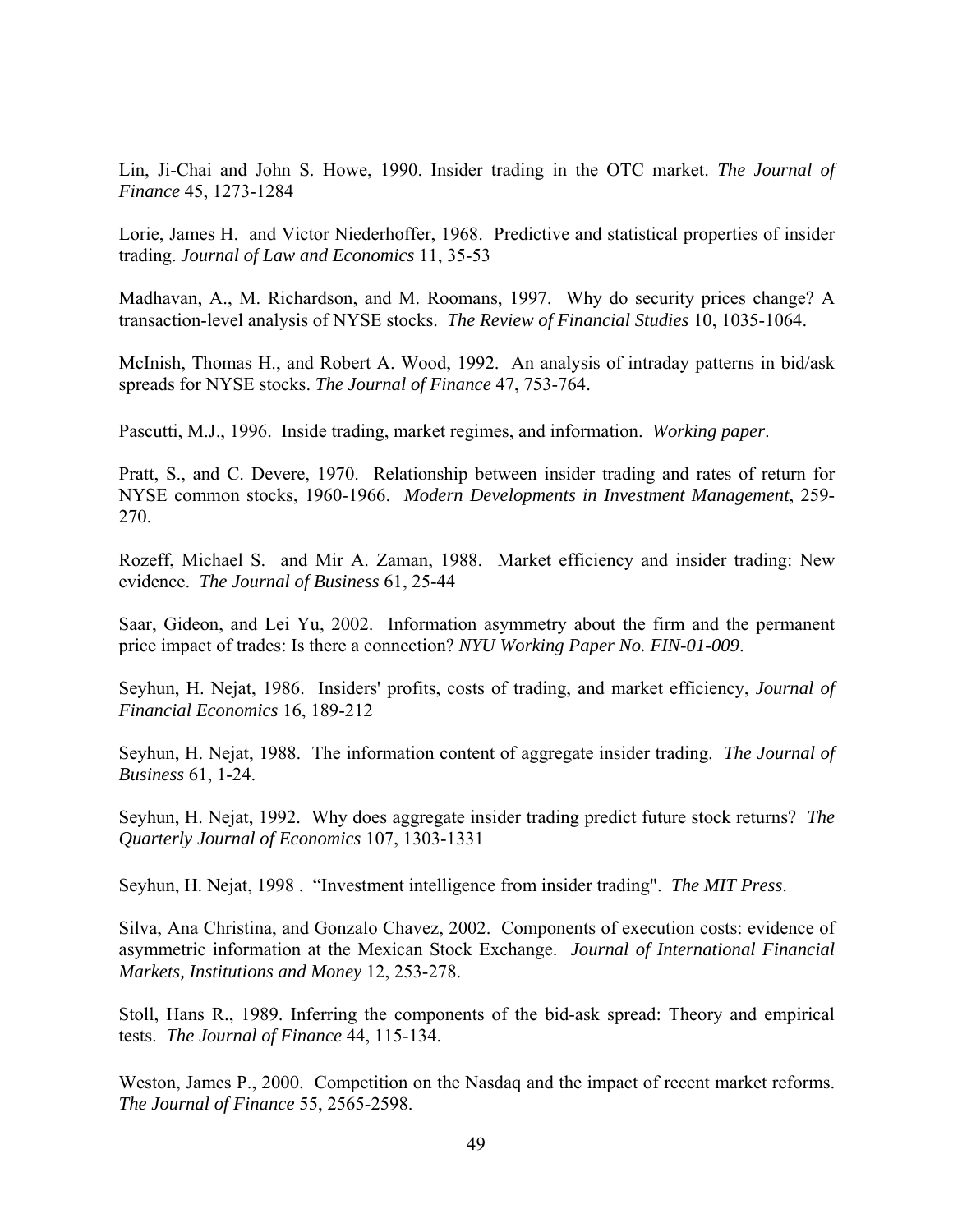# **2.7. Appendix A: Tables**

**Table 2.1**

#### **Descriptive Statistics**

This table presents descriptive statistics for NYSE, AMEX, and NASDAQ common stocks experiencing insider trades between January 1 and March 31 in both 2002 and 2005. The level of each variable is as of the event date. INSIDER is the dollar value of the insider trade (in 1000s), VOLUME represents the number of shares traded (in 1000s), RETURN equals the percent return, SPREAD is the level of the bid-ask spread, PRICE is the stock price level, and MKTCAP is the market capitalization (in 1M). N represents the total number of insider trading events in this period.

*Panel A: Insider purchases before SOX (2002)*

|                |     |          |           | Percentile |           |          |           |  |  |  |
|----------------|-----|----------|-----------|------------|-----------|----------|-----------|--|--|--|
|                | N   | M ean    | S.D.      | 5%         | 25%       | 75%      | 95%       |  |  |  |
| <b>INSIDER</b> | 473 | 88.6754  | 264.5659  | 10.6800    | 15.3000   | 52,8400  | 319.7250  |  |  |  |
| VOL            | 473 | 247,7775 | 1501.8784 | 0.0000     | 5.1500    | 89.5350  | 749.5640  |  |  |  |
| RET            | 473 | 0.7055   | 7.2871    | $-7.4871$  | $-1.3954$ | 1.9418   | 11.0236   |  |  |  |
| <b>SPREAD</b>  | 473 | 0.2137   | 0.2443    | 0.0200     | 0.0500    | 0.2900   | 0.7000    |  |  |  |
| <b>PRICE</b>   | 473 | 11.0250  | 12.2186   | 0.9500     | 2.8400    | 15.7500  | 31.1300   |  |  |  |
| <b>MKTCAP</b>  | 473 | 861.2231 | 4030.4849 | 9.4188     | 26.4602   | 124.8153 | 3731.3850 |  |  |  |
| <b>NYSE</b>    | 473 | 0.0698   |           |            |           |          |           |  |  |  |
| AIM            | 473 | 0.0550   |           |            |           |          |           |  |  |  |

*Panel B: Insider purchases after SOX (2002)*

|                |     |           |           | Percentile |           |          |           |  |
|----------------|-----|-----------|-----------|------------|-----------|----------|-----------|--|
|                | N   | M ean     | S.D.      | 5%         | 25%       | 75%      | 95%       |  |
| <b>INSIDER</b> | 540 | 108.9225  | 269.7196  | 11.3219    | 17.0370   | 90.3199  | 388.3365  |  |
| VOL            | 540 | 218,7435  | 652,7737  | 0.9165     | 5.8845    | 94.1370  | 1483.9000 |  |
| <b>RET</b>     | 540 | 0.2750    | 3.2286    | $-3.9374$  | $-1.0648$ | 1.2334   | 4.4395    |  |
| <b>SPREAD</b>  | 540 | 0.1937    | 0.4791    | 0.0100     | 0.0300    | 0.1700   | 0.7300    |  |
| <b>PRICE</b>   | 540 | 19.0518   | 13.4482   | 1.8450     | 8.7225    | 25,9400  | 40,6000   |  |
| <b>MKTCAP</b>  | 540 | 1578.2932 | 8468.0150 | 24.5823    | 74.9211   | 202.0216 | 4475.5258 |  |
| <b>NYSE</b>    | 540 | 0.1259    |           |            |           |          |           |  |
| AIM            | 540 | 0.0315    |           |            |           |          |           |  |

*Panel C: Insider sales before SOX (2002)*

|                |      |             |            | Percentile  |             |            |            |  |
|----------------|------|-------------|------------|-------------|-------------|------------|------------|--|
|                | N    | M ean       | S.D.       | $5\%$       | 25%         | 75%        | 95%        |  |
| <b>INSIDER</b> | 1292 | $-218.9850$ | 519.9861   | $-975.0000$ | $-159.9473$ | $-25.0000$ | $-12.3000$ |  |
| VOL            | 1292 | 541.4676    | 1713.6966  | 2.8000      | 25.3830     | 309.1000   | 2705.1000  |  |
| RET            | 1292 | $-0.0117$   | 5.8497     | $-6.8965$   | $-1.5414$   | 1.5070     | 6.2753     |  |
| <b>SPREAD</b>  | 1292 | 0.2062      | 0.7332     | 0.0100      | 0.0400      | 0.2500     | 0.5800     |  |
| <b>PRICE</b>   | 1292 | 19.9953     | 30.3627    | 1.2100      | 6.7950      | 25.1200    | 56.0200    |  |
| <b>MKTCAP</b>  | 1292 | 4155.2685   | 15462.0503 | 18.3701     | 65.5036     | 429.7982   | 18615.6354 |  |
| <b>NYSE</b>    | 1292 | 0.1471      |            |             |             |            |            |  |
| AIM            | 1292 | 0.1540      |            |             |             |            |            |  |

*Panel D: Insider sales after SOX (2002)*

|                |      |             |            | Percentile   |             |            |            |  |  |
|----------------|------|-------------|------------|--------------|-------------|------------|------------|--|--|
|                | N    | M ean       | S.D.       | 5%           | 25%         | 75%        | 95%        |  |  |
| <b>INSIDER</b> | 1580 | $-271.5098$ | 562.1587   | $-1335.4339$ | $-219.1750$ | $-25.3473$ | $-11.8182$ |  |  |
| <b>VOL</b>     | 1580 | 530.5393    | 1285.3860  | 2.4765       | 16.2100     | 378.9100   | 2780.2500  |  |  |
| <b>RET</b>     | 1580 | 0.1487      | 3.4944     | $-4.4253$    | $-1.1263$   | 1.2614     | 4.3646     |  |  |
| <b>SPREAD</b>  | 1580 | 0.1458      | 0.4066     | 0.0100       | 0.0300      | 0.1400     | 0.4800     |  |  |
| <b>PRICE</b>   | 1580 | 31.7778     | 68.8506    | 3.5000       | 12.7550     | 34,6900    | 76.3550    |  |  |
| <b>MKTCAP</b>  | 1580 | 3933.7110   | 12628.2272 | 30.5781      | 87.0824     | 1246.5410  | 20841.4022 |  |  |
| <b>NYSE</b>    | 1580 | 0.3462      |            |              |             |            |            |  |  |
| AIM            | 1580 | 0.0880      |            |              |             |            |            |  |  |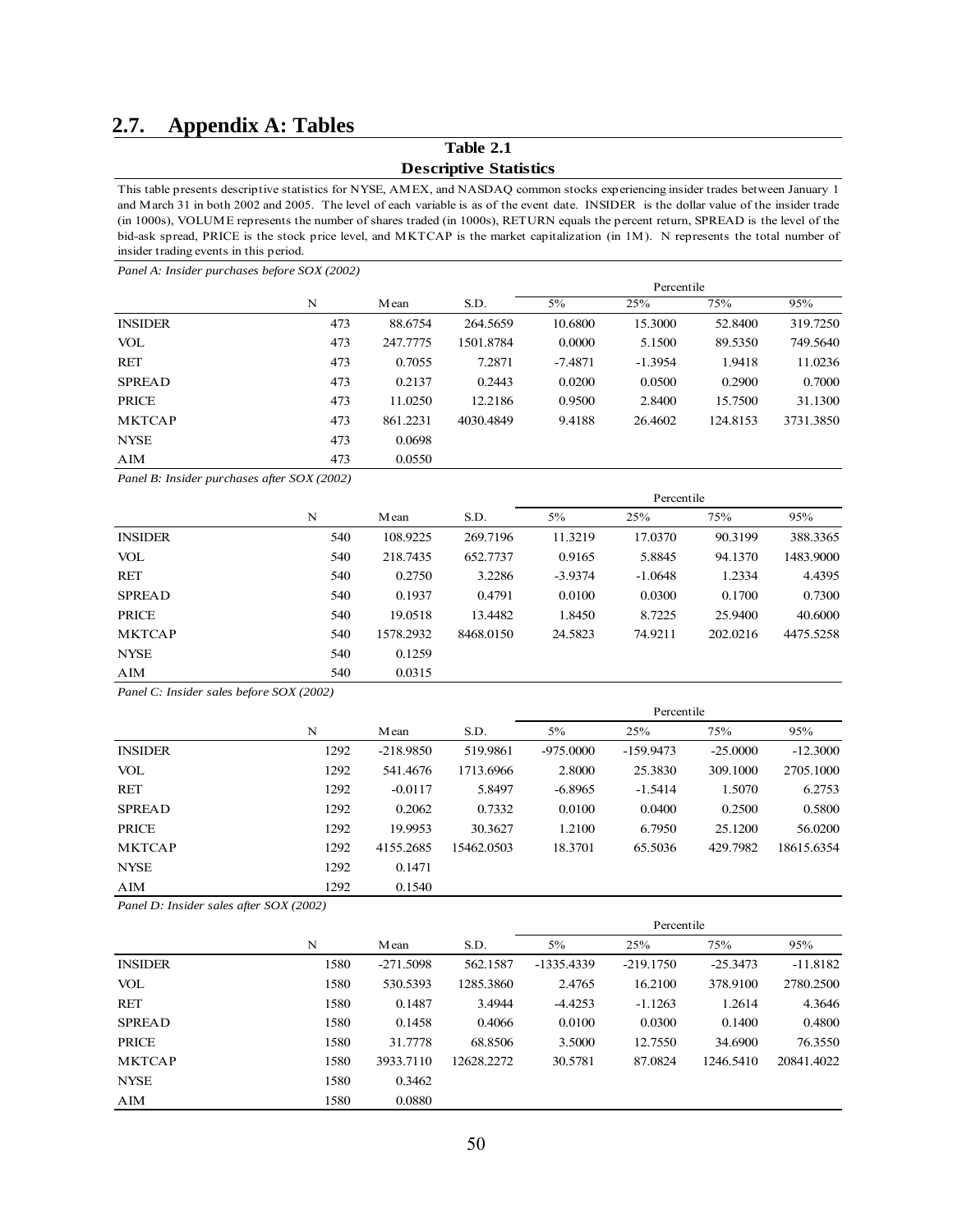

**Figure 2.1. Asymmetric information around insider trades – the effect of Sarbanes Oxley** 

This figure shows the four time periods evaluated in this study around the event window (-32,32) of insider purchases and sales. The periods are classified as follows:

| Period 1: | $(-32,-2)$ trading days |
|-----------|-------------------------|
| Period 2: | $(-1,3)$ trading days   |
| Period 3: | $(4,15)$ trading days   |
| Period 4: | $(16,32)$ trading days  |

Period 3 begins at day 4 to allow the reporting time post-SOX of two business days to fully incorporate into stock prices before considering the reduction in asymmetric information in period 3. Period 2 covers the insider trade event window itself, while periods 1 and 4 are used mainly as controls to capture any other trends occurring during the broader event window.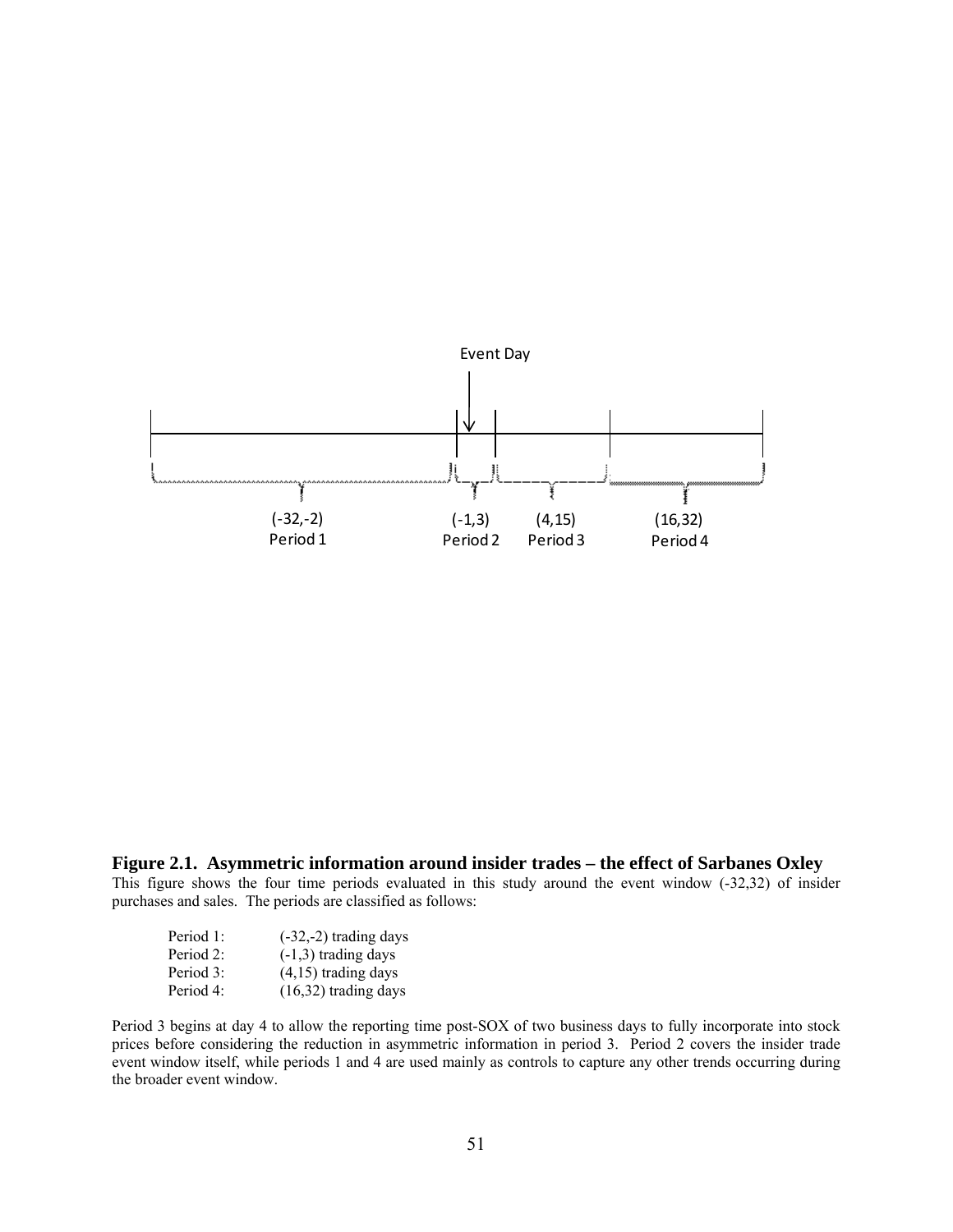

Panel A: 1993-2009 Insider Purchases for Period (-32,32) Excluding AIM 4





# **Figure 2.2. Event study results for the AIM criteria for 1993-2009**

This figure shows cumulative abnormal returns for insider purchases and sales from 1993-2009. "All" represents all insider trades, while AIM1 – AIM3 represent conditional filters. AIM4 is excluded from Figure 2 in order to allow a better evaluation of these less dominant AIM measures.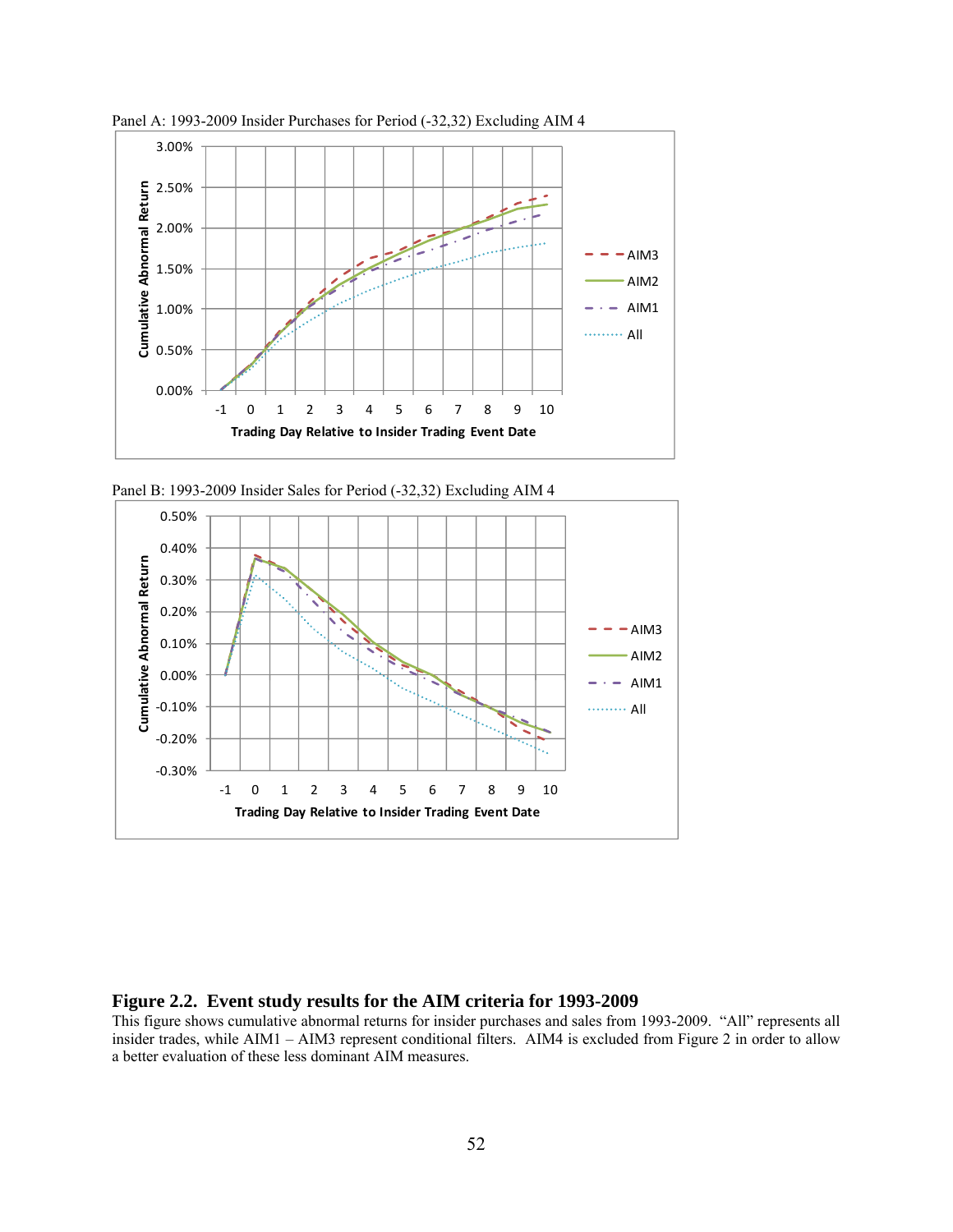#### **Table 2.2 Event Study Returns Before and After Sarbanes Oxley**

*Panel A: Returns Before Sarbanes Oxley - Purchases* This table shows market adjusted and Fama French/momentum adjusted returns before and after Sarbanes Oxley for purchases and sales. The period before Sarbanes Oxley is January 1 - December 31, 2001, while the period after Sarbanes Oxley is January 1 - December 31, 2003. Data covers all common stocks in the NYSE, Nasdaq, and AMEX having insider trades. Days represents trading days in relation to the event date. Returns are either market adjusted, or adjusted to the Fama French 3-factors (size, book-to-market, CAPM) and momentum. AIM represents a measure of the accuracy of asymmetric information, with AIM=0 representing all insider trades, and AIM=1 filtering insider trades for 1) officers and directors only, 2) no conflicting trades in prior 3 months, 3) opportunistic trades only, and 4) active trades only. \*,\*\*\*\* represent significance at the 10%, 5%, and 1% level, respectively.

|            | Market Adjusted Returns |                                                   |              |                    |             |             |                     | Fama French/Momentum Adj Returns |              |                     |             |             |  |
|------------|-------------------------|---------------------------------------------------|--------------|--------------------|-------------|-------------|---------------------|----------------------------------|--------------|---------------------|-------------|-------------|--|
|            |                         | $AIM=0$                                           |              |                    | $AIM=1$     |             |                     | $AIM=0$                          |              | $AIM=1$             |             |             |  |
|            | Mean<br>Cumulative      | Portfolio                                         |              | Mean<br>Cumulative | Portfolio   |             | M ean<br>Cumulative | Portfolio                        |              | M ean<br>Cumulative | Portfolio   |             |  |
|            | Abnormal                | Time-Series                                       | Generalized  | Abnormal           | Time-Series | Generalized | Abnormal            | Time-Series                      | Generalized  | Abnormal            | Time-Series | Generalized |  |
| Days       | Return                  | $(CDA)$ t                                         | Sign Z       | Return             | $(CDA)$ t   | Sign Z      | Return              | $(CDA)$ t                        | Sign Z       | Return              | $(CDA)$ t   | Sign Z      |  |
| $(-32,-2)$ | $-3.47%$                | $-5.387***$                                       | $-10.282***$ | 5.54%              | $3.100***$  | $4.705***$  | $-4.15%$            | $-7.336***$                      | $-15.604***$ | 1.76%               | 1.019       | 1.197       |  |
| $(-1,3)$   | 1.13%                   | $4.374***$                                        | $10.125***$  | 1.84%              | $2.557**$   | $5.279***$  | 1.20%               | $5.283***$                       | $11.930***$  | 1.67%               | $2.408**$   | 5.439***    |  |
| $(-1)$     | $-0.15%$                | $-1.26$                                           | $-2.053*$    | 0.34%              | 1.054       | 2.479**     | $-0.10%$            | $-0.945$                         | $-0.501$     | 0.33%               | 1.052       | $2.132*$    |  |
| (0)        | 0.32%                   | $2.781**$                                         | $8.532***$   | 0.82%              | $2.569**$   | $4.274***$  | 0.37%               | $3.634***$                       | 9.192***     | 0.71%               | 2.279*      | $3.857***$  |  |
| (1)        | 0.42%                   | $3.616***$                                        | $4600***$    | 0.32%              | 0.984       | $-0.465$    | 0.38%               | $3.784***$                       | $5.822***$   | 0.32%               | 1.031       | $-0.097$    |  |
| (2)        | 0.36%                   | $3.147***$                                        | $4.293***$   | 0.17%              | 0.538       | 1.258       | 0.36%               | $3.532***$                       | 4.801***     | 0.11%               | 0.366       | 0.479       |  |
| (3)        | 0.17%                   | 1.495\$                                           | 1.704*       | 0.18%              | 0.573       | $-1.906*$   | 0.18%               | 1.807*                           | $5.216***$   | 0.20%               | 0.659       | 1.627\$     |  |
| (4,15)     | 2.63%                   | $6.560***$                                        | $17.217***$  | 3.52%              | $3.163***$  | $5.136***$  | 2.38%               | $6.769***$                       | 15.424***    | 2.89%               | $2.685**$   | 3.785***    |  |
| (16,32)    | 2.95%                   | $6.182***$                                        | $20.167***$  | 4.19%              | $3.164***$  | $4.202***$  | 2.58%               | $6.146***$                       | $18.522***$  | 2.05%               | 1.601\$     | $2.635**$   |  |
|            |                         | Panel B: Returns After Sarbanes Oxley - Purchases |              |                    |             |             |                     |                                  |              |                     |             |             |  |

Market Adjusted Returns Fama French/Momentum Adj Returns

|            | $AIM=0$    |             |             | $AIM=1$    |             |             |            | $AIM=0$     |              | $AIM=1$    |             |             |  |
|------------|------------|-------------|-------------|------------|-------------|-------------|------------|-------------|--------------|------------|-------------|-------------|--|
|            | Mean       |             |             | Mean       |             |             | M ean      |             |              | M ean      |             |             |  |
|            | Cumulative | Portfolio   |             | Cumulative | Portfolio   |             | Cumulative | Portfolio   |              | Cumulative | Portfolio   |             |  |
|            | Abnormal   | Time-Series | Generalized | Abnormal   | Time-Series | Generalized | Abnormal   | Time-Series | Generalized  | Abnormal   | Time-Series | Generalized |  |
| Days       | Return     | $(CDA)$ t   | Sign Z      | Return     | $(CDA)$ t   | Sign Z      | Return     | $(CDA)$ t   | Sign Z       | Return     | $(CDA)$ t   | Sign Z      |  |
| $(-32,-2)$ | $-0.28%$   | $-0.409$    | $-2.121*$   | 3.78%      | 1.610\$     | 0.852       | 0.48%      | 0.733       | $-0.421$     | $0.77\%$   | 0.349       | $-1.044$    |  |
| $(-1,3)$   | 1.72%      | $6.160***$  | 19.571***   | 5.94%      | $6.295***$  | $6.741***$  | 1.78%      | $6.774***$  | 21.937***    | 5.17%      | 5.849***    | $7274***$   |  |
| $(-1)$     | 0.12%      | 0.947       | $3925***$   | 1.07%      | $2.540**$   | $4.311***$  | 0.15%      | 1.255       | 1.919*       | 0.95%      | $2.409**$   | $2.695**$   |  |
| (0)        | 0.41%      | $3.274***$  | $6.351***$  | 1.29%      | $3.058**$   | $3750***$   | 0.46%      | $3.928***$  | 8738***      | 1.28%      | $3.235***$  | 1.386\$     |  |
| (1)        | 0.40%      | $3.234***$  | $11.218***$ | 1.01%      | $2.394**$   | $2.628**$   | 0.42%      | $3.577***$  | 12.542***    | 0.84%      | 2.117*      | 1.760*      |  |
| (2)        | 0.38%      | $3.081**$   | $10.536***$ | 1.58%      | $3736***$   | $5.339***$  | 0.36%      | $3.050**$   | $9.167***$   | 1.31%      | $3.311***$  | $5686***$   |  |
| (3)        | 0.40%      | $3.239***$  | 15.521***   | 0.99%      | $2.348**$   | $7208***$   | 0.39%      | $3.339***$  | $14.639***$  | 0.79%      | $2.007*$    | $5779***$   |  |
| (4,15)     | 1.30%      | $3.007**$   | $12.043***$ | 5.20%      | $3.557***$  | $4124***$   | 1.42%      | $3.480***$  | 13.588***    | 4.16%      | $3.037**$   | 4.938***    |  |
| (16,32)    | $-0.97%$   | $-1.881*$   | $-8.600***$ | 0.98%      | 0.562       | $-1.578$ \$ | $-1.15%$   | $-2.377**$  | $-11.007***$ | $-0.55%$   | $-0.339$    | $-3.100***$ |  |

*Panel C: Returns Before Sarbanes Oxley - Sales*

|            |            |              | Market Adjusted Returns |            |             | Fama French/Momentum Adj Returns |            |              |              |            |              |              |
|------------|------------|--------------|-------------------------|------------|-------------|----------------------------------|------------|--------------|--------------|------------|--------------|--------------|
|            |            | $AIM=0$      |                         |            | $AIM=1$     |                                  |            | $AIM=0$      |              |            | $AIM=1$      |              |
|            | M ean      |              |                         | Mean       |             |                                  | M ean      |              |              | Mean       |              |              |
|            | Cumulative | Portfolio    |                         | Cumulative | Portfolio   |                                  | Cumulative | Portfolio    |              | Cumulative | Portfolio    |              |
|            | Abnormal   | Time-Series  | Generalized             | Abnormal   | Time-Series | Generalized                      | Abnormal   | Time-Series  | Generalized  | Abnormal   | Time-Series  | Generalized  |
| Days       | Return     | $(CDA)$ t    | Sign Z                  | Return     | $(CDA)$ t   | Sign Z                           | Return     | $(CDA)$ t    | Sign Z       | Return     | $(CDA)$ t    | Sign Z       |
| $(-32,-2)$ | 6.40%      | 19.597***    | 68.140***               | $-2.85%$   | $-2.062*$   | 1.15                             | 0.41%      | 1.557\$      | $13.755***$  | $-8.84%$   | $-8.087***$  | $-11.523***$ |
| $(-1,3)$   | 0.28%      | $2.140*$     | $15.051***$             | $-2.52%$   | $-4.543***$ | $-7.027***$                      | $-0.46%$   | $-4.324***$  | $-1.421S$    | $-2.56%$   | $-5.828***$  | $-9.322***$  |
| $(-1)$     | 0.39%      | $6.575***$   | 17.499***               | $-0.17%$   | $-0.693$    | $3.141***$                       | 0.19%      | $3.908***$   | $9.417***$   | $-0.33%$   | $-1.702*$    | $-0.539$     |
| (0)        | 0.38%      | $6.552***$   | 18.327***               | $-0.15%$   | $-0.612$    | $3.098***$                       | 0.18%      | $3.861***$   | $12.969***$  | $-0.31%$   | $-1.576$ \$  | 1.192        |
| (1)        | $-0.14%$   | $-2.390**$   | $-14.248***$            | $-0.81%$   | $-3.277***$ | $-10.944***$                     | $-0.25%$   | $-5.205***$  | $-14.739***$ | $-0.77%$   | $-3.913***$  | $-10.668***$ |
| (2)        | $-0.20%$   | $-3.398***$  | $-16.256***$            | $-0.74%$   | $-2.965**$  | $-8.075***$                      | $-0.31%$   | $-6.599***$  | $-17.370***$ | $-0.60%$   | $-3.047**$   | $-7.292***$  |
| (3)        | $-0.15%$   | $-2.560**$   | $-13.933***$            | $-0.65%$   | $-2.611**$  | $-6.139***$                      | $-0.27%$   | $-5.648***$  | $-13.181***$ | $-0.55%$   | $-2.794**$   | $-6.128***$  |
| (4,15)     | $-2.04%$   | $-10.050***$ | $-22.579***$            | $-6.98%$   | $-8.123***$ | $-19.112***$                     | $-3.45%$   | $-21.017***$ | $-49.884***$ | $-6.79%$   | $-9.989***$  | $-22.625***$ |
| (16,32)    | $-3.28%$   | $-13.534***$ | $-27.342***$            | $-7.59%$   | $-7.423***$ | $-13.531***$                     | $-5.46%$   | $-27.957***$ | $-57.180***$ | $-8.40%$   | $-10.380***$ | $-21.885***$ |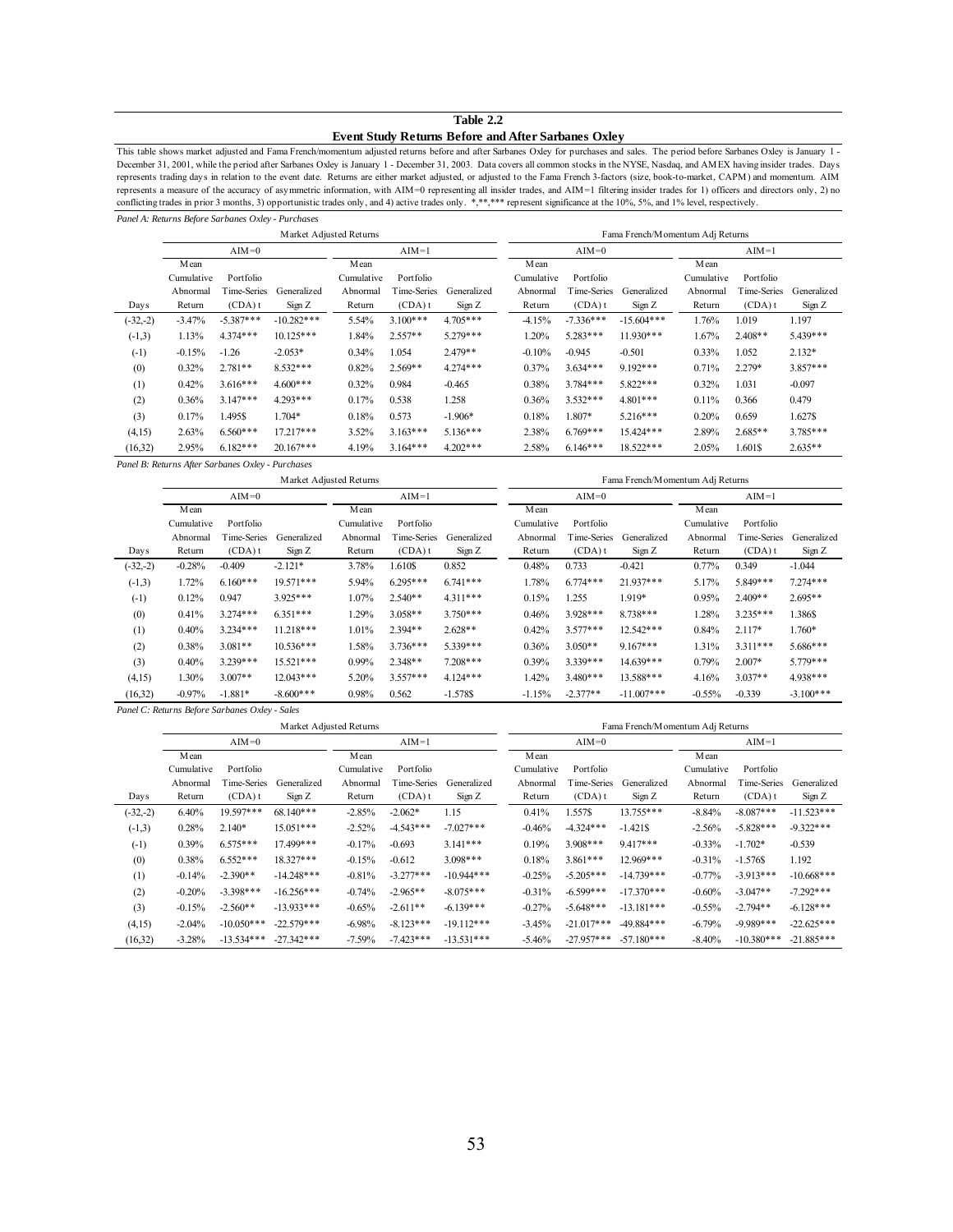|            |            | Panel D: Returns After Sarbanes Oxley - Sales |                         |            |             |              |            |              |                                  |            |             |              |
|------------|------------|-----------------------------------------------|-------------------------|------------|-------------|--------------|------------|--------------|----------------------------------|------------|-------------|--------------|
|            |            |                                               | Market Adjusted Returns |            |             |              |            |              | Fama French/Momentum Adj Returns |            |             |              |
|            |            | $AIM=0$                                       |                         |            | $AIM=1$     |              |            | $AIM=0$      |                                  |            | $AIM=1$     |              |
|            | Mean       |                                               |                         | Mean       |             |              | M ean      |              |                                  | Mean       |             |              |
|            | Cumulative | Portfolio                                     |                         | Cumulative | Portfolio   |              | Cumulative | Portfolio    |                                  | Cumulative | Portfolio   |              |
|            | Abnormal   | I ime-Series                                  | Generalized             | Abnormal   | Time-Series | Generalized  | Abnormal   | Time-Series  | Generalized                      | Abnormal   | Time-Series | Generalized  |
| Days       | Return     | $(CDA)$ t                                     | Sign Z                  | Return     | $(CDA)$ t   | Sign Z       | Return     | $(CDA)$ t    | Sign Z                           | Return     | $(CDA)$ t   | Sign Z       |
| $(-32,-2)$ | 4.11%      | $13.420***$                                   | 49.834***               | $-3.51%$   | $-5.969***$ | $-26.572***$ | 1.60%      | $5.261***$   | $30.705***$                      | $-1.98%$   | $-3.350***$ | $-7.685***$  |
| $(-1,3)$   | $-0.02%$   | $-0.125$                                      | $-24.174***$            | $-1.11%$   | $-4.700***$ | $-30.966***$ | $-0.51%$   | $-4.134***$  | $-36.331***$                     | $-0.89%$   | $-3.737***$ | $-21.527***$ |
| $(-1)$     | 0.24%      | $4.435***$                                    | $-2.612**$              | $-0.10%$   | $-0.97$     | $-5.116***$  | 0.11%      | 1.956*       | $-9.959***$                      | $-0.10%$   | $-0.918$    | $-7.227***$  |
| (0)        | 0.21%      | $3.851***$                                    | $-13.597***$            | $-0.17%$   | $-1.597S$   | $-12.650***$ | 0.09%      | 1.558\$      | $-18.192***$                     | $-0.13%$   | $-1.245$    | $-12.510***$ |
| (1)        | $-0.14%$   | $-2.535**$                                    | $-35.023***$            | $-0.26%$   | $-2.464**$  | $-14.732***$ | $-0.21%$   | $-3.830***$  | $-41.427***$                     | $-0.21%$   | $-1.983*$   | $-17.230***$ |
| (2)        | $-0.18%$   | $-3.279***$                                   | $-38.769***$            | $-0.30%$   | $-2.791**$  | $-15.703***$ | $-0.24%$   | $-4.443***$  | $-38.798***$                     | $-0.20%$   | $-1.872*$   | $-12.528***$ |
| (3)        | $-0.15%$   | $-2.752**$                                    | $-33.490***$            | $-0.28%$   | $-2.687**$  | $-16.638***$ | $-0.25%$   | $-4.485***$  | $-35.407***$                     | $-0.25%$   | $-2.338**$  | $-16.508***$ |
| (4,15)     | $-1.16%$   | $-6.087***$                                   | $-64.089***$            | $-2.43%$   | $-6.638***$ | $-38.782***$ | $-2.04%$   | $-10.757***$ | $-60.666$ ***                    | $-1.82%$   | $-4.937***$ | $-23.340***$ |
| (16, 32)   | $-0.47%$   | $-2.065*$                                     | $-21.673***$            | $-1.35%$   | $-3.086**$  | $-14.576***$ | $-1.80%$   | $-7.997***$  | $-25.978***$                     | $-0.33%$   | $-0.761$    | $-0.113$     |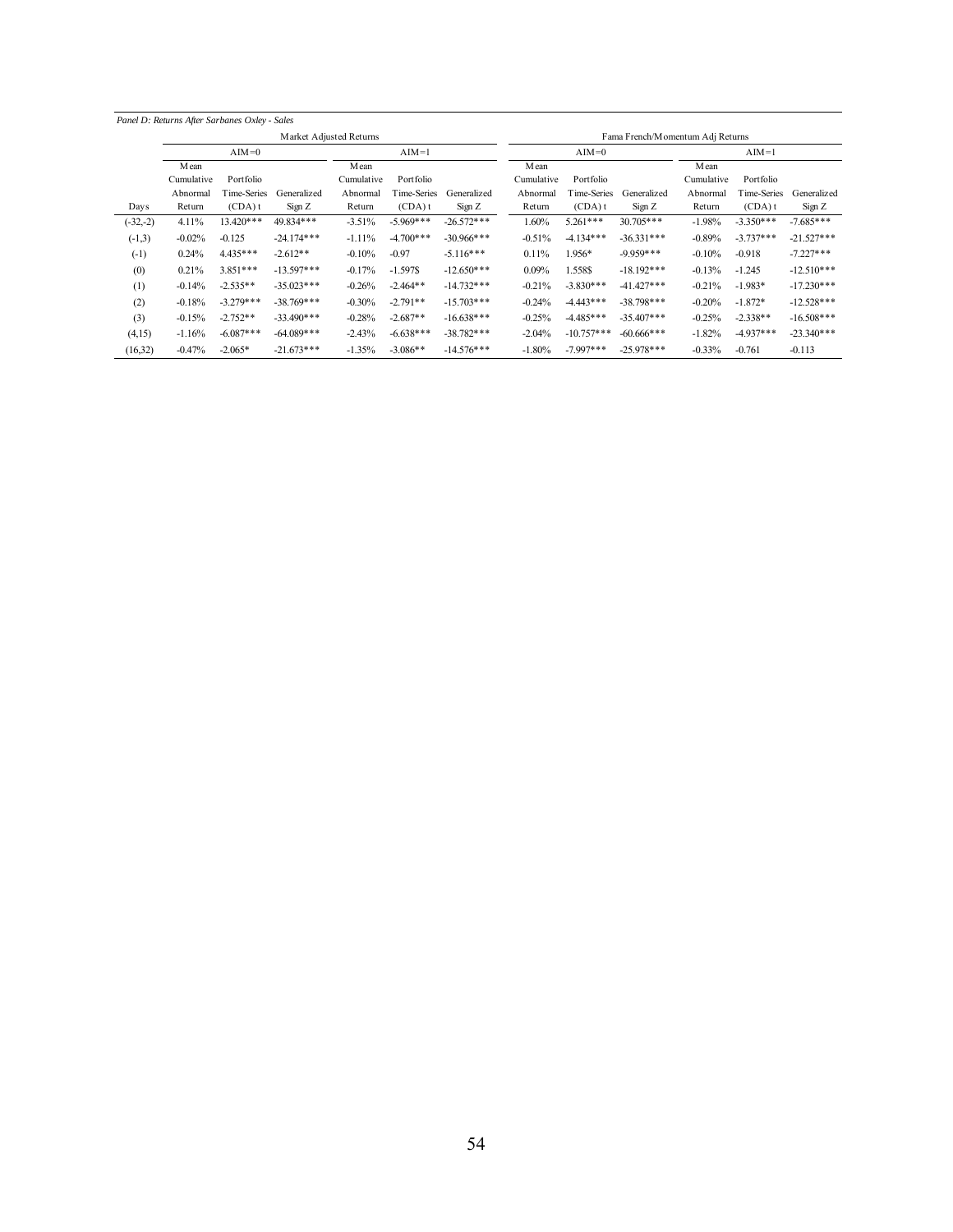#### **Table 2.3 Event Study Bid-Ask Spread Before and After Sarbanes Oxley**

This table shows the average bid ask spread and the average Chung Charoenwong (1998) abnormal spread for the period January 1 - March 31 of 2002 and 2005. All common stocks on the NYSE, Nasdaq, and AMEX are included which have insider trades during this range. The analysis is divided into 3 periods around the event date: Period 1) -10 to -2 days before the event, Period 2) -1 days before to 3 days after the event, and Period 3) 4 to 15 days after the event. The average bid ask spread represents the average spread for the period of days indicated in relation to the event date. The average Chung Charoenwong (1998) abnormal spread (defined as SAS, the standardized abnormal spread) represents the following equation:

$$
SAS_{i\epsilon} = \frac{S\text{pread}_{i,\epsilon} - \mu_i}{\sigma}
$$

where  $\mu_i$  and  $\sigma_i$  represent the sample mean and standard deviation, respectively, of the spread of stock i during the entire estimation period ( -10 to +15 days around the event date). AIM represents a measure of the accuracy of asymmetric information, with AIM=0 representing all insider trades, and AIM=1 filtering insider trades for 1) officers and directors only, 2) no conflicting trades in prior 3 months, 3) opportunistic trades only, and 4) active trades only.

*Panel A: Bid ask spread for three event periods: Pre-Event, Event, Post-Event*

Sales

|                     | Purchases |           |               |          |         |           |                |           |
|---------------------|-----------|-----------|---------------|----------|---------|-----------|----------------|-----------|
|                     |           |           | Pre-SOX: 2002 |          |         |           | Post-SOX: 2005 |           |
|                     |           | $Aim=0$   | $Aim=1$       |          |         | $Aim=0$   | $Aim=1$        |           |
|                     |           | Average   |               | Average  |         | Average   |                | Average   |
|                     | Average   | CC(1998)  | Average       | CC(1998) | Average | CC(1998)  | Average        | CC (1998) |
|                     | Bid Ask   | Abnormal  | Bid Ask       | Abnormal | Bid Ask | Abnormal  | Bid Ask        | Abnormal  |
| Days                | Spread    | Spread    | Spread        | Spread   | Spread  | Spread    | Spread         | Spread    |
| $(-10,-2)$          | 0.2084    | 0.0043    | 0.1204        | 0.0000   | 0.3091  | $-0.0042$ | 0.1590         | 0.0085    |
| Patell Z            |           | 0.54      |               | $-0.03$  |         | $-0.01$   |                | 0.19      |
| Sign Z              |           | $-8.05$   |               | $-2.46$  |         | $-20.43$  |                | $-4.48$   |
| $N.$ $obs$          |           | 5624      |               | 292      |         | 8984      |                | 460       |
| $(-1,3)$            | 0.1976    | $-0.0033$ | 0.1195        | 0.0040   | 0.2813  | $-0.0075$ | 0.1215         | $-0.0285$ |
| Patell <sub>Z</sub> |           | $-0.10$   |               | 0.29     |         | $-0.04$   |                | $-0.42$   |
| Sign Z              |           | $-6.98$   |               | $-0.79$  |         | $-15.27$  |                | $-7.39$   |
| $N.$ $obs$          |           | 3188      |               | 162      |         | 5022      |                | 259       |
| (4,15)              | 0.1905    | $-0.0018$ | 0.1170        | 0.0004   | 0.3064  | 0.0052    | 0.1481         | 0.0033    |
| Patell <sub>Z</sub> |           | $-0.44$   |               | $-0.12$  |         | 0.04      |                | 0.15      |
| Sign Z              |           | $-12.67$  |               | $-2.89$  |         | $-21.86$  |                | $-4.31$   |
| $N.$ $obs$          |           | 7609      |               | 389      |         | 11999     |                | 604       |

|                     |         |           | Pre-SOX: 2002 |           |         |           | Post-SOX: 2005 |           |
|---------------------|---------|-----------|---------------|-----------|---------|-----------|----------------|-----------|
|                     |         | $Aim=0$   |               | $Aim=1$   | $Aim=0$ |           | $Aim=1$        |           |
|                     |         | Average   |               | Average   |         | Average   |                | Average   |
|                     | Average | CC (1998) | Average       | CC(1998)  | Average | CC(1998)  | Average        | CC (1998) |
|                     | Bid Ask | Abnormal  | Bid Ask       | Abnormal  | Bid Ask | Abnormal  | Bid Ask        | Abnormal  |
| Days                | Spread  | Spread    | Spread        | Spread    | Spread  | Spread    | Spread         | Spread    |
| $(-10,-2)$          | 0.1838  | $-0.0012$ | 0.1648        | 0.0022    | 0.1751  | $-0.0010$ | 0.0789         | 0.0016    |
| Patell Z            |         | $-0.03$   |               | $-0.16$   |         | 0.04      |                | 0.19      |
| Sign Z              |         | $-14.90$  |               | $-5.31$   |         | $-59.13$  |                | $-18.12$  |
| $N.$ $obs$          |         | 16160     |               | 2150      |         | 40646     |                | 3839      |
| $(-1,3)$            | 0.1781  | $-0.0037$ | 0.1533        | $-0.0019$ | 0.1681  | $-0.0019$ | 0.0715         | $-0.0017$ |
| Patell Z            |         | $-0.58$   |               | 0.05      |         | $-0.54$   |                | 0.09      |
| Sign Z              |         | $-14.38$  |               | $-4.36$   |         | $-47.35$  |                | $-11.74$  |
| N. obs              |         | 9141      |               | 1229      |         | 22847     |                | 2164      |
| (4,15)              | 0.1793  | 0.0021    | 0.1470        | $-0.0008$ | 0.1795  | 0.0016    | 0.0715         | $-0.0010$ |
| Patell <sub>Z</sub> |         | 0.35      |               | 0.07      |         | 0.26      |                | $-0.34$   |
| Sign Z              |         | $-16.47$  |               | $-6.82$   |         | $-66.98$  |                | $-20.74$  |
| $N.$ $obs$          |         | 21796     |               | 2912      |         | 54160     |                | 5090      |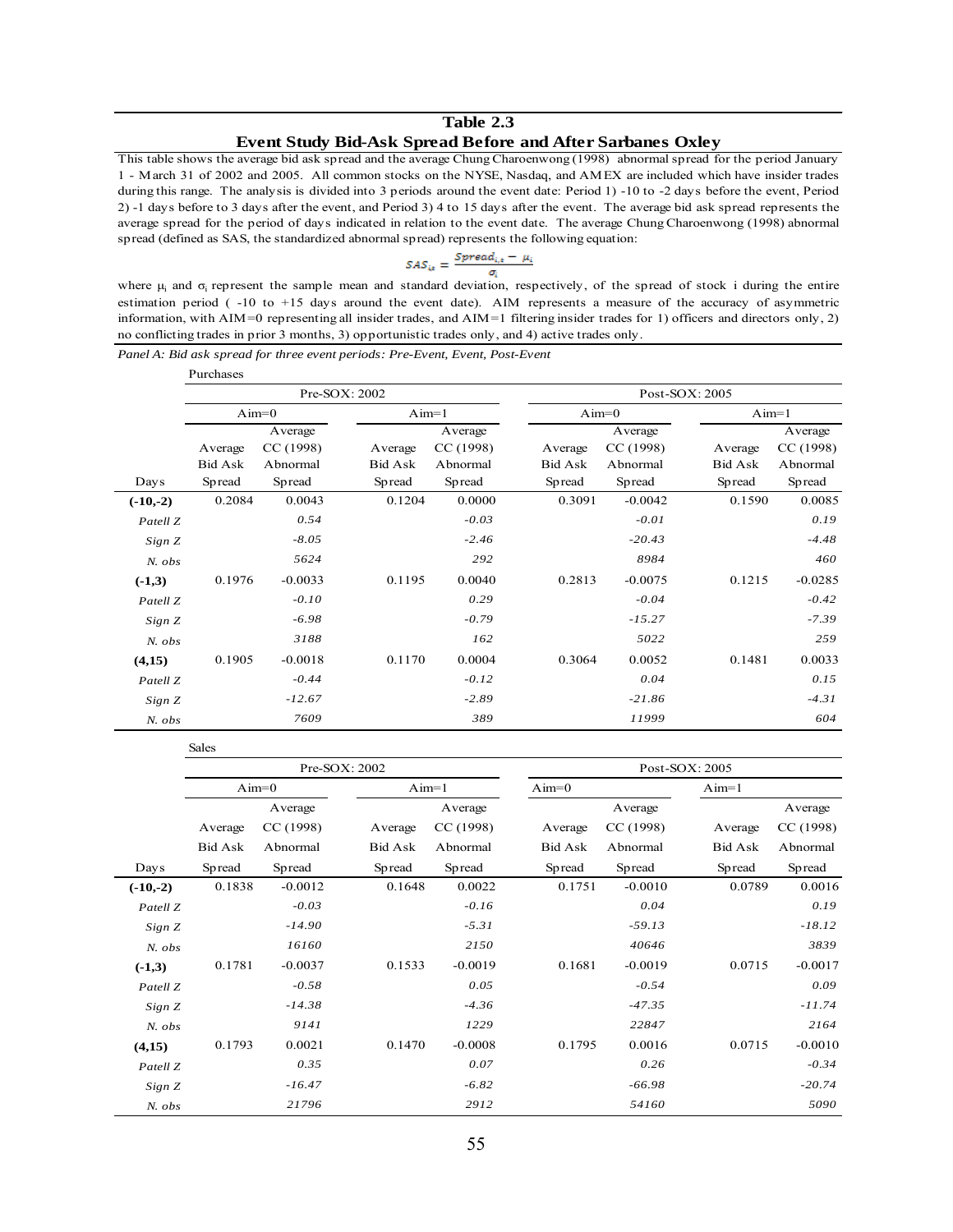|                     | Purchases                           |                                            |                                     |                                            |                                     |                                            |                                     |                                            |
|---------------------|-------------------------------------|--------------------------------------------|-------------------------------------|--------------------------------------------|-------------------------------------|--------------------------------------------|-------------------------------------|--------------------------------------------|
|                     |                                     |                                            | Pre-SOX: 2002                       |                                            |                                     |                                            | Post-SOX: 2005                      |                                            |
|                     |                                     | $Aim=0$                                    | $Aim=1$                             |                                            |                                     | $Aim=0$                                    | $Aim=1$                             |                                            |
| Days                | Average<br><b>Bid Ask</b><br>Spread | Average<br>CC (1998)<br>Abnormal<br>Spread | Average<br><b>Bid Ask</b><br>Spread | Average<br>CC (1998)<br>Abnormal<br>Spread | Average<br><b>Bid Ask</b><br>Spread | Average<br>CC (1998)<br>Abnormal<br>Spread | Average<br><b>Bid Ask</b><br>Spread | Average<br>CC (1998)<br>Abnormal<br>Spread |
| $(-1)$              | 0.1947                              | $-0.0049$                                  | 0.1206                              | 0.0006                                     | 0.2242                              | $-0.0134$                                  | 0.1224                              | $-0.0284$                                  |
| Patell <sub>Z</sub> |                                     | $-0.12$                                    |                                     | 0.01                                       |                                     | 0.00                                       |                                     | $-0.41$                                    |
| Sign Z              |                                     | $-3.00$                                    |                                     | $-1.26$                                    |                                     | $-6.31$                                    |                                     | $-4.34$                                    |
| $N.$ $obs$          |                                     | 627                                        |                                     | 31                                         |                                     | 995                                        |                                     | 51                                         |
| (0)                 | 0.2047                              | 0.0010                                     | 0.1185                              | $-0.0015$                                  | 0.3212                              | 0.0030                                     | 0.1317                              | $-0.0183$                                  |
| Patell <sub>Z</sub> |                                     | 0.05                                       |                                     | 0.04                                       |                                     | $-0.28$                                    |                                     | $-0.10$                                    |
| Sign Z              |                                     | $-3.19$                                    |                                     | $-0.69$                                    |                                     | $-9.50$                                    |                                     | $-2.34$                                    |
| N. obs              |                                     | 662                                        |                                     | 34                                         |                                     | 1045                                       |                                     | 53                                         |
| (1)                 | 0.1996                              | $-0.0025$                                  | 0.1341                              | 0.0244                                     | 0.3214                              | 0.0044                                     | 0.1026                              | $-0.0502$                                  |
| Patell Z            |                                     | $-0.01$                                    |                                     | 0.42                                       |                                     | 0.17                                       |                                     | $-0.04$                                    |
| Sign Z              |                                     | $-2.16$                                    |                                     | 0.73                                       |                                     | $-5.88$                                    |                                     | $-3.33$                                    |
| N. obs              |                                     | 626                                        |                                     | 30                                         |                                     | 1002                                       |                                     | 52                                         |
| (2)                 | 0.1952                              | $-0.0021$                                  | 0.1259                              | 0.0016                                     | 0.3184                              | 0.0041                                     | 0.1255                              | $-0.0207$                                  |
| Patell Z            |                                     | 0.17                                       |                                     | 0.02                                       |                                     | 0.04                                       |                                     | $-0.05$                                    |
| Sign Z              |                                     | $-2.50$                                    |                                     | $-0.87$                                    |                                     | $-6.23$                                    |                                     | $-1.94$                                    |
| N. obs              |                                     | 635                                        |                                     | 33                                         |                                     | 990                                        |                                     | 52                                         |
| (3)                 | 0.1933                              | $-0.0082$                                  | 0.1006                              | $-0.0031$                                  | 0.2188                              | $-0.0363$                                  | 0.1253                              | $-0.0250$                                  |
| Patell <sub>Z</sub> |                                     | $-0.31$                                    |                                     | 0.17                                       |                                     | $-0.01$                                    |                                     | $-0.35$                                    |
| Sign Z              |                                     | $-4.75$                                    |                                     | 0.34                                       |                                     | $-6.17$                                    |                                     | $-4.62$                                    |
| $N.$ $obs$          |                                     | 638                                        |                                     | 34                                         |                                     | 990                                        |                                     | 51                                         |

|  | Panel B: Bid ask spread for individual days around event |  |  |
|--|----------------------------------------------------------|--|--|
|  |                                                          |  |  |

|                     | <b>Sales</b> | Pre-SOX: 2002 |                |           |                |           | Post-SOX: 2005 |           |
|---------------------|--------------|---------------|----------------|-----------|----------------|-----------|----------------|-----------|
|                     |              | $Aim=0$       | $Aim=1$        |           | $Aim=0$        |           | $Aim=1$        |           |
|                     |              | Average       |                | Average   |                | Average   |                | Average   |
|                     | Average      | CC (1998)     | Average        | CC (1998) | Average        | CC (1998) | Average        | CC (1998) |
|                     | Bid Ask      | Abnormal      | <b>Bid Ask</b> | Abnormal  | <b>Bid Ask</b> | Abnormal  | <b>Bid Ask</b> | Abnormal  |
| Days                | Spread       | Spread        | Spread         | Spread    | Spread         | Spread    | Spread         | Spread    |
| $(-1)$              | 0.1711       | $-0.0092$     | 0.1579         | 0.0054    | 0.1713         | $-0.0056$ | 0.0737         | $-0.0005$ |
| Patell Z            |              | $-0.33$       |                | 0.19      |                | $-0.49$   |                | 0.03      |
| Sign Z              |              | $-7.33$       |                | $-1.94$   |                | $-21.50$  |                | $-6.70$   |
| N. obs              |              | 1812          |                | 240       |                | 4505      |                | 424       |
| (0)                 | 0.1792       | $-0.0042$     | 0.1581         | 0.0013    | 0.1555         | $-0.0069$ | 0.0704         | $-0.0029$ |
| Patell Z            |              | $-0.29$       |                | 0.09      |                | $-0.06$   |                | 0.12      |
| Sign Z              |              | $-7.22$       |                | $-1.57$   |                | $-21.66$  |                | $-5.02$   |
| $N.$ $obs$          |              | 1901          |                | 255       |                | 4730      |                | 446       |
| (1)                 | 0.1827       | 0.0019        | 0.1538         | $-0.0036$ | 0.1385         | $-0.0073$ | 0.0729         | $-0.0002$ |
| Patell <sub>Z</sub> |              | $-0.45$       |                | $-0.10$   |                | $-0.38$   |                | $-0.01$   |
| Sign Z              |              | $-6.77$       |                | $-2.31$   |                | $-22.31$  |                | $-6.02$   |
| $N.$ $obs$          |              | 1812          |                | 242       |                | 4539      |                | 431       |
| (2)                 | 0.1775       | $-0.0035$     | 0.1451         | $-0.0079$ | 0.1978         | 0.0047    | 0.0741         | 0.0007    |
| Patell <sub>Z</sub> |              | $-0.12$       |                | $-0.08$   |                | $-0.06$   |                | 0.19      |
| Sign Z              |              | $-5.91$       |                | $-1.85$   |                | $-19.64$  |                | $-3.95$   |
| $N.$ $obs$          |              | 1805          |                | 247       |                | 4553      |                | 432       |
| (3)                 | 0.1796       | $-0.0035$     | 0.1516         | $-0.0047$ | 0.1780         | 0.0059    | 0.0665         | $-0.0056$ |
| Patell Z            |              | $-0.10$       |                | 0.00      |                | $-0.22$   |                | $-0.12$   |
| Sign Z              |              | $-4.91$       |                | $-2.11$   |                | $-20.76$  |                | $-4.58$   |
| $N.$ $obs$          |              | 1811          |                | 245       |                | 4520      |                | 431       |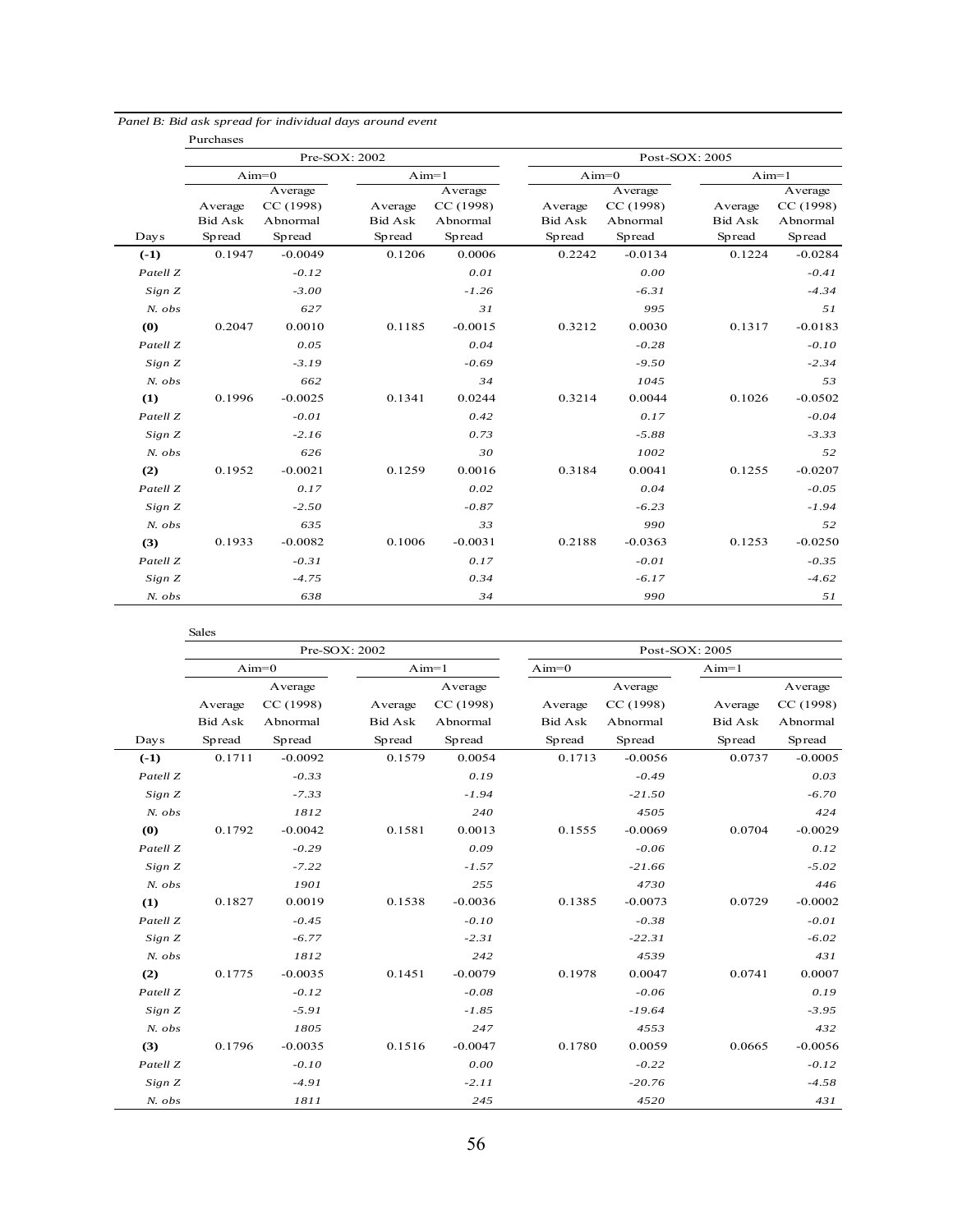# **Table 2.4 PIN Measure**

This table provides the parameters of the PIN measure for 10 trading days before and after the event for a small subset of stocks from January 1 - March 31 of 2002 and 2005. The subset contains all insider trading events of firms with a market cap between \$100m and \$200m in the NYSE, Nasdaq, and AMEX in 2002, and that are still >\$100m in 2005. AIM=0 represents all insider trades, while AIM=0,1 represents a mixed dataset of all insider trades and those filtered by the four AIM filters. The following are variable descriptions: α is the probability of an information event, δ if the probability of a bad (low) signal, μ is the rate of informed trade arrival, ε is the arrival rate of buy or sell orders. PIN is the probability of informed trading.

|           |            | Purchases |         | <b>Sales</b> |        | Purchases Average |        | Sales Average |
|-----------|------------|-----------|---------|--------------|--------|-------------------|--------|---------------|
| Estimated | Trading    |           | $AIM=0$ | $AIM=0$      |        | $AIM=0$           |        | $AIM=0,1$     |
| Parameter | Range      | 2002      | 2005    | 2002         | 2005   | (2002, 2005)      | 2002   | 2005          |
| $\alpha$  | $(-10,-2)$ | 0.22      | 0.23    | 0.18         | 0.26   | 0.22              | 0.27   | 0.23          |
|           | $(-1,3)$   | 0.21      | 0.20    | 0.21         | 0.23   | 0.21              | 0.28   | 0.22          |
|           | (4,10)     | 0.22      | 0.27    | 0.20         | 0.21   | 0.24              | 0.28   | 0.24          |
| $\delta$  | $(-10,-2)$ | 0.55      | 0.31    | 0.52         | 0.40   | 0.43              | 0.46   | 0.45          |
|           | $(-1,3)$   | 0.36      | 0.41    | 0.51         | 0.48   | 0.39              | 0.43   | 0.44          |
|           | (4,10)     | 0.35      | 0.38    | 0.59         | 0.42   | 0.35              | 0.48   | 0.53          |
| μ         | $(-10,-2)$ | 157.62    | 270.25  | 181.72       | 309.45 | 213.94            | 192.18 | 232.88        |
|           | $(-1,3)$   | 197.75    | 251.27  | 160.03       | 278.20 | 224.51            | 180.58 | 241.03        |
|           | (4,10)     | 163.31    | 266.35  | 169.03       | 281.05 | 207.13            | 181.44 | 209.32        |
| ε         | $(-10,-2)$ | 31.91     | 91.56   | 29.76        | 128.89 | 61.73             | 46.01  | 89.77         |
|           | $(-1,3)$   | 32.93     | 97.74   | 30.81        | 136.54 | 65.34             | 44.01  | 93.42         |
|           | (4,10)     | 32.45     | 95.82   | 30.98        | 128.76 | 59.65             | 43.65  | 85.24         |
| PIN       | $(-10,-2)$ | 0.34      | 0.24    | 0.35         | 0.23   | 0.29              | 0.36   | 0.23          |
|           | $(-1,3)$   | 0.39      | 0.19    | 0.35         | 0.19   | 0.29              | 0.36   | 0.22          |
|           | (4,10)     | 0.34      | 0.26    | 0.35         | 0.18   | 0.31              | 0.36   | 0.21          |

*Panel A: PIN measure parameters: Trading Day (-10) to (10)*

*Panel B: PIN measure by trading day around event*

|                  |      | Purchases |              | <b>Sales</b> | Purchases Average | Sales Average |           |
|------------------|------|-----------|--------------|--------------|-------------------|---------------|-----------|
| Trading          |      | $AIM=0$   |              | $AIM=0$      | $AIM=0$           |               | $AIM=0.1$ |
| Day              | 2002 | 2005      | 2005<br>2002 |              | (2002, 2005)      | 2002          | 2005      |
| $(-1)$           | 0.36 | 0.05      | 0.35         | 0.26         | 0.20              | 0.38          | 0.24      |
| (0)              | 0.47 | 0.28      | 0.34         | 0.16         | 0.37              | 0.37          | 0.22      |
| $\left(1\right)$ | 0.37 | 0.26      | 0.36         | 0.14         | 0.31              | 0.35          | 0.18      |
| (2)              | 0.39 | 0.08      | 0.35         | 0.15         | 0.23              | 0.36          | 0.21      |
| (3)              | 0.34 | 0.30      | 0.35         | 0.23         | 0.32              | 0.35          | 0.24      |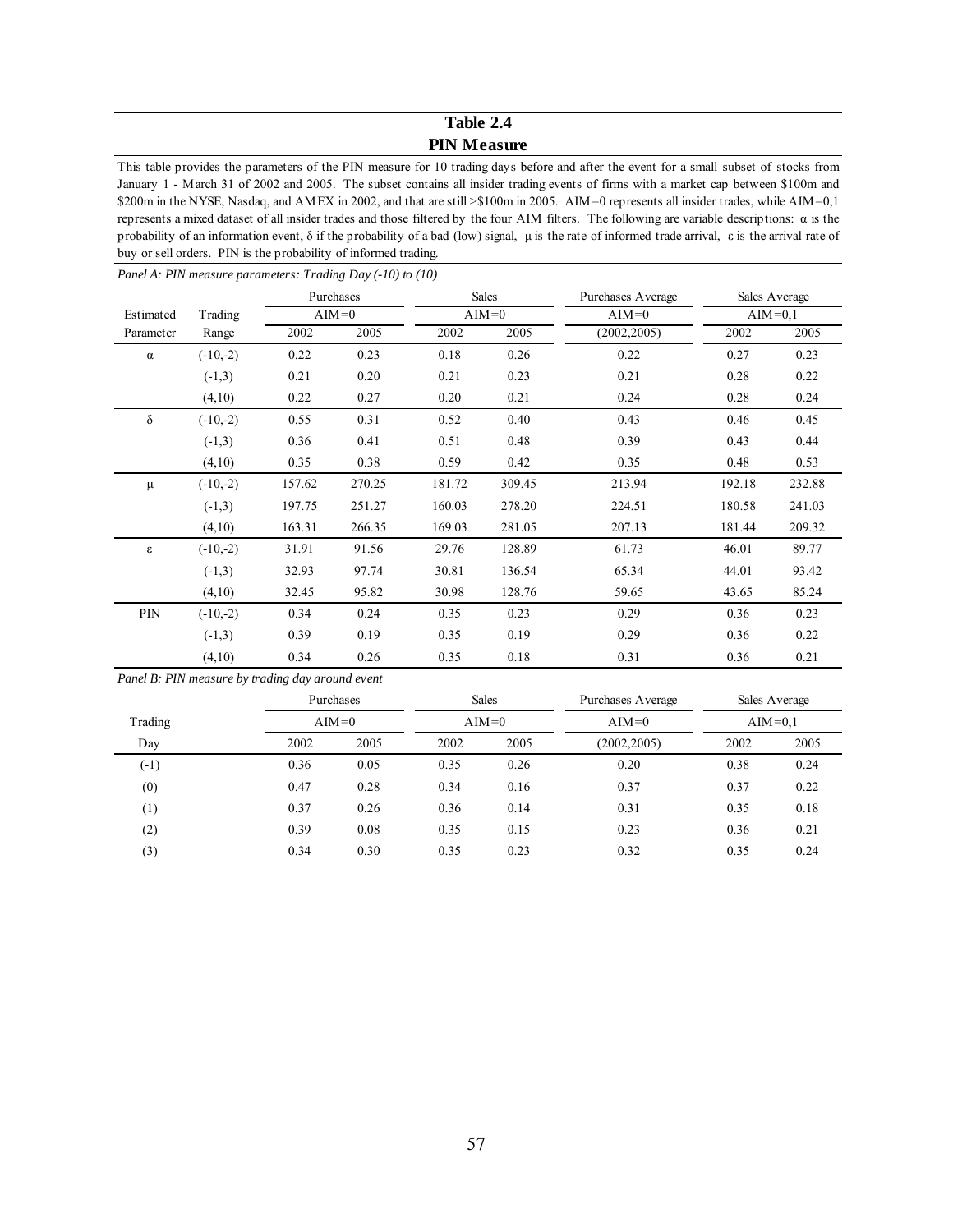#### **Table 2.5 Bid Ask Spread Regression**

This table presents estimates from an FE regression of bid-ask spreads on two variables of interest: 1) a SOX dummy variable (Post-SOX = 1), and 2) an AIM dummy variable (All 4 AIM filters applied = 1). Regressions are pooled for 4 trading periods around the event: 1) -32 to -2 days before the event, 2) -1 days before to 3 days after the event, 3) 4 to 15 days after the event, and 4) 16 to 32 days after the event. Control variables include (SOX x AIM), an interaction term between the two primary variables, and LTSIZE - log of the dollar amount of the insider trade on the event date (t=0). The other control variables, as follows, use the value for the immediate trading date, in the range (-32,32) trading days. MKTSPREAD is the average market spread on that date. LVOL is the log dollar volume on that date. PRICE is the stock price on that date. NYSE is a dummy variable equal to 1 if the stock is traded on the NYSE. LMKTCAP is the log of market capitalization representing the market dollar value of the firm on that date. LAGSPREAD represents the lagged spread on the previous trading day. Number of observations for each period and adjusted overall r-squared are also included.

| Panel A: FE Regression of Purchases in 2002,2005 |                            |                          |                            |                           |                            |                           |                            |                            |                           |                          |                           |                        |
|--------------------------------------------------|----------------------------|--------------------------|----------------------------|---------------------------|----------------------------|---------------------------|----------------------------|----------------------------|---------------------------|--------------------------|---------------------------|------------------------|
|                                                  |                            | Model 1                  |                            |                           |                            | Model 2                   |                            |                            |                           | Model 3                  |                           |                        |
| Variable                                         | $(-32,-2)$                 | $(-1,3)$                 | (4,15)                     | (16,32)                   | $(-32,-2)$                 | $(-1,3)$                  | (4,15)                     | (16,32)                    | $(-32,-2)$                | $(-1,3)$                 | (4,15)                    | (16,32)                |
| Intercept                                        | $-0.4861$ **<br>$(-2.04)$  | 0.1304<br>(0.24)         | $-0.6659$<br>$(-1.59)$     | $-0.6280$<br>$(-1.58)$    | $-0.6445$ *<br>$(-1.88)$   | 0.2096<br>(0.31)          | $-0.7892$<br>$(-1.56)$     | $-0.7939$<br>$(-1.41)$     | $-0.0180$<br>$(-0.49)$    | 0.0719<br>(0.90)         | 0.0324<br>(0.58)          | $-0.0653$<br>$(-1.13)$ |
| <b>MKTSPREAD</b>                                 | $0.8689$ ***<br>(5.94)     | 0.5954<br>(1.60)         | $0.8264$ ***<br>(3.29)     | $0.9047$ ***<br>(3.71)    | $1.1129$ ***<br>(5.90)     | 0.7255<br>(1.58)          | $0.9031$ ***<br>(3.17)     | $1.1465$ ***<br>(3.72)     | $0.8299$ ***<br>(5.52)    | 0.5008<br>(1.51)         | $0.7239$ ***<br>(3.08)    | $1.0258$ ***<br>(3.90) |
| SOX                                              | $-0.0831$ ***<br>$(-3.56)$ | $-0.0718$ *<br>$(-1.89)$ | $-0.1100$ ***<br>$(-2.87)$ | $-0.0545$ **<br>$(-2.10)$ | $-0.1204$ ***<br>$(-3.71)$ | $-0.0949$ **<br>$(-2.13)$ | $-0.1379$ ***<br>$(-3.00)$ | $-0.0819$ **<br>$(-2.23)$  | $-0.0559$ **<br>$(-2.03)$ | $-0.0518$ *<br>$(-1.73)$ | $-0.0708$ **<br>$(-2.28)$ | $-0.0300$<br>$(-1.07)$ |
| $\rm AIM$                                        | 0.0062<br>(0.47)           | $-0.0067$<br>$(-0.46)$   | 0.0003<br>(0.02)           | 0.0167<br>(1.41)          | 0.0097<br>(0.53)           | $-0.0044$<br>$(-0.24)$    | 0.0003<br>(0.02)           | 0.0217<br>(1.39)           | $-0.0020$<br>$(-0.15)$    | 0.0117<br>(0.55)         | 0.0086<br>(0.30)          | 0.0109<br>(0.78)       |
| (SOX x AIM)                                      |                            |                          |                            |                           |                            |                           |                            |                            | 0.0169<br>(0.54)          | $-0.0450$<br>$(-1.60)$   | 0.0011<br>(0.03)          | 0.0275<br>(0.87)       |
| <b>LTSIZE</b>                                    | 0.0003<br>(0.16)           | $-0.0008$<br>$(-0.28)$   | 0.0030<br>(1.38)           | 0.0014<br>(0.91)          | 0.0001<br>(0.05)           | 0.0003<br>(0.09)          | 0.0034<br>(1.32)           | 0.0024<br>(1.16)           |                           |                          |                           |                        |
| <b>LVOL</b>                                      | $-0.0039$ **<br>$(-2.17)$  | $-0.0022$<br>$(-0.64)$   | $-0.0021$<br>$(-0.94)$     | $-0.0045$ **<br>$(-2.22)$ | $-0.0070$ ***<br>$(-3.74)$ | $-0.0033$<br>$(-0.95)$    | $-0.0031$<br>$(-1.35)$     | $-0.0072$ ***<br>$(-3.31)$ |                           |                          |                           |                        |
| <b>PRICE</b>                                     | 0.0020<br>(1.29)           | 0.0042<br>(1.36)         | 0.0021<br>(1.17)           | $-0.0002$<br>$(-0.10)$    | 0.0029<br>(1.32)           | 0.0052<br>(1.38)          | 0.0023<br>(1.07)           | $-0.0002$<br>$(-0.05)$     |                           |                          |                           |                        |
| <b>NYSE</b>                                      | $-0.0201$<br>$(-0.42)$     | $-0.0010$<br>$(-0.02)$   | 0.0275<br>(0.52)           | 0.0290<br>(1.29)          | $-0.0272$<br>$(-0.40)$     | $-0.0010$<br>$(-0.01)$    | 0.0306<br>(0.48)           | 0.0441<br>(1.36)           |                           |                          |                           |                        |
| <b>LMKTCAP</b>                                   | $0.0267$ **<br>(1.98)      | $-0.0056$<br>$(-0.18)$   | 0.0356<br>(1.49)           | 0.0343<br>(1.54)          | $0.0376*$<br>(1.94)        | $-0.0093$<br>$(-0.24)$    | 0.0443<br>(1.54)           | 0.0449<br>(1.41)           |                           |                          |                           |                        |
| <b>LAGSPREAD</b>                                 | $0.2841$ ***<br>(11.53)    | $0.2274$ ***<br>(3.79)   | $0.1951$ ***<br>(5.32)     | $0.2963$ ***<br>(6.53)    |                            |                           |                            |                            | $0.4293$ ***<br>(11.09)   | $0.2571$ ***<br>(4.74)   | $0.3053$ ***<br>(6.06)    | $0.4073$ ***<br>(6.40) |
| No. Obs                                          | 26586                      | 4492                     | 10495                      | 15076                     | 26586                      | 4492                      | 10495                      | 15076                      | 28975                     | 4766                     | 11341                     | 16301                  |
| Overall $R^2$                                    | 0.3995                     | 0.4712                   | 0.2026                     | 0.2987                    | 0.0801                     | 0.2132                    | 0.0357                     | 0.0050                     | 0.5585                    | 0.4298                   | 0.4108                    | 0.5493                 |

\*,\*\*\*\* represent significance at the 10%, 5%, and 1% level, respectively.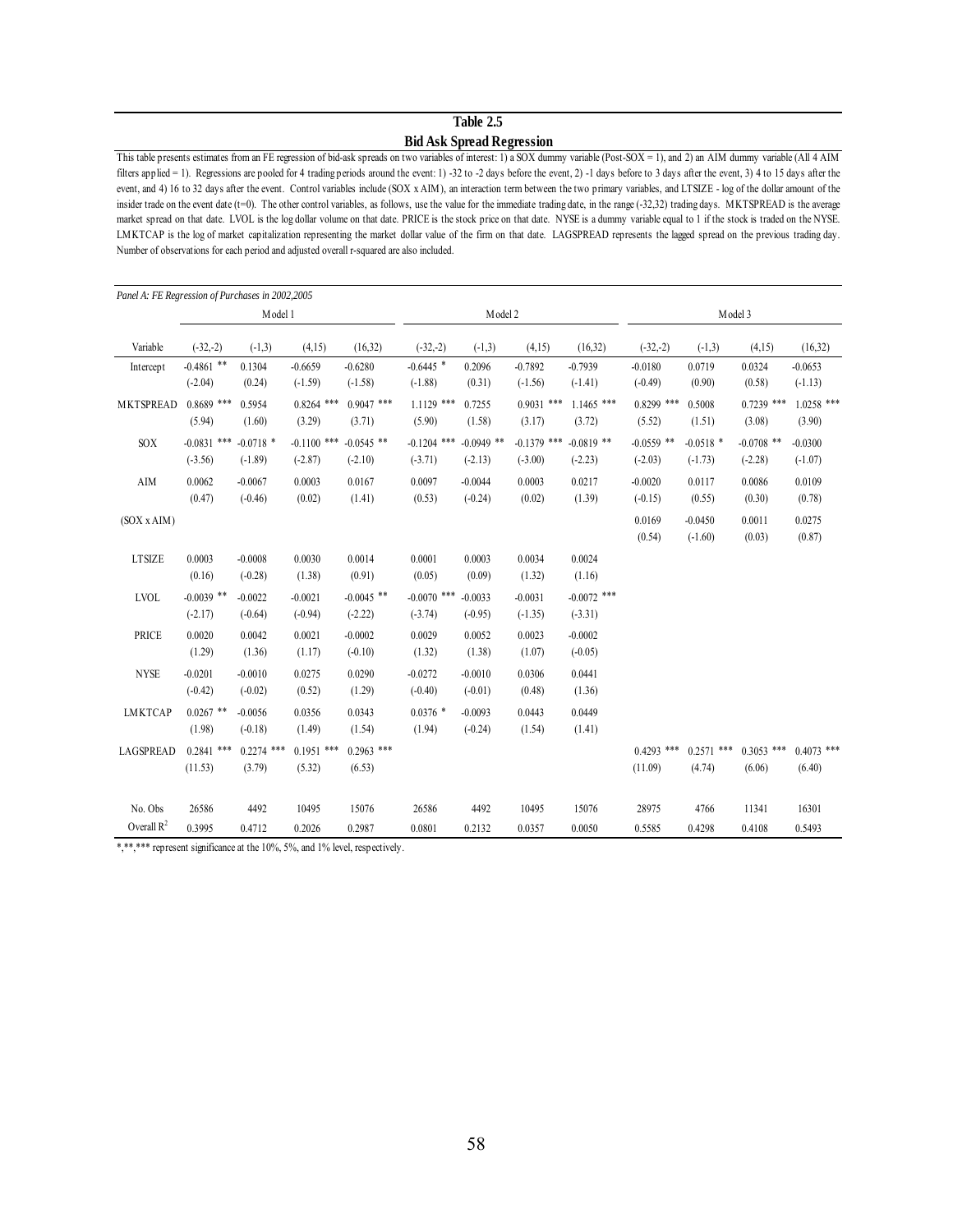| Panel B: FE Regression of Sales in 2002,2005 |                            |                            |                            |                            |                            |                            |                            |                            |                            |                            |                            |                            |
|----------------------------------------------|----------------------------|----------------------------|----------------------------|----------------------------|----------------------------|----------------------------|----------------------------|----------------------------|----------------------------|----------------------------|----------------------------|----------------------------|
|                                              |                            | Model 1                    |                            |                            |                            | Model 2                    |                            |                            |                            | Model 3                    |                            |                            |
| Variable                                     | $(-32,-2)$                 | $(-1,3)$                   | (4,15)                     | (16,32)                    | $(-32,-2)$                 | $(-1,3)$                   | (4,15)                     | (16, 32)                   | $(-32,-2)$                 | $(-1,3)$                   | (4,15)                     | (16,32)                    |
| Intercept                                    | $-1.1558$ ***              | $-3.8911$ ***              | $-1.2628$ ***              | $-3.5504$ ***              | $-1.4393$ ***              | $-4.0400$ ***              | $-1.7129$ ***              | $-5.5574$ ***              | 0.0372                     | 0.0341                     | 0.0311                     | $-0.0593$                  |
|                                              | $(-2.62)$                  | $(-3.47)$                  | $(-3.33)$                  | $(-4.32)$                  | $(-2.89)$                  | $(-4.34)$                  | $(-3.23)$                  | $(-4.14)$                  | (1.26)                     | (0.82)                     | (0.99)                     | $(-1.12)$                  |
| <b>MKTSPREAD</b>                             | $0.6536$ ***<br>(5.09)     | $0.9884$ ***<br>(3.11)     | $0.7715$ ***<br>(4.83)     | $0.5269$ ***<br>(3.19)     | $0.7230$ ***<br>(5.44)     | $1.0147$ ***<br>(3.58)     | $0.8762$ ***<br>(4.99)     | $0.6903$ ***<br>(2.84)     | $0.7732$ ***<br>(6.30)     | $0.8640$ ***<br>(4.60)     | $0.6918$ ***<br>(4.82)     | $0.7750$ ***<br>(3.67)     |
| SOX                                          | $-0.1447$ ***<br>$(-5.66)$ | $-0.1649$ ***<br>$(-4.72)$ | $-0.1048$ ***<br>$(-4.89)$ | $-0.0685$ ***<br>$(-3.40)$ | $-0.1811$ ***<br>$(-6.28)$ | $-0.1740$ ***<br>$(-4.71)$ | $-0.1602$ ***<br>$(-5.59)$ | $-0.1245$ ***<br>$(-3.83)$ | $-0.1044$ ***<br>$(-3.91)$ | $-0.1224$ ***<br>$(-3.94)$ | $-0.0823$ ***<br>$(-5.16)$ | $-0.0321$ ***<br>$(-3.51)$ |
| AIM                                          | 0.0061<br>(0.64)           | $-0.0150$<br>$(-1.08)$     | $-0.0234$ ***<br>$(-2.60)$ | $-0.0290$ **<br>$(-2.27)$  | 0.0075<br>(0.63)           | $-0.0153$<br>$(-1.06)$     | $-0.0315$ **<br>$(-2.56)$  | $-0.0482$ **<br>$(-2.27)$  | 0.0071<br>(0.44)           | $-0.0055$<br>$(-0.33)$     | $-0.0235$ **<br>$(-2.06)$  | $-0.0171$ **<br>$(-2.39)$  |
| (SOX x AIM)                                  |                            |                            |                            |                            |                            |                            |                            |                            | 0.0031<br>(0.14)           | 0.0034<br>(0.13)           | 0.0100<br>(0.58)           | 0.0152<br>(1.09)           |
| <b>LTSIZE</b>                                | 0.0017<br>(1.33)           | 0.0021<br>(0.95)           | 0.0002<br>(0.13)           | $-0.0024$<br>$(-1.24)$     | 0.0021<br>(1.30)           | 0.0023<br>(1.08)           | 0.0001<br>(0.04)           | $-0.0038$<br>$(-1.26)$     |                            |                            |                            |                            |
| <b>LVOL</b>                                  | $-0.0127$ ***<br>$(-5.49)$ | $-0.0087$ ***<br>$(-3.55)$ | $-0.0091$ ***<br>$(-4.37)$ | $-0.0105$ ***<br>$(-5.04)$ | $-0.0150$ ***<br>$(-6.12)$ | $-0.0091$ ***<br>$(-3.33)$ | $-0.0115$ ***<br>$(-5.08)$ | $-0.0154$ ***<br>$(-5.64)$ |                            |                            |                            |                            |
| <b>PRICE</b>                                 | $-0.0037$ ***<br>$(-3.79)$ | $-0.0117$ ***<br>$(-3.92)$ | $-0.0029$ ***<br>$(-5.39)$ | $-0.0121$ ***<br>$(-4.89)$ | $-0.0048$ ***<br>$(-6.05)$ | $-0.0122$ ***<br>$(-5.77)$ | $-0.0040$ ***<br>$(-4.88)$ | $-0.0191$ ***<br>$(-4.74)$ |                            |                            |                            |                            |
| <b>NYSE</b>                                  | ***<br>0.1152<br>(4.57)    | $0.1644$ ***<br>(3.10)     | $0.1156$ ***<br>(5.40)     | 0.0500<br>(1.45)           | $0.1402$ ***<br>(4.62)     | $0.1724$ ***<br>(3.21)     | $0.1614$ ***<br>(5.60)     | 0.0885<br>(1.60)           |                            |                            |                            |                            |
| <b>LMKTCAP</b>                               | $0.0727$ ***<br>(3.05)     | $0.2183$ ***<br>(3.71)     | $0.0730$ ***<br>(3.66)     | $0.2053$ ***<br>(4.61)     | $0.0914$ ***<br>(3.51)     | $0.2269$ ***<br>(4.76)     | $0.1012$ ***<br>(3.58)     | $0.3231$ ***<br>(4.41)     |                            |                            |                            |                            |
| <b>LAGSPREAD</b>                             | $0.1894$ ***<br>(2.86)     | 0.0465<br>(0.46)           | $0.2931$ ***<br>(14.07)    | $0.4032$ ***<br>(20.72)    |                            |                            |                            |                            | $0.2544$ ***<br>(3.87)     | $0.2022$ ***<br>(8.11)     | $0.3270$ ***<br>(20.86)    | $0.6008$ ***<br>(8.09)     |
| No. Obs                                      | 80177                      | 13303                      | 31367                      | 45074                      | 80177                      | 13303                      | 31367                      | 45074                      | 82630                      | 13562                      | 32239                      | 46449                      |
| Overall $R^2$                                | 0.0002                     | 0.1417                     | 0.0598                     | 0.0168                     | 0.0954                     | 0.1570                     | 0.0651                     | 0.2333                     | 0.4196                     | 0.3176                     | 0.5305                     | 0.7226                     |

\*,\*\*\*\*\* represent significance at the 10%, 5%, and 1% level, respectively.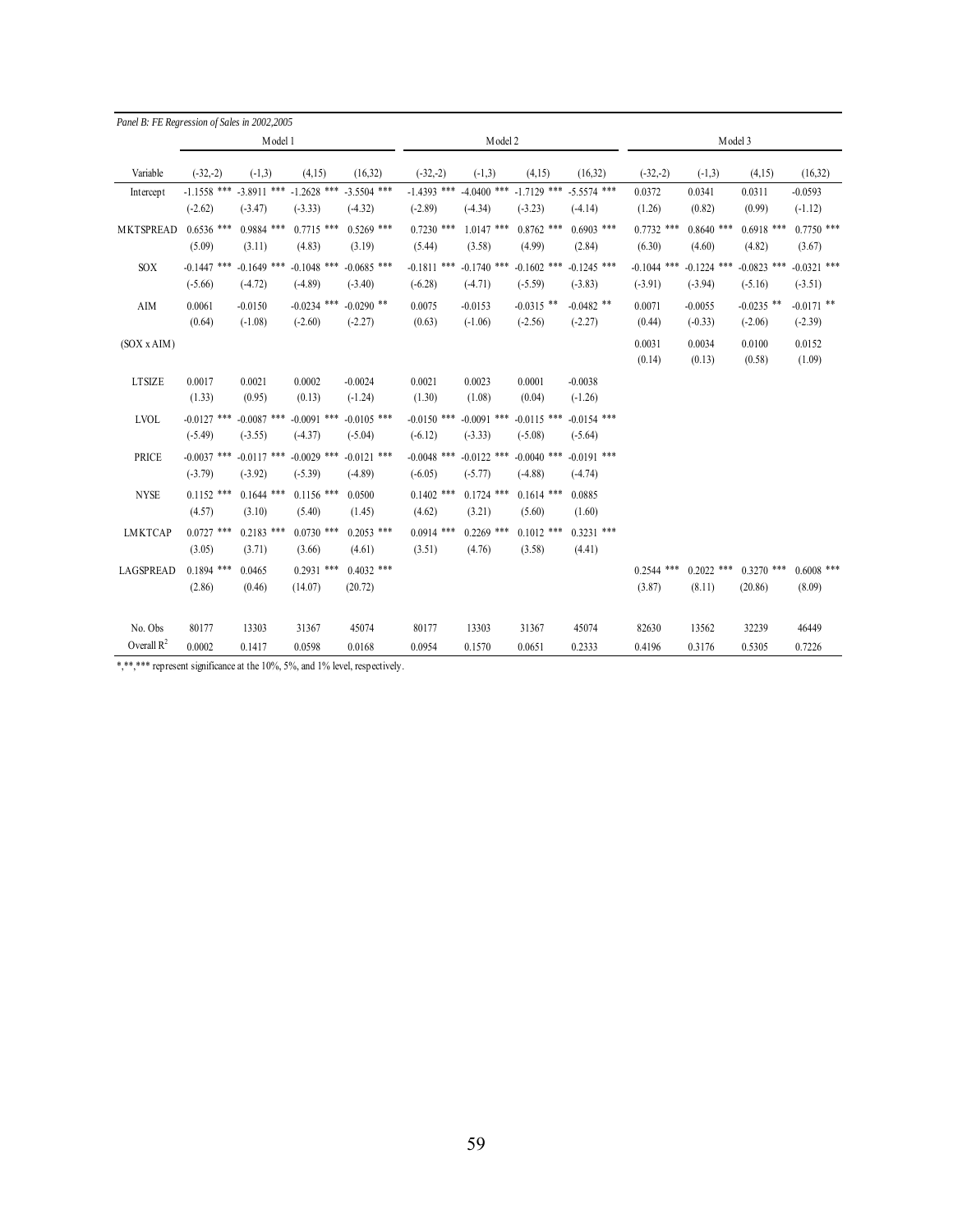## **Table 2.6 Bid Ask Spread: Value versus Growth**

This table presents estimates from an FE regression of bid-ask spreads for firms separated into high/low groups based on P/E ratio, with the high group designated Growth and the low group designated Value. Two variables of interest are considered: 1) a SOX dummy variable (Post- $SOX = 1$ ), and 2) an AIM dummy variable (All 4 AIM filters applied = 1). Regressions are pooled for 4 trading periods around the event: 1) -32 to -2 days before the event, 2) -1 days before to 3 days after the event, 3) 4 to 15 days after the event, and 4) 16 to 32 days after the event. Control variables include (SOX x AIM), an interaction term between the two primary variables, and LTSIZE - log of the dollar amount of the insider trade on the event date  $(t=0)$ . The other control variables, as follows, use the value for the immediate trading date, in the range  $(-32,32)$ trading days. MKTSPREAD is the average market spread on that date. LVOL is the log dollar volume on that date. PRICE is the stock price on that date. NYSE is a dummy variable equal to 1 if the stock is traded on the NYSE. LMKTCAP is the log of market capitalization representing the market dollar value of the firm on that date. LAGSPREAD represents the lagged spread on the previous trading day. Observations for each period and adjusted overall r-squared are also included.

| Panel A: FE Regression of Purchases in 2002,2005 |                            |                            |                            |                            |                        |                        |                        |                        |
|--------------------------------------------------|----------------------------|----------------------------|----------------------------|----------------------------|------------------------|------------------------|------------------------|------------------------|
|                                                  |                            | Growth                     |                            |                            |                        | Value                  |                        |                        |
| Variable                                         | $(-32,-2)$                 | $(-1,3)$                   | (4,15)                     | (16,32)                    | $(-32,-2)$             | $(-1,3)$               | (4,15)                 | (16, 32)               |
| Intercept                                        | $-0.4746$                  | $-2.4141$ *                | $-1.7220$ *                | $-1.5013$                  | 0.0241                 | $-0.3388$              | 0.1020                 | $-0.6548$              |
|                                                  | $(-0.65)$                  | $(-1.84)$                  | $(-1.92)$                  | $(-1.10)$                  | (0.09)                 | $(-0.44)$              | (0.19)                 | $(-1.48)$              |
| <b>MKTSPREAD</b>                                 | $0.5122$ ***<br>(4.14)     | $0.7564$ *<br>(1.71)       | $0.9939$ **<br>(2.00)      | 0.4397<br>(1.25)           | $1.2049$ ***<br>(4.98) | 0.3206<br>(0.56)       | $0.9449$ ***<br>(2.66) | $1.1892$ ***<br>(3.18) |
|                                                  |                            |                            |                            |                            |                        |                        |                        |                        |
| <b>SOX</b>                                       | $-0.2273$ ***<br>$(-5.83)$ | $-0.2960$ ***<br>$(-5.42)$ | $-0.1995$ ***<br>$(-4.95)$ | $-0.1769$ ***<br>$(-4.91)$ | $-0.0230$<br>$(-1.14)$ | $-0.0558$<br>$(-1.32)$ | $-0.0415$<br>$(-1.05)$ | $-0.0109$<br>$(-0.38)$ |
| ${\rm AIM}$                                      | $-0.0019$                  | $-0.0178$                  | $-0.0206$ ***              | 0.0076                     | $-0.0059$              | 0.0293                 | 0.0213                 | 0.0248                 |
|                                                  | $(-0.65)$                  | $(-1.60)$                  | $(-2.70)$                  | (1.04)                     | $(-0.36)$              | (0.89)                 | (0.66)                 | (1.14)                 |
| (SOX x AIM)                                      | 0.0056                     | 0.0107                     | $0.0211$ **                | 0.0002                     | $0.0605$ ***           | $-0.1505$ ***          | $-0.0055$              | 0.0492                 |
|                                                  | (0.68)                     | (0.79)                     | (2.20)                     | (0.02)                     | (3.63)                 | $(-4.61)$              | $(-0.16)$              | (0.82)                 |
| <b>LTSIZE</b>                                    | $-0.0003$                  | 0.0027                     | 0.0024                     | 0.0001                     | 0.0001                 | $-0.0022$              | 0.0014                 | 0.0021                 |
|                                                  | $(-0.16)$                  | (0.48)                     | (0.69)                     | (0.05)                     | (0.06)                 | $(-0.42)$              | (0.50)                 | (0.94)                 |
| <b>LVOL</b>                                      | $-0.0030$                  | 0.0014                     | $-0.0002$                  | $-0.0028$                  | $-0.0041$ **           | $-0.0031$              | $-0.0026$              | $-0.0044$              |
|                                                  | $(-0.77)$                  | (0.28)                     | $(-0.05)$                  | $(-0.79)$                  | $(-2.18)$              | $(-0.71)$              | $(-0.89)$              | $(-1.54)$              |
| <b>PRICE</b>                                     | $-0.0002$                  | $-0.0027$                  | $-0.0021$                  | $-0.0046$                  | $0.0111$ ***           | $-0.0021$              | $0.0135$ **            | 0.0027                 |
|                                                  | $(-0.05)$                  | $(-0.57)$                  | $(-0.86)$                  | $(-0.96)$                  | (3.05)                 | $(-0.15)$              | (2.38)                 | (0.41)                 |
| <b>NYSE</b>                                      | $0.1260$ ***               | $0.1326$ ***               | $0.1042$ ***               | $0.1116$ ***               |                        |                        |                        |                        |
|                                                  | (2.79)                     | (2.66)                     | (2.70)                     | (5.41)                     |                        |                        |                        |                        |
| <b>LMKTCAP</b>                                   | 0.0322                     | $0.1312*$                  | $0.0903$ *                 | 0.0874                     | $-0.0126$              | 0.0296                 | $-0.0155$              | 0.0308                 |
|                                                  | (0.78)                     | (1.85)                     | (1.91)                     | (1.18)                     | $(-0.73)$              | (0.54)                 | $(-0.48)$              | (1.09)                 |
| <b>LAGSPREAD</b>                                 | $0.2442$ ***               | 0.0764                     | $0.1516*$                  | $0.3140$ ***               | $0.3027$ ***           | $0.2403$ ***           | $0.1979$ ***           | $0.2673$ ***           |
|                                                  | (5.52)                     | (1.08)                     | (1.91)                     | (4.84)                     | (9.32)                 | (4.56)                 | (5.08)                 | (4.31)                 |
| No. Obs                                          | 8826                       | 1437                       | 3267                       | 4582                       | 14158                  | 2481                   | 5894                   | 8613                   |
| Overall $R^2$                                    | 0.2970                     | 0.0517                     | 0.0621                     | 0.0825                     | 0.4685                 | 0.2339                 | 0.4851                 | 0.4803                 |

\*,\*\*,\*\*\* represent significance at the 10%, 5%, and 1% level, respectively.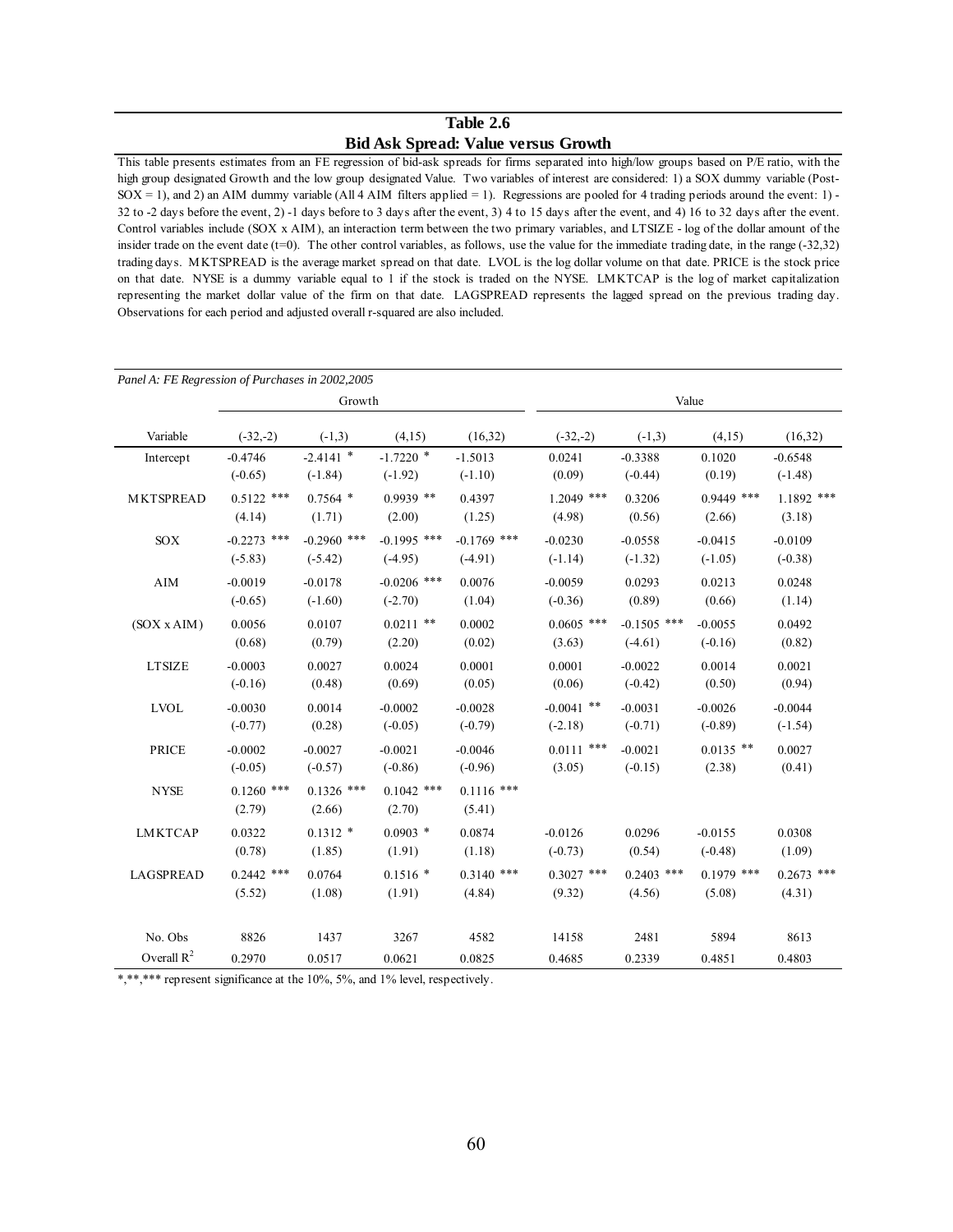| Panel B: FE Regression of Sales in 2002,2005 |                        |                        |                        |                       |               |              |               |               |
|----------------------------------------------|------------------------|------------------------|------------------------|-----------------------|---------------|--------------|---------------|---------------|
|                                              |                        | Growth                 |                        |                       |               |              | Value         |               |
| Variable                                     | $(-32,-2)$             | $(-1,3)$               | (4,15)                 | (16,32)               | $(-32,-2)$    | $(-1,3)$     | (4,15)        | (16, 32)      |
| Intercept                                    | 1.1030                 | $-0.2031$              | 0.0559                 | $-2.2828$             | 0.6388        | 0.7456       | 0.5073        | $-2.5225$ *** |
|                                              | (1.18)                 | $(-0.18)$              | (0.09)                 | $(-1.05)$             | (1.35)        | (1.06)       | (0.60)        | $(-4.25)$     |
| <b>MKTSPREAD</b>                             | $0.5011$ ***           | $1.0030$ **            | $0.4053$ ***           | $0.4794$ **           | $0.9344$ ***  | $1.2909$ *** | $1.5403$ ***  | $0.6290$ **   |
|                                              | (2.71)                 | (2.19)                 | (3.53)                 | (2.37)                | (6.23)        | (4.30)       | (3.96)        | (2.28)        |
| <b>SOX</b>                                   | $-0.2716$ ***          | $-0.2646$ ***          | $-0.0908$ ***          | $-0.1053$ ***         | $-0.0338$     | 0.0330       | $-0.0065$     | 0.0177        |
|                                              | $(-9.53)$              | $(-6.54)$              | $(-2.59)$              | $(-5.23)$             | $(-0.93)$     | (0.86)       | $(-0.14)$     | (0.39)        |
| AIM                                          | 0.0258                 | 0.0246                 | $-0.0156$ *            | $-0.0235$             | $-0.0096$     | $-0.0103$    | $-0.0173$     | 0.0016        |
|                                              | (1.49)                 | (0.92)                 | $(-1.93)$              | $(-1.49)$             | $(-0.48)$     | $(-0.72)$    | $(-0.81)$     | (0.11)        |
| (SOX x AIM)                                  | $-0.0153$              | $-0.0066$              | 0.0126                 | 0.0205                | 0.0272        | 0.0094       | $-0.0048$     | $-0.0147$     |
|                                              | $(-0.74)$              | $(-0.21)$              | (1.24)                 | (0.87)                | (1.16)        | (0.51)       | $(-0.16)$     | $(-0.61)$     |
| <b>LTSIZE</b>                                | 0.0004                 | 0.0015                 | $-0.0007$              | $-0.0027$ *           | 0.0017        | $0.0050*$    | $0.0052$ *    | 0.0010        |
|                                              | (0.29)                 | (0.56)                 | $(-0.69)$              | $(-1.87)$             | (1.17)        | (1.79)       | (1.87)        | (0.58)        |
| <b>LVOL</b>                                  | $-0.0106$ ***          | 0.0011                 | $-0.0040$ *            | $-0.0021$             | $-0.0095$ *** | $-0.0070$ ** | $-0.0127$ *** | $-0.0117$ *** |
|                                              | $(-4.26)$              | (0.21)                 | $(-1.82)$              | $(-0.77)$             | $(-3.47)$     | $(-2.19)$    | $(-3.26)$     | $(-3.93)$     |
| <b>PRICE</b>                                 | 0.0017                 | 0.0014                 | 0.0008                 | $-0.0046$             | $0.0057$ *    | 0.0000       | 0.0004        | $-0.0206$ *** |
|                                              | (0.80)                 | (0.78)                 | (0.68)                 | $(-0.93)$             | (1.95)        | (0.00)       | (0.10)        | $(-23.25)$    |
| <b>NYSE</b>                                  | $0.2611$ ***<br>(6.97) | $0.2902$ ***<br>(6.64) | $0.1020$ ***<br>(3.87) | $0.0788$ **<br>(2.04) |               |              |               |               |
| <b>LMKTCAP</b>                               | $-0.0474$              | 0.0047                 | $-0.0017$              | 0.1223                | $-0.0375$     | $-0.0466$    | $-0.0291$     | $0.1603$ ***  |
|                                              | $(-0.95)$              | (0.08)                 | $(-0.05)$              | (1.08)                | $(-1.38)$     | $(-1.11)$    | $(-0.60)$     | (4.96)        |
| <b>LAGSPREAD</b>                             | 0.0650                 | $-0.0675$              | $0.5584$ ***           | $0.3803$ ***          | $0.2615$ ***  | $0.1444$ *** | $-0.1111$     | $0.3922$ ***  |
|                                              | (1.25)                 | $(-1.32)$              | (4.68)                 | (11.05)               | (9.32)        | (3.05)       | $(-0.74)$     | (4.97)        |
| No. Obs                                      | 41465                  | 6993                   | 16598                  | 23675                 | 32949         | 5479         | 12884         | 18755         |
| Overall $R^2$                                | 0.2815                 | 0.0286                 | 0.7276                 | 0.1791                | 0.5491        | 0.1813       | 0.0234        | 0.2123        |

\*,\*\*,\*\*\* represent significance at the 10%, 5%, and 1% level, respectively.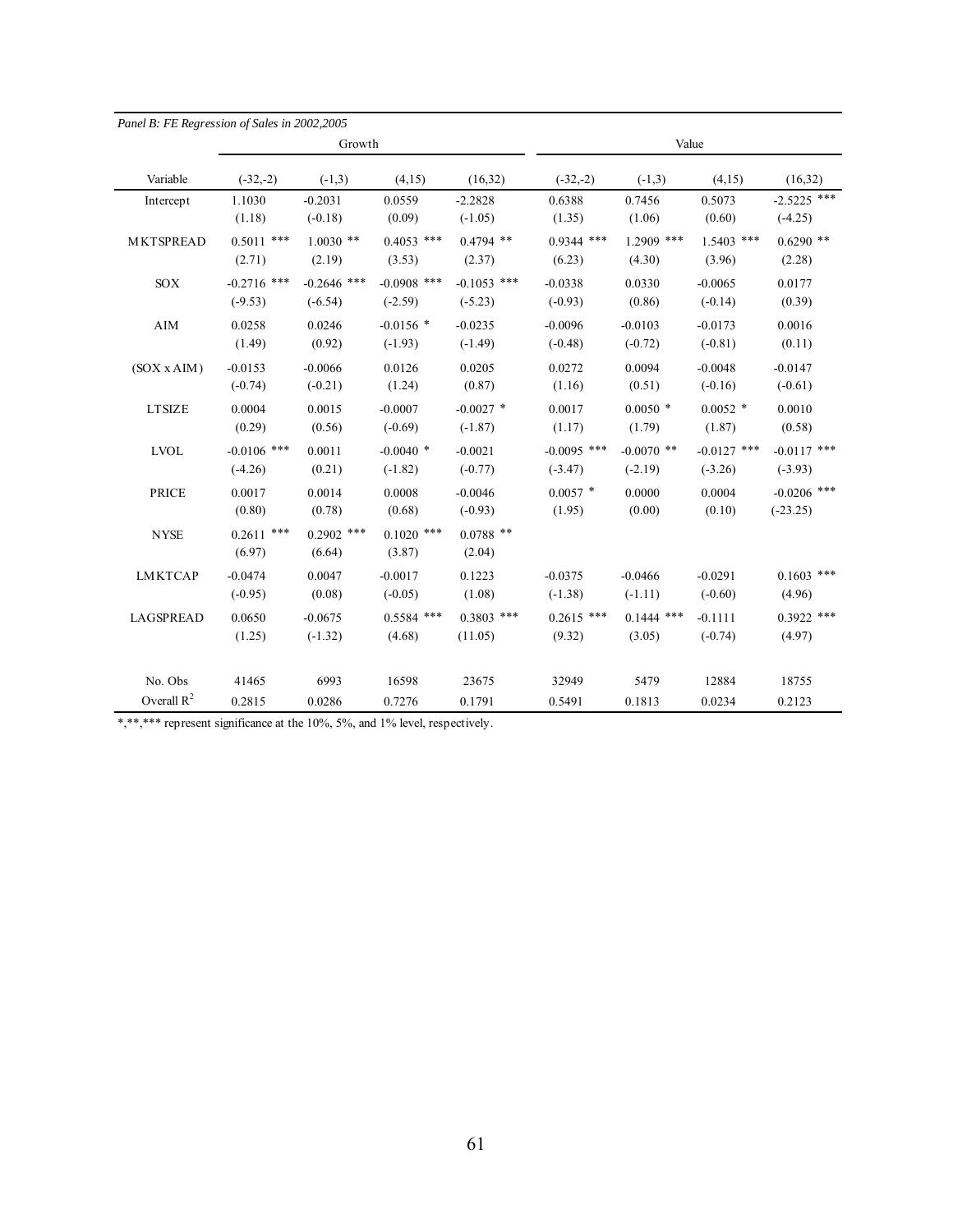

Panel A: Purchase and Sale Average MRAV Volume for Period (-32,32)





Panel C: 2001,2003 Sale MRAV Volume for Period (-15,15)



#### **Figure 2.3. Volume**

This figure shows the market/risk adjusted log transformed average (MRAV) volume for 2001 and 2003 purchases and sales. Panel A compares average purchases for 2001,2003 combined versus average sales for (2001, 2003) combined. Panels B and C compare 2001 and 2003 purchases and sales, respectively. Panel A covers an event window of (-32,32) trading days, while Panels B and C cover an event window of (-15,15) trading days.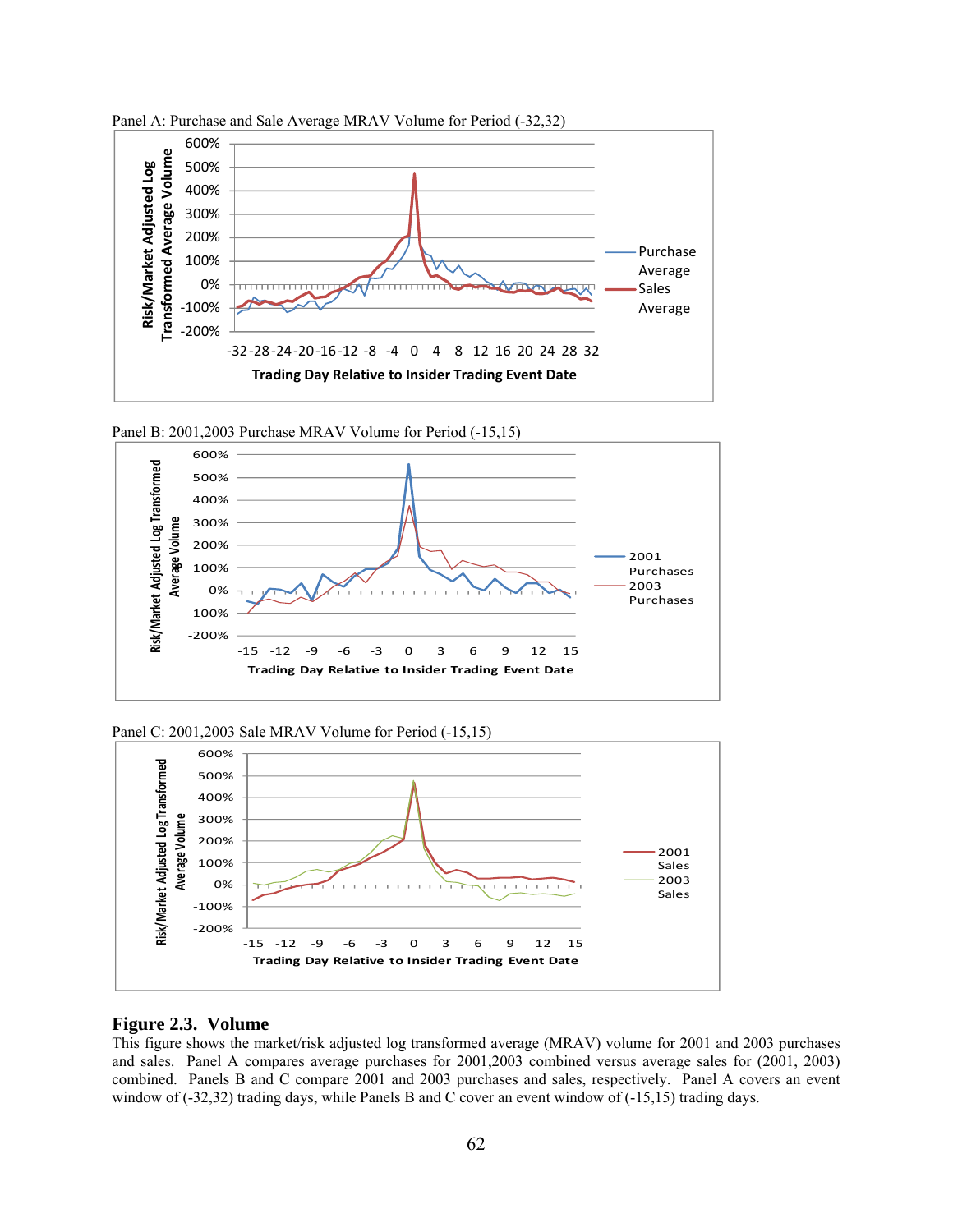# **2.8. Appendix B**



Panel A: Average Spread Change Over the Event Window (-10,15) for 2002





#### **Figure 2.4. Bid-Ask Spread Trend**

This figure shows the trend in the average bid-ask spread level over the course of the event window (-10,15). Panel A compares spread levels for purchases and sales for January 1 – March 31, 2002. Panel B compares spread levels for purchases and sales for January 1 – March 31, 2005. Trend lines are drawn for both purchases and sales to allow an easier comparison of how the change in spread proceeds over the event window.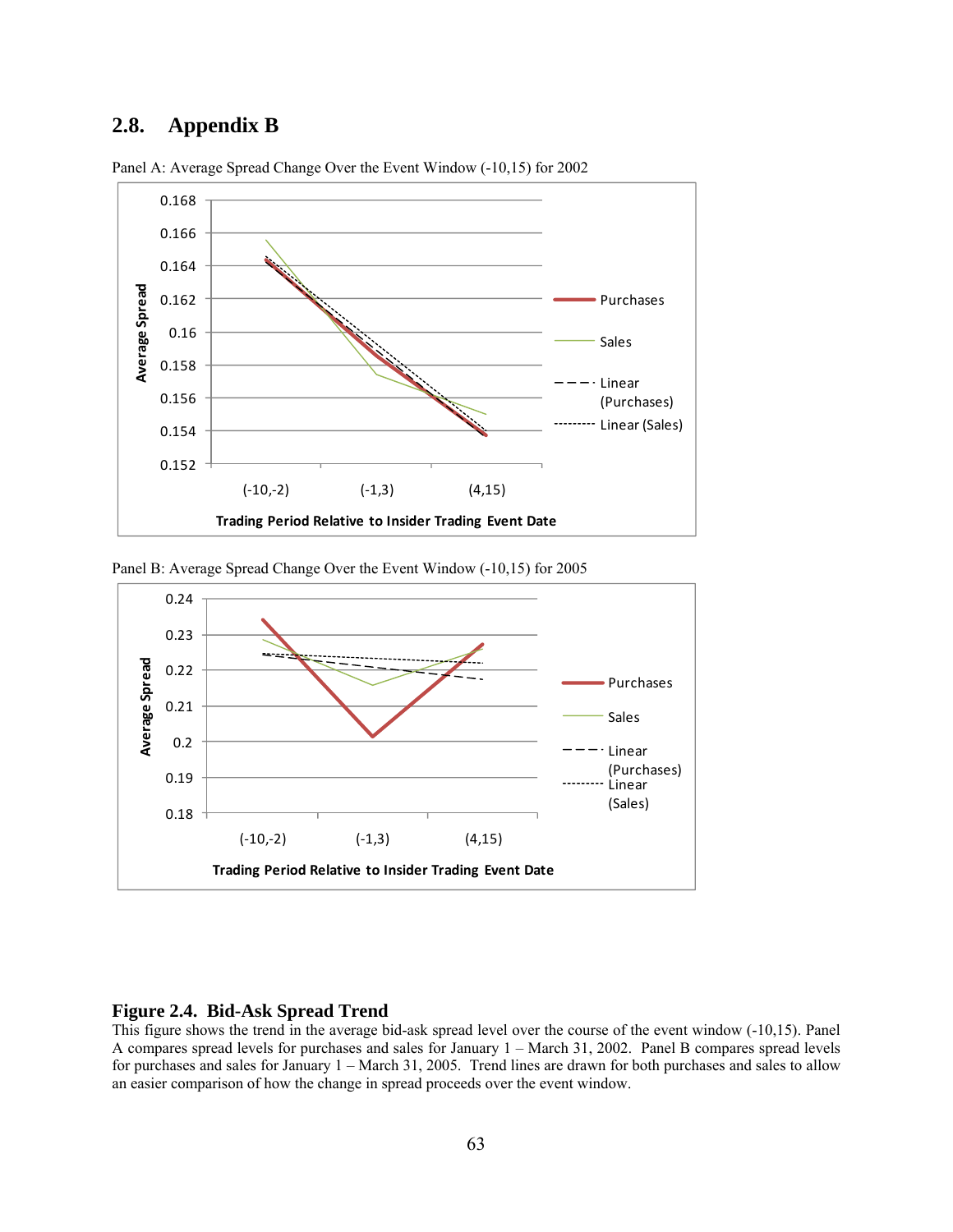

#### **Figure 2.5. EKO Game Tree**

This figure represents the game tree of Easley, Kiefer and O'Hara (1997), as shown in Brown, Hillegeist, and Lo  $(2004).$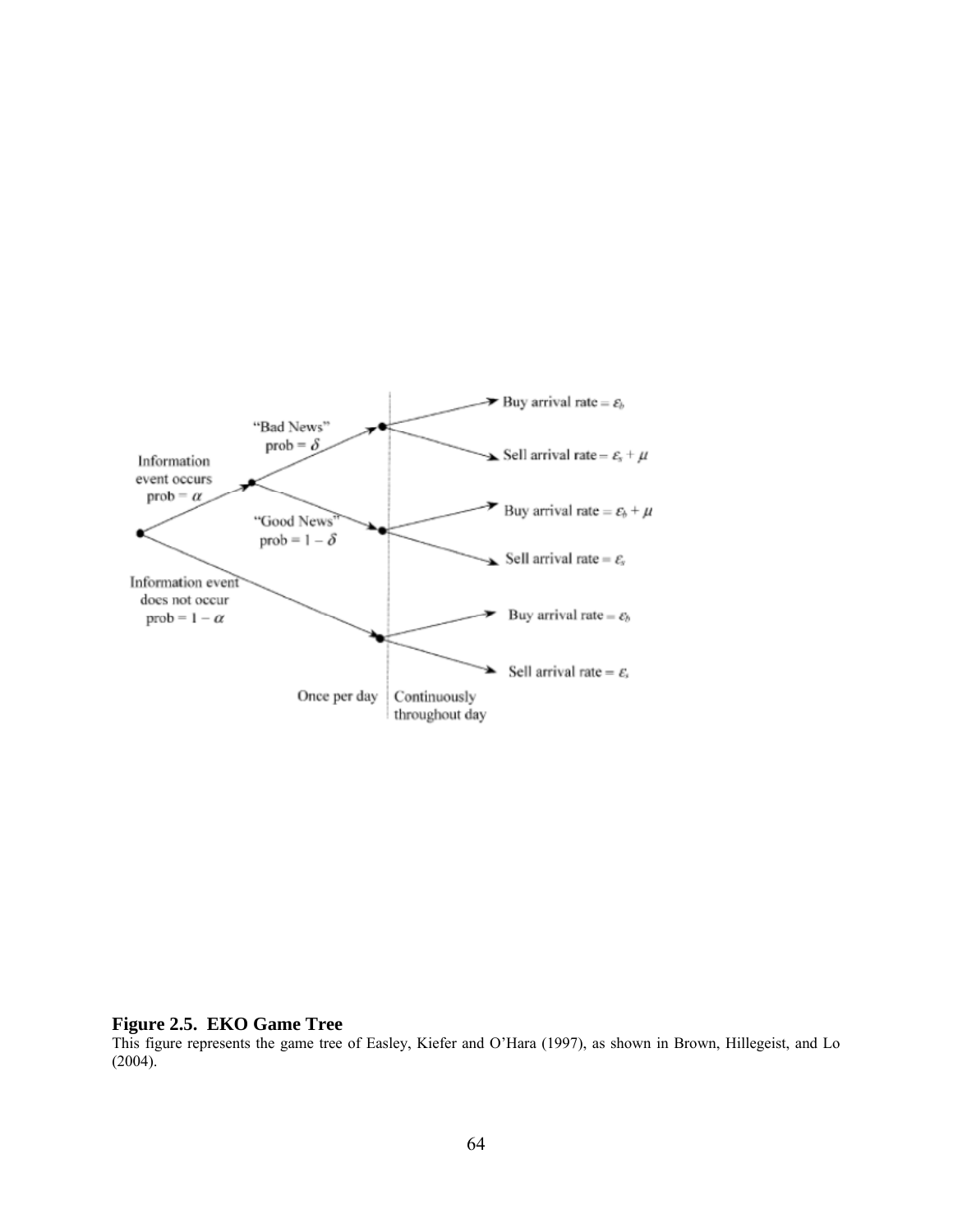

#### **Figure 2.6. S&P 500 Small Cap Index**

Provided by Stockcharts.com - performance of small cap index. TAQ data in this study is from the small cap index for January 1 – March 31 of 2002 and 2005.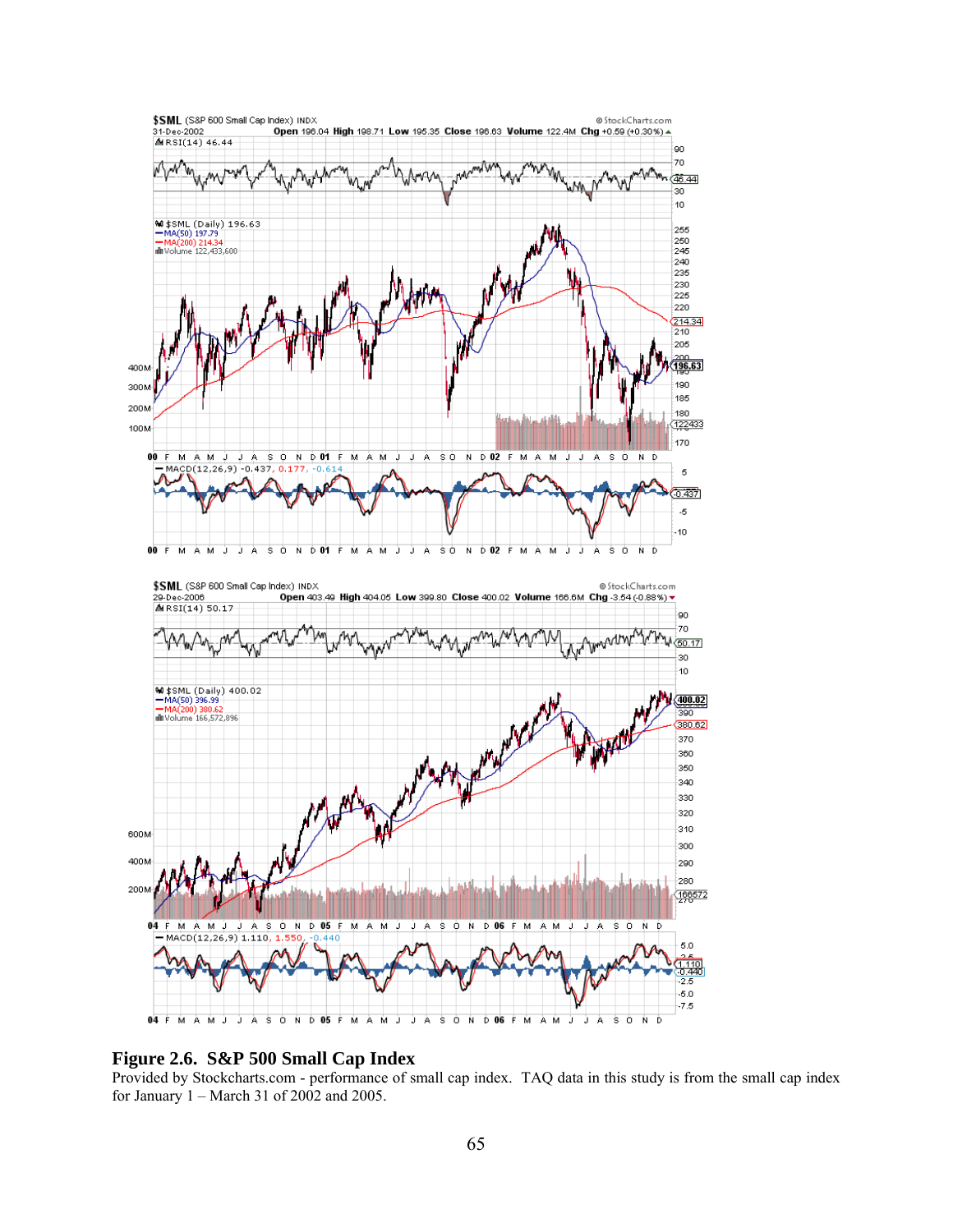

**Summary** 

- While random movements will affect MM profits on any given round-trip trade, over time the MM earns the bid-ask spread.
- This only holds for trading with uninformed traders

#### **Figure 2.7. Standard Market Maker Profits Given No Price Trends**

This figure presents the standard assumption of market maker profits given random movements in the stock price, and no trends in stock price movement.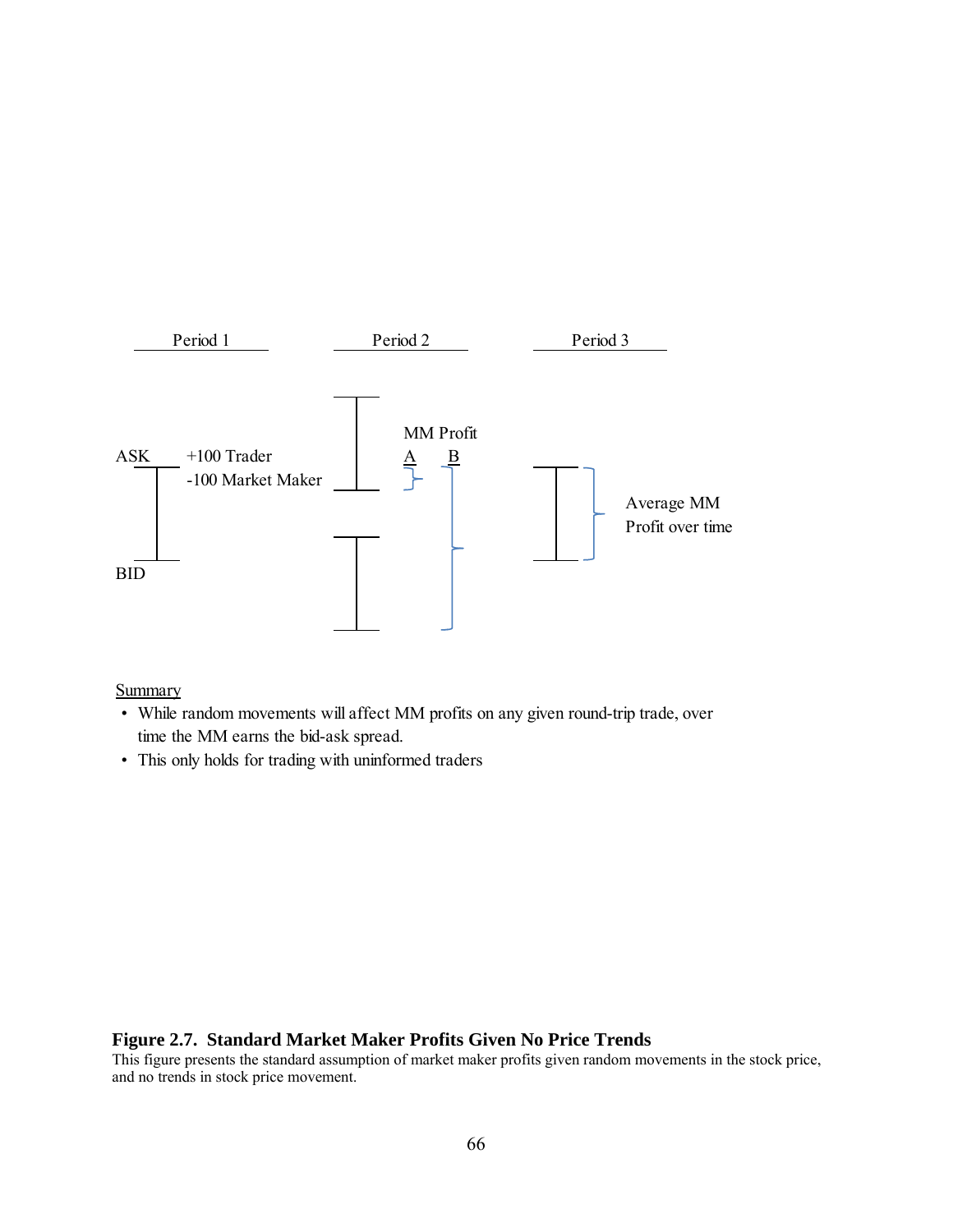

| More informed MM's               | Less inventory to unload (at a bad price) | Less cost to the MM     |
|----------------------------------|-------------------------------------------|-------------------------|
| Faster price discovery after SOX | Lower inventory holding period            | $=$ Less cost to the MM |

#### **Figure 2.8. Market Maker Bid/Ask Pricing and Inventory Behavior in Price Trends**

This figure presents the standard assumption of market maker profits given random movements in the stock price, and no trends in stock price movement.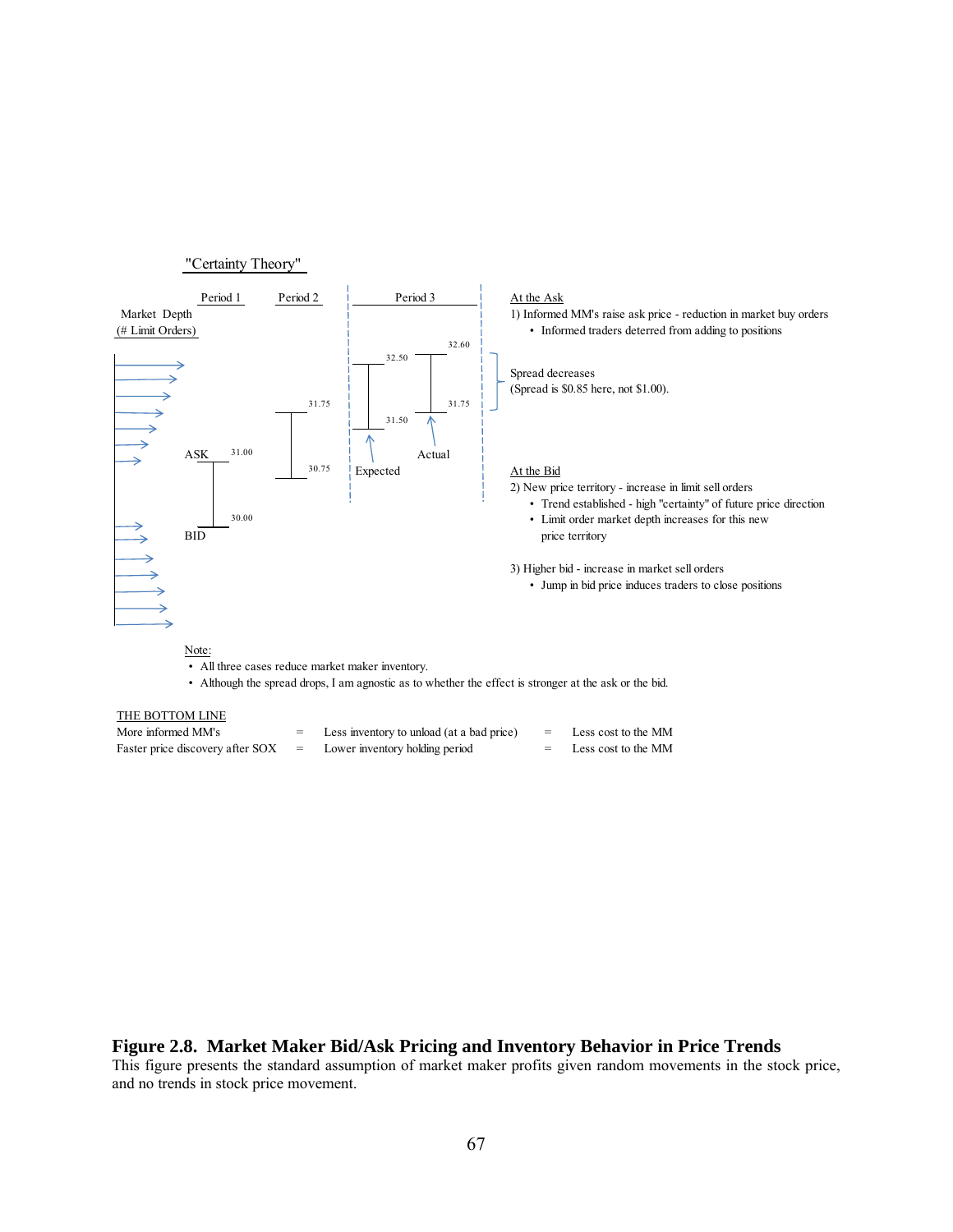#### **CHAPTER 3**

# **EXECUTIVE INCENTIVES TO INNOVATE AND GOVERNANCE POLICY 3.1 Introduction**

*"Stone discussed how visionary founder Jeff Bezos transformed Amazon from an online bookseller into one of the most successful companies in the world through its corporate culture, emphasis on the customer, focus on long-term success over short-term profits, and relentless pursuit of new markets…There were a few stumbles; the board almost asked him to step aside during the dot.com bust but Bezos appears to be on firm ground with the board for many years."* 

> *James McRitchie, CorpGov.net*<sup>29</sup>  *January 22, 2014*

Manso (2011) theorizes that the standard pay-for-performance compensation schemes for executive management are not the best suited to promote innovation. While they do promote effort by rewarding success with substantial payoffs, they also punish short-term failure with lower compensation or possibly termination. As Manso notes, the innovative process involves substantial uncertainty with a high potential for short-term failure. Thus, he theorizes that a compensation scheme with high tolerance (or even reward) for short term failure is best suited to promote innovation.

However, while Manso makes a strong theoretical argument supporting this assertion, it is a difficult question to test empirically. Manso develops an individual choice model based on a

<u>.</u>

<sup>&</sup>lt;sup>29</sup> "The Everything Store: Jeff Bezos and the Age of Amazon" James McRitchie, CorpGov.net, January 22, 2014.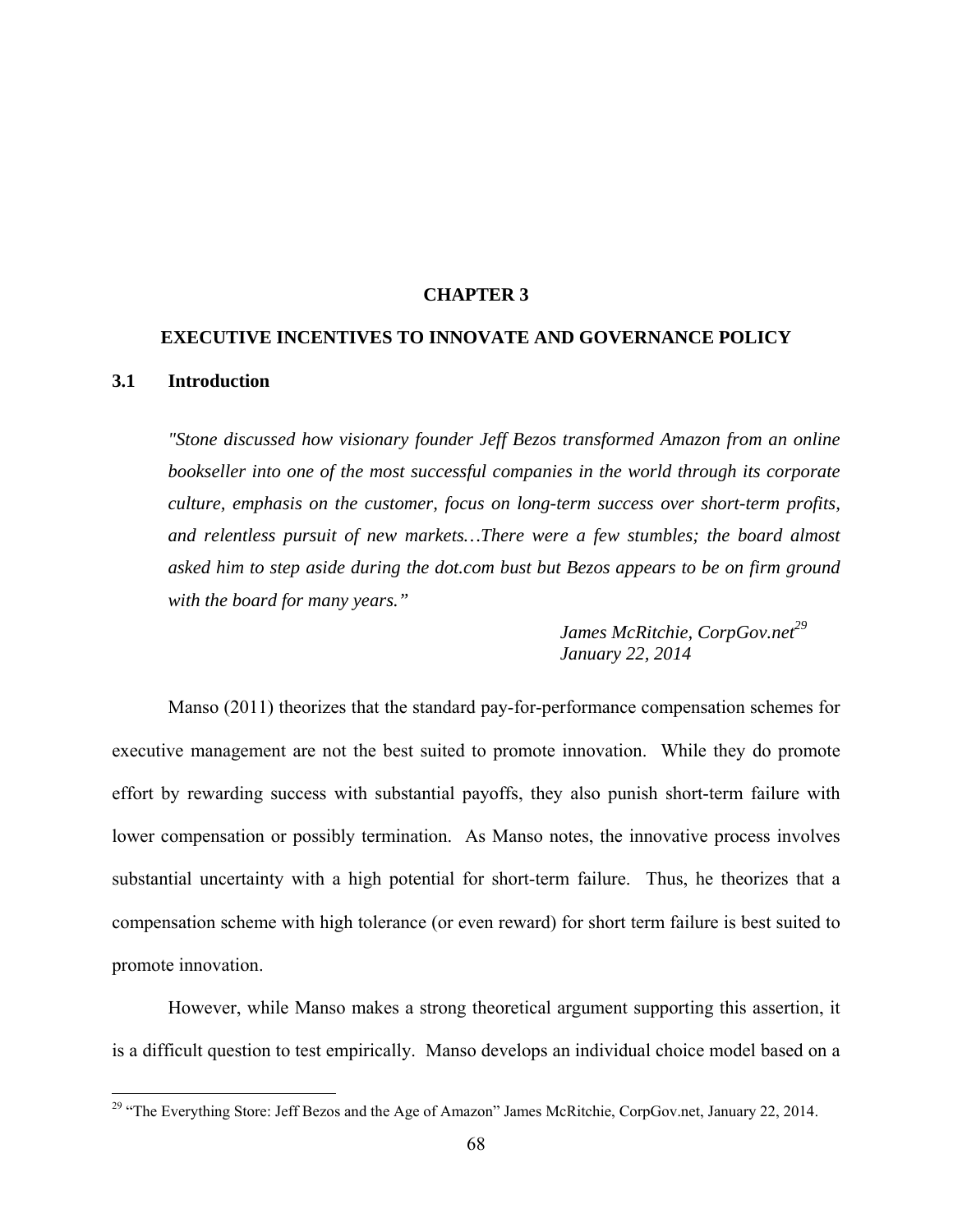multi-armed bandit model, but in reality it is challenging to empirically test the true innovative commitment of firm managers as individuals. This comes about for a wide variety of reasons. First, some studies have focused on the level of R&D spending by management to proxy for the innovative efforts of management, but the inherent long time frame that is necessary to produce fruitful innovative results (Hirshleifer, Hsu, and Li 2013; Cohen, Diether, and Malloy 2013) means that the R&D spending used to produce current innovations was likely made years ago by a very different management team. Second, while the measuring of innovation as proxied by current R&D spending or patent filings has been a common method in the literature (Becker-Blease 2011), even measuring patent output per R&D dollar has its flaws, as management could simply require the R&D departments to file more patents, regardless of whether they are lower quality and with less claims. Third, external factors such as the level of competition or financing options (Brown, Fazzari, and Petersen 2009) could also determine how much innovation a company develops, thus creating noise for studies focusing on R&D spending and patenting. Fourth, prior literature has shown that some industries patent at a much higher level than other industries (primarily due to property rights issues), which shows that producing a higher rate of patents should not be difficult for any firm if management simply wants to promote themselves as an innovative firm. Fifth, some boards can pressure management to maintain a certain level of R&D to spend (especially if the board is strong in its advisory role, or if certain long-term institutional investors can strongly influence the board). Finally, and perhaps most importantly, these prior studies tend to look at innovation on a firm level, and cannot discern the innovative motivations of various individual members of the management team. For all these reasons, it is hard to disentangle and evaluate how innovative the members of the management team actually are, and hence how to promote more individual innovation among executives of the firm.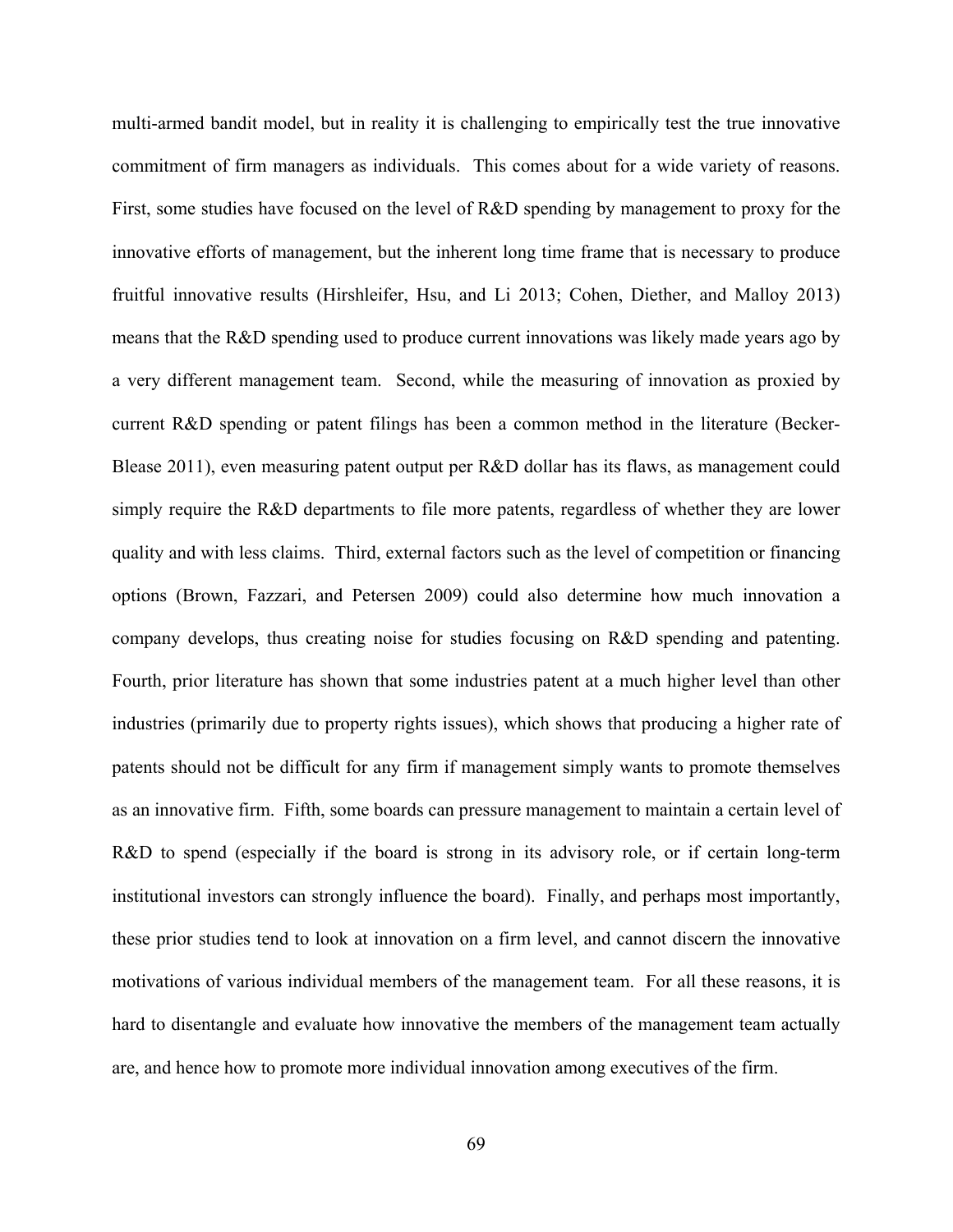So to answer the question of how to measure the individual innovative efforts of management, I develop a unique proxy for individual manager innovation by measuring the patent filings of managers themselves. I study 1,355 firm-year patent filings by top members of the executive management team between January 1996 and December 2006. Executive management certainly does not need to take such a hands-on role in the innovative process, but some managers seek to do so anyway. I evaluate this proxy in relation to a variety of governance policies introduced by Gompers, Ishii, and Metrick (2003), and by various forms of compensation. I find that there are indeed specific governance policies and compensation measures that a firm can take to help motivate this type of innovativeness.

I contribute to the literature in two important ways. First, this proxy provides a great empirical test of the predictions of the individual choice model of Manso (2011). Second, I find another potential lever the principal (shareholders) can use to either encourage or discourage exploration by the agent (management) by use of various forms of officer liability protection. I build an addendum to the theoretical model of Manso based on these results.

In general I find support for the predictions of Manso (2011) in this paper. However, there are mixed results when considering the various provisions in the governance index of Gompers, Ishii, and Metrick (2003). In contrast to Manso, I find modest evidence that stronger shareholder rights (less entrenchment of management) contribute to higher innovativeness by individuals on the management team. Specifically, I find that stronger shareholder rights relating to the sub-indexes of Delay and Voting (Gompers, Ishii, and Metrick 2003) seem to have the strongest positive effect on management innovation. However, in support of Manso, I find that the Protection sub-index is negative and significant for top executives, indicating that stronger protections for management compensation and wealth (weaker shareholder rights) are important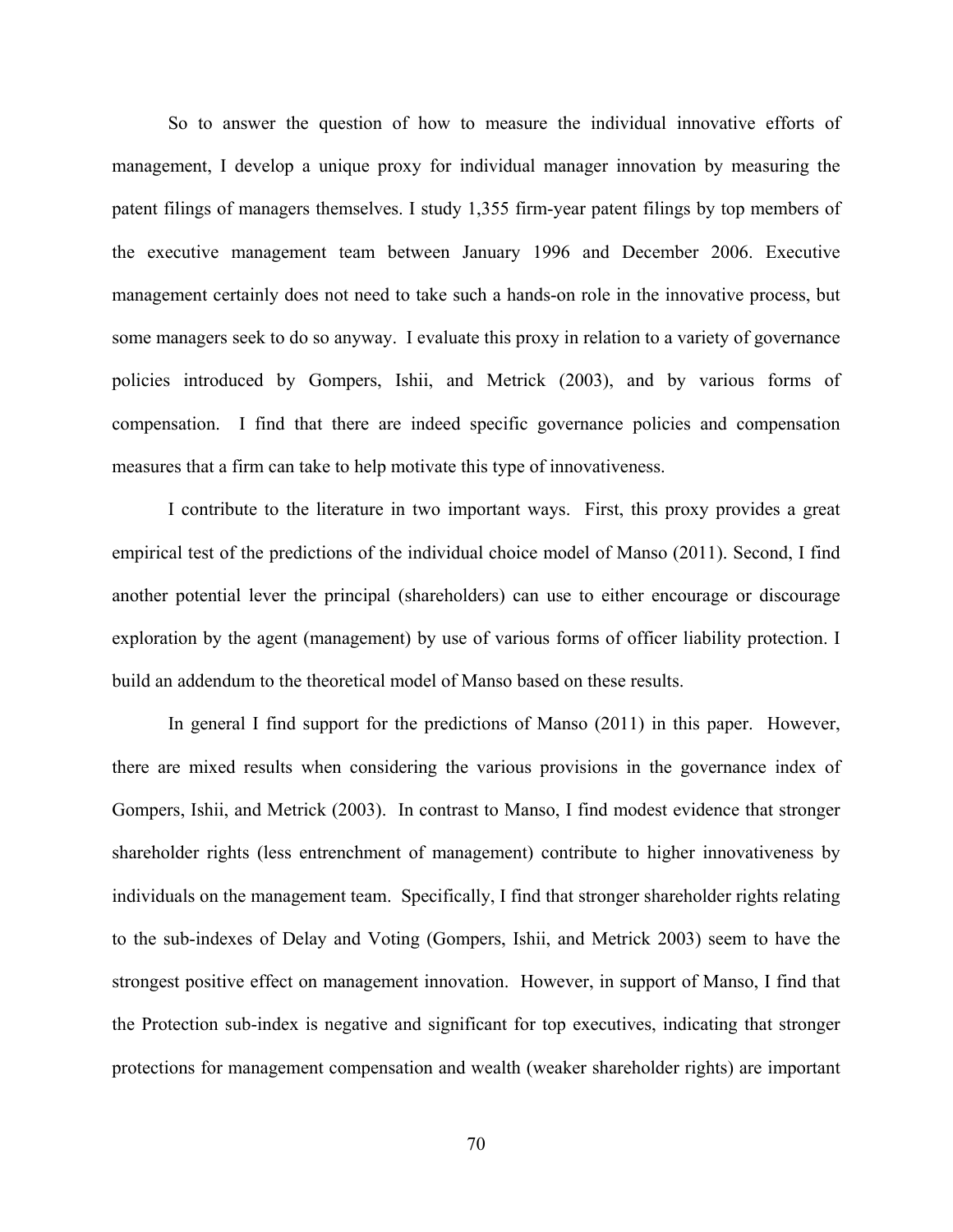for the production of innovation by management. I further evaluate this Protection sub-index by its six components, and find that in contrast to the predictions of Manso (2011), golden parachutes (and severance agreements) are not a significant motivator for inventor executives. Instead, I find that the corporate governance policies relating to director and officer indemnification from lawsuits and the exclusion of personal liability from lawsuits are much stronger motivators of innovative activity among top executives. This risk protection for personal wealth is apparently a strong requirement for managers wishing to personally pursue innovation in my sample, and thus by its presence or absence can potentially be a tool by shareholders to adjust the exploration vs. exploitation pursuits of managers. This is something that has not been considered in any models of the pursuit of innovation by management to my knowledge, so I contribute to the literature by adding this addition to the Manso model based on this result.

I also find support for the conjecture in Manso (2011) suggesting that option repricing can be a motivator for innovation by allowing a "tolerance for early failure". In addition, I find that a higher ratio of option compensation promoting long term tenure in a firm positively and significantly affects executive patenting. I also evaluate the pay performance sensitivity of the stock and option holdings of top management, and find further support for Manso (2011). Specifically, I find that option holdings sensitive to movement in the stock price (both in terms of absolute movement, and volatility in the movement) are strong positive motivators of innovation for top executives.

Finally, I find that innovations by top executives are a strong driver of firm risk in the year after the patent filing year, thus supporting the idea that the management team is motivated to take risks and face potential early failures in their pursuit of innovation, providing additional support for Manso (2011).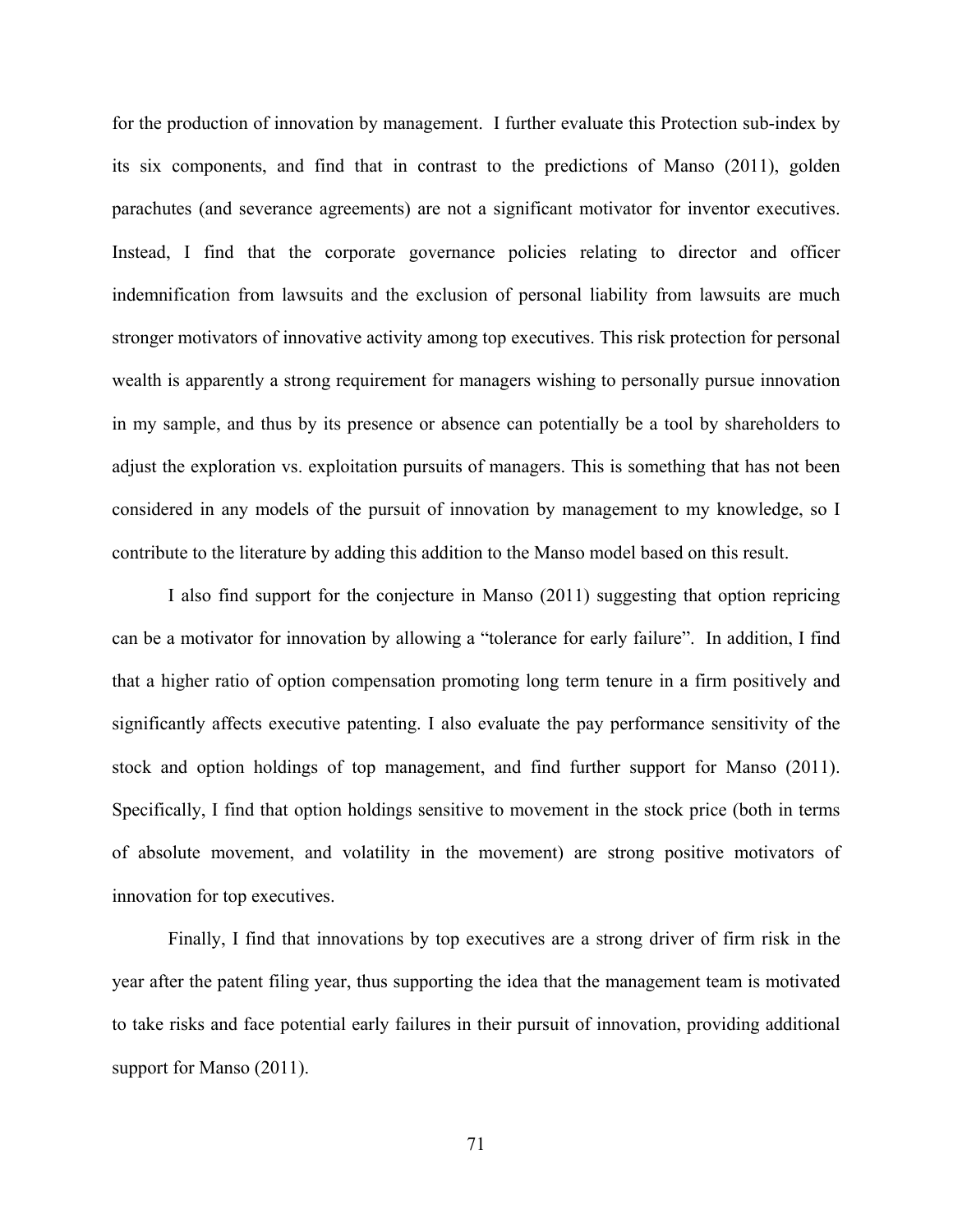### *A. Why would managers file their own patents?*

 $\overline{a}$ 

Patent filing is an inherently highly risky endeavor for a manager, as it directly places the success or failure of the innovation squarely on the manager (as they cannot blame lower level employees, or prior management for the wrong long-term innovative focus). In addition, patent filing is done under great legal scrutiny, and has specific legal requirements that any inventor listed on the patent must have had a substantial role in the development of the innovation. So it is unlikely for a manager to simply request that their name be added to a patent, or for a lower level employee to seek to ingratiate themselves with management by adding their bosses name to the patent, as doing so could ultimately invalidate the patent itself. While it is likely that the manager coauthored with other inventors on most of their patent filings, they ultimately had to play a substantial role in the product development.

But in addition to the high risks already associated with innovation, there are also intense reputational pressures associated with a manager placing their own name on a patent application. In their seminal paper on investment and herding, Scharfstein and Stein (1990) echo the risks to the long-term investor mentioned by Keynes (1936) "it is better to fail conventionally than to succeed unconventionally<sup>30</sup>. These statements mirror the effect on a manager pursuing longterm innovations as theorized by Manso (2011), who notes that innovation is also long-term and that early failures are likely. Similar research has found this effect applies to general theories of conformity (Bernheim 1994), and to the herding effect among mutual fund manager and institutional investors (Wermers 1999, Nofsinger and Sias 1999). So it is reasonable to expect

<sup>30</sup> Scharfstein and Stein (1990), in quoting from Keynes (1936) *The General Theory*, "... it is the long-term investor, he who most promotes the public interest, who will in practice come in for most criticism, wherever investment funds are managed by committees or boards or banks. For it is in the essence of his behavior that he should be eccentric, unconventional, and rash in the eyes of average opinion. If he is successful, that will only confirm the general belief in his rashness; and if in the short-run he is unsuccessful, which is very likely, he will not receive much mercy. Worldly wisdom teaches that it is better for reputation to fail conventionally than to succeed unconventionally."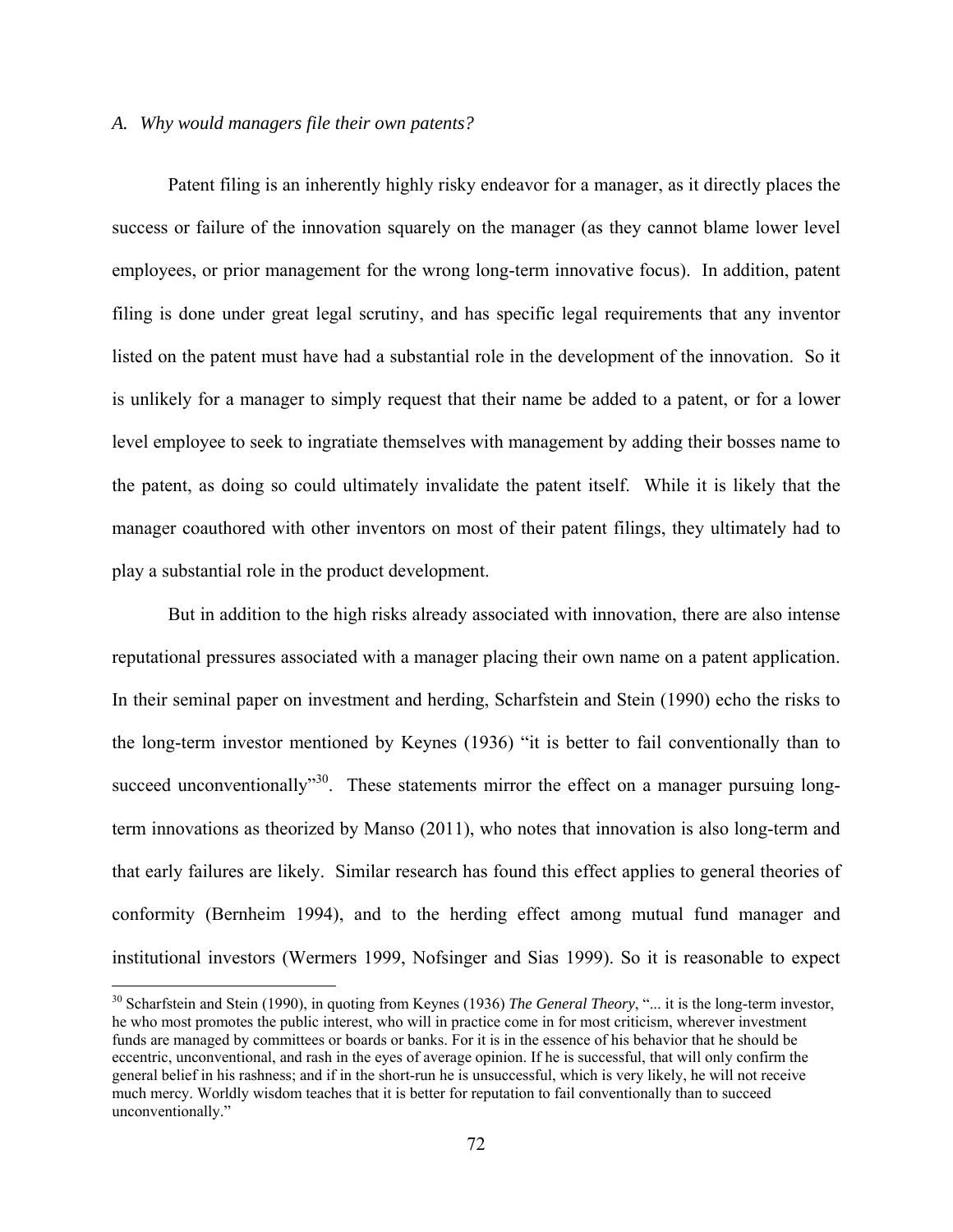management not to pursue an idiosyncratic management style (including personal patent filings that could fail) unless incentivized properly to compensate for this increased reputational risk. Thus, I would expect a particularly strong incentive package is necessary to encourage a manager to assume the high risk of pursuing innovation, along with the additional high reputational risk of filing patents in their own name.

With that said, many of the managers seem to have qualities of overconfidence that could lead them to weigh the benefits of success much greater than the disadvantages of patent failure. Indeed, some of the most prolific inventor-managers in my sample are also the most successful (and most overconfident) tech managers in history – Steve Jobs of Apple, Jeff Bezos of Amazon, etc. However, even when excluding CEOS from my sample, the results still hold for the other less high profile members of the management team<sup>31</sup>. In fact, in some cases the results are even stronger for the non-CEO members of the management team. It is possible they are more motivated to make a significant impact on the firm, by innovating and filing a patent in their own name, to provide them opportunities for advancement in the future. If this is the case, then understanding how governance affects their innovative behavior could be a helpful way to understand how to increase manager productivity overall.

# *B. Motivation from Manso (2011) – Innovation, Long-term Commitment, and a "Tolerance for Failure"*

As Manso (2011) theorizes, the foundation for this study lies in the central problem defined in the classic principal-agent conflict, in which the principal (shareholders) entrust the agent (management) with financial capital to invest in a manner optimal to the principal.

 $\overline{a}$ 

<sup>&</sup>lt;sup>31</sup> The results of this robustness test were reported in earlier versions of this paper, and can be provided upon request.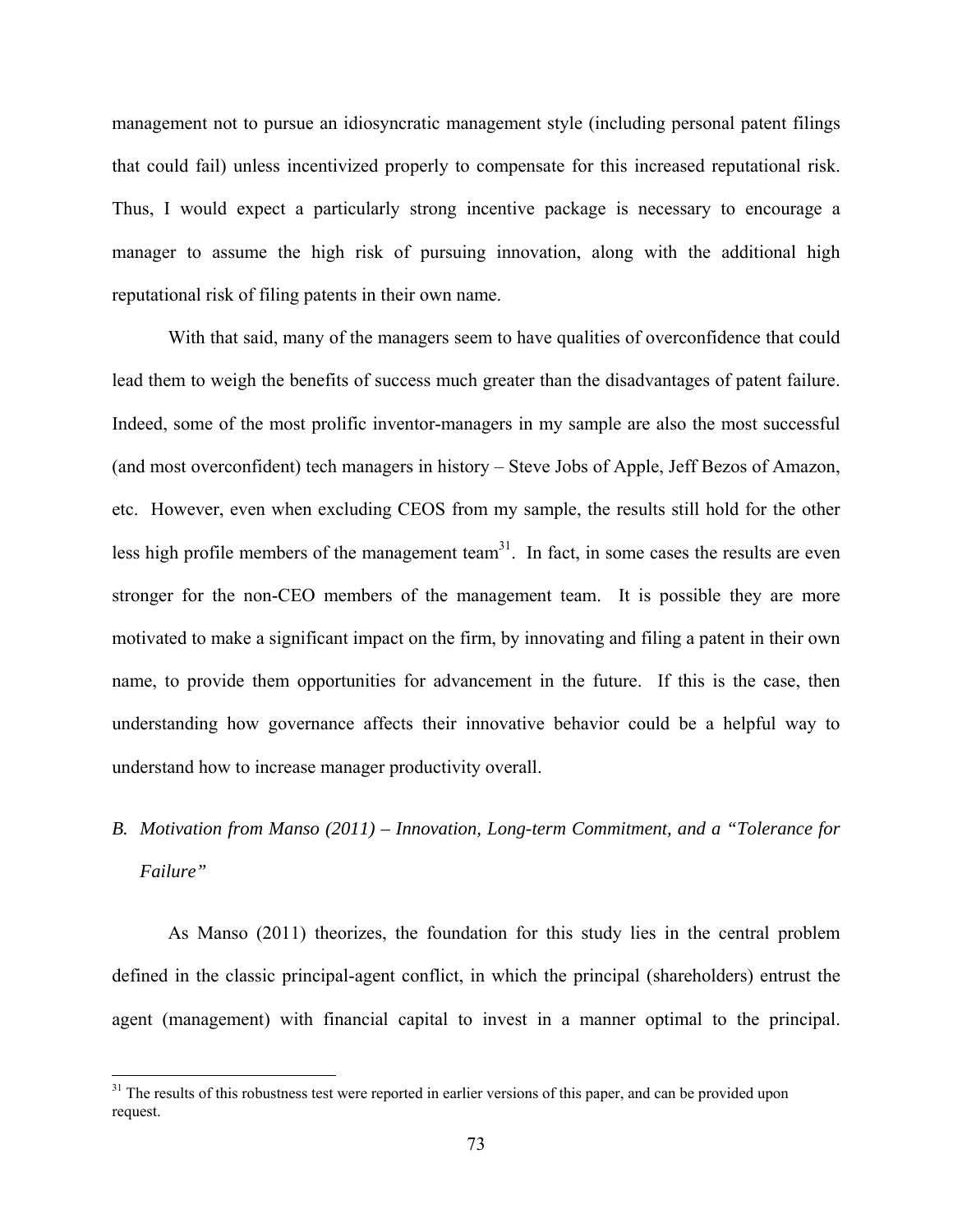However, the agent has the ability to invest as they personally desire, and may seek to maximize their own advantage with the funds in contrast to the desires of the principal. So to align interests between management and shareholders, incentive plans need to be devised to encourage management to act in a manner favorable to investors.

However, this incentive plan may not be the same for all organizations. This poses a challenge when desiring to motivate management to focus on innovation. Holmstrom (1989) discusses this problem, and theorizes that a substantial tolerance for failure must be allowed for management that is being encouraged to innovate. A bureaucratic, centralized control structure may be optimal for the completion of routine tasks in an efficient manner, but creates a hostile environment for innovation.

Manso (2011) extends this debate, and argues that the proper compensation plan for innovation should be structured differently from the standard pay-for-performance incentive schemes. He contrasts exploration versus exploitation as introduced in March (1991) as two goals of the firm with opposing incentive requirements. Exploration (innovation) involves experimentation with new ideas that have a high likelihood of failure (at least initially), whereas exploitation is the process of managing a firm to produce higher returns in the short-term. Payfor-performance, which rewards failure with low compensation or even termination, would not be appropriate if a firm desires to promote innovation. The proper compensation package to promote innovation would allow substantial tolerance (or even reward) for early failure, to allow time for the payoff from a long-term project to emerge. Manso states that the ideal compensation package for innovation would include a combination of option contracts with long vesting periods, the allowance of option repricing, golden parachutes, and managerial entrenchment.

74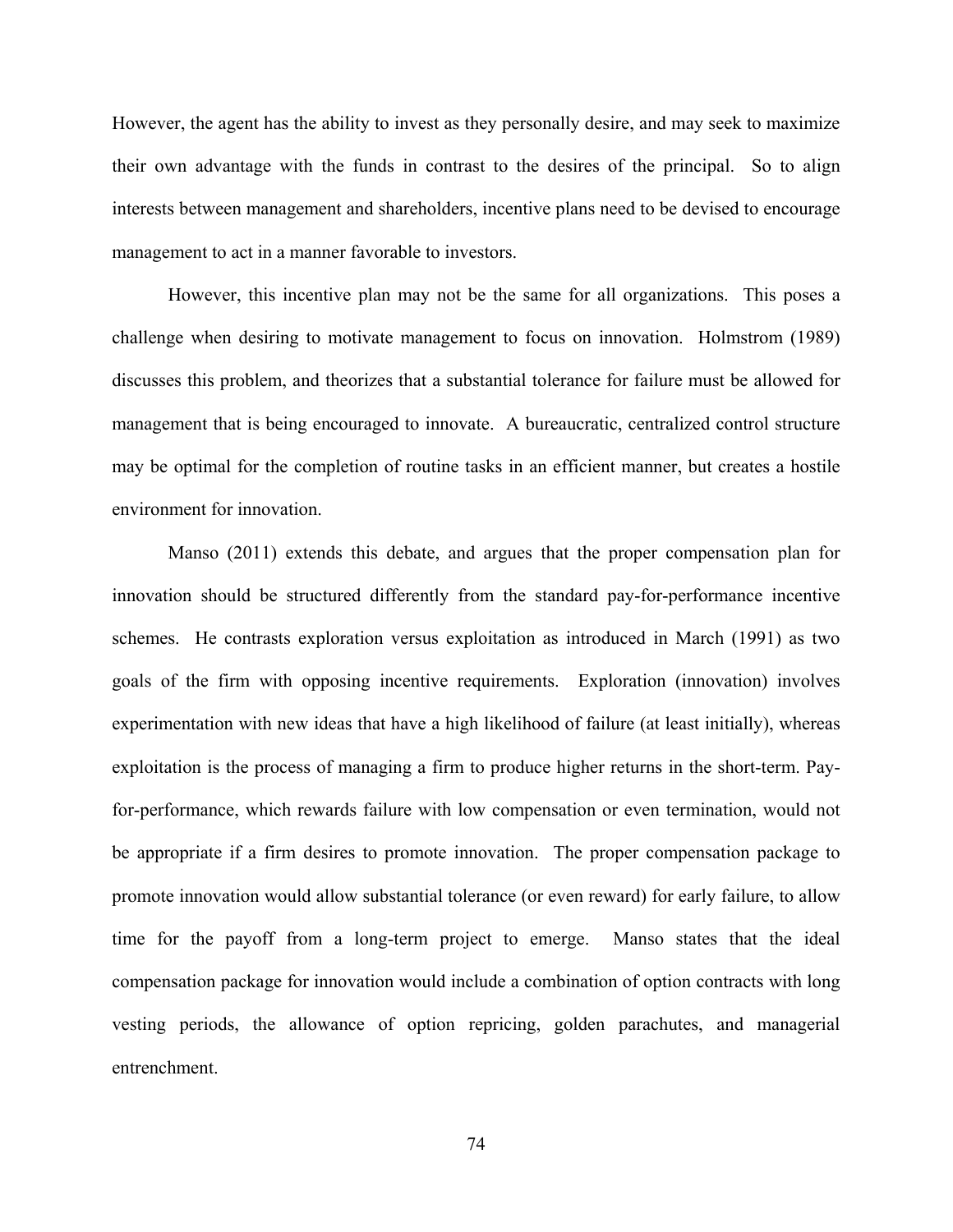To model this, Manso embeds a bandit problem (normally designed for individual decision making) within a principal agent framework to examine the theoretical implications of management contributions to innovation. He finds that the optimal compensation package to promote innovation is a two-period process. The first period would actually promote some degree of failure, while the second period promotes success. That is, the compensation package would be maximized not from success in both periods, but only by success in the second period. If the compensation scheme rewarded success in the first period, the manager could be tempted to focus on short-term performance goals. Only by maximizing total compensation with second period success exclusively is the manager motivated to focus on long-term performance.

In addition, Holmstrom (1982) argues that when groups of individuals are incentivized, there is a problem of free-riding. That is where my proxy for innovation has an advantage, as it represents individual manager effort, instead of simply the innovative efforts of an entire firm. Even though there may be multiple coauthors on a patent, by law each inventor listed on a patent application must have made a significant contribution, or the patent can be invalidated, so it is less likely the executive was a free-rider on the invention, using their influence within the company to pressure the other co-inventors to add his/her name to the patent. In addition, being the most high profile endorser of the patent within the company, the executive would face enormous risk in the success or failure of the filing, so there are huge potential individual risks involved with filing a patent.

### *C. Background on Officer and Director Liability*

In this paper I also show that three governance provisions from the protection sub-index of Gompers, Ishii, and Metrick (2003) are positive and highly significant contributors to manager innovation. The three are 1) director indemnification, 2) director indemnification contracts, and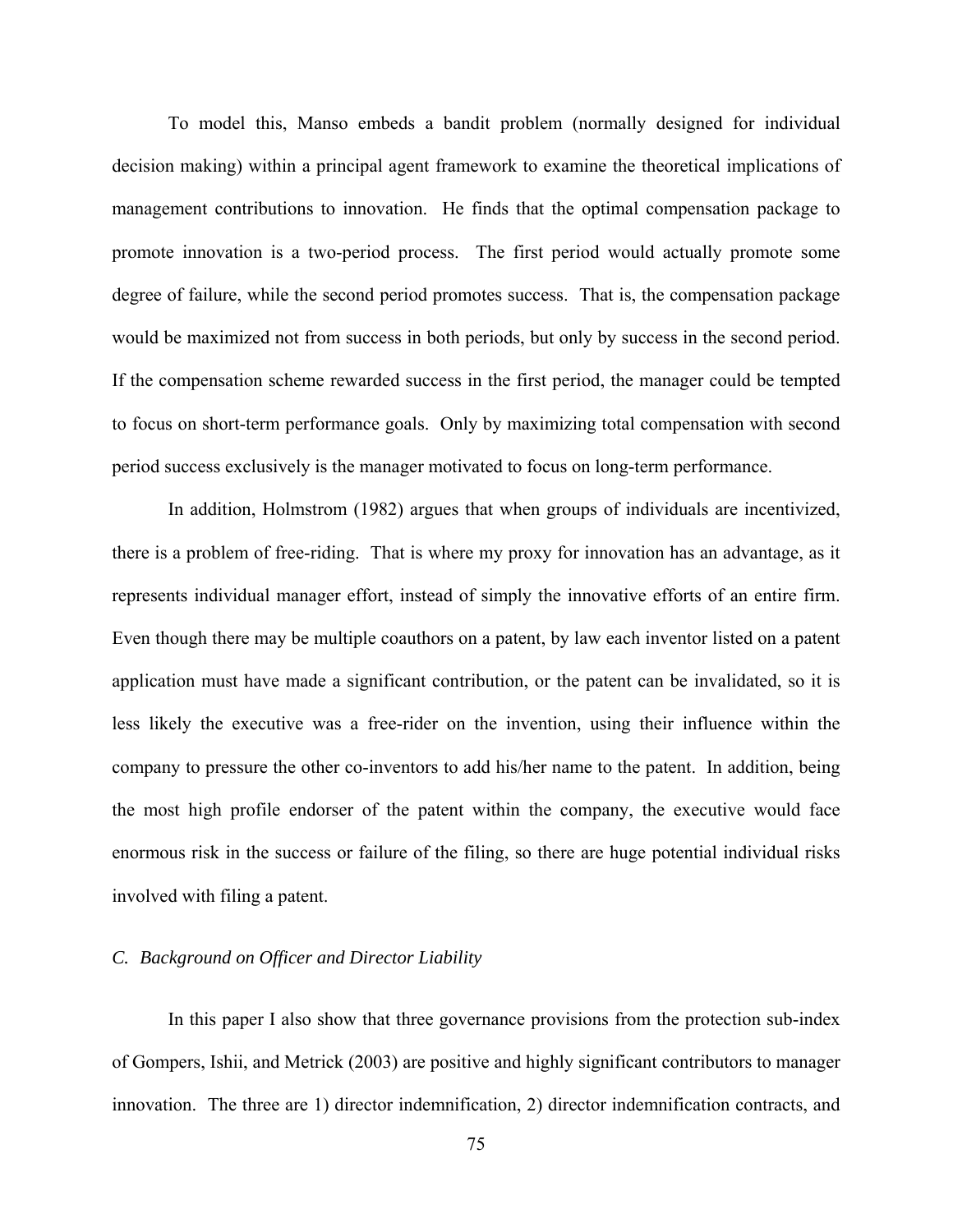3) director liability. All of these apply to both officers and directors as fiduciaries of the firm. While officers are obviously fiduciaries as agents of the firm, directors also act on behalf of shareholders, thus qualifying them as fiduciaries as well (Bishop  $2005$ )<sup>32</sup>. This fiduciary responsibility can place significant liability on these individuals, especially if risky activities related to innovation are pursued by these individuals.

The adoption by many states of the Model Business Corporation Act of  $1950<sup>33</sup>$  has led to a standardization of most state incorporation laws. More importantly, Delaware incorporates over 50% of publicly traded firms, which has come about as a result of its business-friendly Delaware General Corporation Law of 1899. Because of the many firms incorporated in Delaware, it has the most extensive case law on corporations in the U.S., and sets a precedent for other state corporation laws. For this reason, I focus primarily on Delaware law in understanding the legal responsibilities of executive managers. Delaware uses common law, not statutes, to guide fiduciary responsibility, thus the stream of legal proceedings in Delaware in recent years provides a good basis for the necessity of director and officer protection in corporations. In general, officer and director liability in Delaware Law comes under the commonly referred to fiduciary "triad" of 1) Duties of Care, 2) Duties of Loyalty, and 3) Good Faith.

Perhaps the most damaging case in recent years asserting the liability of officers and directories in their fiduciary duties came under the Duty of Care provision in 1985. The case of *Smith vs. Van Gorkom*, in which directors were found liable for not properly valuing their firm

 $\overline{a}$ 

<sup>32</sup> Bishop (2005) pp. 478-479.

 $33$  This act, introduced in 1950, provides a standard set of guidelines that firms and fiduciaries of the firm must follow. It has been adopted completely or in part by most states, with a map of recent state adoptions here: http://www.professorbainbridge.com/professorbainbridgecom/2013/11/a-map-of-model-business-corporation-actstates.html While Delaware has not adopted this act (and yet has the largest number of incorporated firms), they have followed the spirit of the act in their policy decisions.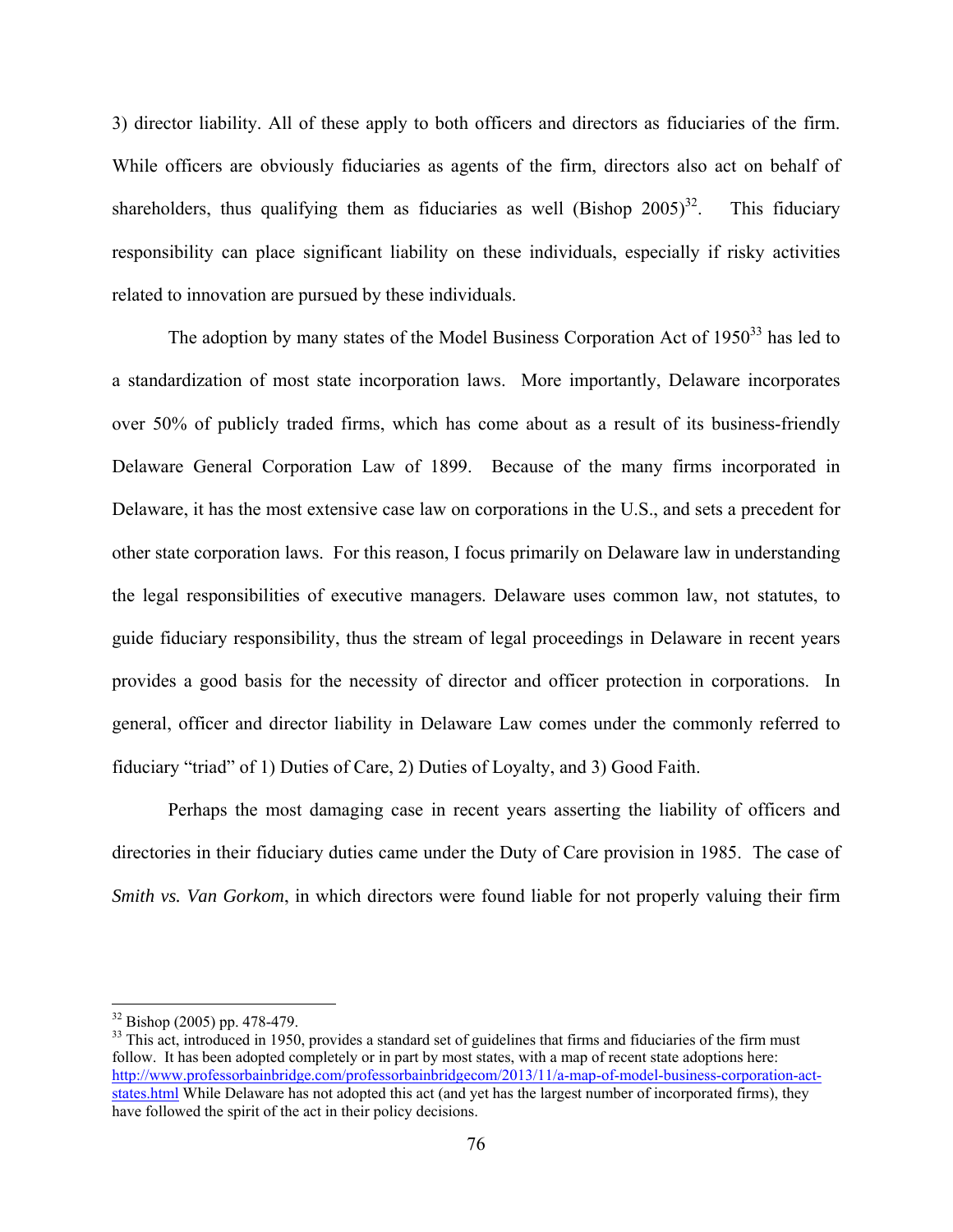before a takeover (even though the takeover premium was 50%), resulted in massive personal financial losses to these directors, and sent fear through the market for directors.

Indeed, the Duty of Care provision has typically caused the greatest concern for officers and directors, as it can hold them liable for making a decision deemed irrational by the courts. In fact, it can extend even further and hold the individual liable for a seemingly good decision, but based on an unreasonable decision-making process<sup>34</sup>. This has introduced pressure from corporate fiduciaries on the state of Delaware to relax such a vague, yet financially threatening provision, which has resulted in some relief. As Bishop (2005) puts it, "Because directors of a public corporation face massive financial liability for violations of the duty of care that can have enormous financial consequences, Delaware first developed a robust business judgment rule to negate liability not involving gross negligence. When that standard proved too onerous, the Delaware legislature adopted a statutory exculpation standard that eliminated director care liability involving even gross negligence. Since that time, cases have been framed to avoid exculpation".

However, although the state of Delaware has come to allow exculpatory monetary liability clauses in the articles of incorporation for a firm (weakening the impact of the Duty of Care provision on firms), shareholders have pushed back against this weakening by framing their case against firm fiduciaries under the Duty of Loyalty provision. So the pendulum of fiduciary liability has, just since 1985, swung toward fiduciaries at the time of Smith vs. Van Gorkom, away as Delaware allowed exculpatory measures by firms, and back toward fiduciaries as shareholders have framed manager malfeasance under the Duty of Loyalty provision. This has likely had a strong impact on firm management tasked to lead their company toward an

 $\overline{a}$ 

 $34$  Bishop (2005) pp. 485.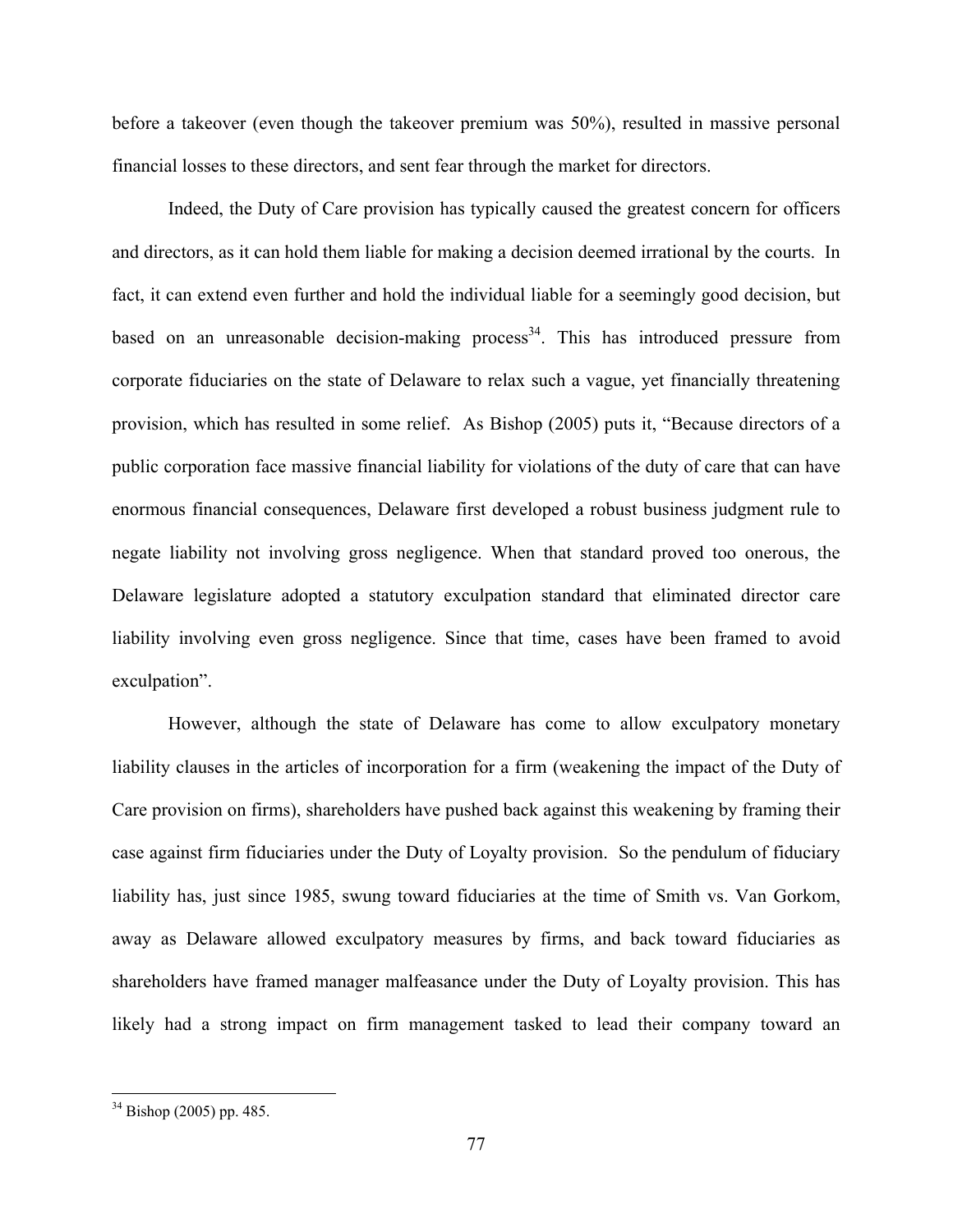innovative strategy already fraught with a high risk of failure, long term payback, and creative tasks which could be deemed irrational by unfriendly courts.

But there are some that argue that directors and officers have little to worry about in terms of personal liability, and that governance measures designed for their protection are irrelevant. Bebchuck, Cohen, and Ferrell (2009) cite the legal paper of Black, Cheffins, and Klausner (2006) as suggesting that officers and directors have a wide variety of protections against personal liability lawsuits brought against them by shareholders. Thus they discount the three liability and indemnity provisions from Gompers, Ishii, and Metrick (2003) as having negligible effects as governance measures. But it is reasonable to expect directors and officers to remain very nervous about their personal liability, especially when tasked with a long-term, risky innovative focus in the midst of a fast-paced, ever-changing legal environment for the liability of their actions. *Smith vs. Van Gorkom* and the recent pushback by shareholders using the Duty of Loyalty provision to implicate management would suggest that the assumption of Bebchuk, Cohen, and Ferrell (2009) may be a bit too preliminary given the pendulum shifts in the past 30 years.

Thus, it is not surprising to find out that my sample of inventor-managers has a statistically significant positive occurrence of firms offering director and officer liability protection for each of three governance measures previously discussed from the protection subindex of Gompers, Ishii, and Metrick (2003).

The rest of the paper is organized as follows. Section 3.2 presents the hypotheses and methodologies studied to evaluate inventor-manager patents. Section 3.3 describes the data and the measures used in the analysis. Section 3.4 provides the results and robustness checks to test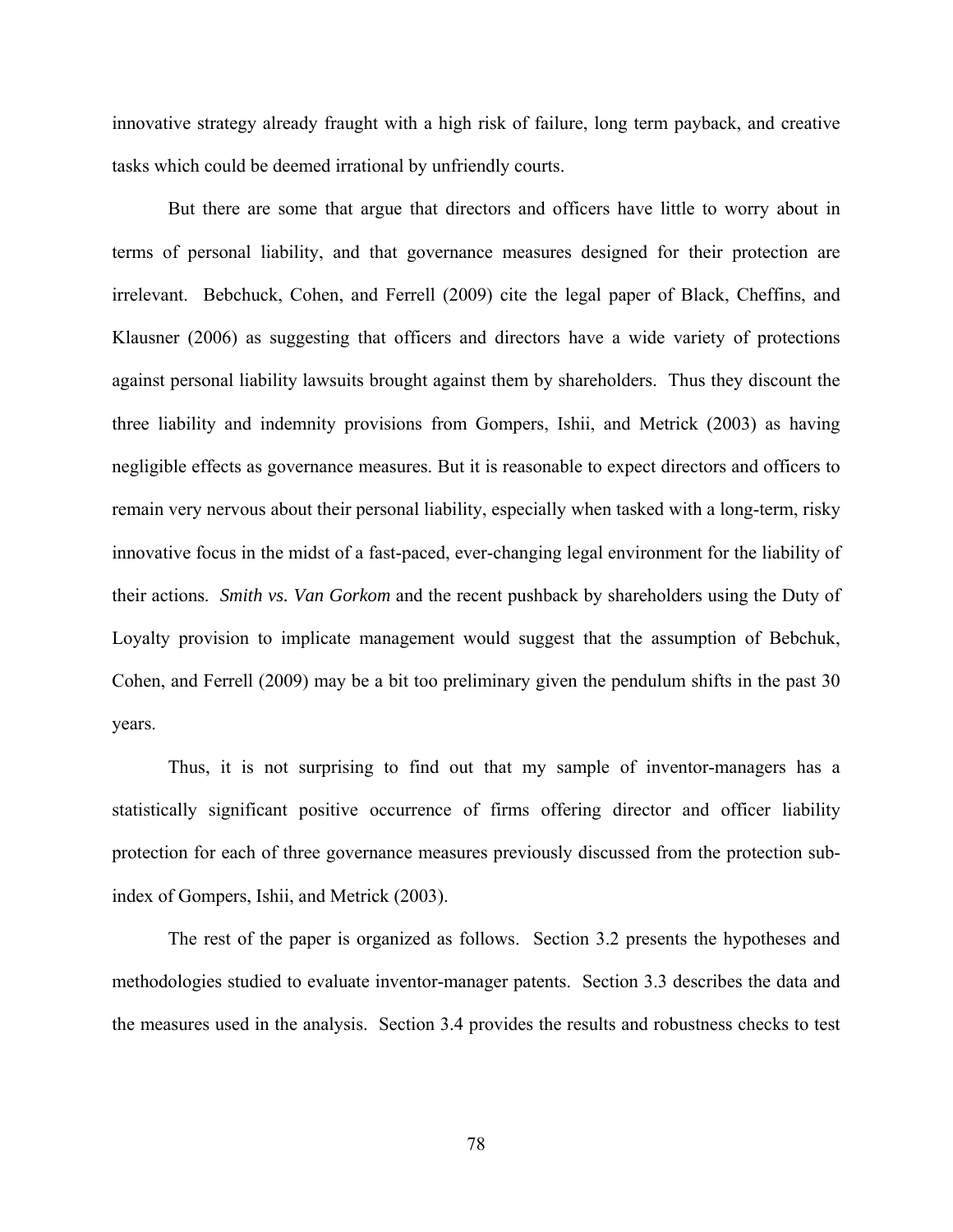the hypotheses, while section 3.5 concludes. Section 3.6 Appendix A includes relevant tables and figures.

### **3.2 Methodology and Hypotheses Development**

#### *A. Main hypotheses*

A higher level of shareholder rights (less managerial control) places a higher risk of reprimand or termination on a manager who commits any action considered worthy of misconduct. In addition, coupled with prior findings that risky investments like innovation could lead to underinvestment (Stein 1988, Smith and Watts 1992, Bebchuk and Stole 1993) resulting in a greater likelihood of a hostile takeover, the resulting lack of governance safeguards against the risk of a hostile takeover would incentivize managers to make safer, less risky investment decisions. Also, allowing higher levels of entrenchment may allow management to focus on longer-term innovative profits, since they could remain more confident that their tenure would continue until the fruits of their innovative investments appeared. This tends to support the "tolerance for early failure" argument of Manso (2011).

On the other hand, a lower level of managerial rights (higher level of shareholder rights) leading to entrenchment could contribute to empire building (Jensen 1986, Stulz 1990), shirking, or perhaps the "quiet life" effect of Bertrand and Mullainathan (2003) among the management team – all qualities that should have a detrimental effect on innovation. Because innovative managers would likely be younger and more overconfident in their abilities, they might not require lower shareholder rights in order for them to take risks. Plus, it is likely they would expect to be rewarded in the case of a takeover, as they would possess significant intellectual and organization capital valuable to the acquiring firm.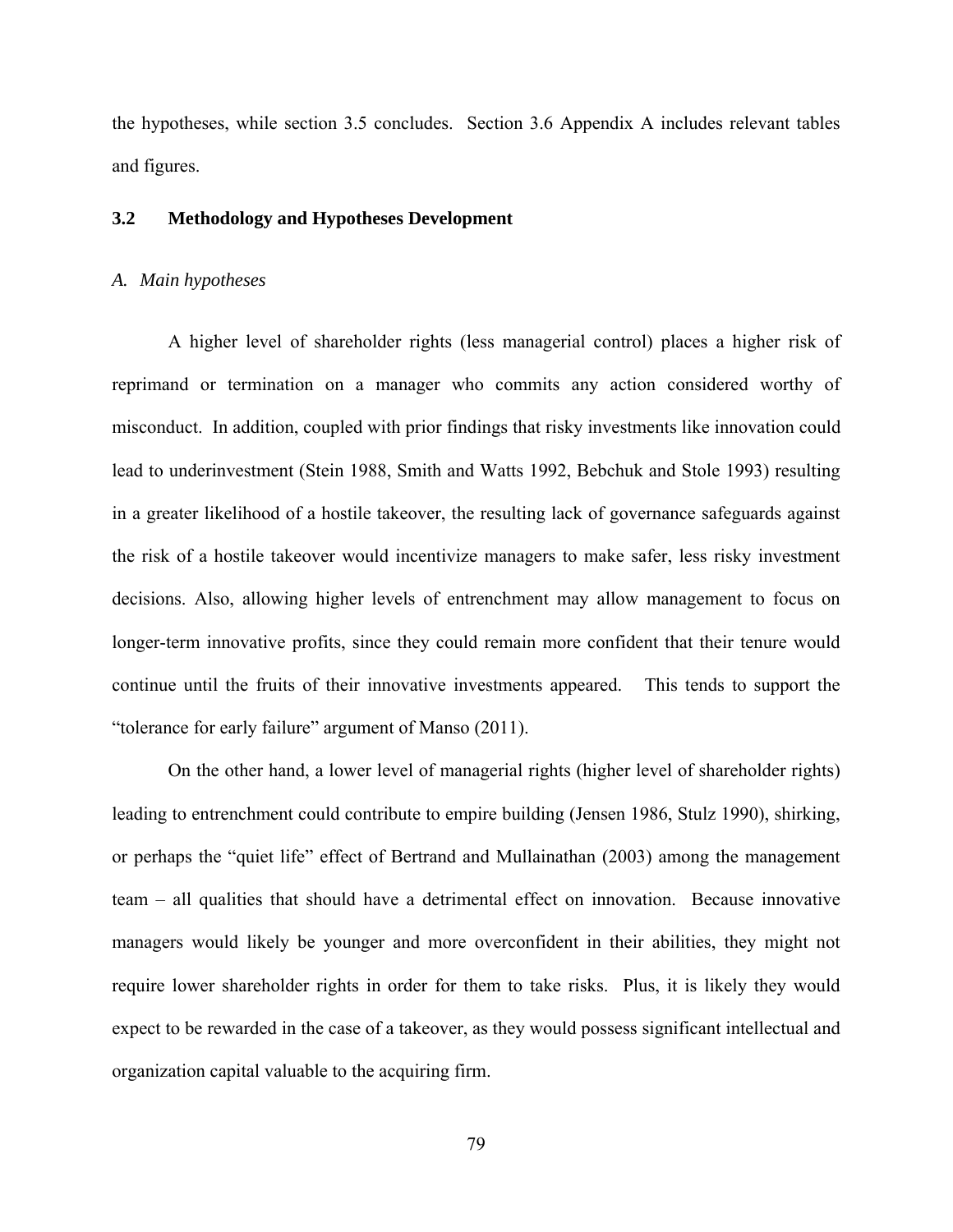However, it seems most likely that innovation would be encouraged by added protection from takeover / termination threats. Thus, I offer a hypothesis supporting Manso (2011) in this case:

H1: Inventions by managers should occur less often in firms exhibiting an overall higher level of shareholder rights.

 Even without the entrenchment provisions, managers can be also be motivated to innovate if they are protected from the potential compensation loss associated with 1) the risk of termination or reprimand from the board that could occur from the early failure of a long-term innovative project, and 2) the risk of termination from the threat of a takeover. This has been studied in Francis, Hasan, and Sharma (2009), who find that golden parachutes lead to higher patenting and more patent citations, and in Manso (2011), which theorizes that golden parachutes may induce innovation by providing management with a tolerance for failure. In addition, Almazan and Suarez (2003) find that a contract consisting of bonus and severance pay can motivate management to invest in firm specific human capital, especially if faced with competition from potential replacement managers.

H2: Manager-inventors will be motivated to innovate if protected from the high risk of compensation loss due to potential termination.

The prior hypothesis deals with the potential loss of income resulting from management engaging in innovative activities. However, there is a much greater threat to management from investing in innovation which has typically been overlooked in the literature. That is the severe liability risk to their personal wealth that could occur from a failed innovation which investors see as reckless or unscrupulous behavior on the part of management. So I hypothesize the following: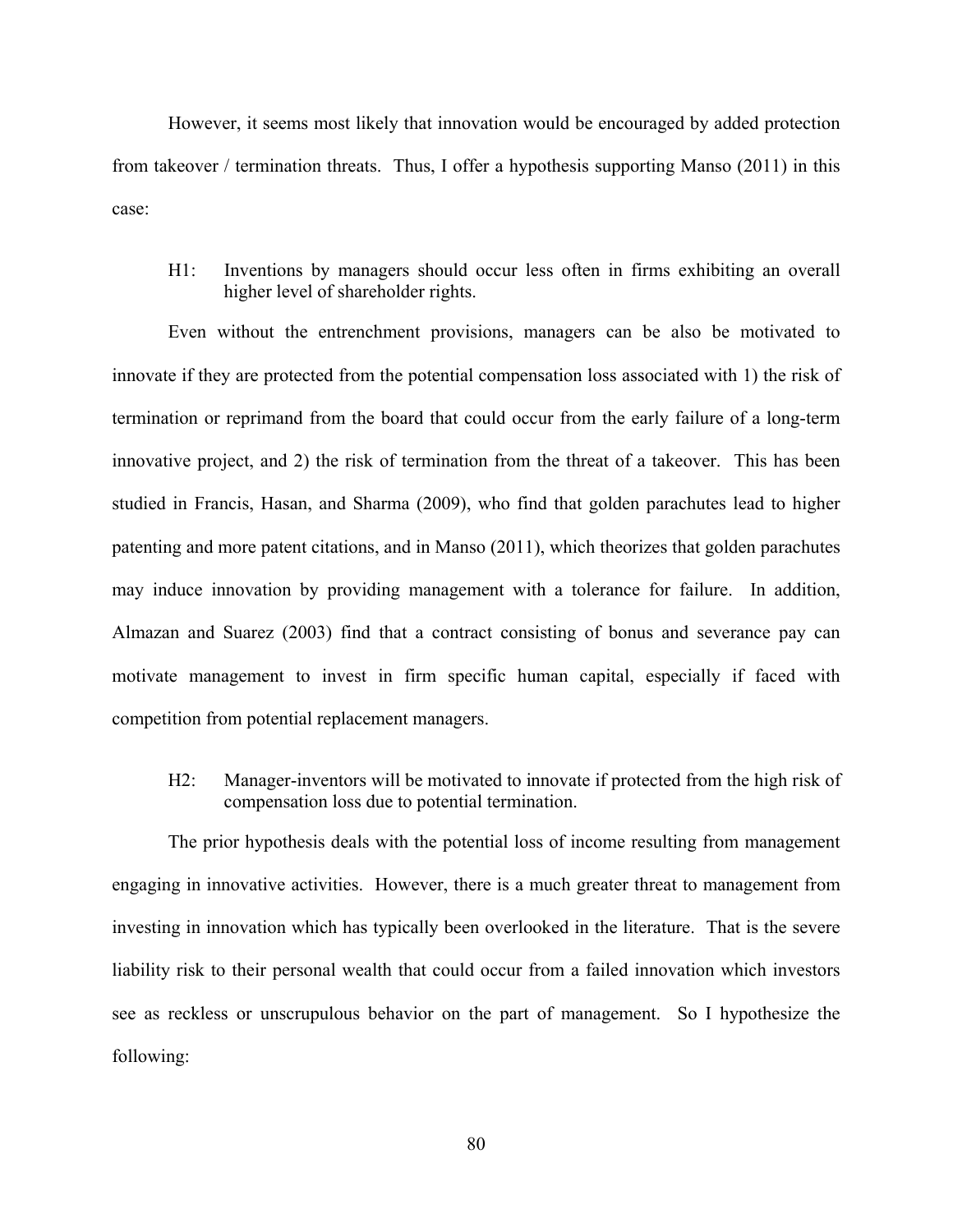H3: Managers will be motivated to innovate only if their higher potential personal return from innovation is balanced with a reduction in the personal increase in risk to their own wealth that innovation creates.

 Manso (2011) also theorizes that a manager will stay more motivated if their options are allowed to be repriced in the event of a decline in the firm stock. Quite often long-term innovation can result in a short-term severe stock price decline, if early results are not promising or if investors simply lose confidence for a while. This can reduce motivation for managers if their options are so far out of the money that it makes it appear unlikely that they will ever pay off. By allowing these options to be repriced after the decline to be closer to being at the money will give managers a stronger motivation to continue a long-term innovative project. In fact, Manso says that this is an almost necessary requirement to keep management motivated to innovate past short-term failures. So I hypothesize:

H4: Managers will be motivated to innovate if they are allowed to reprice their options.

 Next, I evaluate executive compensation structures that are more favorable toward longterm firm tenure. There are three main types of executive compensation that are more favorable toward long-term tenure: 1) option grants (which typically require an extended vesting period), 2) restricted stock (which the executive will forfeit if leaving the firm before it vests), and 3) long-term incentive plan payouts. So I define a long-term compensation structure as follows:  $[$ (option grants) + (restricted stock) + (long-term incentive compensation)] / total annual compensation. If an executive is being motivated to remain with the firm longer, it is more likely that they will interpret this compensation policy as a desire by the firm to retain them even if they experience some failures in the short-term. Thus they would be more likely to engage in long-term and inherently risky innovative projects, comfortable with the notion that the firm will have a "tolerance for early failure". Thus I hypothesize the following: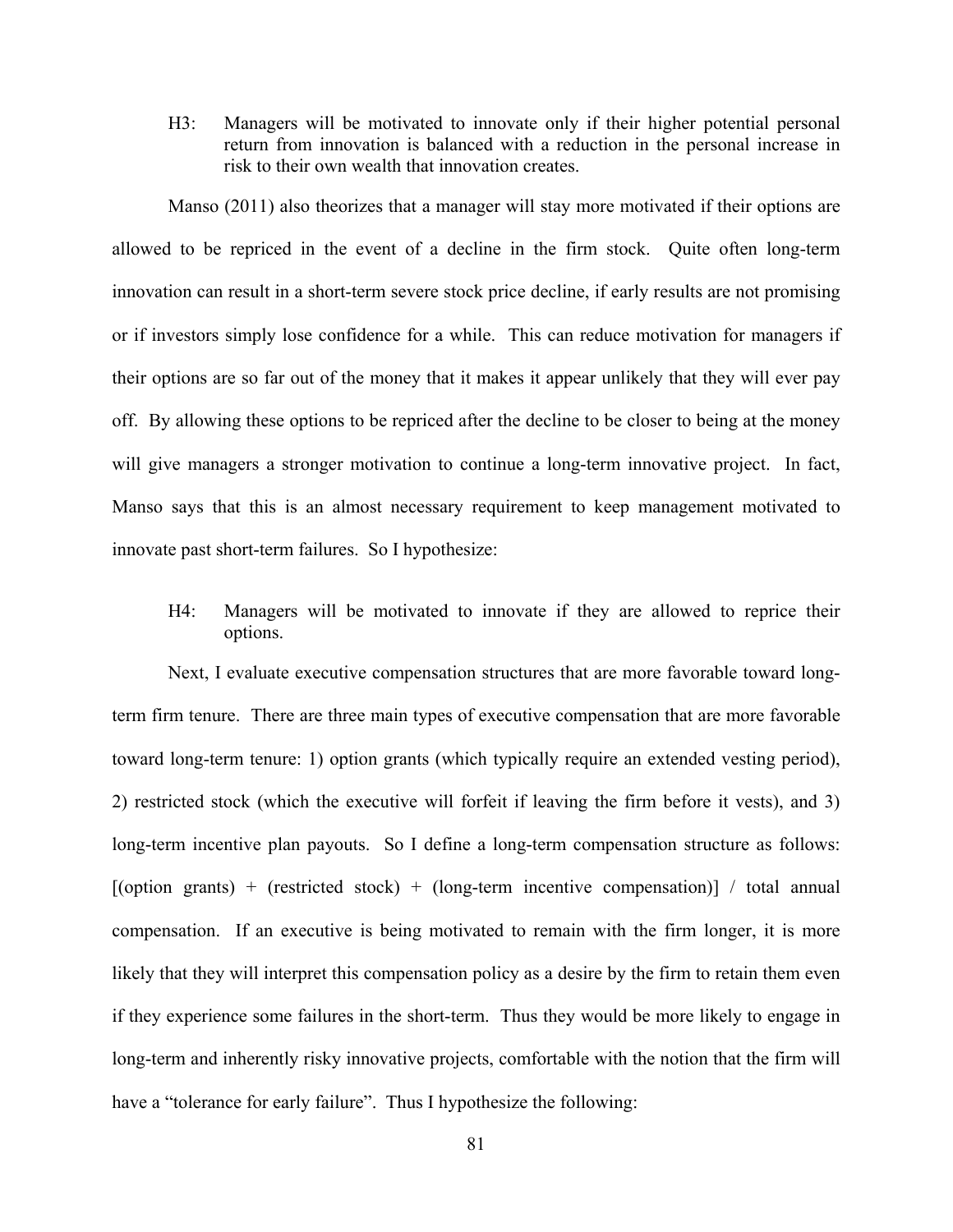H5: Compensation structures with a higher ratio of compensation favorable toward long-term tenure will be positively related to executive patent filing.

In addition, the convex nature of option payoffs provides a strong incentive to managers to engage in innovative activities. Similar to the repricing argument, a manager will likely be even more strongly motivated to invent if the change in stock price has a stronger effect on their stock and option holdings. To proxy for this, I use several pay performance sensitivity measures as presented in Core and Guay (2002) and Clementi and Cooley (2010). Pay performance sensitivity is the change in value of the executive's personal stock and/or option portfolio based on the change in value of the firm's stock price. First, I use the delta of the option to evaluate the sensitivity of the executive's option only portfolio to stock price movement. It is likely that many of these options have a strike price close to the current stock price, thus giving the executive a strong upside potential for a successful innovation, with no downside risk from a failed innovation (since the option would simply expire worthless). This should be a strong motivator for an executive contemplating an innovation, so I predict this measure will show strong positive significance with an executive patent filing. Second, I use option vega to evaluate the volatility of the executive's option only portfolio. Prior research has shown a positive relationship between the sensitivity of a manager's stock options portfolio to volatility and the level of R&D investment (Nam, Ottoo, and Thornton 2003). The inherent risk of innovation, with a high potential for failure but also having the potential for a strong payoff, would cause an option portfolio sensitive to vega to go up no matter which direction the stock price moves; thus, I would predict that this measure will show strong positive significance with an executive patent filing. Finally, I evaluate overall pay performance sensitivity (PPS) to consider the effects of both the executive's stock and option portfolio combined. The stock holding component of pay performance sensitivity may be weaker, since stock price movement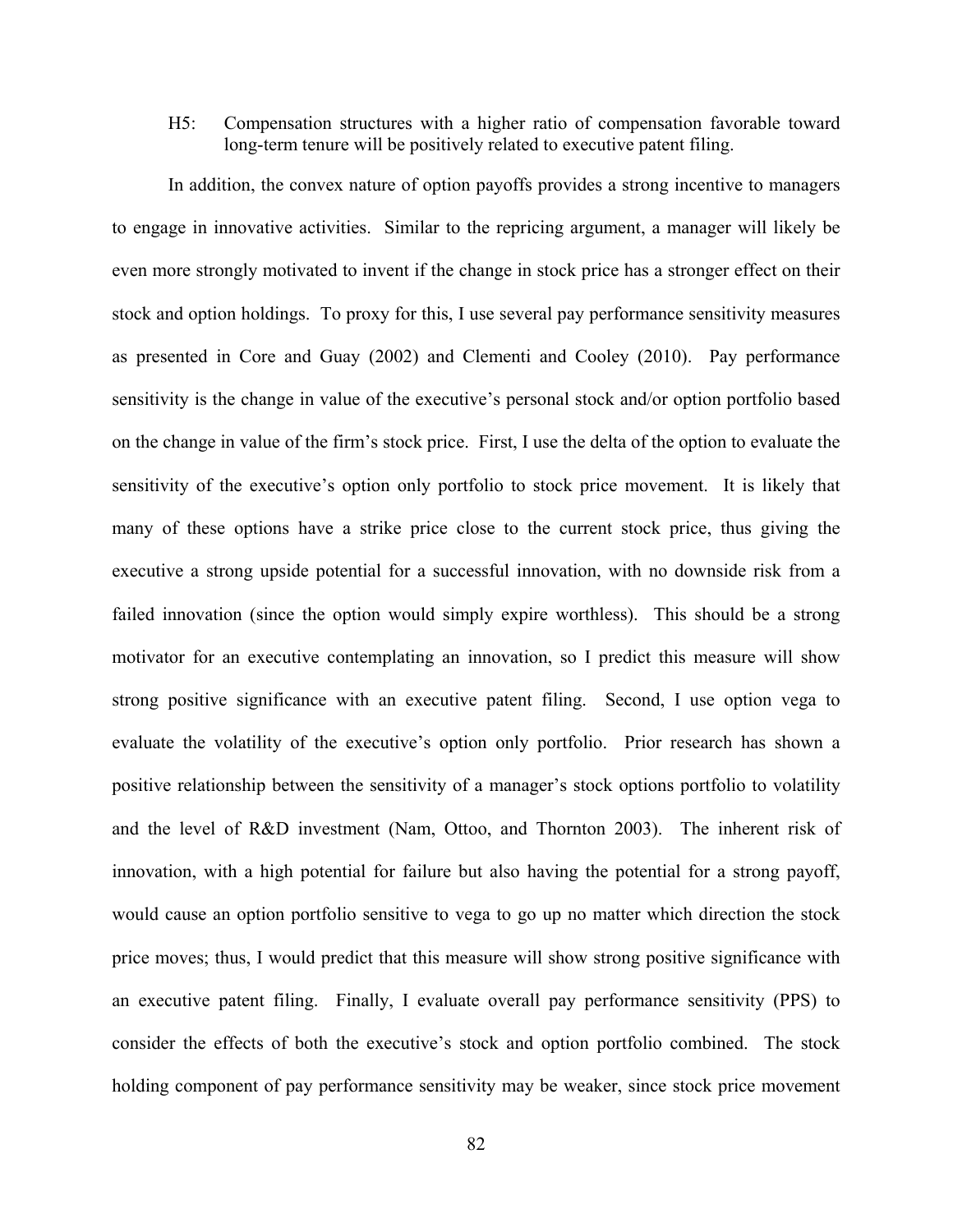could result in an equally likely chance of a high or low payoff (given strong price trends due to innovation). However, while the stock portfolio may be ambiguous<sup>35</sup>, I expect this measure to be positively related to executive patenting because of the option component. Thus I hypothesize the following:

- H6A: Delta will be positively related to executive patenting.
- H6B: Vega will be positively related to executive patenting.
- H6C: PPS will be positively related to executive patenting.

 Finally, I would expect inventor-executive firms to earn higher market returns for the following reasons. First, because innovation is the best driver of value creation in the economy, but at the same time has a high failure rate from uncertainty during the exploration process (hence the need for a "tolerance for early failure" as Manso 2011 suggests), on average I would expect firms with higher innovation to have on average higher returns at least in the short term due to the increase in risk that they introduce. Second, since an inventor-manager would reduce the information asymmetry between the research centers of the firm and firm management, I would expect management to understand and fully support the innovations produced, resulting in a higher likelihood that the firm fully backs the innovation. This would lead to a significant effect for the firm, which would likely be a positive return as I suggest in my first point. Third, since a top executive filing a patent could communicate the idea more clearly to the board, there would be a reduction in information asymmetry between top management and the board, leading to a greater chance that the board would be supportive of plans to develop the innovation, again leading to a significant effect on firm performance. All of these factors should combine to increase potential firm returns from a manager patent filing. In addition, it is highly likely that

 $\overline{a}$ 

 $35$  Similar to an option, a stock portfolio has an unlimited upside and a limited downside (stock price = \$0). However, most executives contemplating innovation would probably expect a more limited range of movement from the current stock price, giving a more equally symmetric payoff distribution for a stock portfolio. This is why I consider a stock portfolio to face similar upside and downside risk.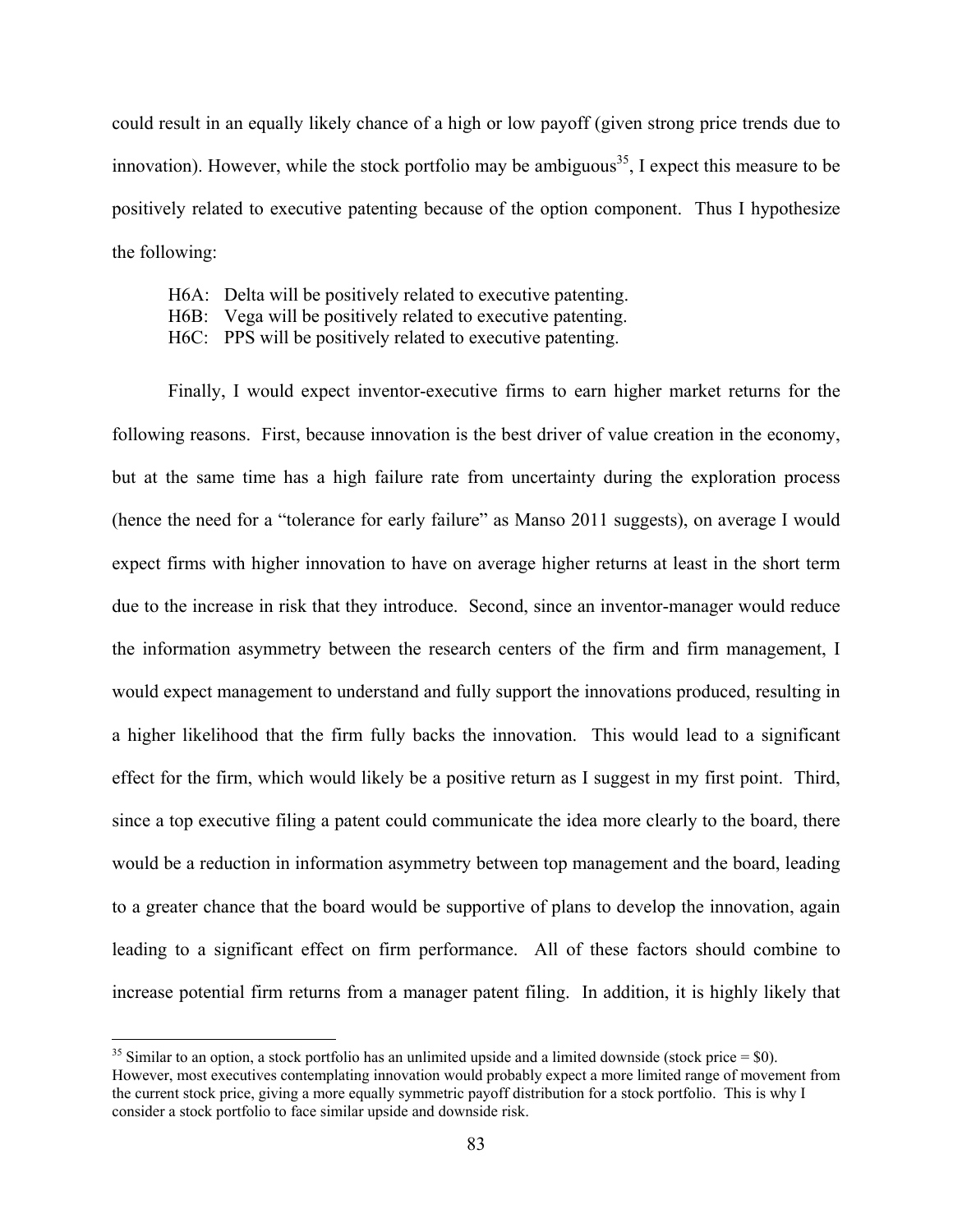the visibility of a top manager filing a patent would lead to a strong initial market reaction (perhaps the first year or so), with little market reaction after this period.

H7: Firms with manager inventions will earn higher market returns in the short term (the first year or so) after a patent filing.

#### **3.3 Data and Summary Statistics**

1

The sample period for the primary dataset ranges from 1996 to  $2006^{36}$ . The variables constructed are listed in Appendix A.1. Observations are excluded if they are not in the NYSE, AMEX, or Nasdaq, or if the data is not common stock. Daily, monthly, and annual stock data is provided by the Center for Research in Security Prices (CRSP). Financial statement data is provided by Compustat. In addition, institutional holdings data is gathered from Thompson Reuters 13F filings. I obtain governance data from Riskmetrics for S&P 1500 firms.

The patent data is primarily obtained from the National Bureau of Economic Research (NBER) patent database, which consists of over 3 million patents and 23 million citations between 1976 and 2006. This data was obtained from patents submitted to the U.S Patent and Trademark Office (USPTO) as compiled by Hall, Jaffe, and Trajtenberg (2001). I also utilize the NBER bridge file which links over 1 million of these patents directly to COMPUSTAT firms, and obtain permnos from patent dataset of Kogan, Papanikolaou, Seru, and Stoffman (2012). I obtain utility patent inventor names (first, middle initial, and last) and addresses from the Harvard Business School patent dataverse of Lai, D'Amore, and Fleming (2013).

I obtain the names and addresses of the top five executives from the Execucomp database, in addition to stock and option holding data. Execucomp records the top five to nine

<sup>&</sup>lt;sup>36</sup> This data range extends up to 3 years before and after the primary sample period for some of the control variables and market returns data.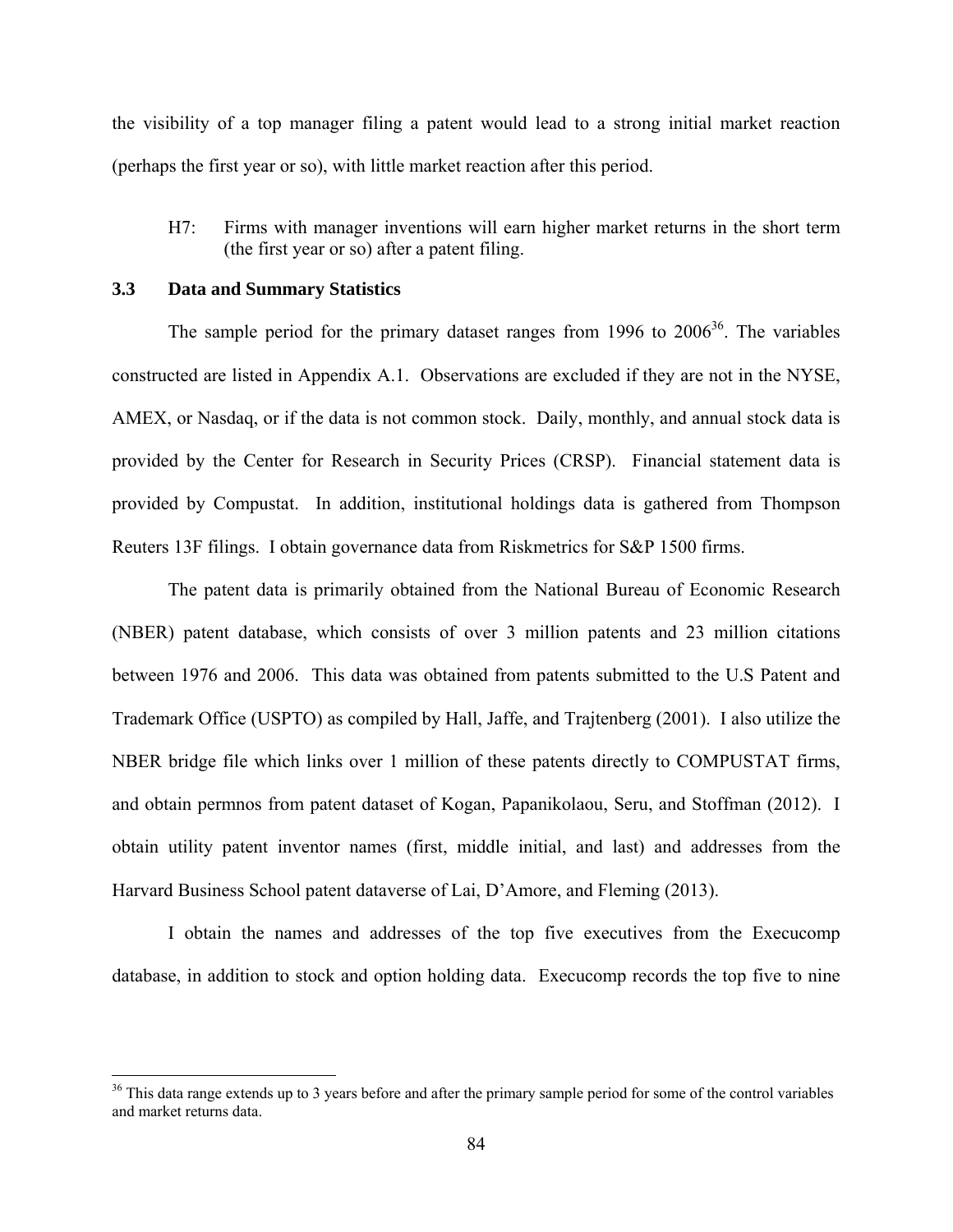managers per firm by total compensation for S&P 1500 companies. First name, middle initial, and last names are given for each executive.

### *A. Inventor Manager Proxy*

<u>.</u>

To create a proxy for the level of innovation among firm managers, I first establish a match between inventions as recorded by the U.S. Patent and Trademark Office (USPTO) and management in publicly traded U.S. corporations. I obtain utility patent inventor names and addresses from the Harvard Business School patent dataverse of Lai, D'Amore, and Fleming (2013). I obtain the names and addresses of the top five managers from the Execucomp database.

I match the patent inventor names to the manager names by an exact match of first and last names using a fuzzy matching algorithm. This type of matching is imperfect, as there may be multiple inventors and multiple managers named "Bob Smith". To account for this, I then screen the matches using a four-step process<sup>37</sup>. First, I exclude matches between inventor and manager names that appear in different combined / metropolitan statistical areas (CSA/MSA). That is, if the actual address of the inventor is located in a different MSA/CSA than the firm's headquarters. While this screener may miss some executives who are long distance commuters<sup>38</sup>. I would expect commuter executives to be less likely to engage in patent filing, as the research required to produce the patent would require many hours in the lab that a commuter executive would not be able to provide. Second, I exclude matches between inventor and manager names

 $37$  It is difficult to try to obtain exact matches directly from company press releases and 10-K's. While some of them report patenting by the firm, or even by the member of the management team, it may not report the number of patents filed by this manager, or indicate the patent number (as only the application number is available to the firm at the time of filing). Thus I solely use my matching methodology above, and do not attempt to double check all matches with firm reports.

<sup>&</sup>lt;sup>38</sup> "The Commuter CEO" Wall Street Journal Online. May 22, 2006. Steven Gray, Joann S. Lublin, and Joseph T. Hallinan. http://online.wsj.com/news/articles/SB114825047381559015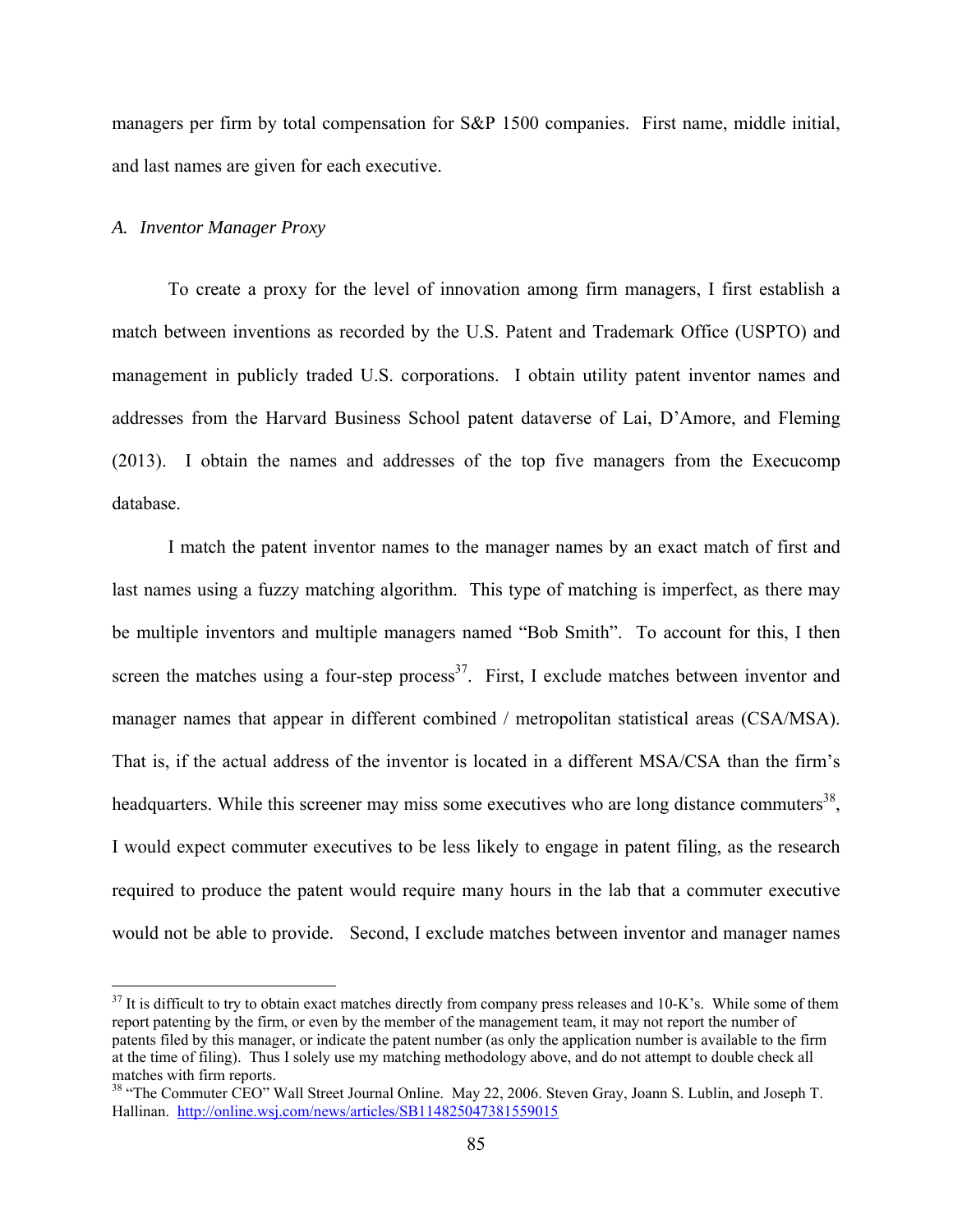if the middle initial is different. Third, I eliminate matches where last names are listed in the top 20 English surnames in the U.S., or the top 10 surnames in countries contributing more than 1% of the national total of foreign students in the U.S. (as that should represent similar foreign representation among inventors and managers alike in the U.S.). While this technique excludes some accurate inventor-manager matches, it does so in a random way, and thus should not affect the results<sup>39</sup>. In addition, after matching to the patent dataverse of Lai, D'Amore, and Fleming (2013), it is easier to cumulate patent filings by the individual over time, as Lai et al. provide a unique identifier for each inventor in their database. Fourth, I match the firm gvkey identifier of the top five manager to the firm gvkey identifier of either the NBER patent dataset of Hall, Jaffe, and Trajtenberg (2001) or the patent dataset of Kogan, Papanikolaou, Seru, and Stoffman (2012). I exclude observations where a match is not obtained between the Execucomp gvkey number and at least one of the patent datasets.

I then use this match to create an indicator variable indicating whether any one of the top five members of the management team filed a patent application in a given year. Finally, I count the total number of patent filings by the top five management team in a given year. I count the total number of patents filed (as opposed to creating an indicator variable for the incidence of a filing) as this may indicate an even greater commitment by management team members to innovation. This should not simply be an indicator of the size of the firm, as the number of top managers is similar in all publicly traded firms (for example, every firm has only one CEO, one CFO, etc., no matter its size), and the top five managers are always included in Execucomp. In addition, I limit my analysis to firms reporting at least the top five management team members, and exclude any managers reported ranked below the top five (as some firms report on their

 $\overline{a}$ 

<sup>&</sup>lt;sup>39</sup> While this is somewhat already evaluated in the Lai, D'Amore, and Fleming (2013) inventor matching process, I add this additional step here to obtain higher accuracy. However, this exclusion only eliminates a small fraction of observations, and results are robust to eliminating this exclusion.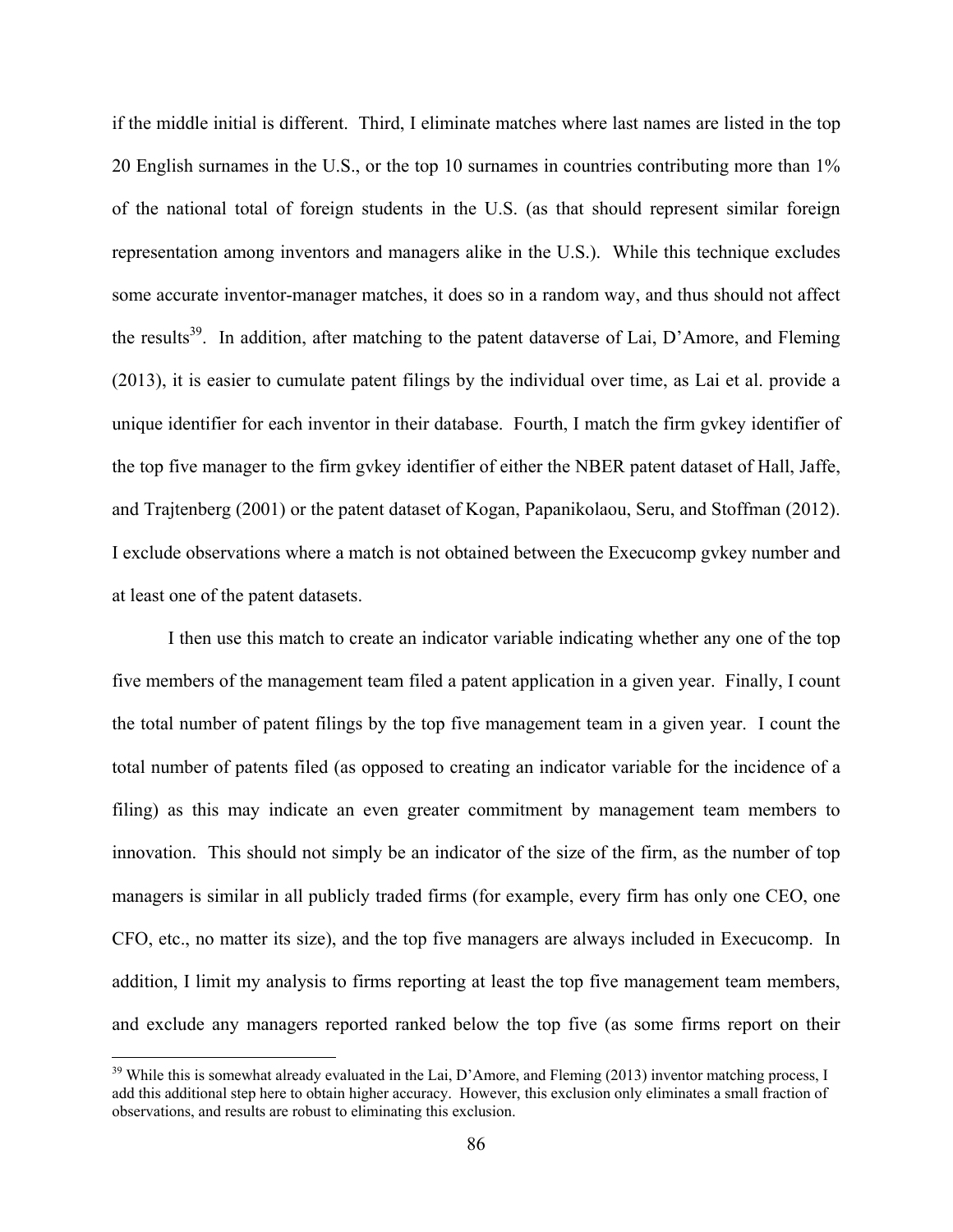proxy statements). Thus, the presence of multiple patent filings should truly indicate extra effort on the part of the management team, and would likely indicate a stronger focus on innovation.

#### *B. Governance Proxies*

 $\overline{a}$ 

I create all proxies for governance as per Gompers, Ishii, and Metrick (2003), hereafter GIM, from data provided by Riskmetrics from 1990-2006. GIM creates 24 distinct corporate governance provisions for roughly 1,500 firms per year during this period. Each provision is an indicator variable coded with a value of 1 for the creation of weak shareholder rights, and a value of 0 for the creation of strong shareholder rights. The provisions are roughly summed to create a "G" index, with values ranging from 1 to 24<sup>40</sup>. For the GIM paper, an index of  $1 \le G \le 5$  is labeled a "democracy" portfolio with strong shareholder rights, while an index of  $14 \le G \le 24$  is considered a "dictatorship" portfolio with weak shareholder rights (strong managerial power).

From these 24 provisions, Bebchuk, Cohen, and Ferrell (2009) created an "Entrenchment" index of 6 provisions that have a high tendency to help entrench management (protect management from removal or the consequences of removal). They found that these 6 provisions are the key factors driving the performance differential between the "G" index portfolios, and that the other 18 provisions (defined by Bebchuk et al. as the "O" index) don't really matter. Thus I also evaluate the "E" and "O'" indexes. However, I also break down the 24 provisions of the "G" index into five sub-indices as defined by GIM (delay, protection, voting, other, state) to see if there is a significant impact on innovative firms for any of these subindices. See appendix A.1 for a more detailed explanation of these indices. Since the

 $40$  The index is close to, but not simply a sum of the subcomponents. See Gompers, Ishii, and Metrick (2003) for a further explanation of how the "G" index is constructed.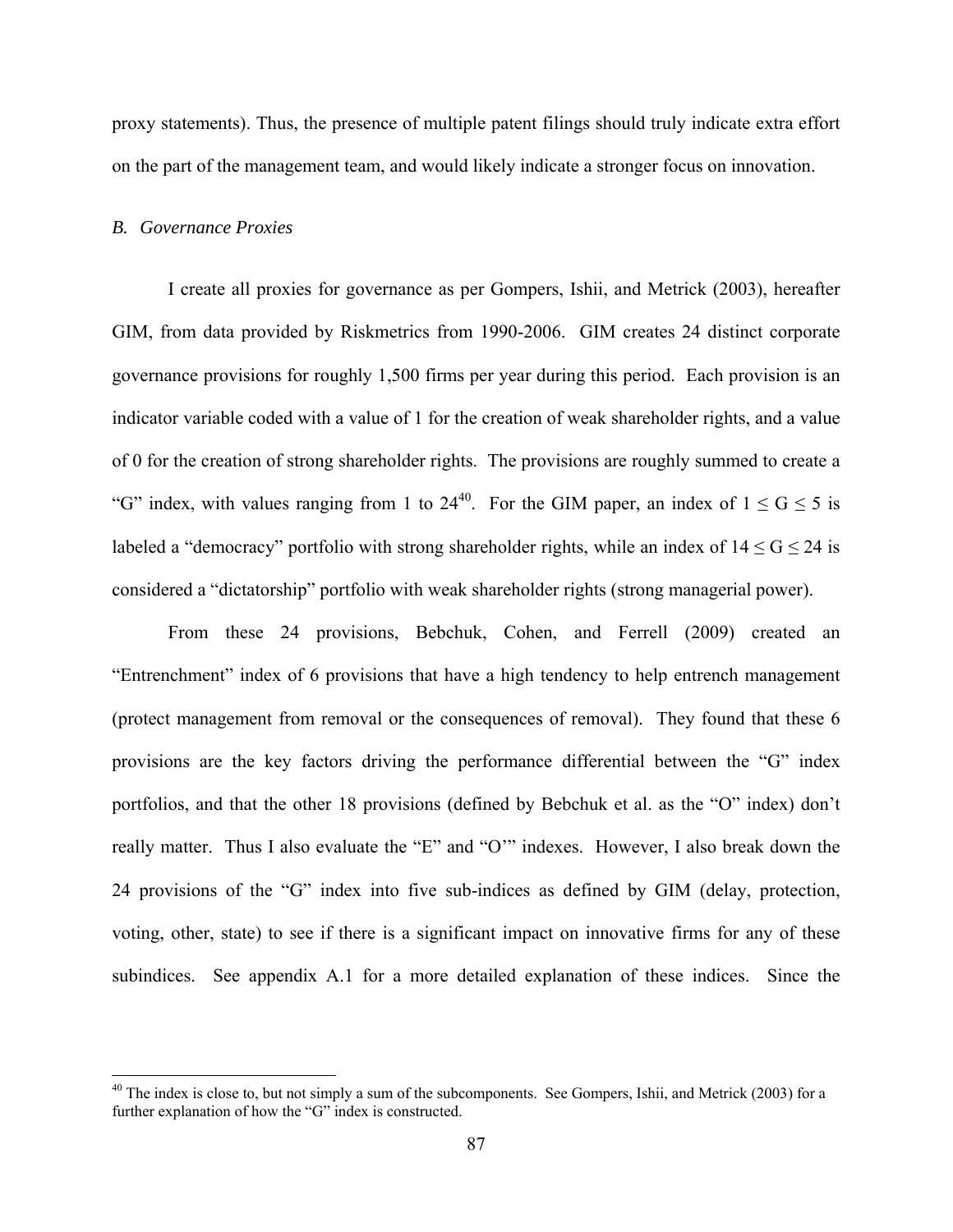governance score only periodically changes, I simply use the most recent governance score (for the provisions, sub-indices, and indices) in my evaluations.

#### *C. Breadth of Inventor-Manager Firms*

Because only a limited number of firms / industries file patents, there is the possibility that firms with inventor managers do not accurately represent firm innovation across the spectrum of publicly traded firms. To examine this, I examine executive patenting by year and industry in the following table:

### (Insert Table 3.1 here)

I first examine the breadth of inventor manager firms across time and industry by examining the rate of inventor manager patenting across the Fama French 17 industry classifications in Panel A. There seems to be skew toward larger firms, but that is simply because the top five manager names are provided by Execucomp, which only covers the top S&P 1500 firms. Slightly more than 50% of firm-year executive patent filings are in the "Machinery and Business Equipment" industry, so there is some concentration of executive patent filings in a few specific industries.

Panel B shows that firm-year observations are fairly evenly spread across the 1996-2006 sample period. The reduction in firm-year observations in 1996 and 2006 is due to limitations in data availability from the Execucomp sample. Market capitalization is much higher for inventormanager firms because the data is matched to Execucomp, which represents roughly the S&P 1500 firms, which are larger than the entire sample average. In addition, throughout the period inventor manager firms tend to be older firms, with higher valuations (as given by market-tobook ratios) and higher R&D spending to assets.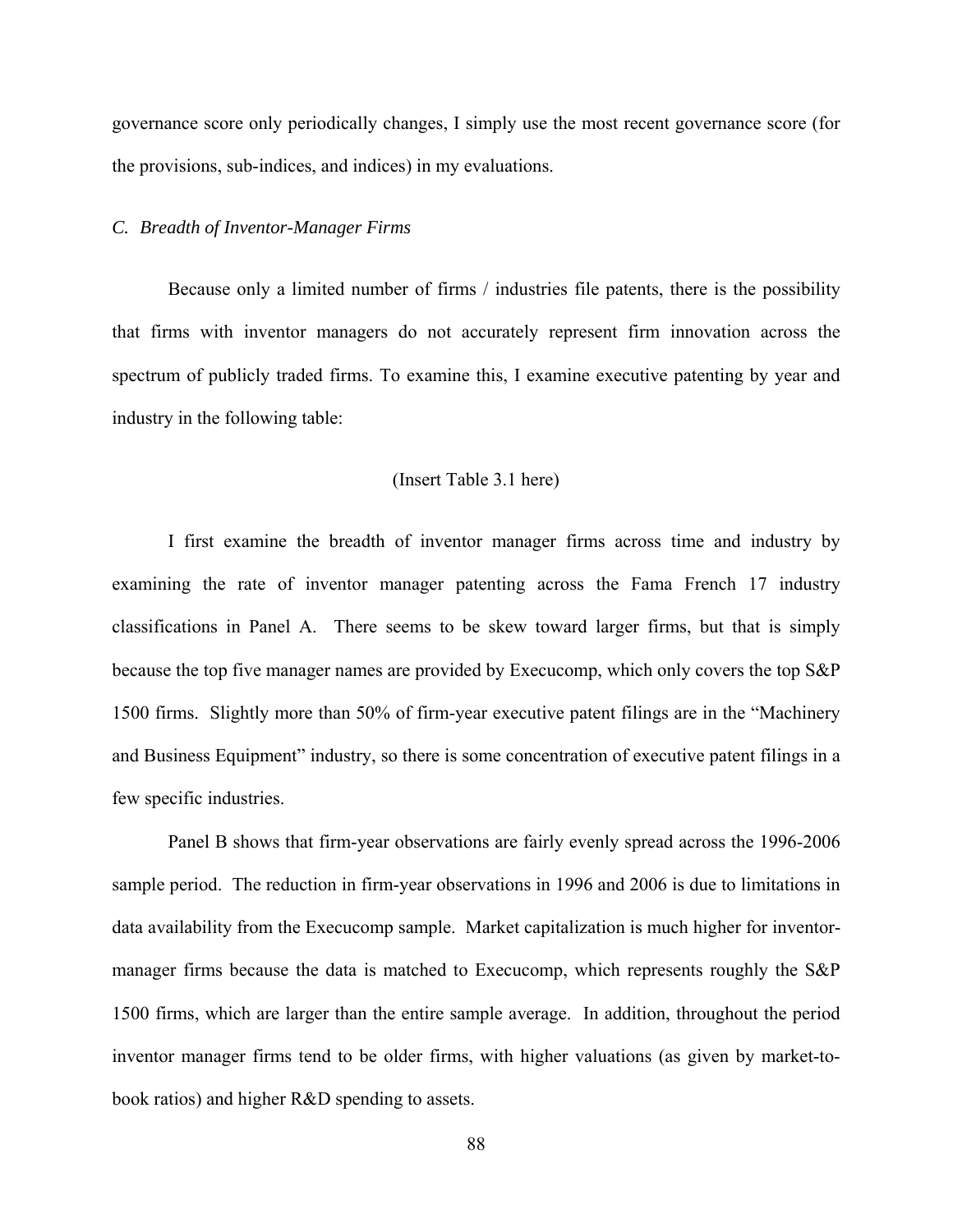Finally, Panel C presents an idea of some of the CEOs who also file patents. CEOs like Steve Jobs and Jeff Bezos are well known to be long-term thinkers with a hands-on innovative approach, so are understandable high ranked in my sample. However, it is possible that the high number of patent filings by these individuals could skew the results. So for robustness throughout this paper, I consider both firm-year patent events per executive (a dummy variable indicating at least one patent filing by that executive in the given firm-year, which is biased toward executives filing less patents) and the total count of patent filings per firm-year (biased toward executives filing more patents).

#### *D. Descriptive Statistics*

I present descriptive statistics of the primary dependent and independent variables evaluated in this paper, in addition to the controls used. Throughout this paper I use three levels of controls. First, I use a set of primary controls for innovation that have been used in prior papers evaluating the effects of firm characteristics on innovation – R&D/assets, firm patent citation count / R&D stock, firm age, industry adjusted return on assets, fraction of institutional ownership, count of institutional owners, and the text-based network industry classification Herfindahl measure of Hoberg and Phillips (2010). These controls adjust for certain predictors of innovative behavior based on prior related literature (Hall and Ziedonis 2001; Aghion, Van Reenen, and Zingales 2009; Hirshleifer, Low, and Teoh 2012). I include Herfindahl measures to control for the potential effects of competition on innovation, and firm age to control for patenting likelihood (as younger firms tend to file patents more extensively).

The two measures of institutional ownership are closely related, so I do not include both of them in the same regression. For the regressions evaluating governance measures, I use the fraction of institutional ownership, as it more commonly used in prior literature examining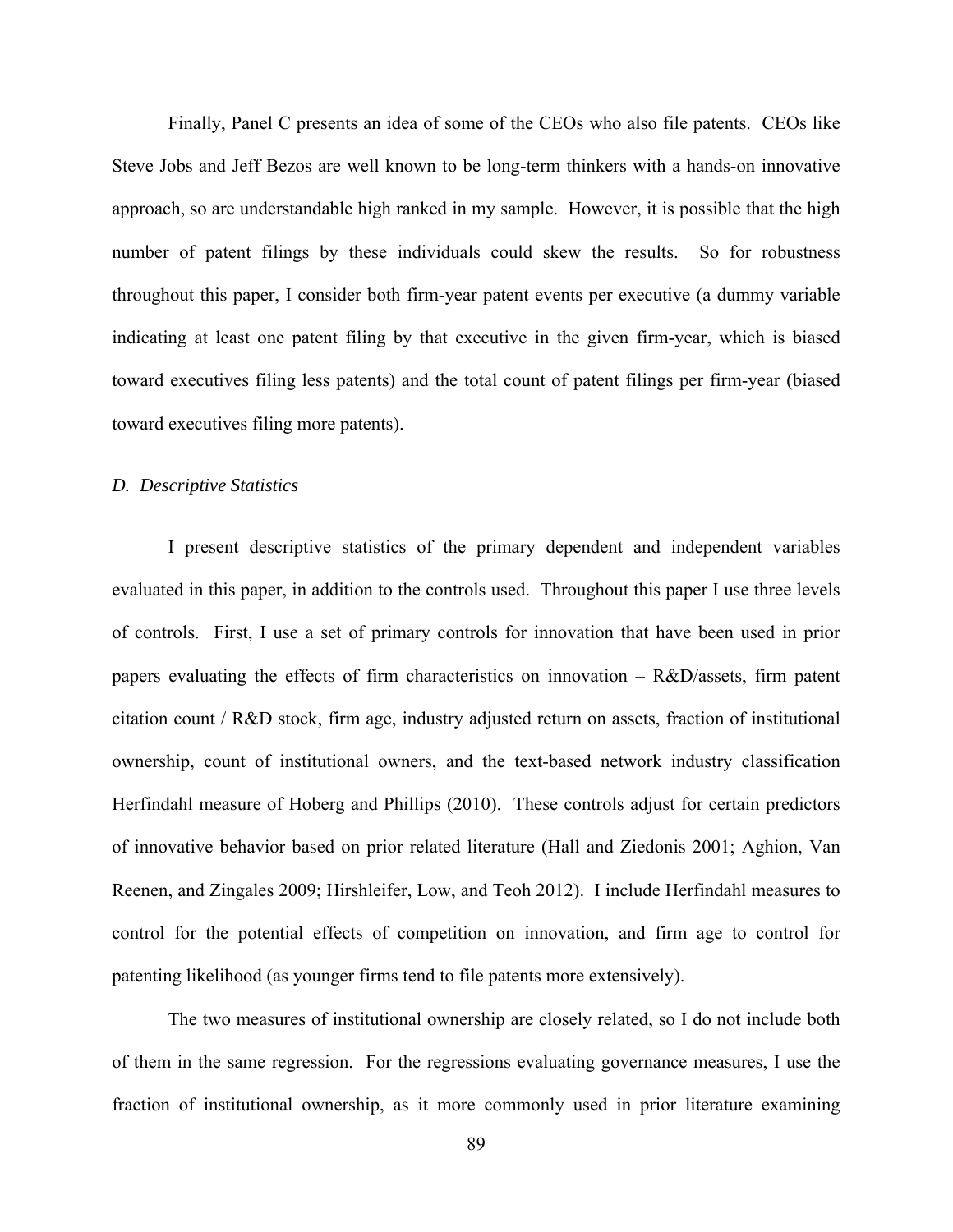governance and innovation. However, in the other compensation based regressions, I use count of institutional owners, as this provides double-duty as both a measure of institutional presence and as a control for firm governance, as the more institutions owning firm stock will lead to a higher number of individuals lending scrutiny to management practices.

Second, I use the standard asset pricing controls of size, market-to-book, and momentum (using the prior 12-month returns) as a control both for regressions using asset prices as a dependent variable, and for the other regressions considering innovation (as innovation could be driven by similar factors driving asset pricing).

Third, I add some alternate additional controls for some regressions – capital intensity, cash (Becker-Blease 2011), and presence within an innovative industry (Hirshleifer, Low, and Teoh (2012) – as added robustness for some of the regressions. While this third set of controls is not as commonly used in prior innovation literature, I feel that they apply in the regressions in this paper as added measures of robustness. I use the capital intensity ratio to control for its effect on long term spending (as it competes for long-term funds which would otherwise be earmarked for innovation).

I also present general statistics on the primary measures of innovative motivation in this paper – gindex, repricing, pay performance sensitivity, and long-term compensation. The following table contains these summary statistics relating to my sample.

### (Insert Table 3.2 here)

### **3.4 Main Results**

#### *A. Executive Innovation and Governance*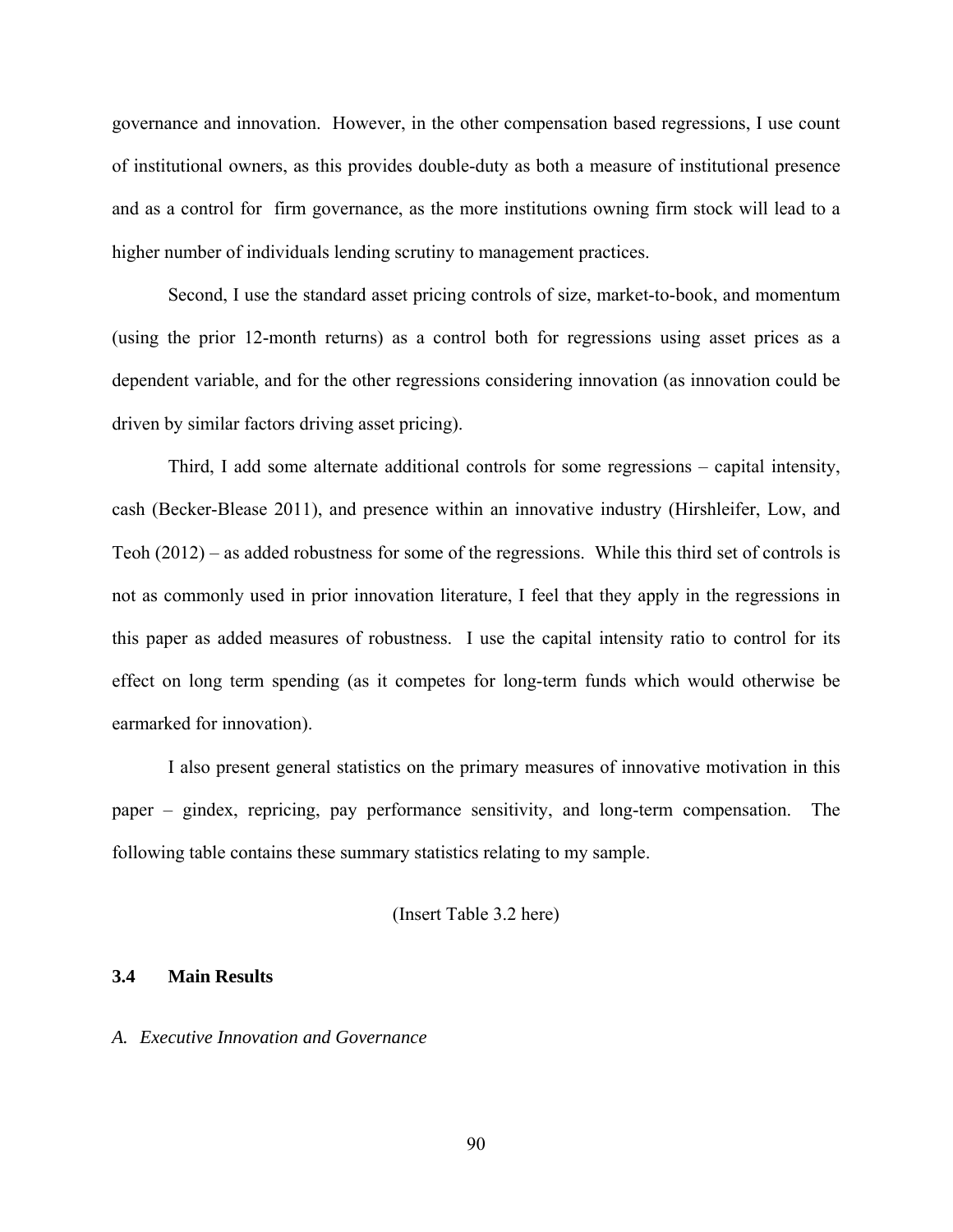Table 3.3 shows regressions of the score ranking of various components and sub-indexes of the "G" index of Gompers, Ishii, and Metrick (2003) on the incidence of a manager-invention. I include all three main classifications of controls in this table as described in Table 3.2: primary innovation controls, asset pricing controls, and alternate innovation controls. The general model used in this paper is given below:

$$
PatX_{i,t} = \alpha_0 + \beta D_{i,t} + \Omega W_{i,t} + \Phi Z_{i,t} + \eta_i + \nu_{i,t} + \varepsilon_{i,t}
$$
 (1)

where  $PatX_{i,t}$  represents either a firm-year patent event or a count of firm-year executive patent filings, represents the intersect term,  $D_{i,t}$  represents the primary innovation controls,  $W_{i,t}$ represents the asset pricing controls,  $Z_{i,t}$  represents alternate innovation controls,  $\eta_i$  is a fixed unobservable firm-specific factor,  $v_{i,t}$  is a time-varying unobserved factor, and  $\varepsilon_{i,t}$  represents the error term.

I include the TNIC Herfindahl measure to control for the potential effects of competition on innovation, capital intensity ratio to determine the effect of other long term spending competing for long-term funds otherwise earmarked for innovation, and firm age as younger firms tend to file patents more extensively.

#### (Insert Table 3.3 here)

In panel A of Table 3.3 I regress an indicator variable of the occurrence of a firm-year executive patent filing on the G index, along with the 5 sub-indices of Gompers, Ishii, and Metrick (2003): 1) delay, 2) protection, 3) voting, 4) other, and 5) state. The Delay sub-index includes tactics used to delay hostile bidders, and is very similar to the alternative takeover protection index (ATI) of Cremers and Nair (2005), which the authors find creates a positive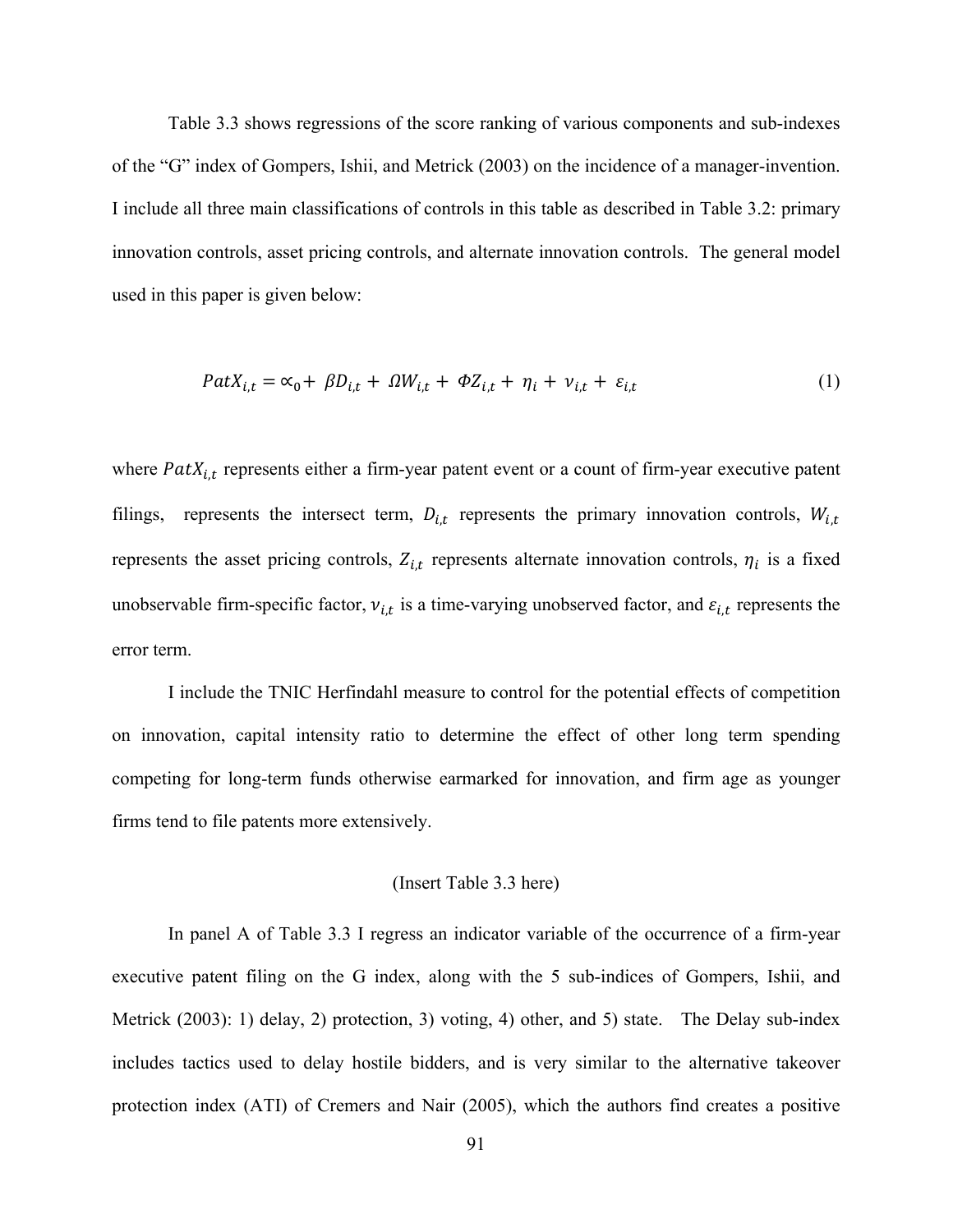abnormal return as shareholder rights increase (and takeover potential increases). I find that higher values of this index are negatively associated with inventor-manager patenting. The Voting sub-index, which includes provisions expanding shareholder voting rights in elections, is also negatively and significantly related to inventor-manager patenting, indicating higher shareholder voting rights in elections promotes innovations by managers. Both of these findings oppose hypothesis 1, contrasting Manso (2011) but supporting the "quiet life" theory of Bertrand and Mullainathan (2003). Since innovation creates economic growth and value for the firm, it is possible that managers feel that their compensation and tenure with the firm (even in the event of a takeover) is more secure if embarking on intensive innovative endeavors.

However, in support of Manso, the Protection sub-index is positive and highly significant. This suggests support for hypothesis 2, which states that managers will require certain protections such as golden parachutes to protect them from discipline resulting in compensation loss in the event of early innovative failures, as suggested by the "tolerance for early failure" theory of Manso (2011).

Together, the Delay and Voting sub-indexes seem to offset the positive significant relationship in the Protection sub-index to yield an insignificant g index. The Other index and the State index show insignificant relationships with inventor patenting.

Panel B of Table 3.3 reevaluates these results by regressing a count of the total firm-year patent filings by top five executives on g index, its five sub-indices, and all three control sets, using a negative binomial count regression. I run this additional model for three reasons. First, top executives at larger firms may be able to file more patents than their peers at smaller firms due to greater resources. Similarly, CEOs might be able to get involved in more patent research than their lower ranking peers. So considering patent events may favor smaller firms and lower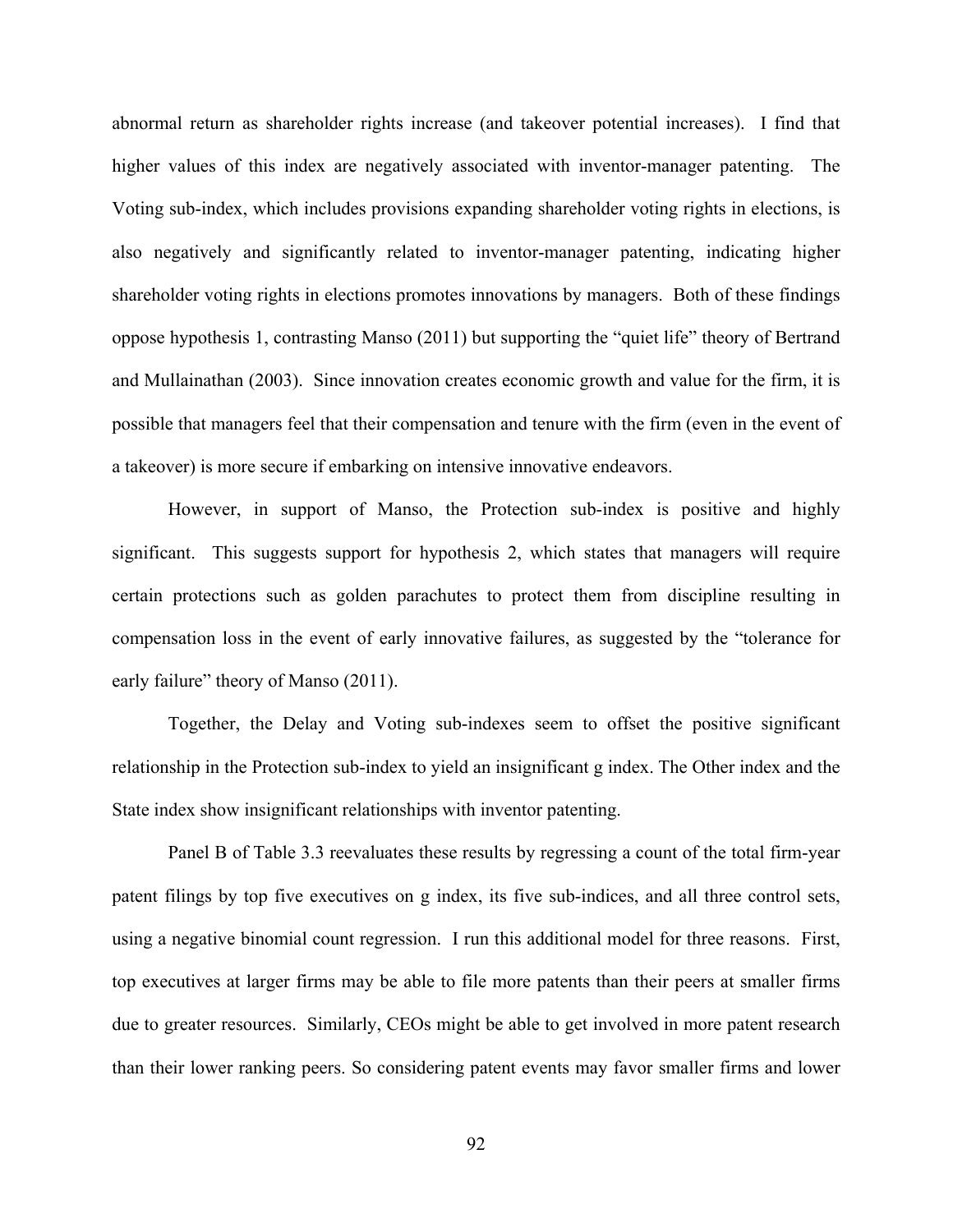ranking executives, with patent counts favoring the opposite case. Thus comparing both models would adjust for these biases. Second, a simple binary variable measuring the event of an annual patent filing by a manager may not yield as much information as a count of the number of patents filed by the manager. For example, a manager personally filing multiple patents in a year is likely more motivated to innovate than a manager filing a single annual patent. So I consider the effect of the G index, the E index, and the O index on the annual count of patent filings by 1) CEOs only and 2) all top managers in a negative binomial regression model. Third, using a different model also simply adds robustness to the findings in Panel A. Panel B finds results similar to Panel A.

Because of the strong significance of the Protection sub-index in Panels A and B, and the assertion by Manso (2011) that a component of this index (golden parachutes) is likely to be positively related to innovation, I decompose this signal in Panel C into its six components to evaluate the effect of golden parachutes versus the other five factors. The Protection sub-index can be roughly separated into two parts. First, the sub-index contains 3 provisions protecting managers from compensation loss in the event of a termination (as Manso 2011 suggests): Compensation plans, golden parachutes, and severance packages. The sub-index also contains provisions protecting managers from the loss of their own personal wealth in the event of shareholder lawsuits targeting officers and directors for a violation of the Duty of Care or Duty of Loyalty, as previously mentioned. These 3 provisions are as follows: Director indemnification, director indemnification contracts, and director liability.

Using a negative binomial model similar to Panel B, I find that the compensation protection measures in case of termination – golden parachutes and severance – are both insignificant. This is in contrast to hypothesis 2 (and Manso (2011)) and could be in line with

93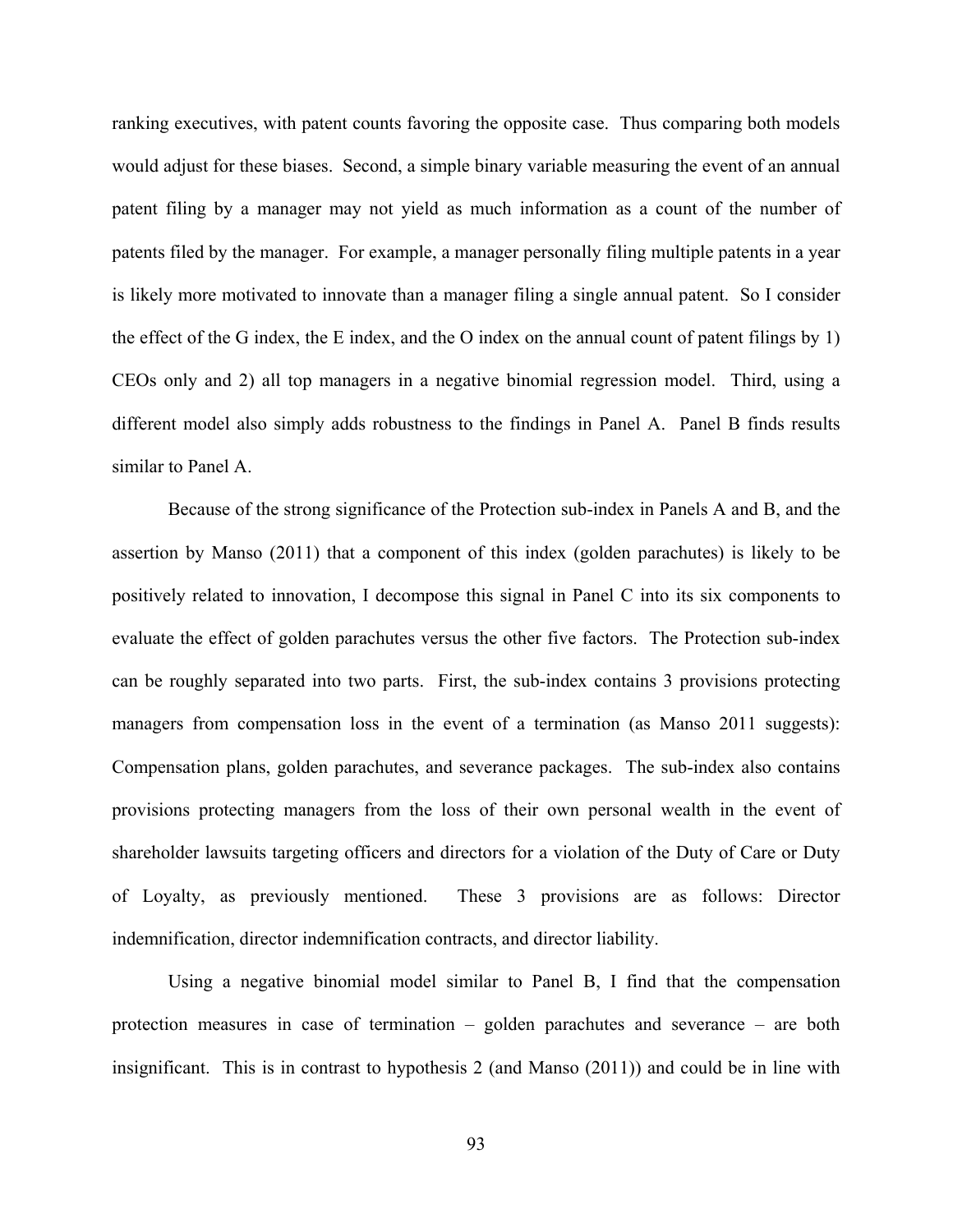the findings for the Delay and Voting subcomponents of the G index, suggesting that innovative managers will have a higher tendency to be rewarded for their innovative attempts and may not need to fear compensation loss from termination. There are several possible reasons for this outcome. First, overconfidence among top executives could lead them to underweight the value of a golden parachute. Second, boards may be strongly opposed to entrenchment in these cases, since just as innovation is risky, an executive committed long-term to the wrong innovation is also highly risky for them. Third, it is possible that the board does not want to provide the manager an easy option to leave in the case of initial failures in the innovation. Perhaps, boards committed to the idea of "Failure is not an option" do not want to consider, and seemingly incentivize, failure as a possible future outcome for their managers. This could still fit in line with Manso (2011), as it would encourage managers to stay and fix the "early failures" in their innovations, rather than abandoning the innovation (and the shareholders) to failure by accepting a generous severance package or golden parachute. Fourth, golden parachutes are somewhat infamous, and may be strongly avoided by boards facing higher shareholder or media scrutiny for their compensation policies. Fifth, temporary failures may be rewarded with option repricing, so the executive would still have compensation recourse for short-term failures.

Compensation Plan is highly significant, but it relates more to a timing issue allowing executives to exercise their options immediately in the event of a change in control, and not to actual compensation. Thus it is unclear how this might affect the motivation to innovate, but it is possible that the significant human capital involved in the innovative process would suggest that a change in control would result in the loss of the executive's own innovative knowledge base, which could drive down the stock price in the short term as the new executive faces a steep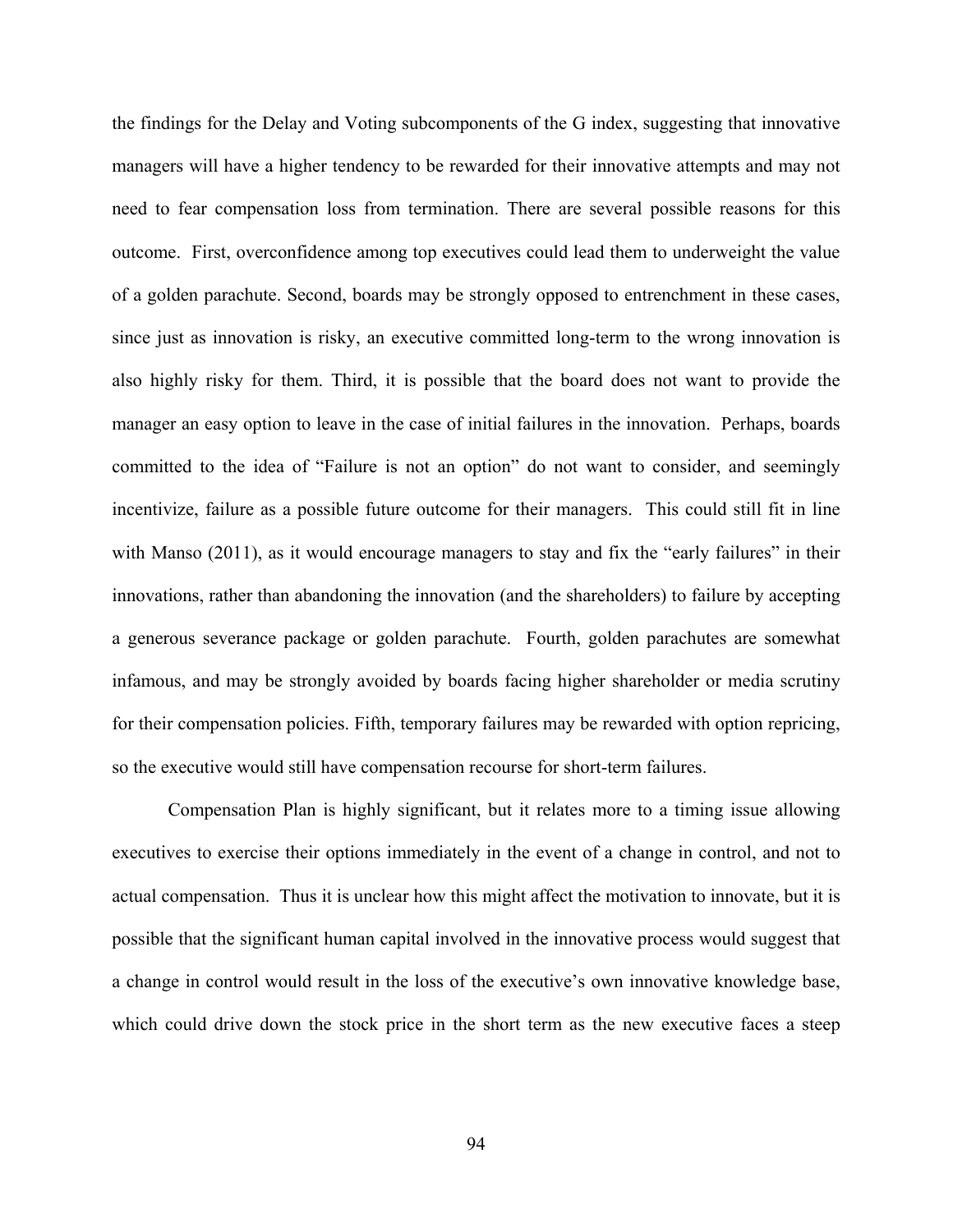learning curve in understanding the innovation. This would encourage any highly innovative executive to insist upon exercising their options immediately upon a change in control.

In contrast to the findings above, I find strong support for hypothesis 3, which states that managers will pursue innovation only if the vast potential increase in risk to their own wealth is reduced, in that the three closely related liability protection measures – director indemnification, director indemnification contracts, and director liability – are all positive and significant in their effect on a count of firm-year executive patent filings. The importance of protection for officer and director liability has likely been high ever since the *Smith vs. Van Gorkom* case in 1985, so it is highly probable that officer/director liability is significant to provide protection for officers engaging in risky innovative projects. It is also likely high for lowering ranking executives not in the CEO position, who potentially do not have high levels of D&O insurance. (In addition, it is possible that this is higher for the firm's outside directors conducting an advisory role with the inventor-manager and other firm managers, although not measured here. Future extensions using Riskmetrics could evaluate this).

#### *B. Robustness Tests for Liability Protection and Entrenchment Measures*

Although some of the prior findings on liability protection coincide with the same ideas that Manso (2011) presents on executives requiring protection from early failures in order to innovate, this type of governance protection is not specifically discussed in Manso or in related literature. So to provide confidence that these results are relevant and significant, I evaluate them further for robustness using the following five models. The dependent variable is listed first, followed by the model type: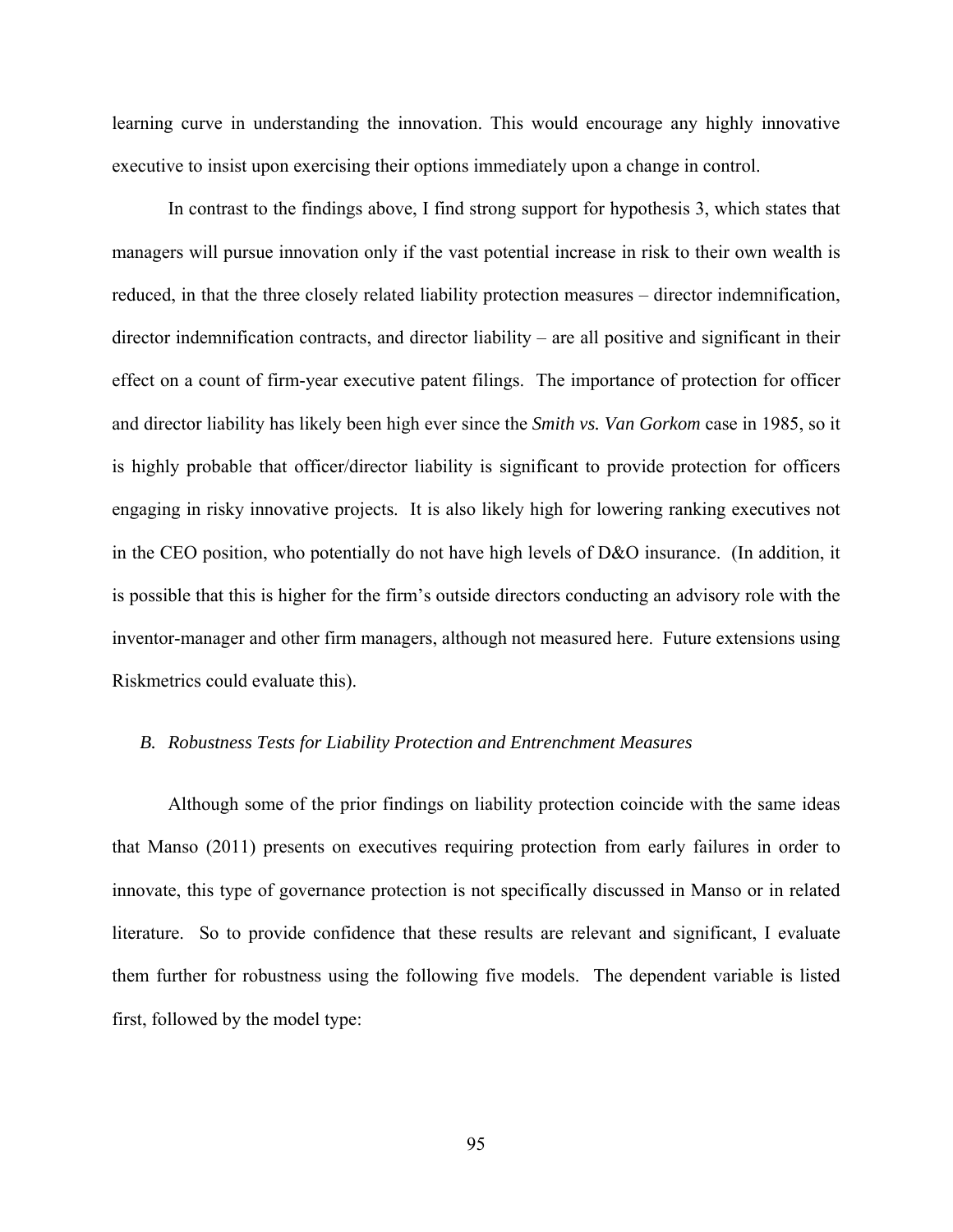#### Static Models:

- 1) Patent event Logit model
- 2) Patent event Probit model
- 3) Patent count Negative binomial model

#### Dynamic Models:

- 4) Patent count Dynamic OLS model
- 5) Patent count Arellano Bond (1991) Difference GMM model

Before performing the regression analysis in Table 3.4, I first construct a new index based on the three liability protection measures of the Gompers, Ishii, and Metrick (2003) index for use in Panel A. It ranges from 0 to 3, and contains the G index components of 1) director indemnification, 2) director indemnification contracts, and 3) director liability. In addition, I construct an adjusted G index without these three liability protection measures, ranging from 0 to 21, for use in Panel B. For all of the regressions in Table 3.4, I use my full set of primary innovation control variables.

### (Insert Table 3.4 here)

I first consider Panel A of Table 3.4. The first two static models – logit and probit – are very similar, but yield different results close to the probability extremes. So by considering both models I am able to avoid a bias from either type of model. I find that in both cases, although the magnitudes of the coefficients are very different, the effect of the liability index in year t-1 on the occurrence of a patent event in year t is positive and highly significant, so the models do not contradict each other.

However, the first two models provided limited information on how much liability protection affects executive patenting, as they use a dependent dummy variable on patent filing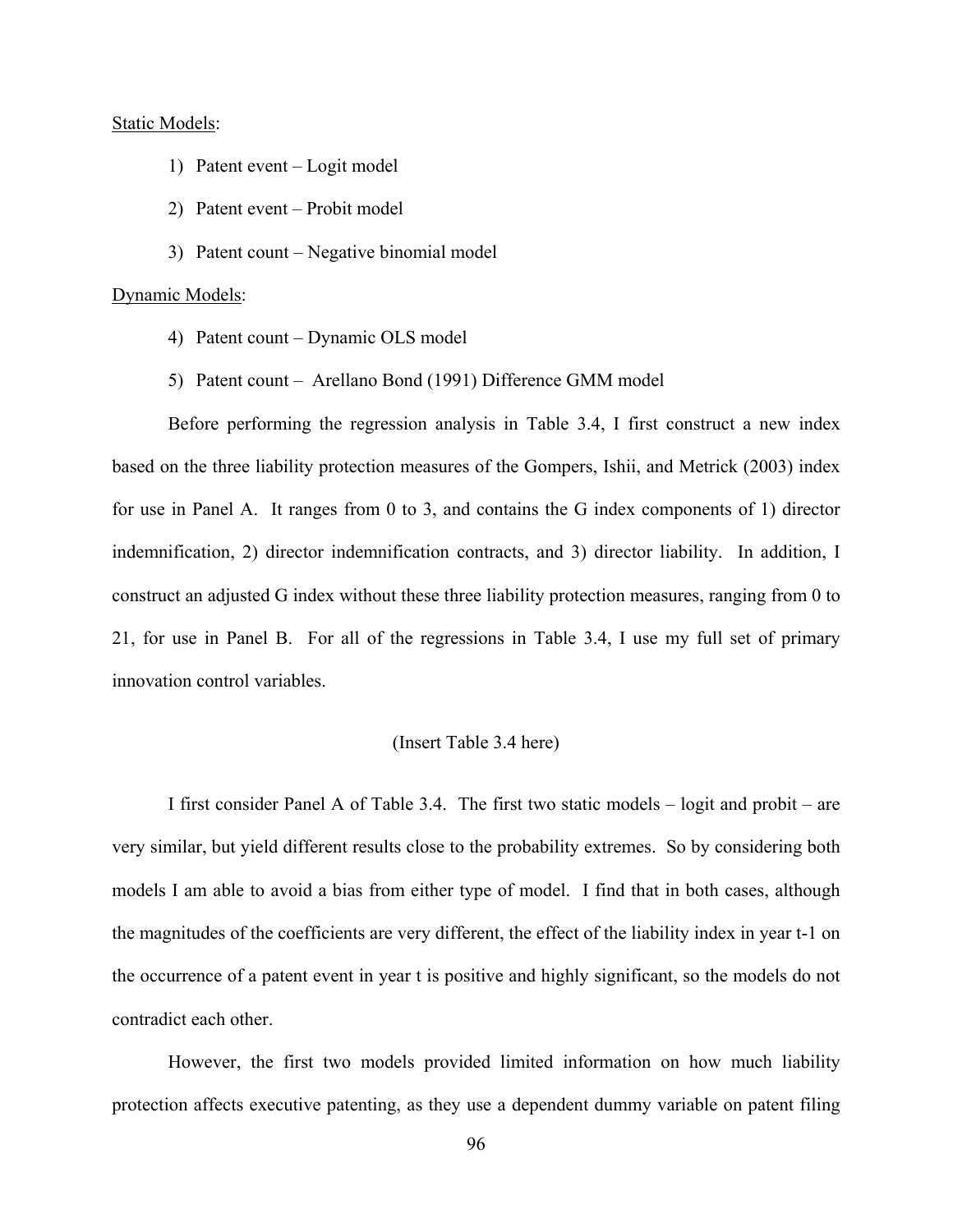by executives. So in my third static model I use a negative binomial regression with executive patent count as the dependent variable. Although there might be a bias toward CEOs and executives in larger firms, a count of the number of firm-year patent filings by executives will likely provide more information on how committed an executive is to innovation, so can probably provide more confidence in the results. Similar to the first two static models, I find that the effect of the liability index in year t-1 has a strong and highly significant effect on the occurrence of one or several patent filings by members of the top five executive team in year t.

While these static models yield significant results confirming a similar argument to Manso (2011), other recent papers have insisted that dynamic models are necessary to evaluate studies related to governance, as the governance factors are slow to change over time and causality can be difficult to establish (Wintoki, Linck, and Netter (2012), O'Connor and Rafferty (2014)). For this reason, I also evaluate the use of two types of dynamic models similar to methods used in Wintocki et al. to determine the effect of the liability index on a count of the firm-year patent filings of top five executives.

Column 4 of Panel A uses a dynamic OLS (DOLS) model as in Stock and Watson (1993), which is designed to address the problem of simultaneity among regressors and allows for the integration of variables of different orders. I use both heteroskedasticity and autocorrelation consistent (HAC) standard errors and covariance estimation, controlling for autocorrelation in up to 3 lags. Similar to the static models, I find that the effects of the liability index in year t-1 are positive and statistically significant in year t.

Column 5 of Panel A uses the difference GMM methodology of Arellano Bond (1991), which also addresses causality better than static models, and is helpful in the current case of a short time dimension with a larger number of observations. It also allows for autocorrelation in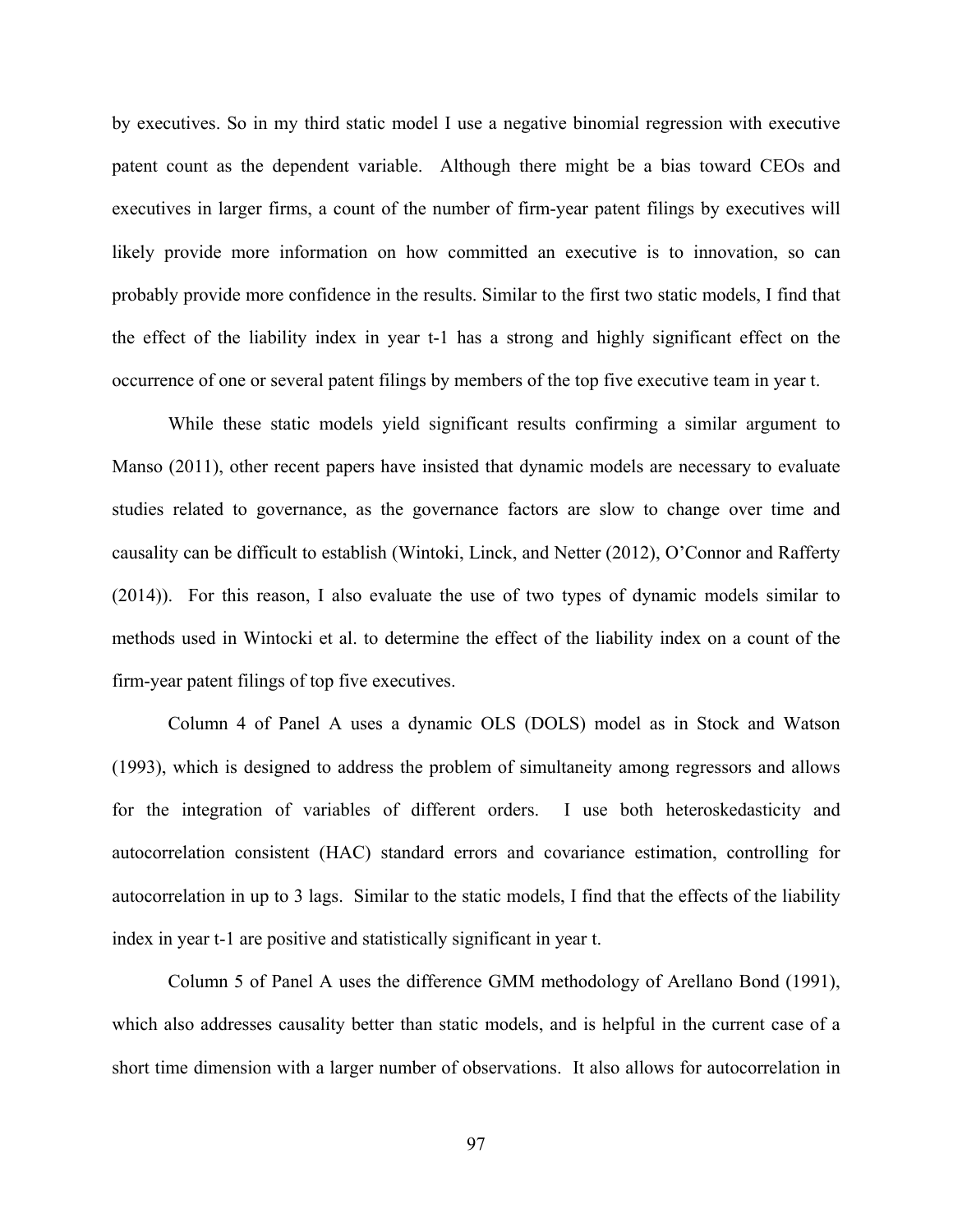the variables. I use the second and third lags of the following endogenous variables as instruments: patent count, liability protection index, R&D / assets, and firm-year executive patent citations / R&D stock. I also include the lag of the dependent variable patent count in the main equation as is often done. In Arellano Bond, the second lag or greater is required because they would not be correlated with the error term, while the first lag is assumed to be correlated. I use the following variables as strictly exogenous explanatory variables: industry average return on assets, the fraction of institutional ownership, the TNIC industry competition measure of Hoberg and Phillips (2010). I also include firm age as an instrumental variable not included in the main equation<sup>41</sup>. These variables are then used as their own instruments. I use the two-step estimator to ensure the standard covariance matrix is robust to panel-specific autocorrelation an heteroskedasticity. I also implement the finite-sample corrected two-step covariance matrix to avoid a downward bias in the standard errors.

I find that the effect of the lagged liability protection index on firm-year executive patent filing is positive and highly significant in this model, just as in the static models and the dynamic OLS model. In addition, the model is robust to all of the various autocorrelation and instrument tests typically evaluated in Arellano Bond. First, the number of instruments (58) is far less than the number of groups (403), which is a common rule of thumb for a valid test. Second, the model is robust to the AR tests of autocorrelation. A desired result is to reject the null hypothesis of no autocorrelation in the first lag, but fail to reject in the second lag, which is what I obtain. Third, the Hansen test of overidentifying restrictions also fails to reject the null that the instruments are exogenous, again as desired. Fourth, the Difference-in-Hansen test of the

 $\overline{a}$ 

<sup>&</sup>lt;sup>41</sup> The results are robust to including firm age in the main equation, and produce the same level of significance for the liability protection index.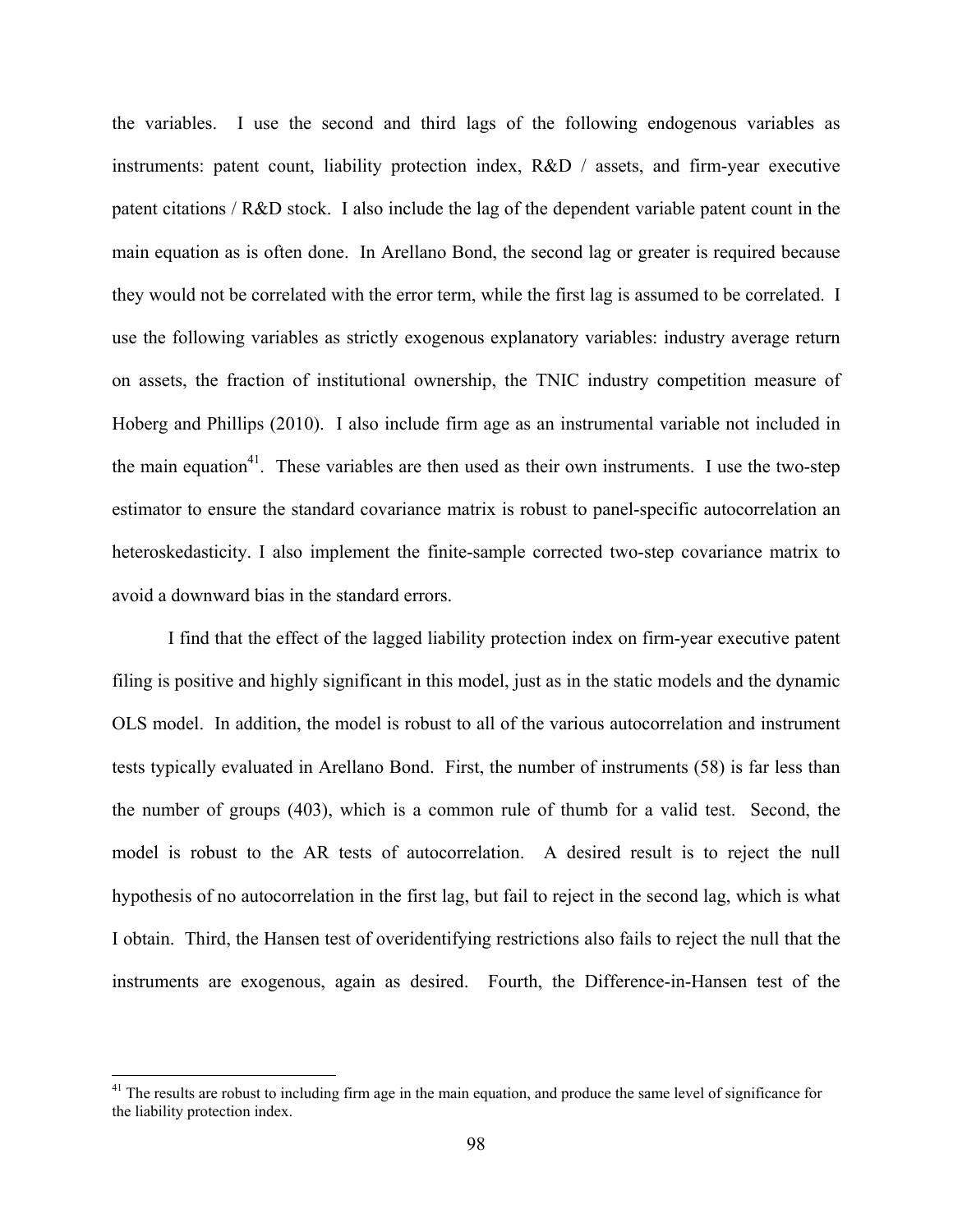exogeneity of the instrument subsets also fails to reject the null that the instrument subsets are exogenous, also as desired.

In summary, all of the models in Panel A support hypothesis 3, that managers will seek to obtain liability protection before personally engaging in innovation as proxied by the filing of a patent.

In panel B of Table 3.4 I evaluate the effect of the Gompers, Ishii, and Metrick (2003) index minus the three liability protection measures using the same models. Supporting earlier results in this paper, I find negative and statistically significant results for the three static models and the dynamic OLS model. However, I fail to find results for the Arellano Bond (1991) difference GMM model. This is more significant based on the fact that the difference GMM model passes all four autocorrelation and instrument tests as discussed for panel A, so the results are not insignificant because of a model misspecification. While this may not mean that the results from the first four models are not meaningful, it weakens the argument that hypothesis 1 should be rejected.

### *C. Option Repricing*

Manso (2011) suggests that executives allowed to reprice their options after a large decline in firm stock will be more motivated to continue their innovations. Innovations are uncertain and pose a high risk that the stock price drops from some failures along the path to completion. After a large price decline, the executive's options could potentially be far out-ofthe-money with little chance of becoming in-the-money before the innovations succeed and boost the firm's stock price. Thus, these options would no longer provide a motivation to the executive. However, as Manso suggests, boards that are willing to show a "tolerance for early failure" will allow their executives to reprice their options closer to the current stock price, thus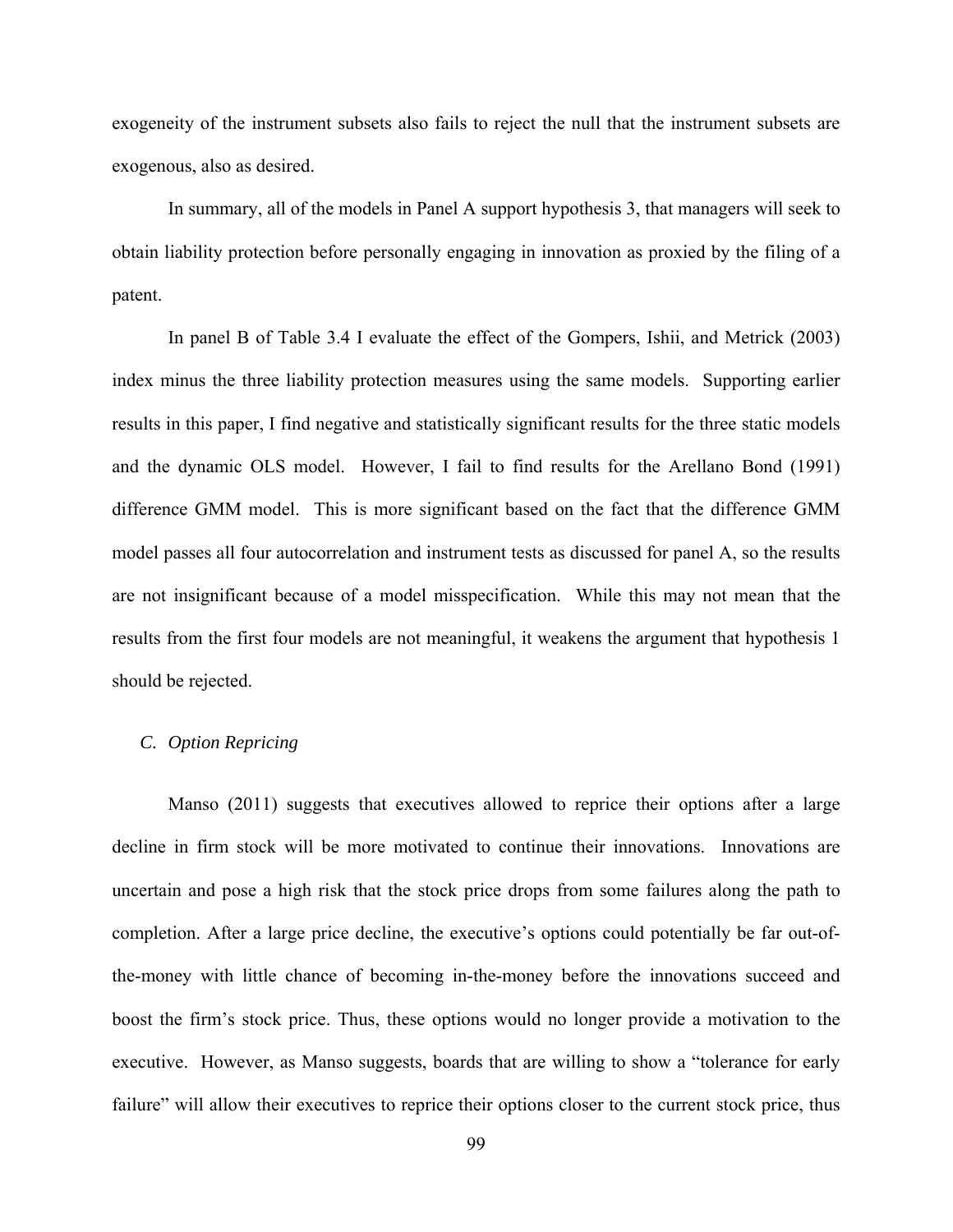allowing them to once again be motivated by these stock options to complete their innovative activities.

### (Insert Table 3.5 here)

Columns 1 and 2 of Panel A of Table 3.5 examine the relationship between repricing firms and executive patenting, while columns 3 through 6 seek to establish which way causality flows in the relationship. In columns 1 and 2, I examine the relationship between a firm-year patent filing by any member of the executive team using a probit model, and firms that repriced at any time between 1992 and 2012. After controlling for all three groups of controls<sup>42</sup>, and adding year and industry fixed effects, I still find modest positive significance between executive patenting and repricing, supporting hypothesis 4.

In columns 3 through 6, I further examine causality between executive patent filing and firm repricing in a simple model. Establishing causality between executive patenting and option repricing is important for two reasons. First, option repricings allowed before the inventormanager filed their patent could have signaled that the firm will allow the repricing of options, thus motivating the inventor-manager to proceed. Second and in contrast, and with causality potentially running the other way, the option repricing may have occurred after the inventormanager patent was filed, thus showing a responsiveness by the board to be accommodating to the executive after a possible early failure in the innovation. Thus, it is hard to say if the manager was motivated by the potential for repricing, or if the repricing was allowed after the innovation simply as a courtesy to management. Did the manager know that repricing could occur when they filed the patent? It is difficult to say.

1

 $42$  I exclude innovind from the repricing regressions, as repricing occurred almost exclusively within the innovative industries as defined in this paper. However, results are robust to the inclusion of this variable.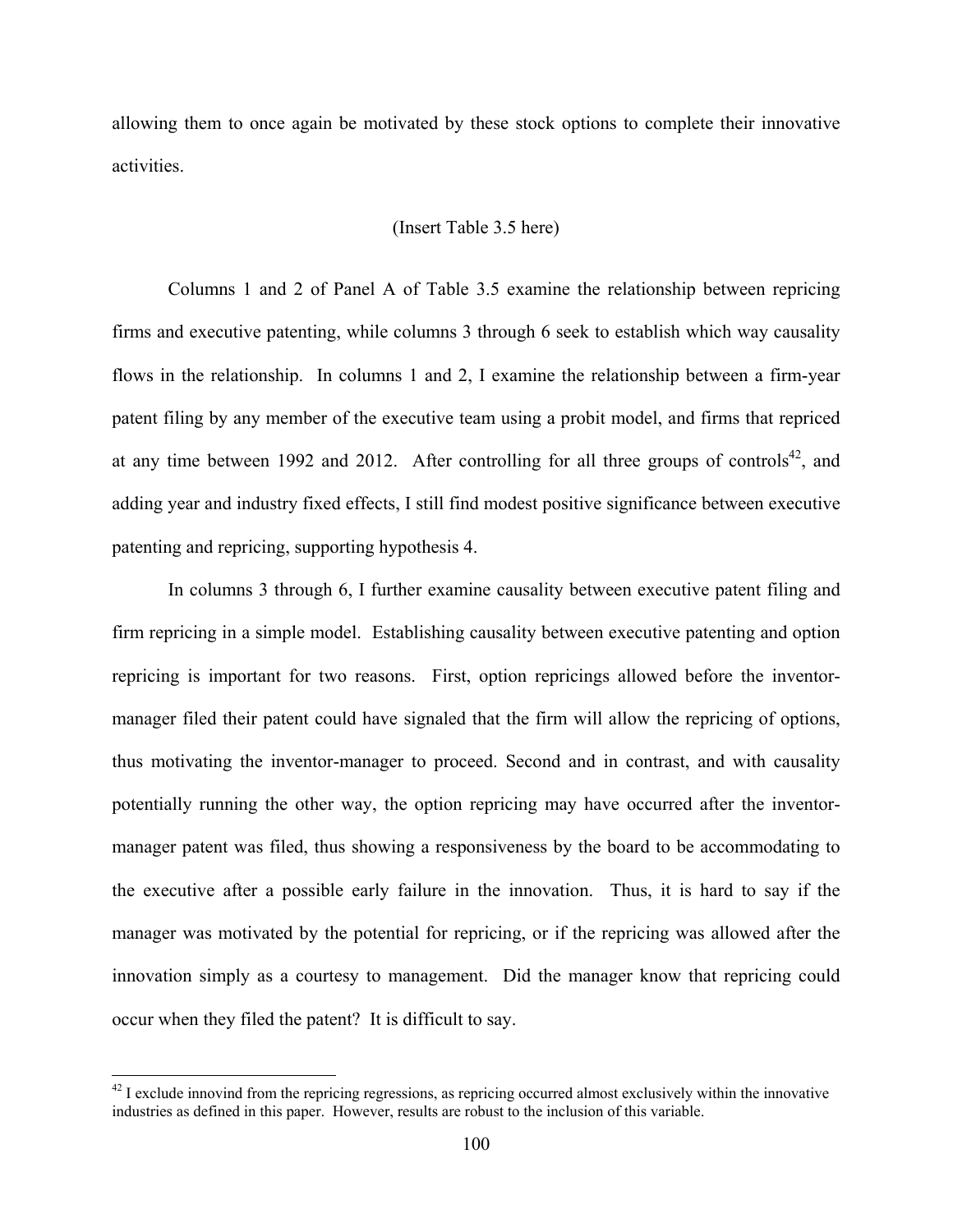To examine this causality, I switch the dependent and key independent variables of firmyear executive patenting and a firm-year repricing event, using as the dependent variable the one-year or two-year forward event for each case. I find that higher executive patenting seems to lead firm repricing in both the 1-year case and the 2-year case. However, there is no effect on executive patenting in the 1 or 2 year periods after a repricing event. In general, this suggests support for the Manso (2011) theory that failures are likely after innovation is undertaken, in that repricing was needed after a significant number of these executives filed patents. However, it is still difficult to determine if repricing motivates managers to innovate, as I am unable to find causality from prior repricing events, and I do not have data on whether a firm had a repricing policy before the innovations were undertaken.

### *D. Long Term Compensation*

Even though it is not possible to establish whether a firm holds a repricing policy before an innovation is undertaken, it is possible to determine whether a firm tends to favor long-term innovative projects by examining whether their compensation policy is supportive of long-term executive tenure with the firm. There are three main types of executive compensation that are more favorable toward long-term tenure: 1) option grants (which typically require an extended vesting period), 2) restricted stock (which the executive will forfeit if leaving the firm before it vests), and 3) long-term incentive plan payouts. I construct a ratio of the compensation from these three measures to the total executive compensation as provided by Execucomp to establish the level of long-term motivation for executives by their compensation structure.

In addition, it is possible that firms in the early years after going public may be thinking less about long-term survival, as firms in this stage of development are going through rapid transitions and often high-growth. In addition, most of the compensation structure for the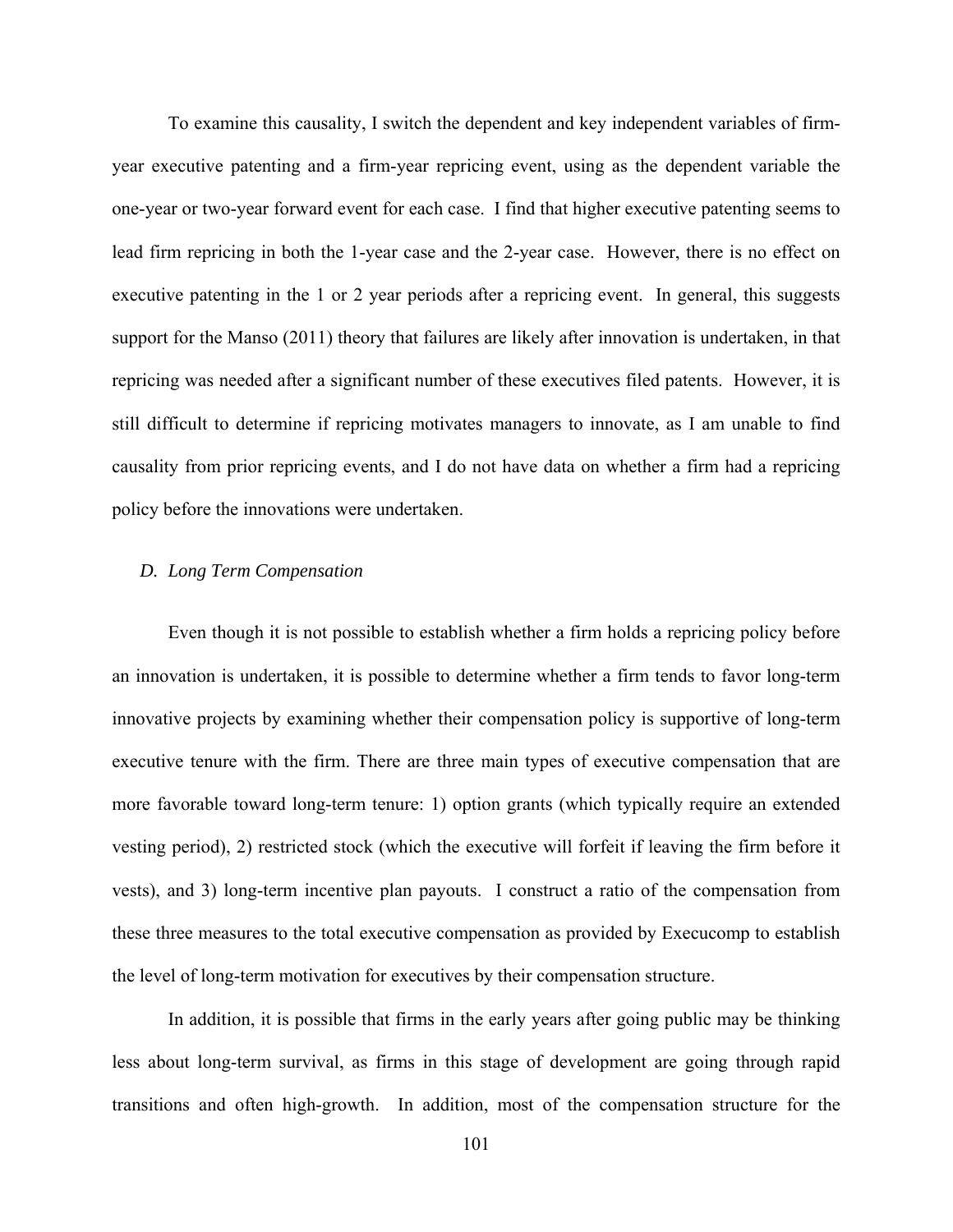executives of young firms is already heavily weighted in shares of firm stock (Helwege, Pirinsky, and Stulz (2007)) so they would not likely be additionally motivated by added compensation that favors long-term tenure. So I divide my sample into firms aged greater than 10 years since their initial public offering, and firms aged 10 years or less since their IPO.

### (Insert Table 3.6 here)

In columns 1-3 of panel A of Table 3.6, I regress both the total count of firm-year executive patents and the occurrence of a firm-year executive patent filing on the one year lag of LTCOMP for firms aged greater than 10 years since their IPO date. I find positive and statistically significant results in all three models that executives in firms with compensation weighted more toward the long term tend to file patents more frequently. However, in columns 4-6 I do not find this in firms aged less than 10 years<sup>43</sup>. This lends support to hypothesis 5.

#### *E. Pay Performance Sensitivity*

 $\overline{a}$ 

Panel A of Table 3.7 evaluates the pay performance sensitivity of the inventor-manager's option portfolio delta, option portfolio vega, and the sensitivity of their combined stock and option portfolio. I compare both logit models of the occurrence of a firm-year executive patent event and negative binomial count models of the total number of executive patents filed in a firm-year to adjust for potential bias in either model (as discussed in section IV.A).

#### (Insert Table 3.7 here)

First, I find strong support for hypothesis 6A for executives. Option delta is positively and significantly related to inventor-manager patent filings for executives for both models, which

 $43$  Although the sample size is small for the case of firms aged over 10 years, the coefficients are also much smaller, thus indicating limited economic significance even if statistical significance were present in a larger sample.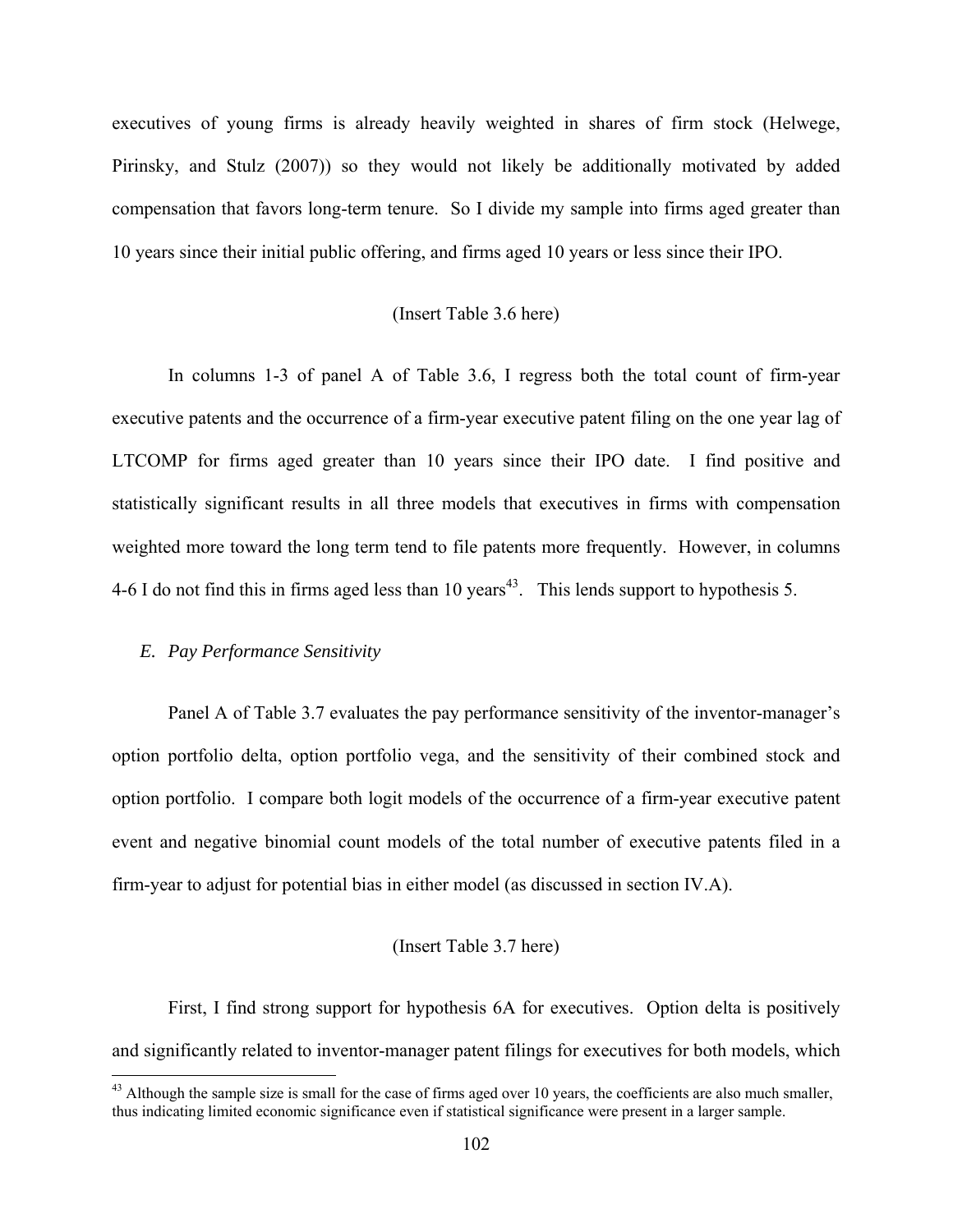confirms the idea that option holdings, by creating a strong upside potential and zero downside risk, would provide a strong motivation for a manager to innovate.

Second, I find strong support for hypothesis 6B for executives. Innovations, being high risk with the potential for a high return, would likely lead to high volatility in stock returns. Thus, an option portfolio which increased in value in a high volatility environment would be a strong motivator for innovation, as I find with my inventor-manager dataset.

Third, I find strong support for hypothesis 6C for executives. It is likely that most of the support for the stock and option based pay performance sensitivity measure comes from the delta of their option holdings, but it is helpful for robustness to also present this more comprehensive measure.

 Overall, the option structure and pay performance sensitivity measures show that option holdings do play a strong role in motivating innovation among this sample of inventor-managers.

#### *F. Firm Risk*

Patents filed by managers are likely to have stronger support from the firm, as top managers would likely be able to explain and push their innovations more effectively to the board and to fellow members of the top management team. This would increase firm risk, as the support for this innovation would be inherently risky to the company.

#### (Insert Table 3.8 here)

Panel A columns 1-3 of Table 3.8 show the effect of the occurrence of a patent filing on one-year forward firm stock returns net of value-weighted market returns in a fixed effect regression framework. Overall, the results are highly significant for the full sample, and for firms both greater and less than 10 years in age since their IPO. For robustness, columns 4-6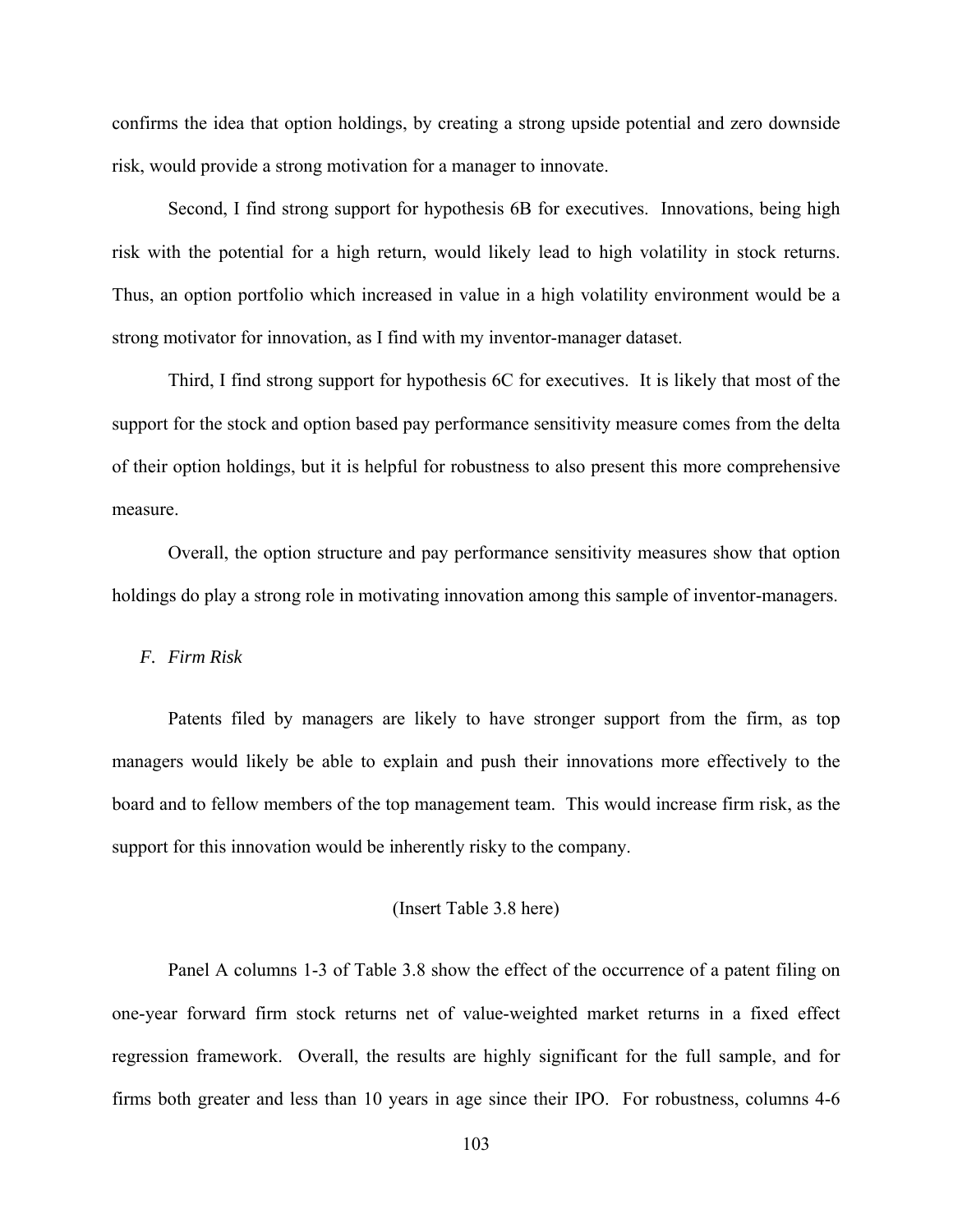show results for a difference-in-difference regression using a 3-to-1 matched sample to firms in the nearest quintile of firm size, market-to-book, and 1-year momentum, respectively. I use nearest neighbor matching by firm size for the final match. The results (given by the interaction term) indicate that although the significance is slightly weaker, the results match the findings from columns 1-3 for the full sample. However, the significance of the interaction term for older firms is insignificant. In both cases, the coefficients for the models are larger and more significant in the case of young firms, suggesting that executive inventors in younger firms have a larger impact on firm performance than executive inventors in older firms (that may be less innovative overall).

Panel B of Table 3.8 evaluate the effect of the occurrence of a patent filing on one-year forward firm stock returns net of both equal-weighted and value-weighted market returns in a fixed effect regression framework containing all three sets of control variables. Similar to Panel A, the overall results show strong support that executive inventor patent filings increase firm risk. However, there is no significance in either model for firm aged over 10 years since their IPO date. In summary, these results support hypothesis 7 that patent filings by executives do indeed affect firm risk, at least in the first year after a filing.

#### **3.5 Conclusion**

In this paper I investigate the effect of corporate governance and executive compensation policies on firm innovation. Manso (2011) identifies several pathways that could be used by a board/shareholders to motivate the management team to innovate. To capture a better measure of the individual contributions to innovation by the management team, I create a proxy of individual innovative activity by identifying 1,355 firm-year patent filings by members of the top management team for U.S. firms from 1996-2006.

104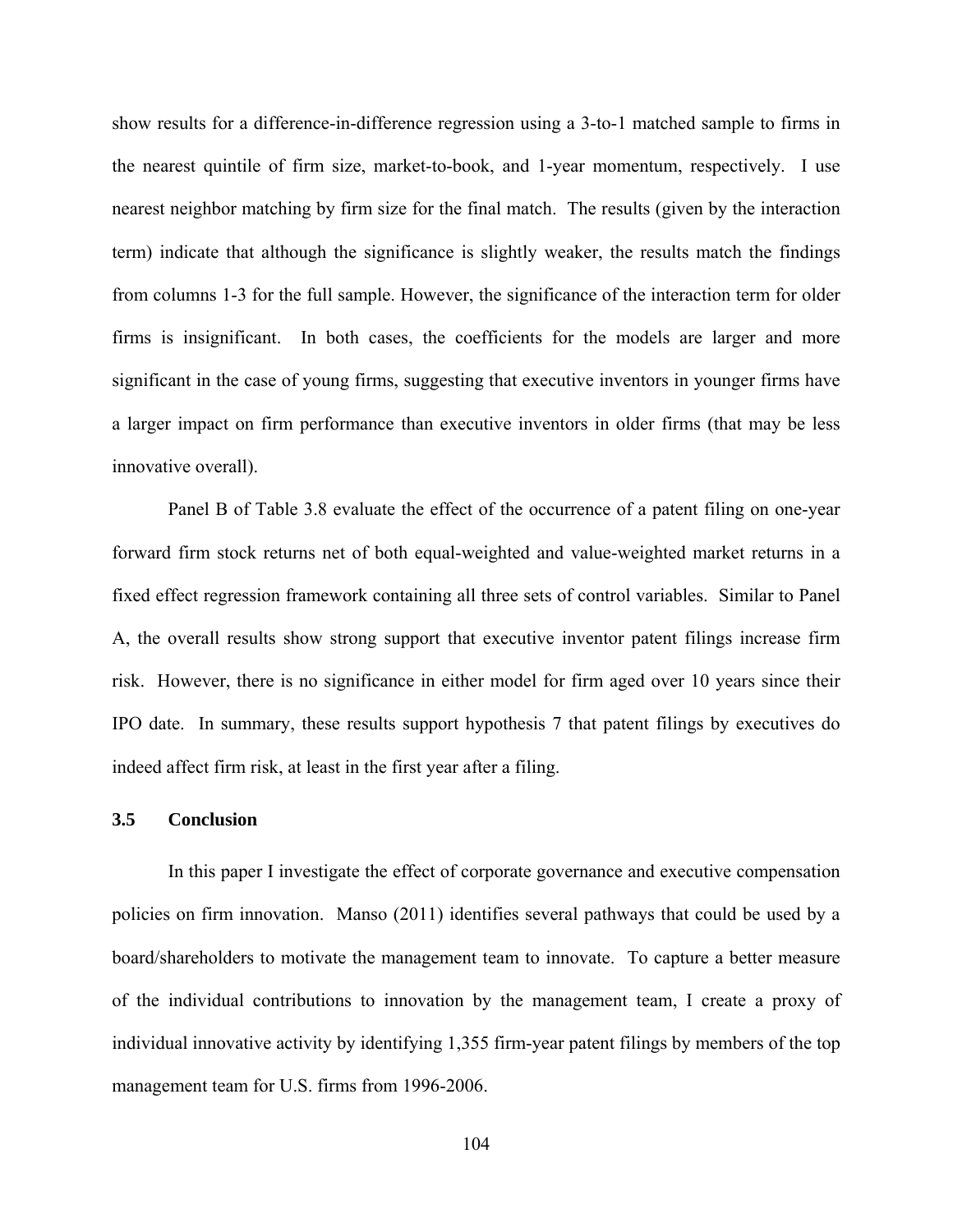I find some evidence that, in contrast to Manso (2011), stronger shareholder rights (less entrenchment of management) contribute to higher innovativeness by management. Specifically, I find that stronger shareholder rights relating to the sub-indexes of Delay and Voting (Gompers, Ishii, and Metrick 2003) seem to have the strongest positive effect on management innovation. However, these results are weakened somewhat by a failure to confirm the results using a difference GMM model of Arellano Bond (1991).

I also evaluate this Protection sub-index of Gompers, Ishii, and Metrick (2003) by its 6 components, and find that in contrast to the predictions of Manso (2011), golden parachutes are not a significant motivator for inventor managers (lending support to the prior findings that stronger shareholder rights may reduce executive innovation, supporting the "quiet life" and managerial slack hypotheses). Instead, I find that the corporate governance policies relating to director and officer indemnification and the exclusion of personal liability from lawsuits are much stronger motivators of innovative activity by CEOs and executives. Although governance data is known to suffer from many endogeneity biases (Wintoki, Linck, and Netter (2012), O'Connor and Rafferty (2014)), I test the results using five static and dynamic regression models and find similar results.

I then examine the role of repricing in the motivation of executive innovation, addressing the endogeneity of firm repricing policy by specifically looking at causality. I find that executive patenting seems to lead to repricing, but I find no evidence that prior repricing leads to executive patenting. This supports the idea from Manso (2011) that innovation can lead to failures that require repricing, but it does not confirm that repricing policy motivates managers to innovate.

I also examine the ratio of compensation geared toward long-term firm tenure (options requiring vesting, restricted grants of stock forfeited upon leaving a firm, and long term incentive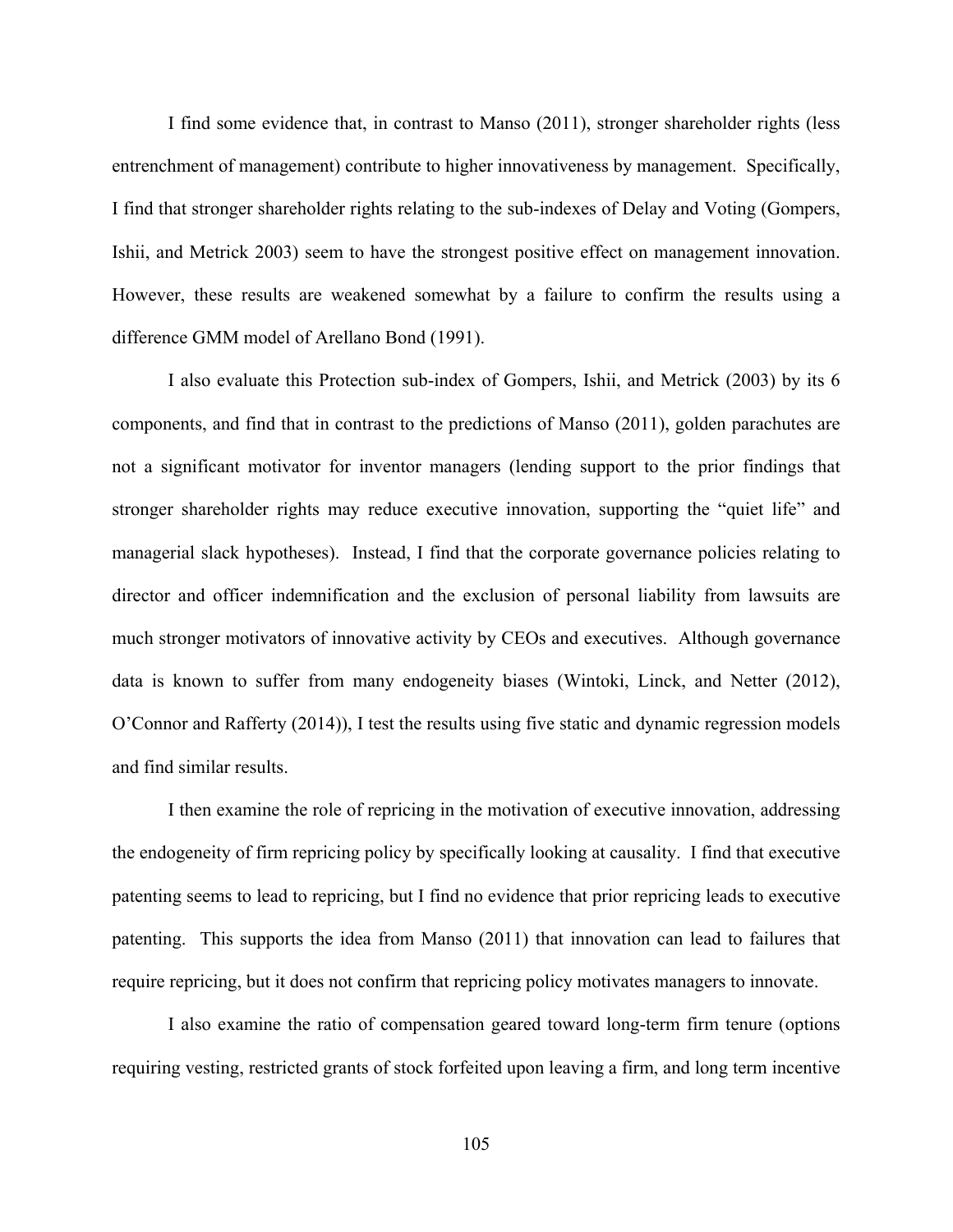plans) over total compensation, and find that binding compensation does increase executive innovation in firms aged greater than 10 years since their IPO. These results suggest that managers who feel that the firm is supportive of a long tenure, even despite potential failures along the way, will feel more comfortable initiating inherently long term innovations.

I also evaluate the option sensitivity of the top management stock and option holdings, and find support for Manso (2011) that option holdings sensitive to movement in the stock price (both in terms of absolute movement, and volatility in the movement) are strong positive motivators of innovation for top executives. I compare both logit and negative binomials to build confidence in these results.

Finally, I find that innovations by top executives are a strong driver of firm risk in the year after the patent filing year, thus supporting the idea that the management team is motivated to take risks and face potential early failures in their pursuit of innovation. I find evidence for this both in a fixed effects panel regression model using the full sample and in a difference-indifference regression from a sample matched on the asset pricing factors of size, market-to-book, and one-year momentum. I find that the results are stronger for firms aged 10 years or less since their IPO date, and that the results are robust to evaluating firm returns net of both valueweighted market returns and equal-weighted market returns.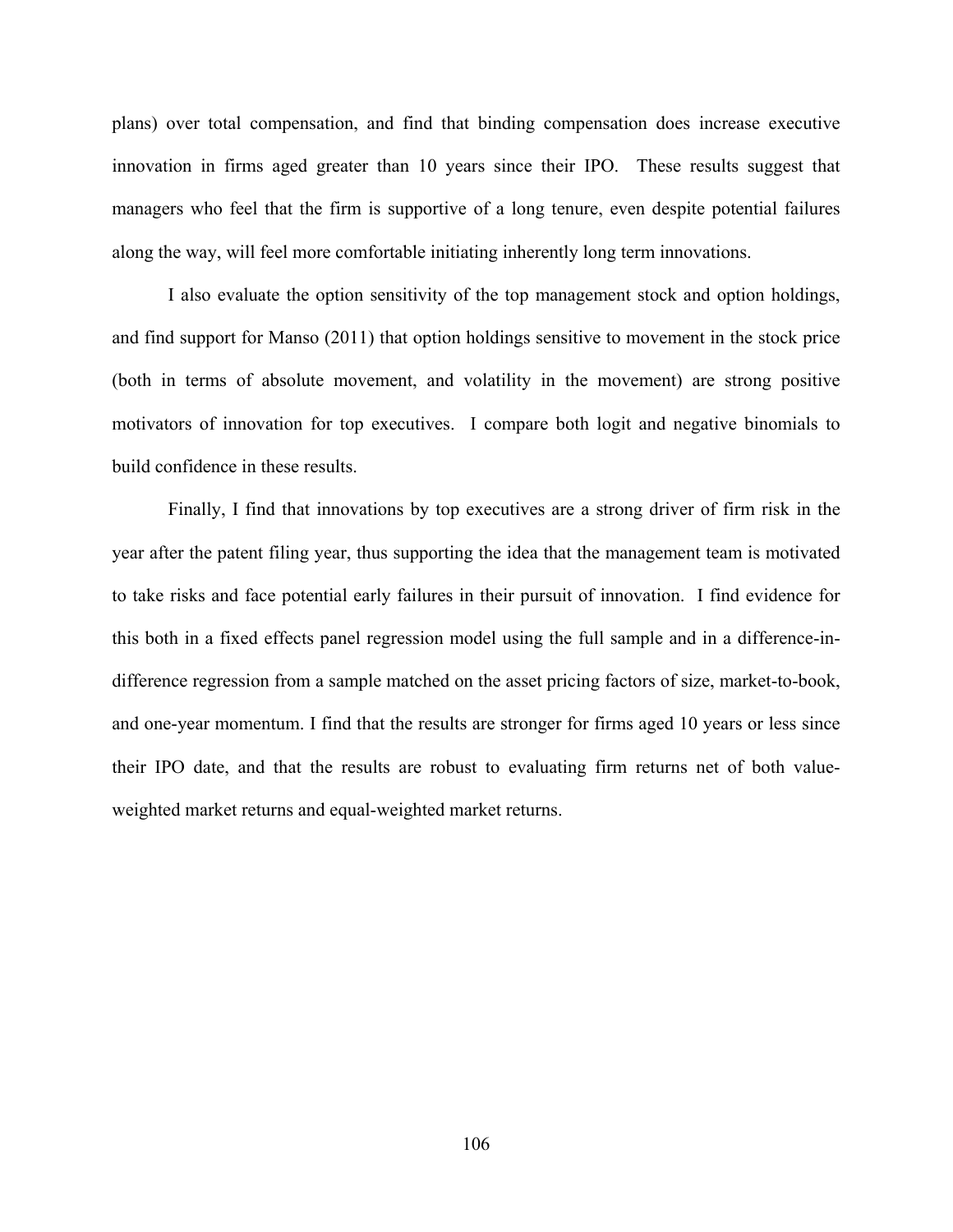# **REFERENCES**

Aggarwal, Rajesh K., and Andrew A. Samwick. "Empire-builders and shirkers: Investment, firm performance, and managerial incentives." *Journal of Corporate Finance* 12.3 (2006): 489-515.

Almazan, Andres, and Javier Suarez. "Entrenchment and severance pay in optimal governance structures." *The Journal of Finance* 58.2 (2003): 519-548.

Arellano, Manuel, and Stephen Bond. "Some tests of specification for panel data: Monte Carlo evidence and an application to employment equations." *The review of economic studies* 58.2 (1991): 277-297.

Bebchuk, Lucian, Alma Cohen, and Allen Ferrell. "What matters in corporate governance?." *Review of Financial Studies* 22.2 (2009): 783-827.

Bebchuk, Lucian Arye, and Lars A. Stole. "Do Short‐Term Objectives Lead to Under‐or Overinvestment in Long‐Term Projects?." *The Journal of Finance* 48.2 (1993): 719-730.

Becker-Blease, John R. "Governance and innovation." *Journal of Corporate Finance* 17.4 (2011): 947-958.

Bernheim, B. Douglas. "A theory of conformity." *Journal of political Economy* (1994): 841-877.

Bertrand, Marianne, and Sendhil Mullainathan. "Enjoying the quiet life? Corporate governance and managerial preferences." *Journal of Political Economy* 111.5 (2003): 1043-1075.

Bishop, Carter G. "Good Faith Revival of Duty of Care Liability in Business Organization Law, A." *Tulsa L. Rev*. 41 (2005): 477.

Black, Bernard S., Brian R. Cheffins, and Michael Klausner. "Outside director liability: A policy analysis." *Journal of Institutional and Theoretical Economics JITE* 162.1 (2006): 5-20.

Brown, James R., Steven M. Fazzari, and Bruce C. Petersen. "Financing innovation and growth: Cash flow, external equity, and the 1990s R&D boom." *The Journal of Finance* 64.1 (2009): 151-185.

Luca Clementi, Gian, and Thomas Cooley. "Executive Compensation: Facts." (2010).

Cohen, Lauren, Karl Diether, and Christopher Malloy. "Misvaluing innovation." *Review of Financial Studies* 26.3 (2013): 635-666.

Core, John, and Wayne Guay. "Estimating the value of employee stock option portfolios and their sensitivities to price and volatility." *Journal of Accounting Research* 40.3 (2002): 613-630.

Core, John E., Wayne Guay, and David F. Larcker. "Executive equity compensation and incentives: A survey." *Economic policy review* 9.1 (2003): 27-50.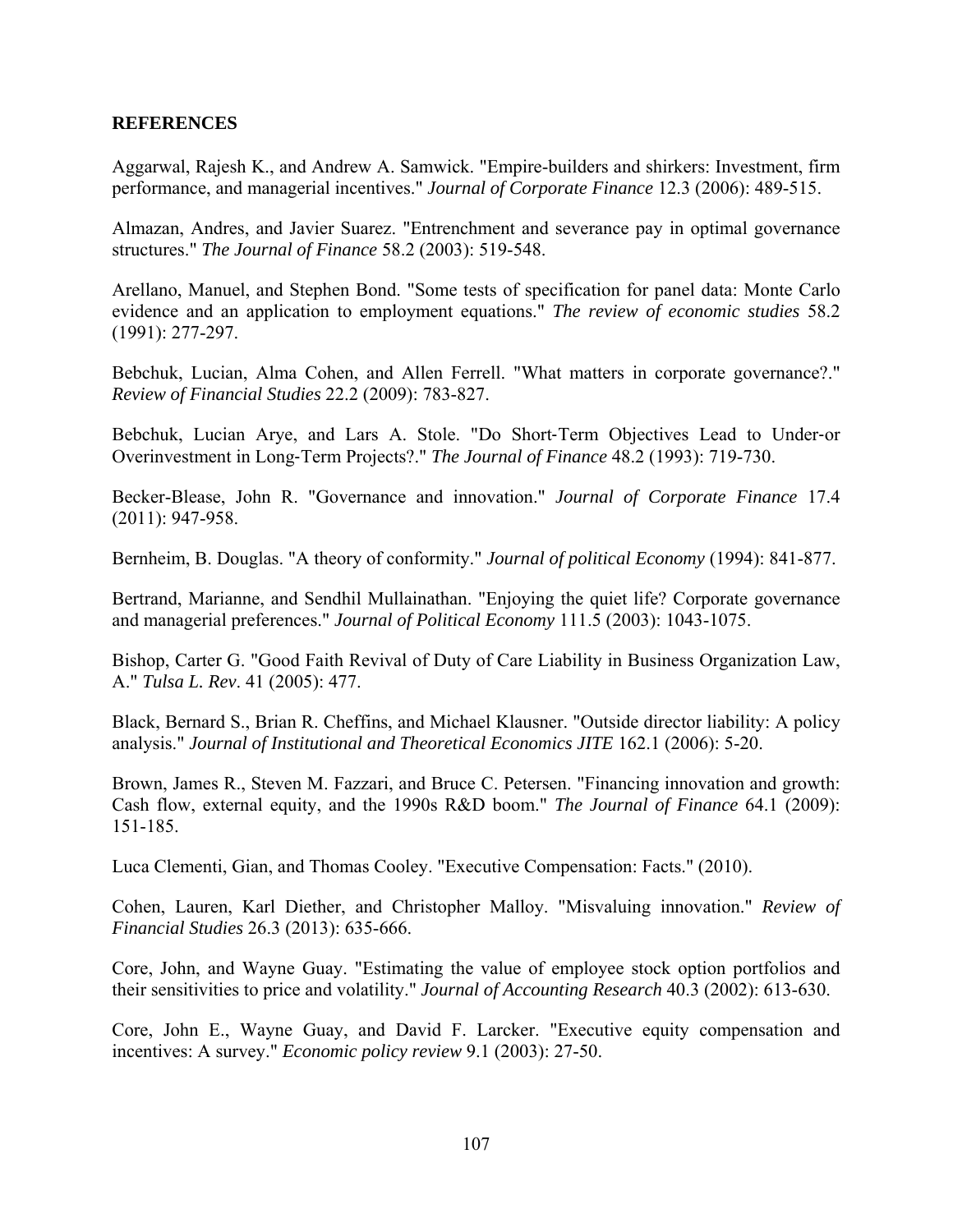Cremers, K. J., and Vinay B. Nair. "Governance mechanisms and equity prices." *The Journal of Finance* 60.6 (2005): 2859-2894.

Francis, Bill, Iftekhar Hasan, and Zenu Sharma. "Incentives and innovation: Evidence from CEO compensation contracts." Available at SSRN 1762621 (2011).

Gompers, Paul, Joy Ishii, and Andrew Metrick. "Corporate governance and equity prices." *The quarterly journal of economics* 118.1 (2003): 107-156.

Hall, Bronwyn H., Adam B. Jaffe, and Manuel Trajtenberg. The NBER patent citation data file: Lessons, insights and methodological tools. No. w8498. *National Bureau of Economic Research*, 2001.

Helwege, Jean, Christo Pirinsky, and René M. Stulz. "Why do firms become widely held? An analysis of the dynamics of corporate ownership." *The Journal of Finance* 62.3 (2007): 995- 1028.

Hirshleifer, David, Po-Hsuan Hsu, and Dongmei Li. "Innovative efficiency and stock returns." *Journal of Financial Economics* 107.3 (2013): 632-654.

Hoberg, Gerard, and Gordon Phillips. "Product market synergies and competition in mergers and acquisitions: A text-based analysis." *Review of Financial Studies* 23.10 (2010): 3773-3811.

Holmstrom, Bengt. "Moral hazard in teams." *The Bell Journal of Economics* (1982): 324-340.

Holmstrom, Bengt. "Agency costs and innovation." *Journal of Economic Behavior & Organization* 12.3 (1989): 305-327.

Jensen, Michael C. "Agency costs of free cash flow, corporate finance, and takeovers." *The American Economic Review* 76.2 (1986): 323-329.

Kahneman, Daniel, and Amos Tversky. "Prospect theory: An analysis of decision under risk." *Econometrica: Journal of the Econometric Society* (1979): 263-291.

Keynes, John M. "The general theory of employment, interest, and money." Harcourt, Brace, and Company. New York, NY (1936).

Kogan, Leonid, et al. Technological innovation, resource allocation, and growth. No. w17769. *National Bureau of Economic Research*, 2012.

Lai, Ronald, et al. "Disambiguation and co-authorship networks of the US Patent Inventor Database (1975-2010)." *Harvard Institute for Quantitative Social Science*, Cambridge, MA 2138 (2013).

Manso, Gustavo. "Motivating innovation." *The Journal of Finance* 66.5 (2011): 1823-1860.

March, James G. "Exploration and exploitation in organizational learning." *Organization science* 2.1 (1991): 71-87.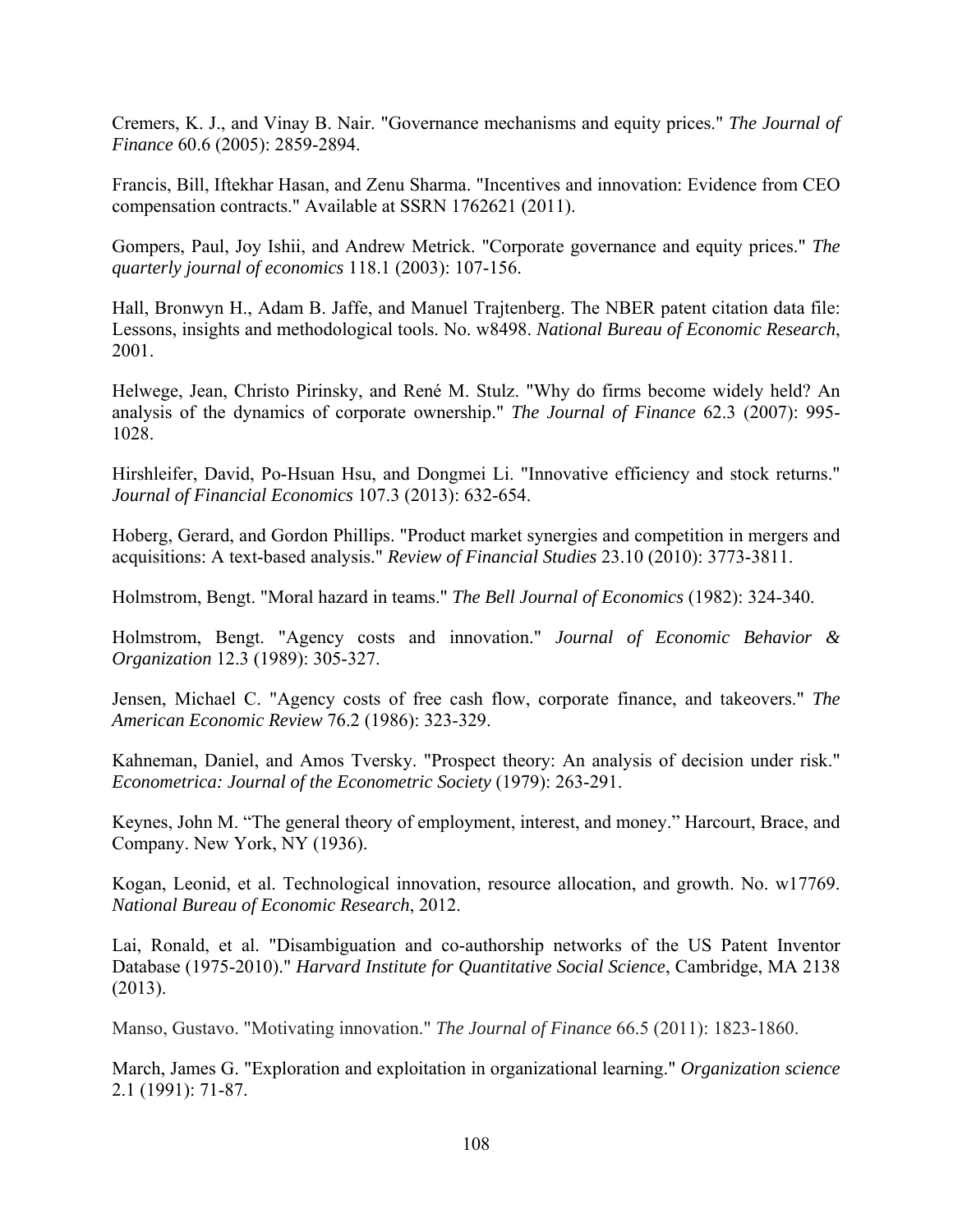Nam, Jouahn, Richard E. Ottoo, and John H. Thornton Jr. "The effect of managerial incentives to bear risk on corporate capital structure and R&D investment." *Financial Review* 38.1 (2003): 77- 101.

Nofsinger, John R., and Richard W. Sias. "Herding and feedback trading by institutional and individual investors." *The Journal of Finance* 54.6 (1999): 2263-2295.

O'Connor, Matthew, and Matthew Rafferty. "Corporate governance and innovation." *Journal of Financial and Quantitative Analysis* 47.02 (2012): 397-413.

Scharfstein, David S., and Jeremy C. Stein. "Herd behavior and investment." *The American Economic Review* (1990): 465-479.

Smith, Clifford W., and Ross L. Watts. "The investment opportunity set and corporate financing, dividend, and compensation policies." *Journal of financial Economics* 32.3 (1992): 263-292.

Stein, Jeremy C. "Takeover threats and managerial myopia." *The Journal of Political Economy* (1988): 61-80.

Stock, James H., and Mark W. Watson. "A simple estimator of cointegrating vectors in higher order integrated systems." *Econometrica: Journal of the Econometric Society* (1993): 783-820.

Stulz, Rene M. "Managerial discretion and optimal financing policies." *Journal of financial Economics* 26.1 (1990): 3-27.

Tversky, Amos, and Daniel Kahneman. "Advances in prospect theory: Cumulative representation of uncertainty." *Journal of Risk and uncertainty* 5.4 (1992): 297-323.

Wermers, Russ. "Mutual fund herding and the impact on stock prices." *The Journal of Finance* 54.2 (1999): 581-622.

Wintoki, M. Babajide, James S. Linck, and Jeffry M. Netter. "Endogeneity and the dynamics of internal corporate governance." *Journal of Financial Economics* 105.3 (2012): 581-606.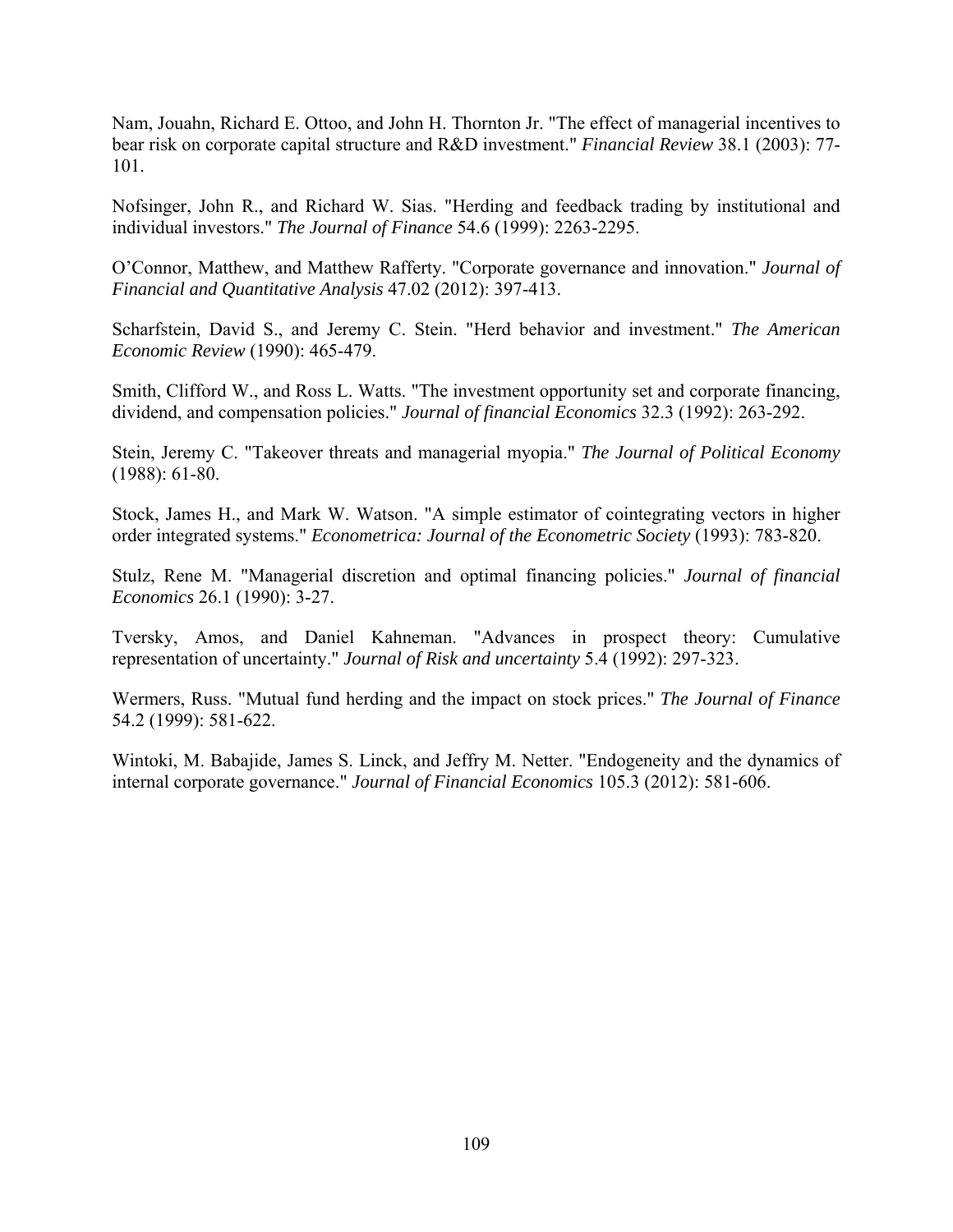### **3.6. Appendix A**

# **Table 3.1 Descriptive Statistics - Executive Patent Filings Dataset**

This table presents descriptive statistics for the executive patent filings dataset, which is derived from matching top 5 executives in Execucomp with utility patent filings from the patent dataverse of Lai, D'Amore, and Fleming (2013) and design patent filings from the Harvard Business School patent database. Panel A compares total firm-year patent filing events by Fama French 17 industry and size terciles. These terciles are created annually using the total revenue of all firms listed that year in Execucomp. Fama French 17 Industry Classifications are from Ken French's website. Panel B compares total firm-year patent filing events by year with the main sample by market cap, market-to-book ratio, r&d/assets, and firm age. Panel C lists the top 15 CEOs by total patent filings between 1996 and 2006. (See Appendix A.1 for further variable definitions).

| Panel A: Patent Events by firm size tercile and Fama French 17 Industry |             |                         |                |                  |
|-------------------------------------------------------------------------|-------------|-------------------------|----------------|------------------|
| Total Patent Filings: 1,723. Total Firm-Year Patent Events: 1,355       |             | Firm-year patent events |                | Totals<br>Across |
| Fama French 17 Ind Classification                                       | Low Revenue | Mid Revenue             | High Revenue   | Terciles         |
| 1) Food                                                                 | 0           | 1                       | $\overline{2}$ | 3                |
| 2) Mining and Minerals                                                  | 0           | $\theta$                | 0              | $\theta$         |
| 3) Oil and Petroleum Products                                           | $^{(1)}$    | $\theta$                |                |                  |
| 4) Textiles, Apparel & Footware                                         | 0           | $\theta$                | 2              | 2                |
| 5) Consumer Durables                                                    | $^{(1)}$    | 11                      | 82             | 93               |
| 6) Chemicals                                                            | 0           |                         | 4              | 5                |
| 7) Drugs, Soap, Perfumes, Tobacco                                       | 0           | 91                      | 41             | 132              |
| 8) Construction / Construction Matls                                    | 3           | 3                       | $\theta$       | 6                |
| 9) Steel Works, etc                                                     | $^{()}$     |                         | $^{(1)}$       |                  |
| 10) Fabricated Products                                                 | $^{(1)}$    | $\theta$                | 0              | $\theta$         |
| 11) Machinery and Business Equip                                        | 0           | 177                     | 581            | 758              |
| 12) Automobiles                                                         | 5           | 7                       | 2              | 14               |
| 13) Transportation                                                      | 0           | $\boldsymbol{0}$        | $^{(1)}$       | $\theta$         |
| 14) Utilities                                                           | $^{(1)}$    |                         | $\mathbf{0}$   | 1                |
| 15) Retail Stores                                                       | $^{()}$     | 5                       | 18             | 23               |
| 16) Banks, Ins Cos, other Financials                                    | 0           | 23                      | 4              | 27               |
| 17) Other                                                               | 23          | 60                      | 200            | 283              |
|                                                                         | 31          | 381                     | 943            | 1,355            |

*Panel A: Patent Events by firm size tercile and Fama French 17 Industry*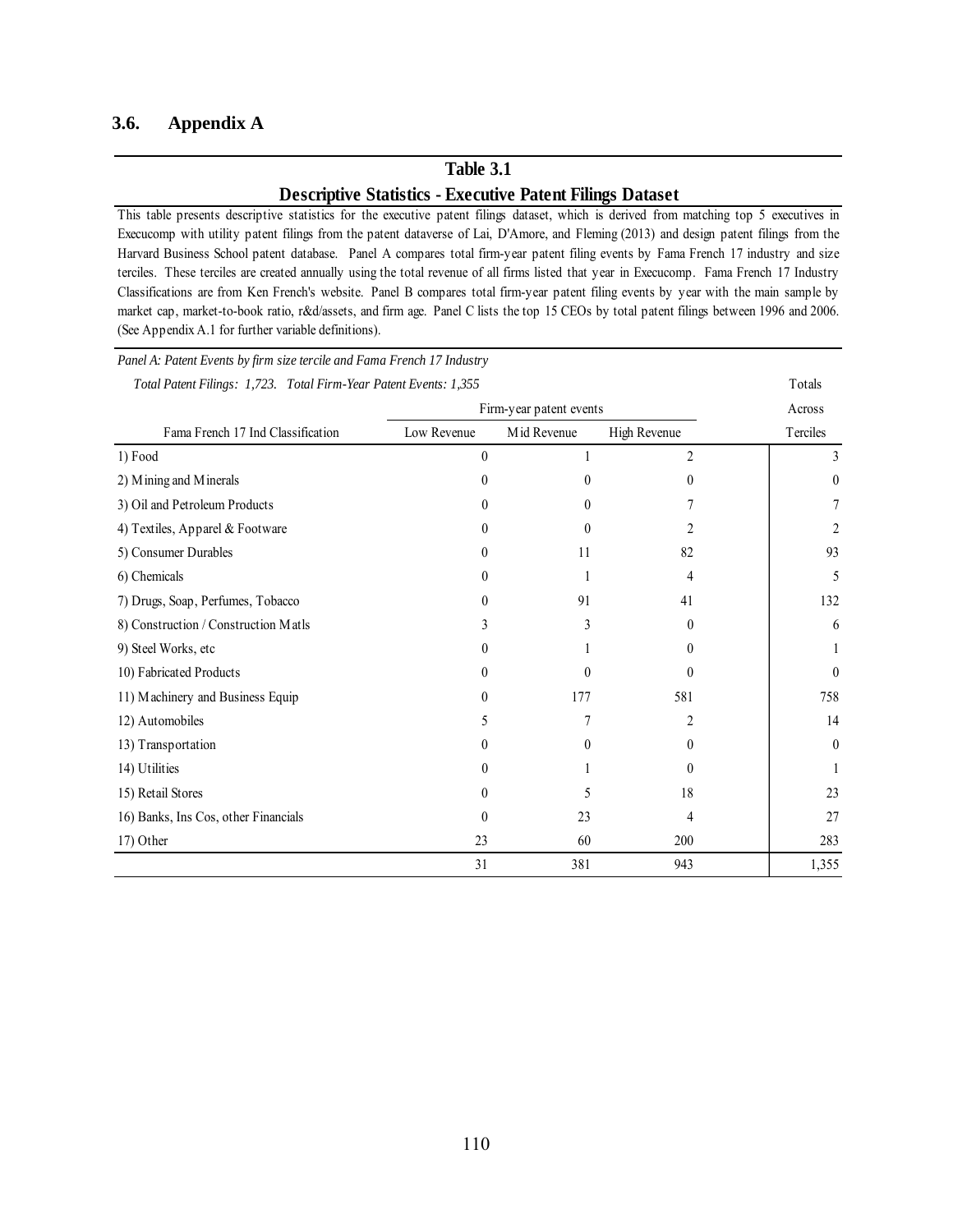#### *Panel B: Sample Characteristics By Year*

|      | Firm-Year |           |            |                      |       |              |       |           |       |
|------|-----------|-----------|------------|----------------------|-------|--------------|-------|-----------|-------|
|      | Obs       |           | Market Cap | Market-to-Book Ratio |       | R&D / Assets |       | Firm Age  |       |
|      |           | Full      |            | Full                 |       | Full         |       | Full      |       |
|      |           | Execucomp |            | Execucomp            |       | Execucomp    |       | Execucomp |       |
| Year | Execs     | Sample    | Execs      | Sample               | Execs | Samp le      | Execs | Sample    | Execs |
| 1996 | 84        | 102.12    | 1109.52    | 0.46                 | 0.57  | 0.026        | 0.094 | 5.3       | 13.7  |
| 1997 | 110       | 120.43    | 2369.78    | 0.53                 | 0.90  | 0.029        | 0.078 | 5.8       | 14.6  |
| 1998 | 105       | 108.90    | 1232.06    | 0.49                 | 0.67  | 0.029        | 0.093 | 6.3       | 12.3  |
| 1999 | 138       | 143.18    | 1896.01    | 0.44                 | 1.03  | 0.031        | 0.084 | 6.6       | 13.2  |
| 2000 | 149       | 106.74    | 1627.85    | 0.40                 | 0.96  | 0.037        | 0.066 | 7.3       | 13.2  |
| 2001 | 107       | 146.38    | 3626.75    | 0.39                 | 0.89  | 0.041        | 0.074 | 8.5       | 13.8  |
| 2002 | 188       | 131.98    | 1252.63    | 0.34                 | 0.56  | 0.038        | 0.081 | 9.8       | 13.5  |
| 2003 | 140       | 270.17    | 1803.54    | 0.45                 | 0.66  | 0.035        | 0.068 | 10.8      | 14.1  |
| 2004 | 152       | 326.29    | 1722.80    | 0.49                 | 0.61  | 0.035        | 0.070 | 11.4      | 12.8  |
| 2005 | 104       | 339.09    | 1672.42    | 0.54                 | 0.81  | 0.034        | 0.084 | 12.1      | 14.7  |
| 2006 | 81        | 398.62    | 1900.64    | 0.52                 | 0.69  | 0.033        | 0.080 | 12.8      | 15.8  |

*Panel C: Top CEOs by patent filings 1996-2006*

|                           | Patent Filings |           |                                    |
|---------------------------|----------------|-----------|------------------------------------|
| CEO Name                  | 1996 - 2006    | State     | Company Name                       |
| Steven P. Jobs            | 125            | CA        | Apple Inc.                         |
| Balu Balakrishnan         | 63             | CA        | Power Integrations Inc.            |
| Patrizio Vinciarelli      | 54             | MA        | Vicor Corporation                  |
| Samuel H. Maslak          | 31             | <b>CA</b> | Acuson Corporation                 |
| Paul E. Jacobs, Ph.D.     | 18             | CA        | Qualcomm Inc.                      |
| Jeffrey P. Bezos          | 14             | WA        | Amazom.com Inc.                    |
| Sanjay Mehrotra           | 13             | CA        | SanDisk Corporation                |
| James H Roberts           | 11             | CA        | Granite Construction Inc.          |
| Richard S. Hill           | 11             | CA        | Novellus Systems Inc.              |
| Peter J. Kight            | 9              | GA        | CheckFree Corporation              |
| J. Don Brock, Ph.D., P.E. | 8              | TN        | Astec Industries Inc.              |
| Robert Greenberg          | 7              | <b>CA</b> | Skechers U.S.A. Inc.               |
| Lawrence Saper            | 5              | NJ        | Datascope Corporation              |
| John C.C. Fan             | 5              | МA        | Kopin Corporation                  |
| Jonah Shacknai            | 5              | AZ        | Medicis Pharmaceutical Corporation |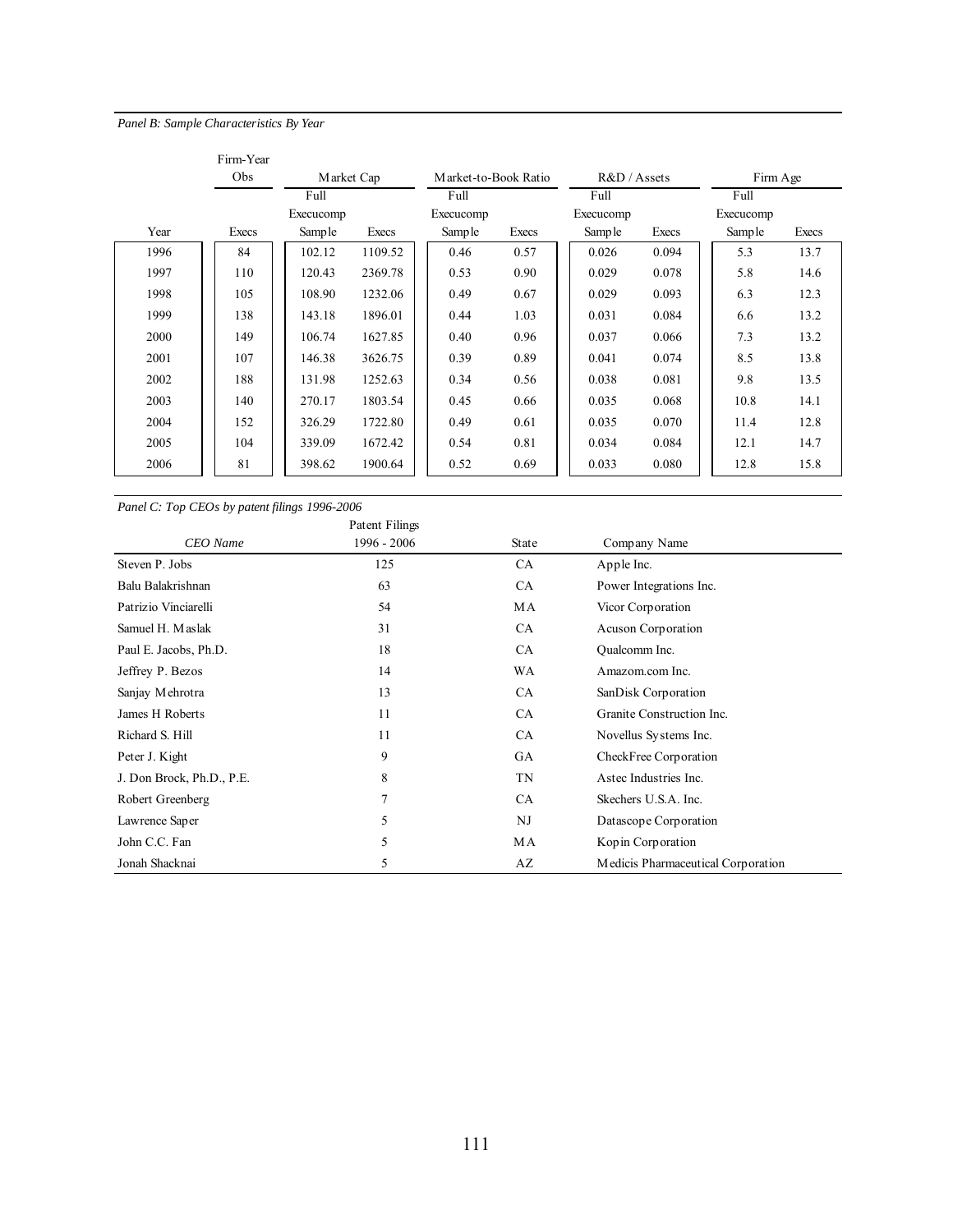## **Table 3.2 Descriptive Statistics - Main Dataset**

This table presents descriptive statistics for general characteristics of firms with patent filings by the top five highest paid executives and all firms in the full Execucomp sample between January 1996 and December 2006. Panel A lists the number of observations and statistical sample characteristics for 1) a primary set of factors affecting innovation, 2) as set of controls for factors affecting asset pricing, 3) other possible factors affecting innovation, and 4) the primary independent variables of interest in the analysis. Observations are given by firm-year. Market cap is given in \$1M (See Appendix A.1 for further variable definitions).

| Panel A: Executives filing patents   |             |       |          |                                                    |          |                  |
|--------------------------------------|-------------|-------|----------|----------------------------------------------------|----------|------------------|
|                                      | Full Sample |       |          | Executive patent filing firm years (Execp $at=1$ ) |          |                  |
|                                      | Median      | N     | M edian  | S.D.                                               | 25%      | 75%              |
| Primary Innovation Controls          |             |       |          |                                                    |          |                  |
| R&D / Assets                         | 0.03        | 35731 | 0.08     | 0.10                                               | 0.04     | 0.12             |
| Firm Patent Citation Cnt / R&D Stock | 0.90        | 9486  | 0.99     | 160.55                                             | 0.08     | 4.32             |
| Firm Age                             | 8.75        | 36621 | 13.67    | 13.49                                              | 9.50     | 20.50            |
| <b>IAROA</b>                         | $-0.18$     | 62556 | $-0.44$  | 5.02                                               | $-1.22$  | $-0.18$          |
| Fraction of Institutional Ownership  | 0.38        | 41350 | 0.72     | 0.22                                               | 0.54     | 0.85             |
| Count of Institutional Owners        | 35.00       | 61362 | 174      | 201.84                                             | 102      | 289              |
| TNIC Herfindahl Index                | 9.66        | 59969 | 10.95    | 21.52                                              | 6.77     | 21.10            |
| <b>Asset Pricing Controls</b>        |             |       |          |                                                    |          |                  |
| Market Cap                           | 166.67      | 62738 | 1665.93  | 26225.14                                           | 543.62   | 5429.19          |
| Market-To-Book Ratio                 | 0.46        | 59289 | 0.71     | 1.87                                               | 0.43     | 1.23             |
| 1 Year Momentum                      | 0.05        | 56018 | 0.06     | 0.86                                               | $-0.22$  | 0.37             |
| <b>Alternate Innovation Controls</b> |             |       |          |                                                    |          |                  |
| Capital Intensity                    | 0.04        | 56110 | 0.04     | 0.05                                               | 0.02     | 0.07             |
| Cash                                 | 12.91       | 61835 | 93.64    | 1596.34                                            | 27.88    | 310.73           |
| Innovative Industries                | 1.00        | 59313 | 1        | 0.15                                               | 1        | 1                |
| <b>Motivating Measures</b>           |             |       |          |                                                    |          |                  |
| Gindex                               | 9.00        | 16610 | 8        | 2.44                                               | 6        | 10               |
| Repricing                            | 0.00        | 16610 | $\theta$ | 0.16                                               | $\Omega$ | $\boldsymbol{0}$ |
| <b>PPS</b>                           | 7.60        | 12973 | 9.20     | 22.65                                              | 4.79     | 16.71            |
| Comp5aa5                             | 0.42        | 15378 | 0.53     | 0.26                                               | 0.33     | 0.71             |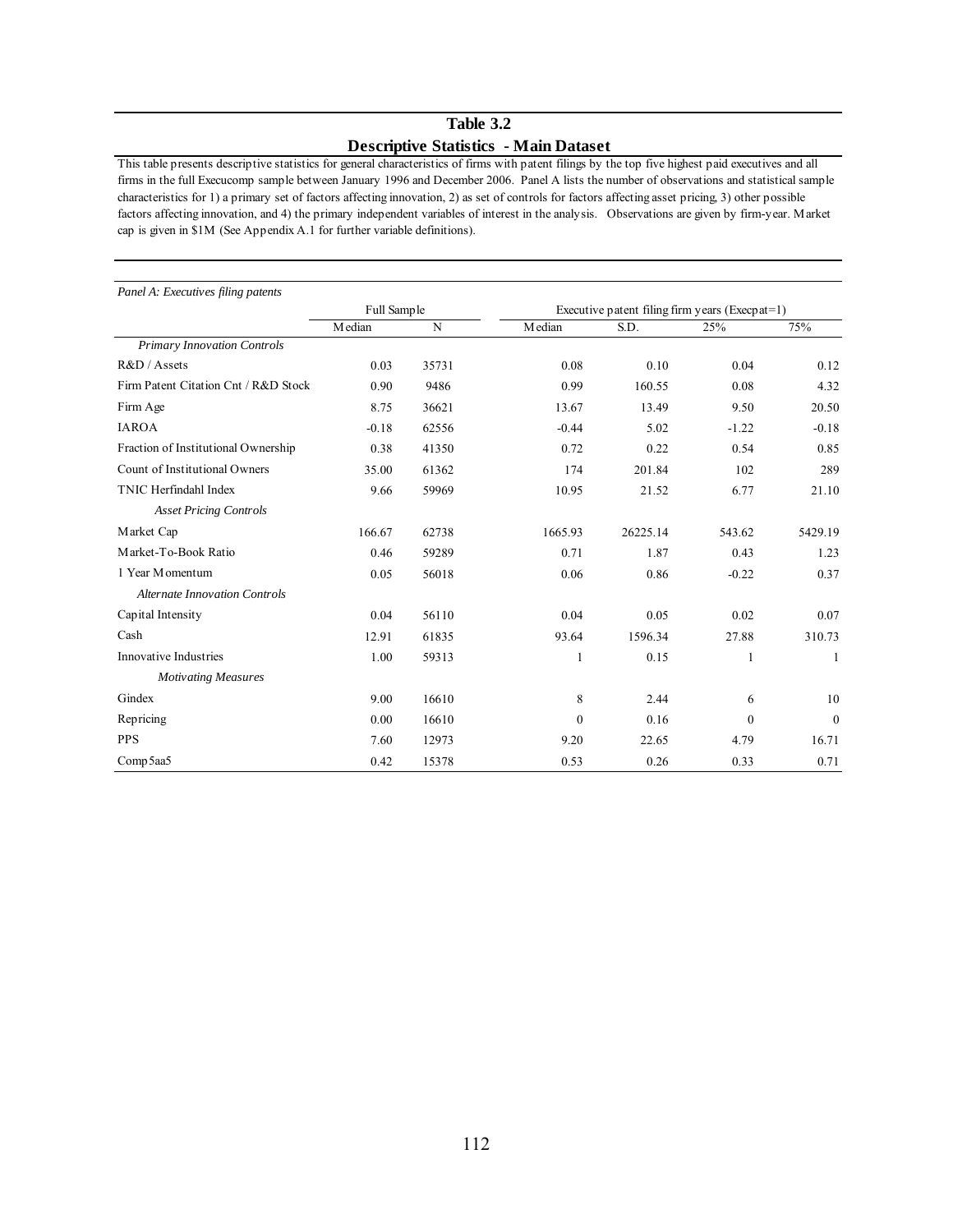### **Table 3.3 Types of Governance and the Effect on Executive Innovation**

This table presents regressions of the effect of governance factors on patent filings by executives. Panel A shows logit regressions of the occurrence of at least one calendar-year patent filing by executives (patent event) on the five governance sub-indices of Gompers, Ishii, and Metrick (2003). These five sub-indices are 1) delay, 2) protection, 3) voting, 4) other, and 5) state, and are defined further in Appendix A. Panel B shows negative binomial regressions of the number of patent filings by firm-year (patent count) on the five governance sub-indices. Panel C shows logit regressions of the occurrence of at least one calendar-year patent filing by executives (patent event) on the six components of the "Protection" sub-index of Gompers, Ishii, and Metrick (2003). These six components are 1) compensation plans, 2) director indemnification, 3) director indemnification contracts, 4) director liability, 5) golden parachutes, and 5) severance. Variables are defined in Appendix A.1 (including log adjustments), and are winsorized at the 1% level. "L." indicates one year lagged observations. Year and SIC 2 digit industry fixed effects are included for all regressions, and standard errors are clustered by firm. Number of observations for each period and r-squared are also included.

| Panel A: Logit        |               |               |               |               |               |               |
|-----------------------|---------------|---------------|---------------|---------------|---------------|---------------|
| Variable              | Model 1       | Model 2       | Model 3       | Model 4       | Model 5       | Model 6       |
| <b>L.GINDEX</b>       | $-0.0005$     |               |               |               |               |               |
|                       | $(-0.01)$     |               |               |               |               |               |
| <b>L.DELAY</b>        |               | $-0.2424$ **  |               |               |               |               |
|                       |               | $(-2.45)$     |               |               |               |               |
| <b>L.PROTECTION</b>   |               |               | $0.3323$ ***  |               |               |               |
|                       |               |               | (3.12)        |               |               |               |
| L.VOTING              |               |               |               | $-0.3944$ **  |               |               |
|                       |               |               |               | $(-2.46)$     |               |               |
| <b>L.OTHER</b>        |               |               |               |               | 0.1036        |               |
|                       |               |               |               |               | (0.66)        |               |
| <b>L.STATE</b>        |               |               |               |               |               | 0.0373        |
|                       |               |               |               |               |               | (0.26)        |
| R&D/ASSETS            | 1.9974        | 1.9082        | 1.5073        | 1.6754        | 2.0246        | 2.0627        |
|                       | (1.01)        | (0.94)        | (0.74)        | (0.86)        | (1.03)        | (1.00)        |
| <b>CITES/RDSTK</b>    | $0.4025$ ***  | $0.3738$ ***  | $0.3756$ ***  | $0.3785$ ***  | $0.4098$ ***  | $0.4036$ ***  |
|                       | (3.51)        | (3.27)        | (3.20)        | (3.27)        | (3.57)        | (3.49)        |
| <b>FIRM AGE</b>       | $-0.0527$ *** | $-0.0529$ *** | $-0.0679$ *** | $-0.0532$ *** | $-0.0546$ *** | $-0.0533$ *** |
|                       | $(-6.21)$     | $(-6.44)$     | $(-6.87)$     | $(-6.57)$     | $(-6.47)$     | $(-6.16)$     |
| <b>IAROA</b>          | $-0.0153$     | $-0.0159$     | $-0.0220$     | $-0.0154$     | $-0.0164$     | $-0.0151$     |
|                       | $(-0.72)$     | $(-0.74)$     | $(-1.07)$     | $(-0.73)$     | $(-0.76)$     | $(-0.71)$     |
| <b>INST OWNF</b>      | 0.1601        | 0.0546        | 0.0526        | 0.1252        | 0.1314        | 0.1760        |
|                       | (0.26)        | (0.09)        | (0.09)        | (0.21)        | (0.21)        | (0.29)        |
| <b>HERF</b>           | $0.4017$ ***  | $0.3983$ ***  | $0.4408$ ***  | $0.4253$ ***  | $0.3923$ ***  | $0.3969$ ***  |
|                       | (2.88)        | (2.78)        | (2.99)        | (2.94)        | (2.89)        | (2.90)        |
| <b>MKTCAP</b>         | 0.1549        | 0.1661        | 0.1258        | 0.1359        | 0.1567        | 0.1566        |
|                       | (1.24)        | (1.33)        | (1.01)        | (1.13)        | (1.25)        | (1.25)        |
| <b>MB RATIO</b>       | 0.1636        | 0.1799        | 0.2088        | 0.1836        | 0.1621        | 0.1625        |
|                       | (0.77)        | (0.88)        | (1.06)        | (0.87)        | (0.76)        | (0.76)        |
| MOM1YR                | $-0.0542$     | $-0.0658$     | $-0.0671$     | $-0.0578$     | $-0.0559$     | $-0.0548$     |
|                       | $(-0.34)$     | $(-0.42)$     | $(-0.44)$     | $(-0.36)$     | $(-0.35)$     | $(-0.34)$     |
| <b>CAPRATIO</b>       | 0.8652        | 0.6746        | 0.9472        | 0.9403        | 0.8898        | 0.7672        |
|                       | (0.26)        | (0.21)        | (0.30)        | (0.29)        | (0.27)        | (0.23)        |
| CASH                  | 0.0228        | 0.0313        | 0.0190        | 0.0056        | 0.0218        | 0.0255        |
|                       | (0.25)        | (0.34)        | (0.21)        | (0.06)        | (0.24)        | (0.27)        |
| <b>INNOVIND</b>       | $-0.8517$     | $-0.9657$     | $-1.1904$     | $-0.7765$     | $-0.8377$     | $-0.8665$     |
|                       | $(-1.05)$     | $(-1.23)$     | $(-1.51)$     | $(-0.91)$     | $(-1.04)$     | $(-1.08)$     |
| Year Fixed            | Yes           | Yes           | Yes           | Yes           | Yes           | Yes           |
| <b>Industry Fixed</b> | Yes           | Yes           | Yes           | Yes           | Yes           | Yes           |
| Observations          | 1894          | 1894          | 1894          | 1894          | 1894          | 1894          |
| Pseudo $R^2$          | 0.136         | 0.146         | 0.153         | 0.145         | 0.137         | 0.137         |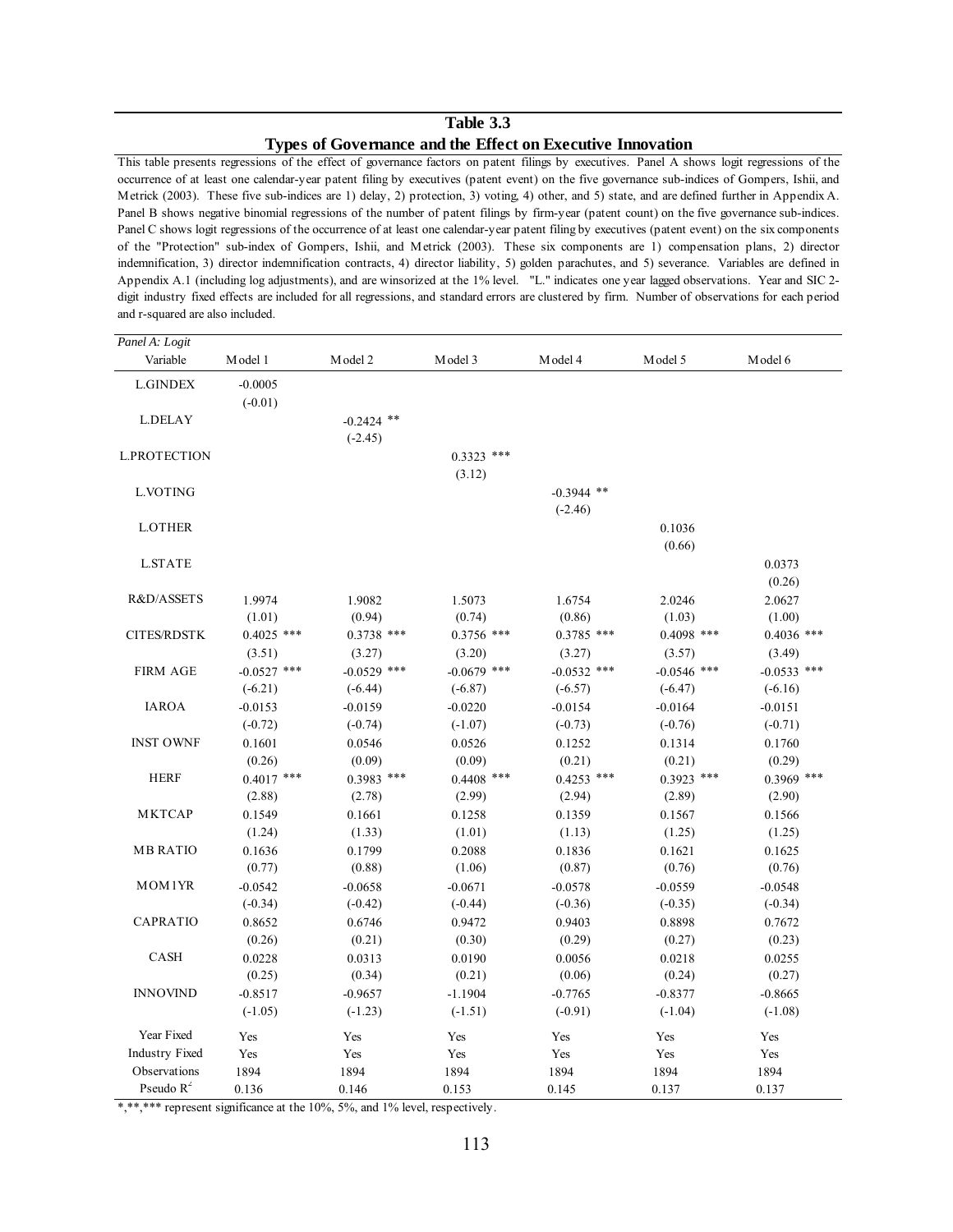| Panel B: Negative Binomial |               |               |               |               |               |               |
|----------------------------|---------------|---------------|---------------|---------------|---------------|---------------|
| Variable                   | Model 1       | Model 2       | Model 3       | Model 4       | Model 5       | Model 5       |
| <b>L.GINDEX</b>            | $-0.0049$     |               |               |               |               |               |
|                            | $(-0.11)$     |               |               |               |               |               |
| <b>L.DELAY</b>             |               | $-0.2557$ *** |               |               |               |               |
|                            |               | $(-2.60)$     |               |               |               |               |
| <b>L.PROTECTION</b>        |               |               | $0.3112$ ***  |               |               |               |
|                            |               |               | (3.46)        |               |               |               |
| L.VOTING                   |               |               |               | $-0.3644$ **  |               |               |
|                            |               |               |               | $(-2.46)$     |               |               |
| <b>L.OTHER</b>             |               |               |               |               | 0.0789        |               |
|                            |               |               |               |               | (0.50)        |               |
| <b>L.STATE</b>             |               |               |               |               |               | 0.0354        |
|                            |               |               |               |               |               | (0.20)        |
| R&D/ASSETS                 | 1.7489        | 1.4135        | 1.3542        | 1.4204        | 1.7940        | 1.8276        |
|                            | (0.78)        | (0.64)        | (0.58)        | (0.66)        | (0.82)        | (0.76)        |
| <b>CITES/RDSTK</b>         | $0.3787$ ***  | $0.3524$ ***  | $0.3435$ ***  | $0.3577$ ***  | $0.3856$ ***  | $0.3823$ ***  |
|                            | (3.80)        | (3.96)        | (3.82)        | (3.81)        | (3.96)        | (3.68)        |
| <b>FIRM AGE</b>            | $-0.0527$ *** | $-0.0531$ *** | $-0.0672$ *** | $-0.0530$ *** | $-0.0544$ *** | $-0.0537$ *** |
|                            | $(-6.80)$     | $(-7.43)$     | $(-9.09)$     | $(-7.72)$     | $(-7.20)$     | $(-6.54)$     |
| <b>IAROA</b>               | 0.0013        | $-0.0006$     | $-0.0066$     | 0.0017        | 0.0004        | 0.0012        |
|                            | (0.07)        | $(-0.03)$     | $(-0.37)$     | (0.09)        | (0.02)        | (0.06)        |
| <b>INST OWNF</b>           | 0.4386        | 0.3108        | 0.3759        | 0.3985        | 0.4262        | 0.4547        |
|                            | (0.81)        | (0.57)        | (0.70)        | (0.74)        | (0.78)        | (0.85)        |
| <b>HERF</b>                | $0.3447$ ***  | $0.3495$ ***  | $0.4049$ ***  | $0.3652$ ***  | $0.3370$ ***  | 0.3399 ***    |
|                            | (2.67)        | (2.64)        | (2.89)        | (2.72)        | (2.70)        | (2.76)        |
| <b>MKTCAP</b>              | $0.2377*$     | $0.2369*$     | 0.1898        | $0.2076$ *    | $0.2388*$     | $0.2398*$     |
|                            | (1.68)        | (1.85)        | (1.47)        | (1.68)        | (1.68)        | (1.70)        |
| <b>MB RATIO</b>            | $-0.0152$     | 0.0294        | 0.0708        | 0.0254        | $-0.0189$     | $-0.0184$     |
|                            | $(-0.06)$     | (0.15)        | (0.39)        | (0.12)        | $(-0.08)$     | $(-0.08)$     |
| MOM1YR                     | 0.0250        | 0.0145        | $-0.0005$     | 0.0112        | 0.0230        | 0.0260        |
|                            | (0.17)        | (0.11)        | (0.00)        | (0.08)        | (0.16)        | (0.18)        |
| <b>CAPRATIO</b>            | 2.3923        | 1.9507        | 1.6745        | 2.3625        | 2.4193        | 2.3178        |
|                            | (0.84)        | (0.75)        | (0.65)        | (0.87)        | (0.84)        | (0.80)        |
| CASH                       | 0.0193        | 0.0346        | 0.0148        | 0.0062        | 0.0186        | 0.0224        |
|                            | (0.20)        | (0.38)        | (0.16)        | (0.07)        | (0.20)        | (0.23)        |
| <b>INNOVIND</b>            | $-0.1108$     | $-0.1167$     | $-0.1369$     | $-0.0546$     | $-0.0951$     | $-0.1246$     |
|                            | $(-0.25)$     | $(-0.31)$     | $(-0.37)$     | $(-0.16)$     | $(-0.22)$     | $(-0.28)$     |
| Year Fixed                 | Yes           | Yes           | Yes           | Yes           | Yes           | Yes           |
| <b>Industry Fixed</b>      | Yes           | Yes           | Yes           | Yes           | Yes           | Yes           |
| Observations               | 2149          | 2149          | 2149          | 2149          | 2149          | 2149          |
| Pseudo $R^2$               | 0.113         | 0.121         | 0.121         | 0.120         | 0.113         | 0.113         |
|                            |               |               |               |               |               |               |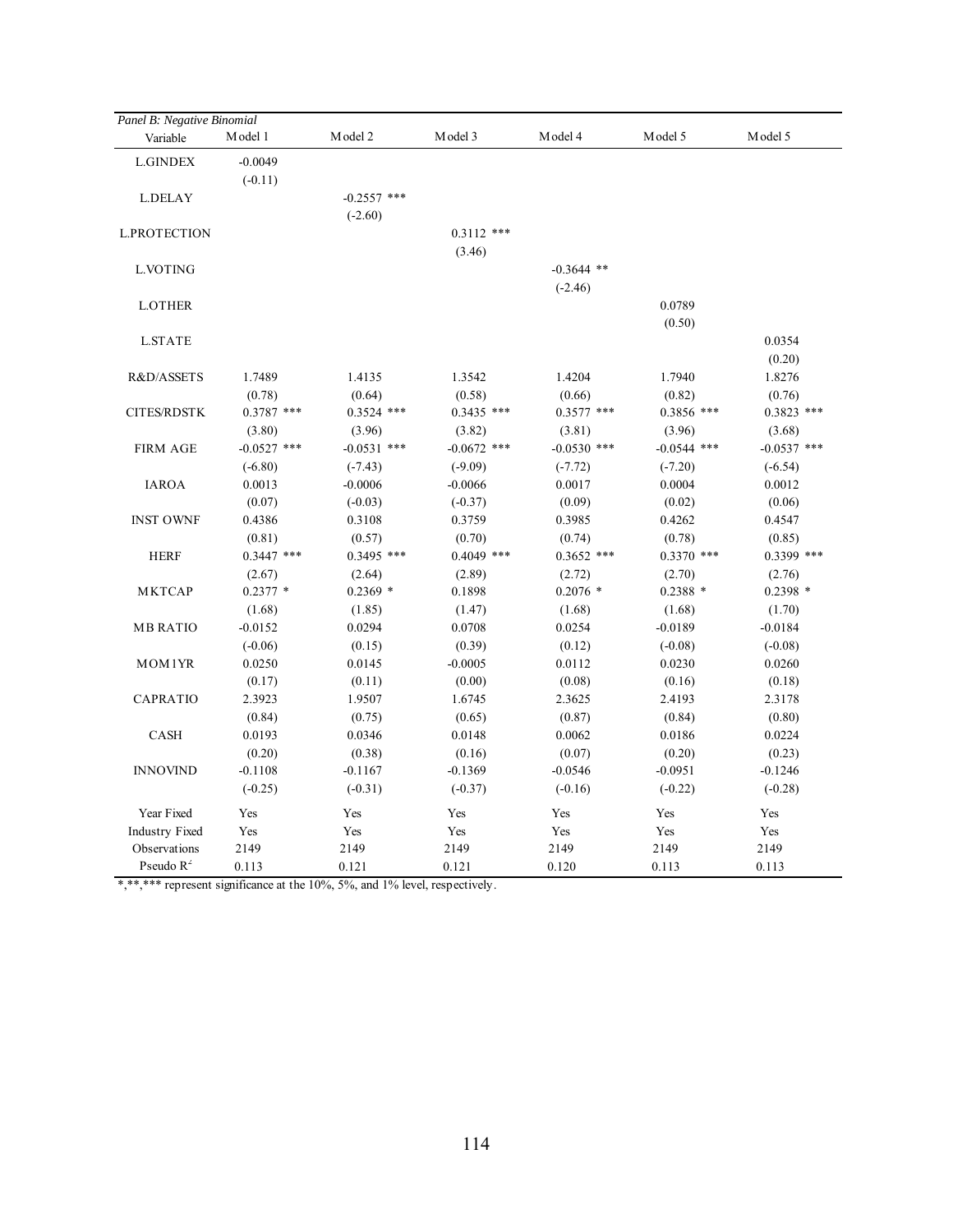| Panel C: Components of Protection - Negative Binomial |               |               |               |               |               |               |
|-------------------------------------------------------|---------------|---------------|---------------|---------------|---------------|---------------|
| Variable                                              | Model 1       | Model 2       | Model 3       | Model 4       | Model 5       | Model 6       |
| <b>L.COMPPLAN</b>                                     | $0.7848$ ***  |               |               |               |               |               |
|                                                       | (3.15)        |               |               |               |               |               |
| <b>L.DIRIND</b>                                       |               | $0.7093$ **   |               |               |               |               |
|                                                       |               | (2.43)        |               |               |               |               |
| <b>L.DIRINDC</b>                                      |               |               | $0.5541$ *    |               |               |               |
|                                                       |               |               | (1.78)        |               |               |               |
| L.DIRLIAB                                             |               |               |               | $0.9169$ ***  |               |               |
|                                                       |               |               |               | (2.63)        |               |               |
| L.GOLDPAR                                             |               |               |               |               | $-0.0625$     |               |
|                                                       |               |               |               |               | $(-0.26)$     |               |
| <b>L.SEVERANCE</b>                                    |               |               |               |               |               | 0.1266        |
|                                                       |               |               |               |               |               | (0.34)        |
| R&D/ASSETS                                            | 1.5408        | 1.8668        | 1.8073        | 1.4911        | 1.7835        | 1.7333        |
|                                                       | (0.68)        | (0.86)        | (0.82)        | (0.65)        | (0.82)        | (0.78)        |
| <b>CITES/RDSTK</b>                                    | $0.3485$ ***  | $0.3700$ ***  | $0.3803$ ***  | $0.3620$ ***  | $0.3796$ ***  | $0.3800$ ***  |
|                                                       | (3.69)        | (4.05)        | (4.39)        | (4.17)        | (3.82)        | (3.80)        |
| <b>FIRM AGE</b>                                       | $-0.0582$ *** | $-0.0606$ *** | $-0.0552$ *** | $-0.0733$ *** | $-0.0529$ *** | $-0.0530$ *** |
|                                                       | $(-8.13)$     | $(-8.76)$     | $(-7.59)$     | $(-7.81)$     | $(-7.29)$     | $(-7.65)$     |
| <b>IAROA</b>                                          | 0.0045        | $-0.0054$     | $-0.0020$     | $-0.0058$     | 0.0014        | 0.0011        |
|                                                       | (0.24)        | $(-0.28)$     | $(-0.11)$     | $(-0.32)$     | (0.08)        | (0.06)        |
| <b>INST OWNF</b>                                      | 0.2367        | 0.5680        | 0.4700        | 0.5236        | 0.4587        | 0.4417        |
|                                                       | (0.44)        | (1.06)        | (0.87)        | (0.98)        | (0.83)        | (0.81)        |
| <b>HERF</b>                                           | $0.3940$ ***  | $0.3817$ ***  | $0.3887$ ***  | $0.3667$ ***  | $0.3444$ ***  | $0.3403$ **   |
|                                                       | (2.88)        | (2.93)        | (2.88)        | (2.74)        | (2.67)        | (2.57)        |
| <b>MKTCAP</b>                                         | $0.2298*$     | $0.2195*$     | $0.2117$ *    | 0.2054        | $0.2389*$     | $0.2391*$     |
|                                                       | (1.78)        | (1.68)        | (1.68)        | (1.60)        | (1.69)        | (1.66)        |
| <b>MB RATIO</b>                                       | $-0.0305$     | 0.0098        | 0.0204        | 0.0269        | $-0.0254$     | $-0.0227$     |
|                                                       | $(-0.14)$     | (0.05)        | (0.11)        | (0.14)        | $(-0.11)$     | $(-0.10)$     |
| MOM1YR                                                | 0.0129        | 0.0130        | 0.0100        | 0.0020        | 0.0243        | 0.0271        |
|                                                       | (0.10)        | (0.09)        | (0.08)        | (0.02)        | (0.17)        | (0.19)        |
| CAPRATIO                                              | 2.3831        | 1.9398        | 1.7999        | 2.2797        | 2.3855        | 2.3702        |
|                                                       | (0.88)        | (0.75)        | (0.70)        | (0.88)        | (0.84)        | (0.83)        |
| CASH                                                  | 0.0157        | 0.0117        | 0.0240        | 0.0054        | 0.0183        | 0.0187        |
|                                                       | (0.17)        | (0.13)        | (0.26)        | (0.06)        | (0.19)        | (0.20)        |
| Year Fixed                                            | Yes           | Yes           | Yes           | Yes           | Yes           | Yes           |
| <b>Industry Fixed</b>                                 | Yes           | Yes           | Yes           | Yes           | Yes           | Yes           |
| Observations                                          | 2152          | 2152          | 2152          | 2152          | 2152          | 2152          |
| Pseudo $R^2$                                          | 0.120         | 0.120         | 0.115         | 0.117         | 0.113         | 0.113         |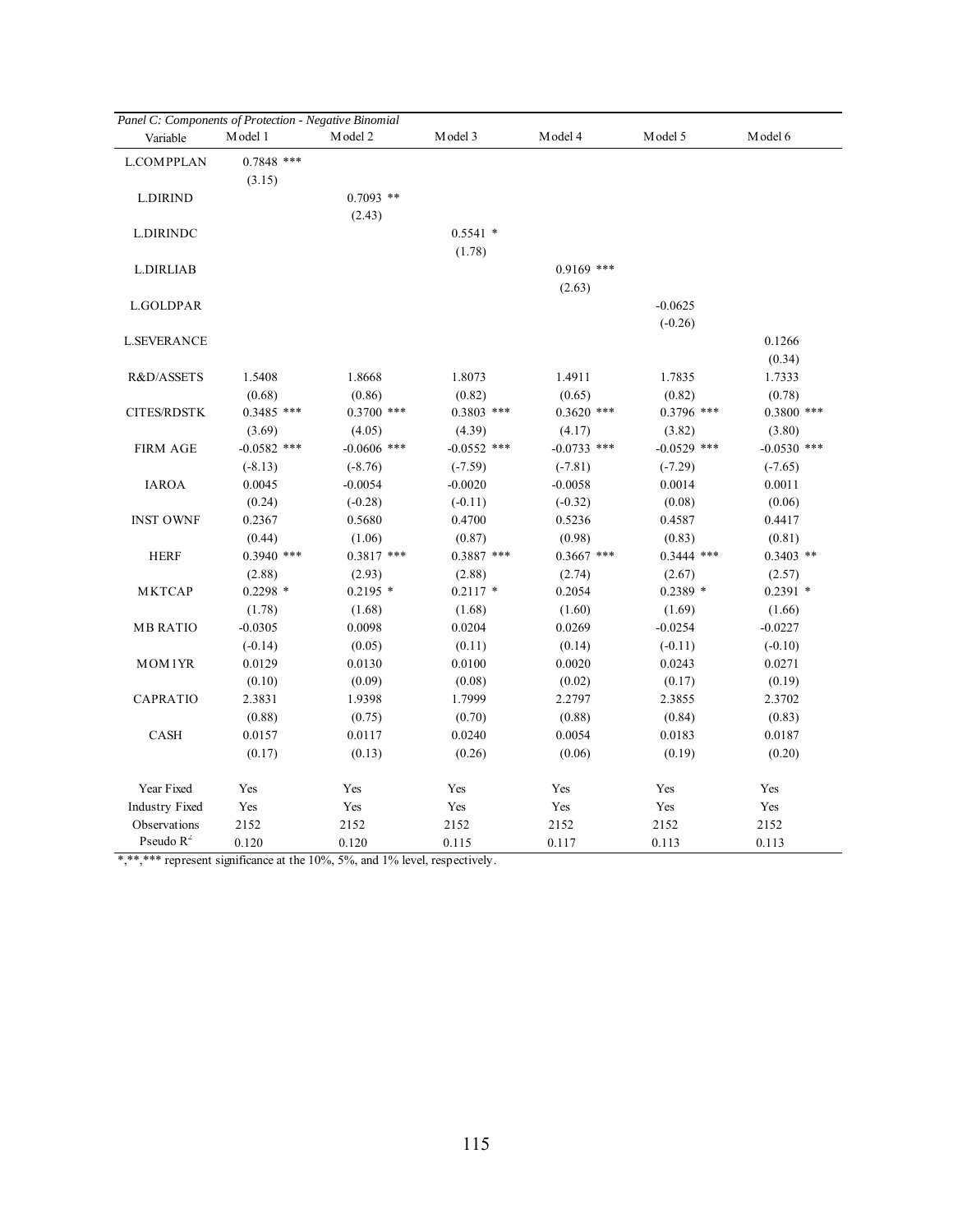#### **Table 3.4**

#### **Liability Protection, Entrenchment, and Executive Patenting**

This table shows the effect of the liability protection governance factors of Gompers, Ishii, and Metrick (2003) on executive patenting in a variety of static and dynamic models. Panel A regresses executive patenting on an index of liability protection (count of dummy indicators for director indemnification, director indemnification contracts, and director liability), while Panel B regresses executive patenting on the G index (minus these liability protection factors). The dependent variable for the logit and probit models is an indicator variable for the occurrence of a firm-year patent filing by any top five executive, while the dependent variable for the negative binomial, dynamic OLS, and difference GMM models is the total count of firm-year patent filings by top five executives. I use a bandwith of 4 to control for three lags of autocorrelation for the dynamic OLS model, and I control for year fixed effects. For the Arellano Bond (1991) difference GMM model, I use instruments as follows: R&D / assets, total firm-year patent citations / R&D stock, industry average return on assets (IAROA), and the fraction of institutional ownership. Firm age is used as an exclusion instrument. AR(1) and AR(2) are tests for first-order and second-order serial correlation in the firstdifference of the residuals (null = no serial correlation). The Hansen test indicates whether the model is over-identified (null = all instruments are valid). The Diff-in-Hansen test is a test of exogeneity (null = instruments used for the equations in levels are exogenous). Variables are defined in Appendix A.1 (including log adjustments), and are winsorized at the 1% level. "L." indicates one year lagged observations. Year and SIC 2 digit industry fixed effects and clustering of standard errors by firm are performed for all of the static models. Number of observations for each period and r-squared are also included. I adjust standard errors to be robust to heteroskedasticity for all models.

| Panel A: Liability Protection |               |               |               |                |              |  |
|-------------------------------|---------------|---------------|---------------|----------------|--------------|--|
|                               |               | Static Models |               | Dynamic Models |              |  |
|                               |               |               | Negative      | Dynamic        | Difference   |  |
| Variable                      | Logit         | Probit        | Binomial      | <b>OLS</b>     | <b>GMM</b>   |  |
| L.Liabindex                   | $0.4777$ ***  | $0.2335$ ***  | $0.4669$ ***  | $0.0384$ **    | $0.2618$ *** |  |
|                               | (3.17)        | (2.84)        | (3.60)        | (2.28)         | (2.71)       |  |
| L.Execpatct                   |               |               |               |                | $0.1623$ *   |  |
|                               |               |               |               |                | (1.88)       |  |
| R&D/ASSETS                    | 1.4193        | 0.9086        | 0.9695        | 0.1759         | $-0.2400$    |  |
|                               | (0.77)        | (0.88)        | (0.42)        | (0.65)         | $(-0.53)$    |  |
| <b>CITES/RDSTK</b>            | $0.4047$ ***  | $0.2130$ ***  | $0.3921$ ***  | $0.0674$ ***   | 0.0032       |  |
|                               | (3.47)        | (3.14)        | (4.21)        | (2.64)         | (0.34)       |  |
| <b>FIRM AGE</b>               | $-0.0637$ *** | $-0.0324$ *** | $-0.0644$ *** | $-0.0063$ ***  |              |  |
|                               | $(-6.66)$     | $(-6.55)$     | $(-8.39)$     | $(-6.54)$      |              |  |
| <b>IAROA</b>                  | $-0.0266$     | $-0.0150$     | $-0.0149$     | $-0.0025$      | $-0.0023$    |  |
|                               | $(-1.28)$     | $(-1.32)$     | $(-0.80)$     | $(-0.84)$      | $(-1.60)$    |  |
| <b>INST OWNF</b>              | 0.5120        | 0.2494        | 0.7978        | 0.0356         | 0.0226       |  |
|                               | (0.93)        | (0.84)        | (1.58)        | (0.61)         | (0.56)       |  |
| <b>HERF</b>                   | $0.3696$ ***  | $0.2021$ ***  | $0.3080$ ***  | $0.0323$ **    | 0.0204       |  |
|                               | (2.98)        | (2.93)        | (2.95)        | (2.35)         | (1.53)       |  |
| Observations                  | 1959          | 1959          | 2219          | 2219           | 1631         |  |
| $\mathbb{R}^2$                | 0.142         | 0.139         | 0.109         | 0.085          |              |  |
| $AR(1)$ Test                  |               |               |               |                | 0.000        |  |
| $AR(2)$ Test                  |               |               |               |                | 0.212        |  |
| Hansen Test                   |               |               |               |                | 0.827        |  |
| Diff-in-Hansen Test           |               |               |               |                | 0.928        |  |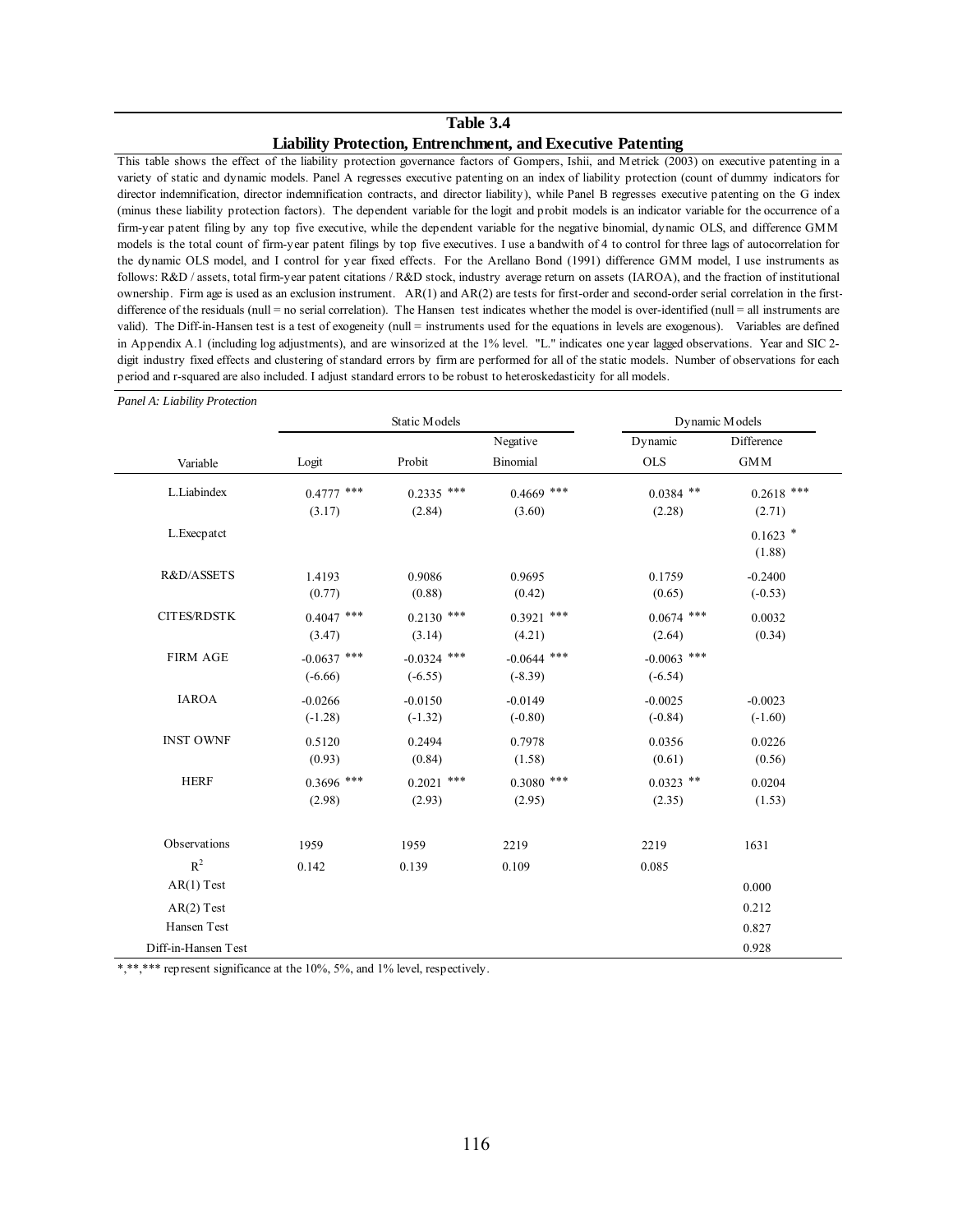| Panel B: Entrenchment |               |               |                 |                |                  |
|-----------------------|---------------|---------------|-----------------|----------------|------------------|
|                       |               | Static Models |                 | Dynamic Models |                  |
|                       |               |               | Negative        | Dynamic        | Difference       |
| Variable              | Logit         | Probit        | <b>Binomial</b> | <b>OLS</b>     | <b>GMM</b>       |
| L.Gindexadj           | $-0.1027$ *   | $-0.0542$ *   | $-0.1071$ *     | $-0.0187$ ***  | 0.0046           |
|                       | $(-1.71)$     | $(-1.72)$     | $(-1.71)$       | $(-2.86)$      | (0.33)           |
| L.Execpat             |               |               |                 |                | 0.1404<br>(1.56) |
| R&D/ASSETS            | 1.1854        | 0.7289        | 0.6636          | 0.1093         | $-0.3204$        |
|                       | (0.64)        | (0.70)        | (0.27)          | (0.39)         | $(-0.76)$        |
| <b>CITES/RDSTK</b>    | $0.3791$ ***  | $0.2016$ ***  | $0.3694$ ***    | $0.0642$ ***   | 0.0077           |
|                       | (3.16)        | (2.91)        | (3.29)          | (2.62)         | (0.78)           |
| <b>FIRM AGE</b>       | $-0.0431$ *** | $-0.0230$ *** | $-0.0432$ ***   | $-0.0047$ ***  |                  |
|                       | $(-6.16)$     | $(-6.21)$     | $(-6.52)$       | $(-6.51)$      |                  |
| <b>IAROA</b>          | $-0.0161$     | $-0.0108$     | $-0.0019$       | $-0.0021$      | $-0.0012$        |
|                       | $(-0.75)$     | $(-0.92)$     | $(-0.10)$       | $(-0.72)$      | $(-0.91)$        |
| <b>INST OWNF</b>      | 0.3472        | 0.1786        | 0.5593          | 0.0422         | 0.0416           |
|                       | (0.63)        | (0.60)        | (1.12)          | (0.71)         | (1.28)           |
| <b>HERF</b>           | $0.3278$ **   | $0.1842$ ***  | $0.2601$ **     | $0.0348$ **    | 0.0122           |
|                       | (2.56)        | (2.67)        | (2.27)          | (2.46)         | (1.27)           |
| Observations          | 1959          | 1959          | 2219            | 2219           | 1631             |
| $\mathbb{R}^2$        | 0.129         | 0.128         | 0.109           | 0.088          |                  |
| $AR(1)$ Test          |               |               |                 |                | 0.000            |
| $AR(2)$ Test          |               |               |                 |                | 0.217            |
| Hansen Test           |               |               |                 |                | 0.735            |
| Diff-in-Hansen Test   |               |               |                 |                | 0.258            |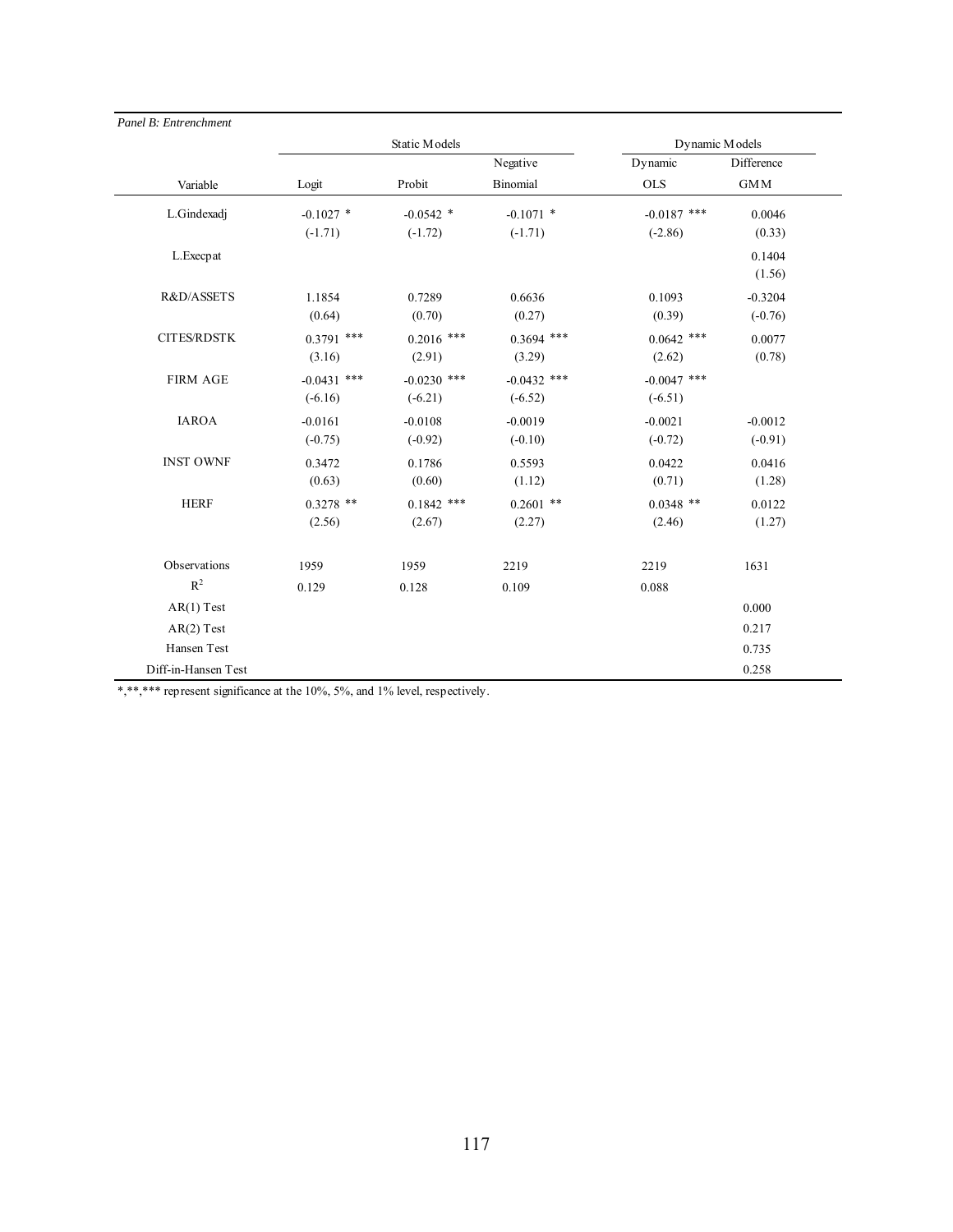### **Table 3.5 Option Repricing and Executive Innovation**

This table evaluates causality between executive patenting and firm repricing policy by showing probit regressions of the effect of top five executive patenting on firm repricing and vice versa. The dependent variables / primary independent variables are 1) patent event (dummy variable = 1 for the occurrence of at least one calendar-year patent filing by a top five executive; zero otherwise), repricing firm (dummy variable = 1 for the occurrence of at least one top five executive option repricing between 1996 and 2006; zero otherwise), and repricing event (dummy variable = 1 for the occurrence of at least one option repricing during the year by a top five executive; zero otherwise). Columns 1 and 2 examine the relationship between repricing firms and executive patenting, while columns 3-6 evaluate the lead-lag effects of specific firm-year executive patenting vs. repricing. Variables are defined in Appendix A.1 (including log adjustments), and are winsorized at the 1% level. "F1." indicates one year forward observations, while "F2." indicates two year forward observations. Year and SIC 2-digit industry fixed effects are included for all regressions, and standard errors are clustered by firm. Number of observations for each period and pseudo rsquared are also included.

| Panel A: Repricing vs. Innovation |                                   |               |              |               |                                    |                         |  |
|-----------------------------------|-----------------------------------|---------------|--------------|---------------|------------------------------------|-------------------------|--|
|                                   | Repricing Firm vs. Exec Patenting |               |              |               | Repricing Event vs. Exec Patenting |                         |  |
|                                   | Reprice                           |               | F1.Reprice   |               | F <sub>2.Reprice</sub>             |                         |  |
|                                   | Firm                              | Execpat       | Event        | F1.Execpat    | Event                              | F <sub>2</sub> .Execpat |  |
| Execpat                           | $0.3529$ *                        |               | $0.6472$ *** |               | $0.6847$ **                        |                         |  |
|                                   | (1.77)                            |               | (2.86)       |               | (2.50)                             |                         |  |
| Reprice Firm                      |                                   | $0.3532*$     |              |               |                                    |                         |  |
|                                   |                                   | (1.83)        |              |               |                                    |                         |  |
| Reprice Event                     |                                   |               |              | 0.4402        |                                    | 0.3370                  |  |
|                                   |                                   |               |              | (1.15)        |                                    | (0.74)                  |  |
| R&D/ASSETS                        | 4.1799 ***                        | $-0.6877$     | 2.0057       | 0.6509        | 1.6301                             | 0.4944                  |  |
|                                   | (2.98)                            | $(-0.56)$     | (1.14)       | (0.57)        | (0.98)                             | (0.45)                  |  |
| <b>CITES/RDSTK</b>                | 0.0184                            | $0.1246$ ***  | 0.0257       | $0.1004$ **   | 0.0961                             | $0.0896$ **             |  |
|                                   | (0.36)                            | (2.88)        | (0.41)       | (2.36)        | (1.49)                             | (2.17)                  |  |
| <b>FIRM AGE</b>                   | $-0.0219$ ***                     | $-0.0264$ *** | $-0.0099$    | $-0.0229$ *** | $-0.0023$                          | $-0.0213$ ***           |  |
|                                   | $(-3.77)$                         | $(-6.33)$     | $(-0.96)$    | $(-5.56)$     | $(-0.26)$                          | $(-4.96)$               |  |
| <b>IAROA</b>                      | 0.0129                            | $-0.0159$     | 0.0136       | $-0.0034$     | $-0.0476$                          | 0.0057                  |  |
|                                   | (0.95)                            | $(-1.34)$     | (0.47)       | $(-0.26)$     | $(-1.25)$                          | (0.41)                  |  |
| <b>INST OWNF</b>                  | $1.0060$ **                       | $-0.0082$     | $-0.0574$    | $-0.0546$     | 0.6522                             | $-0.3367$               |  |
|                                   | (2.13)                            | $(-0.02)$     | $(-0.09)$    | $(-0.18)$     | (1.21)                             | $(-1.11)$               |  |
| <b>HERF</b>                       | $-0.2869$ ***                     | $0.3056$ ***  | $-0.0259$    | $0.2431$ ***  | $-0.3294$                          | $0.2192$ ***            |  |
|                                   | $(-2.72)$                         | (3.92)        | $(-0.15)$    | (2.96)        | $(-1.38)$                          | (2.60)                  |  |
| <b>MKTCAP</b>                     | $-0.0536$                         | 0.1106        | $-0.3184$ ** | 0.0864        | $-0.0843$                          | $-0.0394$               |  |
|                                   | $(-0.61)$                         | (1.61)        | $(-2.13)$    | (1.25)        | $(-0.54)$                          | $(-0.57)$               |  |
| <b>MB RATIO</b>                   | $-0.0384$                         | 0.0826        | 0.3332       | 0.0895        | 0.2211                             | $0.1777$ *              |  |
|                                   | $(-0.33)$                         | (0.82)        | (1.55)       | (0.85)        | (0.96)                             | (1.67)                  |  |
| MOM1YR                            | 0.0874                            | $-0.0027$     | $-0.5286$ ** | 0.0707        | 0.2167                             | 0.0974                  |  |
|                                   | (1.36)                            | $(-0.04)$     | $(-2.40)$    | (0.94)        | (1.24)                             | (1.24)                  |  |
| <b>CAPRATIO</b>                   | 0.2153                            | 1.2135        | $3.0283$ *   | 0.4556        | 2.1964                             | $-0.6747$               |  |
|                                   | (0.11)                            | (0.75)        | (1.69)       | (0.27)        | (1.14)                             | $(-0.40)$               |  |
| CASH                              | 0.0693                            | 0.0126        | $0.3380$ *** | 0.0115        | 0.0750                             | 0.0692                  |  |
|                                   | (1.03)                            | (0.25)        | (2.65)       | (0.23)        | (0.76)                             | (1.35)                  |  |
| Year Fixed                        | Yes                               | Yes           | Yes          | Yes           | Yes                                | Yes                     |  |
| <b>Industry Fixed</b>             | Yes                               | Yes           | Yes          | Yes           | Yes                                | Yes                     |  |
| Observations                      | 2076                              | 2061          | 1626         | 1894          | 1225                               | 1669                    |  |
| Pseudo $R^2$                      | 0.249                             | 0.151         | 0.241        | 0.120         | 0.248                              | 0.120                   |  |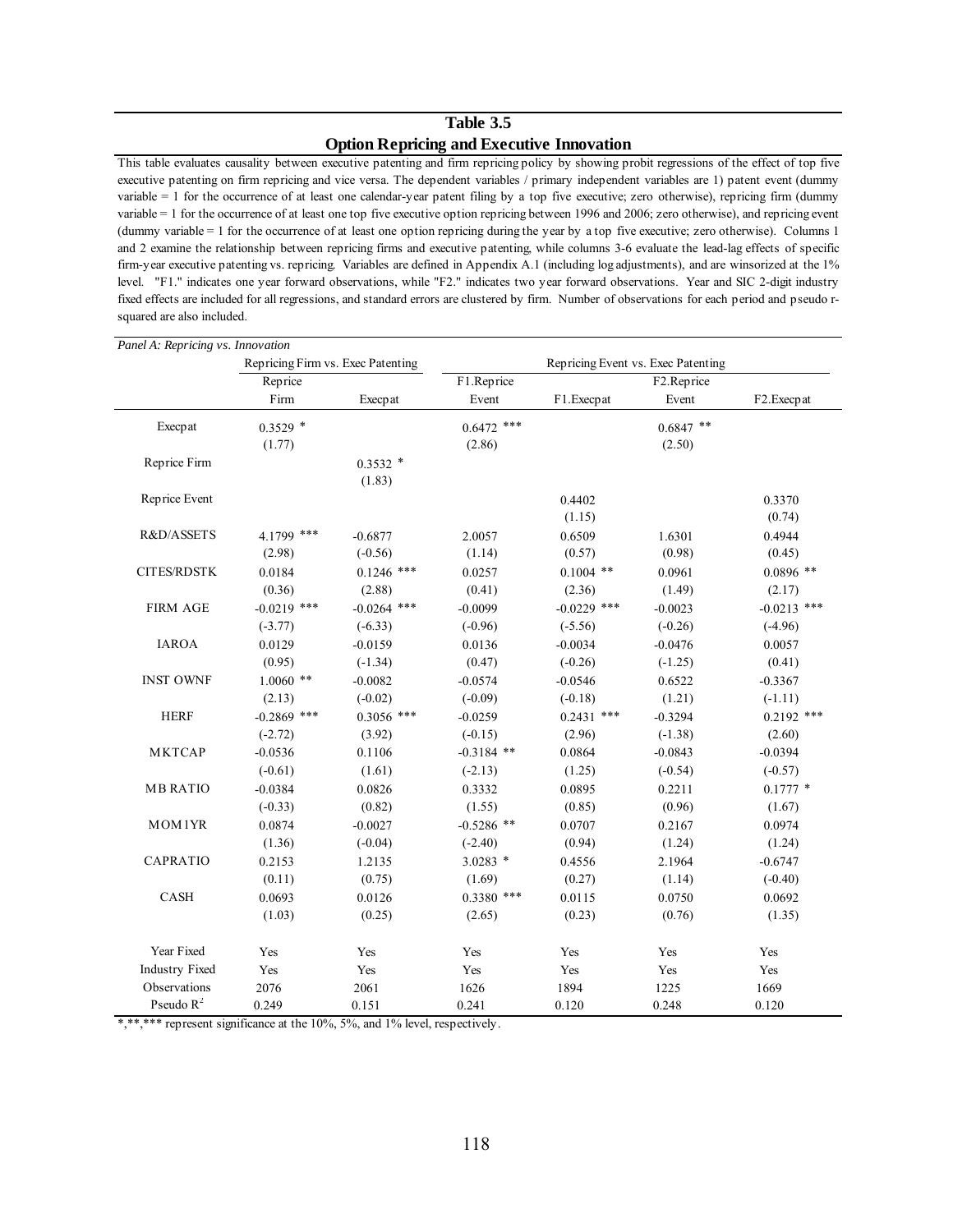## **Table 3.6 Long Term Compensation**

This table shows three different regression models of the effect of a high ratio of compensation favorable toward long-term executive tenure on top five executive patent filing. The probit and logit models use the event of a firm-year patent filing as the dependent variable, while the negative binomial model uses the total count of executive firm-year patent filings as the dependent variable. Columns 1-3 show the effect of long term compensation on executive patent filing in firms less than 10 years since going public, while columns 4-6 show the effect of long term compensation on executive patent filing in firms aged over 10 years since going public. Variables are defined in Appendix A.1 (including log adjustments), and are winsorized at the 1% level. "L." indicates one year lagged observations. Year and SIC 2-digit industry fixed effects are included for all regressions, and standard errors are clustered by firm. Number of observations for each period and pseudo r-squared are also included.

| Panel A: Three model comparison of long-term compensation on executive patenting |              |                  |              |              |                      |              |  |  |
|----------------------------------------------------------------------------------|--------------|------------------|--------------|--------------|----------------------|--------------|--|--|
|                                                                                  |              | $Age > 10$ Years |              |              | Age 10 Years or Less |              |  |  |
|                                                                                  |              |                  | (Negative)   |              |                      | (Negative    |  |  |
|                                                                                  | (Probit)     | (Logit)          | Binomial)    | (Probit)     | (Logit)              | Binomial)    |  |  |
|                                                                                  | Execpat      | Execpat          | Execpatct    | Execpat      | Execpat              | Execpatct    |  |  |
| <b>L.LTCOMP</b>                                                                  | $0.1707$ *** | $0.3388$ ***     | $0.2942$ **  | 0.0246       | 0.0319               | 0.0177       |  |  |
|                                                                                  | (2.88)       | (2.77)           | (2.45)       | (0.24)       | (0.17)               | (0.14)       |  |  |
| R&D/ASSETS                                                                       | 3.8224 ***   | 6.9828 ***       | 5.6804 ***   | 1.2605       | 2.1019               | 1.7975       |  |  |
|                                                                                  | (3.49)       | (3.57)           | (3.19)       | (0.92)       | (0.82)               | (0.86)       |  |  |
| <b>CITES/RDSTK</b>                                                               | $0.1954$ *** | $0.3786$ ***     | $0.4017$ *** | $0.5640$ *** | $0.9686$ ***         | $0.6363$ *** |  |  |
|                                                                                  | (2.98)       | (3.11)           | (3.47)       | (4.43)       | (4.24)               | (5.15)       |  |  |
| <b>IAROA</b>                                                                     | $-0.0157$    | $-0.0262$        | 0.0021       | $-0.0075$    | $-0.0122$            | $-0.0155$    |  |  |
|                                                                                  | $(-1.23)$    | $(-1.10)$        | (0.10)       | $(-0.23)$    | $(-0.21)$            | $(-0.39)$    |  |  |
| <b>INST OWNC</b>                                                                 | $-0.1989$    | $-0.3763$        | $-0.6235$ ** | 0.2855       | 0.5414               | 0.1714       |  |  |
|                                                                                  | $(-1.06)$    | $(-1.12)$        | $(-2.00)$    | (0.60)       | (0.62)               | (0.25)       |  |  |
| <b>HERF</b>                                                                      | 0.1083       | $0.2258$ *       | 0.1082       | $0.2994$ **  | $0.5061$ *           | 0.3165       |  |  |
|                                                                                  | (1.55)       | (1.69)           | (0.90)       | (2.13)       | (1.90)               | (1.37)       |  |  |
| MKTCAP                                                                           | $-0.0248$    | $-0.0514$        | 0.0878       | $-0.2542$    | $-0.4391$            | $-0.3736$    |  |  |
|                                                                                  | $(-0.22)$    | $(-0.24)$        | (0.44)       | $(-1.02)$    | $(-0.98)$            | $(-0.96)$    |  |  |
| <b>MB RATIO</b>                                                                  | 0.1212       | 0.2296           | 0.2813       | $0.3431$ *   | $0.5595*$            | 0.5307       |  |  |
|                                                                                  | (1.19)       | (1.18)           | (1.47)       | (1.89)       | (1.71)               | (1.48)       |  |  |
| MOM1YR                                                                           | 0.0448       | 0.0719           | 0.0068       | $-0.1021$    | $-0.1752$            | $-0.0191$    |  |  |
|                                                                                  | (0.50)       | (0.43)           | (0.04)       | $(-0.72)$    | $(-0.66)$            | $(-0.10)$    |  |  |
| CAPRATIO                                                                         | 1.4966       | 3.0447           | 3.9829       | $-2.3074$    | $-3.6250$            | $-2.2584$    |  |  |
|                                                                                  | (0.87)       | (0.90)           | (1.37)       | $(-1.07)$    | $(-0.93)$            | $(-0.62)$    |  |  |
| CASH                                                                             | 0.0286       | 0.0582           | 0.0627       | 0.1147       | 0.1941               | $0.2448$ **  |  |  |
|                                                                                  | (0.60)       | (0.60)           | (0.67)       | (1.43)       | (1.40)               | (1.97)       |  |  |
| Year Fixed                                                                       | Yes          | Yes              | Yes          | Yes          | Yes                  | Yes          |  |  |
| <b>Industry Fixed</b>                                                            | Yes          | Yes              | Yes          | Yes          | Yes                  | Yes          |  |  |
| Observations                                                                     | 2503         | 2503             | 2869         | 337          | 337                  | 381          |  |  |
| Pseudo $R^2$                                                                     | 0.103        | 0.103            | 0.060        | 0.108        | 0.105                | 0.185        |  |  |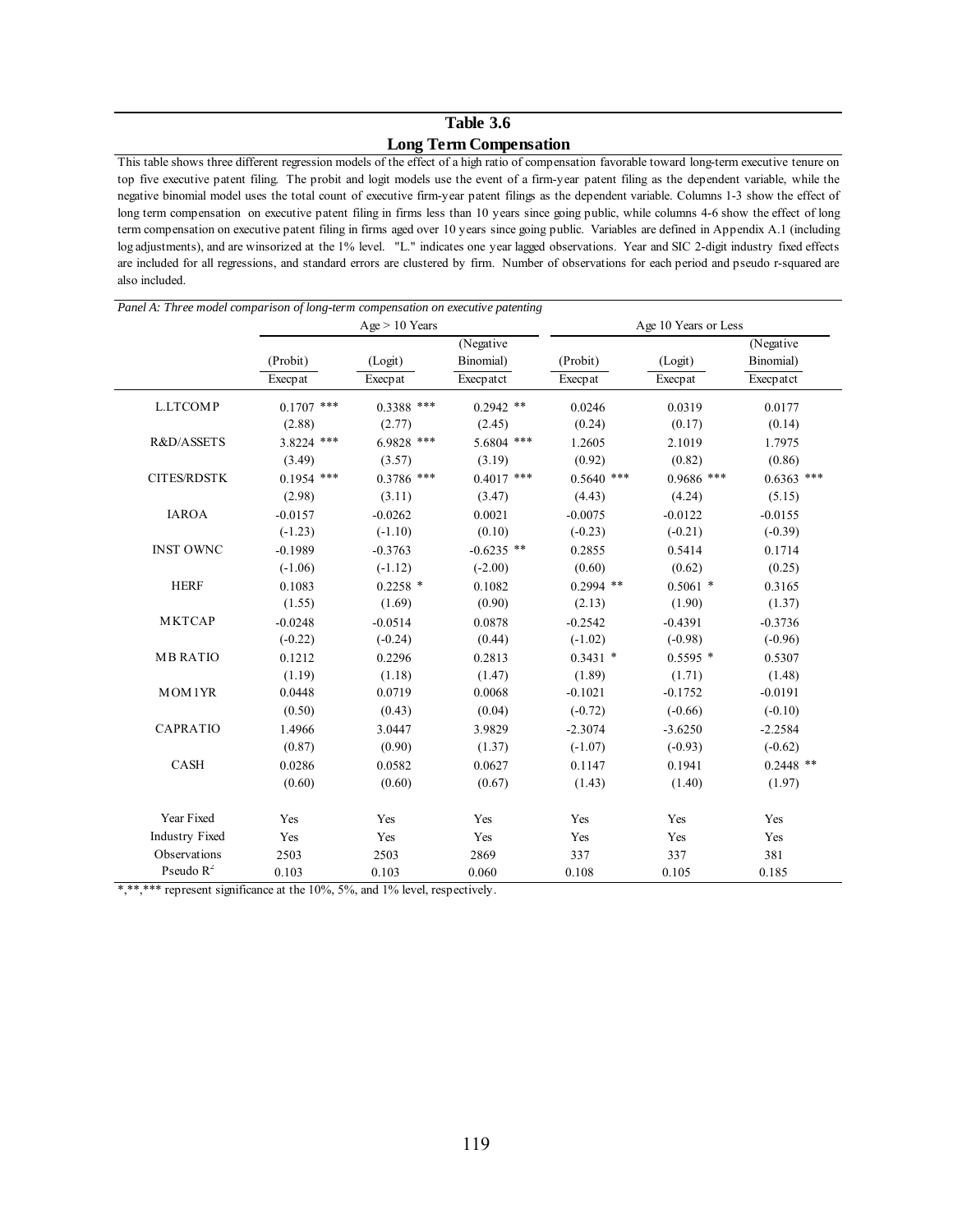# **Table 3.7 Option Structure, Pay Performance Sensitity, and Executive Innovation**

This table shows logit and negative binomial regressions of the effect of the delta, vega, and pay performance sensitivity measures of Core and Guay (2002) on patent filing by executives. The logit model uses the event of a firm-year patent filing as the dependent variable, while the negative binomial model uses the total count of executive firm-year patent filings as the dependent variable. Variables are defined in Appendix A.1 (including log adjustments), and are winsorized at the 1% level. "L." indicates one year lagged observations. Year and SIC 2 digit industry fixed effects are included for all regressions, and standard errors are clustered by firm. Number of observations for each period and pseudo r-squared are also included.

| Panel A: Comparison of Delta, Vega, Pay Performance Sensitivity |               |               |               |               |               |                 |
|-----------------------------------------------------------------|---------------|---------------|---------------|---------------|---------------|-----------------|
|                                                                 |               | Delta         |               | Vega          |               | <b>PPS</b>      |
|                                                                 |               | Negative      |               | Negative      |               | Negative        |
|                                                                 | Logit         | Binomial      | Logit         | Binomial      | Logit         | <b>Binomial</b> |
|                                                                 | Execpat       | Execpatct     | Execp at      | Execpatct     | Execpat       | Execpatct       |
| $\mathop{\hbox{\rm L.}}\nolimits\mathop{\hbox{\rm Delta}}$      | $0.3691$ ***  | $0.6614$ ***  |               |               |               |                 |
|                                                                 | (2.81)        | (4.14)        |               |               |               |                 |
| L.Vega                                                          |               |               | $0.1306*$     | $0.3806$ ***  |               |                 |
|                                                                 |               |               | (1.71)        | (4.04)        |               |                 |
| L.PPS                                                           |               |               |               |               | $0.1995$ **   | $0.4031$ ***    |
|                                                                 |               |               |               |               | (2.10)        | (3.44)          |
| R&D/ASSETS                                                      | 0.4195        | 1.8373        | 0.7181        | 1.4400        | 0.5892        | 2.0820          |
|                                                                 | (0.36)        | (1.24)        | (0.61)        | (0.76)        | (0.51)        | (1.32)          |
| CITES/RDSTK <sup>a</sup>                                        | $0.2380$ ***  | $0.4558$ ***  | $0.2368$ ***  | $0.2431$ ***  | $0.2746$ ***  | $0.5412$ ***    |
|                                                                 | (2.62)        | (4.61)        | (2.61)        | (4.18)        | (2.88)        | (5.88)          |
| <b>FIRM AGE</b>                                                 | $-0.0475$ *** | $-0.0468$ *** | $-0.0523$ *** | $-0.0510$ *** | $-0.0512$ *** | $-0.0476$ ***   |
|                                                                 | $(-5.63)$     | $(-6.39)$     | $(-6.11)$     | $(-8.01)$     | $(-6.13)$     | $(-6.57)$       |
| <b>IAROA</b>                                                    | $-0.0467$ **  | $-0.0238$     | $-0.0450$ **  | $-0.0323$ **  | $-0.0477$ **  | $-0.0205$       |
|                                                                 | $(-2.35)$     | $(-1.37)$     | $(-2.25)$     | $(-1.96)$     | $(-2.46)$     | $(-1.28)$       |
| <b>INST OWNC</b>                                                | $-1.1064$ *** | $-0.6043$     | $-1.1002$ *** | $-0.6955$ *   | $-0.8773$ *** | $-0.4433$       |
|                                                                 | $(-3.93)$     | $(-1.47)$     | $(-3.84)$     | $(-1.85)$     | $(-3.15)$     | $(-1.24)$       |
| <b>HERF</b>                                                     | 0.1186        | $0.3218$ ***  | 0.0944        | $0.3468$ ***  | 0.1249        | $0.2533$ **     |
|                                                                 | (1.01)        | (2.87)        | (0.82)        | (3.14)        | (1.11)        | (2.34)          |
| MKTCAP                                                          | $0.3742$ **   | $0.5526$ **   | 0.2425        | 0.2367        | 0.2384        | 0.3414          |
|                                                                 | (2.23)        | (2.42)        | (1.48)        | (1.06)        | (1.51)        | (1.50)          |
| <b>MB RATIO</b>                                                 | $0.2920$ **   | $-0.1355$     | $0.3509$ **   | $-0.0625$     | $0.3391$ **   | $-0.0388$       |
|                                                                 | (2.02)        | $(-0.66)$     | (2.46)        | $(-0.31)$     | (2.41)        | $(-0.19)$       |
| MOM1YR                                                          | 0.0553        | $-0.1188$     | 0.1205        | 0.0271        | 0.0886        | $-0.0743$       |
|                                                                 | (0.67)        | $(-0.97)$     | (1.42)        | (0.23)        | (1.10)        | $(-0.67)$       |
| CAPRATIO                                                        | 0.5678        | 1.1420        | 0.3529        | 2.1564        | 0.7506        | 2.3029          |
|                                                                 | (0.32)        | (0.53)        | (0.20)        | (0.96)        | (0.45)        | (1.04)          |
| CASH                                                            | $-0.0348$     | 0.0540        | $-0.0230$     | 0.0265        | $-0.0348$     | 0.0876          |
|                                                                 | $(-0.55)$     | (0.75)        | $(-0.37)$     | (0.37)        | $(-0.55)$     | (1.23)          |
| <b>INNOVIND</b>                                                 | $-1.3676$ *** | 0.3908        | $-1.3961$ *** | $-0.2160$     | $-1.5345$ *** | $-0.1153$       |
|                                                                 | $(-2.58)$     | (0.75)        | $(-2.70)$     | $(-0.50)$     | $(-3.20)$     | $(-0.32)$       |
| Year Fixed                                                      | Yes           | Yes           | Yes           | Yes           | Yes           | Yes             |
| <b>Industry Fixed</b>                                           | Yes           | Yes           | Yes           | Yes           | Yes           | Yes             |
| Observations                                                    | 2840          | 2495          | 2840          | 2567          | 3149          | 2738            |
| Pseudo $R^2$                                                    | 0.229         | 0.140         | 0.223         | 0.126         | 0.228         | 0.136           |

\*,\*\*,\*\*\* represent significance at the 10%, 5%, and 1% level, respectively.

<sup>a</sup> - Cites/R&D stock except for column 4, which uses cites alone to allow convergence.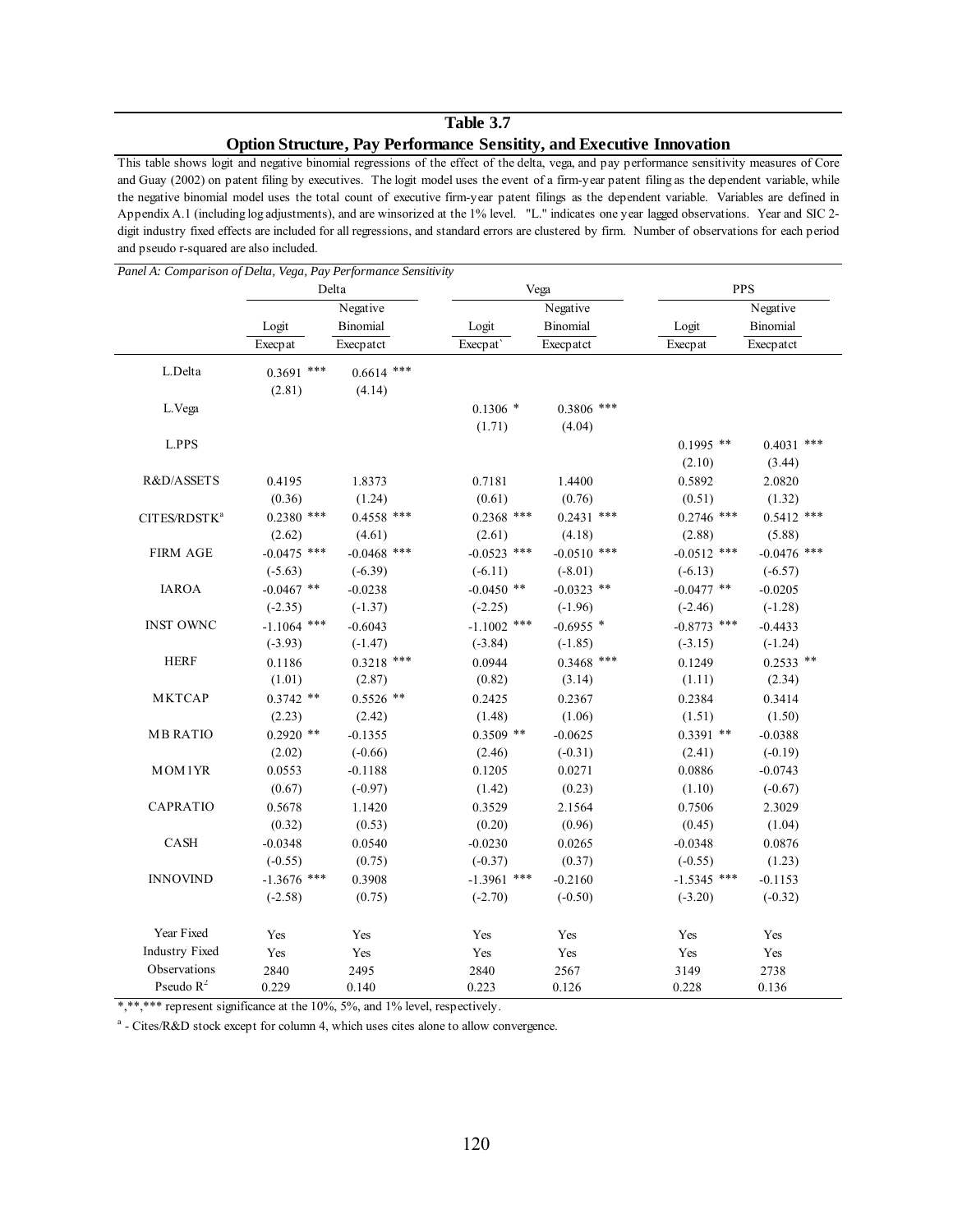## **Table 3.8 Executive Innovation and Firm Risk**

This table shows regressions of the effect of the occurrence of at least one calendar-year patent filing by executives on one-year forward firm returns. Each panel shows effects for all firm ages, firms aged ten or less years since going public, and firms over ten years since going public. Panel A columns 1-3 show fixed effect panel regressions of firm returns net of value weighted market returns on firm-year executive patent events . Panel A columns 4-6 show difference-in-difference regressions of returns net of value weighted market returns on firm-year executive patent events, in a 3-to-1 matched sample of firms located in the nearest quintile of size, market-to-book, and one-year momentum, respectively. Panel B adds additional controls and shows fixed effect panel regressions of firm returns net of value weighted market returns (columns 1-3) or equal weighted market returns (columns 4-6) on firm-year executive patent events. Variables are defined in Appendix A.1 (including log adjustments), and are winsorized at the 1% level. "F." indicates one year forward observations. Year and SIC 2-digit industry fixed effects are included for all regressions, while standard errors are clustered by firm. Number of observations for each period and r-squared are also included.

| Panel A: Model Comparisons - Full Sample Vs. Matched Sample |               |               |               |                |               |               |
|-------------------------------------------------------------|---------------|---------------|---------------|----------------|---------------|---------------|
|                                                             | Full Sample   |               |               | Matched Sample |               |               |
|                                                             |               | Firm Age      | Firm Age      |                | Firm Age      | Firm Age      |
|                                                             |               | $\leq 10$     | >10           |                | $= 10$        | $>10$         |
|                                                             | F.Ret1yrV     | F.Ret1yrV     | F.Ret1yrV     | F.Ret1yrV      | F.Ret1yrV     | F.Ret1yrV     |
| R&D/ASSETS                                                  | $0.4193$ ***  | $0.4990$ ***  | $0.3572$ ***  | $0.5310$ ***   | $0.6276$ *    | $0.4018$ *    |
|                                                             | (4.23)        | (3.54)        | (2.78)        | (2.81)         | (1.82)        | (1.80)        |
| <b>IAROA</b>                                                | 0.0019        | 0.0007        | 0.0027        | 0.0000         | 0.0041        | $-0.0013$     |
|                                                             | (1.24)        | (0.21)        | (1.61)        | (0.03)         | (0.68)        | $(-0.50)$     |
| <b>INST OWNC</b>                                            | $-0.0642$ *** | $-0.0969$ *** | $-0.0588$ *** | $-0.0600$ ***  | $-0.0924$ *** | $-0.0454$ *** |
|                                                             | $(-5.01)$     | $(-3.79)$     | $(-3.81)$     | $(-4.58)$      | $(-2.59)$     | $(-3.23)$     |
| <b>INNOVIND</b>                                             | $-0.0280$     | $-0.0626$     | $-0.0313$     | 0.0271         | 0.0925        | 0.0251        |
|                                                             | $(-1.35)$     | $(-1.47)$     | $(-1.30)$     | (0.62)         | (1.14)        | (0.46)        |
| <b>MKTCAP</b>                                               | $-0.3384$ *** | $-0.4664$ *** | $-0.3175$ *** |                |               |               |
|                                                             | $(-30.75)$    | $(-21.78)$    | $(-23.72)$    |                |               |               |
| <b>MB RATIO</b>                                             | $-0.0115$     | 0.0039        | $-0.0179$     |                |               |               |
|                                                             | $(-1.26)$     | (0.23)        | $(-1.59)$     |                |               |               |
| MOM1YR                                                      | $0.0150$ **   | $0.0531$ ***  | $-0.0042$     |                |               |               |
|                                                             | (2.36)        | (4.74)        | $(-0.53)$     |                |               |               |
| <b>POSTEVENT</b>                                            |               |               |               | $-0.0845$ ***  | $-0.0859$     | $-0.0840$ *** |
|                                                             |               |               |               | $(-3.95)$      | $(-1.63)$     | $(-3.81)$     |
| <b>TREATMENT</b>                                            |               |               |               | $-0.0346$      | $-0.0777$     | $-0.0085$     |
|                                                             |               |               |               | $(-1.05)$      | $(-1.07)$     | $(-0.23)$     |
| <b>INTERACTION</b>                                          |               |               |               | $0.0765$ **    | $0.1266*$     | 0.0587        |
|                                                             |               |               |               | (2.18)         | (1.69)        | (1.51)        |
| <b>EXECPAT</b>                                              | $0.0369$ **   | $0.0978$ ***  | $0.0381$ *    |                |               |               |
|                                                             | (2.31)        | (3.19)        | (1.86)        |                |               |               |
| Year Fixed                                                  | Yes           | Yes           | Yes           | N/A            | N/A           | N/A           |
| <b>Industry Fixed</b>                                       | Yes           | Yes           | Yes           | Yes            | Yes           | Yes           |
| Observations                                                | 35289         | 11071         | 24218         | 3609           | 1015          | 2594          |
| Pseudo $R^2$                                                | 0.016         | 0.025         | 0.013         | 0.034          | 0.046         | 0.036         |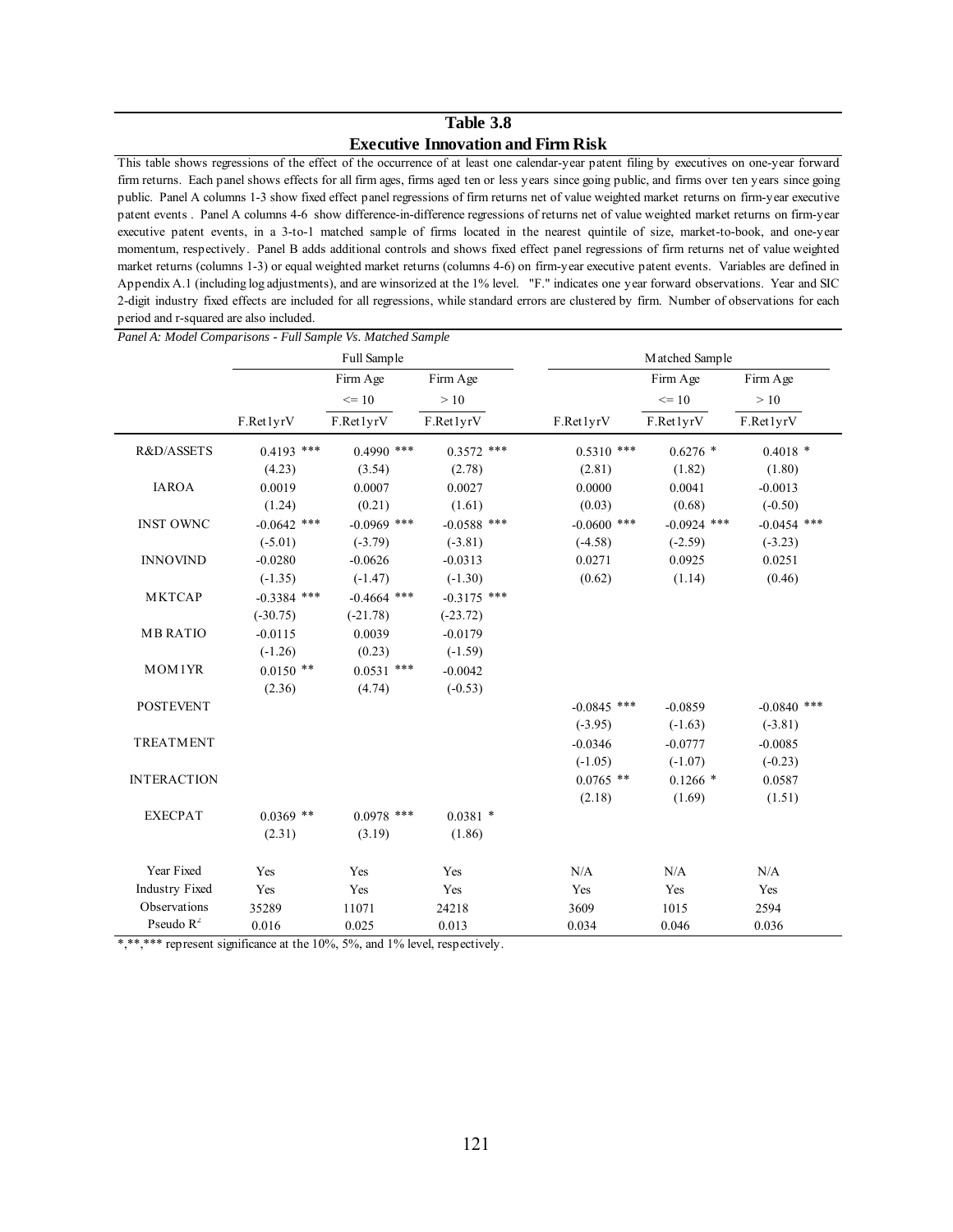|                       |               | Returns - Net of Value Weighted Market Returns |                                             |               | Returns - Net of Equal Weighted Market Returns |               |  |
|-----------------------|---------------|------------------------------------------------|---------------------------------------------|---------------|------------------------------------------------|---------------|--|
|                       |               | Firm Age                                       | Firm Age<br>$>10$<br>F.Ret1yrV<br>F.Ret1yrE |               | Firm Age                                       | Firm Age      |  |
|                       |               | $<= 10$<br>F.Ret1yrV                           |                                             |               | $\leq 10$<br>F.Ret1yrE                         | $>10$         |  |
|                       | F.Ret1yrV     |                                                |                                             |               |                                                | F.Ret1yrE     |  |
| <b>EXECPAT</b>        | $0.1072$ ***  | $0.2912$ ***                                   | 0.0573                                      | $0.1044$ ***  | $0.2812$ ***                                   | 0.0532        |  |
|                       | (3.61)        | (5.15)                                         | (1.61)                                      | (3.71)        | (5.18)                                         | (1.61)        |  |
| R&D/ASSETS            | $0.5165$ **   | $0.5760$ **                                    | $0.5442*$                                   | $0.4783$ **   | $0.5164$ **                                    | $0.5282$ *    |  |
|                       | (2.56)        | (2.23)                                         | (1.90)                                      | (2.50)        | (2.13)                                         | (1.95)        |  |
| <b>CITES/RDSTK</b>    | $0.0326$ **   | $-0.0167$                                      | $0.0427$ ***                                | $0.0303$ **   | $-0.0201$                                      | $0.0416$ ***  |  |
|                       | (2.56)        | $(-0.53)$                                      | (3.22)                                      | (2.53)        | $(-0.68)$                                      | (3.34)        |  |
| <b>IAROA</b>          | $-0.0001$     | $-0.0062$                                      | 0.0028                                      | $-0.0002$     | $-0.0046$                                      | 0.0017        |  |
|                       | $(-0.02)$     | $(-0.97)$                                      | (1.01)                                      | $(-0.09)$     | $(-0.78)$                                      | (0.66)        |  |
| <b>INST OWNC</b>      | $-0.1096$ *** | $-0.2230$ ***                                  | $-0.0375$                                   | $-0.1214$ *** | $-0.2266$ ***                                  | $-0.0516$     |  |
|                       | $(-2.83)$     | $(-3.35)$                                      | $(-0.80)$                                   | $(-3.26)$     | $(-3.54)$                                      | $(-1.14)$     |  |
| <b>HERF</b>           | $-0.0002$     | 0.0226                                         | $-0.0033$                                   | $-0.0031$     | 0.0185                                         | $-0.0054$     |  |
|                       | $(-0.01)$     | (0.46)                                         | $(-0.16)$                                   | $(-0.16)$     | (0.39)                                         | $(-0.28)$     |  |
| <b>MKTCAP</b>         | $-0.4830$ *** | $-0.5812$ ***                                  | $-0.4598$ ***                               | $-0.4544$ *** | $-0.5501$ ***                                  | $-0.4329$ *** |  |
|                       | $(-16.68)$    | $(-10.96)$                                     | $(-13.09)$                                  | $(-16.55)$    | $(-10.89)$                                     | $(-12.96)$    |  |
| <b>MB RATIO</b>       | 0.0009        | 0.0559                                         | $-0.0290$                                   | 0.0112        | 0.0606                                         | $-0.0168$     |  |
|                       | (0.04)        | (1.31)                                         | $(-1.23)$                                   | (0.55)        | (1.50)                                         | $(-0.74)$     |  |
| MOM1YR                | $0.0450$ ***  | $0.0863$ ***                                   | 0.0092                                      | $0.0500$ ***  | $0.0828$ ***                                   | 0.0191        |  |
|                       | (2.78)        | (3.34)                                         | (0.43)                                      | (3.22)        | (3.35)                                         | (0.94)        |  |
| CAPRATIO              | 0.1584        | 0.2438                                         | $-0.1099$                                   | 0.1356        | 0.2113                                         | $-0.1565$     |  |
|                       | (0.55)        | (0.51)                                         | $(-0.31)$                                   | (0.49)        | (0.45)                                         | $(-0.47)$     |  |
| CASH                  | 0.0078        | $0.0371$ *                                     | 0.0035                                      | 0.0072        | 0.0320                                         | 0.0047        |  |
|                       | (0.82)        | (1.74)                                         | (0.33)                                      | (0.80)        | (1.56)                                         | (0.48)        |  |
| <b>INNOVIND</b>       | 0.0588        | 0.1523                                         | $-0.0732$                                   | 0.0528        | 0.1276                                         | $-0.0708$     |  |
|                       | (0.62)        | (1.03)                                         | $(-0.55)$                                   | (0.59)        | (0.90)                                         | $(-0.57)$     |  |
| Year Fixed            | Yes           | Yes                                            | Yes                                         | Yes           | Yes                                            | Yes           |  |
| <b>Industry Fixed</b> | Yes           | Yes                                            | Yes                                         | Yes           | Yes                                            | Yes           |  |
| Observations          | 7981          | 2623                                           | 5358                                        | 7981          | 2623                                           | 5358          |  |
| Pseudo $R^2$          | 0.024         | 0.042                                          | 0.019                                       | 0.018         | 0.035                                          | 0.012         |  |

*Panel B: Model Comparisons - Value Weighted Returns Vs. Equal Weighted Returns*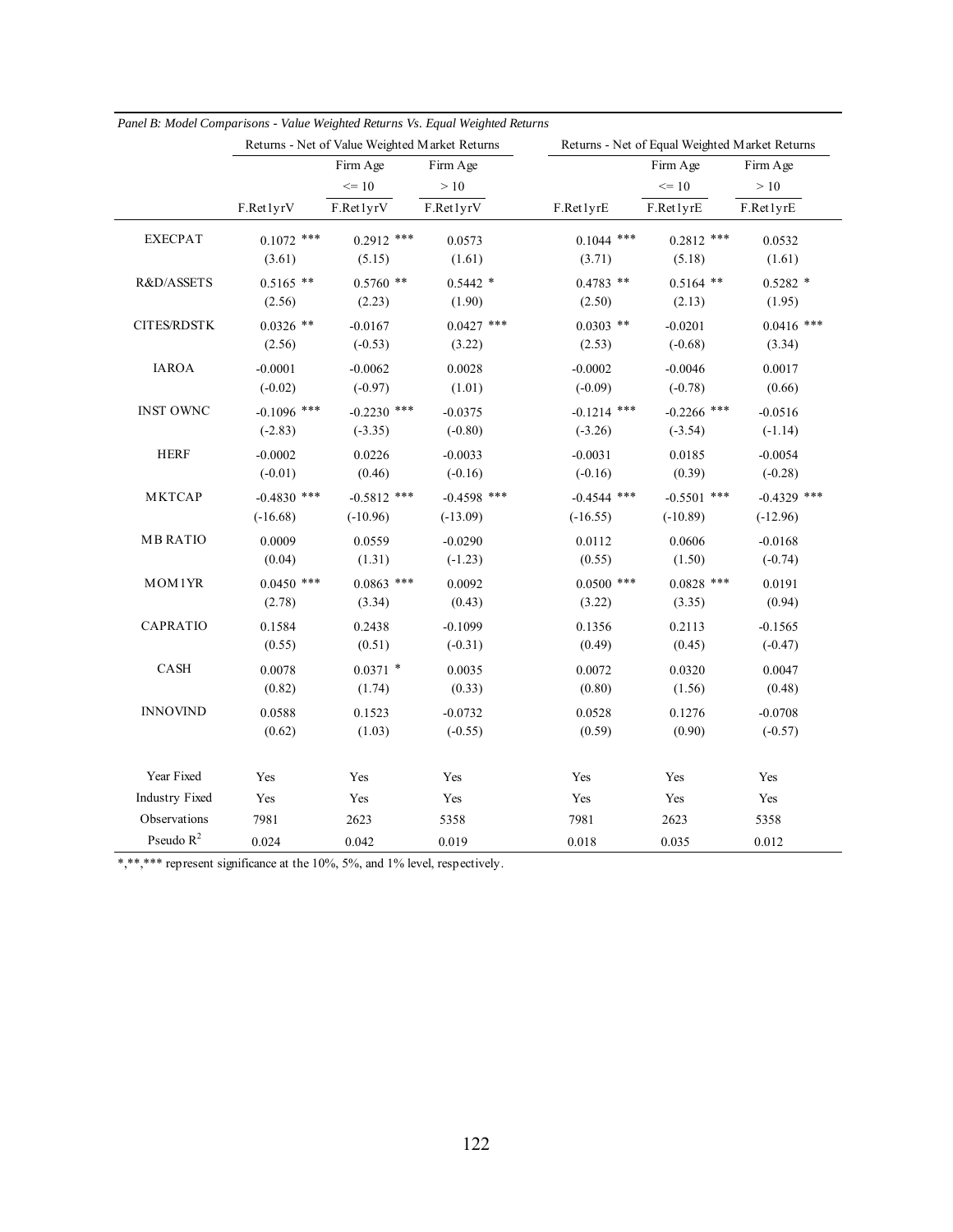| Variables                         | Definition (Data sources)                                                                                                                                                                                                                   |
|-----------------------------------|---------------------------------------------------------------------------------------------------------------------------------------------------------------------------------------------------------------------------------------------|
|                                   |                                                                                                                                                                                                                                             |
| <b>Innovation Classifications</b> |                                                                                                                                                                                                                                             |
|                                   | Binary variable equal to 1 for firms recording at least one patent filed by a top executive (as indicated by                                                                                                                                |
|                                   | Execucomp) during the year, zero otherwise. (Source: Execucomp; NBER Patent Data file of Hall, Jaffe, and                                                                                                                                   |
|                                   | Trajtenberg (2001); Sampat (2011) Harvard patent file; Lai, D'Amore, and Fleming (2013) patent dataverse;                                                                                                                                   |
| Exec Pat $(1/0)$                  | Kogan, Papanikolaou, Seru, and Stoffman (2012) patent data).                                                                                                                                                                                |
|                                   | Count variable of the number of patents filed by the all top executives (as recorded by Execucomp) for a firm during                                                                                                                        |
|                                   | the year, zero otherwise. (Source: Execucomp; NBER Patent Data file of Hall, Jaffe, and Trajtenberg (2001);                                                                                                                                 |
|                                   | Sampat (2011) Harvard patent file; Lai, D'Amore, and Fleming (2013) patent dataverse; Kogan, Papanikolaou,                                                                                                                                  |
| Exec Pat Ct                       | Seru, and Stoffman (2012) patent data).                                                                                                                                                                                                     |
|                                   |                                                                                                                                                                                                                                             |
| <b>Governance Classifications</b> |                                                                                                                                                                                                                                             |
|                                   | "Governance" index of Gompers, Ishii, and Metrick (2003) composed of the incidences of 24 governance rules. A                                                                                                                               |
| $G$ Index (0-24)                  | higher score indicates a reduction in shareholder strength.                                                                                                                                                                                 |
|                                   | "Governance" index of Gompers, Ishii, and Metrick (2003) composed of the incidences of 24 governance rules,                                                                                                                                 |
| G Index Adj $(0-21)$              | minus the three protection subindex provisions of Dirind, Dirindc, and Dirliab.                                                                                                                                                             |
|                                   | Index of the three Gompers, Ishii, and Metrick (2003) governance protection subindex provisions of Dirind, Dirindc,                                                                                                                         |
| Liab Index $(0-3)$                | and Dirliab.                                                                                                                                                                                                                                |
|                                   | "Entrenchment" index of Bebchuk, Cohen, and Ferrell (2009) composed of 6 provisions of the G index that the                                                                                                                                 |
| $E$ Index (0-6)                   | authors find can lead to entrechment of management and a reduction in firm value.                                                                                                                                                           |
|                                   | "Other" index of Bebchuk, Cohen, and Ferrell (2009) composed of the remaining 18 provisions of the G index that                                                                                                                             |
| $O$ Index (0-18)                  | the authors find do not have a significant impact on firm value.                                                                                                                                                                            |
|                                   | Subindex constructed by Gompers, Ishii, and Metrick (2003) of 4 provisions of the G Index used as tactics for                                                                                                                               |
| Delay $(0-4)$                     | delaying hostile bidders.                                                                                                                                                                                                                   |
|                                   | Subindex constructed by Gompers, Ishii, and Metrick (2003) of 6 provisions of the G Index used to provide officers                                                                                                                          |
| Protection (0-6)                  | and directors compensation after a termination, or to protect them against job related liability.                                                                                                                                           |
|                                   | Subindex constructed by Gompers, Ishii, and Metrick (2003) of 6 provisions of the G Index used to establish                                                                                                                                 |
|                                   | shareholder voting rights in elections or charter/bylaw amendments. Two provisions (secret ballot and cumulative                                                                                                                            |
| Voting $(-2-4)$                   | vote) are negative if they occur.                                                                                                                                                                                                           |
|                                   | Subindex constructed by Gompers, Ishii, and Metrick (2003) of 6 provisions of the G Index composed of other                                                                                                                                 |
| Other $(0-6)$                     | miscellaneous takeover defenses.                                                                                                                                                                                                            |
| State $(0-6)$                     | Subindex constructed by Gompers, Ishii, and Metrick (2003) of 6 provisions of the G Index regarding state laws.                                                                                                                             |
|                                   | Provision of the Protection subindex of the G index that provides a compensation plan to participants to accelerate                                                                                                                         |
| Compplan (1/0)                    | bonus payments or cash out options in the event of a change in control.                                                                                                                                                                     |
|                                   | Provision of the Protection subindex of the G index that indicates whether a firm has a clause in their bylaws,                                                                                                                             |
|                                   | charter, or both that indemnifies officers and directors from certain legal expenses/judgments incurred from lawsuits                                                                                                                       |
| Dirind $(1/0)$                    | pertaining to their conduct.                                                                                                                                                                                                                |
|                                   |                                                                                                                                                                                                                                             |
|                                   | Provision of the Protection subindex of the G index that indicates whether a firm has specific contracts indemnifying<br>individual officers and directors from certain legal expenses/judgments incurred from lawsuits pertaining to their |
|                                   | conduct.                                                                                                                                                                                                                                    |
| Dirindc $(1/0)$                   | Provision of the Protection subindex of the G index that indicates whether a firm has charter amendments to limit                                                                                                                           |
|                                   |                                                                                                                                                                                                                                             |
|                                   | officer and director personal liability (to the extent provided by state incorporation laws) for breaches of the duty of                                                                                                                    |
| Dirliab $(1/0)$                   | care.                                                                                                                                                                                                                                       |
|                                   | Provision of the Protection subindex of the G index that provides compensation to top executives when a                                                                                                                                     |
| Goldpar(1/0)                      | termination occurs not due to a change in control following a takeover.<br>Provision of the Protection subindex of the G index that provides cash and non-cash compensation to top executives                                               |
|                                   |                                                                                                                                                                                                                                             |
| Severance $(1/0)$                 | when a termination occurs due to the event of a change in control following a takeover.                                                                                                                                                     |

# **Appendix Table 3.A.1: Variable definitions**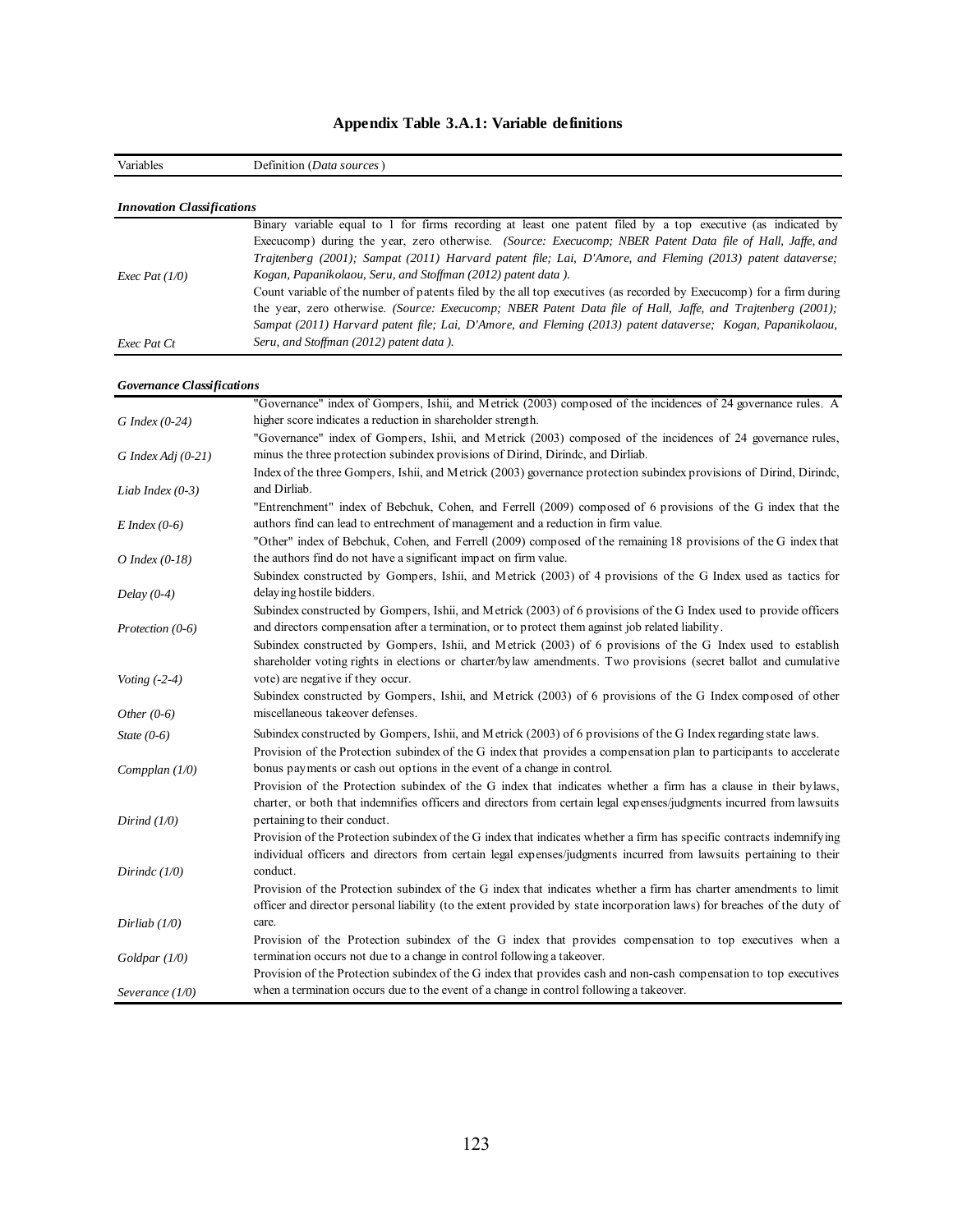#### *Long Term Compensation and Pay Performance Sensitivity Measures*

|            | Long Term Compensation Ratio. [(Black-Scholes value of option awards) + (Restricted stock) + (Long term                      |
|------------|------------------------------------------------------------------------------------------------------------------------------|
|            | incentive compensation) / (salary + bonus + other annual + restricted stock grants + LTIP payouts + all other +              |
| LT Comp    | value of option grants). I take the log transformation $(log(x/1-x))$ for the regressions. <i>(Source: Execucomp)</i> .      |
|            | Pay performance sensitivity. Sensitivity of an individual's firm stock and option portfolio to a change in the price of      |
| <b>PPS</b> | the firm stock. I take $log(1+x)$ for the regressions. (Source: Core and Guay (2002), Clementi and Cooley (2010)).           |
|            | Sensitivity of an individual's firm option portfolio only to a change in the price of the firm stock. I take $log(1+x)$ for  |
| Delta      | the regressions. (Source: Core and Guay (2002), Clementi and Cooley (2010))                                                  |
|            | Sensitivity of an individual's firm option portfolio only to a change in the volatility of the firm stock. I take $log(1+x)$ |
| Vega       | for the regressions. (Source: Core and Guay (2002), Clementi and Cooley (2010))                                              |
|            |                                                                                                                              |

*Firm Characteristics*

| <b>Mktcap</b>     | Market capitalization of the firm. I take $log(x)$ for the regressions. <i>(Source: CRSP)</i>                                                                                                                                       |  |  |
|-------------------|-------------------------------------------------------------------------------------------------------------------------------------------------------------------------------------------------------------------------------------|--|--|
| <b>M/B</b> Ratio  | Market value / Book value of a firm. I take $log(x)$ for the regressions. (Source: Compustat)                                                                                                                                       |  |  |
|                   | Rank of the prior 12-month return of a firm against the prior 12-month return of NYSE, Nasdag, and AMEX firms.                                                                                                                      |  |  |
| Momlyr            | (Source: Jegadeesh and Titman (1993), CRSP)                                                                                                                                                                                         |  |  |
|                   | Capital Expenditure Ratio, which equals (capital expenditure / total assets). I take $log(1+x)$ for the regressions.                                                                                                                |  |  |
| Capratio          | (Source: Compustat)                                                                                                                                                                                                                 |  |  |
|                   | Total executive patent citations / R&D stock. The ratio of all adjusted future patent citations by top five executive                                                                                                               |  |  |
|                   | firm-year patent filings divided by the stock of R&D for the current and prior 4 years (R&D stock straight line                                                                                                                     |  |  |
|                   | depreciated at 15% per year by the perpetual inventory method). Patent citations are adjusted using the adjustment                                                                                                                  |  |  |
|                   | factor of Hall, Jaffe, and Trajtenberg (2001)). I take $log(1+x)$ for the regressions. (Source: Compustat, Hall, Jaffe,                                                                                                             |  |  |
| Cites / R&D Stock | and Trajtenberg (2001), Lai, D'Amore, and Fleming (2013) patent dataverse, Sampat (2011) Harvard patent file).<br>Industry Adjusted Return on Assets=annual firm market return / total assets. (Source: Wintocki, Linck, and Netter |  |  |
| <b>IAROA</b>      | (2012), CRSP, Compustat)                                                                                                                                                                                                            |  |  |
| Revenue           | Sales revenue of the firm (in $M$ ). I take $log(x)$ for the regressions. (Source: Compustat)                                                                                                                                       |  |  |
|                   | Total cash of the firm (in \$M). I take log(x) for the regressions. (Source: Compustat)                                                                                                                                             |  |  |
| Cash              | R&D / Assets. The ratio of annual research and development expenses to assets. Similar to Hirshleifer, Low, and                                                                                                                     |  |  |
|                   | Teoh (2012), if R&D is missing for a year, I record the value of R&D spending as zero. However, I add the                                                                                                                           |  |  |
|                   | additional filter that a firm must have recorded at least one R&D expense between 1996-2006, or R&D is left as                                                                                                                      |  |  |
| R&D / Assets      | missing. I take $log(1+x)$ for the regressions. (Source: Compustat)                                                                                                                                                                 |  |  |
| Ret1yrE           | One-year firm returns net of equal-weighted market returns. (Source: CRSP)                                                                                                                                                          |  |  |
| Ret1yrV           | One-year firm returns net of value-weighted market returns. (Source: CRSP)                                                                                                                                                          |  |  |
| Firm Age          | Number of years since the IPO date of the firm. (Source: SDC Platinum)                                                                                                                                                              |  |  |
| $Inst$ Own $C$    | Total number of institutional owners of a stock. I take log(x) for the regressions. (Source: Thomson Reuters)                                                                                                                       |  |  |
|                   | Fraction of institutional owners / total owners of a firm's stock, as per Aghion, Van Reenen, and Zingales (2009),                                                                                                                  |  |  |
| $Inst\, Own\, F$  | Becker-Blease (2011), and Hirshleifer, Low, and Teoh (2012). (Source: Thomson Reuters)                                                                                                                                              |  |  |
|                   | Herfindahl index measure of the size of the firm in relation to its industry using the Hoberg and Phillips (2010) fixed                                                                                                             |  |  |
|                   | industry Herfindahl index measure, calculated from 1996-2008 data. I use the 400 industry series. I take log(x) for                                                                                                                 |  |  |
| Herf              | the regressions. (Source: Hoberg and Phillips Data Library).                                                                                                                                                                        |  |  |

|                   | Difference-in-Difference - Executive Patent Filing Events and Firm Returns                                             |
|-------------------|------------------------------------------------------------------------------------------------------------------------|
| Postevent $(1/0)$ | Indicator variable equal to 1 in the year after an executive files a patent, 0 in the year before an executive files a |
|                   | patent (Note: This excludes the patent filing event year).                                                             |
| Treatment (1/0)   | Indicator variable equal to 1 for firms experiencing an executive patent filing event, 0 for firms not experiencing an |
|                   | executive patent filing event (Source: Execucomp and Lai, D'Amore, and Fleming (2013) patent dataverse).               |

| <b>Miscellaneous</b>  |                                                                                                                     |
|-----------------------|---------------------------------------------------------------------------------------------------------------------|
|                       | Binary variable equal to 1 for firms recording at least one option repricing event anytime between 1992 and 2012,   |
| Reprice Firm $(1/0)$  | zero otherwise. <i>(Source: Execucomp)</i>                                                                          |
|                       | Annual binary variable equal to 1 for each year a firm records at least one option repricing event between 1992 and |
| Reprice Event $(1/0)$ | 2012, zero otherwise. <i>(Source: Execucomp)</i>                                                                    |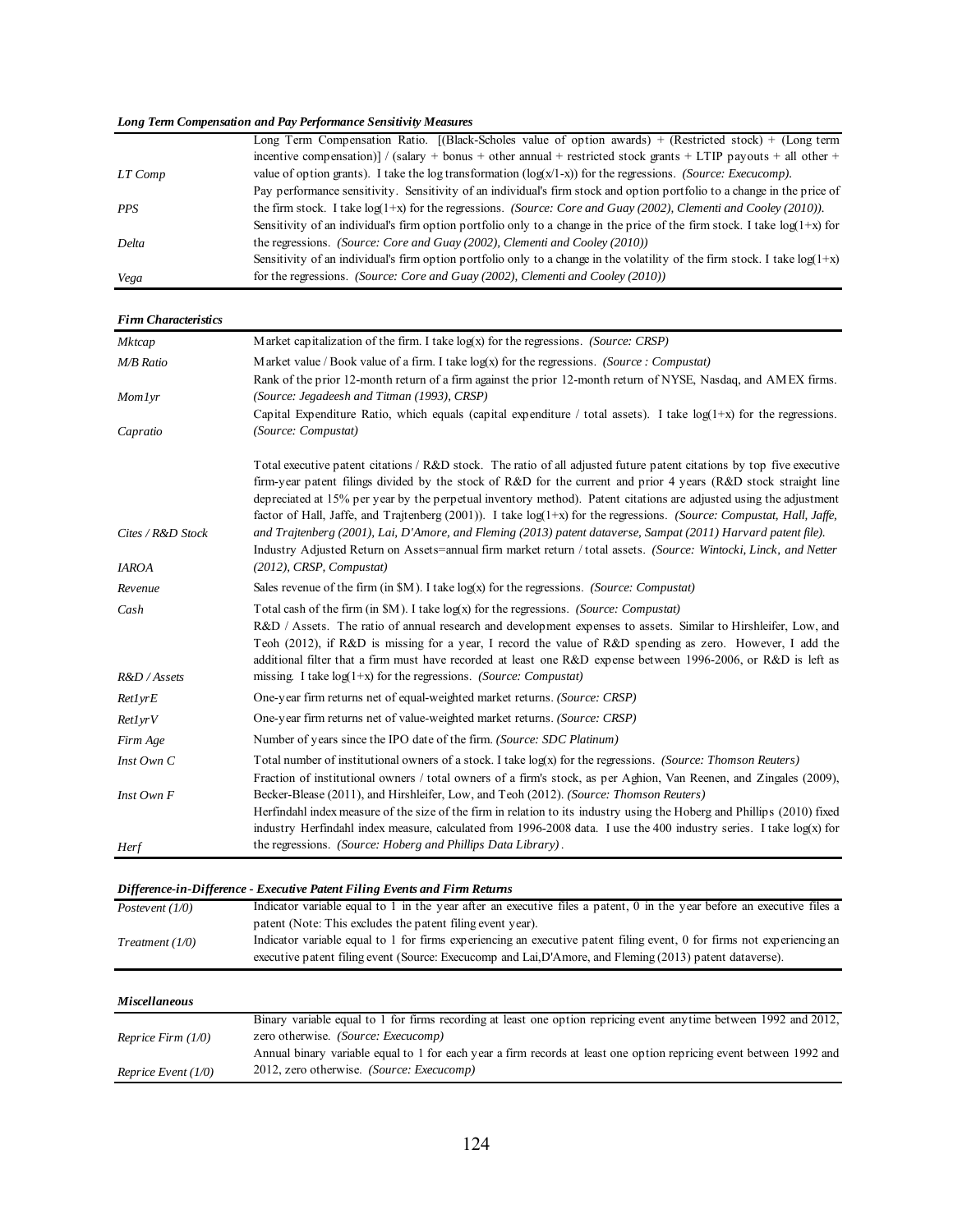#### **CHAPTER 4**

### **ORGANIZATION CAPITAL AND FIRM RISK – TESTING THE OUTSIDE OPTION**

#### **4.1 Introduction**

 $\overline{a}$ 

*"The rate of return on education, training, migration, health, and other human capital is supposed to be higher than on nonhuman capital, however, because of financing difficulties and inadequate knowledge of opportunities…Economists have long emphasized that it is difficult to borrow funds to invest in human capital because such capital cannot be offered as collateral, and courts have frowned on contracts that even indirectly suggest involuntary servitude."* 

> *Gary S. Becker "Human Capital". Second Edition 1975.*

Intangible capital is a valuable asset to firms, but is also often considered one of the most risky for shareholders, especially when held by the firm's employees. Employee costs and training are significant expenses for a firm, as  $SG&A$  costs alone represent over  $\frac{1}{4}$  of firm sales<sup>44</sup>. While some intangible assets (such as brand names, etc.) can be safely held by the firm, much of it is possessed by the employees themselves, who can simply leave the firm at any time and go to another firm, taking valuable intellectual property and training with them, and potentially even damaging the firm with it if they go to a competitor. In fact, Becker (1964) summarizes a belief among economists for a strong tendency for skilled individuals possessing significant firm training to leave and go to a competitor. Indeed, in his model, the training firm can never win in a bidding war with a competitor, since the competitor can easily outbid the

<sup>&</sup>lt;sup>44</sup> 26.4% of sales for a sample of 7,629 firms over a 20-year period in Anderson, Banker, and Janakiraman (2003).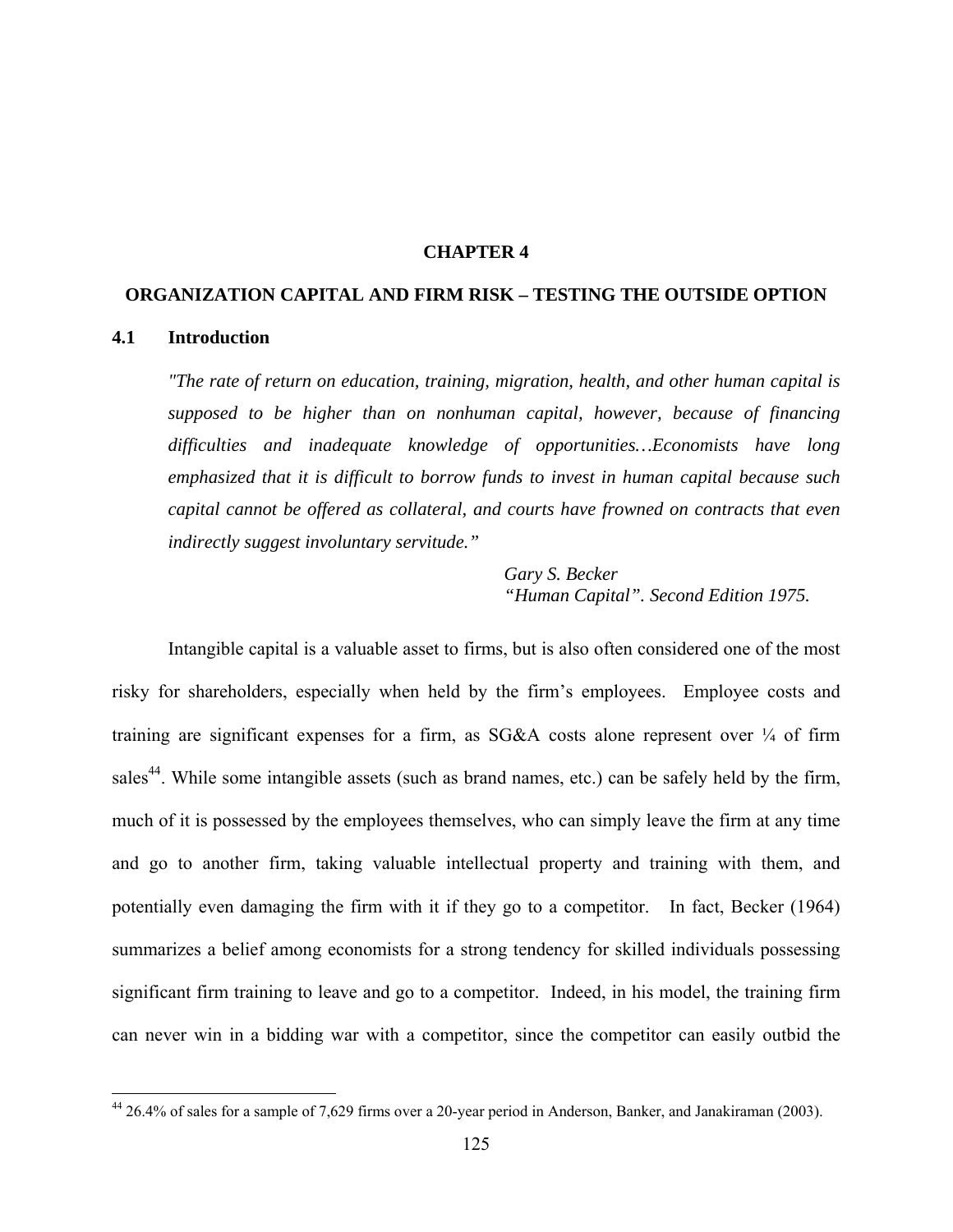training firm for the skilled employee, since the competitor will not have to outlay any funds to train the already well-trained individual.

It is within this context that Eisfeldt and Papanikolaou (2013) develop a proxy for organization capital (based on selling, general, and administrative stock over total assets) which they describe as intangible capital embodied in the firm's key employees. Organization capital, as introduced by Prescott Vischer (1980), is defined as the accumulation of information as an asset of the firm, and is produced simultaneously with the primary outputs of the firm. Eisfeldt et al. find that firms with higher organization capital earn 4.6% higher returns than firms with lower levels, and attribute this higher return to shareholders as compensation for the increase in the risk of organization capital loss – specifically, that key firm talent might exercise their "outside option" to exit the firm and take significant organization capital with them. They develop a theoretical model in which firm risk should increase with this increased risk of organization capital loss, and provide indirect support for the effect of labor flows on firm risk via suggestions in 10-K filings and managerial surveys that the loss of key employees is a significant risk factor to the firm.

However, they do not provide a direct connection between organization capital and its effect on the actual labor flows of key firm employees in two important ways. First, they do not provide any specific evidence that key talent actually exercises this outside option and leaves the firm under certain conditions. Second, they do not provide a direct link to factors (legal or compensatory) that might actually affect the probability that key talent will exercise this outside option.

This is important, because other research suggests their proxy for firm risk may represent other risk factors for the firm. First, Lev and Thiagarajan (1993) find support for the traditional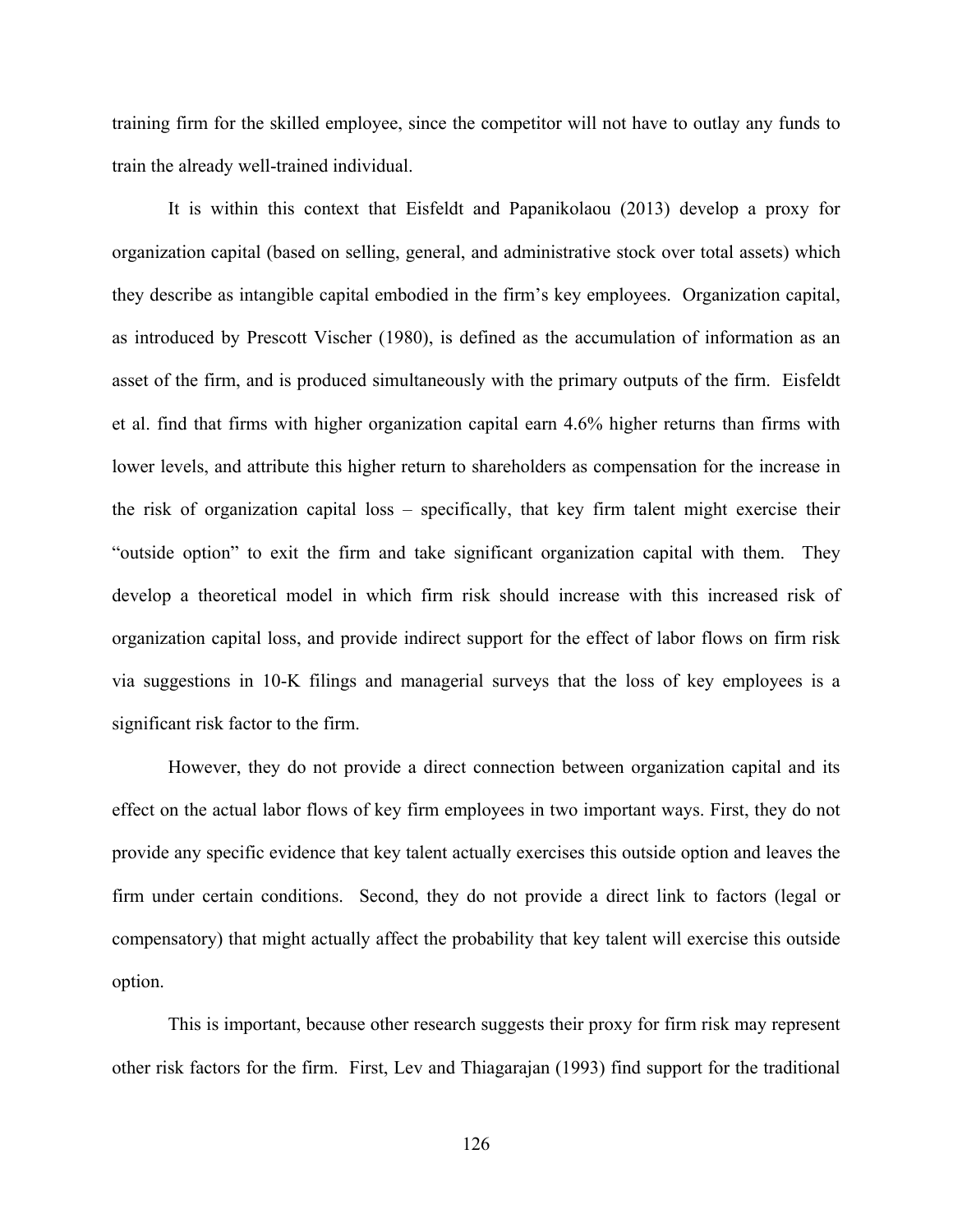fundamental analysis assertion that an increase in the ratio of SG&A costs to sales is interpreted as a negative signal about future firm profitability due to management issues, not the threat of employee loss. An increase in SG&A represents the inability or unwillingness of management to control costs. Although this could be caused by a wide range of factors, they suggest that this could represent an agency cost, due to the fact that most efforts to reduce SG&A would require wage reductions or employee terminations, which is a difficult decision for a manager to make. Avoiding such activity might maximize the manager's efforts to maintain personal relationships and status within the firm, but would act against the shareholders' best interests (Jensen and Meckling 1976). Second, and supporting this agency cost hypothesis (as opposed to the outside option threat of Eisfeldt Papanikolaou (2013)), a seminal paper by Anderson, Banker, and Janakiraman (2003) find that selling, general, and administrative costs are "sticky" – in other words, they find that SG&A costs rise .55% per \$1 increase in sales, but only decrease 0.35% per \$1 decrease in sales. Thus, in the event of a downturn in performance for the firm, the industry, or the overall market, a firm with a high proportion of SG&A expenses may have less management willingness or ability to reduce costs and avoid bankruptcy in extreme conditions. However, Anderson et. al (2003) also suggest that management may simply want to hold on to committed firm resources until it is better established that the decline in demand is more permanent. Anderson, Banker, Huang, and Janakiraman (2007) build on this third idea, suggesting that managers utilize their specific knowledge of the organization capital in a firm during market downturns to rationally determine whether or not to retain key employees. Management may maintain high levels of SG&A in the expectation that earnings will increase in the future, and that the SG&A resources retained will assist the firm in maximizing those future earnings. Indeed, Anderson et al (2007) find that portfolios long on firms with high SG&A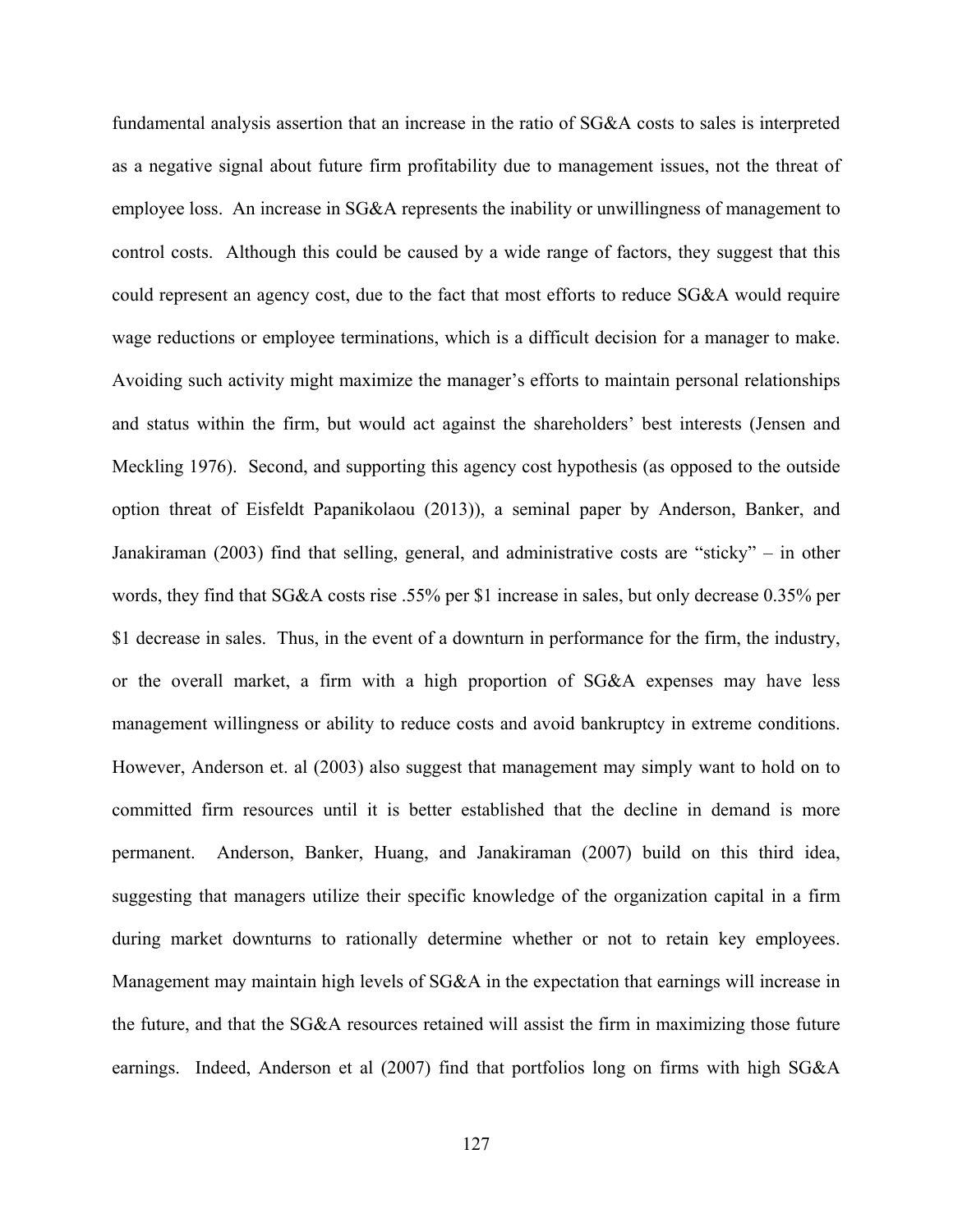ratios (and short on low SG&A ratio firms) earn higher returns, if formed during a period of revenue decline. Instead of being a risk factor, they attribute these higher returns to management savvy and foresight. Fourth, recent research by Novy-Marx (2013) suggests that the level of SG&A costs may not pose a risk factor at all, and it may simply mask as a risk factor by correlating closely with overall gross firm profitability, which is the real source of the return premium normally associated with SG&A. Indeed, it is even possible that firms with high organization capital may be better equipped to retain key employees, which would suggest that the threat of loss of key talent is lower in these firms and should reduce their firm risk. Thus, any risk increase created by high SG&A should be coming from a source other than the outside option threat.

However, none of these alternate models consider the choices surrounding the key talented individuals employed at the firm, and their individual motivations to either stay with the firm or take their valuable organization capital and leave. These alternate models generally consider the risks from SG&A as stemming from management decisions, either to cut wages or reduce employment. In contrast, Eisfeldt and Papanikolaou (2013) support the idea of SG&A as an individual choice risk factor, and develop a theoretical model in which firm risk should increase with this increased risk of organization capital loss due to the choice of key individuals to exercise their outside option and leave, but they only provide indirect empirical evidence to support this theory.

In general, the plan for this paper can be summarized as follows. I seek to show evidence that the outside option increases firm risk by evaluating four key areas:

1) I first look at actual labor movements in a raw sample of inventor switches. Eisfeldt and Papanikolaou (2013) only provided indirect evidence that the outside option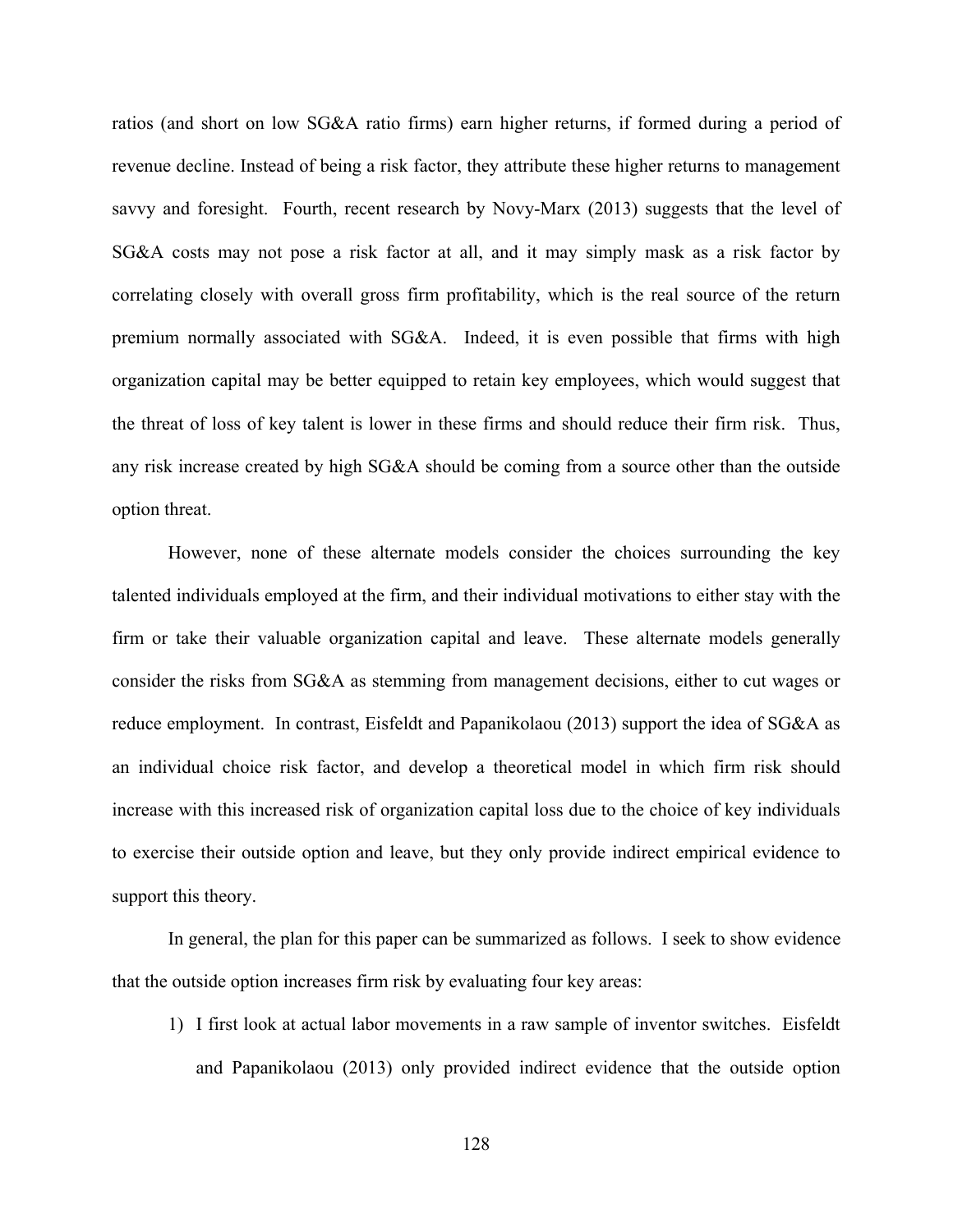affected labor movement and firm risk. By following the movements of over 22,000 inventors, I am able to provide direct evidence supporting their claim.

- 2) I next consider the interaction of these labor movements with organization capital. If higher levels of organization capital create higher firm risk due to a greater risk from the outside option, then one would expect higher flows of inventors out of the firm when organization capital was higher. In addition, one would expect higher overall turnover for inventors in firms with higher organization capital, as the cost of retraining job-hopping workers is also an outside option risk factor. I find evidence supporting both of these cases.
- 3) I then ensure that the results are not being driven simply by executive compensation levels or the legal pressures on labor movement, but that they are actually robust to these effects. I find that after controlling for these factors, organization capital remains a risk factor, indicating that organization capital is a risk factor due to voluntary labor moves, wage pressures at the non-executive level, or other factors.
- 4) I finally perform a series of robustness tests using instrumental variables, headquarter moves, and an exogenous switch in non-compete laws to confirm the preceding results.

Specifically, I make several contributions in this paper. Overall I contribute to the debate over the risk contribution of SG&A by actually measuring the flow of key talent between firms using one of the primary databases used for measuring skilled employee movement between firms – inventor firm switches based on changes in publicly traded patenting firm from patent filings between 1976-2006 as in Lai, D'Amore, and Fleming (2011). For the inventor patent filings, I apply additional filters and ultimately evaluate the movement of 22,021 inventors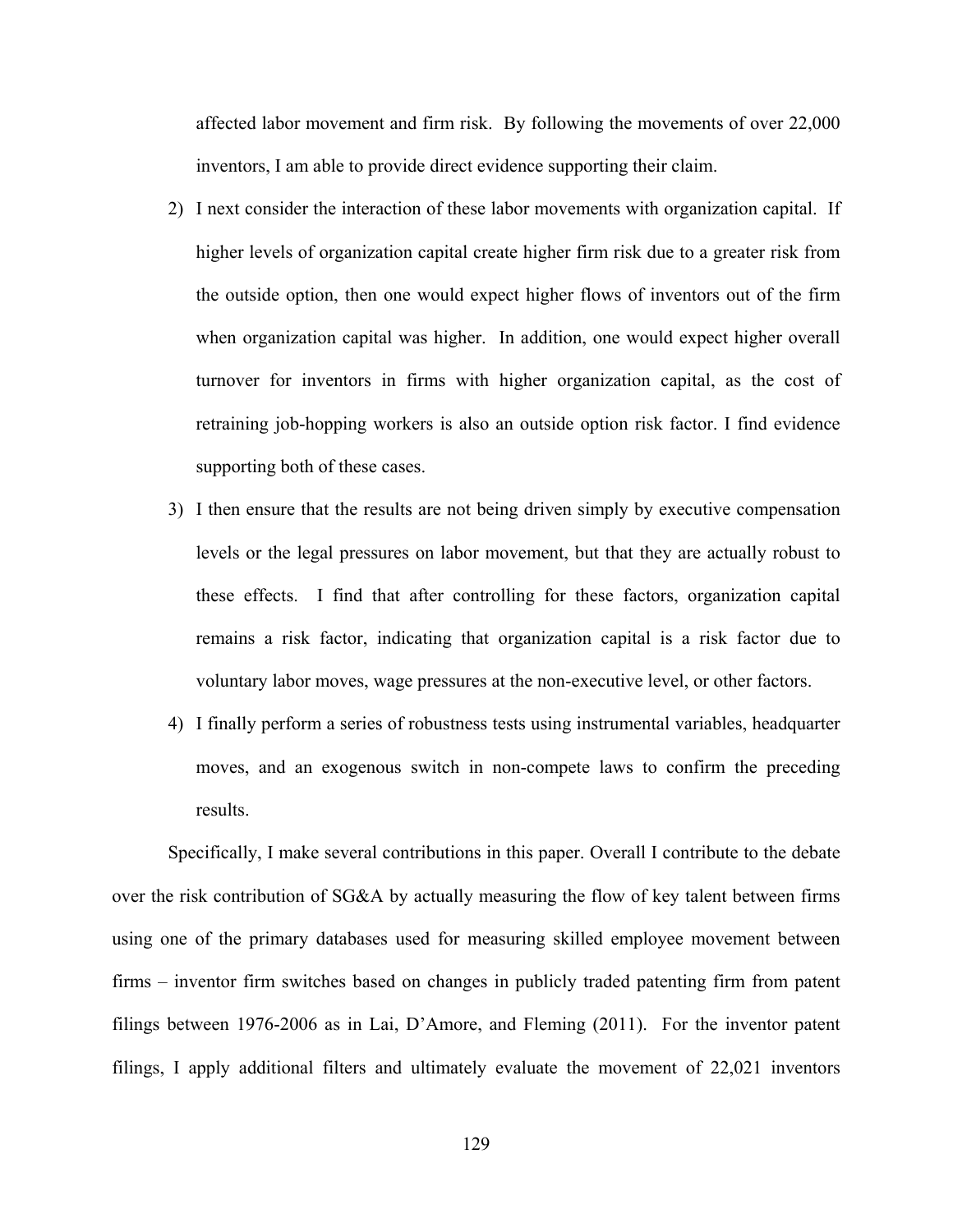between publicly traded firms spanning from 1976-2006, from a total of 1.41M publicly traded firm utility patent filings by roughly 432,088 inventors. The contributions I make are as follows.

First, I determine whether organization capital has an impact on whether inventors choose to switch in or out of a firm by examining individual firm switches. I find that as organization capital increases, there is an increase in the likelihood that key talent will move away from a firm. This supports the idea that high organization capital can increase firm risk not only by the fact that there is more intangible value at stake for that firm, but also because key talent is more likely to leave a high organization capital company.

Second, I examine cumulative firm inventor switches, by studying the net flow of inventors in and out of a firm, and the overall turnover rate of firm inventors. I use the patent filings database to develop these two proxies for labor movement between firms as follows: 1) I measure the direct labor flow of key talent between firms by calculating the net inflow/outflow of inventors who have patented in a firm, and 2) I use a proxy for inventor velocity (turnover) similar to Marx, Strumsky, and Fleming (2009) which looks at the total number of inventors who have either joined or left a firm. As in the case of individual firm switches, I find that high organization capital firms experience a net outflow of firm inventors, supporting the idea that high organization capital increases firm risk as a result of the outside option. In addition, I find that high organization capital increases firm velocity, which supports the idea that high organization capital increases firm risk by placing these firms in a class of companies that experience high skilled labor turnover.

Third, I verify the findings of Eisfeldt Papanikolaou (2013) and find that firms with higher organization capital face increased risk as proxied by 1-year firm returns. I find that labor

130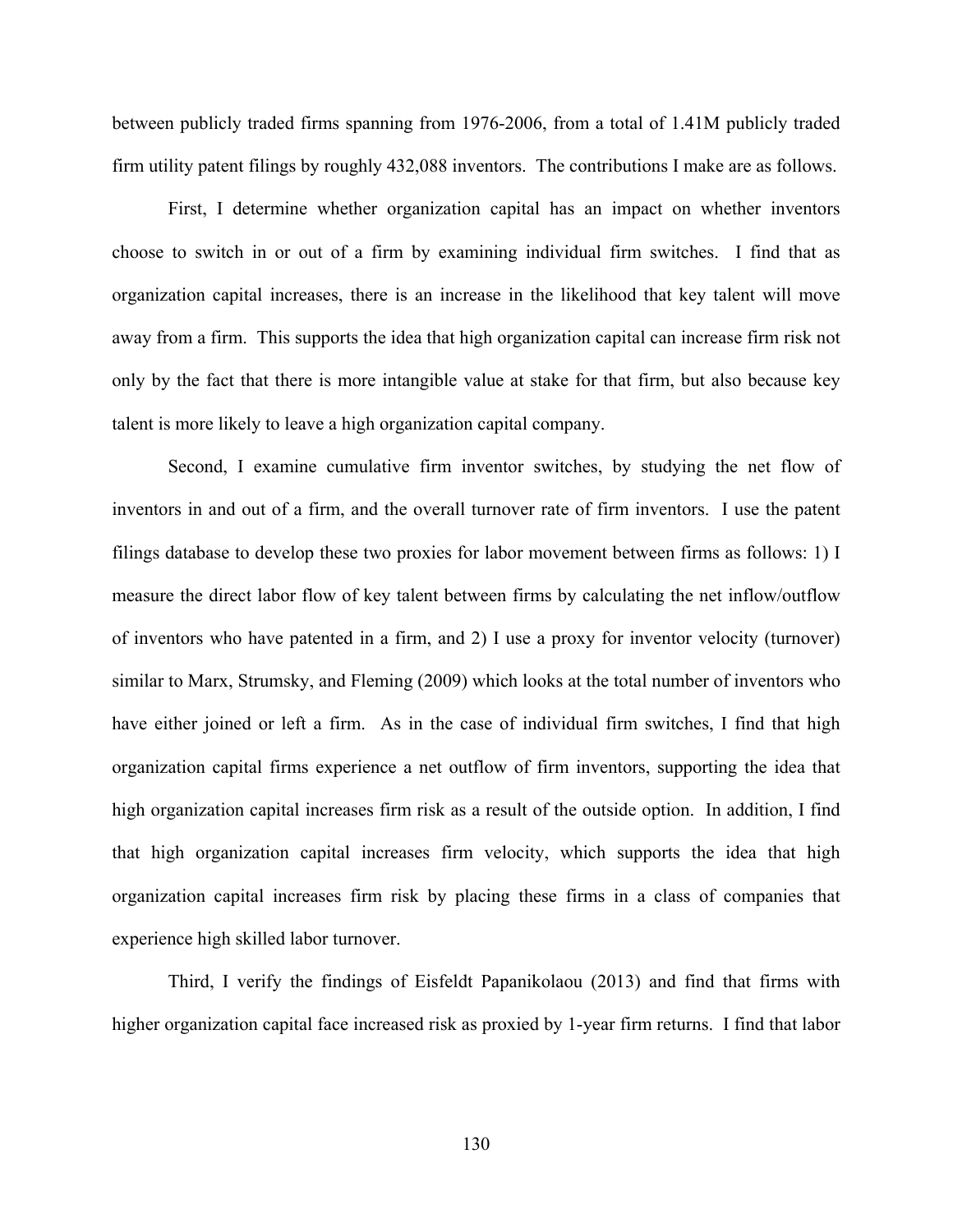velocity (which previously was shown to have a positive relationship with organization capital) has a strong positive impact on future 1-year abnormal returns.

Fourth, I investigate the outside factors (compensatory and legal) affecting the strength of the outside option for skilled employees. Compensation is considered the strongest voluntary motivation tying an employee to a firm, and I specifically evaluate the ratio of total compensation to binding forms of compensation designed to retain key employees by "binding" them to a firm. While these long-term binding compensation measures reduce firm risk, they also appear to increase velocity when interacted with organization capital. I also look at the legal environment affecting skilled labor mobility by examining the effect of state non-compete laws on inventor flow and velocity using an index of non-compete law strength from Garmaise (2011). I find modest support that both of these measures increase firm risk, but neither of them has as strong an effect as organization capital.

Fifth, I further test the effect of the legal environment on organization capital using an exogenous change in non-compete laws in Michigan. In 1985, Michigan effectively repealed an unenforced non-compete law statute, creating ambiguity in the use of non-compete agreements, which had been effectively banned "as a matter of public policy" since 1905. In 1987 the MARA amendment to the 1985 repeal cleared the confusion by confirming that non-compete agreements could be used. Marx, Strumsky, and Fleming (2009) find that overall labor velocity of inventors was reduced after this change due to the added friction on labor movement from the law change. I find that this exogenous shock reduced firm risk for companies with high organization capital as well.

Sixth, I use 1) changes in selling, general, and administrative expenses, 2) changes in staff expenses, and 3) changes in total employment between 1994 and 2012 to determine the

131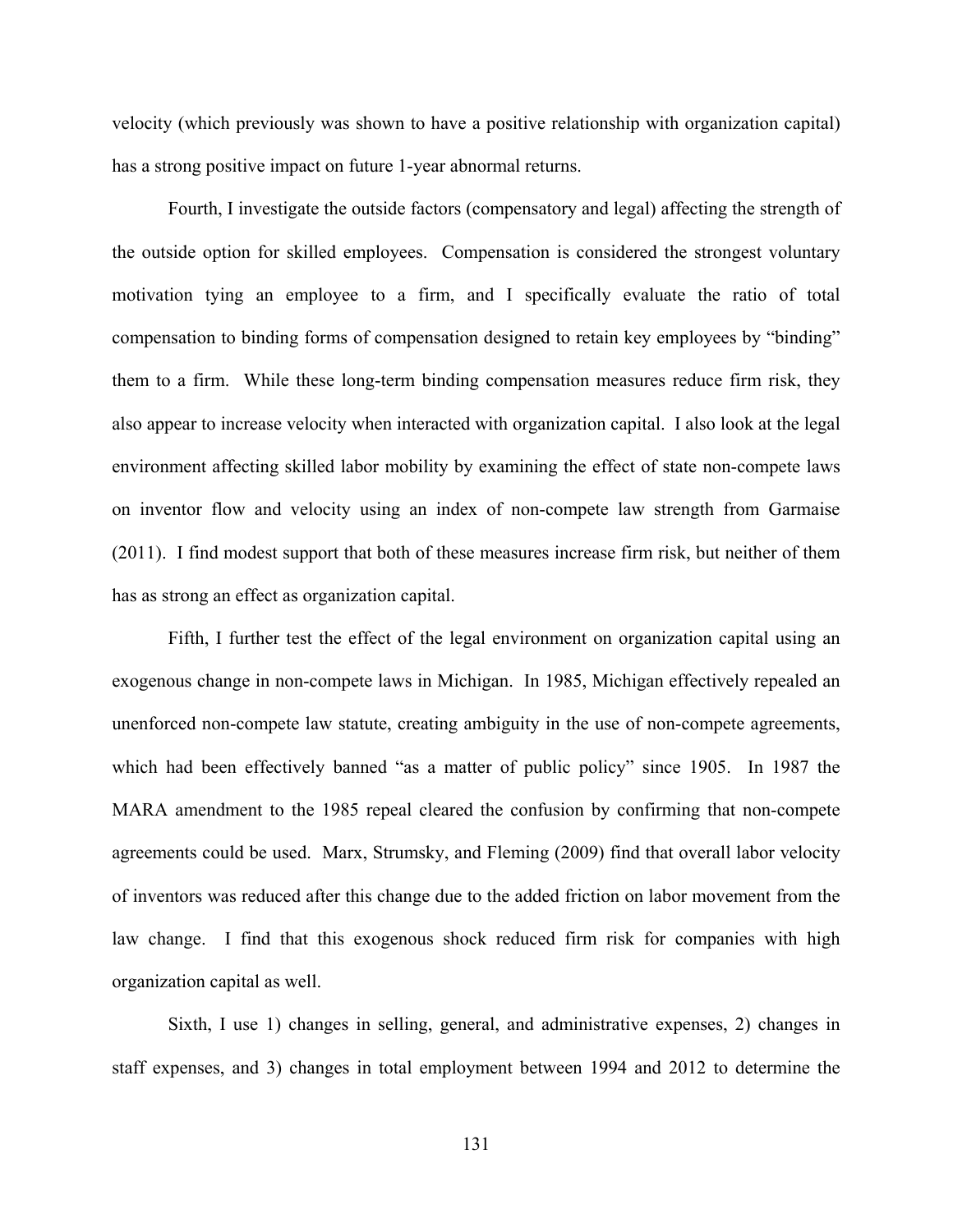effect of wage and hiring pressure coming from the industry immediately outside of the firm as an exogenous test to determine the impact of the outside option for key firm talent on firm risk. I develop three instrumental variables to proxy for the level of current pressure from the outside by 1) dividing the ratio of the firm's SG&A/total assets by the average SGA/total assets of the SIC 2-digit industry of the firm, 2) dividing the ratio of the firm's staff expenses/total assets by the average staff expenses/total assets of the SIC 2-digit industry of the firm, and 3) dividing the ratio of the firm's employees/total assets by the average employees/total assets of the SIC 2-digit industry of the firm,. It is important to note that executive compensation data is more plentiful and varied than this dataset; however, the limited sample of key talent as represented by the top five executives may not accurately represent the effect of the entire population of key talent within a firm. So these broad measures of firm wages and employment likely capture the true level of the outside option for a company. I find that these proxies for the outside option significantly increase firm returns.

Seventh, I test the effect of firm headquarter moves between states with different levels of non-compete laws based on the Garmaise (2011) index. I find support for the hypothesis that high organization capital firms can reduce firm risk when moving to states with stronger noncompete laws.

The rest of the paper is organized as follows. Section 4.2 presents the hypotheses and their development. Section 4.3 describes the data and the measures used in the analysis. Section 4.4 provides the results and robustness checks to test the hypotheses, while section 4.5 concludes. Section 4.6 Appendix A includes relevant tables and figures.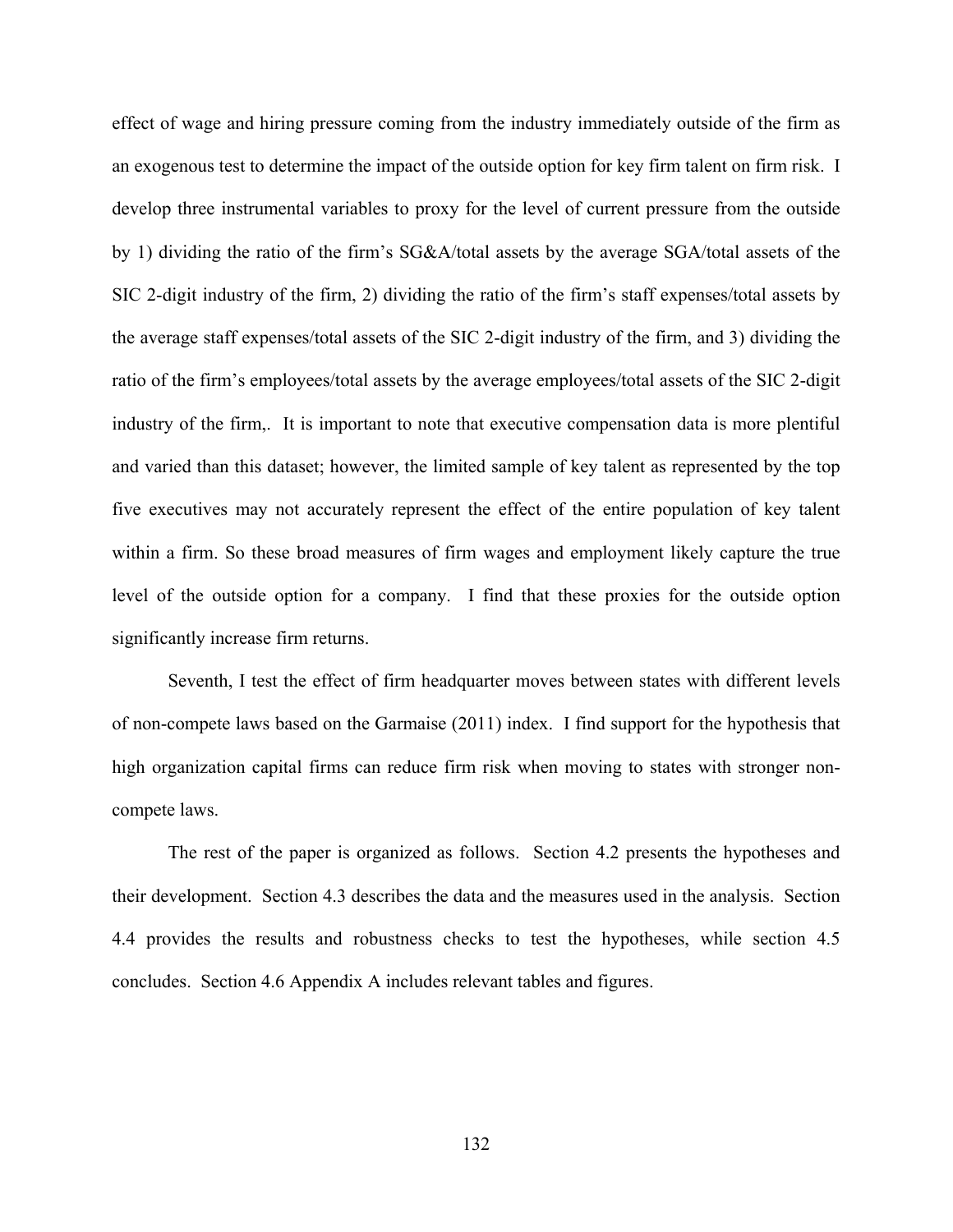# **4.2 Hypotheses Development**

### *B. Main hypotheses*

Eisfeldt Papanikolaou (2013) introduce the theory that firms with high levels of organizational capital (as proxied by selling, general, and administrative stock / total assets) should earn higher returns as compensation for the loss of skilled employees. However, alternate theories suggest that returns in higher SG&A firms is due to management inability or unwillingness to reduce wage costs or terminate employees in the event of a firm, industry, or market downturn. So to back up their theory, Eisfeldt et al show indirect empirical support for the idea that organization capital increases firm risk, but do not show any direct support. I directly test the effect of organization capital on the movement of skilled labor into and out of firms using the inventor database of Hall, Jaffe, Trajtenberg (2001).

While it seems obvious that firms with high organization capital would face higher firm risk due to the sheer level of their organization capital, it is also possible that these firms are better able to counter the threat of skilled employee loss, which would indicate that higher organization capital actually reduces firm risk (and that the risk increase noticed by Eisfeldt Papanikolaou (2013) is arising from another factor affecting SG&A). However, I hypothesize that these high organization capital firms are not able to retain these key employees due to the higher level of training that is taking place (as suggested by Eisfeldt et al). This supports the idea in Becker (1964) that firms which train employees face a higher risk that these employees will leave. Thus, my first hypothesis is as follows:

H1: Firms with high levels of organization capital should experience a net outflow of skilled employees.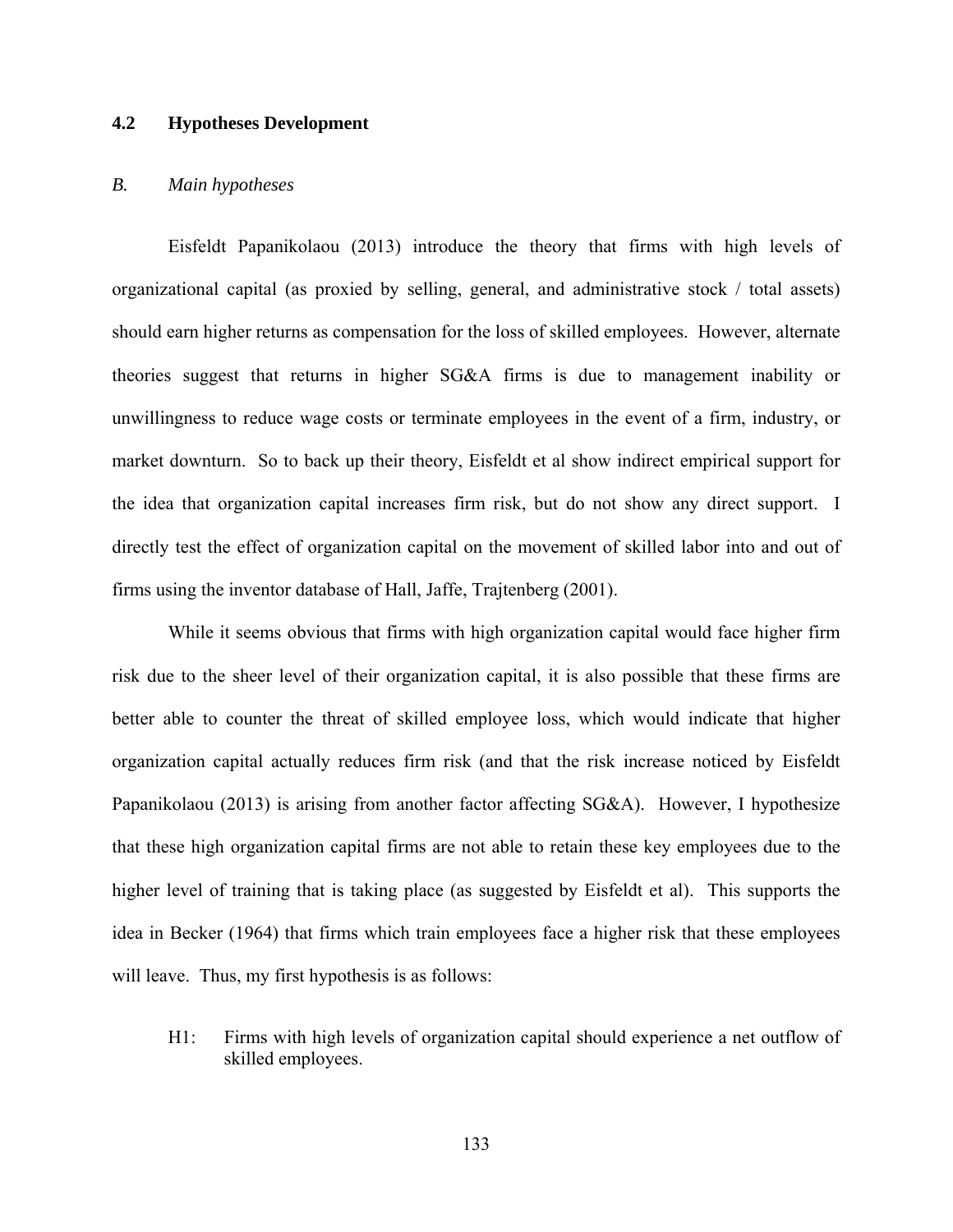Although there might be a higher net outflow of skilled labor from high organization capital firms, it is also likely that the fact that the firm spends a copious amount on SG&A should allow the firm to also heavily recruit key talent from other firms. So in some cases where there is no net outflow of key talent, there still may be heavy turnover (called "velocity" in much of the labor economics literature) in key skilled employees of the firm. So I hypothesize the following:

H2: Firms with high levels of organization capital should experience a higher velocity of skilled employee movement in and out of the firm.

If firms with high organization capital truly cannot retain their key employees, then high organization capital firms should face higher firm risk via higher cumulative abnormal firm returns. While Eisfeldt Papanikolaou (2013) find this result for high and low portfolios of firms formed by their level of organization capital, I seek to verify this for my sample using the entire range of organization capital. Thus I hypothesize:

H3A: Firms with high levels of organization capital should earn a higher return as compensation for the risk of the loss of skilled employees.

However, while the prior hypothesis seeks to verify the results of Eisfeldt et al, it still does not prove that this risk increase is coming from the outside option threat. So next I test this versus actual inventor labor moves. If firms experience a net outflow of inventors, then it seems likely that the outside option is strong for that particular firm, and that the continued outflow of key talent, along with the valuable organization capital they possess, should continue to flow out of the firm. Thus it is likely that investors will see organization capital loss as a higher risk for this particular firm, especially if this firm is a high organization capital firm to begin with. So I hypothesize the following: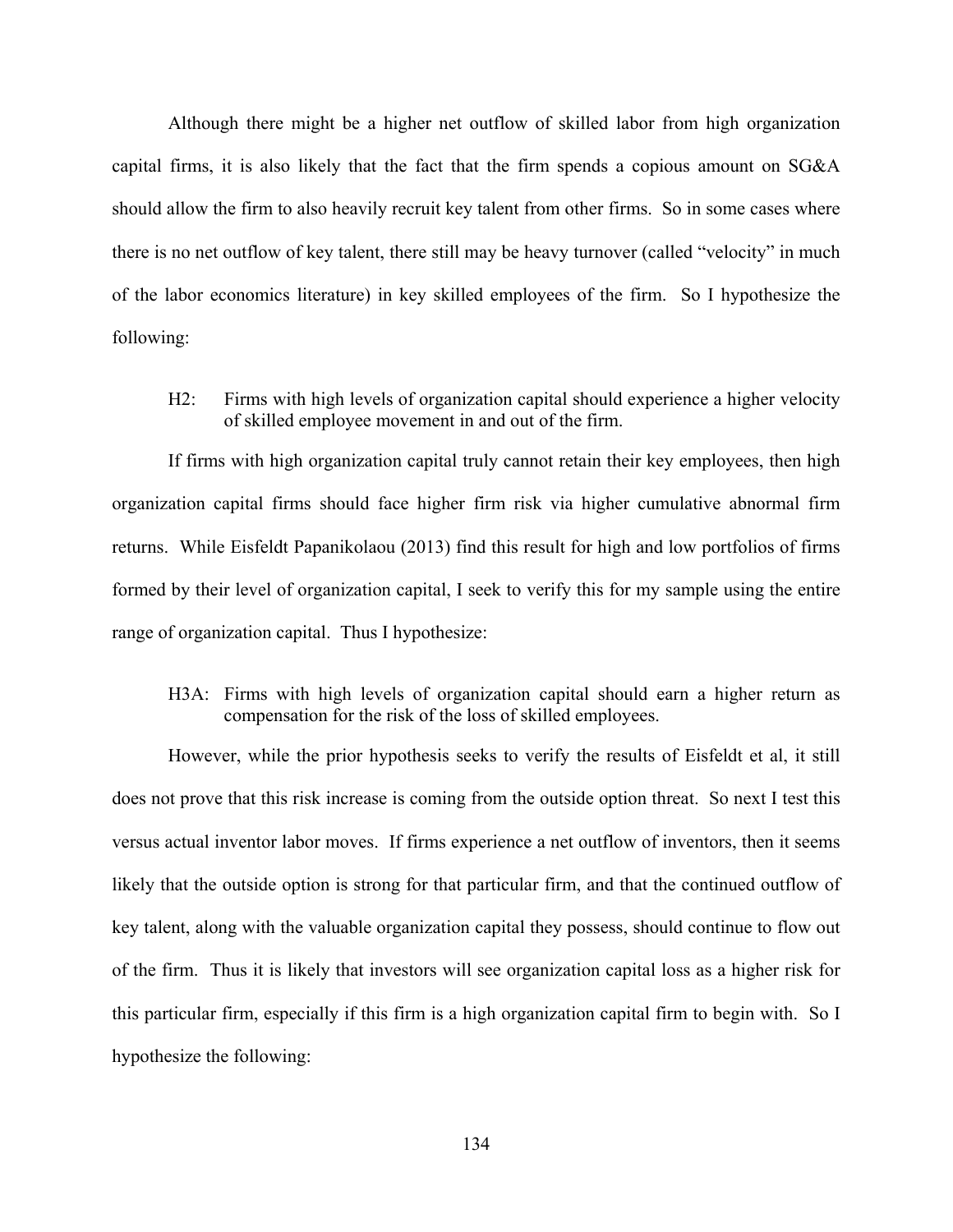H3B: High organization capital firms with net outward skilled labor flow should earn higher returns as compensation for the increased outside option risk.

It is also likely that, while high organization capital firms face the higher risk of skilled employee loss, this outflow may be masked by the fact that these firms also hire a large amount of skilled labor. While this may seem to cancel the risk, prior research suggests that the hiring firm will still have to spend a moderate amount to retrain the employee on the firm's specific processes (Becker 1964).

A recent court case hints at this problem, as a class action lawsuit has been filed against anti-poaching agreements in California between 2005 and 2009. The court documents allege that Steve Jobs masterminded a scheme to limit labor movement between technology giants such as Apple and Google. Prior research has indicated that California is a unique labor environment, partly owing to its complete ban on non-compete agreements. The environment pertaining to Silicon Valley has been referred to as a "high-velocity" labor market, due to the tendency of key talent to switch from firm-to-firm in order to advance their careers.

With this said, it is important to note that some attribute this movement to the success of Silicon Valley, as new ideas are introduced to a firm, leading to beneficial advances in firm knowledge and potential. It also seems reasonable that if a firm loses five skilled employees, but gains five skilled employees, that the firm is no better or worse off. However, the wide scope of these anti-poaching allegations, along with prior research suggesting the need to at least partially retrain skilled workers coming from other firms, suggests that labor velocity is a firm risk. Thus I hypothesize:

H3C: High organization capital firms with higher overall skilled labor velocity should earn higher returns as compensation for the increased outside option risk.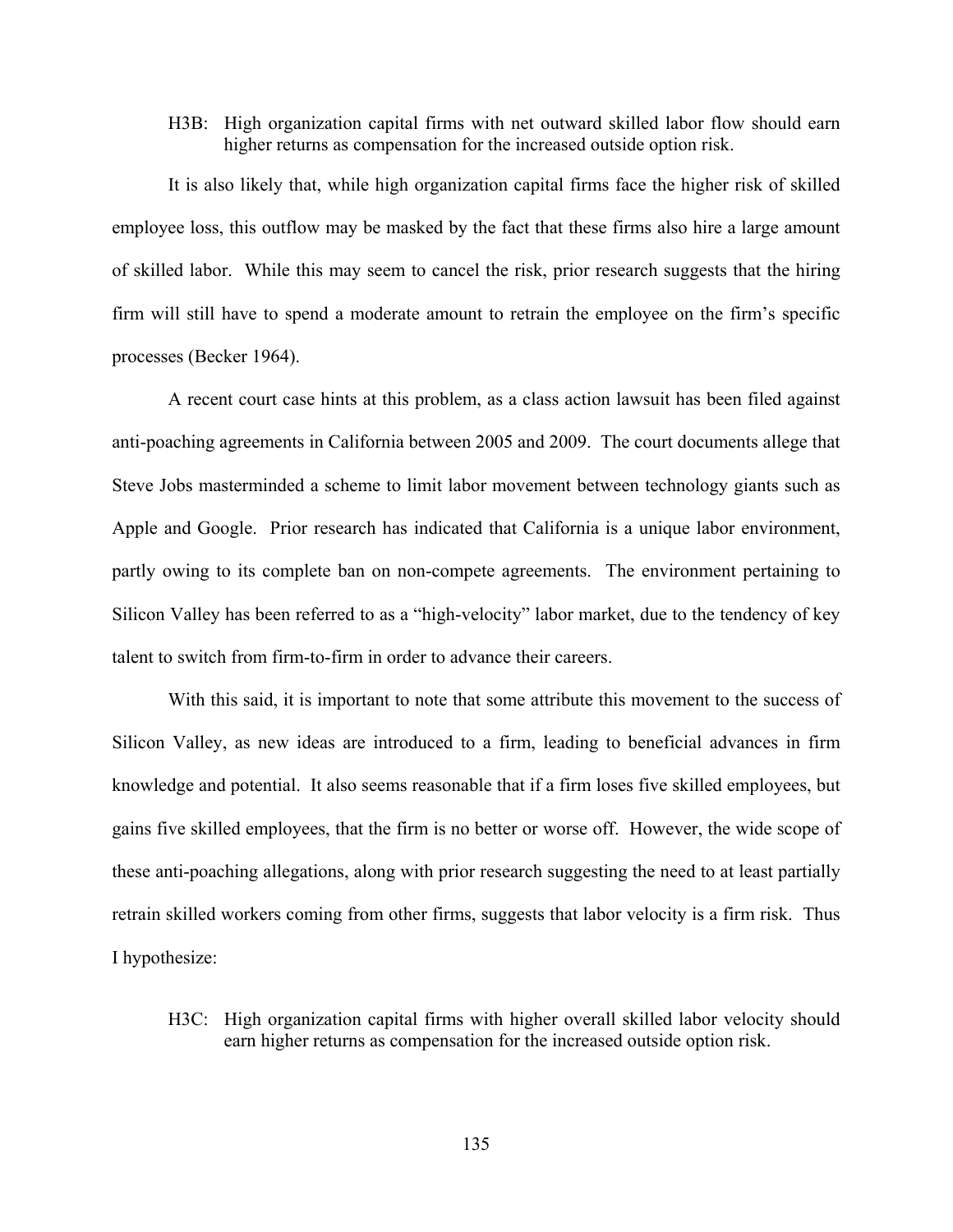It is possible that other factors endogenous to firms with high organization capital may be driving the increase in firm risk, or may interact with organization capital to affect the risk profile of firms. In particular, certain types of compensation structures or legal policies may tend to "bind" skilled labor to their firm and reduce the risk produced by the "outside option"<sup>45</sup>.

For example, non-compete laws have been shown to affect skilled labor mobility and compensation. Marx, Strumsky, and Fleming (2009) find that firms facing an exogenous increase in non-compete law strength in Michigan in the 1980s experienced lower labor mobility after the increase. Garmaise (2011) finds that increased non-compete law enforcement reduces total compensation, and shifts its form more toward salary (which would suggest a shift away from other "binding" forms of compensation, as they would be less necessary).

Additionally, compensation should provide a strong effect on whether or not key talent remains with the firm or exercises their outside option to go to another firm. While a firm could reduce an employee's outside option by simply increasing their total compensation, this would of course come at the expense of firm profits, and funds that could be used elsewhere in the firm. Thus it is more likely that the firm would attempt to adjust the employee's compensation structure to "bind" the employee more closely to the firm, by reducing the proportion of compensation based on salary and increasing stock options requiring vesting, offering more restricted grants, and increasing long-term incentive compensation. This also would be similar to the finding of Garmaise (2011), that firms with high non-compete law protection pay a higher proportion of their compensation with salary (as opposed to these "binding" forms of compensation).

<u>.</u>

<sup>&</sup>lt;sup>45</sup> This is suggested in the opening quote by Becker (1975) in his second edition of "Human Capital".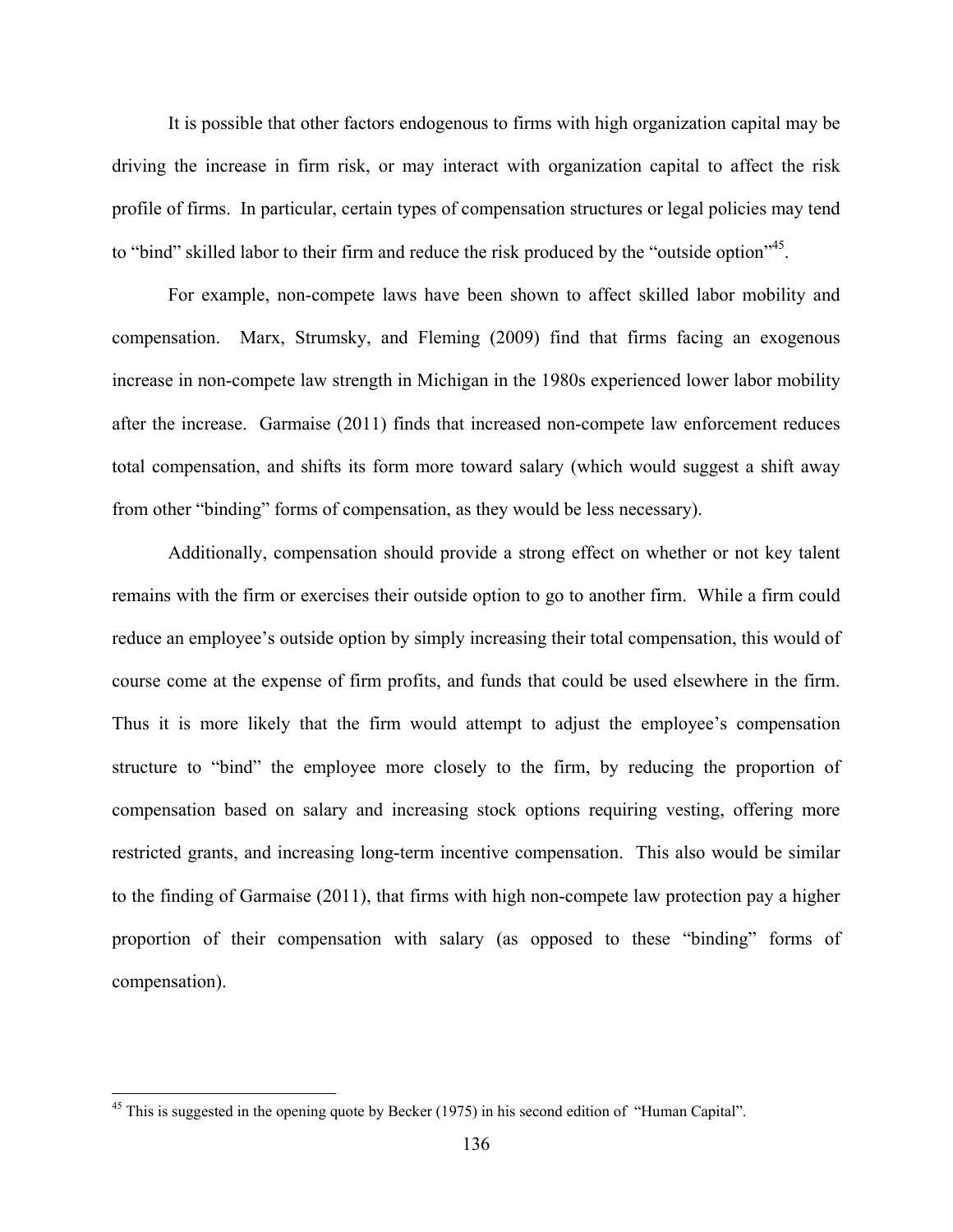Also, interactions between a high ratio of total compensation to binding compensation and weak non-compete laws and high organization capital should also increase overall firm risk jointly. Thus I hypothesize the following:

- H4A: High organization capital firms in a weaker non-compete law environment (Garm) should earn higher returns as compensation for the increased outside option risk.
- H4B: High organization capital firms with lower binding compensation (NoBind) should earn higher returns as compensation for the increased outside option risk.

In addition, this same effect could occur for the exogenous increase in sector skilled labor employment relative to the employees within a firm. Marx, Strumsky, and Fleming (2009) show that employee skills are most transferable to closely related firms in the same industry or sector. This means that a significant proportion of the outside option threat will come from changes taking place within the firm's industry or sector. Most likely this would come from outside wage pressure. However, even if wages are similar between the firm and its industry/sector, the "key talent" for a firm will likely be offered significantly higher wages from recruiting firms within the sector, if they are seeking to expand their employment base. Thus I develop three instrumental variables representing the outside wage pressure and the outside employment pressure. All three of these instruments should serve to proxy for an increase in the outside option. So I hypothesize the following:

- H5A: An exogenous increase in industry wages over the firm's wages should increase organization capital, thus increasing firm risk.
- H5B: An exogenous increase in industry employment over the firm's employment should increase organization capital, thus increasing firm risk.

It is also possible that non-compete law strength is endogenous with high organization capital levels in firms. In other words, founders of firms with high organization capital risk may

137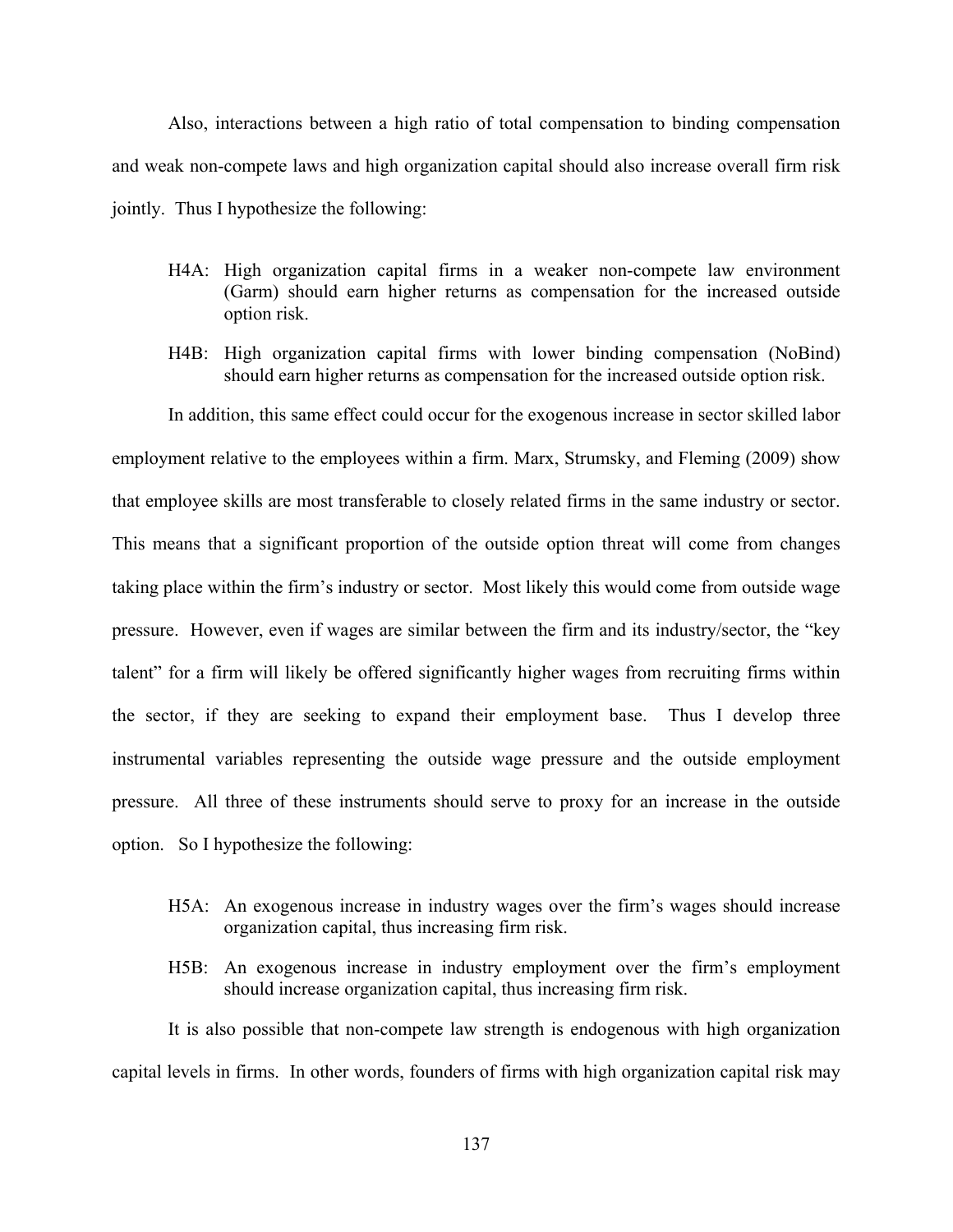tend to locate in environments more protective of their organization capital, thus skewing any connection drawn between organization capital and firm risk. In addition, it is possible that over time a concentration of firms with high or low organization capital in a certain region have lobbied state legislatures to establish laws more favorable towards their organization capital risk level.

To avoid this endogeneity, I use the Michigan exogenous change in non-compete laws in 1985 to test the effect of organization capital on firm risk. In  $1985^{46}$ , the Michigan legislature passed the Michigan Antitrust Reform Act (MARA) which, among a wide range of provisions on the bill, repealed a 1905 statute prohibiting non-compete agreements. Pynonnen (1994) notes in the Ohio State Law Journal that from 1905 to 1985, Michigan state law declared all non-compete agreements within the state to be null and void, and as against public policy<sup>47</sup>. Marx, Strumsky, and Fleming (2009) provide an extensive literature review of this incident, and verify its exogenous nature. Thus, the 1985 law change provides a natural experiment to test if the initiation of enforcement of non-compete laws leads to a decrease in firm risk for high organization capital firms. So I hypothesize:

H6: The exogenous increase in non-compete law strength by the passing of MARA in Michigan in 1985 should have decreased firm risk for high organization capital firms.

 $46$  Due to the inadvertent nature of this repeal of the 1905 statute, some confusion remained over this policy until a 1987 amendment to MARA further clarified this non-compete ban repeal.

 $47$  Pynonnen (1994) states "Prior to 1985, it was easy for Michigan attorneys to deal with covenants not to compete: all such covenants were illegal and void". Pynonnen also quotes Michigan Supreme Court Chief Justice Williams in the 1976 case *Woodward v. Cadillac Overall Supply Co.* "There is no authority in Michigan as to the treatment of overbroad covenants not to compete ancillary to an employment contract partially for the simple reason that any such covenant, no matter how limited, has been illegal. . since 1905." With the Michigan legal community seemingly fully aware of the illegality of non-compete agreements in Michigan, and with the lengthy time period that this statute had been in place, it seems implausible that firms would have believed non-compete agreements to apply before the 1987 amendment.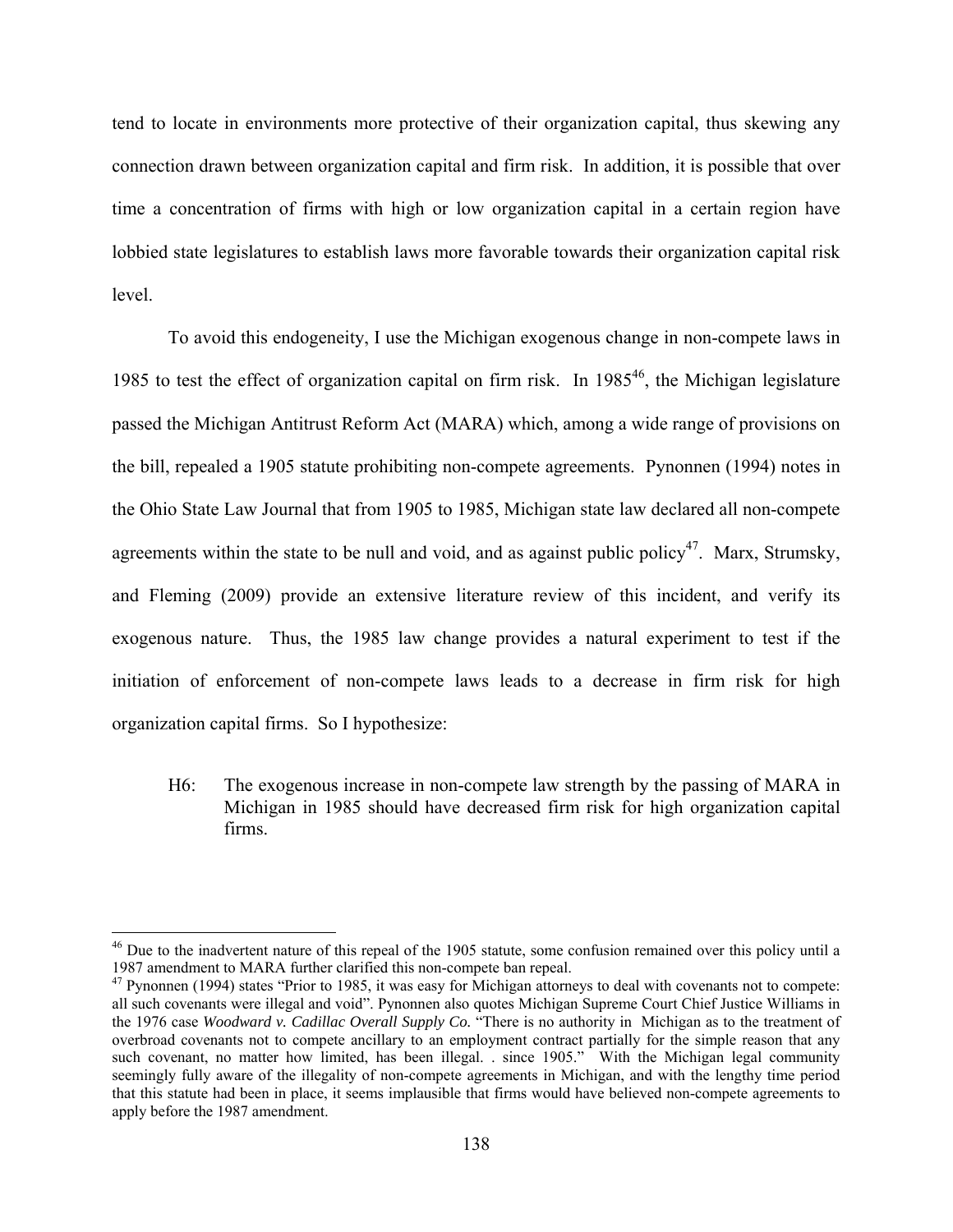Although the direct measure of actual skilled labor flows between firms is an obvious representation of the strength of the outside option, there still may be endogenous reasons for skilled talent outflows or velocity to occur, even after controlling for the prior measures in this paper. Non-pecuniary benefits, or issues of employee treatment or status may also affect the flow of key talent in and out of a firm. As seen by the anti-poaching allegations in California, there may also be other hidden influences within the firm that affect the ability of skilled employees to move in and out of the firm. In addition, it is possible that skilled talent outflows do not increase because the firm simply increases their level of wages. So in this case, outflows of key talent would not be seen, but firm risk should still increase because now a larger portion of their earnings would go to compensation payments instead of training or other factors that could improve firm growth and performance.

Thus, an exogenous change in forces exterior to the firm that affect the outside option could provide a helpful robustness test to the idea that high organization capital affects firm risk via the outside option. While the previous instrumental variable test addressed endogeneity in compensation related influences on the outside option, and the 1985 Michigan exogenous shock addressed endogeneity in legal influences on the outside option, a change in firm location may address many factors at once. Since non-compete laws are established at the state level, the movement of a firm's headquarters from one state to another state with differing non-compete law strength should produce a change in the outside option strength for key firm employees, and thus a change in the risk caused by organization capital. So I hypothesize the following:

H7: An exogenous increase in non-compete law strength via a move in firm headquarters should reduce firm risk for high organization capital firms.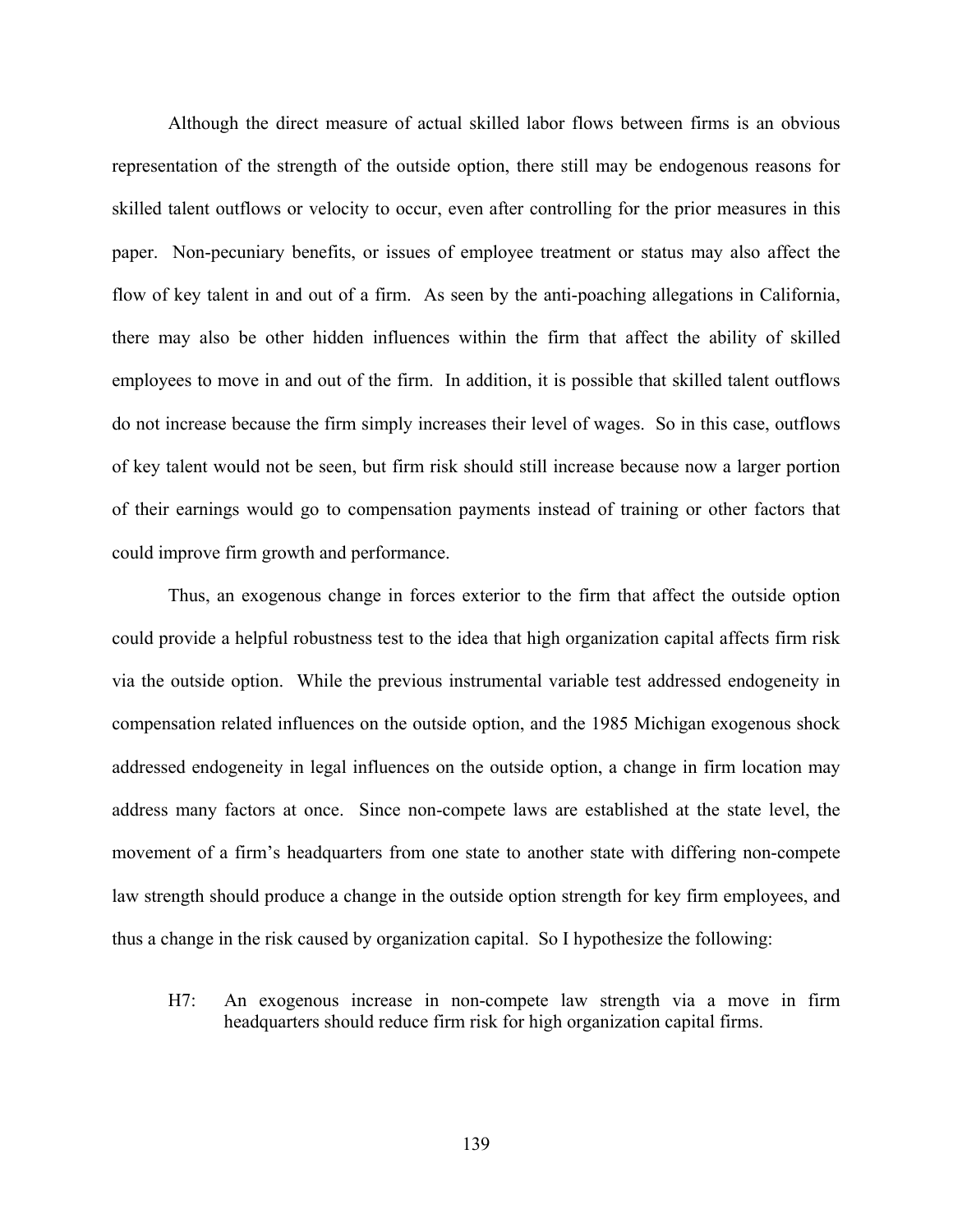# **4.3 Data and summary statistics**

<u>.</u>

The sample period for the primary data sample ranges from  $1984$  to  $2012^{48}$ . I combine data from several sources as described below. The patent data is primarily obtained from the National Bureau of Economic Research (NBER) patent database, which consists of over 3 million patents and 23 million citations between 1976 and 2006. This data was obtained from patents submitted to the U.S Patent and Trademark Office (USPTO) as compiled by Hall, Jaffe, and Trajtenberg (2001). I then utilize the NBER bridge file which links over 1 million of these patents directly to COMPUSTAT firms. In addition to this bridge file, I also match patents to firms using the Kogan, Papanikolaou, Seru, and Stoffman (2012) patent database. Afterwards, I merge this patent data with inventor names and addresses from the Harvard Business School (HBS) patent dataverse of Lai, D'Amore, and Fleming (2011), which extends from 1975-2008. Lai et al. develop an algorithm to create a unique inventor identifier to track inventor patenting and firm moves over time.

Daily, monthly, and annual stock data is provided by the Center for Research in Security Prices (CRSP) for the period 1980 – 2012. Observations are excluded if they are not in the NYSE, AMEX, and Nasdaq, or if the data is not common stock. Financial statement data is provided by Compustat for the period 1980 – 2012. I obtain executive compensation data from Execucomp for the period 1994 – 2012.

 I also gather wage and employment data from Compustat for the period 1980-2012. The variables constructed from these datasets are described in the following sections, and in Appendix A.1.

<sup>&</sup>lt;sup>48</sup> For some tables, this data range does not start until 1993 due to lack of data availability. In addition, some analyses stop in 2006 primarily because of the patent data derived from Hall, Jaffe, and Trajtenberg (2001), who match patents with Compustat firms until 2006 only. However, in some cases where data is available, I extend the range from 1980 to 2010 to improve the robustness of the results.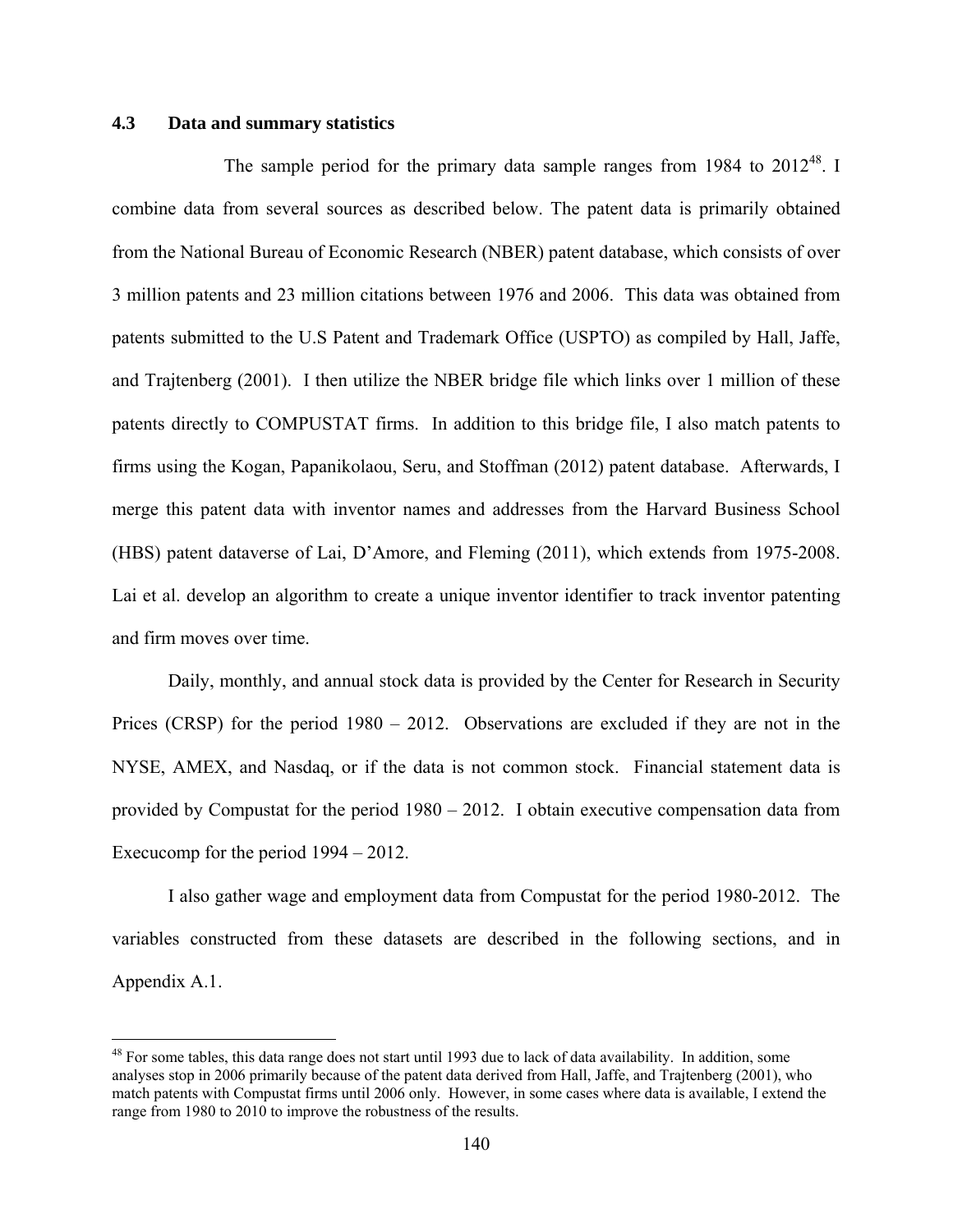# *C. Organization Capital Measurement*

The measure for organization capital is constructed from the Compustat database as per Eisfeldt Papanikolaou (2013). Specifically, it is calculated as the ratio of the stock of selling, general, and administrative (SG&A) expenses in years t-4 through t, divided by total assets in year t. I depreciate SG&A stock by 15% each prior year using the perpetual inventory method. To account for potential inflationary bias lowering the impact of the lagged SG&A stock, especially in the early years of the sample, I additionally scale both SG&A stock and total assets to the consumer price index in 2012 dollars $49$ .

Because of potential differences in levels of organization capital per industry, I also set up a rank variable for organization capital per year and Fama French 17 industry classification<sup>50</sup>. I then rank each firm into quintiles per year and industry. Although data on SG&A becomes common by 1980 in the Compustat database, the sample of organization capital only extends from 1984-2012 because of the five-year formation period for SG&A stock.

### *D. Inventor Mobility*

1

### *a. Inventor Mobility Dataset*

I construct the dataset on inventor mobility by merging three inventor datasets with publicly traded firm identifiers and inventor names. First, I obtain U.S. utility patent data identifying the publicly traded firm issuing the patent from the NBER patent data project of Hall, Jaffe, and Trajtenberg (2001), which extends from 1976-2006. I combine their dataset on patent assignee names with their dataset identifying the parent company (gvkey) of those assignees

<sup>&</sup>lt;sup>49</sup> This is done similarly to CPI scaling for variables in Hirshleifer, Low, Teoh (2012).<br><sup>50</sup> I use Fama French 17 industries as per Eisfeldt Papanikolaou (2013).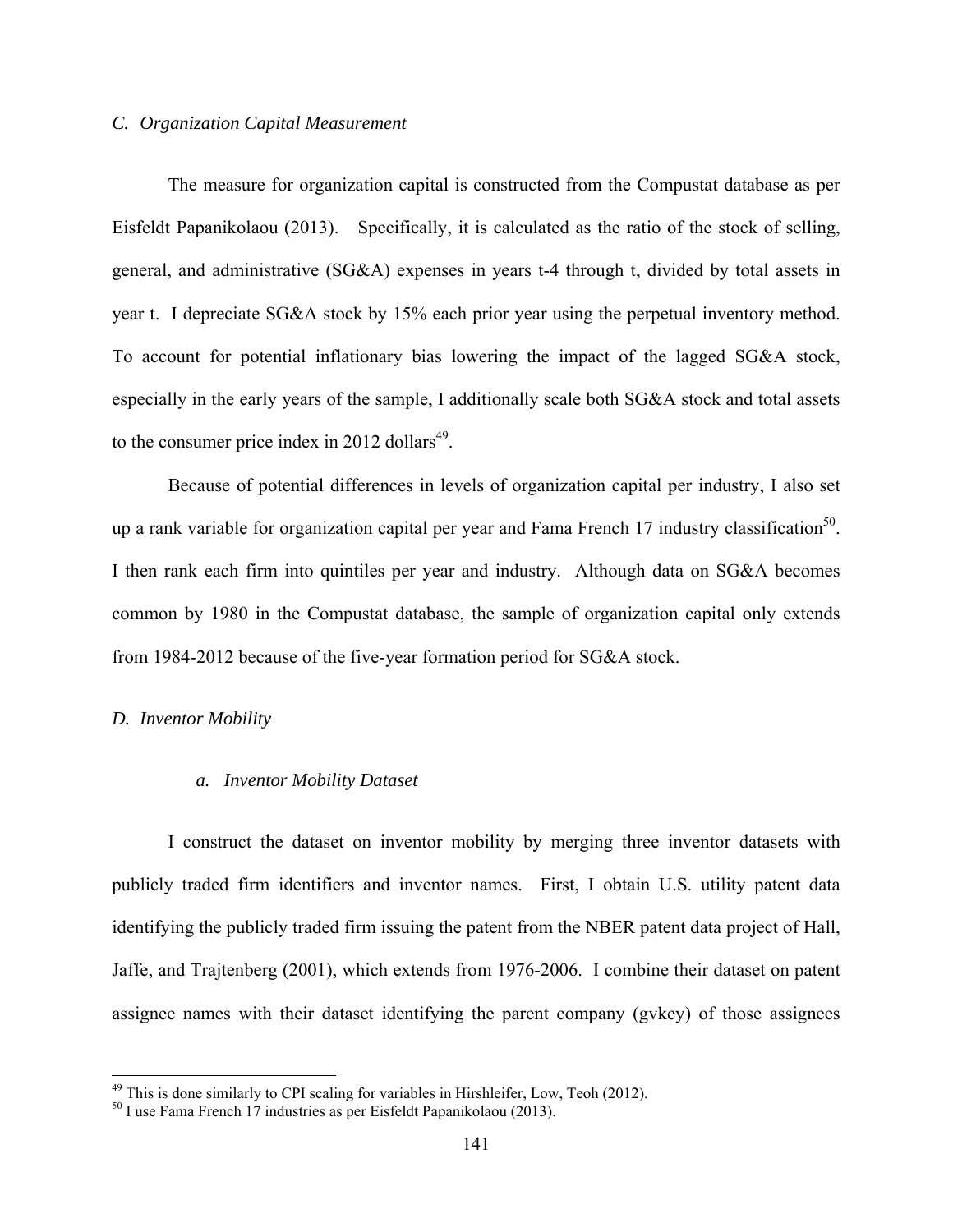each year. I then match this dataset with a third NBER dataset they provide which gives more details of each utility patent (this data is used to construct the control variables used to measure individual inventor moves). Second, I match patents to firms using the Kogan, Papanikolaou, Seru, and Stoffman (2012) patent database, which provides a unique permno for each firm<sup>51</sup>. Third, I merge these two datasets with another patent dataset containing inventor names from the Harvard patent network dataverse of Lai, D'Amour, and Fleming (2011), which extends from 1975-2008. All of these datasets are merged by patent number.

### *b. Inventor Firm Switchers*

1

I construct the dataset on inventor firm switchers by identifying inventor switches from firm to firm. I start with the Lai, D'Amore, and Fleming (2011) inventor database, which creates a unique identifier of inventors filing multiple patents over time. This builds upon prior matching algorithms introduced by Marx, Strumsky, and Fleming (2009), Singh (2008), Fleming, King, and Juda (2007), and Trajtenberg, Shiff, and Melamed (2006). I further screen the data in two stages, to identify a patent history for each inventor, and to identify inventors who are likely to have voluntarily switched firms. I perform the first stage of screening on the data in the following order:

1. I require all inventors to belong to publicly traded firms matched by the NBER patent dataset of Hall, Jaffe, Trajtenberg (2001) or the Kogan, Papanikolaou, Seru, and Stoffman (2012) patent database. These datasets have already gone through extensive cleaning and screening to match the individual patents to their parent companies.

<sup>&</sup>lt;sup>51</sup> I match these permnos to gvkeys using the Crsp-Compustat merged database link provided by Wharton Research Data Services.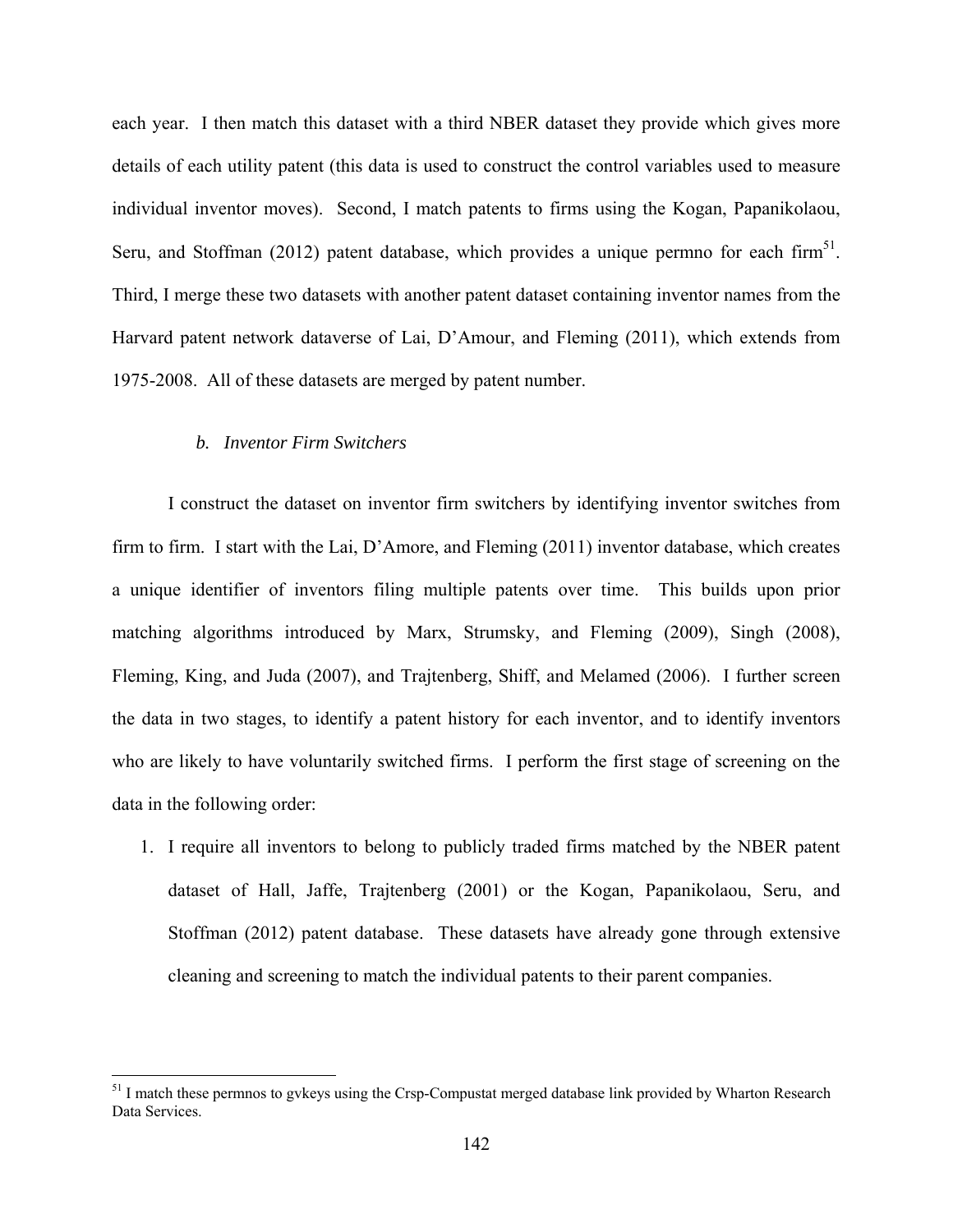2. For last names I expect that there will be many false matches for common surnames. Although the Lai, D'Amore, and Fleming (2011) database makes adjustments for this, I perform a second screening here to ensure a better identification of inventor pairs. Although most inventors in the U.S. would likely have English surnames, many inventors originated from outside the U.S. To better identify the source of these inventors, I identify all countries that are the source of greater than 2% of our country's international students<sup>52</sup>, as this would be a likely proxy for the proportion of inventors originating from outside of the country. These countries include (from the largest to smallest proportion respectively) China, India, South Korea, Saudi Arabia, Canada, Taiwan, Vietnam, Japan, and Mexico<sup>53</sup>. I exclude the top 20 most common English surnames, and the top 10 most common international surnames from the countries with a high likelihood of inventor presence in the U.S.

I then perform the second stage of screening as follows. To identify inventors who likely switched firms, I first record patent filing pairs between the same inventor who filed under one firm name initially (the source firm) and under a new firm name in the second filing (the destination firm), and I then perform a more extensive second-stage screening process to try to accurately record the firm switchers. Throughout this screening process, I seek to identify only voluntary firm switchers, as that would yield the most accurate information on the strength of the outside option. The screening process is thus extended as follows:

1) I first sort by inventor and patent filing date, and identify inventors who are matched to a different publicly traded firm in the most recent patent filing date. These are my initial group of firm switchers.

 $52$  Http://www.iie.org/Research-and-Publications/Open-Doors/Data/International-Students<br> $53$  I exclude filtering for Canadian surnames, as they would likely be similar to U.S. surnames. In addition, I consider Taiwanese surnames to be similar to Chinese surnames.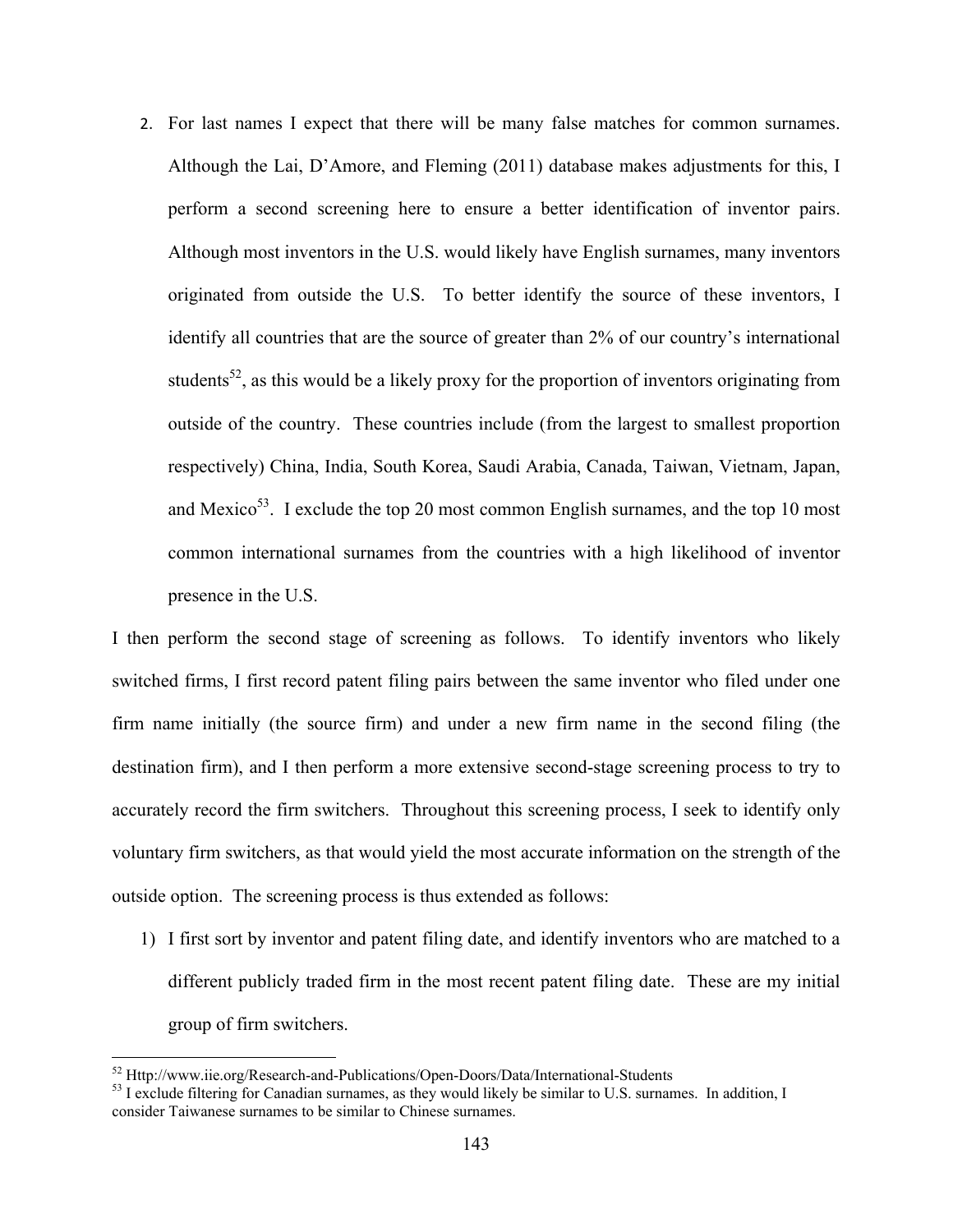- 2) I exclude inventors that appear to switch back to the source firm eventually, as it may signify a problem with the name matching. In other words, it is possible that two inventors with the same name are simultaneously filing patents for different firms over the course of several years, and it could appear that the same person is job-hopping back and forth between two firms, which is highly unlikely. Thus I eliminate all inventors that appear to return to their prior firm after one year. I allow for overlap within a one year period, as it is possible an inventor worked on a patent for one firm early in the year (which didn't get filed until after the inventor left the company), switched to another firm, and filed a patent for the new firm later in the year.
- 3) I exclude all inventor moves due to merger activity. First, I bring in merger data from SDC Platinum between 1979 and 2008, and identify all cases where the inventor source firm and destination firm experienced a direct merger within the period between patent filings for that inventor (which would identify an involuntary firm switch). I also identify all prior mergers for each firm listed to see if the source firm had merged with a third firm between patent filings, which then later merged with the destination firm. In this way, I can screen for intermediate mergers too, not just direct mergers.
- 4) I exclude all switches "out" of a firm in the case that the source firm is not in existence at the time of the patent filing at the destination firm. This helps to record a legitimate switch "out" of the firm, and avoid cases in which the inventor was forced to switch firms because of a bankruptcy or delisting from the NYSE, Nasdaq, and AMEX.
- 5) I also exclude all switches "in" to a firm in the case that the source firm is not in existence at the time of the patent filing at the destination firm. While there may be less biases for these types of switches (as switchers from a bankrupt firm likely have a myriad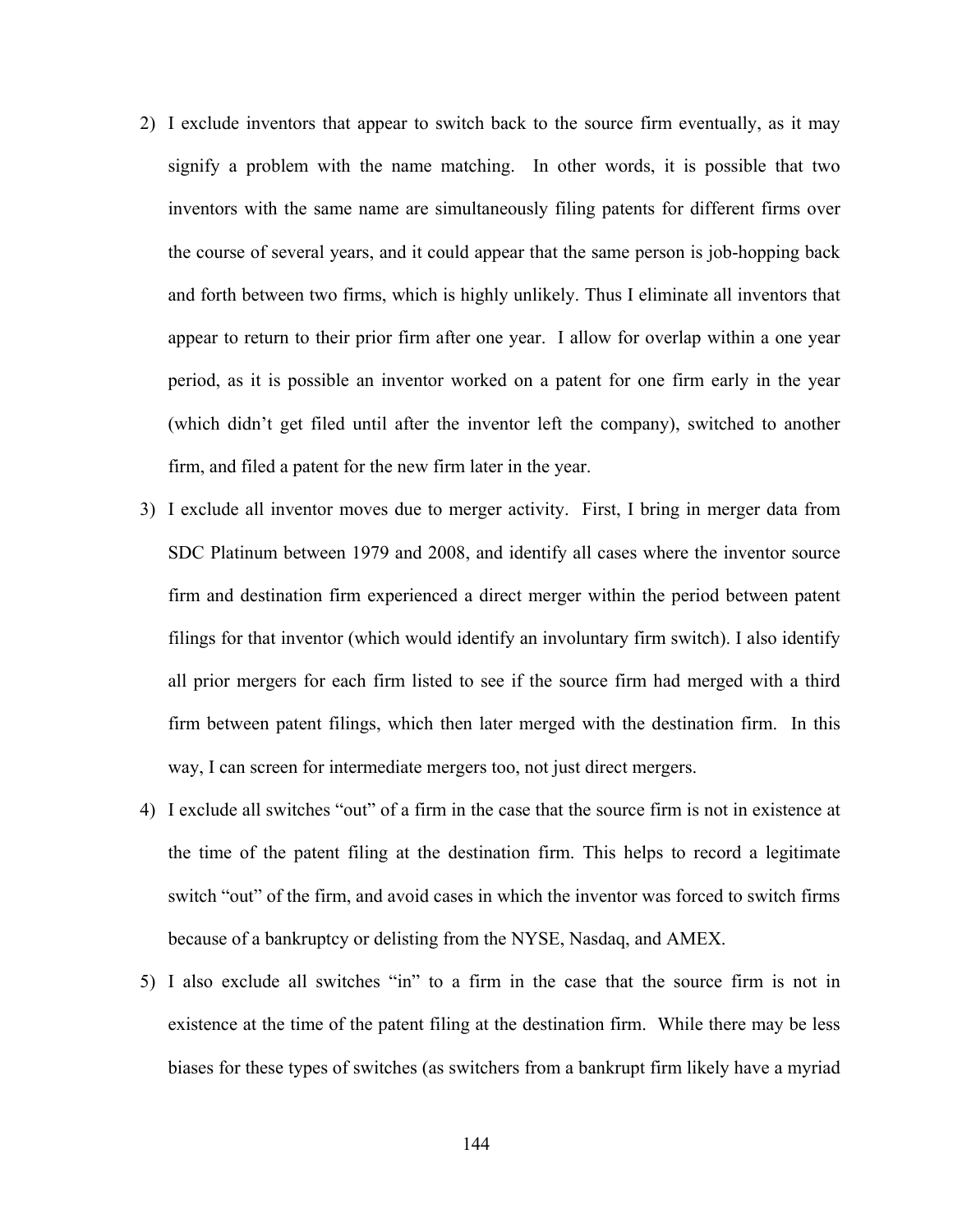of choices of firms to relocate to), there still may be bias if the inventors have more industry-specific skills, and tend to relocate only to firms within a certain industry, etc.

Following is a table describing inventor-level descriptive statistics resulting from this screening process:

# (Insert Table 4.1 here)

For Table 4.1, overall I record 22,021 inventors voluntarily switching firms, out of roughly 432,088 inventors filing 1.41 million patents for publicly traded firms. Given the extensive filtering in identifying voluntary firm switchers, this number of firm switchers likely far underestimates the number of actual inventors switching firms<sup>54</sup>. However, the sample is still fairly large, and provides a more accurate analysis in this paper. Following Eisfeldt Papanikolaou (2013), I divide the patent switchers into the Fama French 17 industry classification. While there is a wide distribution in the switching of inventors by industry (with all industries represented), the most switching takes place in the following Fama-French 17 industries: Machinery and Business Equipment, the catch-all Other industry, and Drugs, Soap, Perfumes, and Tobacco. In addition, firm switching appears to increase each decade, but there are two potential biases for this in this sample. First, in order to determine a switch, I need several years of prior patenting to establish a "first" location for an inventor, so determining a switch in the early sample years is more difficult. Second, patenting has tended to increase in general over the years of the sample, so more switches can be picked up toward the end of the sample period. However, I am not concerned that this would affect any results in this paper, as I control for year fixed effects throughout.

<sup>&</sup>lt;sup>54</sup> I thus select a smaller but more accurate sample by favoring type 1 errors (eliminating some voluntary firm switchers from my sample) to avoid the noise created by type II errors (allowing non firm switchers or involuntary firm switchers from appearing in the sample).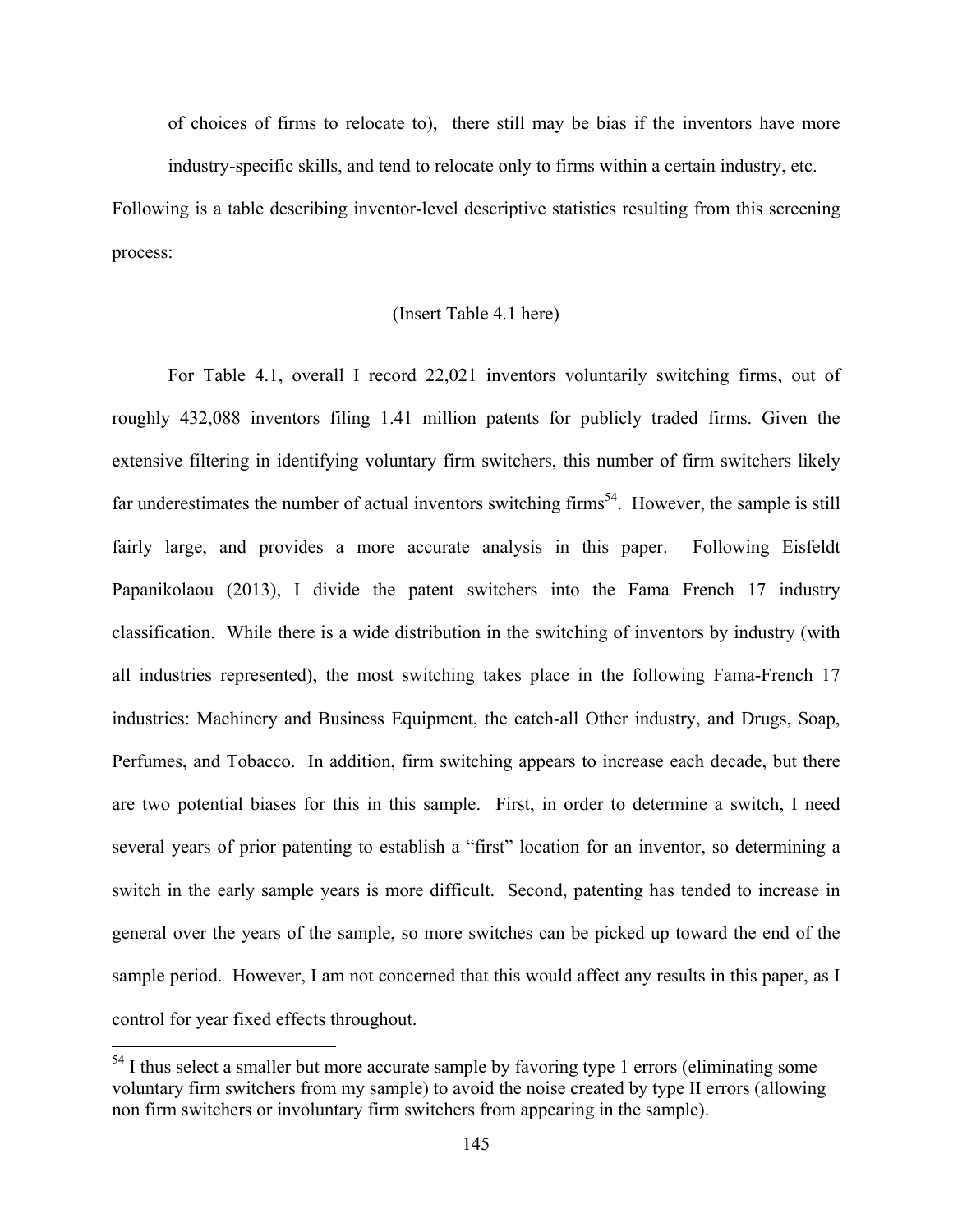# *c. Inventor Labor Flow and Labor Velocity*

After identifying firm switchers, I first sum up the total number of inventors joining a firm in the prior five years, and then sum up the total number of inventors leaving a firm in the prior five years, and subtract the total inventors joining from the total inventors leaving to establish the net number of inventors flowing in or out of a firm in the prior five years. I call this variable "labor outflow".

However, this variable may not capture the true impact of the cost of key employee talent switching in and out of the firm, as heavy turnover of talented employees is also likely disruptive to the firm. As mentioned in the hypothesis section, a recent massive class-action lawsuit alleging employee anti-poaching schemes, which involves over 64,000 programmers seeking billions of dollars in damages, provides strong anecdotal evidence as to the extent managers will go to reduce the loss of key talent from their firm<sup>55</sup>. So I also construct a variable representing this turnover, called "labor velocity", which adds the total number of inventors joining a firm in the past five years to the total number of inventors leaving a firm in the past five years.

# *E. Background of Legal Restriction on Labor Mobility*

<u>.</u>

Legal restrictions on labor mobility primarily arise as a result of agency costs stemming from the transfer of skilled labor between firms<sup>56</sup>. Agency costs arise when the interests of the principal and agent diverge (Jensen and Meckling (1976)). In the case of labor mobility, the principal would be the employer who is entrusting costly training to be placed in the hands of the

<sup>&</sup>lt;sup>55</sup> http://www.nytimes.com/2014/03/01/technology/engineers-allege-hiring-collusion-in-silicon-valley.html. http://dealbook.nytimes.com/2014/04/07/tech-firms-may-find-no-poaching-pacts- $\frac{\text{costly/?~php=true& type=blogs& r=0.}}{\text{56 Ch.5 of "The basics of finance: An introduction to financial markets, business finance, and portfolio management"}}$ 

Drake and Fabozzi, 2010, which states "Principals can reduce agency costs by "bonding"; that is, making commitments that would be costly if interests diverge (e.g., a non-compete clause if the manager leaves the employment of the company)" ).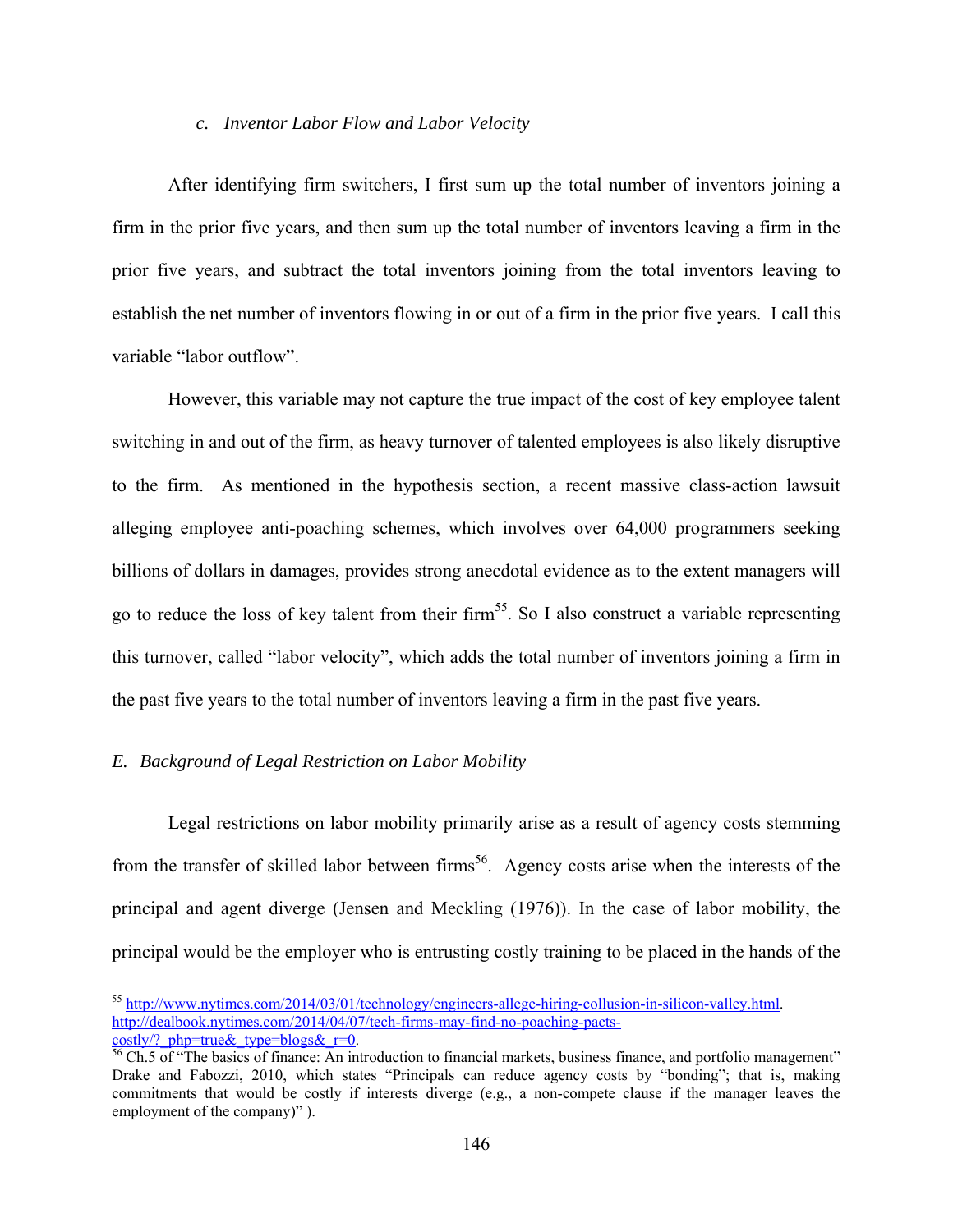agent, who is the employee. While the principal (employer) wants to see this training investment earn a return by producing valuable outcomes for the firm, the agent (employee) may take the investment in training and go to a higher paid job at a competitor. In fact, in his seminal work on human capital and labor mobility, Becker (1964) notes the potentially negative consequences of labor mobility, stating that a firm that trains workers in skills useful to other firms, may ultimately lose that employee because other firms can outbid the training firm since they incurred no expenses in the training of the individual. In the absence of property rights over an investment in employee training, firms will not provide it. Thus, if the employee cannot fund their own training (through educational institutions, etc.), then training will not take place. Ultimately, this situation could lead to a shortage of skilled labor. However, others argue that the recruiting firm cannot assess the potential benefit that the trained employee can provide due to information asymmetries between the training and recruiting firm (Katz Ziderman 1990). This would make training of employees a viable investment, and thus negate the need for instituting labor mobility frictions between firms. Wu (2004) relates this idea to non-compete agreements, stating "Noncompete agreements also protect employer investment in employees. Employers put significant resources into employee training, and they do not want to spend time and money on training only to quickly lose their employees to a competitor."<sup>5758</sup>

Most economists find that empirical evidence points to both cases, and that firms will still train, even though the training is considered higher risk as their valuable employees could still leave. As an example, Graves and Diboise (2006) state that since the 1960s, Silicon Valley had

1

<sup>&</sup>lt;sup>57</sup> Derived from footnote 97. Christine M. O'Malley, Note, Covenants Not to Compete in the Massachusetts Hi-Tech Industry: Assessing the Need for a Legislative Solution, 79 B.U. L. REV. 1215, 1217 (1999).

<sup>&</sup>lt;sup>58</sup> This represents an old concept. Rassas (2008) U. Penn Journal of Business Law mentions "Non-compete agreements can be traced back to British courts of equity that sought to balance an employer's interest in protecting his investment in an employee against an employee's interest in career mobility." (Cited in Rassas as from Packer and Cleary 2007).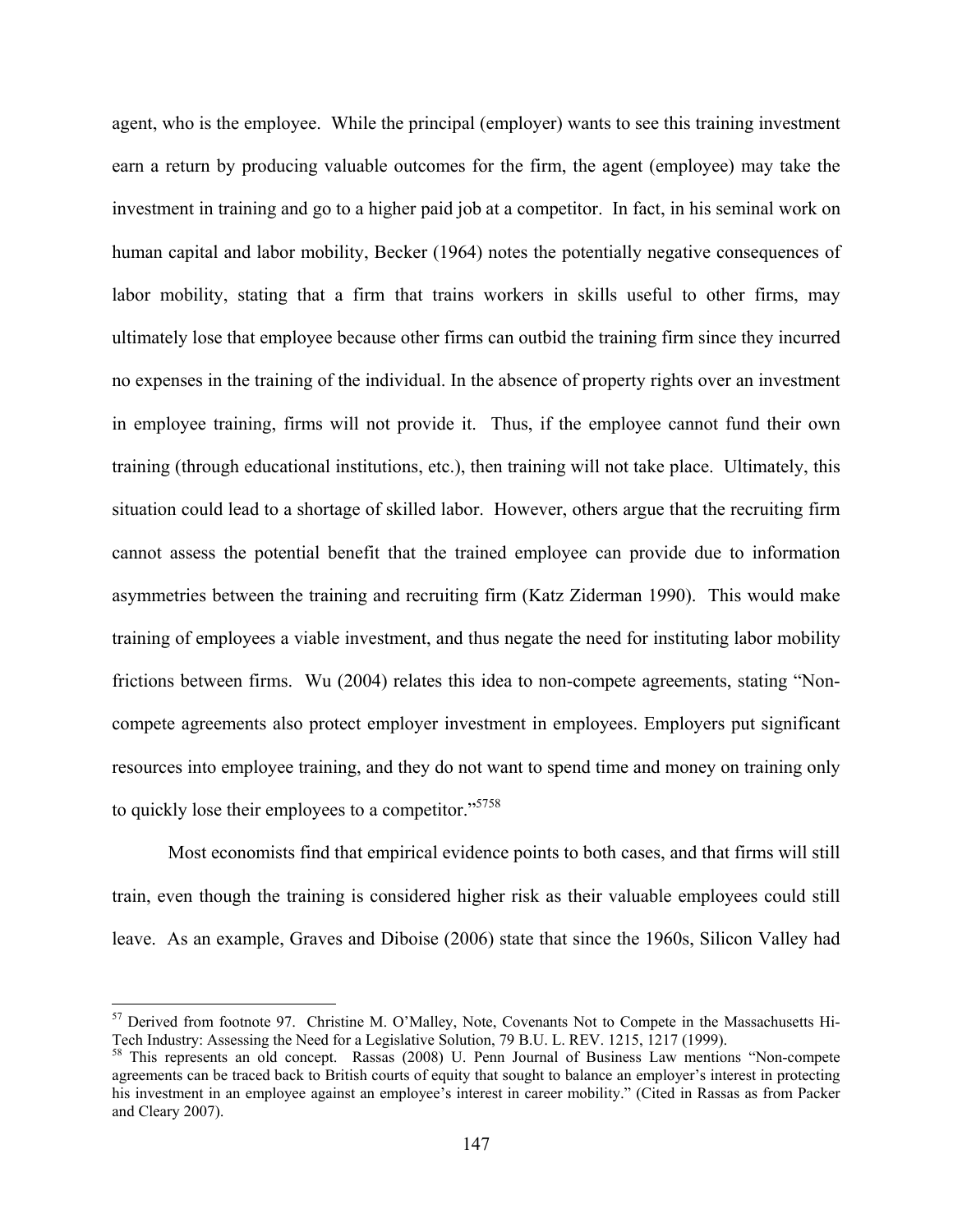become an incubator to a growing number of start-up firms. Its primary competitor, Route 128 in Boston, had similar success but focused more strongly on the big company model. By the mid-1990s, Silicon Valley had emerged as the stronger of the two high-tech regions. Graves and Diboise further go on to mention, "This led two prominent scholars, Professors Ronald Gilson of Stanford and Annalee Saxenian of Berkeley, to publish separate analyses of possible reasons for the disparity. Both theorized that Silicon Valley's success was related to the tendency of skilled employees to move from company to company, and to more easily apply the knowledge they developed along the way."59 In addition, Graves and Diboise (2006) go on to say "Employee mobility – or the ease by which a skilled employee can leave one job, join another company, and immediately apply his or her skills – is a necessary ingredient of a successful venture-backed business region. Almost by definition, small and creative start-up companies funded by venture capital are short-lived and require the ready availability of skilled founders and employees." While weak non-compete environment firms may gain success, I find support that they do so at the price of higher risk.

Non-compete agreements are established by employment law, not corporate law, and are typically defined at the state level. I test the effect of non-compete agreements using two measures. First, I use the Non-compete Enforcement Index built by Garmaise (2011) to initially measure the strength of non-compete laws in a state. This index is built from 12 questions asked by Malsberger (2008) for each region, and scored 1 if non-compete rules exceed a certain threshold for that question, and zero otherwise. Garmaise totals the results of the 12 questions for the 50 states, and computes an index ranging from 0 to 12, with higher scores indicating

<sup>&</sup>lt;sup>59</sup> Silicon Valley is located in California, a state banning non-compete agreements, while Route 128 is in Massachusetts, a state allowing non-compete agreements and ranking high on the Garmaise (2011) index.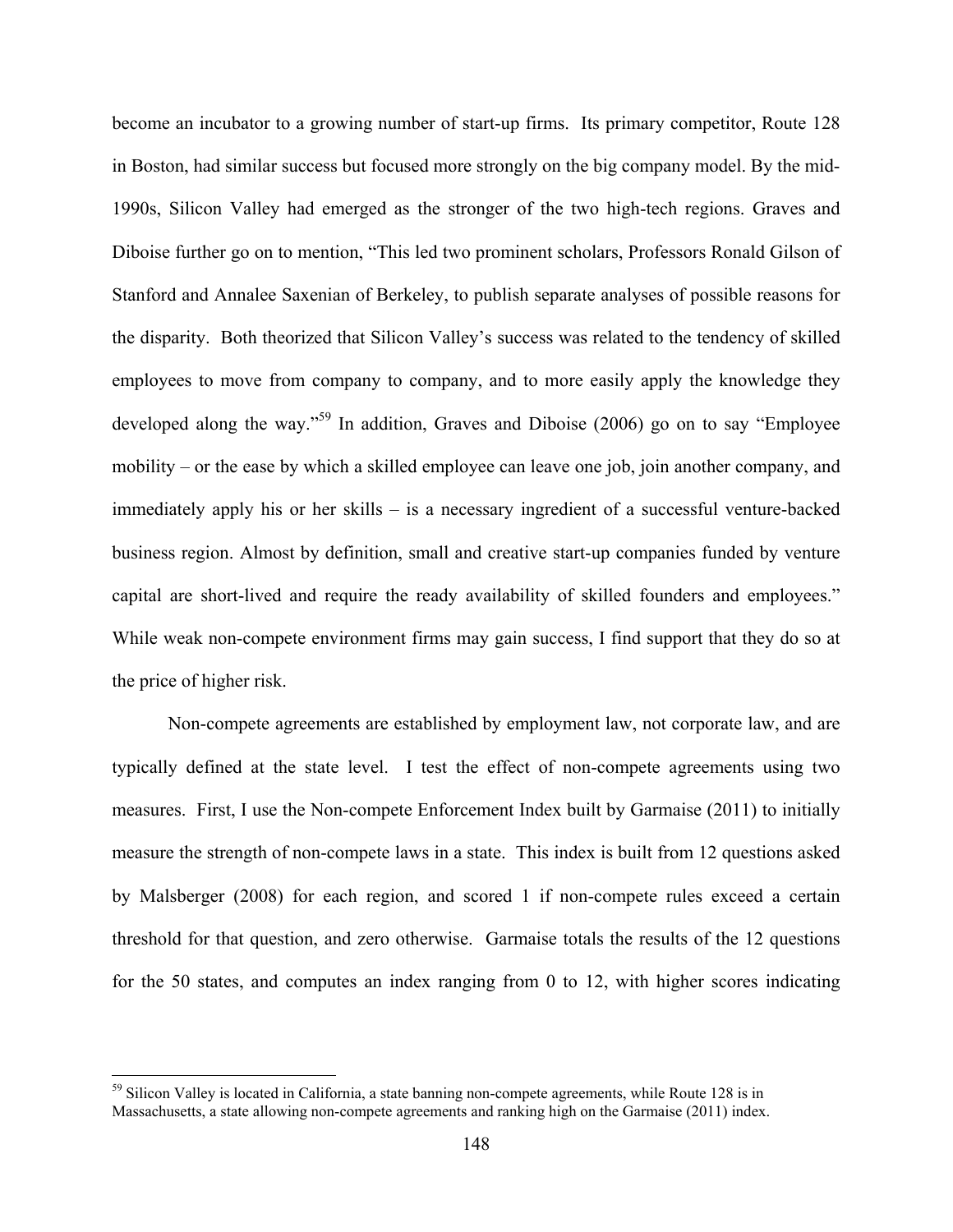tougher non-compete laws. Effectively, the 50 states and the District of Columbia produce an index ranging from 0 to  $9^{60}$ .

This index has been used in a wide variety of studies, and in a broad range of disciplines. In the field of finance, Dahiya and Yermack (2008) find that states with low Garmaise scores tend to show support for tighter "sunset rules"<sup>61</sup> when managers are more likely to leave the firm. Kumar, Page, and Spalt (2011) also find a relationship between the Garmaise index and employee stock option grants. Kedia and Rajgopal (2009) look more closely at the Garmaise index, and find that states that are less likely to enforce non-compete agreements experience higher broad based option grants. However, they find that this effect is primarily driven by the low Garmaise score in California.

Second, I use the Michigan exogenous repeal of their non-compete ban in 1985, as introduced in Marx, Strumsky, and Fleming (2009), as explained in prior sections. Together, these two measures of non-compete laws should provide a good test of their effect on the outside option, and the risk the outside option imposes on organization capital.

# *F. Background of Compensation Effects on Labor Mobility*

 $\overline{a}$ 

Compensation amount and structure likely plays a major role in the employee turnover of skilled labor. While it seems obvious that higher firm compensation can serve as an important factor in the retention of key employees, it would come at the cost of funds that could be used elsewhere by the firm. Thus, compensation structure has recently been seen as playing a more

 $60$  For this paper, I subtract 9 from this index to create a "modified" Garmaise index. This allows coefficients in the tables to be interpreted more easily as a higher coefficient indicates more firm risk, because a higher score will indicate weaker non-compete laws, and potentially more risk by increasing the outside option.

<sup>&</sup>lt;sup>61</sup> Dahiya Yermack (2008) define "Sunset rules" as policies focused on the modification of option contracts when managers leave the firm.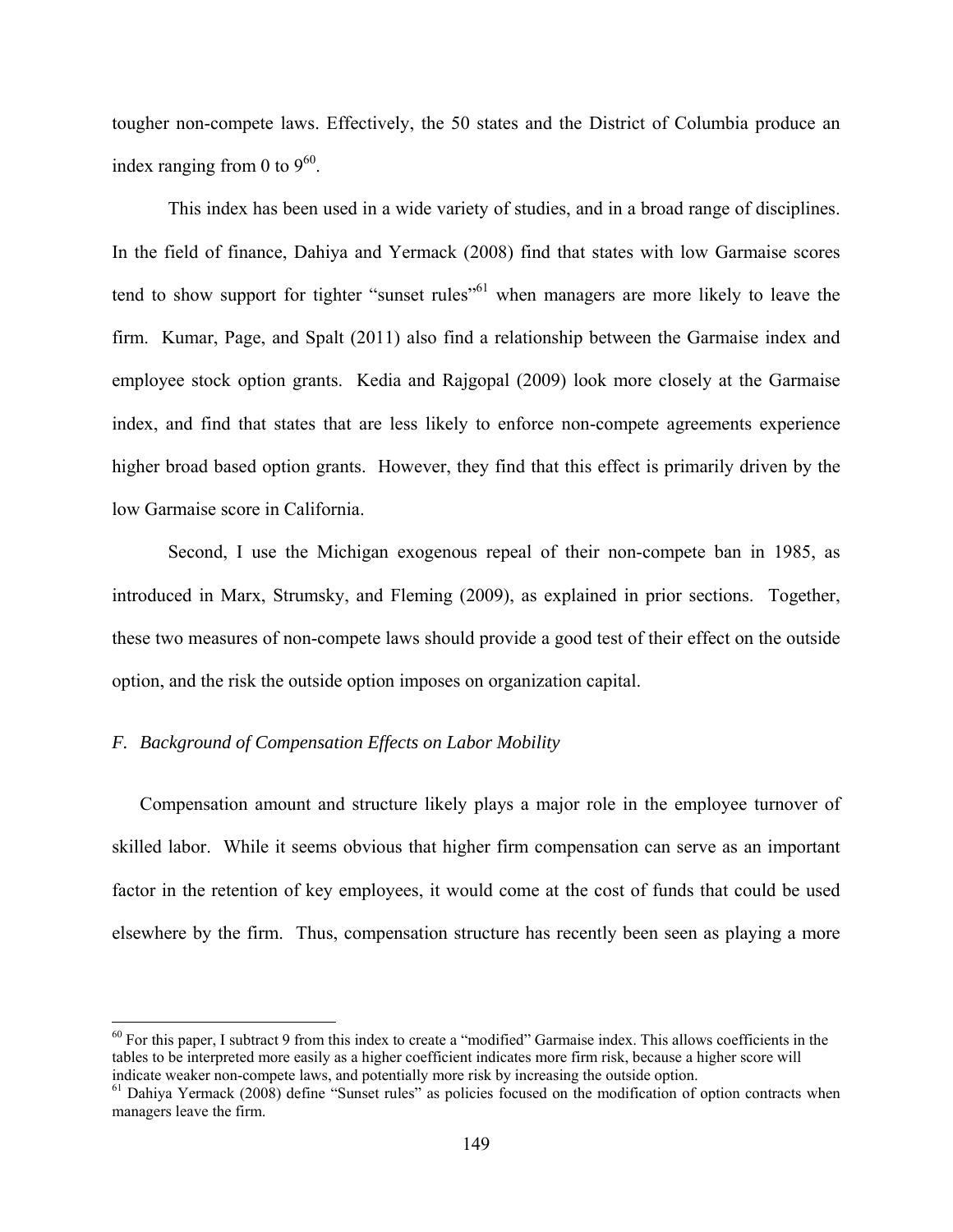important role in employee retention and firm risk than differences in total compensation, as there are types of compensation that are better able to "bind" employees to the firm.

I construct a measure of the proportion of executive compensation that helps to bind employees called NoBind, which is constructed by dividing total compensation by binding forms of compensation<sup>62</sup>. The denominator includes the following compensation: 1) option awards, 2) restricted grants, and 3) long-term incentive plan (LTIP) payouts. Option awards may either require a vesting period to be exercised by the employee to obtain their full value, or they may be out-of-the-money and currently worthless. This is significant, because a voluntary departure often requires employees to exercise their stock grants within 30 to 90 days after exiting the firm, so an employee expecting future upside in firm returns may want to remain with the firm a little longer. Restricted grants typically offer more value at vesting, but are usually forfeited immediately upon departure from a firm, and have been called a "golden handcuff"<sup>63</sup> for that reason. LTIPs are typically awards of shares given for meeting certain performance goals, with half awarded in the present, and the other half typically awarded after a predefined number of years has passed, thus also serving to bind employees to a firm.

I use as the numerator total compensation, similar to two measures of total compensation as listed by Execucomp, and constructed from the following variables: Salary, bonus, other annual compensation, restricted grants, LTIP payouts, all other compensation, value of options exercised, and the Black-Scholes value of option grants. None of these additional forms of

1

 $62$  See appendix A for more details on variable construction. I build the variable in this manner so that an increase in the coefficient increases firm risk, so it is easily comparable to the other key variables in this

 $^{63}$  https://www.mystockoptions.com/articles/index.cfm/ObjectID/B1750B46-204C-477F-A2F82EE536C70D9A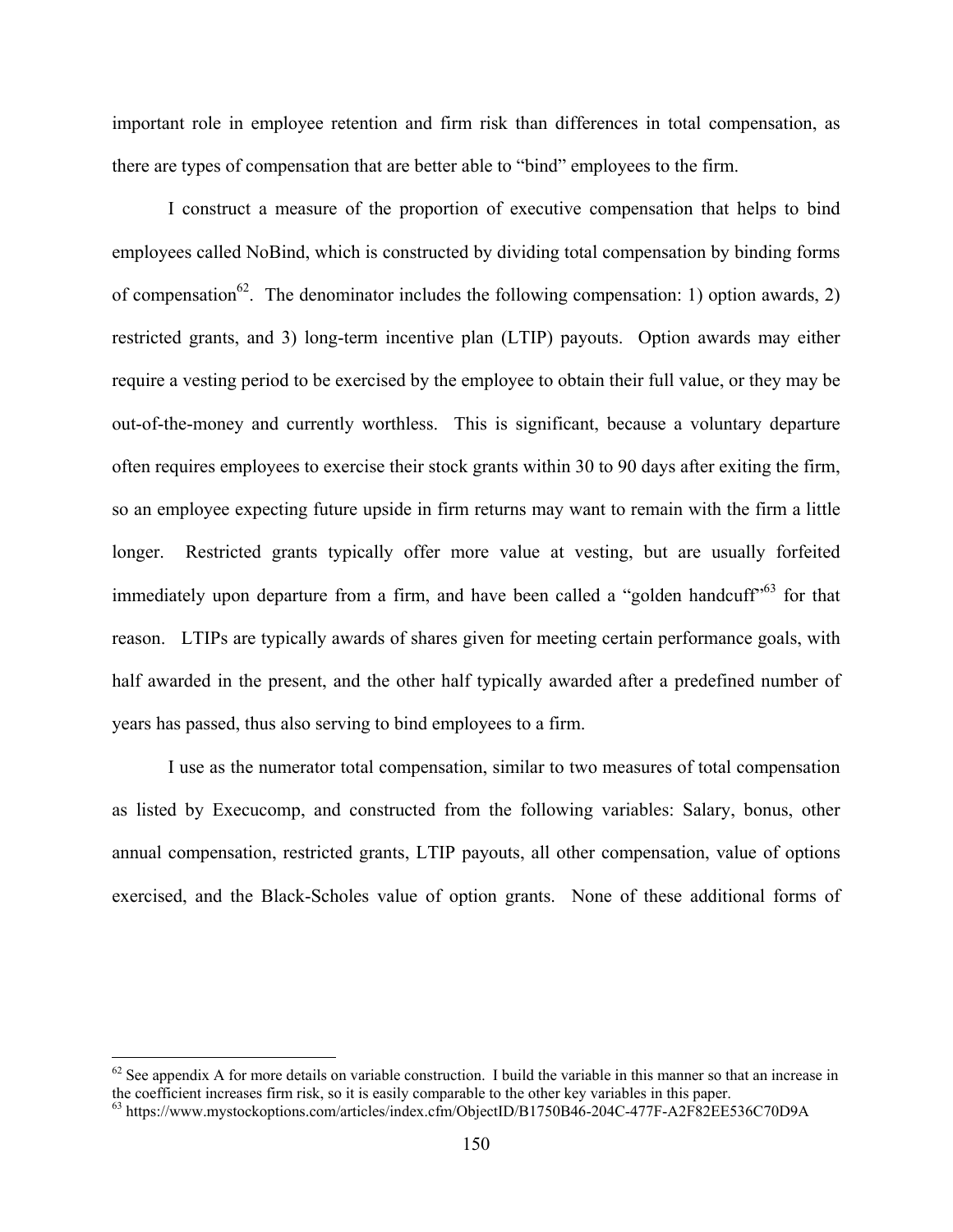compensation serve as significant binding agents, and thus can be mostly considered current compensation with no employment restrictions<sup>64</sup>.

While this ratio of compensation likely gives an viable estimation of the effect of binding compensation on labor mobility, it only applies to the top five firm executives. To provide for a better estimate of the strength of the outside option on all skilled firm employees, I construct three instrumental variables to measure outside wage and recruitment pressure on firm employees. The first instrumental variable is inspired by the instrumental variable in Bae, Kang, and Wang (2011) used to predict employee treatment by considering industry-level wage rates. Part of their justification for using industry-level comparisons is that certain firm structure measurements (like capital structure) should not affect industry level wages, but high firm wages relative to the industry should serve as a good proxy for productivity, which is likely to be rewarded by better employee treatment. Using industry comparisons as motivation, I construct my first instrumental variable as follows. First, I obtain selling, general, and administrative data (SG&A) and total firm asset data (TA) from Compustat for the period 1980-2012. Second, I average this SG&A data for the 2-digit SIC industry of the firm, subtracting the SG&A of the firm itself from this calculation. Third, I average the total asset data similarly to the SG&A data. Fourth, I divide the industry SG&A data by the average industry TA data to obtain an industry average SG&A/TA. Fifth, I divide the firm's SG&A data by the firm's TA data. Finally, I divide the firm's SG&A/TA ratio by the industry's SG&A/TA ratio, which I simply call the "SG&A ratio". For the second and third instrumental variables, I perform similar calculations,

<sup>&</sup>lt;sup>64</sup> What Execucomp lists as "other annual compensation" or "all other compensation" is a catch-all term for many other types of compensation, which could include binding employment restrictions. However, since these represent only a small part of total compensation, any effects of binding restrictions from these variables is not likely to affect the results.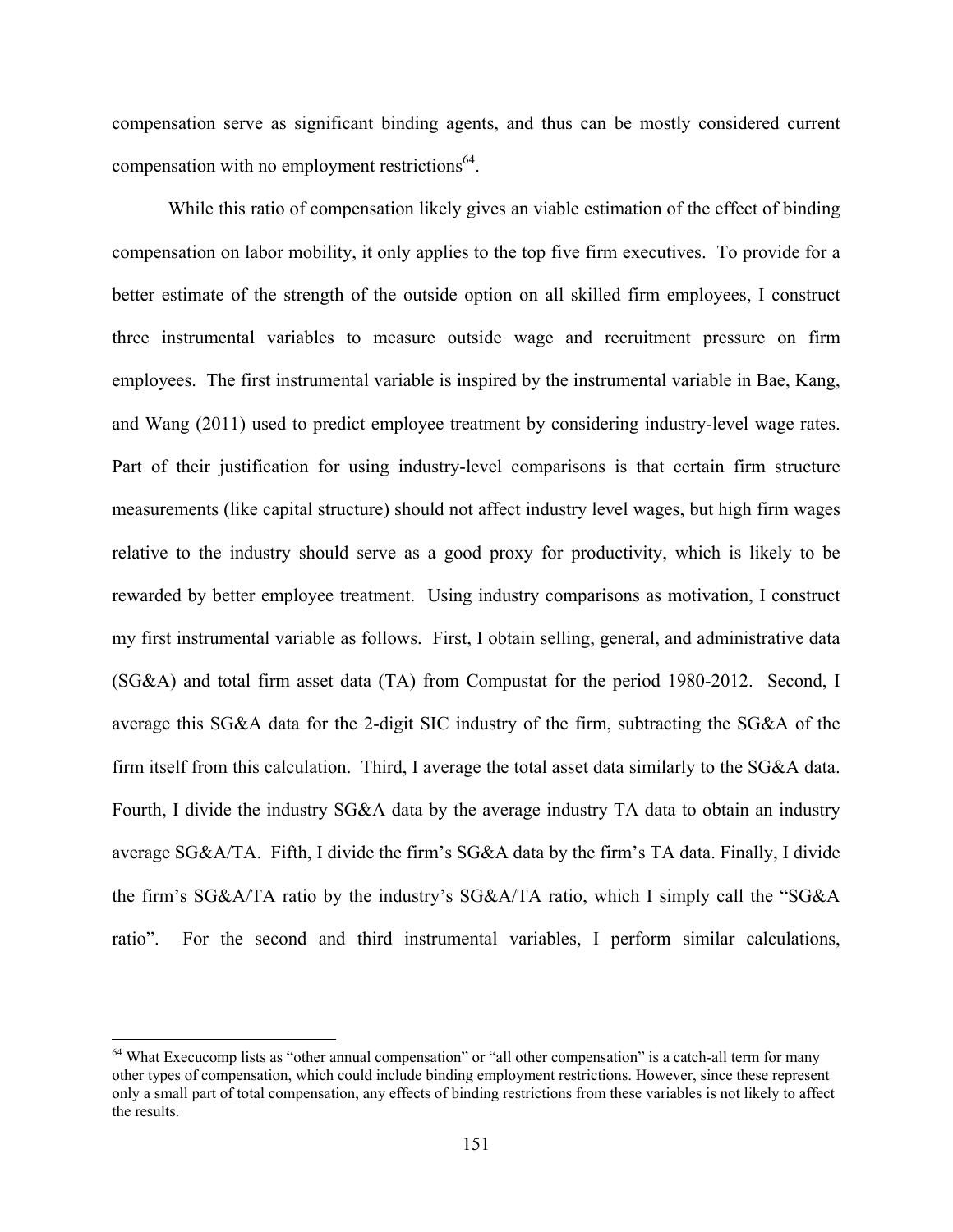substituting staff expenses and total employees for SG&A. I call these two instrumental variables the "staff expenses ratio" and the "employment ratio" respectively.

It is important to note that executive compensation data is more plentiful and varied than this dataset; however, the limited sample of key talent as represented by the top five executives may not accurately represent the effect of the entire population of key talent within a firm. So these broad measures of firm wages and employment likely capture the true level of the outside option for a company.

 In addition, based on unreported tests on my inventor dataset and results from Marx, Strumsky, and Fleming (2009), immediate industry skills are considered perhaps the most transferable; thus, a higher level of this ratio should indicate more wage pressure from immediately outside the firm, and hence higher firm risk from the increased outside option pressure on employees.

#### *G. Background on Firm Headquarter Moves*

Pirinsky and Wang (2006) study the stock returns of firms based on their headquarter location, and find that firms moving their headquarters experience greater return comovement with geographically close stocks in that new area. Since the Compustat database only records the current firm headquarters location, I use a software program to analyze 10-K cover pages and record state-level firm headquarter moves. To filter out spurious matches from a data entry mistake, I require at least 2 years at the previous headquarter location, and 2 years at the current headquarter location, to identify a good match.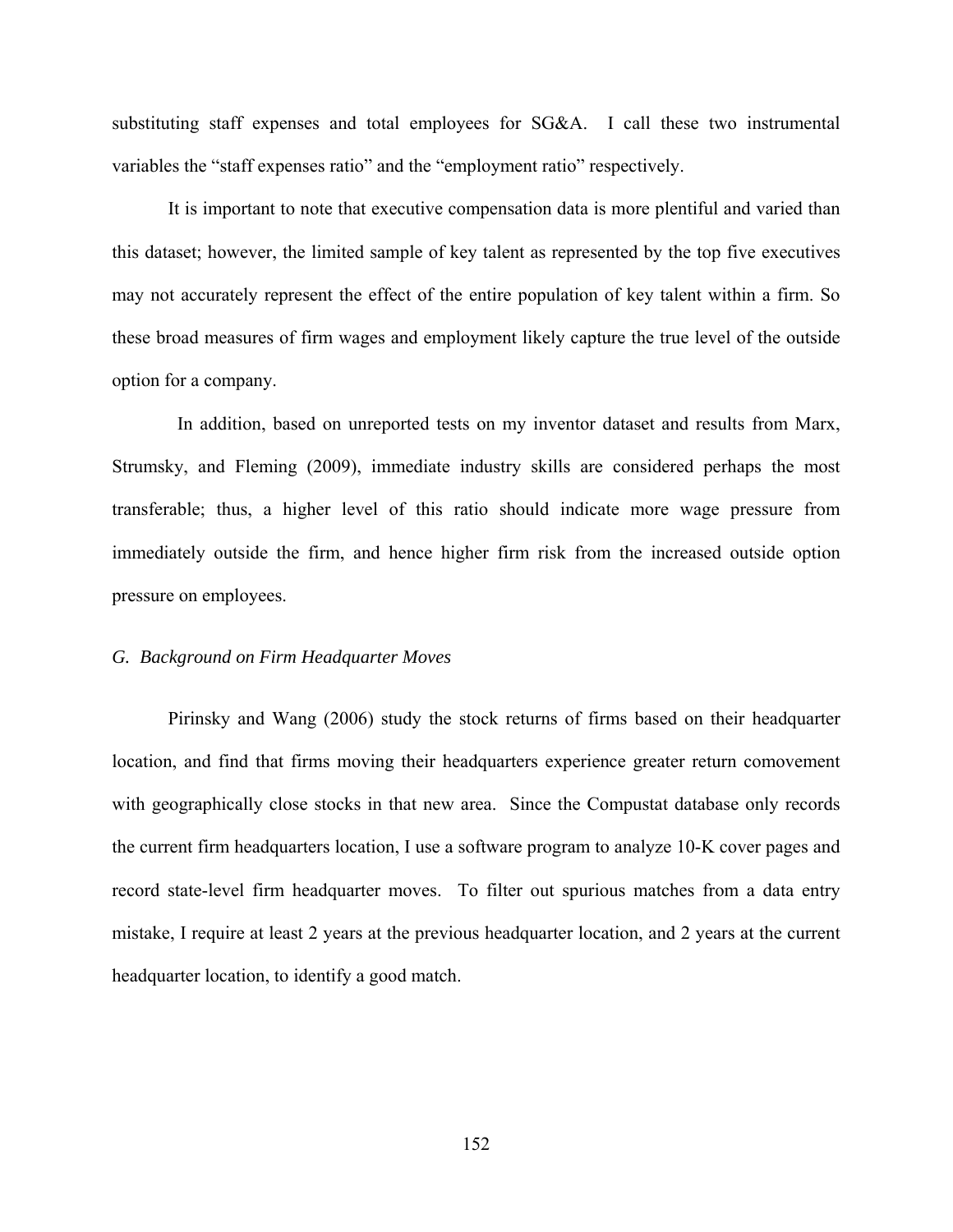# *H. Miscellaneous Control Variables*

I also construct the other control variables as per appendix A.1. The following control variables are from Marx, Strumsky, and Fleming (2009), and control for individual factors affecting inventor switching: Firm specificity, patents per firm, technical specialization, patents per inventor, and time since last patent. I also control for firm switching with factors that affect compensation (and thus potential outside option forces affecting firm switching) with firm size, book-to-market, and return on assets. In addition, the level of inventor switching or velocity would be highly correlated with the total number of employees at the firm (even more than firm size, most likely), so I include the number of employees in all regressions considering inventor moves. I also include an indicator variable for innovative industries as per Hirshleifer, Low, and Teoh  $(2012)^{65}$ . This is done to determine if any of the results are being driven by more high-tech firms.

# *I. Firm-Level Data and Descriptive Statistics*

<u>.</u>

#### (Insert Table 4.2 here)

Table 4.2 presents descriptive statistics on the firm-level dataset for the years 1984-2012. The dataset contains 100,020 firm-year observations. Inventor velocity and inventor outflow only extend from 1984-2006 due to limitations on the data availability from the NBER patent dataset of Hall, Jaffe, and Trajtenberg (2001). I divide the sample into two groups – high organization capital, and low organization capital – to show how different levels of O/K relate to other firm characteristics.

 $65$  P. 1476 of Hirshleifer, Low, Teoh (2012) defines their measure for industry innovativeness.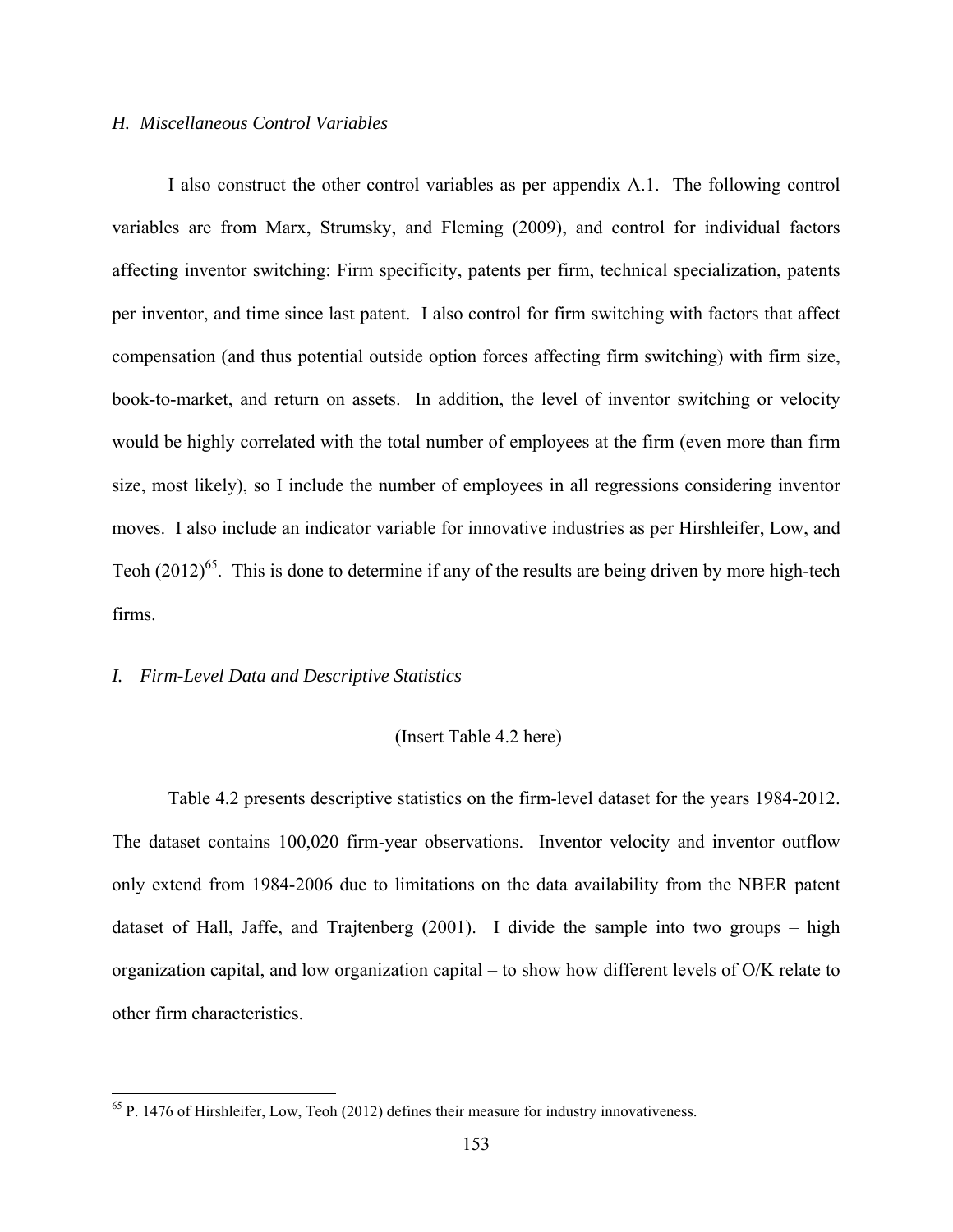In general, high organization capital firms earn higher returns, are smaller in market capitalization, have higher market-book ratios, and are more innovative. The fact that the high O/K firms have smaller market caps, but have similar numbers of employees, is in part indicative of why they are more overweight in selling, general, and administrative expenses to total assets. Total executive compensation is lower in high O/K firms, but this could be partly due to their lower market cap (also, this data is limited in the sample, so other biases could cause this). I include observations for inventor velocity and inventor flow if a firm has ever patenting during the time is has traded publicly. Most entries for the variables are zero, since even for a firm with many inventors, most years will not reveal an inventor switching in or out of a firm, due to the strict screening process for inventor moves that I employ.

## **4.4 Main Results**

# *A. Organization Capital as a Risk Factor*

Organization Capital (SG&A stock / total assets) is an important consideration for a firm, as SG&A costs represent a large proportion of firm spending. Anderson, Banker, and Janakiraman (2003) find that 26.4% of sales are dedicated to  $SG&A^{66}$ , thus representing a significant potential risk consideration for firms. For this reason, some have suggested that high levels of SG&A increase risk substantially for firms, especially because SG&A tends to be "sticky" and not fall as easily in a market downturn (Anderson et al 2003), or because they can indicate a decline in firm profitability (Lev and Thiagarajan 1993). So I first evaluate the impact of organization capital risk versus the three Fama French (1993) risk factors to provide an idea of why this is an important research topic.

<sup>66</sup> For a sample of 7,629 firms over a 20-year period.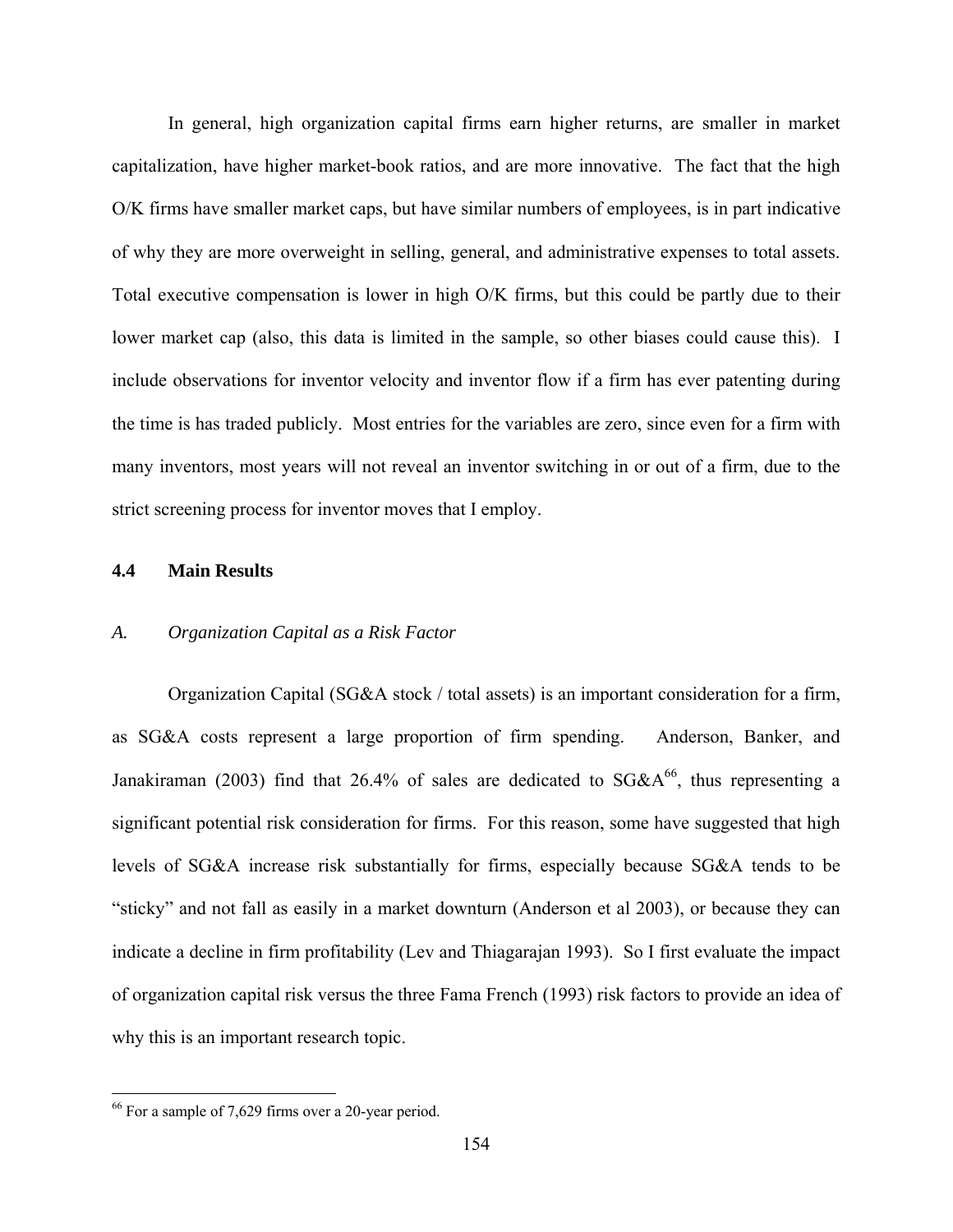# (Insert Table 4.3 here)

Panel A shows that organization capital risk increases steadily for each quintile increase, with very large risk for the highest quintile. In fact, this risk compares similarly to the premium for small versus large firms or for high book/market versus low book/market firms for the period 1990-2010<sup>67</sup>. While the goal of this paper is not to qualify organization capital as another general risk factor to use in evaluating firms, this still provides a strong motivation for determining how much organization capital risk is due to the outside option value for employees who are considering whether or not they should leave the firm.

# *B. Inventor Firm Switches and Organization Capital*

Before evaluating cumulative switchers by firm, I consider the impact of individual firm switches on organization capital, so I can control for individual inventor characteristics. I use the inventor characteristic controls of Marx, Strumsky, and Fleming (2009), which include five control variables that predict patenting behavior – firm specificity, patents per firm, tech specialization, patents per inventor, time since last patent. I also add in controls for firm performance characteristics (size, market/book, ROA) which affect compensation (Agarwal (1981); Core, Guay, and Larcker (2003)), as that could also impact the propensity of an inventor to switch firms. Finally, I use the number of employees as a control, as the number of employees is likely highly correlated with the number of inventors filing patents.

The general regression model is specified as follows:

$$
Switch_{i,t} = \alpha_0 + \theta M_{i,t} + \Omega A_{i,t} + \Phi E_{i,t} + \eta_i + \nu_{i,t} + \varepsilon_{i,t}
$$
 (1)

 $67$  Momentum is a little more difficult to compare as a risk factor, as it has actually reversed its impact since the 1990s in terms of quintiles.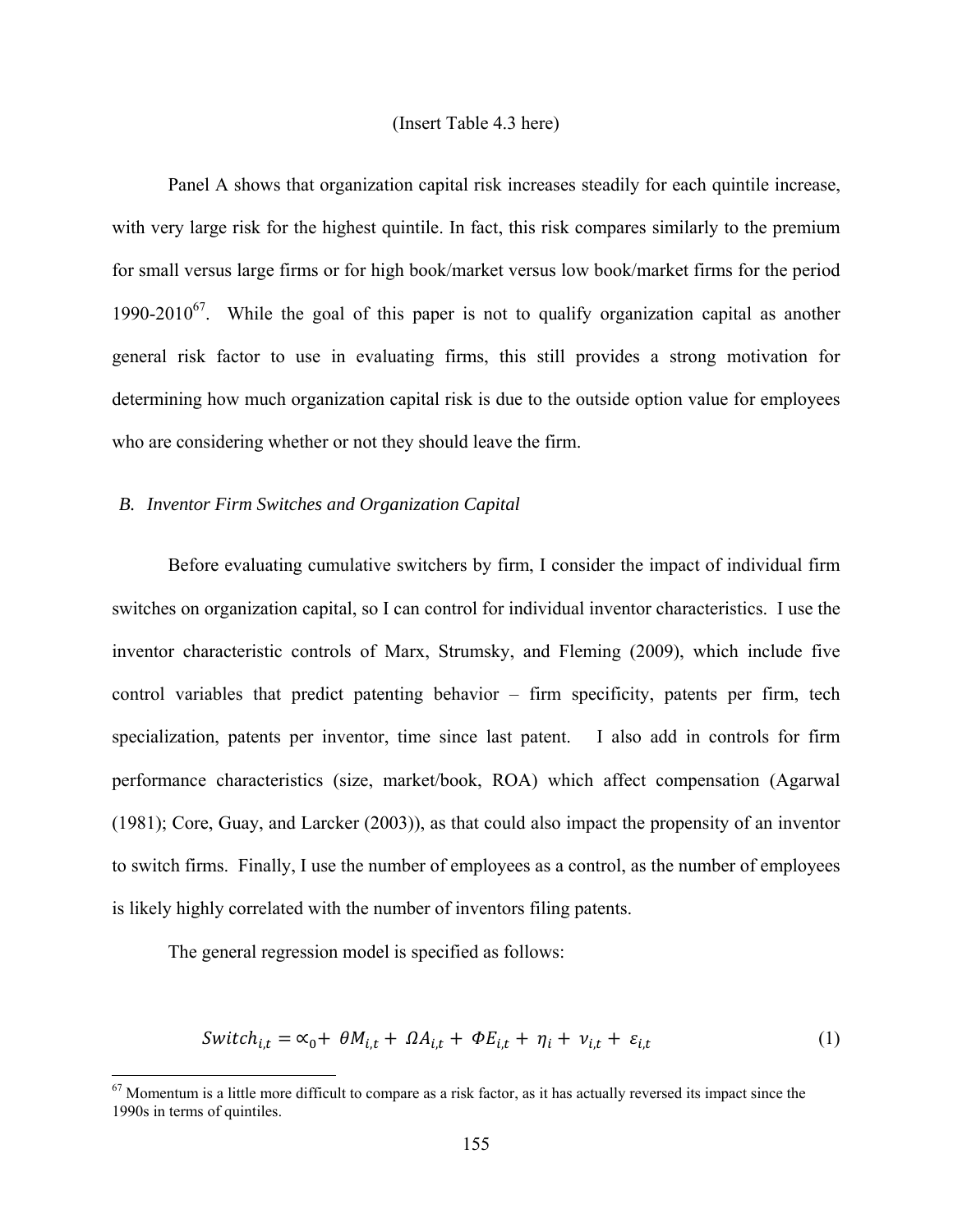where Switch<sub>i,t</sub> represents a firm switch in or out of the firm (-1 = out,0 = no move since the last patent filing,  $1 =$  in for the ordered logit;  $0 =$  out,  $1 =$  in for the standard logit),  $\alpha_0$  represents the intersect term,  $\theta M_{i,t}$  represents the inventor characteristic controls,  $\Omega A_{i,t}$  represents the firm performance characteristics controls,  $\Phi E_{i,t}$  represents firm employment,  $\eta_i$  is a fixed unobservable firm-specific factor,  $v_{i,t}$  is a time-varying unobserved factor, and  $\varepsilon_{i,t}$  represents the error term.

# (Insert Table 4.4 here)

Panel A of Table 4.4 column 1 uses an ordered logit model, with -1 for inventors switching out of the firm, 0 for no switching since the last patent filing, and +1 for inventors switching into the firm. For this sample, which includes all patent filings, I find that inventors tend to switch out of firms with higher organization capital. This supports the idea from Eisfeldt Papanikolaou (2013) that the outside option may indeed be a risk factor for high organization capital firms, and it supports the Becker (1964) theory that there will be a high tendency for skilled employees to leave their firm and go to other companies, because the new companies will not have to pay for training and can outbid the training firm.

Since column 1 could introduce significant noise due to a large number of zeroes, I also evaluate the sample in columns 2-6 with firm switchers only, using a logit model with 0 for switches out of firm, and 1 for switches into a firm. I find similar results when considering only firm switchers, for both high and low O/K firms, and for inventor switches identified in less than five years (TSLP < 5) and for inventor switches that were identified in five or more years (TSLP  $\geq$  5). Overall these results confirm the predictions in hypothesis 1.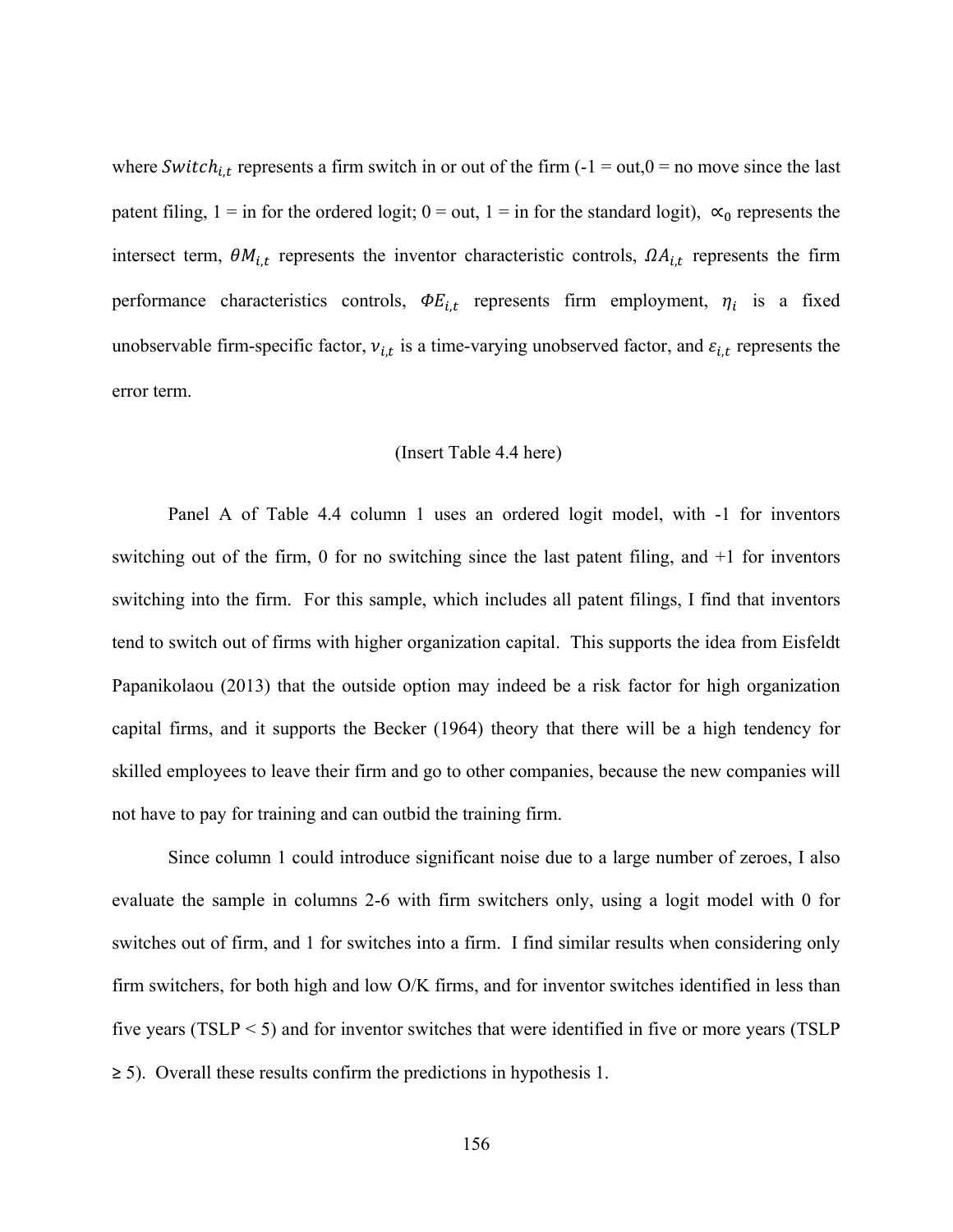It is important to note that separating into high versus low organization capital groups reveals that the results seem to be driven by the low organization capital group. It is possible that it does not take much of an investment in increasing worker skills to encourage the tendency of inventors to switch, and that the added risk factor for high organization capital firms simply comes from the higher total investment in these employees. That is, even if high O/K employees do not show much of an increased tendency to switch out of a firm (versus the upper end of the low O/K group), they would take much more training value with them when they leave the firm.

# *C. Relationship between Labor Outflow and Organization Capital*

It is possible that firms that spend large amounts on organization capital understand that the outside option is a significant risk, and are actually better able to prevent employee movement in and out of their firms, in which case they would face reduced risk (not increased risk) by having higher organization capital, at least in terms of labor movement. So if organization capital is truly a risk factor for a firm because it affects the tendency of skilled employees to exercise their outside option, then organization capital should have a significant impact on the tendency of inventors to join or leave a firm. In fact, to serve as a risk factor, there should be more employees leaving than joining high organization capital firms, to fit the theories of Becker (1964) and indicate higher risk for higher organization capital.

However, there are two other significant factors that could potentially affect whether or not a skilled employee will leave a firm which need to be controlled for. First, the proportion of executive compensation concentrated in measures binding an employee to a firm (option vesting requirements, restricted grants, long term incentive compensation) would reduce the strength of the option for that employee to leave the firm. Executives represent members of the group of skilled workers at a firm, and a compensation structure for these individuals including more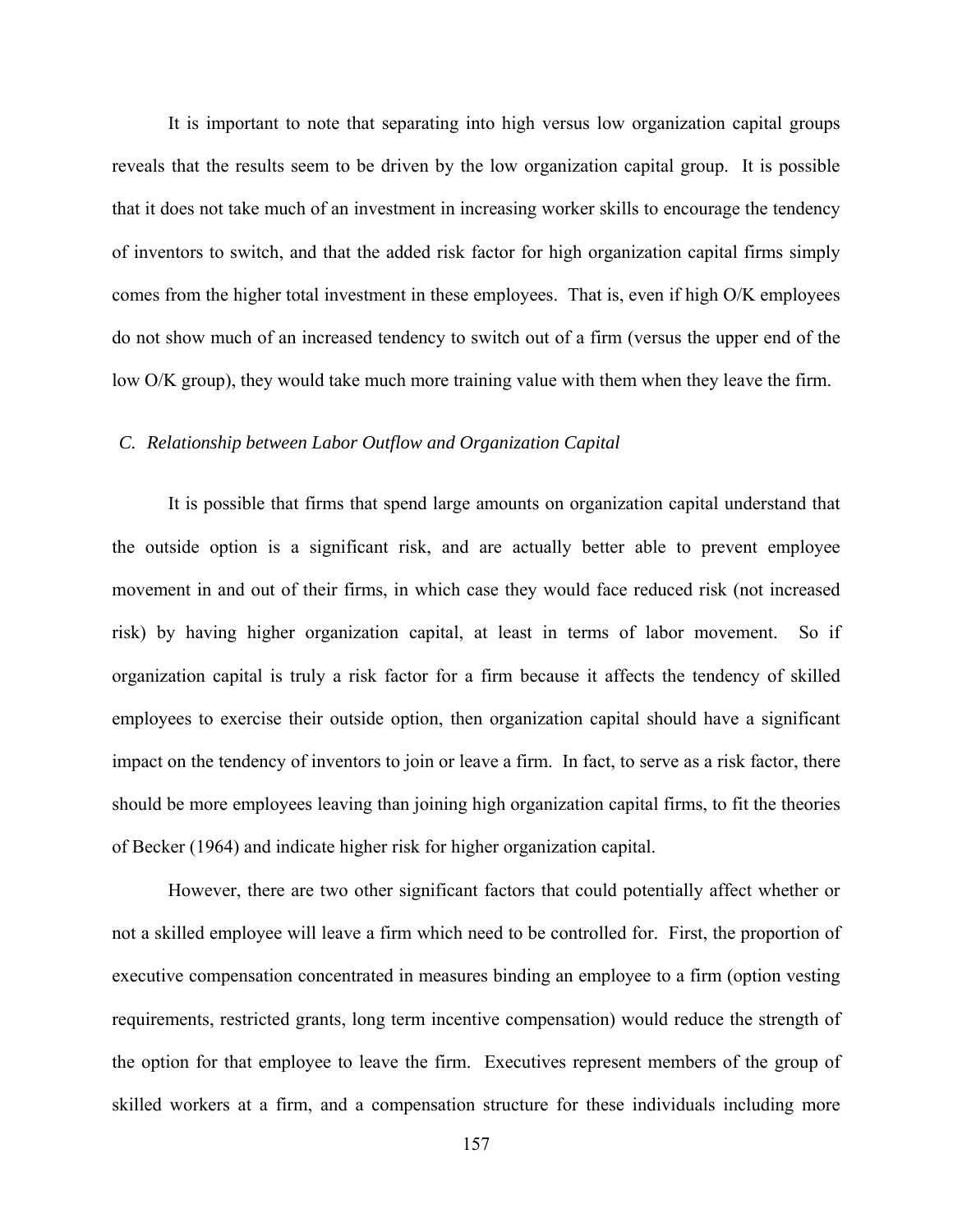"binding" forms of compensation would likely be reflected in other skilled employees, thus serving as a good proxy for an overall potential reduction in the outside option of skilled workers. In addition, the modified Garmaise Index represents the strength of non-compete agreements per state, and would likely affect the outside option if skilled employees could not transfer to certain firms deemed off-limits by the non-compete agreement.

#### (Insert Table 4.5 here)

Panel A of Table 4.5 model 1 shows that higher organization capital significantly correlates with increased labor outflow from the firm, confirming hypothesis 1 for firms as a whole. This also holds after adding the controls in models 2-4. Models 2 and 4 show that legal restrictions on movement seem to have little impact on labor outflow when controlling for organization capital. Surprisingly, model 3 shows that the interaction between organization capital and the NoBind ratio is negative and significant. However, it is possible that binding compensation policies are added simply to soften a previously high outside option risk. In any case, the coefficient on this factor is much smaller than the coefficient on organization capital. Overall, Table 4.5 supports hypothesis 1.

For this table and the remaining tables evaluating firm level patenting, I use control variables as per Eisfeldt and Papanikolaou (2013) – CAPM, size, momentum, and market / book. I also control for total executive compensation, as wages are likely a proxy for the motivation of employees to exercise their outside option. I control for the number of employees, as the number of employees is likely highly correlated with the number of inventors patenting, and switching in and out of the firm. I also initially control for innovative industries as proxied by Hirshleifer, Low, and Teoh (2012), as is it possible that more innovative firms have natural tendencies to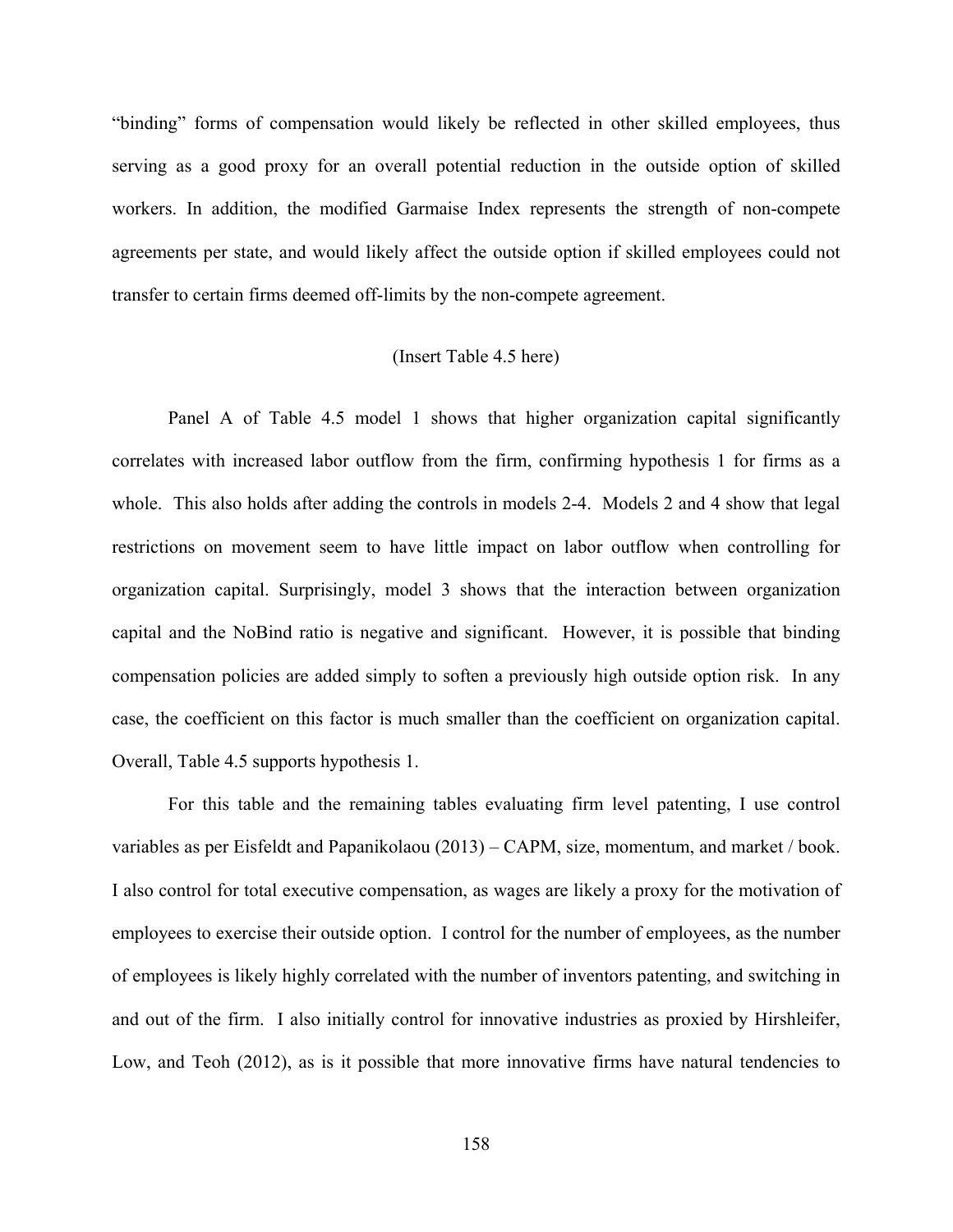patent more, with a resulting higher incidence of firm switches. However, because most of these patenting firms are considered more innovative, I only use this control in the initial tables.

# *D. Relationship between Labor Velocity and Organization Capital*

Higher organization capital would also likely have an impact on labor velocity for a firm, as it would indicate both a high tendency for skilled employees to leave (Becker 1964), and also a potential for the recruitment of skilled workers, as a high organization capital firm is by default willing to spend large amounts on wages and training for employees. Indeed, a current class action lawsuit against Steve Jobs and other giants of Silicon Valley shows the concern management has for high skilled labor turnover as a risk factor<sup>68</sup>, as mentioned previously. This fits the idea that while gaining a skilled employee still provides value to the hiring firm, the value of the training is not 100% transferable, and that high labor velocity could produce a net loss in value for the firms involved.

# (Insert Table 4.6 here)

Panel A of Table 4.6 model 1 shows high organization capital does indeed correlate with high labor velocity in a firm, supporting hypothesis 2. Models 2-4 show that organization capital still stays highly significant in its relationship with labor velocity, and shows mixed results for the binding compensation and the modified Garmaise index. A high ratio of non-binding compensation (NoBind) actually correlates negatively with labor velocity, which is somewhat surprising, as it seems it should have had the opposite effect. However, I do not explore causality here, and it could be that firms offer more binding compensation in an effort to deter

<sup>68</sup> New York Times. April 7, 2014 "Tech firms may find no-poaching pacts costly". Andrew Ross Sorkin. http://dealbook.nytimes.com/2014/04/07/tech-firms-may-find-no-poaching-pactscostly/? php=true& type=blogs& $r=0$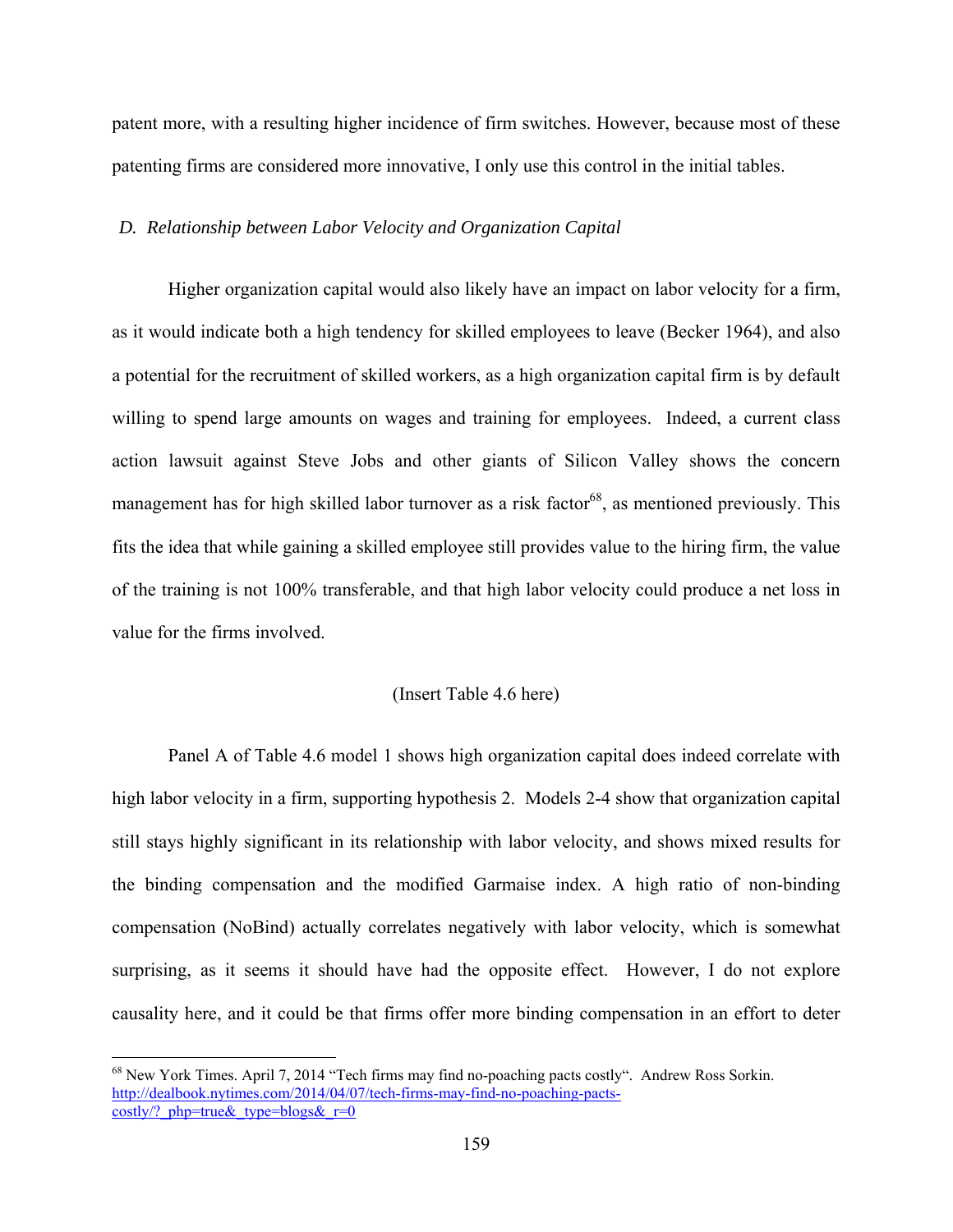future losses after experiencing prior high employee velocity. In addition, the effect of controlling for organization capital in the same model may reduce or change the impact of this type of compensation.

The modified Garmaise index appears insignificant overall. While it is difficult to determine exactly why, allegations in the previously described class action lawsuit on employee poaching indicate that the conspiracy could date to the 1980s. Thus, it is possible that this weakened the overall effect of the modified Garmaise index during the sample period.

### *E. Effect of O/K, Inventor Flow, and Inventor Velocity on Firm Risk*

Eisfeldt Papanikolaou (2013) showed that organization capital is a significant risk factor for firms by comparing a high-low portfolio. I first confirm their results, and hypothesis 3A, using both a Fama MacBeth (1973) regression model and a fixed effects panel model for the period 1984-2012 in the first two columns of panel A of Table 4.7, finding that organization capital does indeed have a significant positive effect on firm risk for my sample.

However, although this confirms the findings of Eisfeldt et al, it still does not answer the question of whether or not this risk is caused by a higher risk of employees leaving the firm by executing their outside option to leave. There are many other factors that could cause the high SG&A spending in high organization capital to increase risk for the firm. So I interact labor flows and labor velocity with organization capital to see if they have a joint effect in Table 4.7.

# (Insert Table 4.7 here)

Models 1 and 2 of Panel A of Table 4.7 regress one-year abnormal firm returns on organization capital and confirm the findings in Eisfeldt Papanikolaou (2013) that high organization capital has a strong positive relationship with firm risk. This confirms hypothesis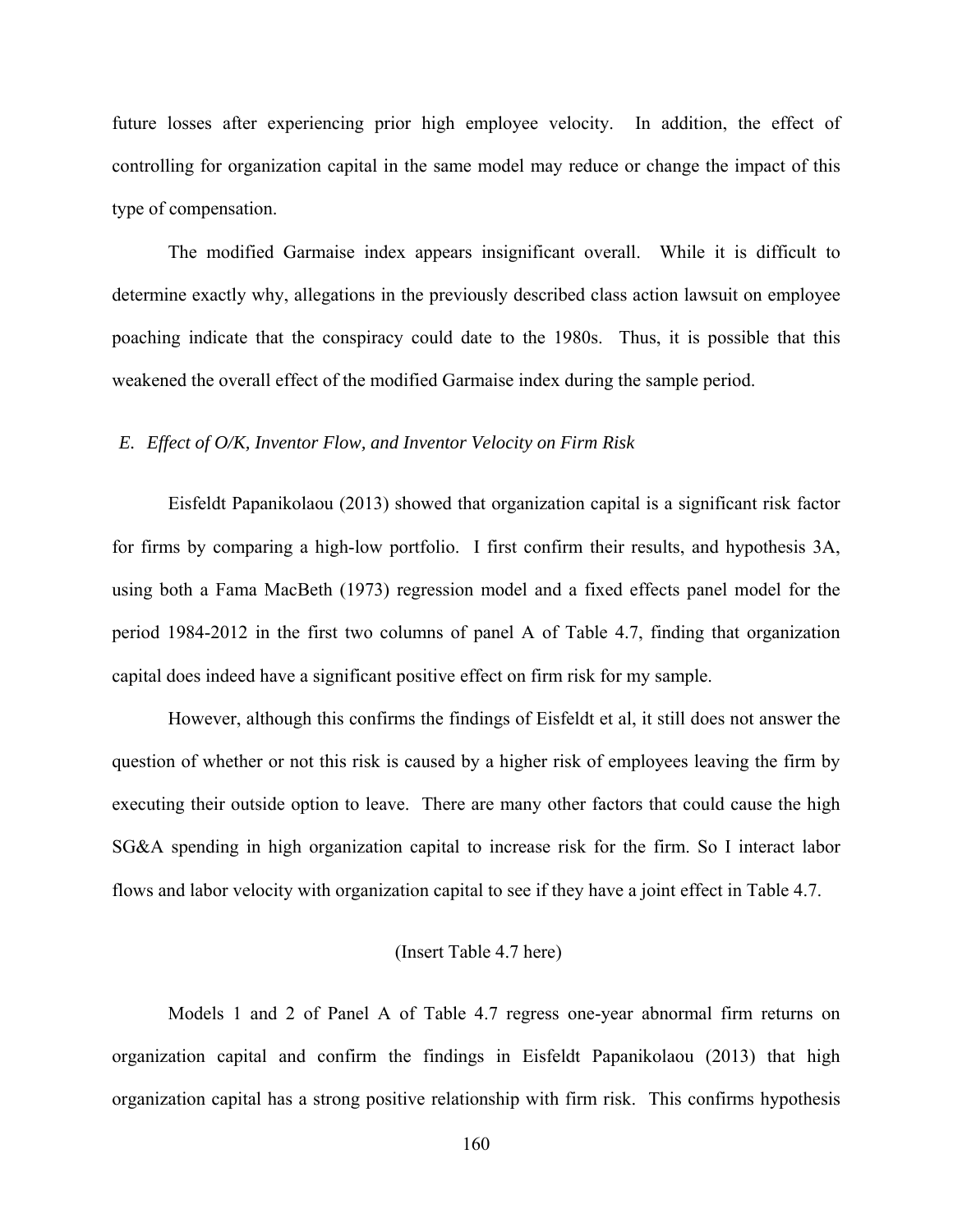H3A. In Models 3-5, I test the interaction of organization capital with labor outflow<sup>69</sup> and labor velocity on three-year abnormal returns. I find that the interaction of O/K with outflow produces a positive and significant result in model 3, supporting hypothesis 3B. In fact, the significance of O/K actually disappears when adding this interaction, indicating a strong effect from labor outflows. However, I cannot confirm that the same effect happens with labor velocity in hypothesis 3C. In addition, I find that the joint interaction of outflow and velocity produces a positive and significant result, although the significance is low. In other words, high labor outflow combined with high labor velocity increases firm risk.

# *F. O/K and Risk: The Effect of Legal and Compensatory Factors*

It is possible that legal or compensatory factors play a larger role in the employment decision than the employee's own personal choice of whether or not to stay at the firm based on their outside options of employment. This is important, because if other means could be used to effectively bind an employee to the firm, it would reduce or eliminate high organization capital as a risk factor for employee movement. I test organization capital against the two potentially most powerful means of binding an employee to a firm  $-1$ ) the ratio of nonbinding compensation, and 2) score on the modified Garmaise Index – as discussed earlier. In panel A of Table 4.8 I test the effect of the interaction of these binding agents with organization capital on one-year abnormal returns. Models 2 and 4 show that high nonbinding compensation seems to slightly increase firm risk independently of organization capital; however, when interacted with organization capital in model 2, there is no significance. This weakly supports hypothesis 4B. Models 3 and 4 generally show that a high modified Garmaise Index (a low non-compete,

1

 $69$  This is simply the negative of flow, so that an increasing value of outflow increases risk in a parallel manner to an increasing value of labor velocity to allow for the interaction to provide a proper outcome.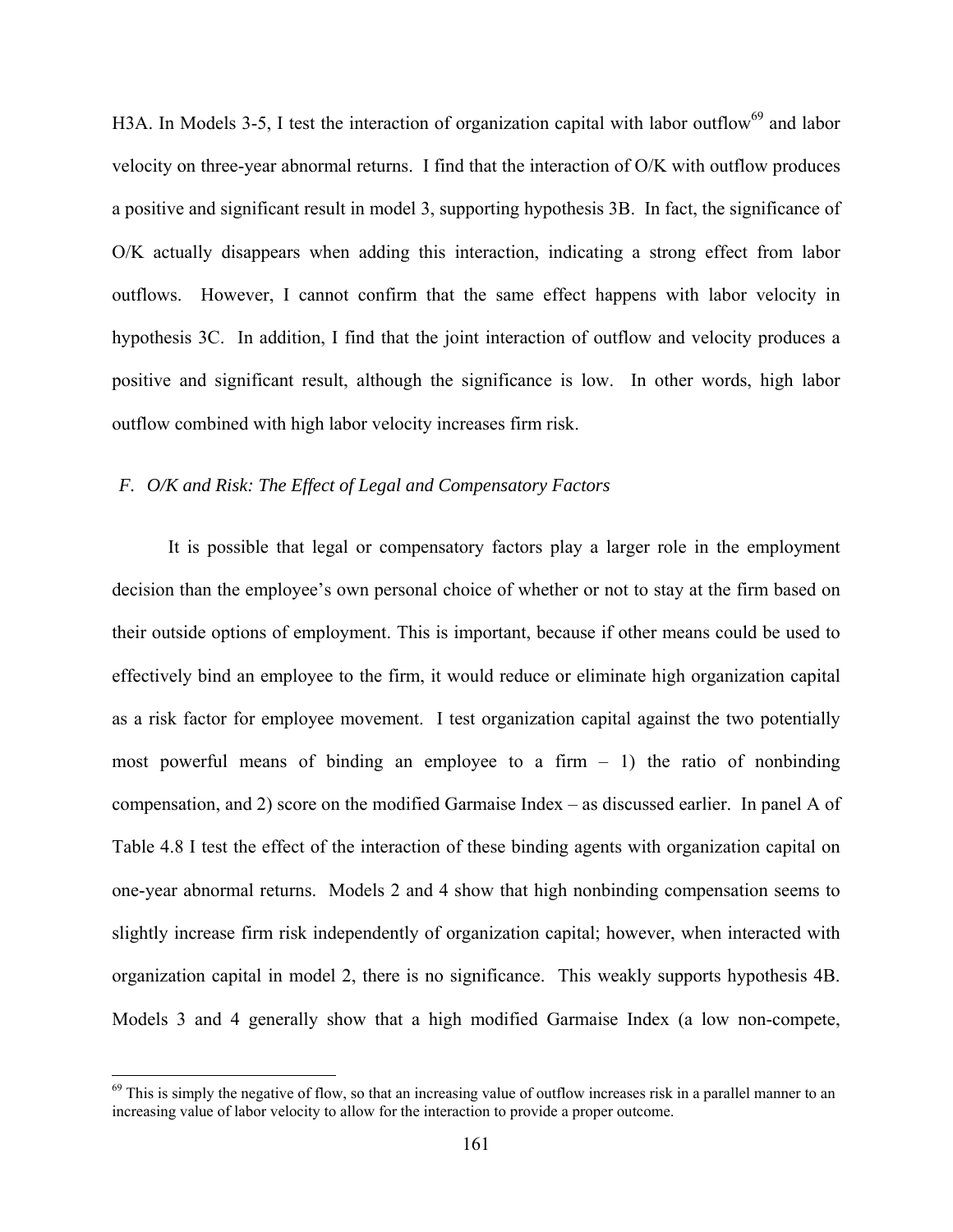potentially high velocity labor market) significantly increases firm risk as an independent factor, supporting hypothesis 4A. However, models 3 and 4 show that the interaction of the modified Garmaise Index and binding compensation (by themselves or interacted with organization capital) actually decrease firm risk. While this is surprising, it is likely that these factors are endogenous with firms that already are located in environments with high outside option risk.

However, the key takeaway throughout this panel is that the effect of organization capital remains highly statistically and economically significant, and that legal and compensatory factors do not subsume the other risk factors affecting organization capital (including the outside option), thus further supporting hypothesis 3A.

#### (Insert Table 4.8 here)

As an alternative, panel B of Table 4.8 evaluates the effect of these binding agents and their interaction with organization capital on three-year abnormal returns. In this longer term case, the modified Garmaise Index seems to actually reduce firm risk in model 1, but the significance is very low, and no significance arises from the modified Garmaise Index in the other models. Similar to panel A, Model 2 shows that high nonbinding compensation seems to increase firm risk independently of organization capital, further supporting hypothesis 4B; however, when interacted with organization capital in model 2, there is no significance. Organization capital remains statistically and economically significant in all models except for model 2, further supporting hypothesis 3A.

# *G. Instrumental Variable Regressions of Returns on the Outside Option for O/K*

In the prior tests I have been able to establish a connection between organization capital and firm returns as a function of labor flows and labor velocity. This establishes a direct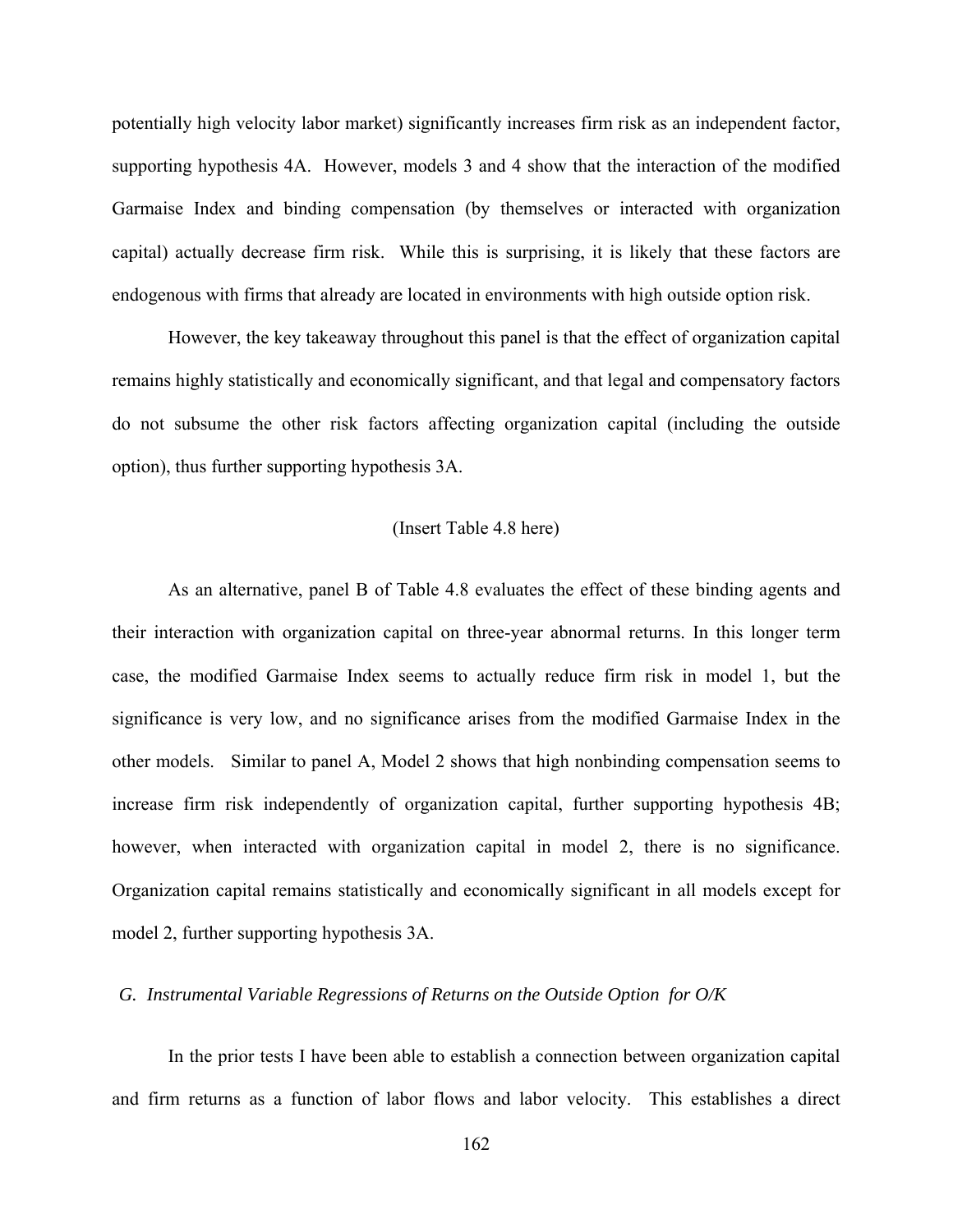connection between the outside employment option and firm risk. In fact, based on unreported tests on my inventor dataset and results from Marx, Strumsky, and Fleming (2009), immediate industry skills are considered perhaps the most transferable; thus, a higher level of wage or employment growth from firms in the same industry should indicate more wage pressure from immediately outside the firm, and hence higher firm risk from the increased outside option pressure on employees.

However, there could be extensive endogeneity issues when comparing organization capital (proxied by SG&A/assets) and returns, as prior literature shows that many factors in SG&A other than wage growth and training could potentially lead to higher firm risk. So for robustness, it would make sense to evaluate alternate methods of measuring the strength of the outside option on firm risk for companies with high levels of organization capital.

To accomplish this, I test a shift in wage growth in a firm using three instrumental variables: 1) the differential growth of annual wages in a firm versus its industry using a broad measure of firm wages (selling, general, and administrative expenses), 2) the differential growth of annual wages in a firm versus its industry using a more precise measure of firm wages (staff expenses), and 3) the differential growth of annual employment in a firm versus its industry using a simple count of total employment. These are inspired by one of the instrumental variables in Bae, Kang, and Wang (2011), which looks at industry level wage rates as a proxy for employee treatment.

#### (Insert Table 4.9 here)

Panel A of Table 4.9 shows the results of these three IV's in various combinations for the wage and employment growth of organization capital versus firm abnormal returns. I obtain negative significance in the first stage of all of the IVs in all four models, which is consistent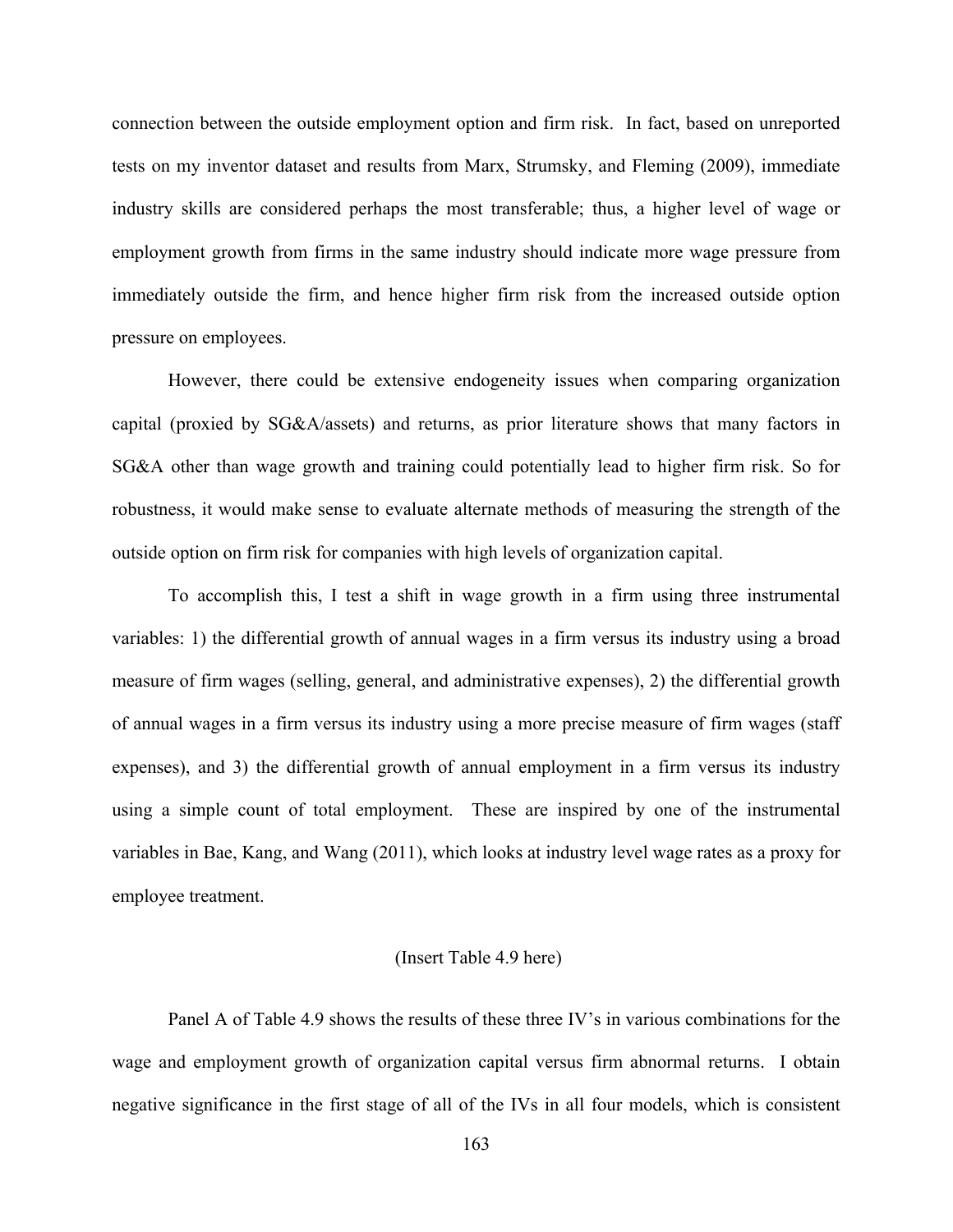with the idea that an increase in industry wages or employment relative to the firm would cause the firm to increase wages, training, etc., to stay competitive, thus causing O/K for the firm to increase. The second stage confirms that this predicted increase in firm O/K also increases firm risk, as the coefficient on predicted O/K is positive and highly significant in all four models.

I perform three tests to confirm the validity of these IV's. First, I confirm the strength of these IV's using the first-stage F-test of Stock and Yogo (2005), with p-values strongly rejecting the null that the IV's are weak. Second, I use the Hansen's J test of overidentification and confirm that the overidentifying restriction is valid in models 1, 3, and 4. However, model 2 is borderline on this test with a p-value = .0460 (rule of thumb,  $\rho > 0.05$ ). Third, I test the endogeneity of variables using the Durbin-Wu-Hausman test of endogeneity and find confirming results in a variety of model combinations in unreported statistics.

Overall, these results strongly support hypothesis 5A and 5B, and also provide further support for hypothesis 3A.

#### *H. Michigan Experiment*

It is possible that firms with high organization capital risk due to the outside option may locate in states with strict non-compete laws to reduce the risk of their key talent leaving the firm. However, in March 1985 the Michigan legislature passed the Michigan Antitrust Reform Act (MARA), which was a large bill that accidentally repealed a 1905 statute prohibiting noncompete agreements. Marx, Strumsky, and Fleming (2009) provide a detailed account of the exogeneity of this event, as described in hypothesis 6. Thus this event provides an exogenous test of the effect of non-compete law strength on the portion of organization capital risk due to the outside option.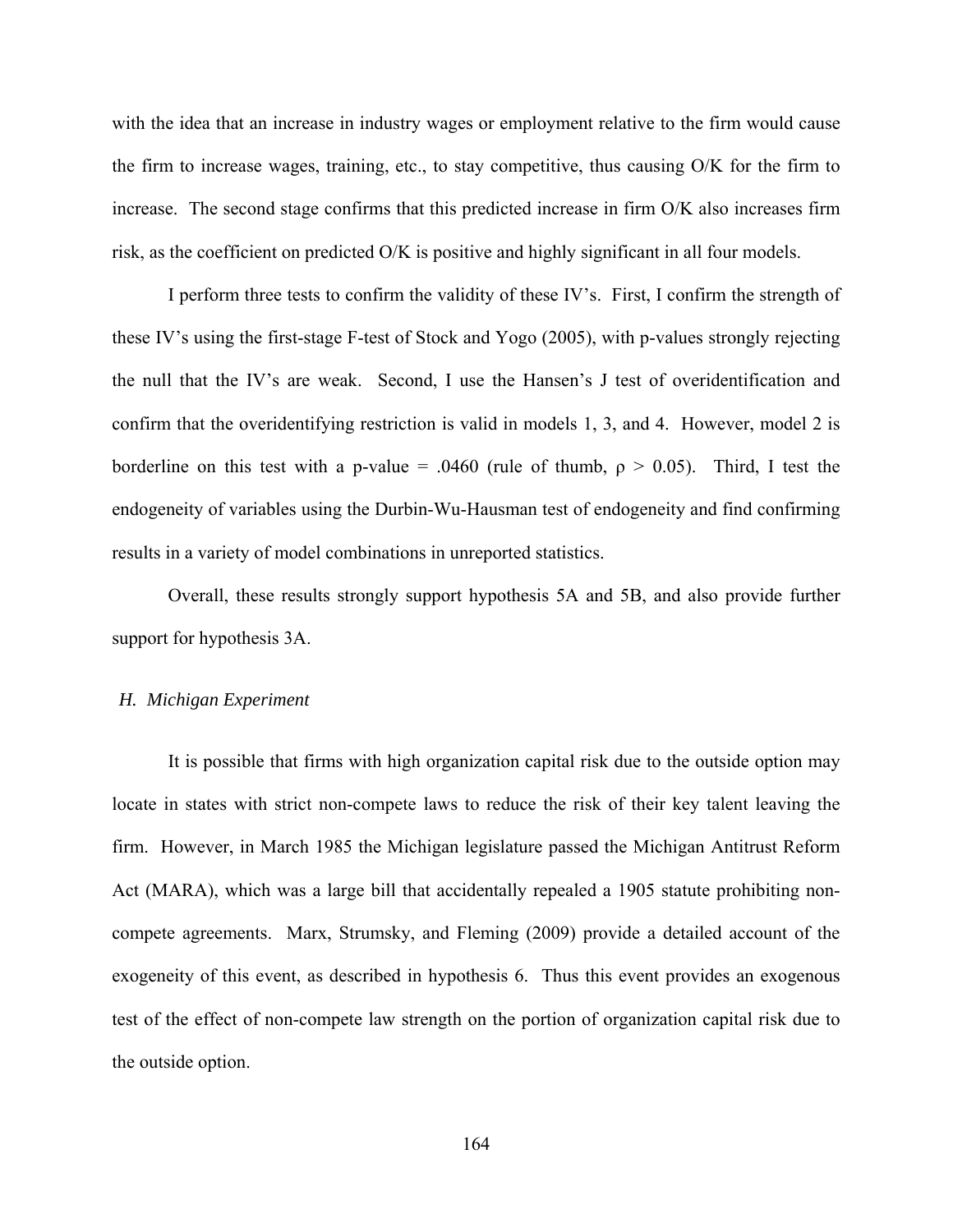To test this, I create a matched sample of firms in Michigan in 1983 to U.S. firms outside of the state. I create a roughly 4-to-1 matched sample of non-Michigan firms to the treatment Michigan firms, matching from the same quintile of momentum, market-to-book, and market capitalization. As a last step, I sort the matched group by market capitalization (as size would likely be the most important factor), and match the two firms before and after the treatment Michigan firm. This final matching step should serve to avoid any bias from drift within the quintiles.

I then run a difference-in-difference-in-difference regression of 1-year returns on organization capital, a Michigan state indicator variable, and a postevent indicator variable by evaluating the identical set of matched firms described previously before and after the event. Although continuous variables such as organization capital are not used as often in DIDID regressions, they still work effectively. I use abnormal returns for the year 1984 to indicate preevent period returns, and abnormal returns in 1990 to indicate post-event returns. I use this period several years after the event for two reasons: 1) Although the exogenous event took place in 1985, Marx, Strumsky, and Fleming describe a lengthy period of uncertainty after the event on what the actual status of non-compete law was in the state of Michigan (partly because the repeal was an accidental and exogenous change). In fact, it was actually unclear immediately after passage if the non-compete ban was repealed, so in December 1987 an amendment to MARA was passed by the Michigan legislature upholding the repeal of the ban on non-compete agreements. However, it is likely that this shock took some time to be absorbed by the market, and since most short-term risk events (Jegadeesh and Titman (1993), Debondt and Thaler (1985)) lose their significance after three years, I analyze the returns three years after the event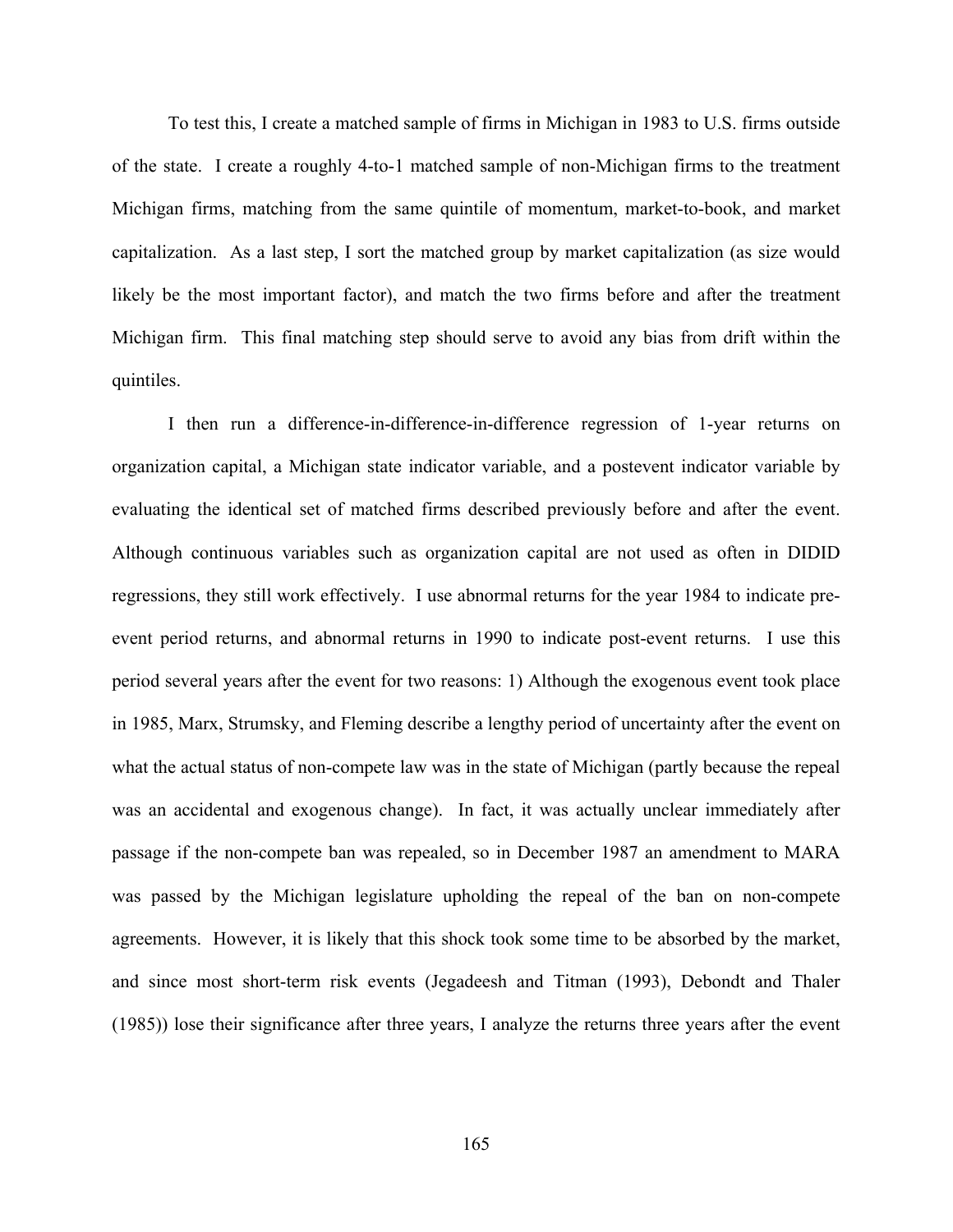window (which is between 1985 and 1987) in the year 1990, to see if there was a longer lasting change in risk among Michigan firms.

### (Insert Table 4.10 here)

Panel A of Table 4.10 shows the impact of this event on firm risk. I consider the triple interaction term (post x treatment x  $O/K$ ) to evaluate the impact of this event on firm risk for high organization capital firms. For the entire sample, I find that high organization capital firms in Michigan saw a significant reduction in firm risk after it was established that non-compete laws were enforceable. To ensure that this was not driven by the auto industry, I exclude the auto industry in column two and find that the results still hold. In columns 3 through 5, I further limit the matched sample to high organization capital firms (the top two quintiles of O/K), and add a filter for firms located within other states enforcing non-compete bans, as per Marx, Strumsky, and Fleming (2009). In all three cases the results still hold. All of these results support hypothesis 6.

### *I. Headquarter Moves and Non-Compete Laws: The Effect on the Outside Option*

As a final robustness test of the legal environment impact on organization capital, I analyze the movement of firms between states with varying levels of non-compete law strength, as measured by the modified Garmaise (2011) index, from the year 1995-2009.

I first create a treatment sample of firms that switch the location of state headquarters between 1995 and 2009 using an analytics software package screening  $10\text{-Ks}^{70}$ . This is required because Compustat only includes current firm headquarter location, and does not measure headquarter location changes in the past. To avoid data entry mistakes from the SEC documents,

 $\overline{a}$ 

 $70$  Specifically, I use SEC Analytics Suite to obtain this information.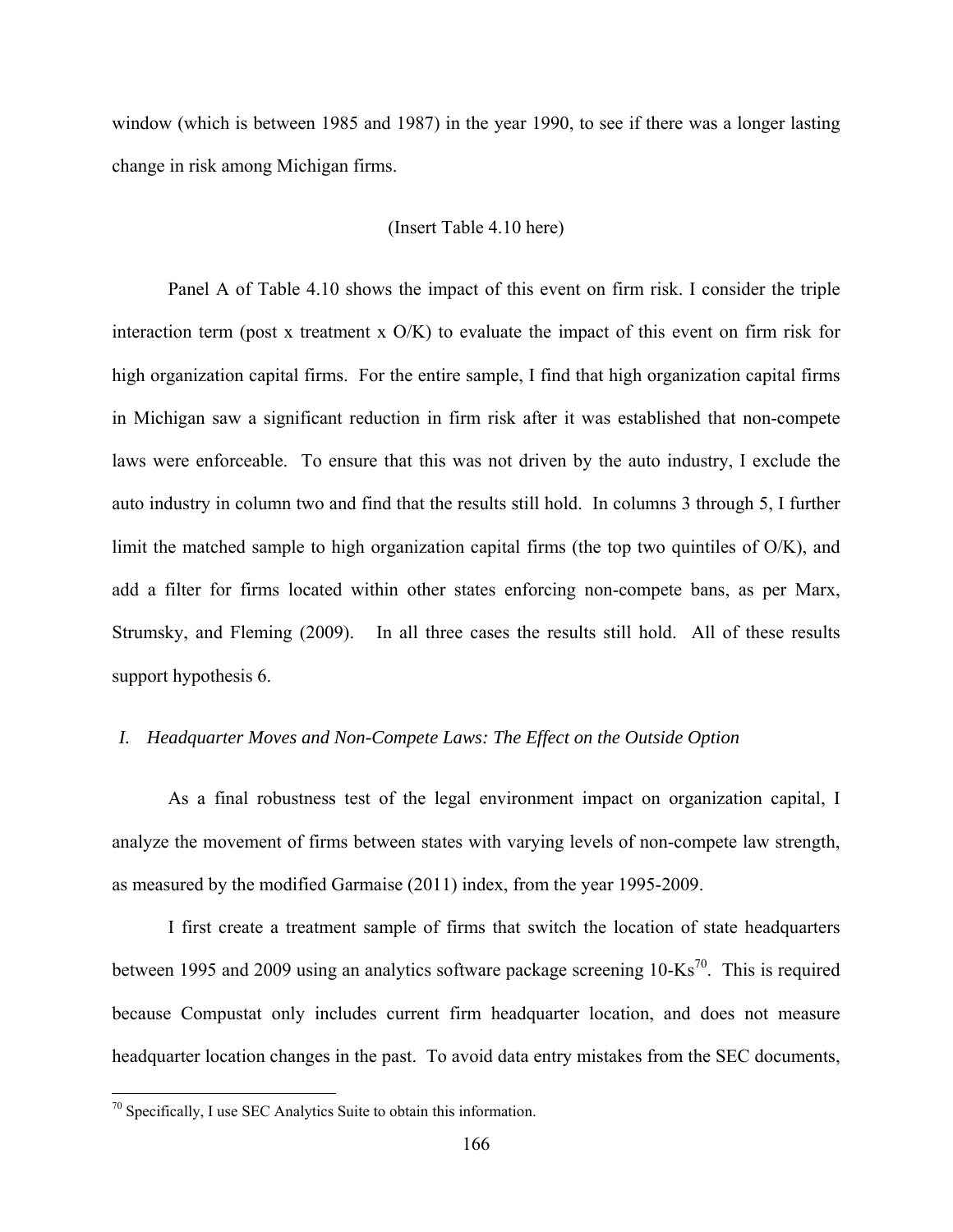or temporary headquarter relocations, I require that firms must have been present at the old location for 3 years prior to the switching year, and for three years after the switching year. I then create a matched sample of firms switching headquarter location to firms not switching. I create a roughly 4-to-1 matched sample of non-switching firms to switching firms, matching from the same quintile of momentum, market-to-book, and market capitalization. As a last step, I sort the matched group by market capitalization (as size would likely be the most important factor), and match the two firms before and after the treatment switching firm. This final matching step should serve to avoid any bias from drift within the quintiles.

In addition, because of the unique environment California plays on firm performance (they are considered a unique high-velocity labor market by Saxenian (1996) and Gilson (1999)), I exclude California firms from the sample. Also, since there may be little change in returns between states with almost identical modified Garmaise scores, I further limit the switchers and matches to firms moving 2 or more points on the modified Garmaise index (which varies from 0 to 9).

#### (Insert Table 4.11 here)

Panel A of Table 4.11 shows that firms moving to a state with non-compete laws that are more strict face lower overall risk, as seen by their 3-year returns. This is shown with weak significance in the triple interaction term of post x treatment x O/K. Overall, this provides modest support for hypothesis 7.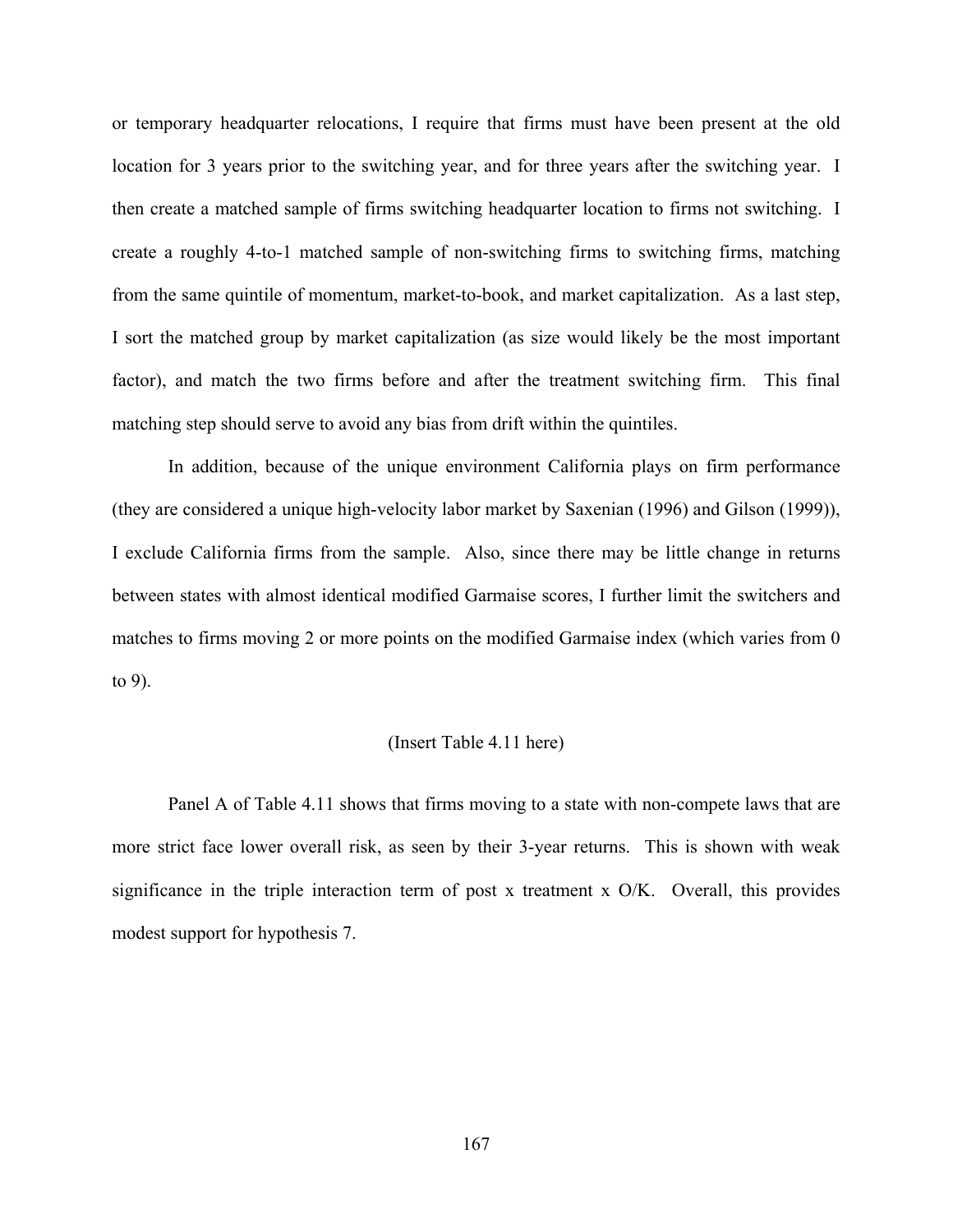### **4.5 Conclusion**

I contribute to the debate over the effect of the outside option on firm risk by empirically examining the largely theoretical predictions of Eisfeldt Papanickolaou (2013). I measure this by actually measuring the flow of key talent between firms using one of the primary databases used for measuring skilled employee movement between firms – inventor firm switches based on changes in publicly traded patenting firm from patent filings between 1976- 2006 as in Lai, D'Amore, and Fleming (2011). For the inventor patent filings, I evaluate the movement of 22,021 inventors between publicly traded firms spanning from 1976-2006, from a total of 1.41M publicly traded firm utility patent filings by 432,088 inventors.

I find that as organization capital increases, there is an increase in the likelihood that key talent will move away from a firm, as proxied by firm inventors. This supports the idea that high organization capital can increase firm risk not only by the fact that there is more intangible value at stake for that firm, but also because key talent is more likely to leave a high organization capital company.

I also find that high organization capital firms experience a net outflow of firm inventors, supporting the idea that high organization capital increases firm risk as a result of the outside option. In addition, I find that high organization capital increases firm velocity, which supports the idea that high organization capital increases firm risk by placing these firms in a class of companies that experience high skilled labor turnover.

I verify the findings of Eisfeldt Papanikolaou (2013) and find that firms with higher organization capital face increased risk as proxied by 1-year firm returns. More importantly, I find that labor flow has a strong positive impact on future 1-year abnormal returns when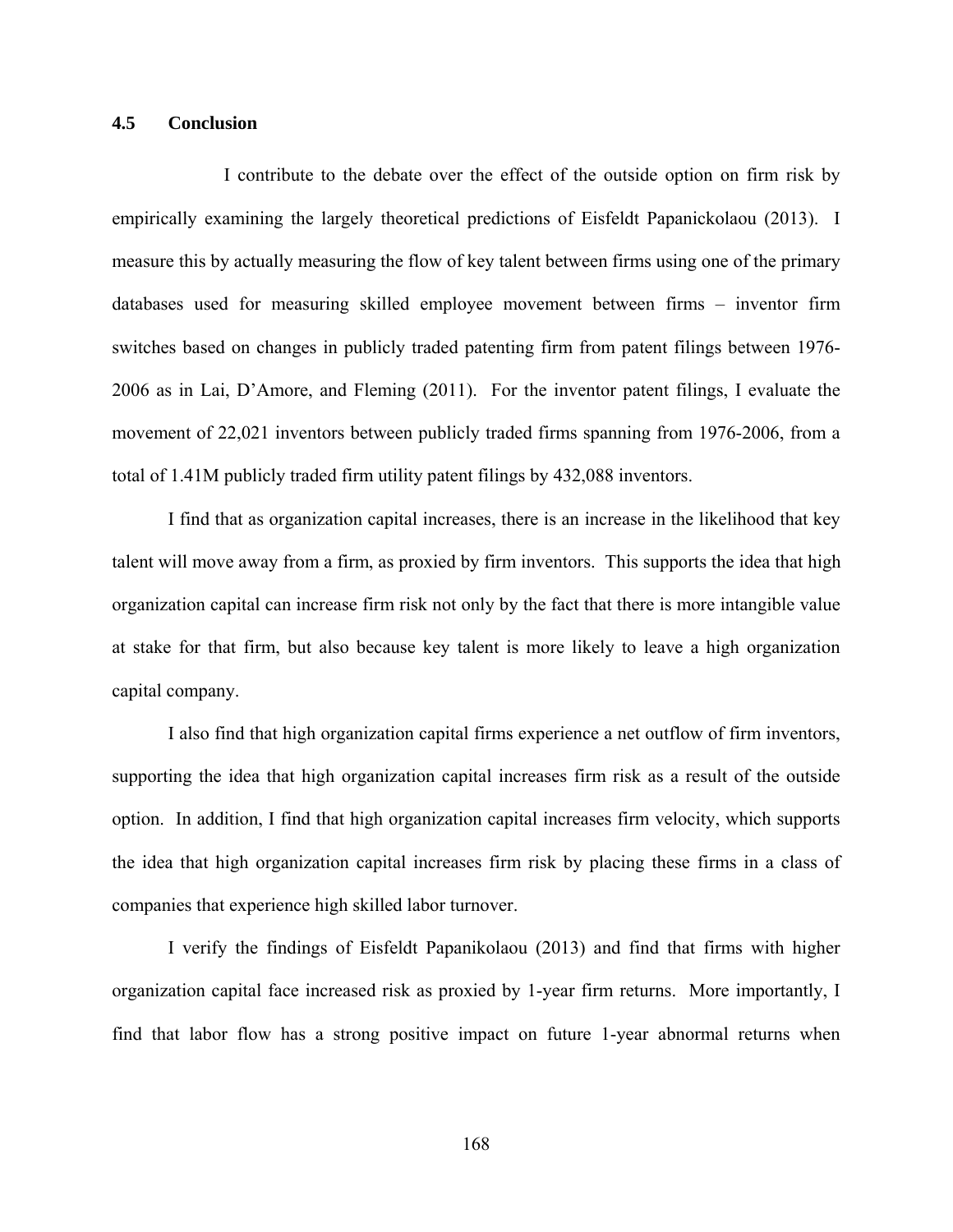interacted with organization capital, and that the significance of organization capital disappears when the outside option risk is accounted for.

I also investigate the outside factors (compensatory and legal) affecting the strength of the outside option for skilled employees. Compensation is considered the strongest voluntary motivation tying an employee to a firm, and I specifically evaluate the ratio of total compensation to binding compensation (NoBind) designed to retain key employees by "binding" them to a firm. I also look at the legal environment affecting skilled labor mobility by examining the effect of state non-compete laws on inventor flow and velocity using an index of noncompete law strength from Garmaise (2011). While both factors seem to have a moderate effect on firm risk, organization capital stays significant throughout interactions with these measures, indicating that organization capital cannot be subsumed as a risk factor by risk-reducing legal or compensatory environments.

I further test the effect of the legal environment on organization capital using an exogenous change in non-compete laws in Michigan in 1985. In 1985, Michigan effectively repealed an unenforced non-compete law statute, creating ambiguity in the use of non-compete agreements, which had been effectively banned "as a matter of public policy" since 1905. Marx, Strumsky, and Fleming (2009) find that overall labor velocity of inventors was reduced after this change due to the added friction on labor movement from the law change. I find that this exogenous shock reduced firm risk for companies with high organization capital as well.

I also use instrumental variables proxying for outside hiring pressure from within the same industry a firm belongs in order to determine the effect of wage and hiring pressure on firm risk for high organization capital firms. I find that these proxies for the outside option of organization capital significantly increase firm risk.

169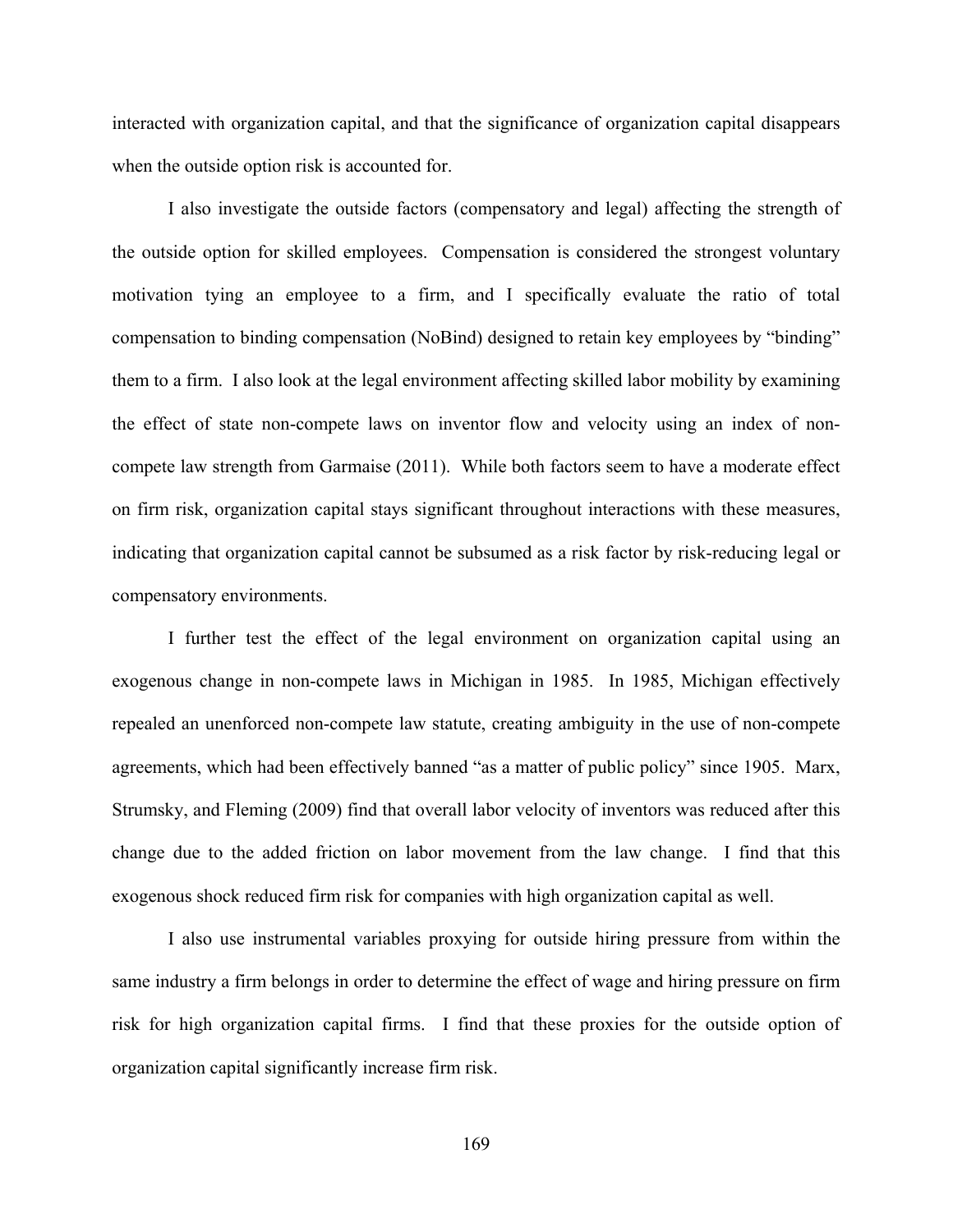Finally, I test the effect of firm headquarter moves between states with different levels of noncompete laws based on the Garmaise (2011) index. I find modest support for the hypothesis that high organization capital firms can reduce firm risk when moving to states with stronger noncompete laws.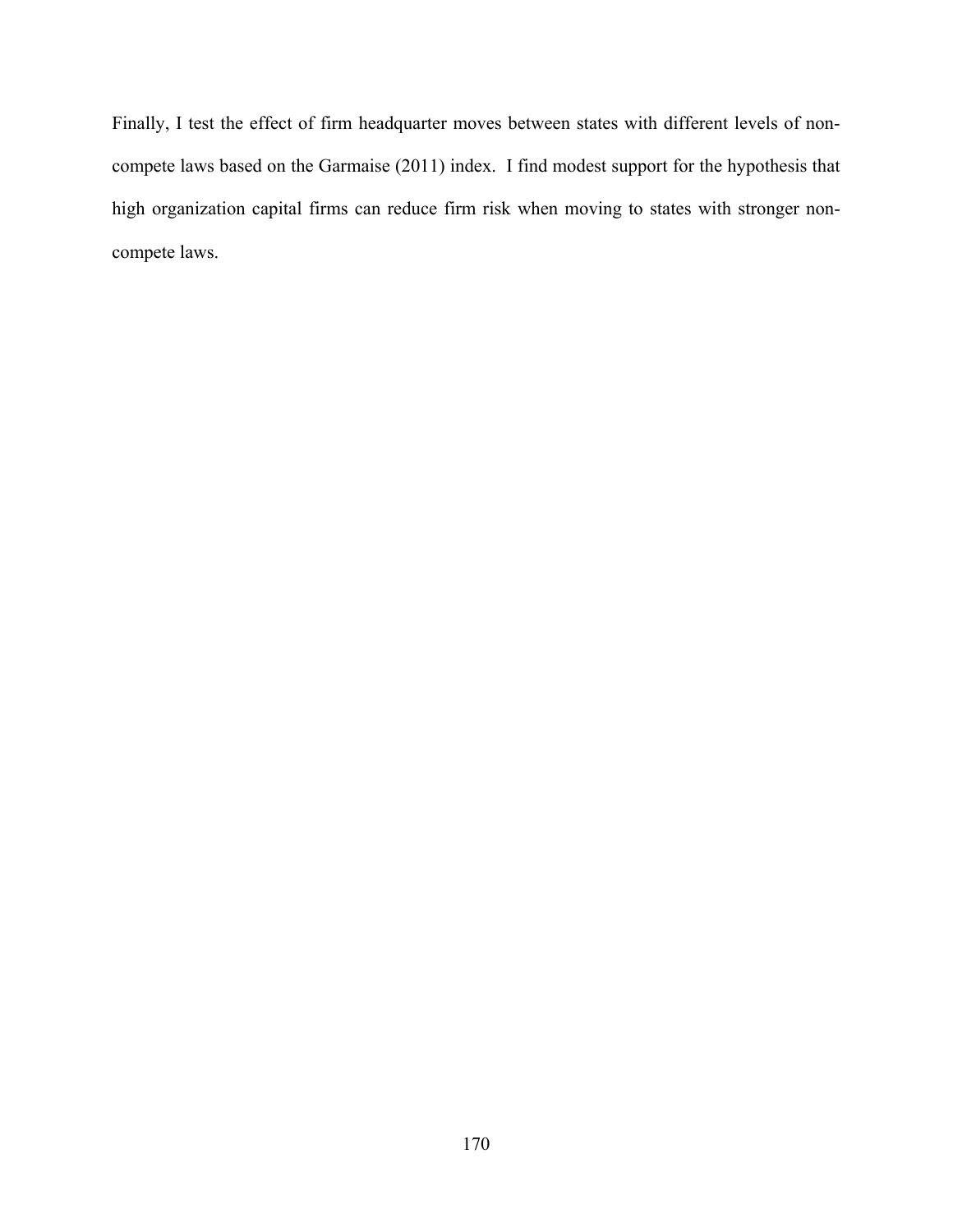# **REFERENCES**

Agarwal, Naresh C. "Determinants of executive compensation." *Industrial Relations: A Journal of Economy and Society* 20.1 (1981): 36-45.

Anderson, Mark C., Rajiv D. Banker, and Surya N. Janakiraman. "Are selling, general, and administrative costs "sticky"?." *Journal of Accounting Research* 41.1 (2003): 47-63.

Anderson, Mark, et al. "Cost behavior and fundamental analysis of SG&A costs." *Journal of Accounting, Auditing & Finance* 22.1 (2007): 1-28.

Bae, Kee-Hong, Jun-Koo Kang, and Jin Wang. "Employee treatment and firm leverage: A test of the stakeholder theory of capital structure." *Journal of Financial Economics* 100.1 (2011): 130-153.

Becker, Gary Stanley. *Human Capital: A Theoretical and Empirical Analysis, with Special Reference to Education, by Gary S. Becker*. London, 1964.

Core, John E., Wayne Guay, and David F. Larcker. "Executive equity compensation and incentives: A survey." *Economic policy review* 9.1 (2003): 27-50.

Dahiya, Sandeep, and David Yermack. "You can't take it with you: Sunset provisions for equity compensation when managers retire, resign, or die."*Journal of Corporate Finance* 14.5 (2008): 499-511.

Donangelo, Andres. "Labor mobility: implications for asset pricing." *The Journal of Finance* (2014).

DeBondt, Werner FM, and Richard Thaler. "Does the stock market overreact?." *The Journal of finance* 40.3 (1985): 793-805.

Eisfeldt, Andrea L., and Dimitris Papanikolaou. "Organization Capital and the Cross‐Section of Expected Returns." *The Journal of Finance* 68.4 (2013): 1365-1406.

Fama, Eugene F., and Kenneth R. French. "Common risk factors in the returns on stocks and bonds." *Journal of financial economics* 33.1 (1993): 3-56.

Fama, Eugene F., and James D. MacBeth. "Risk, return, and equilibrium: Empirical tests." *The Journal of Political Economy* (1973): 607-636.

Fleming, Lee, Charles King III, and Adam I. Juda. "Small worlds and regional innovation." *Organization Science* 18.6 (2007): 938-954.

Garmaise, Mark J. "Ties that truly bind: Noncompetition agreements, executive compensation, and firm investment." *Journal of Law, Economics, and Organization* 27.2 (2011): 376-425.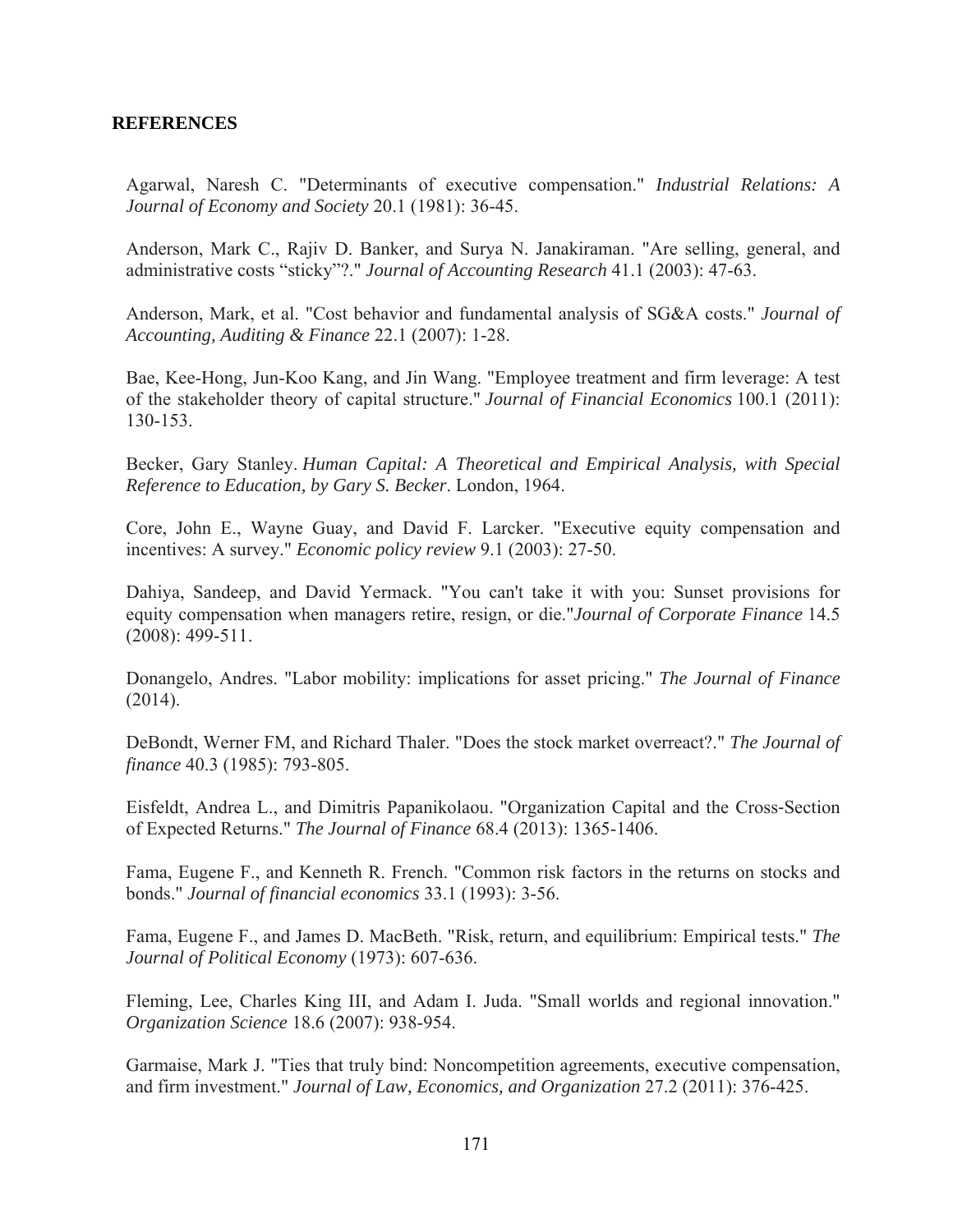Gilson, Ronald J. "The legal infrastructure of high technology industrial districts: Silicon Valley, Route 128, and covenants not to compete." *N.Y.U. L. Rev*. 74 (1999): 594-619.

Graves, Charles T., and James A. DiBoise. "Do strict trade secret and non-competition laws obstruct innovation?" *Entrepreneurial Bus. L.J.* 1 (2006): 323-344

Hall, Bronwyn H., Adam B. Jaffe, and Manuel Trajtenberg. The NBER patent citation data file: Lessons, insights and methodological tools. No. w8498. *National Bureau of Economic Research*, 2001.

Hirshleifer, David, Angie Low, and Siew Hong Teoh. "Are overconfident CEOs better innovators?." *The Journal of Finance* 67.4 (2012): 1457-1498.

Jegadeesh, Narasimhan, and Sheridan Titman. "Returns to buying winners and selling losers: Implications for stock market efficiency." *The Journal of Finance* 48.1 (1993): 65-91.

Jensen, Michael C., and William H. Meckling. "Theory of the firm: Managerial behavior, agency costs and ownership structure." *Journal of financial economics* 3.4 (1976): 305-360.

Katz, Eliakim, and Adrian Ziderman. "Investment in general training: the role of information and labour mobility." *The Economic Journal* 100.403 (1990): 1147-1158.

Kedia, Simi, and Shiva Rajgopal. "Neighborhood matters: The impact of location on broad based stock option plans." *Journal of Financial Economics* 92.1 (2009): 109-127.

Kogan, Leonid, et al. Technological innovation, resource allocation, and growth. No. w17769. *National Bureau of Economic Research*, 2012.

Kumar, Alok, Jeremy K. Page, and Oliver G. Spalt. "Religious beliefs, gambling attitudes, and financial market outcomes." *Journal of Financial Economics*102.3 (2011): 671-708.

Lai, Ronald, et al. "Disambiguation and co-authorship networks of the US Patent Inventor Database." *Harvard Institute for Quantitative Social Science*, Cambridge, MA 2138 (2011).

Lev, Baruch, and S. Ramu Thiagarajan. "Fundamental information analysis." *Journal of Accounting research* 31 (1993): 190-190.

Malsberger, Brian M. *Covenants not to compete: a state-by-state survey*. Bna Books, 2008.

Marx, Matt, Deborah Strumsky, and Lee Fleming. "Mobility, skills, and the Michigan noncompete experiment." *Management Science* 55.6 (2009): 875-889.

Novy-Marx, Robert. "The other side of value: The gross profitability premium." *Journal of Financial Economics* 108.1 (2013): 1-28.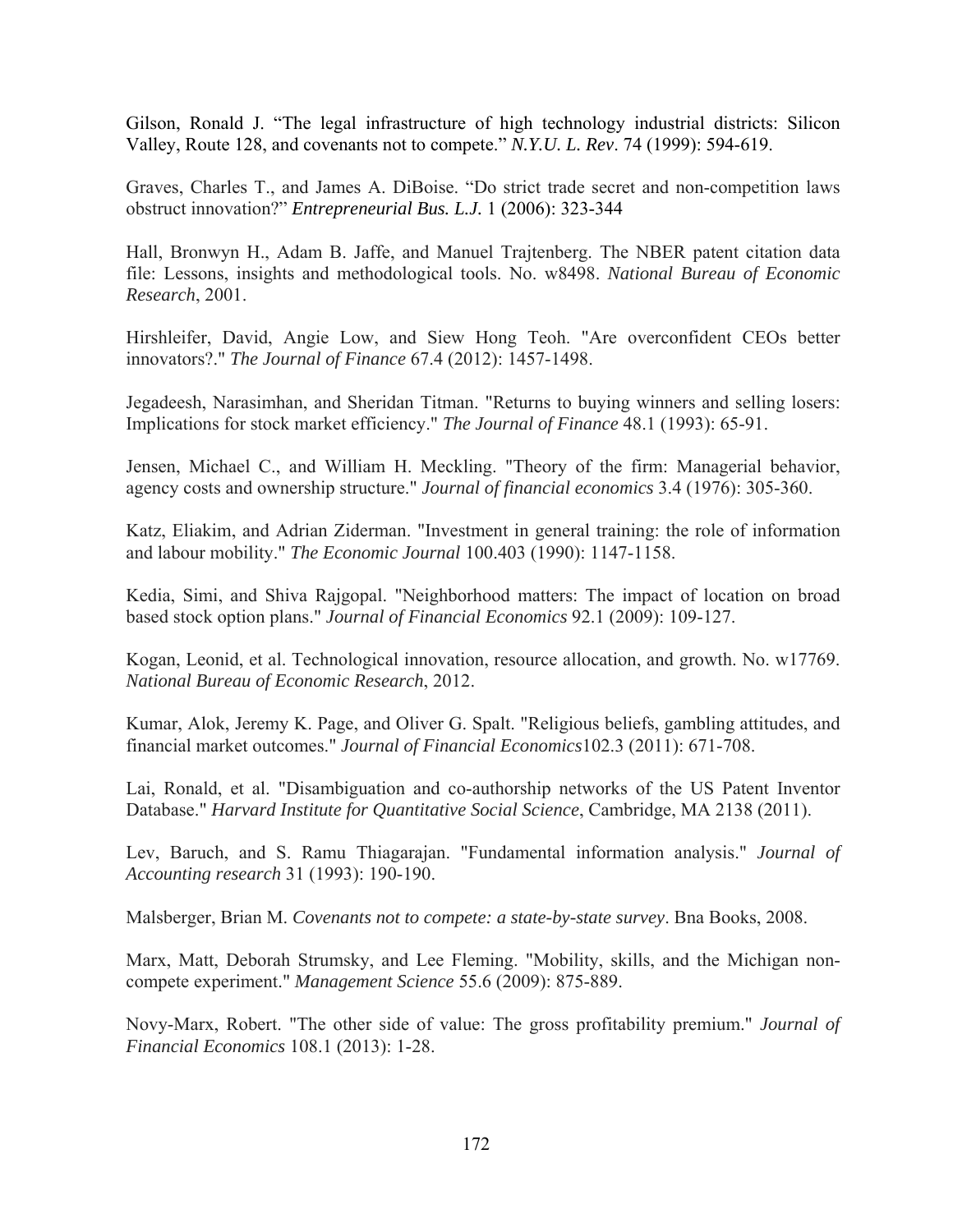Pirinsky, Christo, and Qinghai Wang. "Does corporate headquarters location matter for stock returns?." *The Journal of Finance* 61.4 (2006): 1991-2015.

Prescott, Edward C., and Michael Visscher. "Organization capital." *The Journal of Political Economy* 88.3 (1980): 446.

Pynnonen, Brett D."Ohio and Michigan law on postemployment covenants not to compete." *Ohio St. L. J.* 55 (1994): 215-235

Saxenian, Annalee. "Regional advantage: Culture and competition in Silicon Valley and Route 128." *Harvard Univ. Press* (1996): 31-37,41,60-78.

Singh, Jasjit. "Distributed R&D, cross-regional knowledge integration and quality of innovative output." *Research Policy* 37.1 (2008): 77-96.

Stock, James H., and Motohiro Yogo. "Testing for weak instruments in linear IV regression." (2005).

Trajtenberg, Manuel, Gil Shiff, and Ran Melamed. The" names game": Harnessing inventors' patent data for economic research. No. w12479. *National Bureau of Economic Research*, 2006.

Wu, Christina L. "Noncompete agreements in California: Should California courts uphold choice of law provisions specifying another state's law?" *UCLA L. Rev*. 51 (2003): 593-620.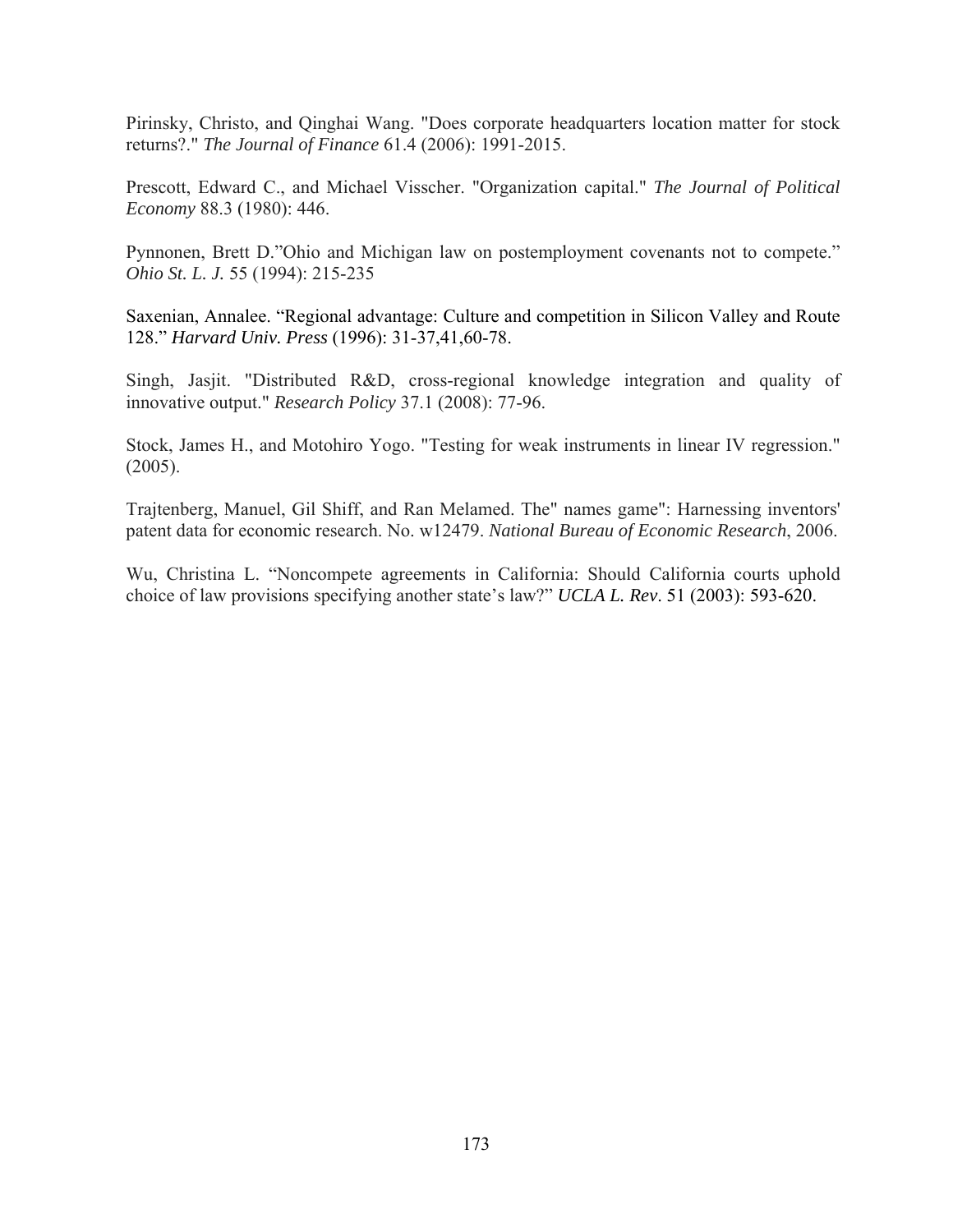#### **4.6. Appendix A**

# **Table 4.1 Descriptive Statistics - Patent Filings Dataset**

This table presents descriptive statistics for general characteristics of the final sample, which is derived from the NBER utility patent filings dataset of Hall, Jaffe, Trajtenberg (2001), the inventor dataset of Lai, D'Amore, and Fleming (2011), and the patent dataset of Kogan, Papanikolaou, Seru, and Stoffman (2012). Variable definitions and scaling are given in Appendix A.1. Size is divided by 1 billion here for comparison purposes. Fama French 17 Industry Classifications are from Ken French's website. Panel A lists the key variables, firm performance control variables, and patent filing control variables from Marx, Strumsky, and Fleming (2009). Panel B compares total patent filings and inventor firm switches (as per the matching algorithm of Lai, D'Amore, and Fleming (2011) and additional screeners for this paper) from 1976-2006. I separate the data by decades, adding 1976 to the first decade to give 11 years of data for that period. "Total Inventors" is based on the sample used in this paper.

| Panel A: Utility Patents 1976-2006 |           |          |          |              |                |        |        |
|------------------------------------|-----------|----------|----------|--------------|----------------|--------|--------|
|                                    |           |          |          |              | Percentile     |        |        |
| Variable                           | N         | M ean    | S.D.     | $5\%$        | 25%            | 75%    | 95%    |
| Organization Capital               | 1,076,114 | 0.83     | 0.47     | 0.23         | 0.51           | 1.04   | 1.62   |
| Firmspec                           | 1,409,545 | 0.21     | 0.34     | 0.00         | 0.00           | 0.33   | 1.00   |
| Firmpatct                          | 1,409,545 | 502.82   | 776.18   | 6            | 57             | 557    | 2681   |
| Invidindconc                       | 1,219,708 | 6,385.36 | 2,770.57 | 2,397        | 3.956          | 10,000 | 10,000 |
| Ipt                                | 1,409,545 | 13.38    | 28.85    |              | $\overline{c}$ | 13     | 49     |
| Tslp                               | 1,021,014 | 1.95     | 2.15     | $\mathbf{1}$ |                | 2      | 6      |
| <b>Size</b>                        | 1,409,445 | 33.06    | 58.90    | 0.16         | 2.01           | 34.00  | 170.15 |
| Market / Book                      | 1,394,606 | 4.43     | 39.07    | 0.74         | 1.54           | 4.92   | 11.38  |
| <b>ROA</b>                         | 1,408,231 | 0.03     | 0.18     | $-0.15$      | 0.02           | 0.09   | 0.17   |
| Employees                          | 1,400,968 | 94.01    | 135.83   | 0.58         | 13.02          | 109.40 | 329.37 |

#### *Panel B: Patent Filings / Inventor Switches Per Industry And Decade*

 *Total Patent Filings: 1,409,545. Total Inventors: 432,088* Totals

Across Fama French 17 Ind Classification 76-86 87-96 97-06 76-86 87-96 97-06 Industries 1) Food 3,176 5,002 5,659 38 92 109 239 2) Mining and Minerals 14 14 224 276 4 7 3 14 3) Oil and Petroleum Products 24,703 18,977 9,137 226 238 224 688 4) Textiles, Apparel & Footware 1,355 1,260 983 11 25 21 57 5) Consumer Durables 11,886 25,684 24,567 106 246 270 622 6) Chemicals 34,878 38,205 23,666 220 465 455 1,140 7) Drugs, Soap, Perfumes, Tobacco 25,166 49,907 58,515 158 850 1,202 2,210 8) Construction / Construction Matls 9,717 6,979 6,143 62 110 110 282 9) Steel Works, etc 4,108 3,790 2,335 58 74 69 201 10) Fabricated Products 1,728 1,491 1,568 24 71 54 149 11) Machinery and Business Equip 57,823 131,099 267,712 565 2,380 5,339 8,284 12) Automobiles 15,270 29,623 30,787 90 317 1,029 1,436 13) Transportation 22,281 28,106 18,988 278 449 380 1,107 14) Utilities 293 234 156 8 5 2 15 15) Retail Stores 262 313 606 0 5 11 16 16) Banks, Ins Cos, other Financials 399 718 1,759 12 17 37 66 17) Other 58,818 137,294 202,495 468 1,768 3,259 5,495 Totals Across Decades: 2,328 7,119 12,574 22,021 Total Patent Filings Inventor Firm Switches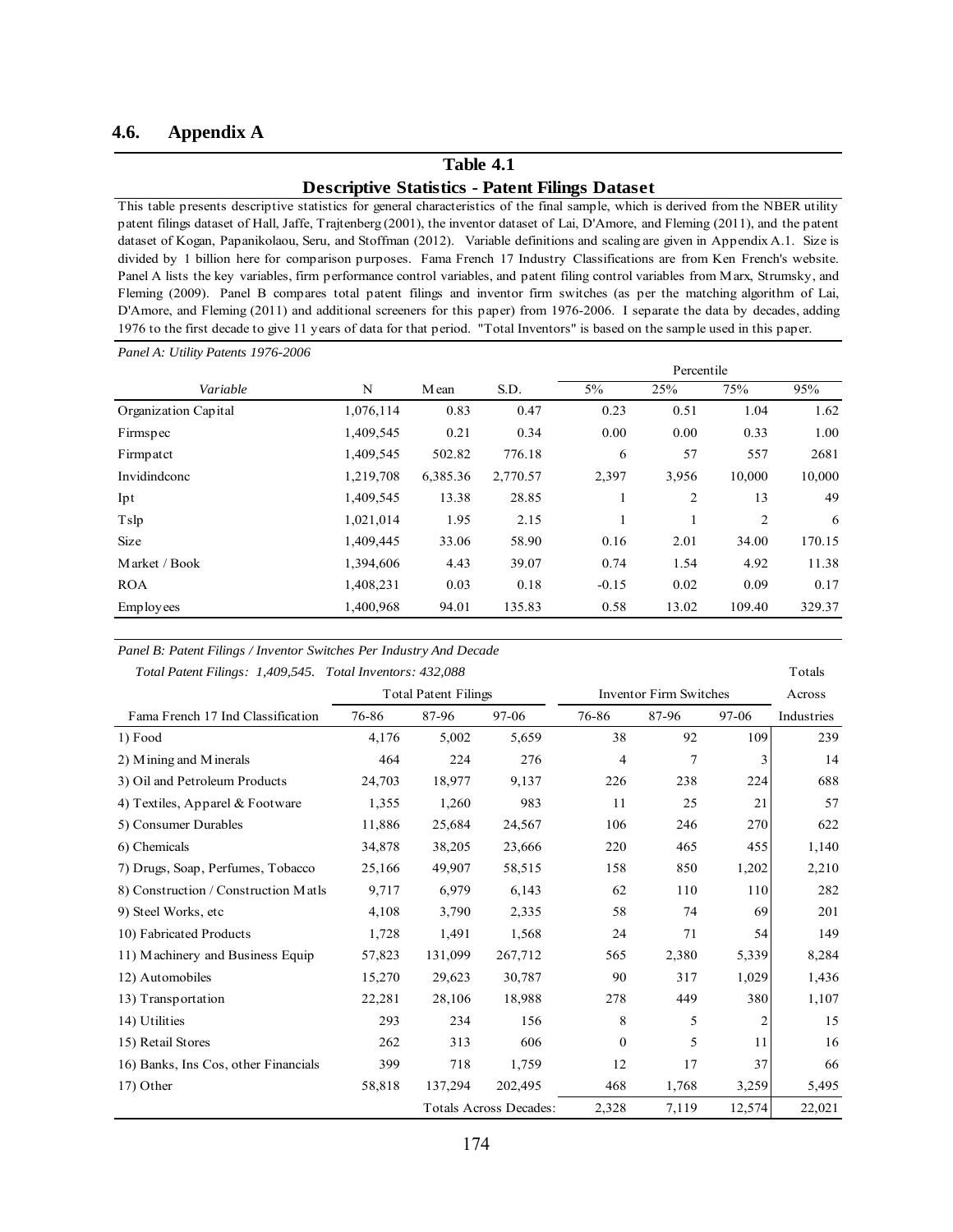# **Table 4.2 Descriptive Statistics - Firm Totals Dataset**

This table presents descriptive statistics for general characteristics of the final sample of inventor total movements by firm. The sample excludes observations missing a value for organization capital. Variable definitions and scaling are given in Appendix A.1. Size is divided by 1 billion here for comparison purposes. Each panel lists the organization capital proxy, firm performance control variables, and variables affecting the "outside option". I divide the sample into high and low organization capital groups per year, with Panel A providing statistics per low organization capital group, and Panel B providing statistics per high organization capital group for comparison. Because of the formation period of the organization capital proxy, and limited availability of SG&A expense data in Compustat before 1980, the sample starts later than the inventor movement dataset. This sample ranges from 1984-2012.

| Panel A: Firm Measures 1984-2012 |        |          |                |                  |                  |                  |              |
|----------------------------------|--------|----------|----------------|------------------|------------------|------------------|--------------|
|                                  |        |          |                |                  | Percentile       |                  |              |
| Low Organization Capital         | N      | Mean     | S.D.           | 5%               | 25%              | 75%              | 95%          |
| Organization Capital             | 50,002 | 0.34     | 0.24           | 0.04             | 0.09             | 0.54             | 0.76         |
| 1-Year Returns                   | 46,290 | 0.09     | 0.66           | $-0.65$          | $-0.24$          | 0.29             | 0.98         |
| Garm                             | 49,006 | 5        | $\overline{2}$ | $\overline{2}$   | 4                | 6                | 9            |
| <b>Inventor Velocity</b>         | 18,095 | 3.10     | 20.63          | $\boldsymbol{0}$ | $\boldsymbol{0}$ | $\mathbf{0}$     | 12           |
| <b>Inventor Outflow</b>          | 18,095 | 0.27     | 11.85          | $-1$             | $\theta$         | $\theta$         | $\mathbf{1}$ |
| Size                             | 49,954 | 2.25     | 12.43          | 0.01             | 0.05             | 0.91             | 7.79         |
| M omentum                        | 49,106 | 0.15     | 0.68           | $-0.59$          | $-0.18$          | 0.35             | 1.08         |
| Market / Book                    | 48,831 | 2.81     | 37.81          | 0.41             | 0.99             | 2.55             | 6.04         |
| Total Comp                       | 11,763 | 2,609.25 | 4,687.24       | 314.55           | 674.31           | 2,741.40         | 8,863.64     |
| NoBind Ratio                     | 7,800  | $-0.34$  | 0.20           | $-0.68$          | $-0.48$          | $-0.20$          | 0.00         |
| Employees                        | 47,491 | 7.40     | 23.95          | 0.04             | 0.29             | 4.91             | 33.48        |
| Innovative Industry              | 30,457 | 0.63     | 0.48           | $\boldsymbol{0}$ | $\boldsymbol{0}$ | 1                | 1            |
| <b>High Organization Capital</b> |        |          |                |                  |                  |                  |              |
| Organization Capital             | 50,018 | 1.77     | 1.60           | 0.77             | 1.02             | 2.02             | 3.91         |
| 1-Year Returns                   | 44,875 | 0.17     | 1.13           | $-0.70$          | $-0.29$          | 0.34             | 1.47         |
| Garm                             | 49,444 | 5        | $\overline{2}$ | $\overline{c}$   | 4                | 6                | 9            |
| <b>Inventor Velocity</b>         | 24,663 | 2.33     | 20.94          | $\boldsymbol{0}$ | $\boldsymbol{0}$ | $\boldsymbol{0}$ | 5            |
| Inventor Outflow                 | 24,663 | 0.49     | 11.41          | $\theta$         | $\theta$         | $\theta$         | $\theta$     |
| Size                             | 49,922 | 1.57     | 10.12          | 0.00             | 0.02             | 0.41             | 4.65         |
| M omentum                        | 49,135 | 0.14     | 0.96           | $-0.69$          | $-0.30$          | 0.35             | 1.33         |
| Market / Book                    | 48,288 | 4.12     | 51.63          | 0.41             | 1.02             | 3.37             | 9.88         |
| <b>Total Comp</b>                | 10,372 | 2,128.55 | 3,096.84       | 306.70           | 596.47           | 2,400.15         | 7,148.19     |
| NoBind Ratio                     | 6,410  | $-0.34$  | 0.20           | $-0.68$          | $-0.48$          | $-0.19$          | 0.00         |
| Employees                        | 48,982 | 7.39     | 40.49          | 0.04             | 0.18             | 3.29             | 28.94        |
| Innovative Industry              | 31,699 | 0.76     | 0.43           | $\boldsymbol{0}$ | $\mathbf{1}$     | 1                | 1            |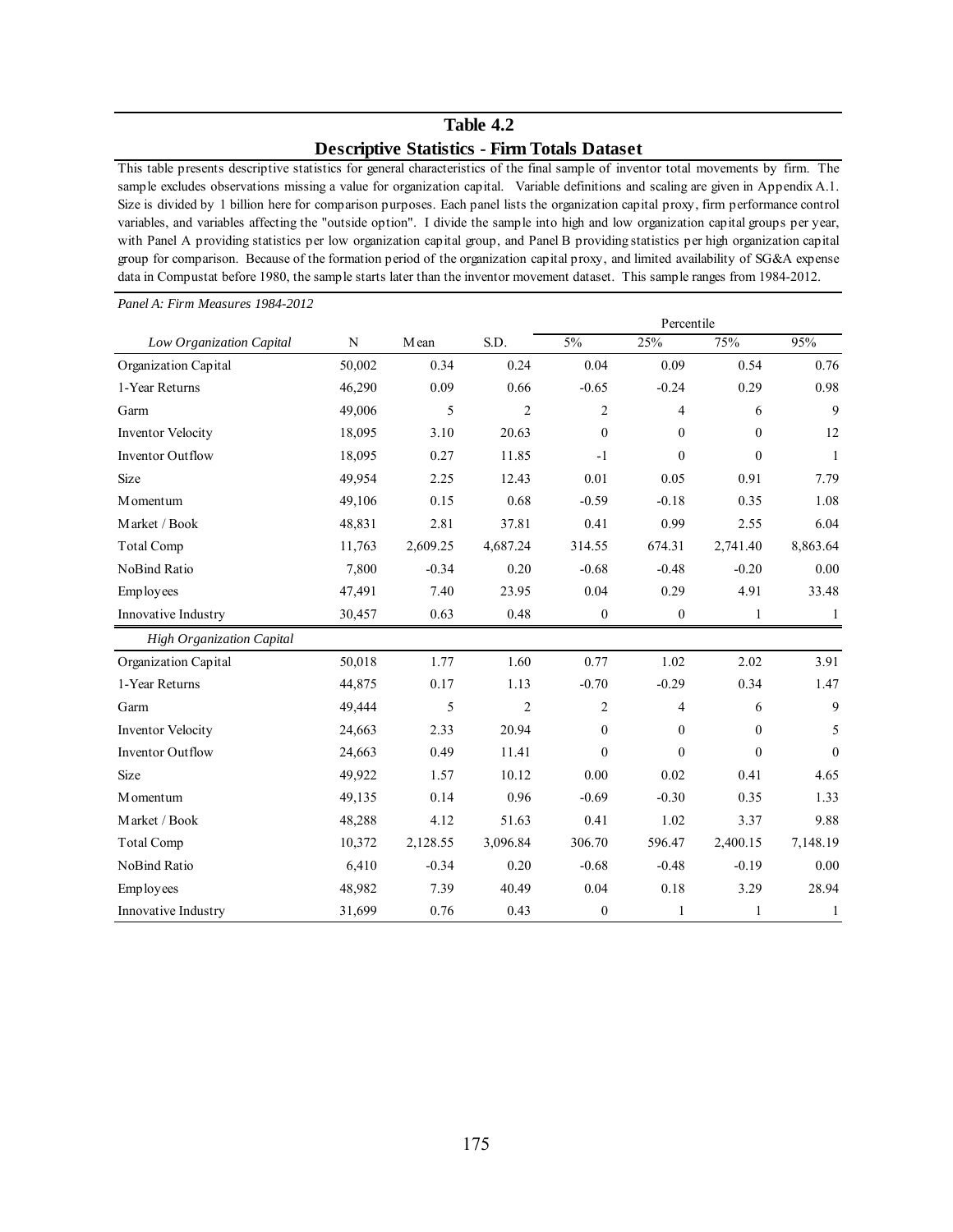### **Table 4.3 O/K Versus Fama French Risk Factors**

This table shows equal weight averages of one-year abnormal returns for O/K versus the three Fama French (1993) risk factors for the period 1990-2010. The sample is separated into five quintiles by risk factor, and contains 73,566 firm-year observations. I require the sample to include only nonmissing observations for all four risk factors, and include common stock returns in the Nasdaq, NYSE, and AMEX.

| Variable                  | Ouintile 1 | Quintile 2 | Quintile 3 | Quintile 4 | Quintile 5 |  |
|---------------------------|------------|------------|------------|------------|------------|--|
| O/K                       | 0.0825     | 0.1123     | 0.1475     | 0.1722     | 0.2752     |  |
| Size Inverse <sup>1</sup> | 0.0920     | 0.0966     | 0.1232     | 0.1664     | 0.3238     |  |
| $M$ omentum <sup>2</sup>  | 0.2716     | 0.1497     | 0.1309     | 0.1247     | 0.1154     |  |
| Book / Market             | 0.0858     | 0.1039     | 0.1445     | 0.1703     | 0.2863     |  |

*Panel A: Equal-Weight Quintiles of 1-Year Returns by Risk Factor*

<sup>1</sup>Returns by the inverse of size are listed, to evenly compare factors from low risk to high risk by increasing quintile

<sup>2</sup>M omentum in my sample yields the opposite outcome to that established by Fama French (1993). For robustness, I included missing observations in my sample for O/K, size, book / market, dropped observations post-2000, and compared the high-low decile, which yielded essentially the same results as Jegadeesh and Titman (1993,2001).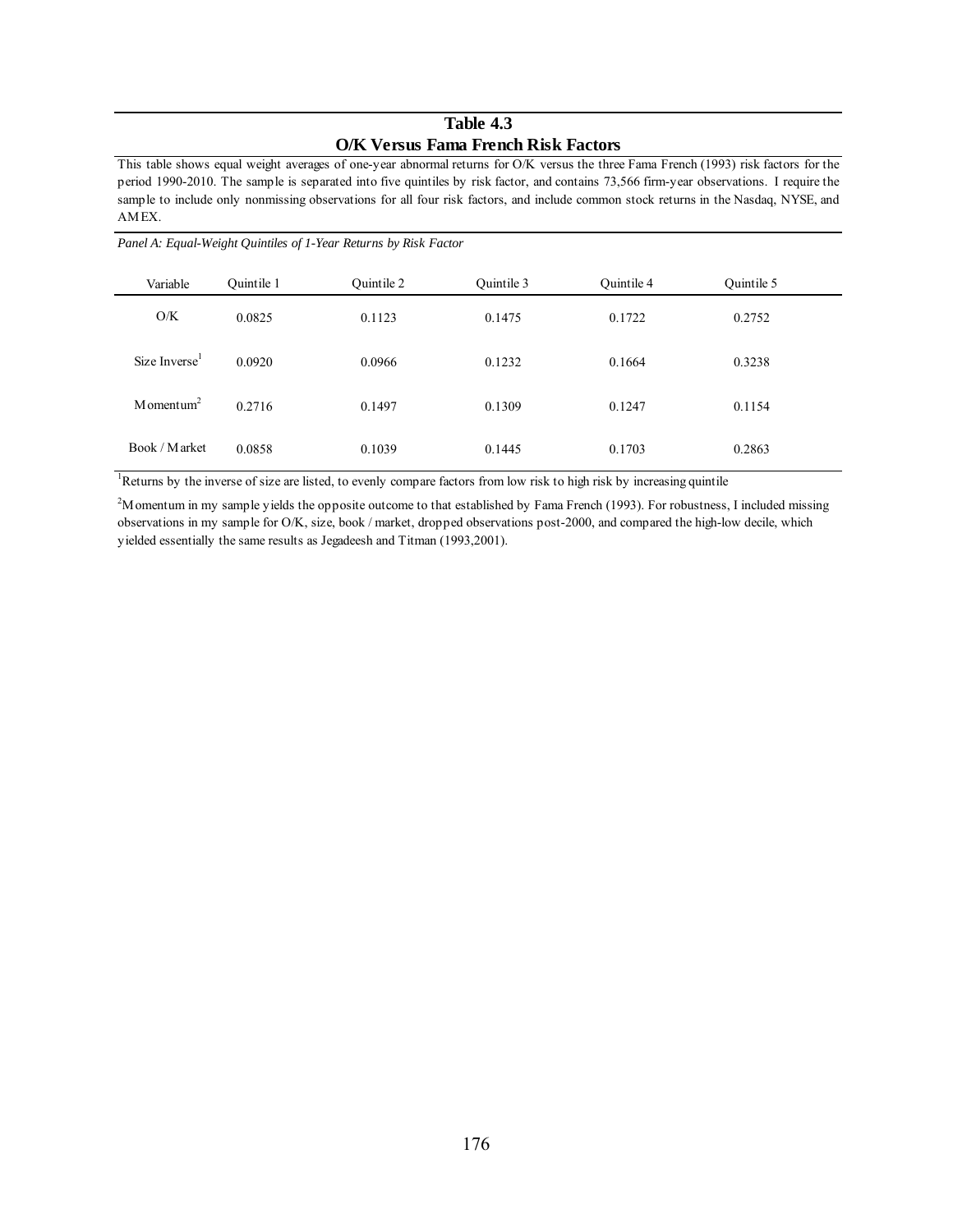# **Table 4.4 Inventor Firm Switches and Organization Capital**

This table presents the relationship between organization capital and individual inventor job switches in and out of a firm. I use an ordered logit model for column 1, with the dependent variable an indicator variable equal to -1 for switches out of a firm, 0 for no firm switching since the last patent filing, and 1 for switches into a firm. Columns 2-6 use a logit model and only consider inventors switching firms, with the dependent variable an indicator variable equal to 0 for switches out of a firm, and 1 for switches into a firm. Variables are defined in Appendix A (with identification of variables logged and log-transformed), and are winsorized at the 1% level. Year and Fama French 17 industry fixed effects are included for all regressions. Standard errors are robust to heteroskedasticity, and are clustered by firm. T-statistics are given in parentheses. Number of firm-year observations and pseudo r-squared are also included.

|                                  | Firm Switchers - |                  |               |                                                   |                  |               |
|----------------------------------|------------------|------------------|---------------|---------------------------------------------------|------------------|---------------|
|                                  | All Patents      |                  |               | Firm Switchers - Firm Switching Patent Pairs Only |                  |               |
| Variable                         | All              | All              | TSLP < 5      | TSLP ? 5                                          | O/K Low          | O/K High      |
| $\mathrm{O/K}$                   | $-0.1846$ *      | $-0.4014$ ***    | $-0.4101$ *** | $-0.5113$ ***                                     | $-0.4598$ **     | $-0.2267$     |
|                                  | $(-1.87)$        | $(-3.52)$        | $(-2.93)$     | $(-2.74)$                                         | $(-2.11)$        | $(-1.12)$     |
| Firm Specificity                 | $0.0753$ ***     | $0.1758$ ***     | $0.1819$ ***  | $0.2301$ ***                                      | $0.2096$ ***     | $0.1572$ ***  |
|                                  | (3.98)           | (6.45)           | (6.26)        | (3.83)                                            | (4.85)           | (4.67)        |
| Patents Per Firm                 | $-0.0945$        | $-0.0207$        | $-0.0400$     | 0.1531                                            | 0.0058           | $-0.0133$     |
|                                  | $(-1.62)$        | $(-0.33)$        | $(-0.62)$     | (1.16)                                            | (0.07)           | $(-0.17)$     |
| Tech Specialization <sup>1</sup> | $-2.1800$ **     | $-1.3500$        | 0.2510        | $-9.2800$ **                                      | $-1.6600$        | $-1.3400$     |
|                                  | $(-2.48)$        | $(-0.86)$        | (0.15)        | $(-2.55)$                                         | $(-0.73)$        | $(-0.64)$     |
| Patents Per Inventor             | $0.1661$ ***     | $0.6796$ ***     | $0.6698$ ***  | $1.2971$ ***                                      | $0.5936$ ***     | $0.7629$ ***  |
|                                  | (4.38)           | (10.74)          | (10.47)       | (7.40)                                            | (6.54)           | (7.77)        |
| <b>TSLP</b>                      | $0.3642$ ***     | $0.2278$ ***     | $0.4564$ ***  | $0.0571$ *                                        | $0.2283$ ***     | $0.2290$ ***  |
|                                  | (10.09)          | (13.66)          | (11.94)       | (1.73)                                            | (10.33)          | (9.73)        |
| Size                             | $0.1002$ *       | $0.1363$ *       | $0.1872$ **   | $-0.0971$                                         | 0.0431           | $0.3200$ ***  |
|                                  | (1.83)           | (1.79)           | (2.23)        | $(-0.78)$                                         | (0.38)           | (3.04)        |
| Market / Book                    | $-0.1115$        | $-0.1513$        | $-0.2421$ *   | 0.2161                                            | $-0.0263$        | $-0.3512$ *   |
|                                  | $(-1.08)$        | $(-1.15)$        | $(-1.69)$     | (0.97)                                            | $(-0.12)$        | $(-1.80)$     |
| <b>ROA</b>                       | $0.7828$ *       | $1.2472$ ***     | $1.4746$ ***  | $-0.1381$                                         | 0.3882           | $1.4670$ ***  |
|                                  | (1.90)           | (3.07)           | (3.10)        | $(-0.15)$                                         | (0.53)           | (2.98)        |
| Employees                        | $-0.1857$ **     | ***<br>$-0.4251$ | $-0.4604$ *** | $-0.3189$ **                                      | ***<br>$-0.3321$ | $-0.6534$ *** |
|                                  | $(-2.47)$        | $(-4.66)$        | $(-4.49)$     | $(-2.15)$                                         | $(-2.66)$        | $(-4.86)$     |
| Intercept <sup>2</sup>           |                  | $-2.5381$ *      | $-3.8434$ *** | 1.8467                                            | $-1.9191$        | $-5.2865$ *** |
|                                  |                  | $(-1.87)$        | $(-2.64)$     | (0.75)                                            | $(-0.80)$        | $(-3.14)$     |
|                                  |                  |                  |               |                                                   |                  |               |
|                                  |                  |                  |               |                                                   |                  |               |
| Year Fixed                       | Yes              | Yes              | Yes           | Yes                                               | Yes              | Yes           |
| <b>Industry Fixed</b>            | Yes              | Yes              | Yes           | Yes                                               | Yes              | Yes           |
| R-squared                        | 0.0251           | 0.1774           | 0.1645        | 0.1924                                            | 0.1692           | 0.1872        |
| No. Obs                          | 192842           | 5666             | 4373          | 1256                                              | 2635             | 3027          |

*Panel A: Ordered Logit / Logit Regressions of Inventor Firm Switches on Organization Capital*

\*,\*\*\*\* represent significance at the 10%, 5%, and 1% level, respectively.

 $<sup>1</sup>$  - Multiplied by 100,000 here so coefficient appears</sup>

 $2 - I$  exclude reporting the two cut points for the ordered logit model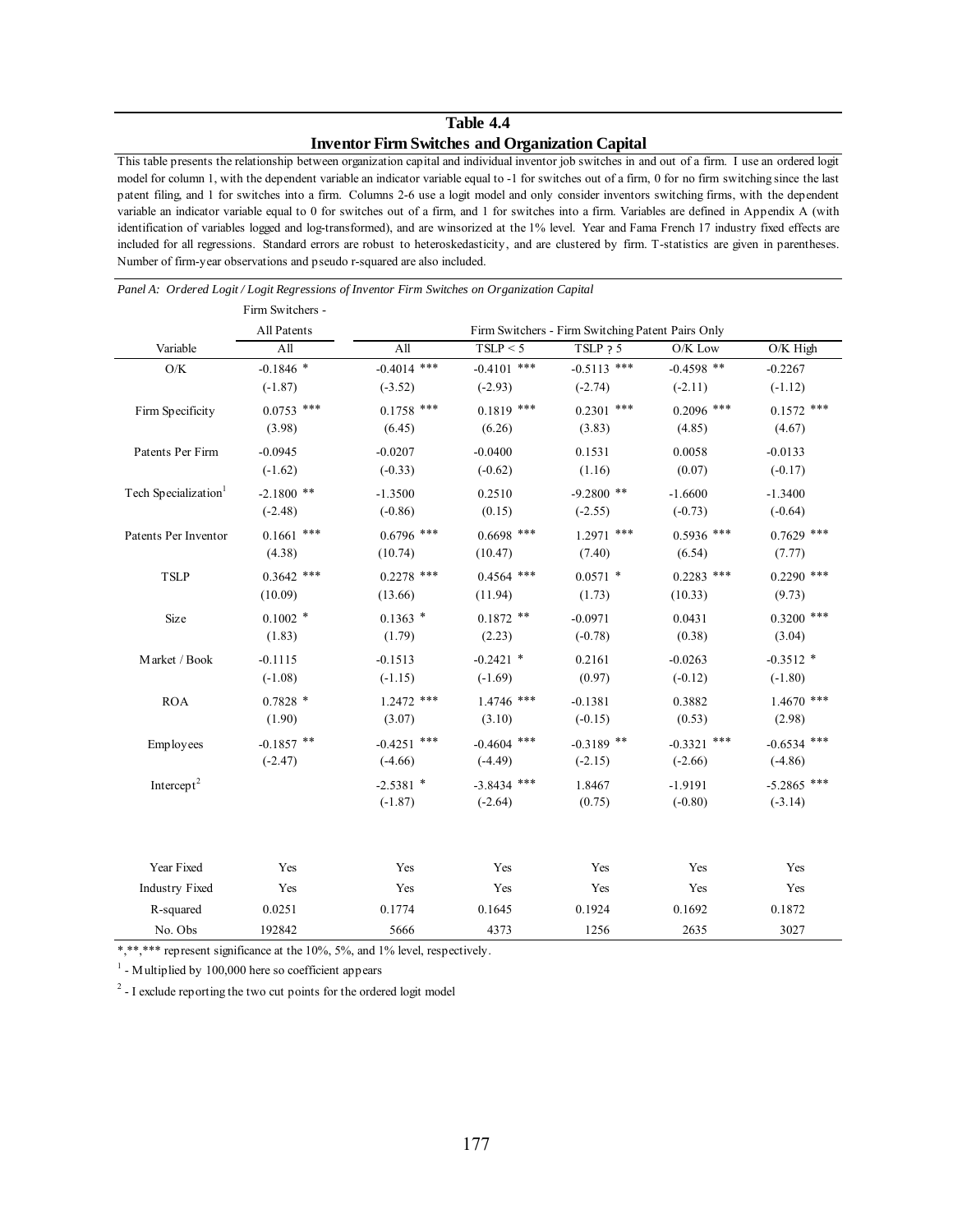### **Table 4.5 Relationship between Labor Outflow and Organization Capital**

This table shows the effect of organization capital on inventor labor flows in and out of the firm, in the presence of varying state noncompete law strength and the ratio of long-term compensation to total compensation. I limit the sample to firms with an absolute value of labor flows  $> 0$  for the past 5 years. The dependent variable is labor outflow. In each panel, Columns 1 and 3 use fixed effects panel models, while columns 2 and 4 use random effects panel models to account for the time-invariance of the Garmaise Index. Variables are defined in Appendix A (with identification of variables logged and log-transformed), and are winsorized at the 1% level. Year and Fama French 17 industry fixed effects are included for all regressions. Standard errors are robust to heteroskedasticity, and are clustered by firm. T-statistics are given in parentheses. Number of firm-year observations and adjusted r-squared are also included.

-45.8950 -114.8200 \*\* -106.7280 -95.8165 \*\*  $(-0.91)$   $(-2.33)$   $(-1.35)$   $(-2.07)$ 15.4398 \*\*\* 16.0494 \* 40.2288 \*\*\* 11.0282 \*\*\*  $(2.79)$   $(1.89)$   $(2.73)$   $(2.97)$ -0.2755 -0.2693 (-0.46) (-0.35) -1.7202 -4.7286  $(-1.25)$   $(-1.30)$ -0.9068 (-0.74)  $-6.4880$  \*\* (-2.00) 0.3144 (0.68) -0.0815 \*\* 2.2235 \*\*\* 0.4336 \*\*\* -0.5008  $(3.02)$   $(3.54)$   $(-0.58)$ 2.0868 3.1616 3.6408 2.4367  $(0.77)$   $(1.32)$   $(0.95)$   $(1.06)$ -0.3814 2.0307 -2.3789 3.0810  $(-0.37)$   $(1.13)$   $(-0.73)$   $(1.58)$ -0.3359 -4.6929 9.9312 -3.9930  $(-0.08)$   $(-0.96)$   $(0.98)$   $(-0.80)$ -2.7674 3.3981 11.3553 3.5095  $(0.90)$   $(0.97)$   $(0.94)$ 1.0406 -0.5021 1.7302  $(0.67)$   $(-0.23)$   $(0.97)$ 1.6300 (0.54) Year Fixed Yes Yes Yes Yes Industry Fixed Yes Yes Yes Yes Yes Yes Yes Observations 1800 1800 1896 1889 1800 1889 1800 Adj  $R^2$  0.026 0.113 0.028 0.120 Model 4 Intercept Interactions Garm x NoBind Ratio Variables Model 1 Model 2 Model 3 O/K Garm NoBind Ratio O/K x Garm O/K x NoBind Ratio Innovative Industries 1-Year CAPM Size Momentum Market / Book Employees Total Comp

*Panel A: Panel Regressions of Labor Outflow on O/K*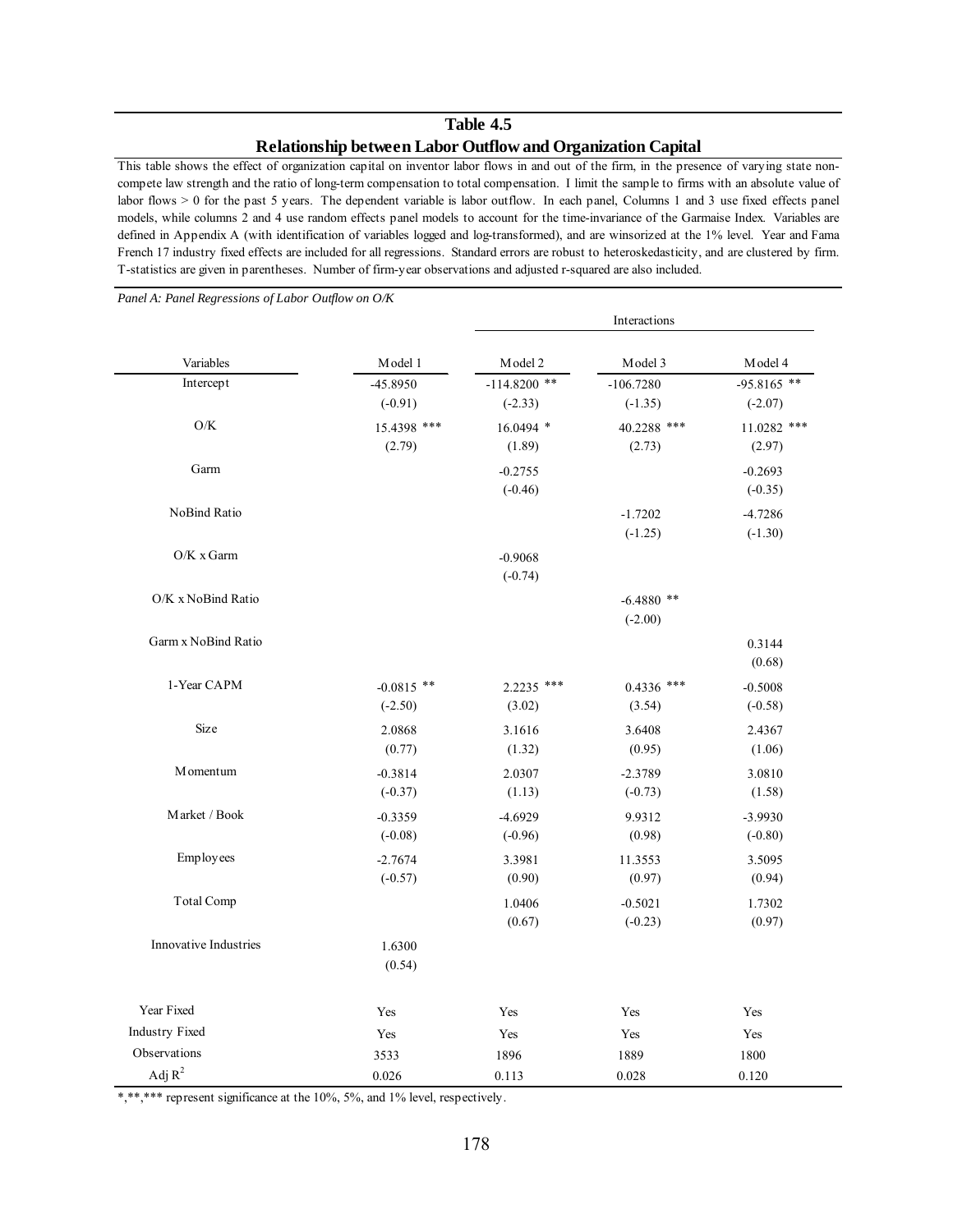# **Table 4.6 Relationship between Labor Velocity and Organization Capital**

This table shows the effect of organization capital on total inventor labor velocity per firm (count of the total flow in and out of the firm), in the presence of varying state non-compete law strength and the ratio of long-term compensation to total compensation. The dependent variable is labor velocity. I use negative binomial count regressions due to the count nature of the dependent variable. Variables are defined in Appendix A (with identification of variables logged and log-transformed), and are winsorized at the 1% level. Year and Fama French 17 industry fixed effects are included for all regressions. Standard errors are robust to heteroskedasticity, and are clustered by firm. Tstatistics are given in parentheses. Number of firm-year observations and adjusted r-squared are also included.

*Panel A: Negative Binomial Regressions of Labor Velocity on O/K*

|                       |                             |                             | Interactions                |                            |
|-----------------------|-----------------------------|-----------------------------|-----------------------------|----------------------------|
| Variables             | Model 1                     | Model 2                     | Model 3                     | Model 4                    |
| Intercept             | $-20.0216$ ***<br>$(-9.80)$ | $-16.8328$ ***<br>$(-9.26)$ | $-15.6527$ ***<br>$(-9.46)$ | $-0.1535$ ***<br>$(-9.16)$ |
| O/K                   | $0.7312$ ***<br>(7.76)      | $0.9172$ ***<br>(4.72)      | $0.8025$ ***<br>(8.84)      | $0.6955$ ***<br>(8.06)     |
| Garm                  |                             | 0.0434<br>(1.42)            |                             | 0.0430<br>(1.47)           |
| NoBind Ratio          |                             |                             | $-0.3068$ ***<br>$(-4.73)$  | $-0.3613$ ***<br>$(-2.98)$ |
| $O/K$ x Garm          |                             | 0.0379<br>$(-1.16)$         |                             |                            |
| O/K x NoBind Ratio    |                             |                             | $-0.1409$ **<br>$(-2.09)$   |                            |
| Garm x NoBind Ratio   |                             |                             |                             | 0.0175<br>(0.89)           |
| 1-Year CAPM           | $-0.4973$ ***<br>$(-6.62)$  |                             |                             |                            |
| Size                  | $0.7844$ ***<br>(7.27)      | $0.7448$ ***<br>(7.19)      | $0.6846$ ***<br>(7.25)      | $0.6590$ ***<br>(6.84)     |
| <b>M</b> omentum      | $-0.3156$ ***<br>$(-3.67)$  | $-0.2982$ ***<br>$(-3.73)$  | $-0.2635$ ***<br>$(-3.17)$  | $-0.2407$ ***<br>$(-2.90)$ |
| Market / Book         | $-0.4222$ ***<br>$(-2.83)$  | $-0.4191$ ***<br>$(-2.92)$  | $-0.4067$ ***<br>$(-2.79)$  | $-0.3965$ ***<br>$(-2.71)$ |
| Employees             | $0.1784$ *<br>(1.92)        | 0.2460<br>(2.62)            | $0.2440$ ***<br>(2.95)      | $0.2708$ ***<br>(3.00)     |
| <b>Total Comp</b>     | 0.0668<br>(0.87)            | $0.0371$ ***<br>(0.53)      | 0.0886<br>(1.35)            | 0.0907<br>(1.35)           |
| Innovative Industries | $0.7303$ **<br>(2.34)       |                             |                             |                            |
| Year Fixed            | Yes                         | Yes                         | Yes                         | Yes                        |
| <b>Industry Fixed</b> | Yes                         | Yes                         | Yes                         | Yes                        |
| Observations          | 7425                        | 12194                       | 7878                        | 7684                       |
| Adj $\mathbb{R}^2$    | 0.281                       | 0.263                       | 0.318                       | 0.309                      |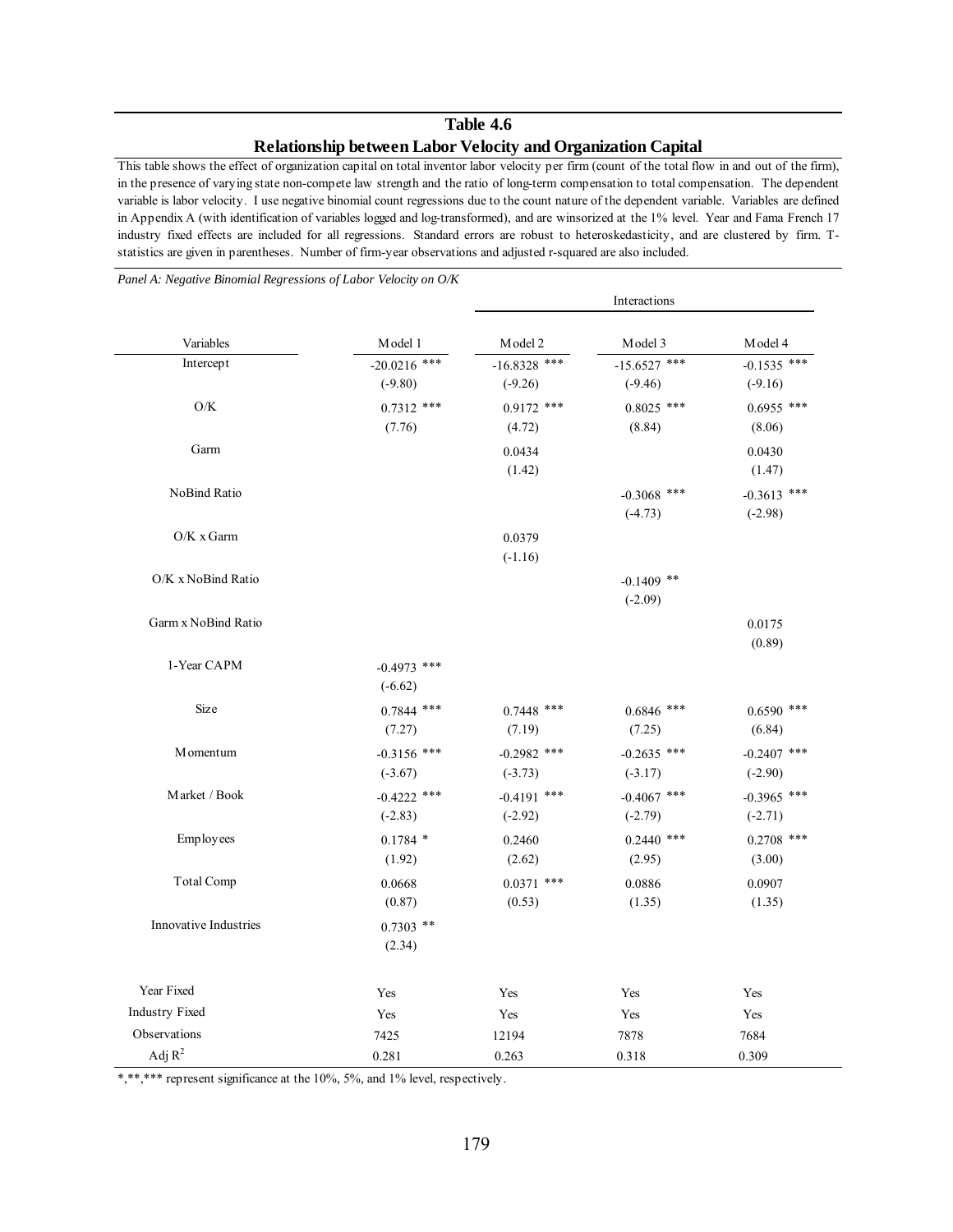# **Table 4.7 Effect of O/K, Inventor Outflow, and Inventor Velocity on Firm Risk**

This table presents abnormal returns analysis of organization capital, inventor labor outflows, and inventor labor velocity on 1-year and 3 year firm returns. I limit the sample to only firms that have ever filed a patent to give an even comparison between the three measures. The dependent variable is 1-year abnormal returns net of the risk-free rate in columns 1-2, and 3-year abnormal returns net of the risk-free rate in columns 3-5. Column 1 uses the Fama-MacBeth (1973) model, while the other columns use fixed effects panel models. Variables are defined in Appendix A (with identification of variables logged and log-transformed), and are winsorized at the 1% level. Year and Fama French 17 industry fixed effects are included for all regressions. Standard errors are robust to heteroskedasticity, and are clustered by firm. T-statistics are given in parentheses. Number of firm-year observations and adjusted r-squared (average r-squared for Fama-MacBeth (1973) regressions) are also included.

|                       | O/K           |               |               | Labor Flows & Labor Velocity |               |
|-----------------------|---------------|---------------|---------------|------------------------------|---------------|
|                       | (Fama         | (Fixed        | (Fixed        | (Fixed                       | (Fixed        |
|                       | MacBeth)      | Effects)      | Effects)      | Effects)                     | Effects)      |
| Variable              | 1-Year Rets   | 1-Year Rets   | 3-Year Rets   | 3-Year Rets                  | 3-Year Rets   |
| Intercept             | $0.5314$ **   | 5.4866 ***    | 13.2325 ***   | 15.0616 ***                  | 13.2132 ***   |
|                       | (1.97)        | (31.40)       | (9.56)        | (33.00)                      | (9.60)        |
| $\mathrm{O/K}$        | $0.0292$ ***  | $0.0379$ ***  | 0.1146        | 0.0340                       | 0.1145        |
|                       | (3.31)        | (3.19)        | (1.05)        | (1.15)                       | (1.06)        |
| Outflow               |               |               | $0.0015$ **   |                              | $-0.0199$ *   |
|                       |               |               | (2.27)        |                              | $(-1.73)$     |
| Velocity              |               |               |               | $0.0090$ **                  | 0.0003        |
|                       |               |               |               | (2.12)                       | (0.04)        |
| O/K x Outflow         |               |               | $0.0015$ **   |                              |               |
|                       |               |               | (2.35)        |                              |               |
| O/K x Velocity        |               |               |               | 0.0022                       |               |
|                       |               |               |               | (0.40)                       |               |
| Outflow x Velocity    |               |               |               |                              | $0.0015$ *    |
|                       |               |               |               |                              | (1.78)        |
| CAPM                  |               | $-0.0026$ *** | $-0.0044$ *** | $-0.0038$ ***                | $-0.0045$ *** |
|                       |               | $(-7.16)$     | $(-3.34)$     | $(-8.09)$                    | $(-3.36)$     |
| Size                  | $-0.0154$     | $-0.2588$ *** | $-0.5341$ *** | $-0.7308$ ***                | $-0.5332$ *** |
|                       | $(-1.36)$     | $(-26.76)$    | $(-7.48)$     | $(-28.70)$                   | $(-7.54)$     |
| M omentum             | $-0.0100$     | 0.0099        | $-0.0478$     | 0.0119                       | $-0.0473$     |
|                       | $(-0.29)$     | (1.45)        | $(-1.07)$     | (0.91)                       | $(-1.06)$     |
| Market / Book         | $-0.0462$ *** | $-0.0172$     | $-0.4433$ *** | $-0.0594$ *                  | $-0.4482$ *** |
|                       | $(-3.99)$     | $(-1.32)$     | $(-4.67)$     | $(-1.76)$                    | $(-4.74)$     |
| Employees             | 0.0218        | $0.0583$ ***  | $-0.2376$ **  | $0.1228$ ***                 | $-0.2399$ **  |
|                       | (1.39)        | (3.80)        | $(-2.09)$     | (2.71)                       | $(-2.07)$     |
|                       |               |               |               |                              |               |
| Year Fixed            | N/A           | Yes           | Yes           | Yes                          | Yes           |
| <b>Industry Fixed</b> | Yes           | Yes           | Yes           | Yes                          | Yes           |
| R-squared             | 0.0910        | 0.0499        | 0.0111        | 0.0272                       | 0.0111        |
| No. Obs               | 37571         | 37571         | 4069          | 31234                        | 4069          |

*Panel A: Regressions of Abnormal Returns on O/K, Labor Flows, and Labor Velocity*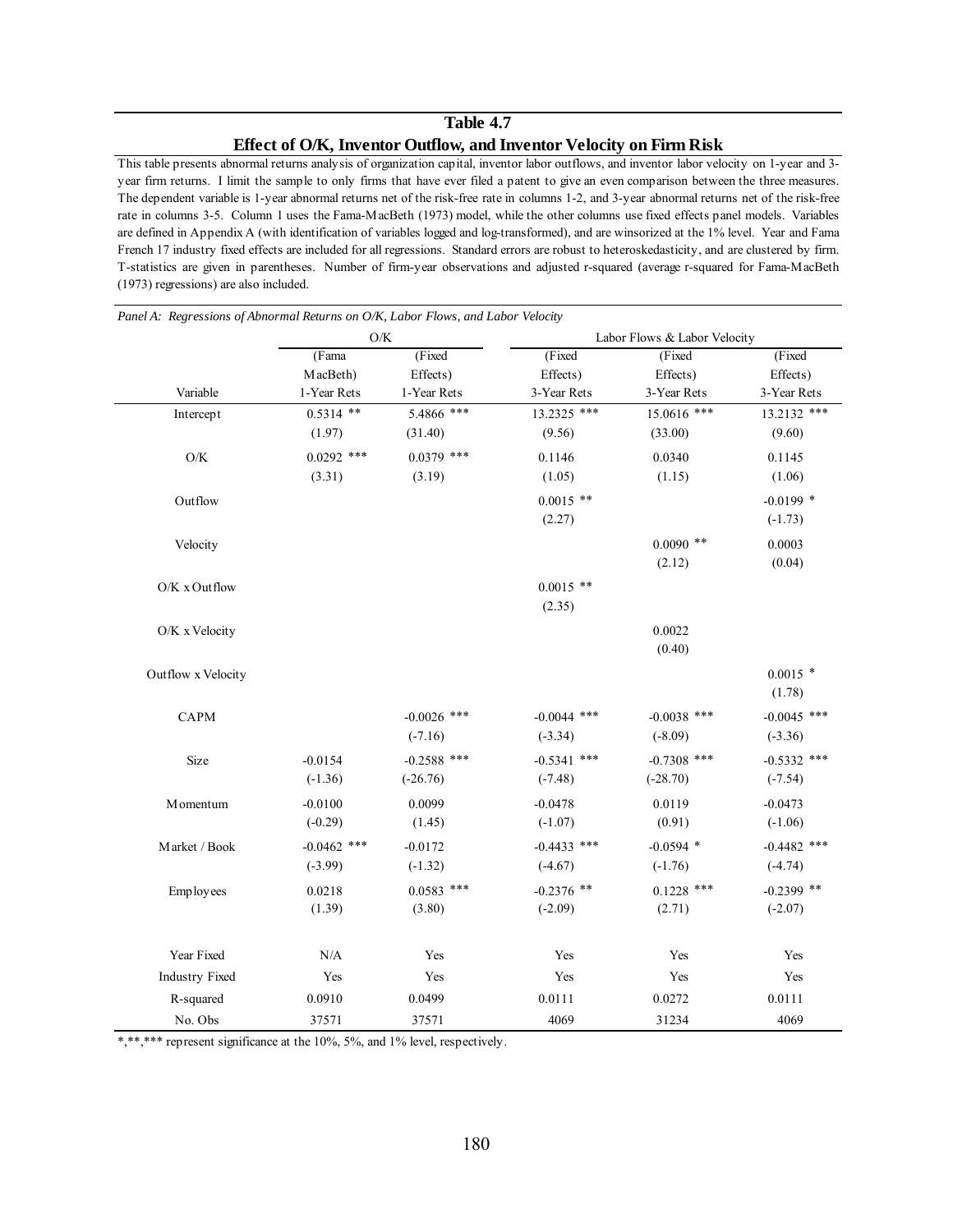# **Table 4.8 O/K and Risk: The Effect of Legal and Compensatory Factors**

This table presents abnormal returns analysis of the effect of organization capital, state non-compete law strength, and ratio of long-term compensation to total compensation on 1-year and 3-year firm returns. The dependent variable in panel A is 1-year abnormal returns net of the risk-free rate, while the dependent variable in panel B is 3-year abnormal returns net of the risk-free rate. In each panel, Column 1, 3, and 4 use a random effects panel model to account for the time-invariance of the Garmaise Index, while column 2 uses a fixed effects panel model. Variables are defined in Appendix A (with identification of variables logged and log-transformed), and are winsorized at the 1% level. Year and Fama French 17 industry fixed effects are included for all regressions. Standard errors are robust to heteroskedasticity, and are clustered by firm. T-statistics are given in parentheses. Number of firm-year observations and adjusted rsquared are also included.

| Variable                  | Model 1       | Model 2       | Model 3       | Model 4       |
|---------------------------|---------------|---------------|---------------|---------------|
| Intercept                 | $0.9504$ ***  | 7.9886 ***    | $0.7527$ ***  | $0.7474$ ***  |
|                           | (12.61)       | (21.85)       | (7.44)        | (7.39)        |
| $\mathrm{O/K}$            | $0.0499$ ***  | $0.0709$ ***  | $0.0519$ ***  | $0.0420$ ***  |
|                           | (5.30)        | (3.00)        | (7.87)        | (2.75)        |
| Garm                      | 0.0025        |               | $0.0083$ ***  | $0.0093$ ***  |
|                           | (1.22)        |               | (2.98)        | (2.85)        |
| NoBind Ratio              |               | $0.0134$ *    | $0.0353$ ***  | $0.0419$ ***  |
|                           |               | (1.70)        | (2.61)        | (2.70)        |
| O/K x Garm                | $-0.0023$     |               |               | 0.0023        |
|                           | $(-1.45)$     |               |               | (0.87)        |
| O/K x NoBind Ratio        |               | 0.0053        |               | 0.0157        |
|                           |               | (0.96)        |               | (1.39)        |
| Garm x NoBind Ratio       |               |               | $-0.0063$ **  | $-0.0081$ *** |
|                           |               |               | $(-2.51)$     | $(-2.79)$     |
| O/K x Garm x NoBind Ratio |               |               |               | $-0.0038$ *   |
|                           |               |               |               | $(-1.74)$     |
| 1-Year CAPM               | $-0.0115$ *** | $-0.0067$ *** | $-0.0135$ *** | $-0.0135$ *** |
|                           | $(-13.89)$    | $(-15.73)$    | $(-3.38)$     | $(-3.38)$     |
| Size                      | $-0.0451$ *** | $-0.3708$ *** | $-0.0327$ *** | $-0.0327$ *** |
|                           | $(-9.86)$     | $(-19.27)$    | $(-5.68)$     | $(-5.69)$     |
| M omentum                 | $-0.0270$ *** | 0.0219        | $-0.0180$     | $-0.0178$     |
|                           | $(-2.86)$     | (1.54)        | $(-1.36)$     | $(-1.35)$     |
| Market / Book             | $-0.0500$ *** | $-0.0511$ **  | $-0.0804$ *** | $-0.0807$ *** |
|                           | $(-5.45)$     | $(-2.05)$     | $(-6.57)$     | $(-6.58)$     |
| Total Comp                | $0.0340$ ***  | $0.0269$ ***  | $0.0229$ ***  | $0.0231$ ***  |
|                           | (5.84)        | (2.78)        | (3.11)        | (3.14)        |
| Year Fixed                | Yes           | Yes           | Yes           | Yes           |
| <b>Industry Fixed</b>     | Yes           | Yes           | Yes           | Yes           |
| Observations              | 19891         | 12065         | 11846         | 11846         |
| Adj $R^2$                 | 0.179         | 0.016         | 0.102         | 0.102         |

*Panel A: Panel Regressions of 1-Year Abnormal Returns on O/K, Legal, and Compensatory Factors*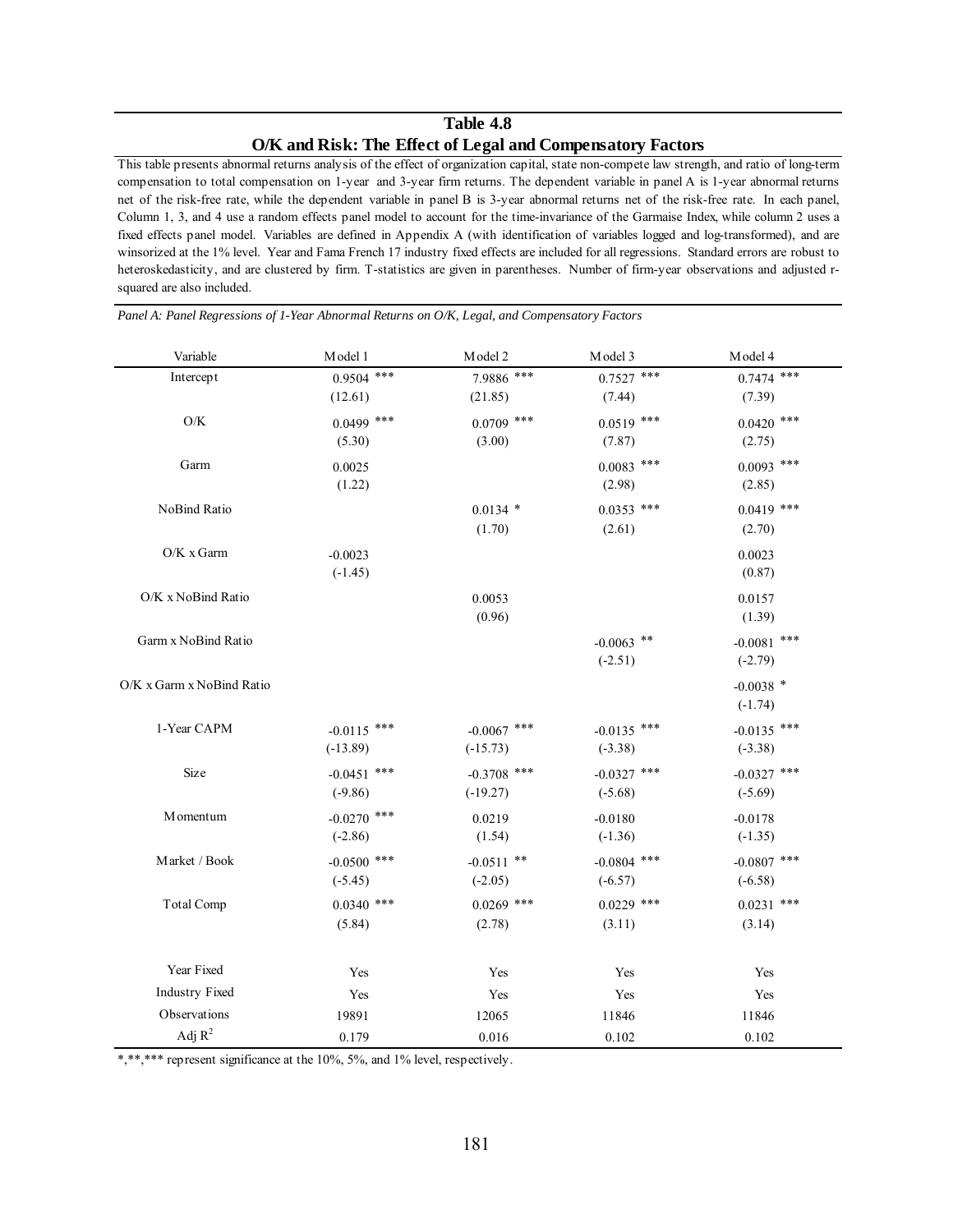*Panel B: Panel Regressions of 3-Year Abnormal Returns on O/K, Legal, and Compensatory Factors* 

| Variable                  | Model 1       | Model 2       | Model 3       | Model 4       |
|---------------------------|---------------|---------------|---------------|---------------|
| Intercept                 | 5.7639 ***    | 17.5606 ***   | 4.1337 ***    | 4.1586 ***    |
|                           | (16.12)       | (19.98)       | (10.15)       | (10.12)       |
| $\mathrm{O/K}$            | $0.1872$ ***  | 0.0192        | $0.1447$ ***  | $0.1929$ ***  |
|                           | (4.63)        | (0.37)        | (6.91)        | (3.87)        |
| Garm                      | 0.0010        |               | 0.0085        | 0.0047        |
|                           | (0.11)        |               | (1.03)        | (0.46)        |
| NoBind Ratio              |               | $0.0366$ ***  | 0.0170        | 0.0016        |
|                           |               | (2.83)        | (0.61)        | (0.05)        |
| O/K x Garm                | $-0.0125$ *   |               |               | $-0.0076$     |
|                           | $(-1.86)$     |               |               | $(-0.91)$     |
| O/K x NoBind Ratio        |               | $-0.0035$     |               | $-0.0318$     |
|                           |               | $(-0.36)$     |               | $(-1.35)$     |
| Garm x NoBind Ratio       |               |               | 0.0006        | 0.0023        |
|                           |               |               | (0.11)        | (0.41)        |
| O/K x Garm x NoBind Ratio |               |               |               | 0.0040        |
|                           |               |               |               | (0.96)        |
| 3-Year CAPM               | $-1.6588$ *** | $-0.4192$ *** | $-0.8040$ *** | $-0.8058$ *** |
|                           | $(-7.28)$     | $(-11.04)$    | $(-5.82)$     | $(-5.84)$     |
| Size                      | $-0.2512$ *** | $-0.7925$ *** | $-0.1613$ *** | $-0.1614$ *** |
|                           | $(-13.81)$    | $(-17.38)$    | $(-7.83)$     | $(-7.84)$     |
| M omentum                 | $-0.0473$ *** | $0.0540$ **   | $-0.0468$ **  | $-0.0458$ **  |
|                           | $(-2.82)$     | (2.26)        | $(-2.05)$     | $(-2.01)$     |
| Market / Book             | $-0.2707$ *** | $-0.2438$ *** | $-0.3613$ *** | $-0.3630$ *** |
|                           | $(-8.71)$     | $(-4.33)$     | $(-9.31)$     | $(-9.37)$     |
| Total Comp                | $0.0261$ **   | $-0.0039$     | $-0.0036$     | $-0.0029$     |
|                           | (1.96)        | $(-0.21)$     | $(-0.22)$     | $(-0.17)$     |
|                           |               |               |               |               |
| Year Fixed                | Yes           | Yes           | Yes           | Yes           |
| <b>Industry Fixed</b>     | Yes           | Yes           | Yes           | Yes           |
| Observations              | 15562         | 10552         | 10363         | 10363         |
| Adj $R^2$                 | 0.095         | 0.022         | 0.098         | 0.098         |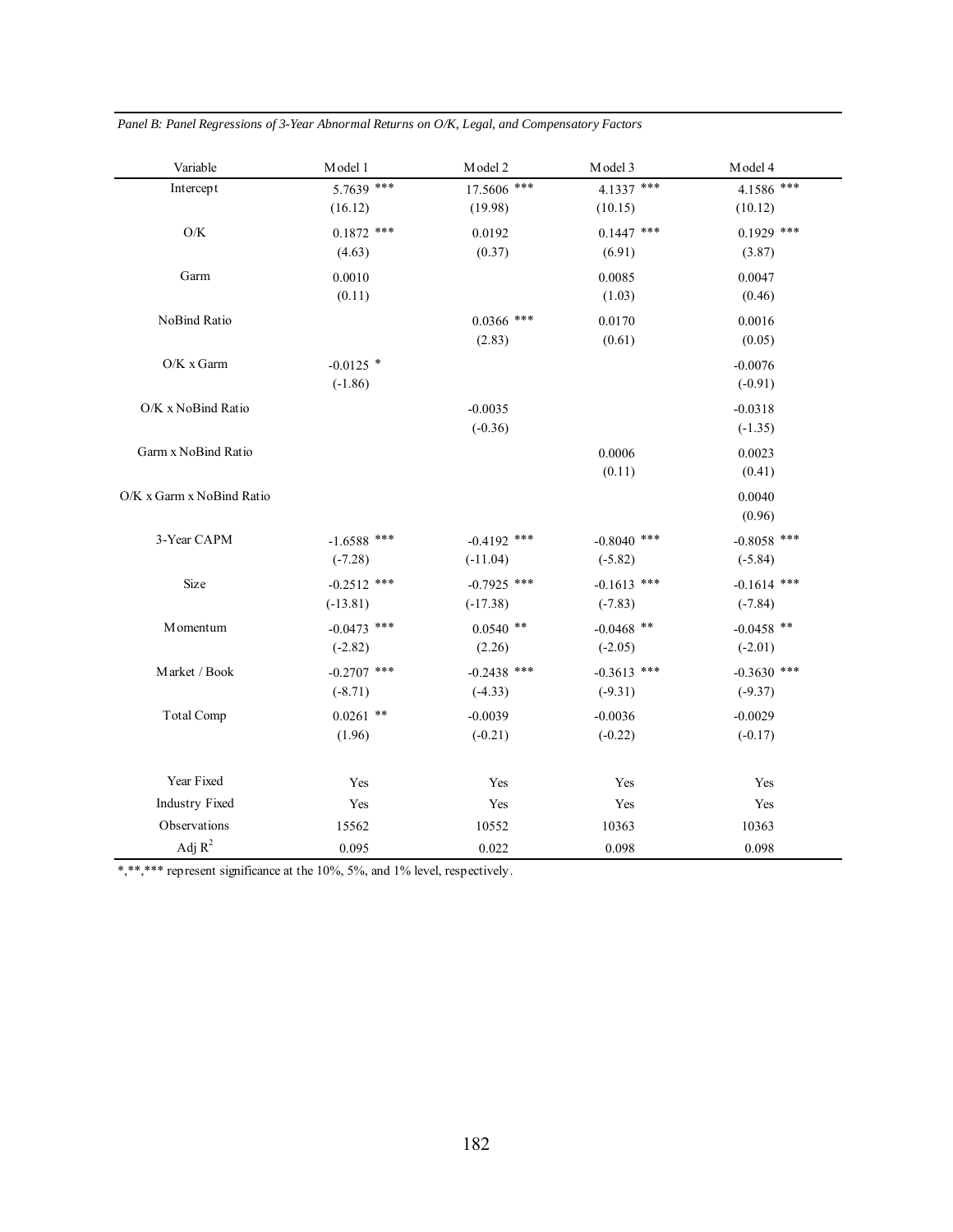#### **Table 4.9**

#### **Instrumental Variable Regressions of Returns on the "Outside Option" for O/K**

This table shows the results from two-stage least square regressions that control for the endogeneity of the relation between organization capital and firm returns, by isolating the portion of organization capital affecting firm risk via the "outside option". I use 3-year abnormal returns net of the risk-free rate as the dependent variable. I include three instrumental variables constructed from Compustat data from 1984-2012, identified as follows: SG&A ratio, staff expenses ratio, and employment ratio. Variables are defined in Appendix A (with identification of variables logged and log-transformed), and are winsorized at the 1% level. For each model, the first-stage regression estimates the model regressing O/K on the instrumental variables and the control variables. The second-stage regression estimates the regression of 3-year abnormal returns on the predicted O/K with other determinants of returns. Standard errors are robust to heteroskedasticity, and are clustered by firm. I also include year and 2-digit SIC industry fixed effects. P-values are reported for the first stage F-test and the Hansen's overidentification test.

|                                          | Model 1       |               | Model 2       |               |               | Model 3       | Model 3       |               |
|------------------------------------------|---------------|---------------|---------------|---------------|---------------|---------------|---------------|---------------|
|                                          | First         | Second        | First         | Second        | First         | Second        | First         | Second        |
|                                          | Stage         | Stage         | Stage         | Stage         | Stage         | Stage         | Stage         | Stage         |
| Intercept                                | $0.8401$ ***  |               | $0.6567$ ***  |               | $1.9256$ ***  |               | $1.6072$ ***  |               |
|                                          | (6.83)        |               | (5.93)        |               | (32.23)       |               | (7.65)        |               |
| Predicted O/K                            |               | $0.1302$ ***  |               | $0.1328$ ***  |               | $0.1092$ ***  |               | $0.1950$ **   |
|                                          |               | (3.68)        |               | (3.90)        |               | (9.42)        |               | (2.52)        |
| 3-Year CAPM                              | $0.7118$ ***  | $2.0494$ ***  | $0.7313$ ***  | $2.0578$ ***  | $0.4612$ ***  | $-2.4130$ *** | $0.4657$ ***  | $1.9208$ ***  |
|                                          | (10.20)       | (7.32)        | (10.78)       | (7.45)        | (12.24)       | $(-12.64)$    | (4.26)        | (6.75)        |
| Size                                     | 0.0053        | 0.0048        | 0.0047        | 0.0090        | $-0.0357$ *** | $-0.0120$ *** | $-0.0416$ *** | 0.0087        |
|                                          | (1.02)        | (0.73)        | (0.96)        | (1.49)        | $(-15.06)$    | $(-3.22)$     | $(-4.29)$     | (1.07)        |
| M omentum                                | $0.0220$ *    | $-0.0341$     | $0.0215$ *    | $-0.0367$     | $-0.0013$     | $-0.0428$ *** | $-0.0234$     | $-0.0309$     |
|                                          | (1.84)        | $(-1.32)$     | (1.87)        | $(-1.49)$     | $(-0.40)$     | $(-4.98)$     | $(-1.21)$     | $(-1.18)$     |
| Market / Book                            | $-0.0457$ *   | $-0.3648$ *** | $-0.0471$ **  | $-0.3676$ *** | 0.0016        | $-0.2526$ *** | $0.1999$ ***  | $-0.3798$ *** |
|                                          | $(-1.87)$     | $(-8.29)$     | $(-1.96)$     | $(-8.59)$     | (0.21)        | $(-17.82)$    | (4.80)        | $(-8.12)$     |
| Instrumental                             |               |               |               |               |               |               |               |               |
| Variable                                 |               |               |               |               |               |               |               |               |
| SG&A Ratio                               | $-1.7197$ *** |               | $-1.7686$ *** |               | $-1.4292$ *** |               |               |               |
|                                          | $(-19.25)$    |               | $(-21.19)$    |               | $(-87.50)$    |               |               |               |
| <b>Staff Expenses Ratio</b>              | $-0.1648$ *** |               | $-0.2410$ *** |               |               |               | $-0.2287$ *   |               |
|                                          | $(-2.60)$     |               | $(-3.52)$     |               |               |               | $(-1.73)$     |               |
| Employment Ratio                         | $-0.3386$ **  |               |               |               | $-0.2713$ *** |               | $-1.6950$ *** |               |
|                                          | $(-2.29)$     |               |               |               | $(-9.10)$     |               | $(-7.04)$     |               |
|                                          |               |               |               |               |               |               |               |               |
| <b>Industry Fixed</b>                    | Yes           | Yes           | Yes           | Yes           | Yes           | Yes           | Yes           | Yes           |
| Year Fixed                               | Yes           | Yes           | Yes           | Yes           | Yes           | Yes           | Yes           | Yes           |
| Observations                             | 9617          | 9617          | 10608         | 10608         | 66494         | 66494         | 9652          | 9652          |
| Adj $R^2$                                | 0.954         | 0.316         | 0.953         | 0.328         | 0.903         | 0.125         | 0.873         | 0.314         |
| <b>IVTESTS</b>                           |               |               |               |               |               |               |               |               |
| First Stage F-Test (p-value)             | 0.0000        |               | 0.0000        |               | 0.0000        |               | 0.0000        |               |
| Hansen's J overid (p-value) <sup>a</sup> | 0.0864        |               | 0.0460        |               | 0.7981        |               | 0.1717        |               |

*Panel A: IV Regressions of Returns on O/K*

\*,\*\*\*\*\* represent significance at the 10%, 5%, and 1% level, respectively.

<sup>a</sup>: I exclude industry fixed effects for this test. Results are robust to their inclusion.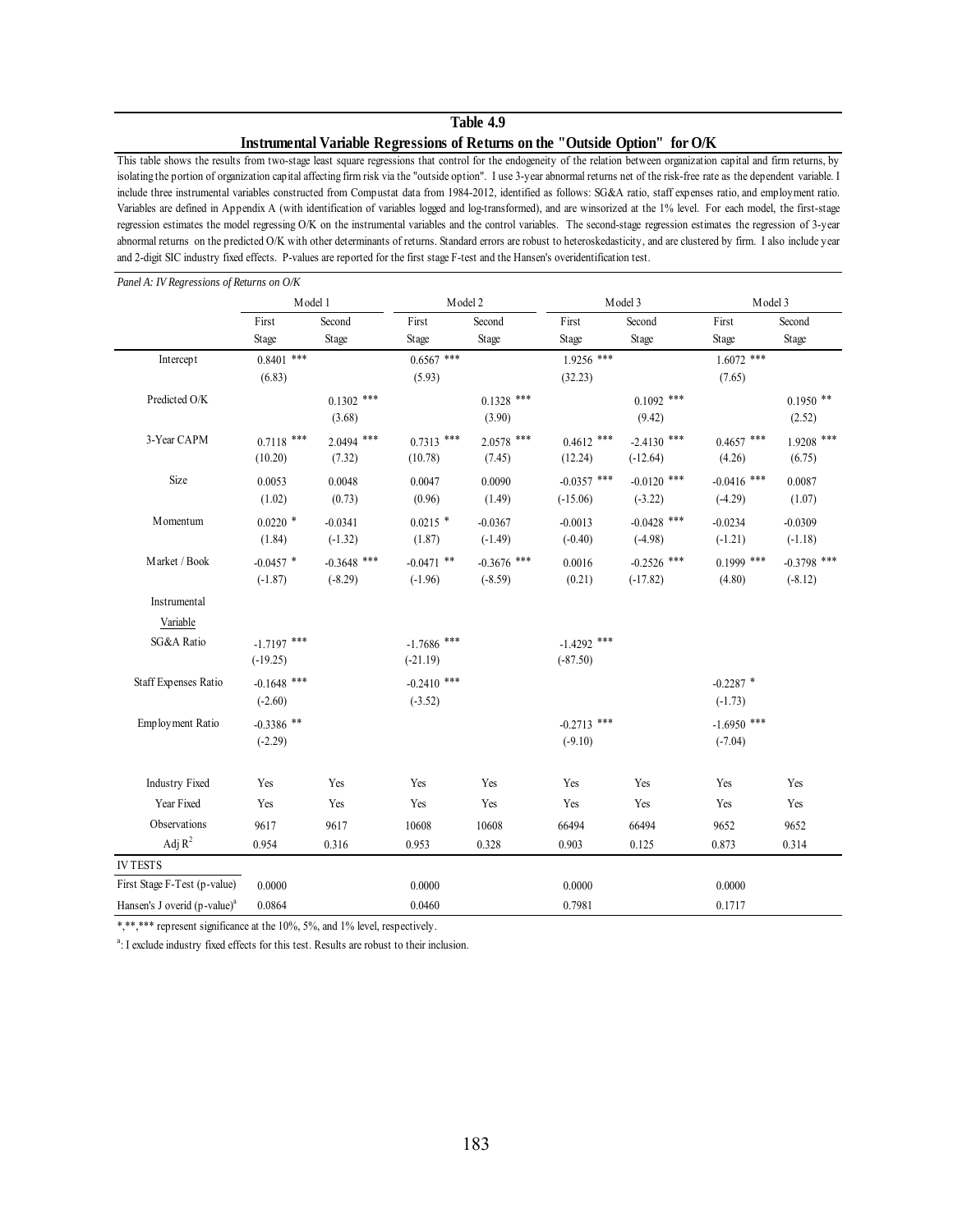### **Table 4.10 O/K and Risk: The Michigan Non-Compete Experiment**

This table presents estimates from a difference-in-difference-in-difference regression of 1-year abnormal returns for firms affected by the exogenous change in Michigan non-compete laws in 1985. The dependent variable is 1-year firm returns net of the risk-free rate. Post is a dummy variable equal to 1 for the 1-year period of abnormal returns after the event transition period, and equal to zero for the abnormal returns 1 year before the event transition period. The event transition period includes the 3-year legal debate period of the non-compete law change (1985-1987), and the 3-year adjustment period (1988-1990) after the legal debate period. Treatment is an indicator variable with firms in Michigan equal to 1, and firms outside of Michigan equal to 0. Variables are defined in Appendix A (with identification of variables logged and log-transformed), and are winsorized at the 1% level. Fama French 17 industry fixed effects are included for all regressions. Standard errors are robust to heteroskedasticity, and are clustered by firm. T-statistics are given in parentheses. Number of firm-year observations and adjusted r-squared are also included.

Non-Auto & All Non-Auto All Non-Auto Enf State Intercept 0.0780 0.0659 -0.0856 -0.0849 0.0315  $(0.80)$   $(0.68)$   $(-1.10)$   $(-1.11)$   $(0.23)$ Post 0.2755 \*\*\* 0.2687 \*\*\* 0.0052 -0.0076 -0.1674  $(3.92)$   $(3.79)$   $(0.04)$   $(-0.06)$   $(-0.65)$ Treatment 0.0933 0.0639 0.0831 0.0852 0.0692  $(1.16)$   $(0.84)$   $(1.01)$   $(1.12)$   $(0.59)$ O/K -0.0111 -0.0057 0.0457 0.0416 0.0080  $(0.15)$   $(-0.07)$   $(0.59)$   $(0.53)$   $(0.05)$ Post x Treatment  $0.3074$  \*  $0.3484$  \*\*  $0.3776$   $0.4820$   $0.7282$  \*  $(1.94)$   $(2.01)$   $(1.08)$   $(1.35)$   $(1.82)$ Post x O/K  $0.4301$  \*\*\*  $0.4292$  \*\*\*  $0.6720$  \*\*\*  $0.6761$  \*\*\*  $0.6418$  $(3.03)$   $(3.02)$   $(3.45)$   $(3.46)$   $(1.57)$ Treatment x O/K -0.0953 -0.0594 -0.0729 -0.0790 -0.1336  $(-0.63)$   $(-0.41)$   $(-0.49)$   $(-0.55)$   $(-0.59)$ Post x Treatment x O/K -0.8868 \*\*\* -0.8995 \*\*\* -0.9498 \*\* -1.0260 \*\* -1.0740 \*\*  $(-3.22)$   $(-3.15)$   $(-2.31)$   $(-2.46)$   $(-2.03)$ Employees 0.0122 0.0199 \* 0.0306 \*\*\* 0.0305 \*\*\* 0.0317 \*\*  $(1.22)$   $(1.93)$   $(3.16)$   $(2.94)$   $(2.12)$ Year Fixed  $N/A$  N/A  $N/A$  N/A  $N/A$  N/A  $N/A$  N/A Industry Fixed Yes Yes Yes Yes Yes Yes Yes Yes Observations 777 726 514 487 188 Adj  $R^2$  0.269 0.280 0.407 0.411 0.206 Full Matched Sample (O/K Quintile 1 - 5) High O/K (O/K Quintile 4 & 5)

*Panel A: Diff-In-Diff-In-Diff Regressions of 1-Year Returns on O/K, based on the Michigan Non-Compete Law Change*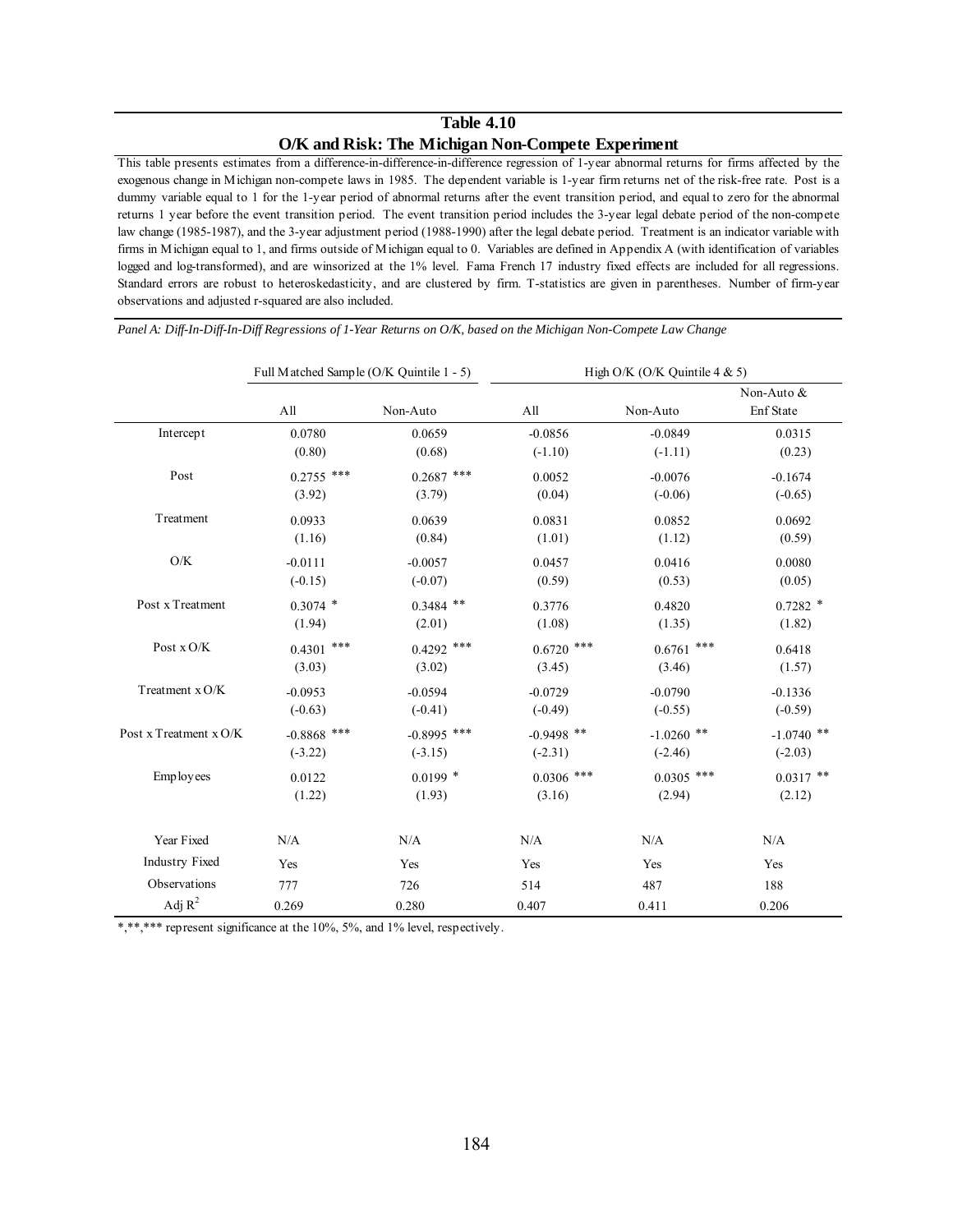# **Table 4.11 Headquarter Moves and Non-Compete Laws: The Effect on the "Outside Option"**

This table presents estimates from a difference-in-difference-in-difference regression of 3-year abnormal returns for firms moving to a state with either more strict or more lenient non-compete laws, as scored by Garmaise (2011). The dependent variable is 3-year firm returns net of the risk-free rate. Post is an indicator variable equal to 1 for the 3-year period of abnormal returns after the event year, and equal to zero for the abnormal returns 3 years before the event year. Treatment is an indicator variable with firms moving to a more strict non-compete state equal to 1, and firms moving to a more lenient state equal to 0. Firms moving to states with the same Garmaise score are excluded. Variables are defined in Appendix A (with identification of variables logged and log-transformed), and are winsorized at the 1% level. Standard errors are robust to heteroskedasticity, and are clustered by firm. T-statistics are given in parentheses. Number of firm-year observations and adjusted r-squared are also included.

| Variable               | Model 1     | Model 2     |
|------------------------|-------------|-------------|
| Intercept              | $2.1470$ ** | 1.5744      |
|                        | (2.00)      | (1.18)      |
| Post                   | 0.1341      | 0.1967      |
|                        | (0.29)      | (0.41)      |
| Treatment              | 0.6873      | 0.6675      |
|                        | (1.42)      | (1.38)      |
| $\mathrm{O/K}$         | $-0.0656$   | $-0.0850$   |
|                        | $(-0.27)$   | $(-0.33)$   |
| Post x Treatment       | $-1.0043$   | $-1.0533$ * |
|                        | $(-1.59)$   | $(-1.66)$   |
| Post $\rm x\,O/K$      | 0.2493      | 0.3116      |
|                        | (0.82)      | (0.96)      |
| Treatment x O/K        | 0.4477      | 0.4756      |
|                        | (1.30)      | (1.34)      |
| Post x Treatment x O/K | $-0.7295$ * | $-0.7851$ * |
|                        | $(-1.68)$   | $(-1.73)$   |
| <b>CAPM</b>            | $-0.8460$   | $-0.6815$   |
|                        | $(-0.43)$   | $(-0.34)$   |
| Size                   | $-0.0699$ * | $-0.0308$   |
|                        | $(-1.68)$   | $(-0.40)$   |
| M omentum              | 0.0534      | 0.0420      |
|                        | (0.29)      | (0.22)      |
| Book / Market          | $-0.1610$   | $-0.2233$   |
|                        | $(-0.87)$   | $(-1.04)$   |
| Employees              |             | $-0.0809$   |
|                        |             | $(-0.65)$   |
| Year Fixed             | Yes         | Yes         |
| Observations           | 106         | 104         |
| Adj $R^2$              | 0.337       | 0.348       |

*Panel A: Diff-In-Diff-In-Diff Regressions of 3-Year Returns on O/K, based on HQ Moves and the Garmaise (2011) Index*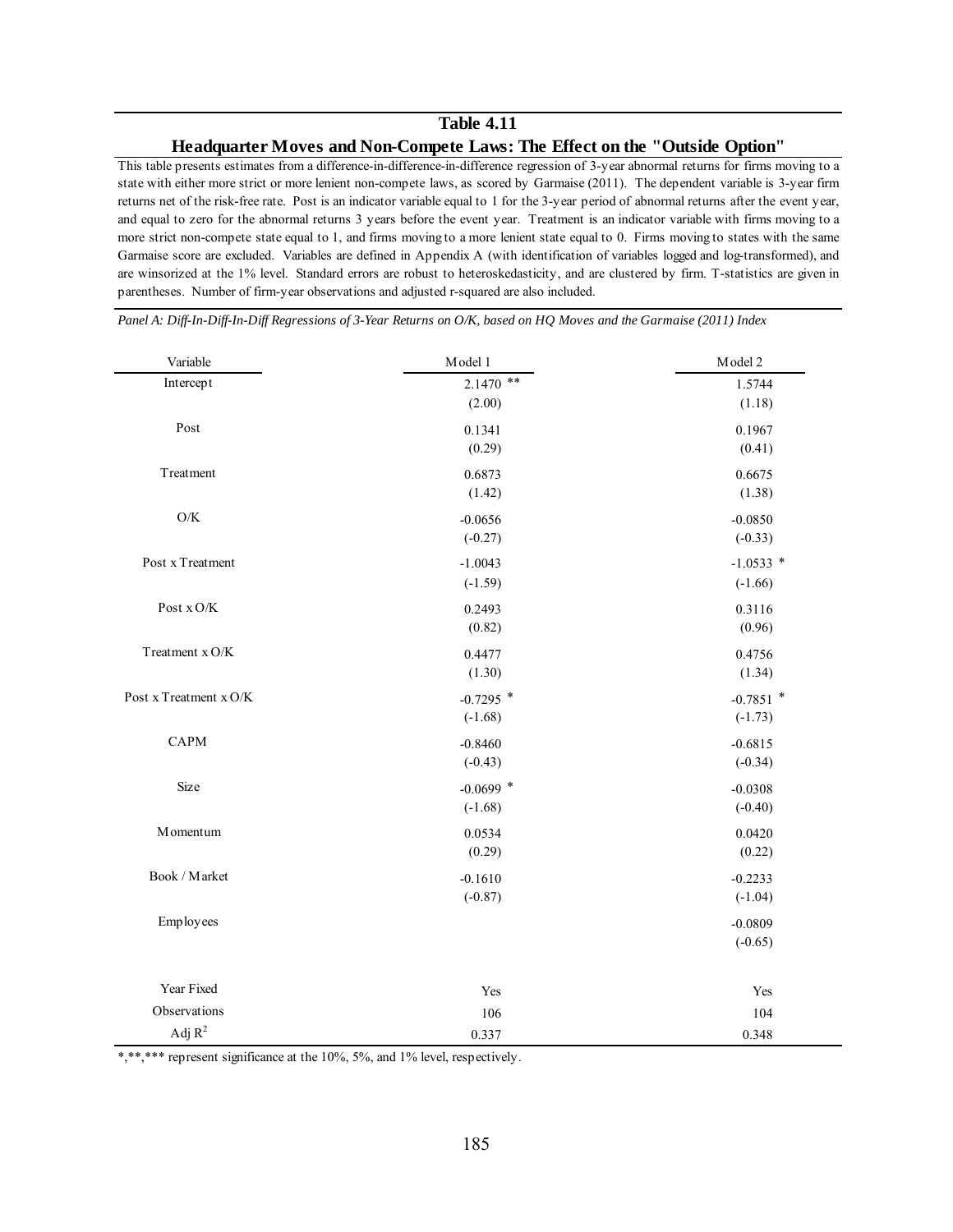| Variables                   | Definition (Data sources)                                                                                                                                            |
|-----------------------------|----------------------------------------------------------------------------------------------------------------------------------------------------------------------|
|                             |                                                                                                                                                                      |
|                             | <b>Firm Classifications and Miscellaneous Variables</b>                                                                                                              |
|                             | Categorical variable ranging from 0 to 9 based on the state presence of noncompete law provisions, with a higher                                                     |
|                             | score indicating tougher non-compete laws. For this paper, I use a modified Garmaise index (which subtracts 9 from                                                   |
|                             | the original index) to allow for easier interpretation of interaction terms, so that a higher score indicates weaker non-                                            |
| Garm                        | compete laws, and higher "outside option" risk <i>(Source: Garmaise (2011))</i>                                                                                      |
|                             | Dummy variable equal to 1 for firms above the 50th percentile for the rank of innovativeness, zero otherwise.                                                        |
| <i>Innovind</i>             | (Source: Hirshliefer, Low, and Teoh (2012))                                                                                                                          |
|                             | Ratio of the selling, general, and administrative expenses for a firm divided by total assets, divided by the average                                                |
|                             | firm selling, general, and administrative expenses for a firm divided by total assets for the two-digit SIC industry.                                                |
|                             | SGA Ratio = $[(SGA/total \text{ assets}) / (SGA \text{ average for the 2-digit SIC industry } / Total \text{ assets average for the 2-digit SIC industry } ]$        |
| SG&A Ratio                  | SIC industry)]. I exclude the firm's $S G\&A$ /total assets ratio when calculating the industry ratio in the denominator.                                            |
|                             | Ratio of the selling, general, and administrative expenses for a firm divided by total assets, divided by the average                                                |
|                             | firm selling, general, and administrative expenses for a firm divided by total assets for the two-digit SIC industry.                                                |
|                             | SGA Ratio = $[(SGA/total \text{ assets}) / (SGA \text{ average} for the 2-digit SIC \text{ industry} / Total \text{ assets average} for the 2-digit SIC \text{in} ]$ |
| <b>Staff Expenses Ratio</b> | SIC industry)]. I exclude the firm's $S G \& A / \text{total}$ assets ratio when calculating the industry ratio in the denominator.                                  |
|                             | Ratio of the selling, general, and administrative expenses for a firm divided by total assets, divided by the average                                                |
|                             | firm selling, general, and administrative expenses for a firm divided by total assets for the two-digit SIC industry.                                                |
|                             | SGA Ratio = $[(SGA/total$ assets) / (SGA average for the 2-digit SIC industry / Total assets average for the 2-digit                                                 |
| <b>Employment Ratio</b>     | SIC industry)]. I exclude the firm's SG&A/total assets ratio when calculating the industry ratio in the denominator.                                                 |

# **Appendix Table A.1: Variable definitions**

#### *Firm Characteristics*

| <i>Size</i>         | Log of $(1 +$ market capitalization of the firm). (Source: CRSP)                                                                                                                                                           |
|---------------------|----------------------------------------------------------------------------------------------------------------------------------------------------------------------------------------------------------------------------|
| Momentum            | Prior 12-month return for a firm. (Source: Jegadeesh and Titman (1993), CRSP)                                                                                                                                              |
| <b>M/B Ratio</b>    | Log of $(1 +$ market capitalization of the firm / book value of assets). (Source: CRSP, Compustat)                                                                                                                         |
|                     | Log of organization capital. Selling, general, and administrative (SG&A) stock / total assets, adjusted to 2012 dollars                                                                                                    |
|                     | using the CPI index, discounted using the perpetual inventory method with a 15% discount rate, as follows: SG&A                                                                                                            |
| O/K                 | stock = $SG&A_{t} + (.85)(SG&A_{t-1}) + (.7)(SG&A_{t-2}) + (.55)(SG&A_{t-3}) + (.4)(SG&A_{t-4})$ . (Source: Compustat)                                                                                                     |
| 1-Year Rets         | 1-year firm returns including dividends, net of the risk-free rate (1-year Treasury bills). (Source: CRSP)                                                                                                                 |
| 3-Year Rets         | 3-year firm returns including dividends, net of the risk-free rate (geometric return of the past three (1-year returns)<br>minus 1- year Treasury bills)). (Source: CRSP)                                                  |
|                     | (Number of inventors leaving a firm in the prior 5 years) $+$ (Number of inventors joining a firm in the prior 5 years).                                                                                                   |
|                     | (Source: NBER patent data project of Hall, Jaffe, and Trajtenberg (2001), the patent dataverse of Lai, D'Amore, and                                                                                                        |
| Velocity            | Fleming (2011), and the Kogan, Papanikolaou, Seru, and Stoffman (2012) patent data).                                                                                                                                       |
|                     | Net number of inventors leaving a firm in the prior 5 years. (Source: NBER patent data project of Hall, Jaffe, and                                                                                                         |
|                     | Trajtenberg (2001), the patent dataverse of Lai, D'Amore, and Fleming (2011), and the Kogan, Papanikolaou, Seru,                                                                                                           |
| Outflow             | and Stoffman (2012) patent data).                                                                                                                                                                                          |
|                     | Log of total compensation, defined as follows: (salary+bonus+other annual+restricted stock grants+LTIP<br>payouts+all other+Black Scholes value of option grants+value of options exercised). (Source: Execucomp).         |
| <b>Total Comp</b>   |                                                                                                                                                                                                                            |
|                     | Log transformation of the ratio of total compensation divided by forms of compensation that tend to "bind"<br>employees to a firm, defined as follows: (salary+bonus+other annual+restricted stock grants+LTIP payouts+all |
|                     | other+Black Scholes value of option grants+value of options exercised) / (Black Scholes value of option                                                                                                                    |
| <b>NoBind Ratio</b> | grants+restricted stock grants+LTIP payouts). (Source: Execucomp).                                                                                                                                                         |
|                     | 1-year value weighted market return net of 1-year risk free rate (from U.S. Treasuries). (Source: Ken French's                                                                                                             |
| 1-Year CAPM         | website).                                                                                                                                                                                                                  |
|                     | 3-year value weighted market return net of 3-year risk free rate (from U.S. Treasuries). (Source: Ken French's                                                                                                             |
| 3-Year CAPM         | website).                                                                                                                                                                                                                  |
| Employees           | Log of $(1 +$ number of employees working for the firm). (Source: Compustat)                                                                                                                                               |
| ROA                 | Return on Assets=annual firm market return / total assets. (Source: CRSP, Compustat)                                                                                                                                       |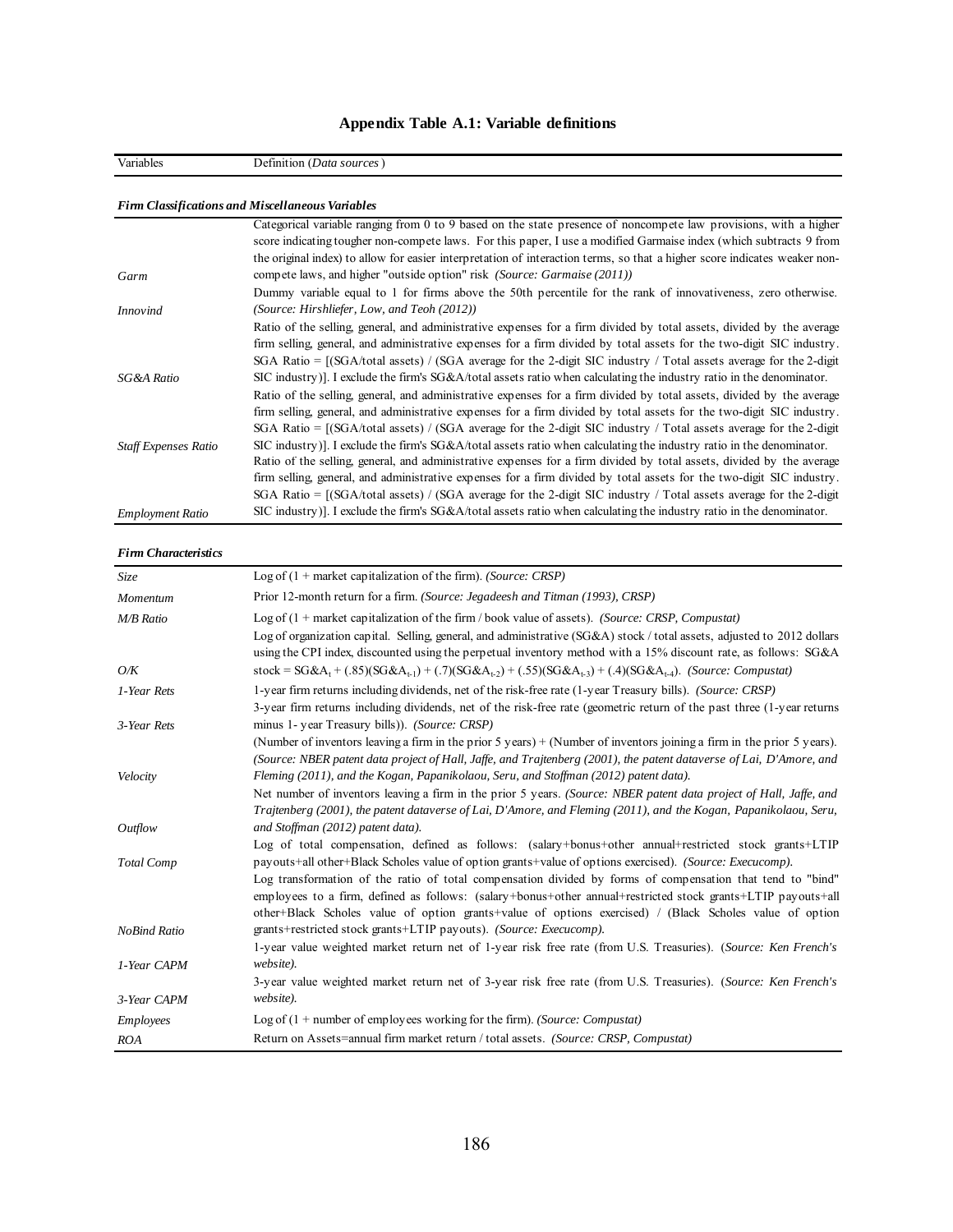#### *Patent Filing Characteristics*

|                     | Log transformation of firm specificity. The number of internal citations (from future firm patents) divided by the      |
|---------------------|-------------------------------------------------------------------------------------------------------------------------|
|                     | total citations received. (Source: Marx Strumsky, and Fleming (2009), NBER patent data project of Hall, Jaffe, and      |
| Firmspec            | Trajtenberg (2001)).                                                                                                    |
|                     | Log of $(1 +$ number of patents per firm year). The total number of patents filed by the firm during the calendar year. |
| Firmpatct           | (Source: Marx Strumsky, and Fleming (2009), NBER patent data project of Hall, Jaffe, and Trajtenberg (2001)).           |
|                     | Inventor industry concentration of patents across technology classes. Herfindahl type measure of the degree of          |
|                     | specialization of an inventor. (Source: Marx Strumsky, and Fleming (2009), Hirshleifer, Hsu, and Li (2013), NBER        |
| <i>Invidindconc</i> | patent data project of Hall, Jaffe, and Trajtenberg (2001)).                                                            |
|                     | Log of $(1 +$ inventor patent total). Total number of prior patents for the inventor. (Source: Marx Strumsky, and       |
| Ipt                 | Fleming (2009), NBER patent data project of Hall, Jaffe, and Trajtenberg (2001)).                                       |
|                     | Time since last patent. Total number of years since the last patent filing for the inventor. (Source: Marx, Strumsky,   |
| Tslp                | and Fleming (2009), NBER patent data project of Hall, Jaffe, and Trajtenberg (2001)).                                   |

#### *Difference-in-Difference - Michigan Experiment*

| Postevent $(1/0)$ | Indicator variable equal to 1 in the year 1990, 0 in the year 1984.                                                                                                                                                                                         |
|-------------------|-------------------------------------------------------------------------------------------------------------------------------------------------------------------------------------------------------------------------------------------------------------|
| Treatment (1/0)   | Indicator variable equal to 1 for firms headquartered in Michigan, 0 for firms headquartered outside of Michigan.<br>(Source: Compustat)                                                                                                                    |
| Nonauto           | Indicator variable equal to 0 for firms located in between 4-digit SIC code 3700 and 3799, 1 otherwise.                                                                                                                                                     |
| Enfstate          | Indicator variable equal to 0 for the following not enforcing non-compete laws: Michigan, Alaska, California,<br>Connecticut, Minnesota, Montana, North Dakota, Nevada, Oklahoma, Washington; 0 otherwise. (Source: Marx,<br>Strumsky, and Fleming (2009)). |

#### *Difference-in-Difference - Headquarter Moves*

| Postevent $(1/0)$ | Dummy variable equal to 1 for the 3rd year after a headquarter move, 0 for the 3rd year before a headquarter move. |
|-------------------|--------------------------------------------------------------------------------------------------------------------|
|                   | $(Source: 10-K searches)$                                                                                          |
| Treatment (1/0)   | Dummy variable equal to 1 for firms moving to a state with non-compete laws 2 points stricter on the Garmaise      |
|                   | index, 0 for firms moving to a state with non-compete laws 2 points less strict on the Garmaise index. (Source:    |
|                   | Garmaise (2011), $10$ -K searches)                                                                                 |